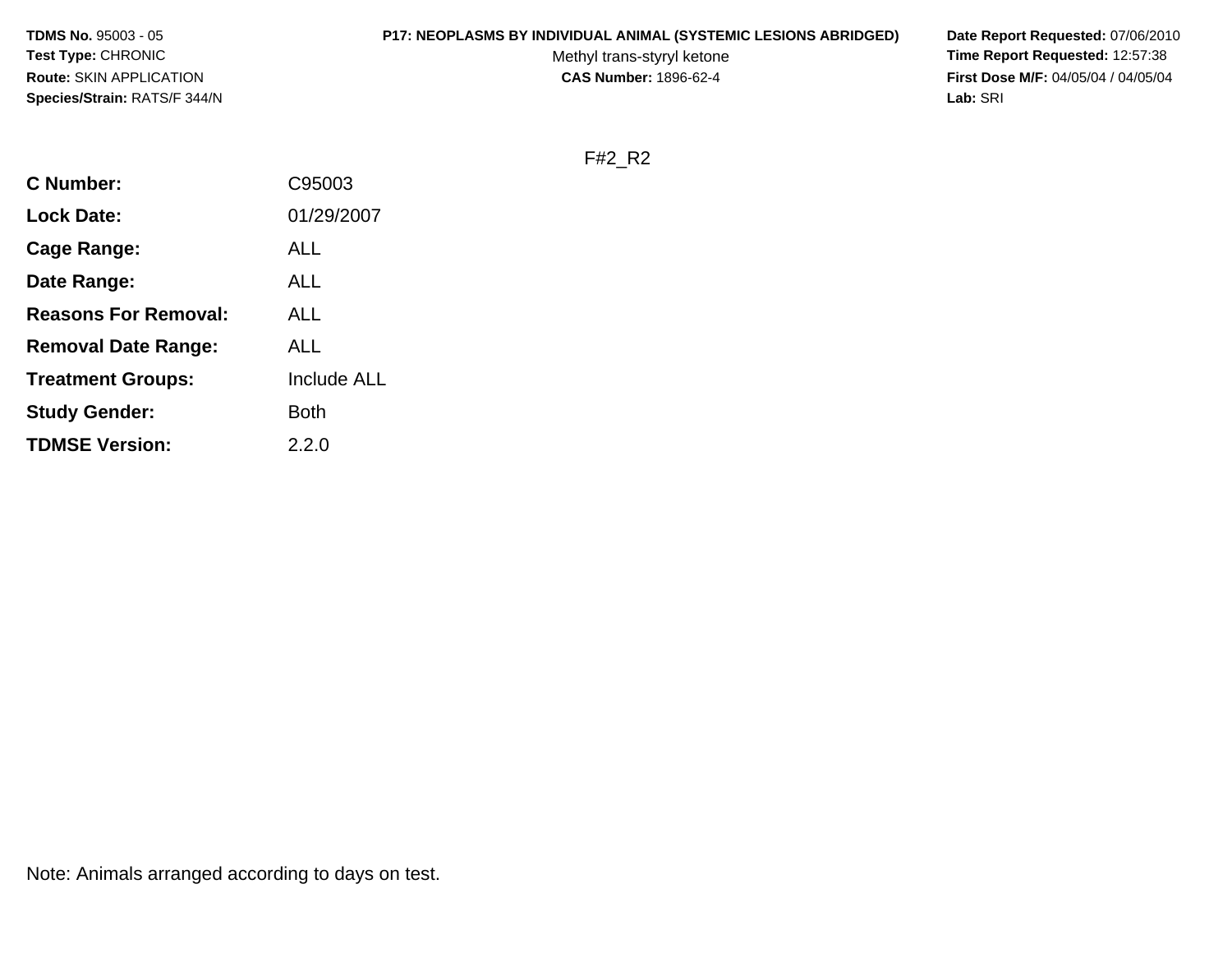# **P17: NEOPLASMS BY INDIVIDUAL ANIMAL (SYSTEMIC LESIONS ABRIDGED) Date Report Requested:** 07/06/2010

Methyl trans-styryl ketone<br>CAS Number: 1896-62-4

 **Time Report Requested:** 12:57:38 **First Dose M/F:** 04/05/04 / 04/05/04<br>Lab: SRI **Lab:** SRI

| <b>FISCHER 344 RATS MALE</b>                                                    | DAY ON TEST      | $_{3}^{\rm 0}$<br>$\,6\,$<br>8                                                         | $\begin{smallmatrix}0\0\4\end{smallmatrix}$<br>$\bf 8$<br>$\mathbf 0$ | $0$<br>5<br>3<br>7                                  | $\begin{array}{c} 0 \\ 5 \\ 5 \\ 4 \end{array}$                 | $\begin{array}{c} 0 \\ 5 \\ 7 \\ 3 \end{array}$               | $\begin{array}{c} 0 \\ 5 \end{array}$<br>9<br>$\mathbf 0$ | 0<br>$\,6\,$<br>$\mathsf{O}\xspace$<br>$\mathbf{1}$        | $\begin{array}{c} 0 \\ 6 \end{array}$<br>$\mathbf{1}$<br>6 | 0<br>$6\phantom{a}$<br>$\ensuremath{\mathsf{3}}$<br>$9\,$ | 0<br>6<br>$\sqrt{5}$<br>$\mathbf 0$                                 | 0<br>$\,6\,$<br>$\,$ 5 $\,$<br>3                                  | 0<br>$\,6\,$<br>$\sqrt{5}$<br>$\mathsf g$                | $\begin{array}{c} 0 \\ 6 \\ 5 \end{array}$<br>$\boldsymbol{9}$ | $066$<br>3                                                               | $\begin{array}{c} 0 \\ 6 \end{array}$<br>$\,6\,$<br>$\overline{4}$ | 0<br>$\,6\,$<br>$\overline{7}$<br>$\mathbf 1$                       | $_{6}^{\rm 0}$<br>$\overline{7}$<br>$\overline{7}$ | $_{6}^{\rm 0}$<br>$\overline{9}$<br>$\overline{4}$ | $\begin{array}{c} 0 \\ 7 \end{array}$<br>$\pmb{0}$<br>$\mathbf{3}$ | $\frac{0}{7}$<br>$\mathbf 0$<br>$\mathbf{3}$                      | 0<br>$\overline{7}$<br>$\mathbf 0$<br>8                                        | $\frac{0}{7}$<br>$\mathbf{1}$<br>$\mathbf 0$                                | $\frac{0}{7}$<br>$\mathbf{1}$<br>6                                                                                                                                                                                             | $\frac{0}{7}$<br>$\frac{2}{9}$                      | $\frac{0}{7}$<br>$\sqrt{2}$<br>9                                              |                       |
|---------------------------------------------------------------------------------|------------------|----------------------------------------------------------------------------------------|-----------------------------------------------------------------------|-----------------------------------------------------|-----------------------------------------------------------------|---------------------------------------------------------------|-----------------------------------------------------------|------------------------------------------------------------|------------------------------------------------------------|-----------------------------------------------------------|---------------------------------------------------------------------|-------------------------------------------------------------------|----------------------------------------------------------|----------------------------------------------------------------|--------------------------------------------------------------------------|--------------------------------------------------------------------|---------------------------------------------------------------------|----------------------------------------------------|----------------------------------------------------|--------------------------------------------------------------------|-------------------------------------------------------------------|--------------------------------------------------------------------------------|-----------------------------------------------------------------------------|--------------------------------------------------------------------------------------------------------------------------------------------------------------------------------------------------------------------------------|-----------------------------------------------------|-------------------------------------------------------------------------------|-----------------------|
| 0 MG/KG                                                                         | <b>ANIMAL ID</b> | $\mathsf{O}\xspace$<br>$\mathsf{O}\xspace$<br>$\pmb{0}$<br>$\pmb{0}$<br>$\overline{7}$ | $\mathbf 0$<br>$\mathbf 0$<br>$\mathsf 0$<br>$\sqrt{5}$<br>$\Omega$   | $\mathbf 0$<br>$\mathbf 0$<br>$\mathbf 0$<br>3<br>6 | 0<br>$\mathbf 0$<br>$\mathbf 0$<br>$\mathbf{1}$<br>$\mathbf{3}$ | $\pmb{0}$<br>$\mathsf{O}\xspace$<br>$\pmb{0}$<br>$^2_{\rm 0}$ | 0<br>$\mathbf 0$<br>$\mathbf 0$<br>0<br>5                 | $\mathbf 0$<br>$\mathbf 0$<br>$\mathbf 0$<br>$\frac{2}{3}$ | $\mathbf 0$<br>$\mathbf 0$<br>$\pmb{0}$<br>$\frac{2}{8}$   | 0<br>$\mathbf 0$<br>$\mathbf 0$<br>$\mathsf 3$<br>8       | 0<br>$\mathbf 0$<br>$\mathbf 0$<br>$\overline{4}$<br>$\overline{4}$ | 0<br>$\mathbf 0$<br>$\mathbf 0$<br>$\ensuremath{\mathsf{3}}$<br>4 | $\mathsf{O}\xspace$<br>$\mathbf 0$<br>0<br>$\frac{2}{1}$ | 0<br>$\mathbf 0$<br>$\pmb{0}$<br>$\frac{2}{4}$                 | $\mathbf 0$<br>$\mathbf 0$<br>$\mathbf 0$<br>$\mathbf{1}$<br>$\mathbf 0$ | $\pmb{0}$<br>$\boldsymbol{0}$<br>$\mathbf 0$<br>$\frac{3}{7}$      | 0<br>$\mathbf 0$<br>$\mathbf 0$<br>$\overline{c}$<br>$\overline{7}$ | 0<br>$\mathbf 0$<br>$\mathbf 0$<br>0<br>9          | 0<br>$\mathbf 0$<br>$\pmb{0}$<br>$\frac{2}{5}$     | 0<br>$\mathbf 0$<br>$\mathbf 0$<br>$\overline{1}$                  | 0<br>$\mathbf 0$<br>$\mathbf 0$<br>$\mathbf{1}$<br>$\overline{4}$ | $\mathbf 0$<br>$\overline{0}$<br>$\mathbf 0$<br>$\mathbf{3}$<br>$\overline{2}$ | $\mathbf 0$<br>$\mathbf 0$<br>$\mathbf 0$<br>$\mathbf{1}$<br>$\overline{5}$ | $\mathbf 0$<br>$\mathbf 0$<br>0<br>$\pmb{0}$                                                                                                                                                                                   | 0<br>$\mathbf 0$<br>$\mathbf 0$<br>$\mathbf 0$<br>6 | $\mathbf 0$<br>$\mathbf 0$<br>$\mathbf 0$<br>$\overline{1}$<br>$\overline{2}$ | males<br>$($ cont $)$ |
| <b>ALIMENTARY SYSTEM</b>                                                        |                  |                                                                                        |                                                                       |                                                     |                                                                 |                                                               |                                                           |                                                            |                                                            |                                                           |                                                                     |                                                                   |                                                          |                                                                |                                                                          |                                                                    |                                                                     |                                                    |                                                    |                                                                    |                                                                   |                                                                                |                                                                             |                                                                                                                                                                                                                                |                                                     |                                                                               |                       |
| Esophagus                                                                       |                  | $\ddot{}$                                                                              |                                                                       |                                                     |                                                                 |                                                               |                                                           |                                                            |                                                            |                                                           |                                                                     |                                                                   |                                                          |                                                                |                                                                          |                                                                    |                                                                     |                                                    |                                                    |                                                                    |                                                                   |                                                                                |                                                                             |                                                                                                                                                                                                                                | $\ddot{}$                                           | $+$                                                                           |                       |
| Intestine Large, Cecum                                                          |                  |                                                                                        |                                                                       |                                                     |                                                                 |                                                               |                                                           |                                                            |                                                            |                                                           |                                                                     |                                                                   |                                                          |                                                                |                                                                          |                                                                    |                                                                     |                                                    |                                                    |                                                                    |                                                                   |                                                                                |                                                                             |                                                                                                                                                                                                                                | $\ddot{}$                                           | $\overline{+}$                                                                |                       |
| Intestine Large, Colon                                                          |                  |                                                                                        |                                                                       |                                                     |                                                                 |                                                               |                                                           |                                                            |                                                            |                                                           |                                                                     |                                                                   |                                                          |                                                                |                                                                          |                                                                    |                                                                     |                                                    |                                                    |                                                                    |                                                                   |                                                                                |                                                                             |                                                                                                                                                                                                                                |                                                     | $\overline{+}$                                                                |                       |
| Intestine Large, Rectum                                                         |                  | ÷                                                                                      |                                                                       |                                                     |                                                                 |                                                               |                                                           |                                                            |                                                            |                                                           |                                                                     |                                                                   |                                                          |                                                                |                                                                          |                                                                    |                                                                     |                                                    |                                                    |                                                                    |                                                                   |                                                                                |                                                                             |                                                                                                                                                                                                                                |                                                     | $\overline{ }$                                                                |                       |
| Intestine Small, Duodenum                                                       |                  | $\ddot{}$                                                                              |                                                                       |                                                     |                                                                 |                                                               |                                                           |                                                            |                                                            |                                                           |                                                                     |                                                                   |                                                          |                                                                |                                                                          |                                                                    |                                                                     |                                                    |                                                    |                                                                    |                                                                   |                                                                                |                                                                             |                                                                                                                                                                                                                                | $\ddot{}$                                           | $+$                                                                           |                       |
| Intestine Small, Ileum                                                          |                  |                                                                                        |                                                                       |                                                     |                                                                 |                                                               |                                                           |                                                            |                                                            |                                                           |                                                                     |                                                                   |                                                          |                                                                |                                                                          |                                                                    |                                                                     |                                                    |                                                    |                                                                    |                                                                   |                                                                                |                                                                             |                                                                                                                                                                                                                                |                                                     | $\overline{+}$                                                                |                       |
| Intestine Small, Jejunum                                                        |                  | A                                                                                      |                                                                       |                                                     |                                                                 |                                                               | Α                                                         |                                                            |                                                            |                                                           |                                                                     |                                                                   |                                                          |                                                                |                                                                          |                                                                    |                                                                     |                                                    |                                                    |                                                                    |                                                                   |                                                                                |                                                                             |                                                                                                                                                                                                                                |                                                     |                                                                               |                       |
| Liver<br>Hepatocellular Adenoma                                                 |                  | $\ddot{}$                                                                              |                                                                       |                                                     |                                                                 |                                                               |                                                           |                                                            |                                                            |                                                           |                                                                     |                                                                   |                                                          |                                                                |                                                                          | ٠<br>$\boldsymbol{\mathsf{X}}$                                     |                                                                     |                                                    |                                                    | $\ddot{}$<br>$\pmb{\times}$                                        |                                                                   |                                                                                |                                                                             |                                                                                                                                                                                                                                | $\ddot{}$                                           | $\overline{+}$                                                                |                       |
| Mesentery<br>Schwannoma Malignant                                               |                  |                                                                                        |                                                                       |                                                     |                                                                 |                                                               |                                                           | $+$ $+$                                                    |                                                            |                                                           |                                                                     |                                                                   |                                                          |                                                                |                                                                          |                                                                    | $\ddot{}$                                                           |                                                    |                                                    |                                                                    | $\ddot{}$                                                         |                                                                                |                                                                             | $\ddot{}$<br>$\mathsf X$                                                                                                                                                                                                       | $+$                                                 | $+$                                                                           |                       |
| Oral Mucosa<br>Squamous Cell Carcinoma                                          |                  |                                                                                        |                                                                       |                                                     |                                                                 |                                                               |                                                           |                                                            |                                                            |                                                           |                                                                     |                                                                   |                                                          |                                                                |                                                                          |                                                                    |                                                                     |                                                    |                                                    |                                                                    |                                                                   |                                                                                |                                                                             |                                                                                                                                                                                                                                |                                                     |                                                                               |                       |
| Pancreas                                                                        |                  | $\div$                                                                                 |                                                                       |                                                     |                                                                 |                                                               |                                                           |                                                            |                                                            |                                                           |                                                                     |                                                                   |                                                          |                                                                |                                                                          |                                                                    |                                                                     |                                                    |                                                    |                                                                    |                                                                   |                                                                                |                                                                             |                                                                                                                                                                                                                                |                                                     | $\overline{+}$                                                                |                       |
| Salivary Glands                                                                 |                  |                                                                                        |                                                                       |                                                     |                                                                 |                                                               |                                                           |                                                            |                                                            |                                                           |                                                                     |                                                                   |                                                          |                                                                |                                                                          |                                                                    |                                                                     |                                                    |                                                    |                                                                    |                                                                   |                                                                                |                                                                             |                                                                                                                                                                                                                                |                                                     |                                                                               |                       |
| Stomach, Forestomach                                                            |                  |                                                                                        |                                                                       |                                                     |                                                                 |                                                               |                                                           |                                                            |                                                            |                                                           |                                                                     |                                                                   |                                                          |                                                                |                                                                          |                                                                    |                                                                     |                                                    |                                                    |                                                                    |                                                                   |                                                                                |                                                                             |                                                                                                                                                                                                                                |                                                     | $\overline{+}$                                                                |                       |
| Stomach, Glandular                                                              |                  |                                                                                        |                                                                       |                                                     |                                                                 |                                                               |                                                           |                                                            |                                                            |                                                           |                                                                     |                                                                   |                                                          |                                                                |                                                                          |                                                                    |                                                                     |                                                    |                                                    |                                                                    |                                                                   |                                                                                |                                                                             |                                                                                                                                                                                                                                |                                                     |                                                                               |                       |
| *  Total animals with tissue examined microscopically; Total animals with tumor |                  |                                                                                        |                                                                       |                                                     |                                                                 |                                                               |                                                           |                                                            |                                                            |                                                           |                                                                     |                                                                   |                                                          |                                                                |                                                                          |                                                                    |                                                                     |                                                    | M  Missing tissue                                  |                                                                    |                                                                   |                                                                                |                                                                             | and the contract of the contract of the contract of the contract of the contract of the contract of the contract of the contract of the contract of the contract of the contract of the contract of the contract of the contra |                                                     |                                                                               |                       |

+ .. Tissue examined microscopically

X .. Lesion present

I .. Insufficient tissue

y the contract of the contract of the contract of the contract of the contract of  $\mathsf A$  . Autolysis precludes evaluation Lesion present BLANK .. Not examined microscopically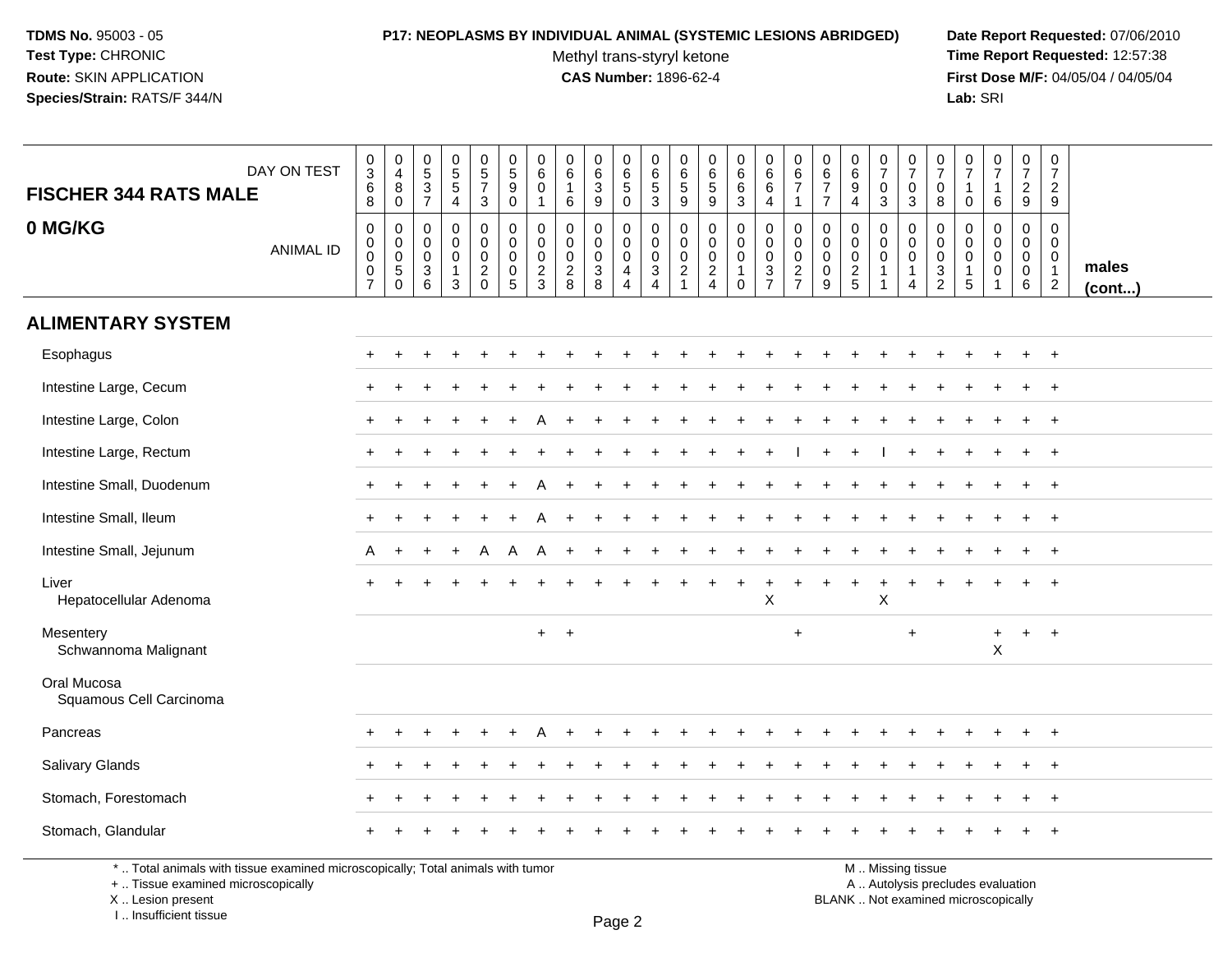### **P17: NEOPLASMS BY INDIVIDUAL ANIMAL (SYSTEMIC LESIONS ABRIDGED) Date Report Requested:** 07/06/2010

Methyl trans-styryl ketone<br>CAS Number: 1896-62-4

 **Time Report Requested:** 12:57:38 **First Dose M/F:** 04/05/04 / 04/05/04<br>**Lab:** SRI **Lab:** SRI

| <b>FISCHER 344 RATS MALE</b><br>0 MG/KG                                                                          | DAY ON TEST<br><b>ANIMAL ID</b> | $_{3}^{\rm 0}$<br>6<br>8<br>$\mathbf 0$<br>$\pmb{0}$<br>$\pmb{0}$<br>$\,0\,$<br>$\overline{7}$ | $\begin{smallmatrix}0\\4\end{smallmatrix}$<br>8<br>$\mathbf 0$<br>$\boldsymbol{0}$<br>$\begin{matrix} 0 \\ 0 \\ 5 \end{matrix}$<br>$\mathbf 0$ | $\begin{array}{c} 0 \\ 5 \end{array}$<br>$\mathbf{3}$<br>$\overline{7}$<br>$\mathbf 0$<br>$\mathbf 0$<br>$\mathbf 0$<br>$\ensuremath{\mathsf{3}}$<br>6 | $\begin{array}{c} 0 \\ 5 \end{array}$<br>5<br>4<br>0<br>$\mathbf 0$<br>$\mathbf 0$<br>$\mathbf{1}$<br>3 | $\begin{array}{c} 0 \\ 5 \end{array}$<br>$\overline{7}$<br>3<br>$\begin{smallmatrix}0\\0\end{smallmatrix}$<br>$\mathbf 0$<br>$\overline{2}$<br>$\Omega$ | $\begin{array}{c} 0 \\ 5 \end{array}$<br>$\boldsymbol{9}$<br>$\mathbf 0$<br>$\pmb{0}$<br>$\pmb{0}$<br>$\mathsf{O}\xspace$<br>$\pmb{0}$<br>5 | $\begin{array}{c} 0 \\ 6 \end{array}$<br>$\mathbf 0$<br>$\overline{1}$<br>$\mathbf 0$<br>$\mathbf 0$<br>$\mathbf 0$<br>$\sqrt{2}$<br>$\mathbf{3}$ | $\begin{array}{c} 0 \\ 6 \end{array}$<br>$\mathbf{1}$<br>6<br>0<br>$\mathbf 0$<br>$\mathbf 0$<br>$\sqrt{2}$<br>8 | $\begin{array}{c} 0 \\ 6 \end{array}$<br>3<br>9<br>0<br>$\mathbf 0$<br>$\mathbf 0$<br>$\mathbf{3}$<br>8 | $_{6}^{\rm 0}$<br>5<br>$\mathbf 0$<br>$\begin{smallmatrix}0\\0\\0\end{smallmatrix}$<br>$\overline{4}$<br>$\overline{4}$ | $\pmb{0}$<br>$\,6\,$<br>$\frac{5}{3}$<br>$\,0\,$<br>$\pmb{0}$<br>$\frac{0}{3}$<br>$\overline{4}$ | $\pmb{0}$<br>$\,6\,$<br>$\,$ 5 $\,$<br>9<br>0<br>$\pmb{0}$<br>$\mathsf{O}\xspace$<br>$\overline{c}$ | $\begin{array}{c} 0 \\ 6 \end{array}$<br>$\,$ 5 $\,$<br>9<br>$\pmb{0}$<br>$\,0\,$<br>$\mathbf 0$<br>$\overline{2}$<br>$\overline{4}$ | $\begin{array}{c} 0 \\ 6 \end{array}$<br>$\,6\,$<br>3<br>$\pmb{0}$<br>$\mathbf 0$<br>$\mathbf 0$<br>$\mathbf{1}$<br>$\mathbf 0$ | $_6^0$<br>$6\phantom{.}6$<br>$\overline{4}$<br>$\begin{smallmatrix} 0\\0 \end{smallmatrix}$<br>$\mathbf 0$<br>$\overline{3}$<br>$\overline{7}$ | $\pmb{0}$<br>$\,6$<br>$\overline{7}$<br>$\mathbf{1}$<br>$\pmb{0}$<br>$\mathsf 0$<br>$\mathsf{O}\xspace$<br>$\sqrt{2}$<br>$\overline{7}$ | $\pmb{0}$<br>$\,6$<br>$\overline{7}$<br>$\overline{7}$<br>0<br>$\mathbf 0$<br>$\mathbf 0$<br>0<br>9 | $\begin{array}{c} 0 \\ 6 \end{array}$<br>9<br>$\boldsymbol{\Lambda}$<br>$\mathbf 0$<br>$\mathbf 0$<br>$\mathbf 0$<br>$\sqrt{2}$<br>5 | $\begin{array}{c} 0 \\ 7 \end{array}$<br>$\mathbf 0$<br>$\mathfrak{Z}$<br>$\pmb{0}$<br>$\mathbf 0$<br>$\mathbf 0$<br>$\mathbf{1}$<br>$\mathbf{1}$ | $\begin{array}{c} 0 \\ 7 \end{array}$<br>$\mathbf 0$<br>3<br>0<br>$\boldsymbol{0}$<br>$\mathbf 0$<br>$\mathbf{1}$<br>4 | $\frac{0}{7}$<br>0<br>8<br>0<br>$\mathbf 0$<br>$\mathbf 0$<br>$\mathbf{3}$<br>$\overline{2}$ | 0<br>$\overline{7}$<br>$\mathbf 1$<br>$\mathbf 0$<br>0<br>0<br>0<br>$\mathbf{1}$<br>$\sqrt{5}$ | $\begin{array}{c} 0 \\ 7 \end{array}$<br>$\mathbf{1}$<br>6<br>$\mathbf 0$<br>$\mathbf 0$<br>$\mathbf 0$<br>$\mathbf 0$<br>$\mathbf 1$ | $\begin{array}{c} 0 \\ 7 \end{array}$<br>$\frac{2}{9}$<br>0<br>$\mathbf 0$<br>$\mathbf 0$<br>$\mathbf 0$<br>6 | $\pmb{0}$<br>$\overline{7}$<br>$\overline{2}$<br>9<br>$\mathbf 0$<br>$\mathbf 0$<br>$\mathbf 0$<br>$\mathbf{1}$<br>$\overline{2}$ | males<br>$($ cont $)$ |
|------------------------------------------------------------------------------------------------------------------|---------------------------------|------------------------------------------------------------------------------------------------|------------------------------------------------------------------------------------------------------------------------------------------------|--------------------------------------------------------------------------------------------------------------------------------------------------------|---------------------------------------------------------------------------------------------------------|---------------------------------------------------------------------------------------------------------------------------------------------------------|---------------------------------------------------------------------------------------------------------------------------------------------|---------------------------------------------------------------------------------------------------------------------------------------------------|------------------------------------------------------------------------------------------------------------------|---------------------------------------------------------------------------------------------------------|-------------------------------------------------------------------------------------------------------------------------|--------------------------------------------------------------------------------------------------|-----------------------------------------------------------------------------------------------------|--------------------------------------------------------------------------------------------------------------------------------------|---------------------------------------------------------------------------------------------------------------------------------|------------------------------------------------------------------------------------------------------------------------------------------------|-----------------------------------------------------------------------------------------------------------------------------------------|-----------------------------------------------------------------------------------------------------|--------------------------------------------------------------------------------------------------------------------------------------|---------------------------------------------------------------------------------------------------------------------------------------------------|------------------------------------------------------------------------------------------------------------------------|----------------------------------------------------------------------------------------------|------------------------------------------------------------------------------------------------|---------------------------------------------------------------------------------------------------------------------------------------|---------------------------------------------------------------------------------------------------------------|-----------------------------------------------------------------------------------------------------------------------------------|-----------------------|
| Tongue                                                                                                           |                                 |                                                                                                |                                                                                                                                                |                                                                                                                                                        |                                                                                                         |                                                                                                                                                         |                                                                                                                                             | $\ddot{}$                                                                                                                                         |                                                                                                                  |                                                                                                         |                                                                                                                         |                                                                                                  |                                                                                                     |                                                                                                                                      |                                                                                                                                 |                                                                                                                                                |                                                                                                                                         |                                                                                                     |                                                                                                                                      |                                                                                                                                                   |                                                                                                                        |                                                                                              |                                                                                                |                                                                                                                                       |                                                                                                               |                                                                                                                                   |                       |
| <b>CARDIOVASCULAR SYSTEM</b>                                                                                     |                                 |                                                                                                |                                                                                                                                                |                                                                                                                                                        |                                                                                                         |                                                                                                                                                         |                                                                                                                                             |                                                                                                                                                   |                                                                                                                  |                                                                                                         |                                                                                                                         |                                                                                                  |                                                                                                     |                                                                                                                                      |                                                                                                                                 |                                                                                                                                                |                                                                                                                                         |                                                                                                     |                                                                                                                                      |                                                                                                                                                   |                                                                                                                        |                                                                                              |                                                                                                |                                                                                                                                       |                                                                                                               |                                                                                                                                   |                       |
| Heart                                                                                                            |                                 | $+$                                                                                            |                                                                                                                                                |                                                                                                                                                        |                                                                                                         |                                                                                                                                                         |                                                                                                                                             |                                                                                                                                                   |                                                                                                                  |                                                                                                         |                                                                                                                         |                                                                                                  |                                                                                                     |                                                                                                                                      |                                                                                                                                 |                                                                                                                                                |                                                                                                                                         |                                                                                                     |                                                                                                                                      |                                                                                                                                                   |                                                                                                                        |                                                                                              |                                                                                                |                                                                                                                                       | $+$                                                                                                           | $+$                                                                                                                               |                       |
| <b>ENDOCRINE SYSTEM</b>                                                                                          |                                 |                                                                                                |                                                                                                                                                |                                                                                                                                                        |                                                                                                         |                                                                                                                                                         |                                                                                                                                             |                                                                                                                                                   |                                                                                                                  |                                                                                                         |                                                                                                                         |                                                                                                  |                                                                                                     |                                                                                                                                      |                                                                                                                                 |                                                                                                                                                |                                                                                                                                         |                                                                                                     |                                                                                                                                      |                                                                                                                                                   |                                                                                                                        |                                                                                              |                                                                                                |                                                                                                                                       |                                                                                                               |                                                                                                                                   |                       |
| <b>Adrenal Cortex</b><br>Carcinoma                                                                               |                                 | $\ddot{}$                                                                                      |                                                                                                                                                |                                                                                                                                                        |                                                                                                         |                                                                                                                                                         |                                                                                                                                             |                                                                                                                                                   |                                                                                                                  |                                                                                                         |                                                                                                                         |                                                                                                  |                                                                                                     |                                                                                                                                      |                                                                                                                                 |                                                                                                                                                |                                                                                                                                         |                                                                                                     |                                                                                                                                      |                                                                                                                                                   |                                                                                                                        |                                                                                              |                                                                                                |                                                                                                                                       | $\ddot{}$                                                                                                     | $+$                                                                                                                               |                       |
| Adrenal Medulla<br>Pheochromocytoma Benign<br>Pheochromocytoma Benign, Multiple                                  |                                 | $\ddot{}$                                                                                      |                                                                                                                                                |                                                                                                                                                        |                                                                                                         | $+$                                                                                                                                                     | м                                                                                                                                           | $\ddot{}$                                                                                                                                         | X                                                                                                                |                                                                                                         |                                                                                                                         |                                                                                                  |                                                                                                     |                                                                                                                                      |                                                                                                                                 | $\boldsymbol{\mathsf{X}}$                                                                                                                      |                                                                                                                                         |                                                                                                     |                                                                                                                                      | $X$ $X$                                                                                                                                           |                                                                                                                        |                                                                                              | $X$ $X$                                                                                        |                                                                                                                                       |                                                                                                               | $\sf X$                                                                                                                           |                       |
| Islets, Pancreatic<br>Adenoma<br>Carcinoma                                                                       |                                 |                                                                                                |                                                                                                                                                |                                                                                                                                                        |                                                                                                         | X                                                                                                                                                       |                                                                                                                                             |                                                                                                                                                   |                                                                                                                  |                                                                                                         |                                                                                                                         | $\pmb{\times}$                                                                                   |                                                                                                     |                                                                                                                                      |                                                                                                                                 |                                                                                                                                                |                                                                                                                                         |                                                                                                     |                                                                                                                                      |                                                                                                                                                   |                                                                                                                        |                                                                                              | X                                                                                              |                                                                                                                                       |                                                                                                               |                                                                                                                                   |                       |
| Parathyroid Gland                                                                                                |                                 | M                                                                                              | $\ddot{}$                                                                                                                                      |                                                                                                                                                        |                                                                                                         |                                                                                                                                                         |                                                                                                                                             |                                                                                                                                                   |                                                                                                                  |                                                                                                         |                                                                                                                         |                                                                                                  |                                                                                                     |                                                                                                                                      |                                                                                                                                 |                                                                                                                                                |                                                                                                                                         |                                                                                                     |                                                                                                                                      |                                                                                                                                                   |                                                                                                                        |                                                                                              |                                                                                                |                                                                                                                                       |                                                                                                               | $+$                                                                                                                               |                       |
| <b>Pituitary Gland</b><br>Pars Distalis, Adenoma<br>Pars Distalis, Adenoma, Multiple<br>Pars Distalis, Carcinoma |                                 | $\pm$                                                                                          | $\pm$                                                                                                                                          |                                                                                                                                                        | $\ddot{}$<br>X                                                                                          |                                                                                                                                                         | $\mathsf{X}$                                                                                                                                |                                                                                                                                                   |                                                                                                                  | X                                                                                                       | $\mathsf{X}$                                                                                                            |                                                                                                  |                                                                                                     | X                                                                                                                                    | $\mathsf{X}$                                                                                                                    | $\mathsf{X}$                                                                                                                                   | $X$ $X$                                                                                                                                 |                                                                                                     | X                                                                                                                                    | $\mathsf{X}$                                                                                                                                      |                                                                                                                        | $\mathsf{X}$                                                                                 |                                                                                                | $\mathsf{X}$                                                                                                                          | $X$ $X$                                                                                                       |                                                                                                                                   |                       |
| <b>Thyroid Gland</b><br>C-cell, Adenoma<br>Follicular Cell, Carcinoma                                            |                                 | $\ddot{}$                                                                                      | $+$                                                                                                                                            | $\ddot{}$                                                                                                                                              | $\ddot{}$<br>X                                                                                          | $+$                                                                                                                                                     | $\ddot{}$                                                                                                                                   | A                                                                                                                                                 | A                                                                                                                | A                                                                                                       |                                                                                                                         |                                                                                                  |                                                                                                     |                                                                                                                                      |                                                                                                                                 |                                                                                                                                                |                                                                                                                                         |                                                                                                     |                                                                                                                                      | X                                                                                                                                                 |                                                                                                                        | $\div$<br>$\mathsf X$                                                                        |                                                                                                |                                                                                                                                       |                                                                                                               | $+$                                                                                                                               |                       |

# **GENERAL BODY SYSTEM**

\* .. Total animals with tissue examined microscopically; Total animals with tumor

+ .. Tissue examined microscopically

X .. Lesion present

I .. Insufficient tissue

 M .. Missing tissuey the contract of the contract of the contract of the contract of the contract of  $\mathsf A$  . Autolysis precludes evaluation Lesion present BLANK .. Not examined microscopically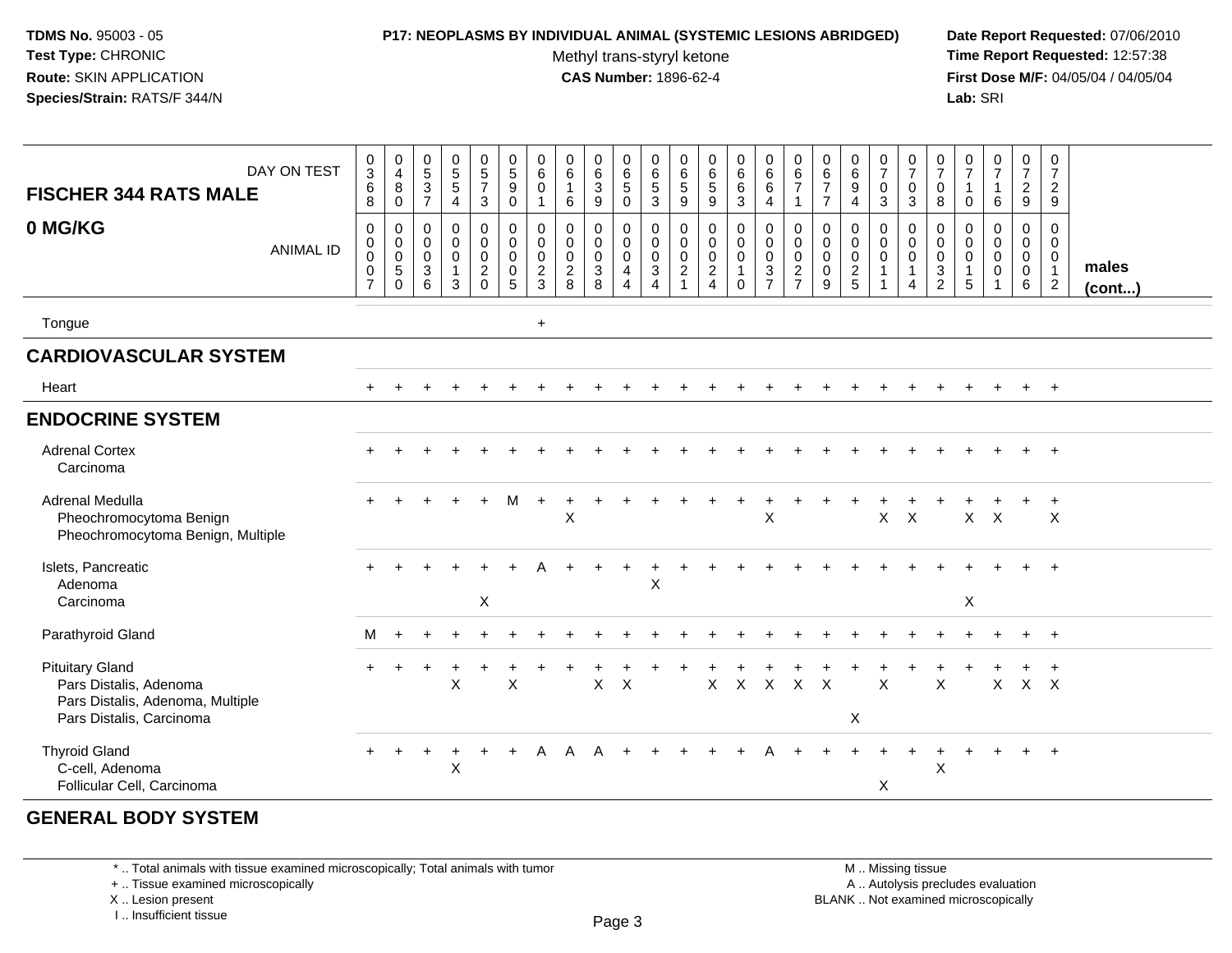### **P17: NEOPLASMS BY INDIVIDUAL ANIMAL (SYSTEMIC LESIONS ABRIDGED) Date Report Requested:** 07/06/2010

Methyl trans-styryl ketone<br>CAS Number: 1896-62-4

 **Time Report Requested:** 12:57:38 **First Dose M/F:** 04/05/04 / 04/05/04<br>**Lab:** SRI **Lab:** SRI

| DAY ON TEST<br><b>FISCHER 344 RATS MALE</b>                                          | $\mathbf 0$<br>$\overline{3}$<br>$\,6$<br>8                      | $\pmb{0}$<br>$\overline{4}$<br>8<br>0                                      | $\begin{smallmatrix}0\0\5\end{smallmatrix}$<br>$\frac{3}{7}$ | $\begin{array}{c} 0 \\ 5 \\ 5 \end{array}$<br>$\overline{4}$  | $\begin{array}{c} 0 \\ 5 \end{array}$<br>$\overline{7}$<br>3 | $\overline{0}$<br>$\overline{5}$<br>9<br>$\mathbf 0$                       | $\mathbf 0$<br>6<br>0<br>$\overline{1}$                      | 0<br>6<br>1<br>6                                           | 0<br>6<br>3<br>9                 | $\begin{array}{c} 0 \\ 6 \\ 5 \end{array}$<br>$\mathbf 0$          | 0<br>$\,6\,$<br>$\frac{5}{3}$                                             | 0<br>6<br>$\,$ 5 $\,$<br>9                                  | $\mathbf 0$<br>6<br>$\sqrt{5}$<br>9                        | $\mathbf 0$<br>6<br>6<br>3                  | 0<br>$6\overline{6}$<br>$\,6\,$<br>$\overline{4}$ | $_{6}^{\rm 0}$<br>$\overline{7}$<br>1        | $\pmb{0}$<br>6<br>$\overline{7}$<br>$\overline{7}$          | $\pmb{0}$<br>$\,6\,$<br>9<br>$\overline{4}$                | $\frac{0}{7}$<br>$\mathbf 0$<br>3                  | $\begin{smallmatrix}0\\7\end{smallmatrix}$<br>$\pmb{0}$<br>3      | 0<br>$\overline{7}$<br>0<br>8                                    | 0<br>$\overline{7}$<br>0                    | $\begin{smallmatrix}0\\7\end{smallmatrix}$<br>$\mathbf{1}$<br>6 | $\begin{smallmatrix}0\\7\end{smallmatrix}$<br>$\overline{c}$<br>9 | $\mathbf 0$<br>$\overline{7}$<br>$\overline{c}$<br>9                                   |                       |
|--------------------------------------------------------------------------------------|------------------------------------------------------------------|----------------------------------------------------------------------------|--------------------------------------------------------------|---------------------------------------------------------------|--------------------------------------------------------------|----------------------------------------------------------------------------|--------------------------------------------------------------|------------------------------------------------------------|----------------------------------|--------------------------------------------------------------------|---------------------------------------------------------------------------|-------------------------------------------------------------|------------------------------------------------------------|---------------------------------------------|---------------------------------------------------|----------------------------------------------|-------------------------------------------------------------|------------------------------------------------------------|----------------------------------------------------|-------------------------------------------------------------------|------------------------------------------------------------------|---------------------------------------------|-----------------------------------------------------------------|-------------------------------------------------------------------|----------------------------------------------------------------------------------------|-----------------------|
| 0 MG/KG<br><b>ANIMAL ID</b>                                                          | $\mathsf 0$<br>$\mathbf 0$<br>$\mathsf 0$<br>0<br>$\overline{7}$ | $\mathbf 0$<br>$\mathbf 0$<br>$\mathbf 0$<br>$\overline{5}$<br>$\mathbf 0$ | 0<br>$\mathbf 0$<br>$\mathbf 0$<br>$\overline{3}$<br>6       | 0<br>$\pmb{0}$<br>$\mathsf 0$<br>$\mathbf{1}$<br>$\mathbf{3}$ | $\mathbf 0$<br>0<br>0<br>$\frac{2}{0}$                       | $\mathbf 0$<br>$\mathbf 0$<br>$\mathbf 0$<br>$\mathbf 0$<br>$\overline{5}$ | $\mathbf 0$<br>$\mathbf 0$<br>$\mathbf 0$<br>$\sqrt{2}$<br>3 | $\mathbf 0$<br>$\mathbf 0$<br>$\mathbf 0$<br>$\frac{2}{8}$ | 0<br>0<br>0<br>$\mathbf{3}$<br>8 | 0<br>$\pmb{0}$<br>$\mathsf{O}$<br>$\overline{4}$<br>$\overline{4}$ | $\pmb{0}$<br>$\mathbf 0$<br>$\pmb{0}$<br>$\overline{3}$<br>$\overline{4}$ | 0<br>$\mathbf 0$<br>0<br>$\boldsymbol{2}$<br>$\overline{1}$ | $\mathbf 0$<br>$\mathbf 0$<br>$\mathbf 0$<br>$\frac{2}{4}$ | 0<br>$\mathbf 0$<br>$\mathbf 0$<br>$\Omega$ | 0<br>$\mathbf 0$<br>$\mathbf 0$<br>$\frac{3}{7}$  | 0<br>$\pmb{0}$<br>$\pmb{0}$<br>$\frac{2}{7}$ | $\mathbf 0$<br>$\pmb{0}$<br>$\pmb{0}$<br>$\pmb{0}$<br>$9\,$ | $\mathbf 0$<br>$\mathbf 0$<br>$\mathbf 0$<br>$\frac{2}{5}$ | 0<br>0<br>$\mathsf{O}\xspace$<br>$\mathbf{1}$<br>1 | 0<br>$\mathbf 0$<br>$\mathsf 0$<br>$\mathbf{1}$<br>$\overline{4}$ | $\mathbf 0$<br>$\mathbf 0$<br>$\mathbf 0$<br>3<br>$\overline{2}$ | 0<br>0<br>0<br>$\overline{1}$<br>$\sqrt{5}$ | $\mathbf 0$<br>0<br>0<br>$\pmb{0}$<br>$\overline{1}$            | 0<br>$\mathbf 0$<br>$\mathbf 0$<br>$\mathbf 0$<br>6               | $\mathbf 0$<br>$\mathbf 0$<br>$\mathbf 0$<br>$\overline{\mathbf{1}}$<br>$\overline{2}$ | males<br>$($ cont $)$ |
| <b>NONE</b>                                                                          |                                                                  |                                                                            |                                                              |                                                               |                                                              |                                                                            |                                                              |                                                            |                                  |                                                                    |                                                                           |                                                             |                                                            |                                             |                                                   |                                              |                                                             |                                                            |                                                    |                                                                   |                                                                  |                                             |                                                                 |                                                                   |                                                                                        |                       |
| <b>GENITAL SYSTEM</b>                                                                |                                                                  |                                                                            |                                                              |                                                               |                                                              |                                                                            |                                                              |                                                            |                                  |                                                                    |                                                                           |                                                             |                                                            |                                             |                                                   |                                              |                                                             |                                                            |                                                    |                                                                   |                                                                  |                                             |                                                                 |                                                                   |                                                                                        |                       |
| Epididymis                                                                           |                                                                  |                                                                            |                                                              |                                                               |                                                              |                                                                            |                                                              |                                                            |                                  |                                                                    |                                                                           |                                                             |                                                            |                                             |                                                   |                                              |                                                             |                                                            |                                                    |                                                                   |                                                                  |                                             |                                                                 |                                                                   | $\div$                                                                                 |                       |
| <b>Preputial Gland</b><br>Adenoma<br>Carcinoma                                       |                                                                  |                                                                            |                                                              |                                                               |                                                              |                                                                            |                                                              |                                                            |                                  |                                                                    | $\ddot{}$                                                                 | +<br>X                                                      |                                                            |                                             |                                                   |                                              |                                                             |                                                            |                                                    |                                                                   |                                                                  |                                             |                                                                 |                                                                   | $\ddot{}$                                                                              |                       |
| Prostate                                                                             |                                                                  |                                                                            |                                                              |                                                               |                                                              |                                                                            |                                                              |                                                            |                                  |                                                                    |                                                                           |                                                             |                                                            |                                             |                                                   |                                              |                                                             |                                                            |                                                    |                                                                   |                                                                  |                                             |                                                                 | $\ddot{}$                                                         | $^{+}$                                                                                 |                       |
| Seminal Vesicle                                                                      |                                                                  |                                                                            |                                                              |                                                               |                                                              |                                                                            |                                                              |                                                            |                                  |                                                                    |                                                                           |                                                             |                                                            |                                             |                                                   |                                              |                                                             |                                                            |                                                    |                                                                   |                                                                  |                                             |                                                                 |                                                                   | $+$                                                                                    |                       |
| <b>Testes</b><br>Bilateral, Interstitial Cell, Adenoma<br>Interstitial Cell, Adenoma |                                                                  |                                                                            |                                                              |                                                               |                                                              |                                                                            | $X$ $X$                                                      |                                                            |                                  |                                                                    | $\mathsf{X}$                                                              | $\mathsf{X}$                                                | $\times$                                                   |                                             | $X$ $X$                                           |                                              | X                                                           | $\sf X$                                                    |                                                    |                                                                   |                                                                  | X                                           | $\mathsf{X}$                                                    | $X$ $X$                                                           | $\ddot{}$                                                                              |                       |
| <b>HEMATOPOIETIC SYSTEM</b>                                                          |                                                                  |                                                                            |                                                              |                                                               |                                                              |                                                                            |                                                              |                                                            |                                  |                                                                    |                                                                           |                                                             |                                                            |                                             |                                                   |                                              |                                                             |                                                            |                                                    |                                                                   |                                                                  |                                             |                                                                 |                                                                   |                                                                                        |                       |
| <b>Bone Marrow</b>                                                                   |                                                                  |                                                                            |                                                              |                                                               |                                                              |                                                                            |                                                              |                                                            |                                  |                                                                    |                                                                           |                                                             |                                                            |                                             |                                                   |                                              |                                                             |                                                            |                                                    |                                                                   |                                                                  |                                             |                                                                 | $\ddot{}$                                                         | $+$                                                                                    |                       |
| Lymph Node                                                                           |                                                                  | $\ddot{}$                                                                  |                                                              |                                                               |                                                              |                                                                            |                                                              |                                                            | $\ddot{}$                        |                                                                    | $\ddot{}$                                                                 |                                                             | $+$                                                        |                                             |                                                   |                                              |                                                             |                                                            |                                                    | $\ddot{}$                                                         |                                                                  | $\ddot{}$                                   |                                                                 |                                                                   |                                                                                        |                       |
| Lymph Node, Mandibular                                                               | M                                                                | M                                                                          | M                                                            | M                                                             | M                                                            | M                                                                          | M                                                            | M                                                          | M                                | M                                                                  | м                                                                         | м                                                           | M                                                          | $+$                                         | M                                                 | M                                            | M                                                           | M                                                          | M                                                  | M                                                                 | M                                                                | M                                           | M                                                               | M M                                                               |                                                                                        |                       |
| Lymph Node, Mesenteric                                                               |                                                                  |                                                                            |                                                              |                                                               |                                                              |                                                                            |                                                              |                                                            |                                  |                                                                    |                                                                           |                                                             |                                                            |                                             |                                                   |                                              |                                                             |                                                            |                                                    |                                                                   |                                                                  |                                             |                                                                 |                                                                   | $^{+}$                                                                                 |                       |
| Spleen                                                                               |                                                                  |                                                                            |                                                              |                                                               |                                                              |                                                                            |                                                              |                                                            |                                  |                                                                    |                                                                           |                                                             |                                                            |                                             |                                                   |                                              |                                                             |                                                            |                                                    |                                                                   |                                                                  |                                             |                                                                 | $\ddot{}$                                                         | $^{+}$                                                                                 |                       |
| Thymus                                                                               |                                                                  |                                                                            |                                                              |                                                               |                                                              |                                                                            |                                                              |                                                            |                                  |                                                                    |                                                                           |                                                             |                                                            |                                             |                                                   |                                              |                                                             |                                                            |                                                    |                                                                   |                                                                  |                                             |                                                                 | $\ddot{}$                                                         | $+$                                                                                    |                       |

# **INTEGUMENTARY SYSTEM**

\* .. Total animals with tissue examined microscopically; Total animals with tumor

+ .. Tissue examined microscopically

X .. Lesion present

I .. Insufficient tissue

 M .. Missing tissuey the contract of the contract of the contract of the contract of the contract of  $\mathsf A$  . Autolysis precludes evaluation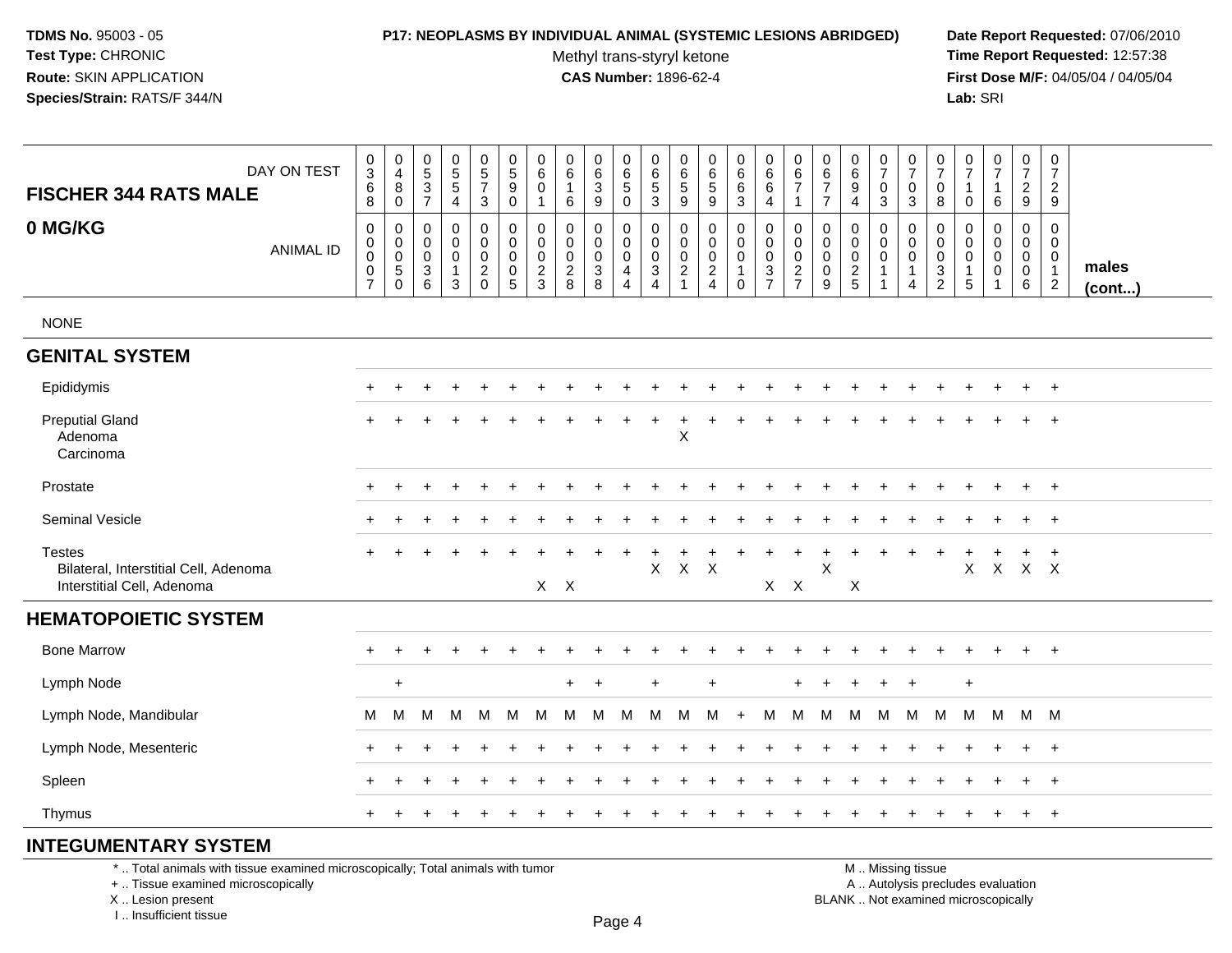#### **P17: NEOPLASMS BY INDIVIDUAL ANIMAL (SYSTEMIC LESIONS ABRIDGED) Date Report Requested:** 07/06/2010

Methyl trans-styryl ketone<br>CAS Number: 1896-62-4

| DAY ON TEST<br><b>FISCHER 344 RATS MALE</b>                                                                                                                         | 0<br>$\ensuremath{\mathsf{3}}$<br>6<br>8                         | $_4^{\rm 0}$<br>8<br>0                                      | $\pmb{0}$<br>$\overline{5}$<br>$\mathsf 3$<br>$\overline{7}$ | $\begin{array}{c} 0 \\ 5 \end{array}$<br>$\overline{5}$<br>4 | $\begin{array}{c} 0 \\ 5 \end{array}$<br>$\overline{7}$<br>3     | $\pmb{0}$<br>$\sqrt{5}$<br>9<br>$\mathbf 0$                         | $\mathbf 0$<br>6<br>$\mathbf 0$<br>$\mathbf{1}$                              | $\mathbf 0$<br>$6\phantom{.}6$<br>$\mathbf{1}$<br>6           | 0<br>$\overline{6}$<br>3<br>9   | $\pmb{0}$<br>$6\overline{6}$<br>5<br>0                                  | $\mathbf 0$<br>6<br>$\mathbf 5$<br>$\mathfrak{S}$                         | $\mathbf 0$<br>6<br>$\sqrt{5}$<br>9                         | $\mathbf 0$<br>$6\phantom{.}6$<br>$\sqrt{5}$<br>9                                  | $\pmb{0}$<br>6<br>$\,6\,$<br>$\mathbf{3}$            | $\pmb{0}$<br>6<br>6<br>4                              | 0<br>$6\overline{6}$<br>$\overline{7}$<br>$\mathbf 1$               | 0<br>6<br>$\overline{7}$<br>$\overline{7}$    | $\mathbf 0$<br>$6\phantom{a}$<br>$9\,$<br>4 | $\frac{0}{7}$<br>$\mathbf 0$<br>3 | $\mathbf 0$<br>$\overline{7}$<br>$\mathbf 0$<br>$\mathbf{3}$   | $\mathbf 0$<br>$\overline{7}$<br>$\mathbf 0$<br>8          | 0<br>$\overline{7}$<br>$\mathbf 1$<br>0 | $\frac{0}{7}$<br>$\mathbf{1}$<br>6 | $\pmb{0}$<br>$\overline{7}$<br>$\overline{2}$<br>9 | $\pmb{0}$<br>$\overline{7}$<br>$\overline{2}$<br>9        |                 |
|---------------------------------------------------------------------------------------------------------------------------------------------------------------------|------------------------------------------------------------------|-------------------------------------------------------------|--------------------------------------------------------------|--------------------------------------------------------------|------------------------------------------------------------------|---------------------------------------------------------------------|------------------------------------------------------------------------------|---------------------------------------------------------------|---------------------------------|-------------------------------------------------------------------------|---------------------------------------------------------------------------|-------------------------------------------------------------|------------------------------------------------------------------------------------|------------------------------------------------------|-------------------------------------------------------|---------------------------------------------------------------------|-----------------------------------------------|---------------------------------------------|-----------------------------------|----------------------------------------------------------------|------------------------------------------------------------|-----------------------------------------|------------------------------------|----------------------------------------------------|-----------------------------------------------------------|-----------------|
| 0 MG/KG<br><b>ANIMAL ID</b>                                                                                                                                         | $\mathbf 0$<br>0<br>$\mathbf 0$<br>$\mathbf 0$<br>$\overline{7}$ | $\mathbf 0$<br>0<br>$\mathsf{O}\xspace$<br>5<br>$\mathbf 0$ | $\Omega$<br>$\Omega$<br>$\mathbf 0$<br>3<br>6                | $\mathbf 0$<br>0<br>$\mathbf 0$<br>-1<br>3                   | $\mathbf 0$<br>0<br>$\mathbf 0$<br>$\overline{a}$<br>$\mathbf 0$ | $\mathbf 0$<br>$\Omega$<br>$\mathbf 0$<br>$\mathbf 0$<br>$\sqrt{5}$ | $\mathbf 0$<br>$\mathbf{0}$<br>$\mathbf 0$<br>$\overline{c}$<br>$\mathbf{3}$ | $\mathbf 0$<br>$\Omega$<br>$\mathbf 0$<br>$\overline{c}$<br>8 | 0<br>0<br>$\mathbf 0$<br>3<br>8 | $\mathbf 0$<br>$\mathbf 0$<br>$\mathbf 0$<br>$\overline{4}$<br>$\Delta$ | $\mathbf 0$<br>0<br>$\mathsf{O}\xspace$<br>$\ensuremath{\mathsf{3}}$<br>4 | $\mathbf 0$<br>$\mathbf 0$<br>$\mathbf 0$<br>$\overline{2}$ | $\mathbf 0$<br>$\Omega$<br>$\mathbf 0$<br>$\overline{a}$<br>$\boldsymbol{\Lambda}$ | 0<br>0<br>$\mathbf 0$<br>$\mathbf{1}$<br>$\mathbf 0$ | $\mathbf 0$<br>0<br>0<br>$\sqrt{3}$<br>$\overline{7}$ | $\mathbf 0$<br>0<br>$\mathbf 0$<br>$\overline{c}$<br>$\overline{7}$ | $\Omega$<br>$\Omega$<br>0<br>$\mathbf 0$<br>9 | $\Omega$<br>0<br>0<br>$\overline{c}$<br>5   | 0<br>0<br>$\mathbf 0$             | $\mathbf 0$<br>$\Omega$<br>$\mathbf 0$<br>-1<br>$\overline{A}$ | $\Omega$<br>$\Omega$<br>$\mathbf 0$<br>3<br>$\overline{c}$ | 0<br>$\Omega$<br>0<br>1<br>5            | 0<br>$\Omega$<br>0<br>$\mathbf 0$  | $\mathbf 0$<br>0<br>0<br>0<br>6                    | $\mathbf 0$<br>0<br>0<br>$\mathbf{1}$<br>$\boldsymbol{2}$ | males<br>(cont) |
| Mammary Gland<br>Fibroadenoma                                                                                                                                       |                                                                  |                                                             |                                                              |                                                              |                                                                  |                                                                     |                                                                              |                                                               |                                 |                                                                         |                                                                           |                                                             |                                                                                    |                                                      |                                                       |                                                                     |                                               |                                             |                                   |                                                                |                                                            |                                         |                                    | $+$                                                | $\ddot{}$                                                 |                 |
| Skin<br><b>Basal Cell Carcinoma</b><br>Fibroma<br>Fibrosarcoma<br>Keratoacanthoma<br>Squamous Cell Carcinoma<br>Squamous Cell Papilloma                             |                                                                  |                                                             |                                                              |                                                              |                                                                  |                                                                     |                                                                              |                                                               | Χ                               |                                                                         |                                                                           | $\boldsymbol{\mathsf{X}}$                                   |                                                                                    |                                                      |                                                       | $\boldsymbol{\mathsf{X}}$                                           |                                               |                                             | Χ                                 |                                                                |                                                            |                                         |                                    | X                                                  |                                                           |                 |
| <b>MUSCULOSKELETAL SYSTEM</b>                                                                                                                                       |                                                                  |                                                             |                                                              |                                                              |                                                                  |                                                                     |                                                                              |                                                               |                                 |                                                                         |                                                                           |                                                             |                                                                                    |                                                      |                                                       |                                                                     |                                               |                                             |                                   |                                                                |                                                            |                                         |                                    |                                                    |                                                           |                 |
| <b>Bone</b><br>Osteosarcoma                                                                                                                                         |                                                                  |                                                             |                                                              |                                                              |                                                                  |                                                                     |                                                                              |                                                               |                                 |                                                                         |                                                                           |                                                             |                                                                                    |                                                      | X                                                     |                                                                     |                                               |                                             |                                   |                                                                |                                                            |                                         |                                    |                                                    |                                                           |                 |
| <b>Skeletal Muscle</b>                                                                                                                                              |                                                                  |                                                             |                                                              |                                                              |                                                                  |                                                                     |                                                                              |                                                               |                                 |                                                                         |                                                                           |                                                             |                                                                                    |                                                      |                                                       |                                                                     |                                               |                                             |                                   |                                                                |                                                            | $\ddot{}$                               |                                    |                                                    |                                                           |                 |
| <b>NERVOUS SYSTEM</b>                                                                                                                                               |                                                                  |                                                             |                                                              |                                                              |                                                                  |                                                                     |                                                                              |                                                               |                                 |                                                                         |                                                                           |                                                             |                                                                                    |                                                      |                                                       |                                                                     |                                               |                                             |                                   |                                                                |                                                            |                                         |                                    |                                                    |                                                           |                 |
| <b>Brain</b><br>Carcinoma, Metastatic, Pituitary Gland                                                                                                              |                                                                  |                                                             |                                                              |                                                              |                                                                  |                                                                     |                                                                              |                                                               |                                 |                                                                         |                                                                           |                                                             |                                                                                    |                                                      |                                                       |                                                                     |                                               |                                             |                                   |                                                                |                                                            |                                         |                                    |                                                    | $\ddot{}$                                                 |                 |
| <b>Peripheral Nerve</b>                                                                                                                                             |                                                                  |                                                             |                                                              |                                                              |                                                                  |                                                                     |                                                                              |                                                               |                                 | $+$                                                                     |                                                                           |                                                             |                                                                                    |                                                      | $\ddot{}$                                             |                                                                     |                                               |                                             |                                   |                                                                |                                                            | $\ddot{}$                               |                                    |                                                    |                                                           |                 |
| Spinal Cord                                                                                                                                                         |                                                                  |                                                             |                                                              |                                                              |                                                                  |                                                                     |                                                                              |                                                               |                                 | $+$                                                                     |                                                                           |                                                             |                                                                                    |                                                      | $+$                                                   | $+$                                                                 |                                               |                                             |                                   |                                                                |                                                            | $+$                                     |                                    |                                                    |                                                           |                 |
| <b>RESPIRATORY SYSTEM</b>                                                                                                                                           |                                                                  |                                                             |                                                              |                                                              |                                                                  |                                                                     |                                                                              |                                                               |                                 |                                                                         |                                                                           |                                                             |                                                                                    |                                                      |                                                       |                                                                     |                                               |                                             |                                   |                                                                |                                                            |                                         |                                    |                                                    |                                                           |                 |
| Lung<br>Alveolar/Bronchiolar Adenoma                                                                                                                                |                                                                  |                                                             |                                                              |                                                              |                                                                  |                                                                     |                                                                              |                                                               |                                 |                                                                         |                                                                           |                                                             |                                                                                    | X                                                    |                                                       |                                                                     |                                               |                                             |                                   |                                                                |                                                            |                                         |                                    |                                                    | $\overline{ }$                                            |                 |
| *  Total animals with tissue examined microscopically; Total animals with tumor<br>+  Tissue examined microscopically<br>X  Lesion present<br>I Insufficient tissue |                                                                  |                                                             |                                                              |                                                              |                                                                  |                                                                     |                                                                              |                                                               |                                 | DaoE                                                                    |                                                                           |                                                             |                                                                                    |                                                      |                                                       |                                                                     |                                               | BLANK  Not examined microscopically         |                                   | M  Missing tissue<br>A  Autolysis precludes evaluation         |                                                            |                                         |                                    |                                                    |                                                           |                 |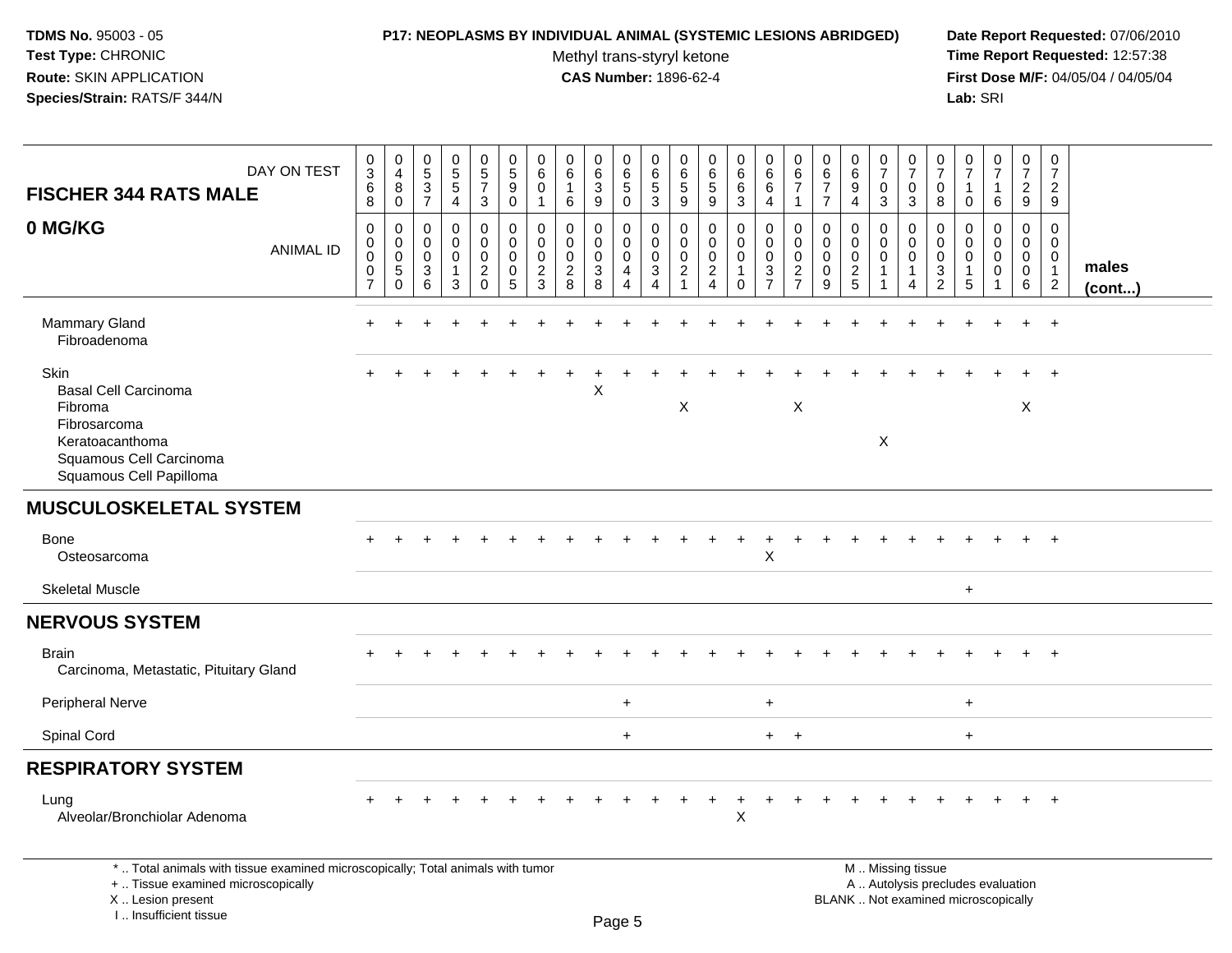### **P17: NEOPLASMS BY INDIVIDUAL ANIMAL (SYSTEMIC LESIONS ABRIDGED) Date Report Requested:** 07/06/2010

Methyl trans-styryl ketone<br>CAS Number: 1896-62-4

 **Time Report Requested:** 12:57:38 **First Dose M/F:** 04/05/04 / 04/05/04<br>Lab: SRI **Lab:** SRI

| DAY ON TEST<br><b>FISCHER 344 RATS MALE</b>                      | $\frac{0}{3}$<br>$\,6\,$<br>8                        | $\begin{smallmatrix}0\0\4\end{smallmatrix}$<br>8<br>0   | $\begin{matrix} 0 \\ 5 \end{matrix}$<br>$\mathbf{3}$<br>$\overline{7}$ | $\begin{array}{c} 0 \\ 5 \\ 5 \end{array}$<br>4                                | $\begin{array}{c} 0 \\ 5 \end{array}$<br>$\overline{7}$<br>3                 | $\begin{array}{c} 0 \\ 5 \end{array}$<br>9<br>0 | $\pmb{0}$<br>$\,6\,$<br>$\mathbf 0$                              | $\begin{array}{c} 0 \\ 6 \end{array}$<br>6 | $\begin{array}{c} 0 \\ 6 \end{array}$<br>$\frac{3}{9}$ | $\begin{array}{c} 0 \\ 6 \end{array}$<br>$\,$ 5 $\,$<br>$\mathbf 0$                        | 0<br>$\,6$<br>5<br>3                           | $\boldsymbol{0}$<br>$\,6\,$<br>5<br>9         | $_6^0$<br>5<br>9                               | $\begin{array}{c} 0 \\ 6 \end{array}$<br>6<br>$\mathbf{3}$                               | $\begin{array}{c} 0 \\ 6 \end{array}$<br>$\,6\,$<br>$\overline{4}$              | 0<br>$\,6\,$<br>$\overline{7}$<br>1                           | $\begin{array}{c} 0 \\ 6 \end{array}$<br>$\overline{7}$<br>$\overline{7}$ | $_6^0$<br>9<br>4                     | $\frac{0}{7}$<br>$\pmb{0}$<br>$\mathfrak{Z}$                             | $\frac{0}{7}$<br>$\pmb{0}$<br>3                      | $\frac{0}{7}$<br>0<br>8                                            | $\frac{0}{7}$<br>$\mathbf 0$                       | $\frac{0}{7}$<br>6                   | $\frac{0}{7}$<br>$\frac{2}{9}$                      | $\mathbf 0$<br>$\overline{7}$<br>$\overline{2}$<br>9              |                       |
|------------------------------------------------------------------|------------------------------------------------------|---------------------------------------------------------|------------------------------------------------------------------------|--------------------------------------------------------------------------------|------------------------------------------------------------------------------|-------------------------------------------------|------------------------------------------------------------------|--------------------------------------------|--------------------------------------------------------|--------------------------------------------------------------------------------------------|------------------------------------------------|-----------------------------------------------|------------------------------------------------|------------------------------------------------------------------------------------------|---------------------------------------------------------------------------------|---------------------------------------------------------------|---------------------------------------------------------------------------|--------------------------------------|--------------------------------------------------------------------------|------------------------------------------------------|--------------------------------------------------------------------|----------------------------------------------------|--------------------------------------|-----------------------------------------------------|-------------------------------------------------------------------|-----------------------|
| 0 MG/KG<br><b>ANIMAL ID</b>                                      | $\mathbf 0$<br>$\pmb{0}$<br>0<br>0<br>$\overline{7}$ | 0<br>$\,0\,$<br>$\pmb{0}$<br>$\overline{5}$<br>$\Omega$ | 0<br>$\mathbf 0$<br>$\mathsf{O}\xspace$<br>$\mathfrak{S}$<br>6         | $\begin{smallmatrix} 0\\0 \end{smallmatrix}$<br>$\pmb{0}$<br>$\mathbf{1}$<br>3 | $\begin{smallmatrix} 0\\0 \end{smallmatrix}$<br>$\frac{0}{2}$<br>$\mathbf 0$ | 0<br>$\pmb{0}$<br>$\mathbf 0$<br>0<br>5         | 0<br>$\boldsymbol{0}$<br>$\boldsymbol{0}$<br>$\overline{c}$<br>3 | 0<br>0<br>$\mathbf 0$<br>$\frac{2}{8}$     | $\pmb{0}$<br>$\mathbf 0$<br>$\frac{0}{3}$              | $\begin{smallmatrix} 0\\0 \end{smallmatrix}$<br>$\mathsf{O}\xspace$<br>4<br>$\overline{4}$ | 0<br>$\pmb{0}$<br>$\pmb{0}$<br>$\sqrt{3}$<br>4 | 0<br>$\pmb{0}$<br>$\pmb{0}$<br>$\overline{c}$ | 0<br>$\mathbf 0$<br>$\pmb{0}$<br>$\frac{2}{4}$ | $\begin{smallmatrix} 0\\0 \end{smallmatrix}$<br>$\pmb{0}$<br>$\mathbf{1}$<br>$\mathbf 0$ | $\begin{smallmatrix} 0\\0 \end{smallmatrix}$<br>$\frac{0}{3}$<br>$\overline{7}$ | 0<br>$\pmb{0}$<br>$\mathsf 0$<br>$\sqrt{2}$<br>$\overline{7}$ | 0<br>$\boldsymbol{0}$<br>$\boldsymbol{0}$<br>$\pmb{0}$<br>9               | 0<br>0<br>$\mathbf 0$<br>$rac{2}{5}$ | $\begin{smallmatrix}0\0\0\end{smallmatrix}$<br>$\pmb{0}$<br>$\mathbf{1}$ | 0<br>$\mathbf 0$<br>$\mathsf 0$<br>$\mathbf{1}$<br>4 | 0<br>0<br>$\pmb{0}$<br>$\ensuremath{\mathsf{3}}$<br>$\overline{2}$ | 0<br>$\pmb{0}$<br>$\pmb{0}$<br>$\overline{1}$<br>5 | 0<br>$\mathbf 0$<br>0<br>$\mathbf 0$ | 0<br>$\mathbf 0$<br>$\mathbf 0$<br>$\mathbf 0$<br>6 | 0<br>$\mathbf 0$<br>$\mathbf 0$<br>$\mathbf{1}$<br>$\overline{2}$ | males<br>$($ cont $)$ |
| Nose                                                             | $\ddot{}$                                            |                                                         |                                                                        |                                                                                |                                                                              |                                                 |                                                                  |                                            |                                                        |                                                                                            |                                                |                                               |                                                |                                                                                          |                                                                                 |                                                               |                                                                           |                                      |                                                                          |                                                      |                                                                    |                                                    |                                      | $+$                                                 | $+$                                                               |                       |
| Trachea                                                          |                                                      |                                                         |                                                                        |                                                                                |                                                                              |                                                 |                                                                  |                                            |                                                        |                                                                                            |                                                |                                               |                                                |                                                                                          |                                                                                 |                                                               |                                                                           |                                      |                                                                          |                                                      |                                                                    |                                                    |                                      |                                                     | $+$                                                               |                       |
| <b>SPECIAL SENSES SYSTEM</b>                                     |                                                      |                                                         |                                                                        |                                                                                |                                                                              |                                                 |                                                                  |                                            |                                                        |                                                                                            |                                                |                                               |                                                |                                                                                          |                                                                                 |                                                               |                                                                           |                                      |                                                                          |                                                      |                                                                    |                                                    |                                      |                                                     |                                                                   |                       |
| Eye                                                              | $\ddot{}$                                            |                                                         |                                                                        |                                                                                |                                                                              |                                                 |                                                                  |                                            |                                                        |                                                                                            |                                                |                                               |                                                |                                                                                          |                                                                                 |                                                               |                                                                           |                                      |                                                                          |                                                      |                                                                    |                                                    |                                      | $+$                                                 | $+$                                                               |                       |
| <b>Harderian Gland</b>                                           |                                                      |                                                         |                                                                        |                                                                                |                                                                              |                                                 |                                                                  |                                            |                                                        |                                                                                            |                                                |                                               |                                                |                                                                                          |                                                                                 |                                                               |                                                                           |                                      |                                                                          |                                                      |                                                                    |                                                    |                                      | $+$                                                 | $^{+}$                                                            |                       |
| Zymbal's Gland<br>Carcinoma                                      |                                                      |                                                         |                                                                        |                                                                                |                                                                              |                                                 |                                                                  |                                            |                                                        |                                                                                            |                                                |                                               |                                                |                                                                                          |                                                                                 |                                                               |                                                                           | $\ddot{}$<br>X                       |                                                                          |                                                      |                                                                    |                                                    |                                      |                                                     |                                                                   |                       |
| <b>URINARY SYSTEM</b>                                            |                                                      |                                                         |                                                                        |                                                                                |                                                                              |                                                 |                                                                  |                                            |                                                        |                                                                                            |                                                |                                               |                                                |                                                                                          |                                                                                 |                                                               |                                                                           |                                      |                                                                          |                                                      |                                                                    |                                                    |                                      |                                                     |                                                                   |                       |
| Kidney                                                           | $\div$                                               |                                                         |                                                                        |                                                                                |                                                                              |                                                 |                                                                  |                                            |                                                        |                                                                                            |                                                |                                               |                                                |                                                                                          |                                                                                 |                                                               |                                                                           |                                      |                                                                          |                                                      |                                                                    |                                                    |                                      | $+$                                                 | $+$                                                               |                       |
| <b>Urinary Bladder</b>                                           |                                                      |                                                         |                                                                        |                                                                                |                                                                              |                                                 |                                                                  |                                            |                                                        |                                                                                            |                                                |                                               |                                                |                                                                                          |                                                                                 |                                                               |                                                                           |                                      |                                                                          |                                                      |                                                                    |                                                    |                                      | $+$                                                 | $+$                                                               |                       |
| <b>SYSTEMIC LESIONS</b>                                          |                                                      |                                                         |                                                                        |                                                                                |                                                                              |                                                 |                                                                  |                                            |                                                        |                                                                                            |                                                |                                               |                                                |                                                                                          |                                                                                 |                                                               |                                                                           |                                      |                                                                          |                                                      |                                                                    |                                                    |                                      |                                                     |                                                                   |                       |
| Multiple Organ<br>Leukemia Mononuclear<br>Mesothelioma Malignant | $\ddot{}$                                            | $\ddot{}$<br>X                                          | $\ddot{}$                                                              | $\ddot{}$                                                                      | $\boldsymbol{\mathsf{X}}$                                                    |                                                 | X                                                                | $\sf X$                                    | $\times$                                               |                                                                                            | $\times$                                       |                                               |                                                |                                                                                          |                                                                                 | X<br>$\sf X$                                                  | X                                                                         | $\times$                             | $\sf X$                                                                  | $\boldsymbol{\mathsf{X}}$                            | $\mathsf{X}$                                                       | $\mathsf{X}$                                       |                                      | $+$<br>X                                            | $^{+}$<br>$\mathsf{X}$                                            |                       |

\* .. Total animals with tissue examined microscopically; Total animals with tumor

+ .. Tissue examined microscopically

X .. Lesion present

I .. Insufficient tissue

 M .. Missing tissuey the contract of the contract of the contract of the contract of the contract of  $\mathsf A$  . Autolysis precludes evaluation Lesion present BLANK .. Not examined microscopically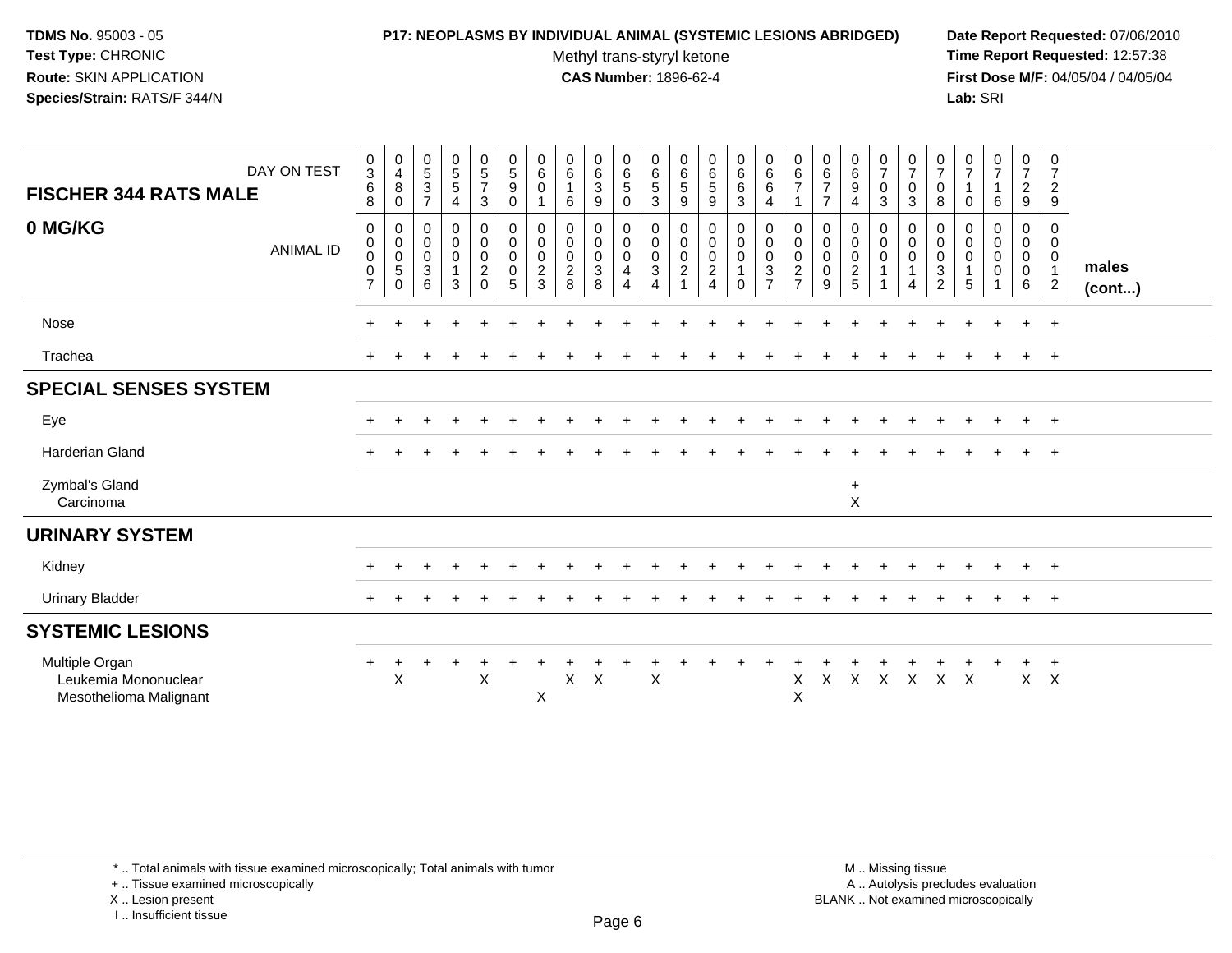# **P17: NEOPLASMS BY INDIVIDUAL ANIMAL (SYSTEMIC LESIONS ABRIDGED) Date Report Requested:** 07/06/2010

Methyl trans-styryl ketone<br>CAS Number: 1896-62-4

 **Time Report Requested:** 12:57:38 **First Dose M/F:** 04/05/04 / 04/05/04<br>**Lab:** SRI **Lab:** SRI

| DAY ON TEST<br><b>FISCHER 344 RATS MALE</b><br>0 MG/KG<br><b>ANIMAL ID</b> | $\begin{array}{c} 0 \\ 7 \end{array}$<br>$_{0}^{3}$<br>$\mathbf 0$<br>$\pmb{0}$ | $\frac{0}{7}$<br>$\mathbf{3}$<br>$\mathbf 0$<br>$\mathbf 0$<br>$\mathbf 0$ | $\frac{0}{7}$<br>$\sqrt{3}$<br>$\mathbf 0$<br>$\Omega$<br>$\mathbf 0$ | $\frac{0}{7}$<br>$\frac{3}{0}$<br>0<br>0 | $\begin{array}{c} 0 \\ 7 \end{array}$<br>$\frac{3}{0}$<br>0<br>$\mathbf 0$ | $\begin{smallmatrix}0\\7\end{smallmatrix}$<br>$_{0}^{3}$<br>$\mathbf 0$<br>$\overline{0}$ | $\frac{0}{7}$<br>$\mathbf{3}$<br>$\mathbf 0$<br>$\mathbf 0$<br>$\Omega$ | $\frac{0}{7}$<br>$\sqrt{3}$<br>$\mathbf 0$<br>$\Omega$<br>$\Omega$ | $\frac{0}{7}$<br>$\mathbf{3}$<br>$\mathbf{0}$<br>$\mathbf 0$<br>0 | $\begin{array}{c} 0 \\ 7 \end{array}$<br>$\mathbf{3}$<br>$\overline{0}$<br>$\mathbf 0$<br>$\mathbf 0$ | $\begin{array}{c} 0 \\ 7 \end{array}$<br>$\ensuremath{\mathsf{3}}$<br>$\overline{0}$<br>0<br>$\mathsf 0$ | $\frac{0}{7}$<br>$_{0}^{3}$<br>0<br>$\mathbf 0$ | $\begin{array}{c} 0 \\ 7 \end{array}$<br>$\sqrt{3}$<br>$\overline{0}$<br>$\mathbf 0$<br>$\mathbf 0$ | $\frac{0}{7}$<br>$\mathbf{3}$<br>$\mathbf{1}$<br>$\mathbf 0$<br>$\mathbf 0$ | $\begin{smallmatrix}0\\7\end{smallmatrix}$<br>$\sqrt{3}$<br>$\mathbf{1}$<br>$\mathbf 0$<br>$\mathbf 0$ | $\frac{0}{7}$<br>$\sqrt{3}$<br>$\overline{1}$<br>0<br>$\pmb{0}$ | $\begin{array}{c} 0 \\ 7 \end{array}$<br>$\mathbf{3}$<br>$\overline{1}$<br>0<br>$\mathbf 0$ | $\frac{0}{7}$<br>$\sqrt{3}$<br>$\overline{1}$<br>$\mathbf 0$<br>$\mathbf 0$ | $\frac{0}{7}$<br>3<br>$\mathbf{1}$<br>0<br>$\mathbf 0$ | $\frac{0}{7}$<br>$\frac{3}{1}$<br>$\mathbf 0$<br>$\mathbf 0$ | $\frac{0}{7}$<br>$\ensuremath{\mathsf{3}}$<br>$\mathbf{1}$<br>0<br>$\mathbf 0$ | $\begin{array}{c} 0 \\ 7 \end{array}$<br>$\frac{3}{2}$<br>$\mathbf 0$<br>$\mathbf 0$ | $\begin{array}{c} 0 \\ 7 \end{array}$<br>$\frac{3}{2}$<br>$\mathbf 0$<br>$\Omega$ | $\frac{0}{7}$<br>3<br>$\overline{2}$<br>0<br>$\mathbf 0$ | $\begin{smallmatrix}0\\7\end{smallmatrix}$<br>$\frac{3}{2}$<br>$\Omega$<br>$\mathbf 0$ |                      |
|----------------------------------------------------------------------------|---------------------------------------------------------------------------------|----------------------------------------------------------------------------|-----------------------------------------------------------------------|------------------------------------------|----------------------------------------------------------------------------|-------------------------------------------------------------------------------------------|-------------------------------------------------------------------------|--------------------------------------------------------------------|-------------------------------------------------------------------|-------------------------------------------------------------------------------------------------------|----------------------------------------------------------------------------------------------------------|-------------------------------------------------|-----------------------------------------------------------------------------------------------------|-----------------------------------------------------------------------------|--------------------------------------------------------------------------------------------------------|-----------------------------------------------------------------|---------------------------------------------------------------------------------------------|-----------------------------------------------------------------------------|--------------------------------------------------------|--------------------------------------------------------------|--------------------------------------------------------------------------------|--------------------------------------------------------------------------------------|-----------------------------------------------------------------------------------|----------------------------------------------------------|----------------------------------------------------------------------------------------|----------------------|
|                                                                            | $\mathbf 0$<br>$\,0\,$<br>$\overline{2}$                                        | $\mathsf 0$<br>0<br>3                                                      | $\mathbf 0$<br>$\mathbf 0$<br>$\overline{4}$                          | $\pmb{0}$<br>$\mathbf 0$<br>8            | $\mathbf 0$<br>$\mathbf{1}$<br>6                                           | $\pmb{0}$<br>$\frac{2}{2}$                                                                | $\mathsf{O}\xspace$<br>$\mathbf{3}$<br>$\mathbf 0$                      | $\mathbf 0$<br>$\overline{4}$<br>$\mathbf 0$                       | $\pmb{0}$<br>4                                                    | $\mathsf{O}\xspace$<br>$\overline{4}$<br>3                                                            | $\mathbf 0$<br>$\overline{4}$<br>$\,6\,$                                                                 | $\pmb{0}$<br>$\overline{4}$<br>$\,8\,$          | $\pmb{0}$<br>$\overline{4}$<br>$\overline{9}$                                                       | $\mathbf 0$<br>1<br>9                                                       | $\mathbf 0$<br>$^2\phantom{1}6$                                                                        | $\pmb{0}$<br>$\frac{2}{9}$                                      | $\pmb{0}$<br>$\mathbf 3$                                                                    | $\pmb{0}$<br>$\sqrt{3}$<br>$\mathbf{3}$                                     | $\pmb{0}$<br>$\mathsf 3$<br>9                          | $\mathsf{O}\xspace$<br>$\overline{4}$<br>$\boldsymbol{2}$    | $\mathbf 0$<br>$\begin{array}{c} 4 \\ 5 \end{array}$                           | $\mathbf 0$<br>$\overline{1}$<br>$\overline{7}$                                      | $\mathbf 0$<br>$\mathbf{1}$<br>8                                                  | $\mathbf 0$<br>$\frac{3}{5}$                             | $\mathbf 0$<br>$\frac{4}{7}$                                                           | * TOTALS             |
| <b>ALIMENTARY SYSTEM</b>                                                   |                                                                                 |                                                                            |                                                                       |                                          |                                                                            |                                                                                           |                                                                         |                                                                    |                                                                   |                                                                                                       |                                                                                                          |                                                 |                                                                                                     |                                                                             |                                                                                                        |                                                                 |                                                                                             |                                                                             |                                                        |                                                              |                                                                                |                                                                                      |                                                                                   |                                                          |                                                                                        |                      |
| Esophagus                                                                  |                                                                                 |                                                                            |                                                                       |                                          | м                                                                          |                                                                                           |                                                                         |                                                                    |                                                                   |                                                                                                       |                                                                                                          |                                                 |                                                                                                     |                                                                             |                                                                                                        |                                                                 |                                                                                             |                                                                             |                                                        |                                                              |                                                                                |                                                                                      |                                                                                   |                                                          |                                                                                        | 49                   |
| Intestine Large, Cecum                                                     |                                                                                 |                                                                            |                                                                       |                                          |                                                                            |                                                                                           |                                                                         |                                                                    |                                                                   |                                                                                                       |                                                                                                          |                                                 |                                                                                                     |                                                                             |                                                                                                        |                                                                 |                                                                                             |                                                                             |                                                        |                                                              |                                                                                |                                                                                      |                                                                                   |                                                          |                                                                                        | 50                   |
| Intestine Large, Colon                                                     |                                                                                 |                                                                            |                                                                       |                                          |                                                                            |                                                                                           |                                                                         |                                                                    |                                                                   |                                                                                                       |                                                                                                          |                                                 |                                                                                                     |                                                                             |                                                                                                        |                                                                 |                                                                                             |                                                                             |                                                        |                                                              |                                                                                |                                                                                      |                                                                                   |                                                          |                                                                                        | 48                   |
| Intestine Large, Rectum                                                    |                                                                                 |                                                                            |                                                                       |                                          |                                                                            |                                                                                           |                                                                         |                                                                    |                                                                   |                                                                                                       |                                                                                                          |                                                 |                                                                                                     |                                                                             |                                                                                                        |                                                                 |                                                                                             |                                                                             |                                                        |                                                              |                                                                                |                                                                                      |                                                                                   |                                                          | $\pm$                                                                                  | 46                   |
| Intestine Small, Duodenum                                                  |                                                                                 |                                                                            |                                                                       |                                          |                                                                            |                                                                                           |                                                                         |                                                                    |                                                                   |                                                                                                       |                                                                                                          |                                                 |                                                                                                     |                                                                             |                                                                                                        |                                                                 |                                                                                             |                                                                             |                                                        |                                                              |                                                                                |                                                                                      |                                                                                   |                                                          |                                                                                        | 49                   |
| Intestine Small, Ileum                                                     |                                                                                 |                                                                            |                                                                       |                                          |                                                                            |                                                                                           |                                                                         |                                                                    |                                                                   |                                                                                                       |                                                                                                          |                                                 |                                                                                                     |                                                                             |                                                                                                        |                                                                 |                                                                                             |                                                                             |                                                        |                                                              |                                                                                |                                                                                      |                                                                                   |                                                          |                                                                                        | 49                   |
| Intestine Small, Jejunum                                                   |                                                                                 |                                                                            |                                                                       |                                          |                                                                            |                                                                                           |                                                                         |                                                                    |                                                                   |                                                                                                       |                                                                                                          |                                                 |                                                                                                     |                                                                             |                                                                                                        |                                                                 |                                                                                             |                                                                             |                                                        |                                                              |                                                                                |                                                                                      |                                                                                   |                                                          | $\ddot{}$                                                                              | 46                   |
| Liver<br>Hepatocellular Adenoma                                            |                                                                                 |                                                                            |                                                                       |                                          |                                                                            |                                                                                           |                                                                         |                                                                    |                                                                   |                                                                                                       |                                                                                                          |                                                 |                                                                                                     |                                                                             |                                                                                                        |                                                                 |                                                                                             |                                                                             |                                                        |                                                              |                                                                                |                                                                                      |                                                                                   |                                                          |                                                                                        | 50<br>$\overline{2}$ |
| Mesentery<br>Schwannoma Malignant                                          | $\ddot{}$                                                                       |                                                                            |                                                                       | $\ddot{}$                                |                                                                            | $\ddot{}$                                                                                 |                                                                         |                                                                    |                                                                   |                                                                                                       |                                                                                                          | $+$                                             | $\ddot{+}$                                                                                          |                                                                             |                                                                                                        |                                                                 |                                                                                             | $\ddot{}$                                                                   |                                                        | $+$                                                          | $\ddot{}$                                                                      |                                                                                      |                                                                                   |                                                          |                                                                                        | 15<br>$\mathbf{1}$   |
| Oral Mucosa<br>Squamous Cell Carcinoma                                     |                                                                                 |                                                                            |                                                                       |                                          |                                                                            |                                                                                           |                                                                         |                                                                    |                                                                   |                                                                                                       |                                                                                                          |                                                 |                                                                                                     |                                                                             |                                                                                                        |                                                                 |                                                                                             |                                                                             |                                                        |                                                              |                                                                                |                                                                                      |                                                                                   |                                                          | $\ddot{}$<br>$\mathsf{X}$                                                              | 1<br>$\mathbf{1}$    |
| Pancreas                                                                   |                                                                                 |                                                                            |                                                                       |                                          |                                                                            |                                                                                           |                                                                         |                                                                    |                                                                   |                                                                                                       |                                                                                                          |                                                 |                                                                                                     |                                                                             |                                                                                                        |                                                                 |                                                                                             |                                                                             |                                                        |                                                              |                                                                                |                                                                                      |                                                                                   |                                                          |                                                                                        | 49                   |
| Salivary Glands                                                            |                                                                                 |                                                                            |                                                                       |                                          |                                                                            |                                                                                           |                                                                         |                                                                    |                                                                   |                                                                                                       |                                                                                                          |                                                 |                                                                                                     |                                                                             |                                                                                                        |                                                                 |                                                                                             |                                                                             |                                                        |                                                              |                                                                                |                                                                                      |                                                                                   |                                                          |                                                                                        | 50                   |
| Stomach, Forestomach                                                       |                                                                                 |                                                                            |                                                                       |                                          |                                                                            |                                                                                           |                                                                         |                                                                    |                                                                   |                                                                                                       |                                                                                                          |                                                 |                                                                                                     |                                                                             |                                                                                                        |                                                                 |                                                                                             |                                                                             |                                                        |                                                              |                                                                                |                                                                                      |                                                                                   |                                                          | $\pm$                                                                                  | 50                   |
| Stomach, Glandular                                                         |                                                                                 |                                                                            |                                                                       |                                          |                                                                            |                                                                                           |                                                                         |                                                                    |                                                                   |                                                                                                       |                                                                                                          |                                                 |                                                                                                     |                                                                             |                                                                                                        |                                                                 |                                                                                             |                                                                             |                                                        |                                                              |                                                                                |                                                                                      |                                                                                   |                                                          |                                                                                        | 50                   |

\* .. Total animals with tissue examined microscopically; Total animals with tumor

+ .. Tissue examined microscopically

X .. Lesion present

I .. Insufficient tissue

M .. Missing tissue

y the contract of the contract of the contract of the contract of the contract of  $\mathsf A$  . Autolysis precludes evaluation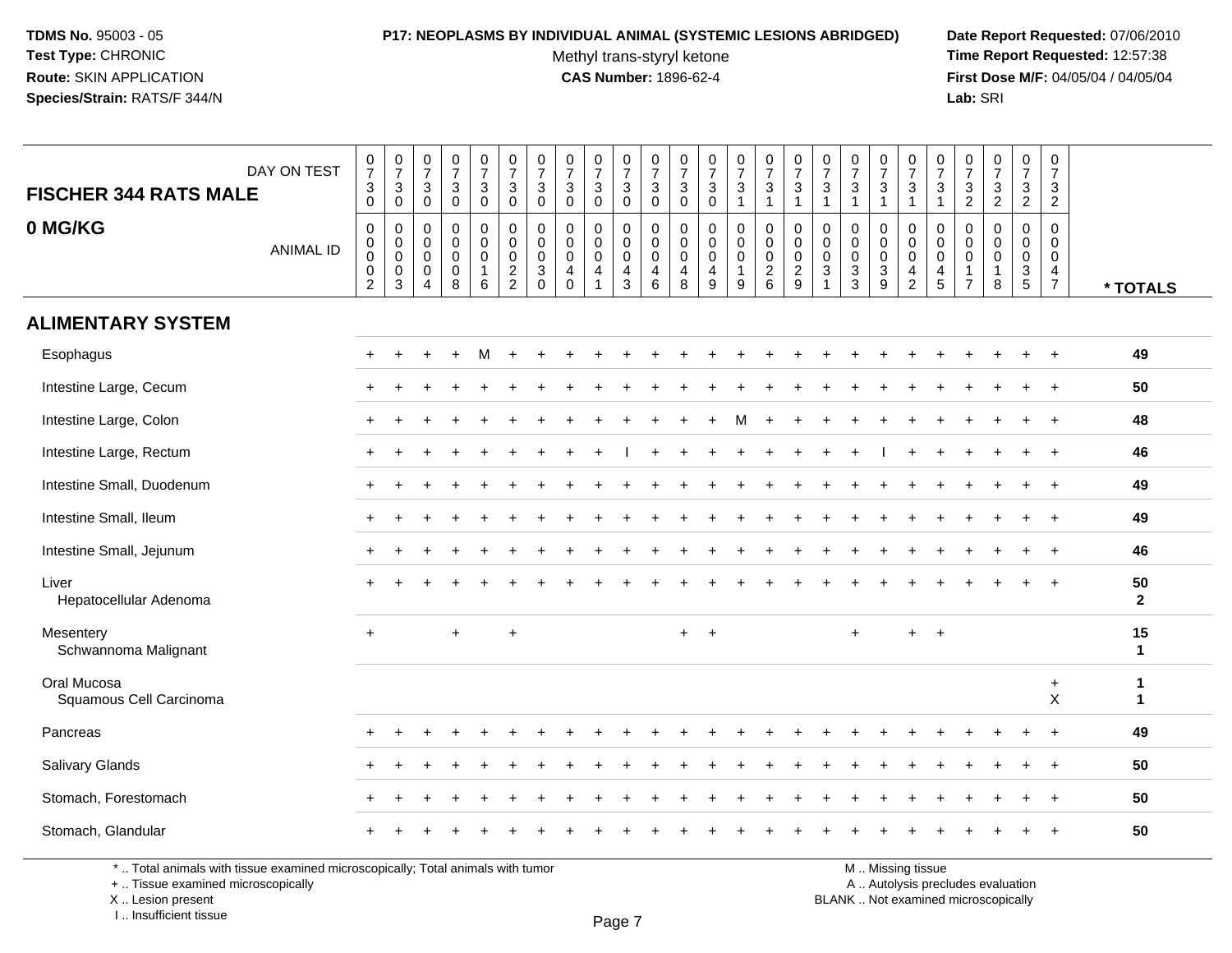# **P17: NEOPLASMS BY INDIVIDUAL ANIMAL (SYSTEMIC LESIONS ABRIDGED) Date Report Requested:** 07/06/2010

Methyl trans-styryl ketone<br>CAS Number: 1896-62-4

 **Time Report Requested:** 12:57:38 **First Dose M/F:** 04/05/04 / 04/05/04<br>**Lab:** SRI **Lab:** SRI

| DAY ON TEST<br><b>FISCHER 344 RATS MALE</b><br>0 MG/KG                                                           | $\frac{0}{7}$<br>$\mathbf{3}$<br>$\mathbf 0$<br>$\mathbf 0$ | $\frac{0}{7}$<br>$\sqrt{3}$<br>0<br>0 | $\frac{0}{7}$<br>$\mathbf{3}$<br>$\mathbf 0$<br>0 | $\frac{0}{7}$<br>$\mathbf{3}$<br>$\mathsf 0$<br>$\pmb{0}$ | $\frac{0}{7}$<br>3<br>0<br>0    | $\frac{0}{7}$<br>$\sqrt{3}$<br>$\mathbf 0$<br>$\mathbf 0$ | $\frac{0}{7}$<br>$\mathbf{3}$<br>0<br>0                   | $\begin{array}{c} 0 \\ 7 \end{array}$<br>$\mathbf{3}$<br>$\mathbf 0$<br>$\mathbf 0$ | $\frac{0}{7}$<br>3<br>0<br>0    | $\begin{array}{c} 0 \\ 7 \end{array}$<br>$\mathbf{3}$<br>$\mathbf 0$<br>0 | $\frac{0}{7}$<br>$\sqrt{3}$<br>$\mathsf 0$<br>0 | $\frac{0}{7}$<br>$\mathbf 3$<br>$\mathbf 0$<br>0  | $\frac{0}{7}$<br>$\sqrt{3}$<br>$\mathbf 0$<br>0 | $\frac{0}{7}$<br>$\mathbf{3}$<br>$\mathbf{1}$<br>0 | $\frac{0}{7}$<br>$\mathbf{3}$<br>$\mathbf{1}$<br>$\pmb{0}$ | $\frac{0}{7}$<br>$\mathbf{3}$<br>$\mathbf 1$<br>$\mathbf 0$ | $\frac{0}{7}$<br>$\sqrt{3}$<br>0        | $\frac{0}{7}$<br>$\sqrt{3}$<br>$\mathbf 0$                              | $\frac{0}{7}$<br>$\sqrt{3}$<br>-1<br>0           | $\frac{0}{7}$<br>$\mathbf{3}$<br>$\mathbf{1}$<br>0 | $\frac{0}{7}$<br>3<br>1<br>0         | $\frac{0}{7}$<br>$\frac{3}{2}$<br>0          | $\frac{0}{7}$<br>$\sqrt{3}$<br>$\overline{2}$<br>0 | $\frac{0}{7}$<br>$\mathbf{3}$<br>$\overline{2}$<br>0 | 0<br>$\overline{7}$<br>$\ensuremath{\mathsf{3}}$<br>$\sqrt{2}$<br>0 |                                            |
|------------------------------------------------------------------------------------------------------------------|-------------------------------------------------------------|---------------------------------------|---------------------------------------------------|-----------------------------------------------------------|---------------------------------|-----------------------------------------------------------|-----------------------------------------------------------|-------------------------------------------------------------------------------------|---------------------------------|---------------------------------------------------------------------------|-------------------------------------------------|---------------------------------------------------|-------------------------------------------------|----------------------------------------------------|------------------------------------------------------------|-------------------------------------------------------------|-----------------------------------------|-------------------------------------------------------------------------|--------------------------------------------------|----------------------------------------------------|--------------------------------------|----------------------------------------------|----------------------------------------------------|------------------------------------------------------|---------------------------------------------------------------------|--------------------------------------------|
| <b>ANIMAL ID</b>                                                                                                 | 0<br>$\boldsymbol{0}$<br>0<br>$\sqrt{2}$                    | 0<br>$\mathsf 0$<br>$\mathbf 0$<br>3  | $\mathbf 0$<br>$\mathbf 0$<br>0<br>4              | 0<br>$\mathsf 0$<br>0<br>8                                | $\mathbf 0$<br>$\mathbf 0$<br>6 | $\mathbf 0$<br>$\mathbf 0$<br>$\frac{2}{2}$               | $\mathbf 0$<br>$\mathbf 0$<br>$\mathbf{3}$<br>$\mathbf 0$ | $\mathbf 0$<br>$\mathbf 0$<br>$\overline{4}$<br>$\mathbf 0$                         | $\mathbf 0$<br>$\mathbf 0$<br>4 | $\mathbf 0$<br>$\mathbf 0$<br>$\overline{4}$<br>3                         | 0<br>$\pmb{0}$<br>$\overline{4}$<br>6           | $\mathbf 0$<br>$\mathsf 0$<br>$\overline{4}$<br>8 | 0<br>$\mathbf 0$<br>4<br>9                      | 0<br>$\mathbf 0$<br>$\mathbf{1}$<br>9              | $\mathbf 0$<br>$\mathbf 0$<br>$\frac{2}{6}$                | 0<br>$\mathsf 0$<br>$\overline{c}$<br>9                     | 0<br>$\mathbf 0$<br>3<br>$\overline{1}$ | $\mathbf 0$<br>$\mathbf 0$<br>$\ensuremath{\mathsf{3}}$<br>$\mathbf{3}$ | 0<br>$\pmb{0}$<br>$\ensuremath{\mathsf{3}}$<br>9 | $\mathbf 0$<br>$\mathsf 0$<br>$\frac{4}{2}$        | $\mathbf 0$<br>$\mathbf 0$<br>4<br>5 | $\mathbf 0$<br>$\mathbf 0$<br>$\overline{7}$ | 0<br>$\mathbf 0$<br>8                              | 0<br>$\mathbf 0$<br>$\frac{3}{5}$                    | $\Omega$<br>$\mathbf 0$<br>$\overline{4}$<br>$\overline{7}$         | * TOTALS                                   |
| Tongue                                                                                                           |                                                             |                                       |                                                   |                                                           |                                 |                                                           |                                                           |                                                                                     |                                 |                                                                           |                                                 |                                                   |                                                 |                                                    |                                                            |                                                             |                                         |                                                                         |                                                  |                                                    |                                      |                                              |                                                    |                                                      |                                                                     | $\mathbf{1}$                               |
| <b>CARDIOVASCULAR SYSTEM</b>                                                                                     |                                                             |                                       |                                                   |                                                           |                                 |                                                           |                                                           |                                                                                     |                                 |                                                                           |                                                 |                                                   |                                                 |                                                    |                                                            |                                                             |                                         |                                                                         |                                                  |                                                    |                                      |                                              |                                                    |                                                      |                                                                     |                                            |
| Heart                                                                                                            |                                                             |                                       |                                                   |                                                           |                                 |                                                           |                                                           |                                                                                     |                                 |                                                                           |                                                 |                                                   |                                                 |                                                    |                                                            |                                                             |                                         |                                                                         |                                                  |                                                    |                                      |                                              |                                                    |                                                      |                                                                     | 50                                         |
| <b>ENDOCRINE SYSTEM</b>                                                                                          |                                                             |                                       |                                                   |                                                           |                                 |                                                           |                                                           |                                                                                     |                                 |                                                                           |                                                 |                                                   |                                                 |                                                    |                                                            |                                                             |                                         |                                                                         |                                                  |                                                    |                                      |                                              |                                                    |                                                      |                                                                     |                                            |
| <b>Adrenal Cortex</b><br>Carcinoma                                                                               |                                                             |                                       |                                                   |                                                           |                                 |                                                           |                                                           |                                                                                     |                                 |                                                                           |                                                 |                                                   |                                                 |                                                    | X                                                          |                                                             |                                         |                                                                         |                                                  |                                                    |                                      |                                              |                                                    |                                                      |                                                                     | 50<br>$\mathbf{1}$                         |
| Adrenal Medulla<br>Pheochromocytoma Benign<br>Pheochromocytoma Benign, Multiple                                  |                                                             |                                       | X                                                 | X                                                         |                                 |                                                           |                                                           |                                                                                     |                                 |                                                                           | X                                               |                                                   |                                                 |                                                    |                                                            |                                                             |                                         | X                                                                       |                                                  |                                                    |                                      |                                              |                                                    |                                                      |                                                                     | 49<br>9<br>$\mathbf{2}$                    |
| Islets, Pancreatic<br>Adenoma<br>Carcinoma                                                                       | X                                                           |                                       | $\sf X$                                           |                                                           |                                 | $\boldsymbol{\mathsf{X}}$                                 |                                                           |                                                                                     |                                 |                                                                           |                                                 |                                                   |                                                 |                                                    |                                                            |                                                             |                                         |                                                                         | $X$ $X$                                          |                                                    |                                      |                                              |                                                    |                                                      |                                                                     | 49<br>5<br>3                               |
| Parathyroid Gland                                                                                                |                                                             |                                       |                                                   |                                                           |                                 |                                                           |                                                           |                                                                                     |                                 |                                                                           |                                                 |                                                   |                                                 |                                                    |                                                            |                                                             |                                         |                                                                         |                                                  |                                                    |                                      |                                              |                                                    |                                                      |                                                                     | 49                                         |
| <b>Pituitary Gland</b><br>Pars Distalis, Adenoma<br>Pars Distalis, Adenoma, Multiple<br>Pars Distalis, Carcinoma | $\times$                                                    | X                                     | X                                                 |                                                           |                                 | X                                                         |                                                           | X                                                                                   | X                               |                                                                           | X                                               | X                                                 | $\mathsf{X}$                                    | $\times$                                           | X                                                          | X                                                           | $\times$                                | $\mathsf{X}$                                                            | $\mathsf{X}$                                     | $\mathsf{X}$                                       | $\sf X$                              |                                              | X                                                  | $X$ $X$                                              |                                                                     | 50<br>31<br>$\mathbf{2}$<br>$\overline{2}$ |
| <b>Thyroid Gland</b><br>C-cell, Adenoma<br>Follicular Cell, Carcinoma                                            |                                                             |                                       |                                                   |                                                           |                                 | $\div$<br>$\pmb{\times}$                                  |                                                           |                                                                                     |                                 |                                                                           |                                                 |                                                   | X                                               | X                                                  | $\times$                                                   |                                                             |                                         |                                                                         | $\sf X$                                          |                                                    |                                      |                                              |                                                    |                                                      |                                                                     | 46<br>6<br>$\mathbf{2}$                    |

# **GENERAL BODY SYSTEM**

\* .. Total animals with tissue examined microscopically; Total animals with tumor

+ .. Tissue examined microscopically

X .. Lesion present

I .. Insufficient tissue

 M .. Missing tissuey the contract of the contract of the contract of the contract of the contract of  $\mathsf A$  . Autolysis precludes evaluation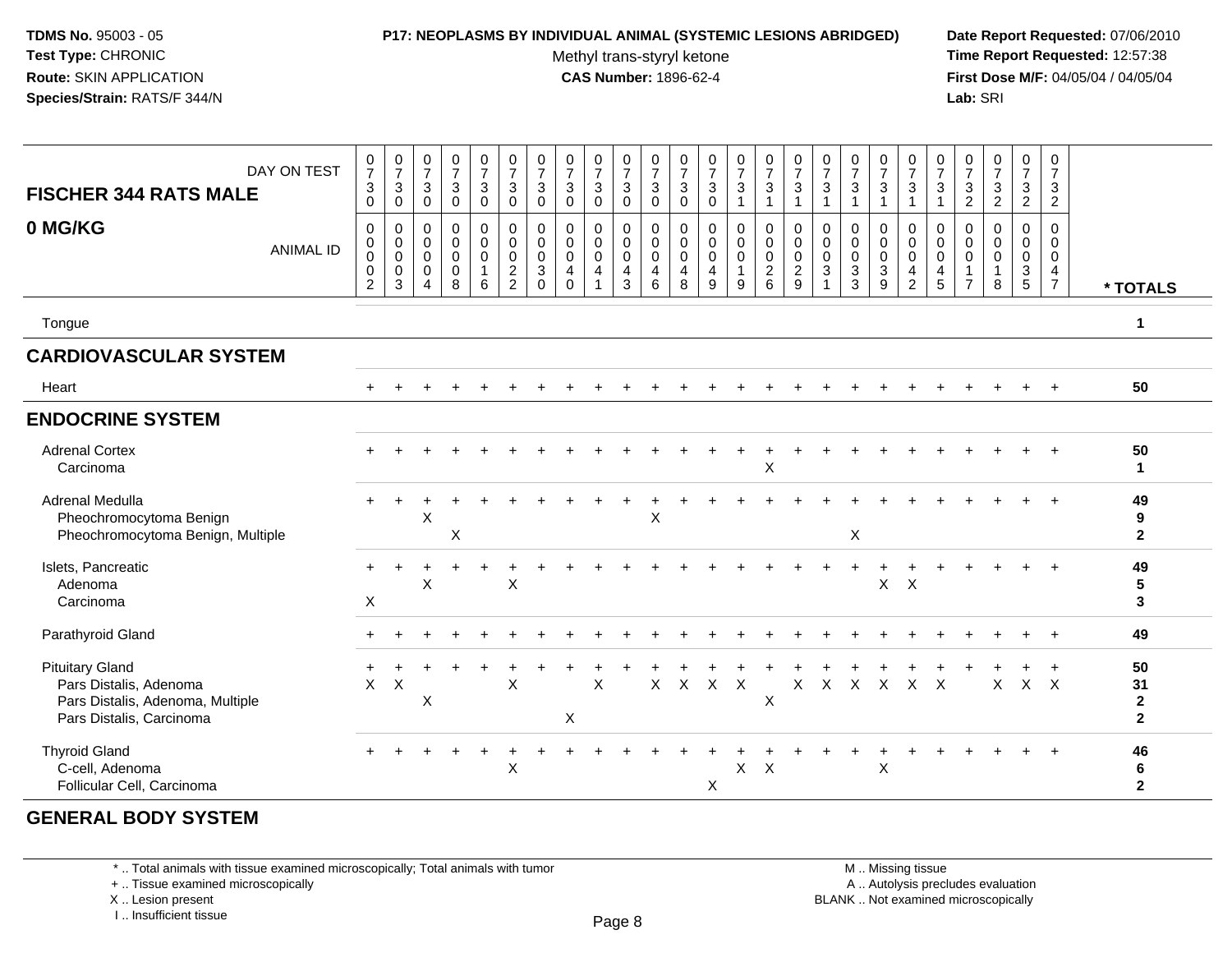#### **P17: NEOPLASMS BY INDIVIDUAL ANIMAL (SYSTEMIC LESIONS ABRIDGED) Date Report Requested:** 07/06/2010

Methyl trans-styryl ketone<br>CAS Number: 1896-62-4

 **Time Report Requested:** 12:57:38 **First Dose M/F:** 04/05/04 / 04/05/04<br>**Lab:** SRI **Lab:** SRI

| DAY ON TEST<br><b>FISCHER 344 RATS MALE</b><br>0 MG/KG<br><b>ANIMAL ID</b>           | $\begin{array}{c} 0 \\ 7 \end{array}$<br>3<br>0<br>0<br>0<br>$\pmb{0}$<br>0<br>$\overline{c}$ | $\frac{0}{7}$<br>$\ensuremath{\mathsf{3}}$<br>$\mathsf{O}\xspace$<br>0<br>0<br>$\pmb{0}$<br>0<br>3 | $\begin{array}{c} 0 \\ 7 \end{array}$<br>3<br>$\mathbf 0$<br>$\mathbf 0$<br>$\mathbf 0$<br>$\boldsymbol{0}$<br>$\mathbf 0$<br>$\overline{4}$ | $\frac{0}{7}$<br>$\mathbf{3}$<br>$\mathbf 0$<br>0<br>$\mathbf 0$<br>$\pmb{0}$<br>$\mathbf 0$<br>$\overline{8}$ | $\pmb{0}$<br>$\overline{7}$<br>3<br>$\mathbf 0$<br>0<br>$\mathbf 0$<br>$\mathbf 0$<br>$\mathbf{1}$<br>6 | $\frac{0}{7}$<br>3<br>$\mathbf 0$<br>0<br>$\mathbf 0$<br>$\mathsf 0$<br>$\frac{2}{2}$ | $\frac{0}{7}$<br>3<br>$\mathsf{O}\xspace$<br>0<br>$\mathbf 0$<br>0<br>$\sqrt{3}$<br>$\mathbf 0$ | $\begin{array}{c} 0 \\ 7 \end{array}$<br>$\sqrt{3}$<br>$\mathbf 0$<br>0<br>$\mathbf 0$<br>$\pmb{0}$<br>$\overline{4}$<br>$\Omega$ | $\frac{0}{7}$<br>3<br>$\mathbf 0$<br>0<br>0<br>$\pmb{0}$<br>$\overline{4}$<br>$\overline{1}$ | $\,0\,$<br>$\overline{7}$<br>3<br>$\mathbf 0$<br>0<br>$\mathsf{O}\xspace$<br>$\mathbf 0$<br>4<br>3 | $\frac{0}{7}$<br>3<br>0<br>0<br>$\mathbf 0$<br>$\mathbf 0$<br>4<br>6 | $\frac{0}{7}$<br>$\ensuremath{\mathsf{3}}$<br>$\pmb{0}$<br>0<br>$\mathbf 0$<br>0<br>$\overline{4}$<br>$\overline{8}$ | $\frac{0}{7}$<br>$\sqrt{3}$<br>$\mathbf 0$<br>0<br>$\mathbf 0$<br>$\pmb{0}$<br>$\overline{4}$<br>$\overline{9}$ | $\frac{0}{7}$<br>3<br>$\mathbf{1}$<br>0<br>0<br>$\mathsf 0$<br>$\mathbf{1}$<br>$\boldsymbol{9}$ | $\begin{smallmatrix}0\\7\end{smallmatrix}$<br>3<br>$\mathbf{1}$<br>0<br>$\mathbf 0$<br>$\mathsf 0$<br>$\frac{2}{6}$ | $\frac{0}{7}$<br>3<br>$\mathbf{1}$<br>0<br>$\pmb{0}$<br>$\begin{smallmatrix} 0\\2\\9 \end{smallmatrix}$ | $\frac{0}{7}$<br>3<br>$\overline{1}$<br>0<br>$\mathbf 0$<br>0<br>$\sqrt{3}$ | $\frac{0}{7}$<br>$\sqrt{3}$<br>$\mathbf{1}$<br>0<br>$\mathbf 0$<br>$\pmb{0}$<br>$\frac{3}{3}$ | $\frac{0}{7}$<br>3<br>$\mathbf{1}$<br>0<br>$\mathbf 0$<br>$\pmb{0}$<br>$_9^3$ | $\mathbf 0$<br>$\overline{7}$<br>3<br>$\mathbf{1}$<br>0<br>$\mathsf{O}\xspace$<br>$\pmb{0}$<br>$\overline{4}$<br>$\overline{2}$ | $\frac{0}{7}$<br>3<br>$\mathbf{1}$<br>0<br>$\mathbf 0$<br>0<br>$\overline{4}$<br>$\overline{5}$ | $\frac{0}{7}$<br>$\ensuremath{\mathsf{3}}$<br>$\overline{c}$<br>0<br>$\mathbf 0$<br>0<br>$\mathbf 1$<br>$\overline{7}$ | $\frac{0}{7}$<br>$\frac{3}{2}$<br>0<br>$\mathbf 0$<br>$\pmb{0}$<br>1<br>8 | $\begin{smallmatrix}0\\7\end{smallmatrix}$<br>$\ensuremath{\mathsf{3}}$<br>$\overline{2}$<br>0<br>$\mathbf 0$<br>$\pmb{0}$<br>$\frac{3}{5}$ | $\mathbf 0$<br>$\overline{7}$<br>3<br>$\overline{2}$<br>$\mathbf 0$<br>$\mathbf 0$<br>$\mathbf 0$<br>$\overline{4}$<br>$\overline{7}$ | * TOTALS                |
|--------------------------------------------------------------------------------------|-----------------------------------------------------------------------------------------------|----------------------------------------------------------------------------------------------------|----------------------------------------------------------------------------------------------------------------------------------------------|----------------------------------------------------------------------------------------------------------------|---------------------------------------------------------------------------------------------------------|---------------------------------------------------------------------------------------|-------------------------------------------------------------------------------------------------|-----------------------------------------------------------------------------------------------------------------------------------|----------------------------------------------------------------------------------------------|----------------------------------------------------------------------------------------------------|----------------------------------------------------------------------|----------------------------------------------------------------------------------------------------------------------|-----------------------------------------------------------------------------------------------------------------|-------------------------------------------------------------------------------------------------|---------------------------------------------------------------------------------------------------------------------|---------------------------------------------------------------------------------------------------------|-----------------------------------------------------------------------------|-----------------------------------------------------------------------------------------------|-------------------------------------------------------------------------------|---------------------------------------------------------------------------------------------------------------------------------|-------------------------------------------------------------------------------------------------|------------------------------------------------------------------------------------------------------------------------|---------------------------------------------------------------------------|---------------------------------------------------------------------------------------------------------------------------------------------|---------------------------------------------------------------------------------------------------------------------------------------|-------------------------|
| <b>NONE</b>                                                                          |                                                                                               |                                                                                                    |                                                                                                                                              |                                                                                                                |                                                                                                         |                                                                                       |                                                                                                 |                                                                                                                                   |                                                                                              |                                                                                                    |                                                                      |                                                                                                                      |                                                                                                                 |                                                                                                 |                                                                                                                     |                                                                                                         |                                                                             |                                                                                               |                                                                               |                                                                                                                                 |                                                                                                 |                                                                                                                        |                                                                           |                                                                                                                                             |                                                                                                                                       |                         |
| <b>GENITAL SYSTEM</b>                                                                |                                                                                               |                                                                                                    |                                                                                                                                              |                                                                                                                |                                                                                                         |                                                                                       |                                                                                                 |                                                                                                                                   |                                                                                              |                                                                                                    |                                                                      |                                                                                                                      |                                                                                                                 |                                                                                                 |                                                                                                                     |                                                                                                         |                                                                             |                                                                                               |                                                                               |                                                                                                                                 |                                                                                                 |                                                                                                                        |                                                                           |                                                                                                                                             |                                                                                                                                       |                         |
| Epididymis                                                                           | ٠                                                                                             |                                                                                                    |                                                                                                                                              |                                                                                                                |                                                                                                         |                                                                                       |                                                                                                 |                                                                                                                                   |                                                                                              |                                                                                                    |                                                                      |                                                                                                                      |                                                                                                                 |                                                                                                 |                                                                                                                     |                                                                                                         |                                                                             |                                                                                               |                                                                               |                                                                                                                                 |                                                                                                 |                                                                                                                        |                                                                           |                                                                                                                                             |                                                                                                                                       | 50                      |
| <b>Preputial Gland</b><br>Adenoma<br>Carcinoma                                       |                                                                                               |                                                                                                    |                                                                                                                                              |                                                                                                                |                                                                                                         |                                                                                       | X                                                                                               |                                                                                                                                   |                                                                                              |                                                                                                    |                                                                      |                                                                                                                      | X                                                                                                               |                                                                                                 | $\boldsymbol{\mathsf{X}}$                                                                                           |                                                                                                         |                                                                             |                                                                                               |                                                                               |                                                                                                                                 |                                                                                                 |                                                                                                                        |                                                                           |                                                                                                                                             |                                                                                                                                       | 50<br>$\mathbf{1}$<br>3 |
| Prostate                                                                             | ÷                                                                                             |                                                                                                    |                                                                                                                                              |                                                                                                                |                                                                                                         |                                                                                       |                                                                                                 |                                                                                                                                   |                                                                                              |                                                                                                    |                                                                      |                                                                                                                      |                                                                                                                 |                                                                                                 |                                                                                                                     |                                                                                                         |                                                                             |                                                                                               |                                                                               |                                                                                                                                 |                                                                                                 |                                                                                                                        |                                                                           |                                                                                                                                             | $\ddot{}$                                                                                                                             | 50                      |
| <b>Seminal Vesicle</b>                                                               | $\ddot{}$                                                                                     |                                                                                                    |                                                                                                                                              |                                                                                                                |                                                                                                         |                                                                                       |                                                                                                 |                                                                                                                                   |                                                                                              |                                                                                                    |                                                                      |                                                                                                                      |                                                                                                                 |                                                                                                 |                                                                                                                     |                                                                                                         |                                                                             |                                                                                               |                                                                               |                                                                                                                                 |                                                                                                 |                                                                                                                        |                                                                           | $\ddot{}$                                                                                                                                   | $+$                                                                                                                                   | 50                      |
| <b>Testes</b><br>Bilateral, Interstitial Cell, Adenoma<br>Interstitial Cell, Adenoma | $\ddot{}$<br>X                                                                                |                                                                                                    | $\times$                                                                                                                                     | $X$ $X$                                                                                                        |                                                                                                         |                                                                                       | X                                                                                               | X                                                                                                                                 | $\mathsf X$                                                                                  | $\times$                                                                                           | X                                                                    | X                                                                                                                    | X                                                                                                               |                                                                                                 | $\mathsf X$                                                                                                         | $\sf X$                                                                                                 | $\mathsf X$                                                                 | X                                                                                             | $\sf X$                                                                       |                                                                                                                                 | X                                                                                               | X                                                                                                                      |                                                                           | $\ddot{}$<br>X X X                                                                                                                          | $+$                                                                                                                                   | 50<br>18<br>16          |
| <b>HEMATOPOIETIC SYSTEM</b>                                                          |                                                                                               |                                                                                                    |                                                                                                                                              |                                                                                                                |                                                                                                         |                                                                                       |                                                                                                 |                                                                                                                                   |                                                                                              |                                                                                                    |                                                                      |                                                                                                                      |                                                                                                                 |                                                                                                 |                                                                                                                     |                                                                                                         |                                                                             |                                                                                               |                                                                               |                                                                                                                                 |                                                                                                 |                                                                                                                        |                                                                           |                                                                                                                                             |                                                                                                                                       |                         |
| <b>Bone Marrow</b>                                                                   | ÷                                                                                             |                                                                                                    |                                                                                                                                              |                                                                                                                |                                                                                                         |                                                                                       |                                                                                                 |                                                                                                                                   |                                                                                              |                                                                                                    |                                                                      |                                                                                                                      |                                                                                                                 |                                                                                                 |                                                                                                                     |                                                                                                         |                                                                             |                                                                                               |                                                                               |                                                                                                                                 |                                                                                                 |                                                                                                                        |                                                                           | $\ddot{}$                                                                                                                                   | $\ddot{}$                                                                                                                             | 50                      |
| Lymph Node                                                                           | $+$                                                                                           | $\ddot{}$                                                                                          |                                                                                                                                              | $\ddot{}$                                                                                                      |                                                                                                         | $+$                                                                                   | ÷.                                                                                              | $\overline{1}$                                                                                                                    |                                                                                              |                                                                                                    |                                                                      | $\ddot{}$                                                                                                            |                                                                                                                 | $+$                                                                                             | $\ddot{}$                                                                                                           | $\ddot{}$                                                                                               |                                                                             | $\ddot{}$                                                                                     |                                                                               |                                                                                                                                 | $\ddot{}$                                                                                       |                                                                                                                        |                                                                           | $+$                                                                                                                                         | $+$                                                                                                                                   | 25                      |
| Lymph Node, Mandibular                                                               | м                                                                                             | M                                                                                                  | м                                                                                                                                            | M                                                                                                              | M                                                                                                       | M                                                                                     | M                                                                                               | M                                                                                                                                 | M                                                                                            | M                                                                                                  | M                                                                    | M                                                                                                                    | M                                                                                                               | M                                                                                               | M                                                                                                                   | M                                                                                                       | M                                                                           | M                                                                                             | M                                                                             | $+$                                                                                                                             | M                                                                                               | $+$                                                                                                                    | M                                                                         | M M                                                                                                                                         |                                                                                                                                       | 3                       |
| Lymph Node, Mesenteric                                                               | $\div$                                                                                        |                                                                                                    |                                                                                                                                              |                                                                                                                |                                                                                                         |                                                                                       |                                                                                                 |                                                                                                                                   |                                                                                              |                                                                                                    |                                                                      |                                                                                                                      |                                                                                                                 |                                                                                                 |                                                                                                                     |                                                                                                         |                                                                             |                                                                                               |                                                                               |                                                                                                                                 |                                                                                                 |                                                                                                                        |                                                                           |                                                                                                                                             | $^{+}$                                                                                                                                | 50                      |
| Spleen                                                                               | $\div$                                                                                        |                                                                                                    |                                                                                                                                              |                                                                                                                |                                                                                                         |                                                                                       |                                                                                                 |                                                                                                                                   |                                                                                              |                                                                                                    |                                                                      |                                                                                                                      |                                                                                                                 |                                                                                                 |                                                                                                                     |                                                                                                         |                                                                             |                                                                                               |                                                                               |                                                                                                                                 |                                                                                                 |                                                                                                                        |                                                                           |                                                                                                                                             | $\ddot{}$                                                                                                                             | 50                      |
| Thymus                                                                               | $\pm$                                                                                         |                                                                                                    |                                                                                                                                              |                                                                                                                |                                                                                                         |                                                                                       |                                                                                                 |                                                                                                                                   |                                                                                              |                                                                                                    |                                                                      |                                                                                                                      |                                                                                                                 |                                                                                                 |                                                                                                                     |                                                                                                         |                                                                             |                                                                                               |                                                                               |                                                                                                                                 |                                                                                                 |                                                                                                                        |                                                                           | $\ddot{}$                                                                                                                                   | $^{+}$                                                                                                                                | 50                      |

# **INTEGUMENTARY SYSTEM**

\* .. Total animals with tissue examined microscopically; Total animals with tumor

+ .. Tissue examined microscopically

 Lesion present BLANK .. Not examined microscopicallyX .. Lesion present

I .. Insufficient tissue

M .. Missing tissue

y the contract of the contract of the contract of the contract of the contract of  $\mathsf A$  . Autolysis precludes evaluation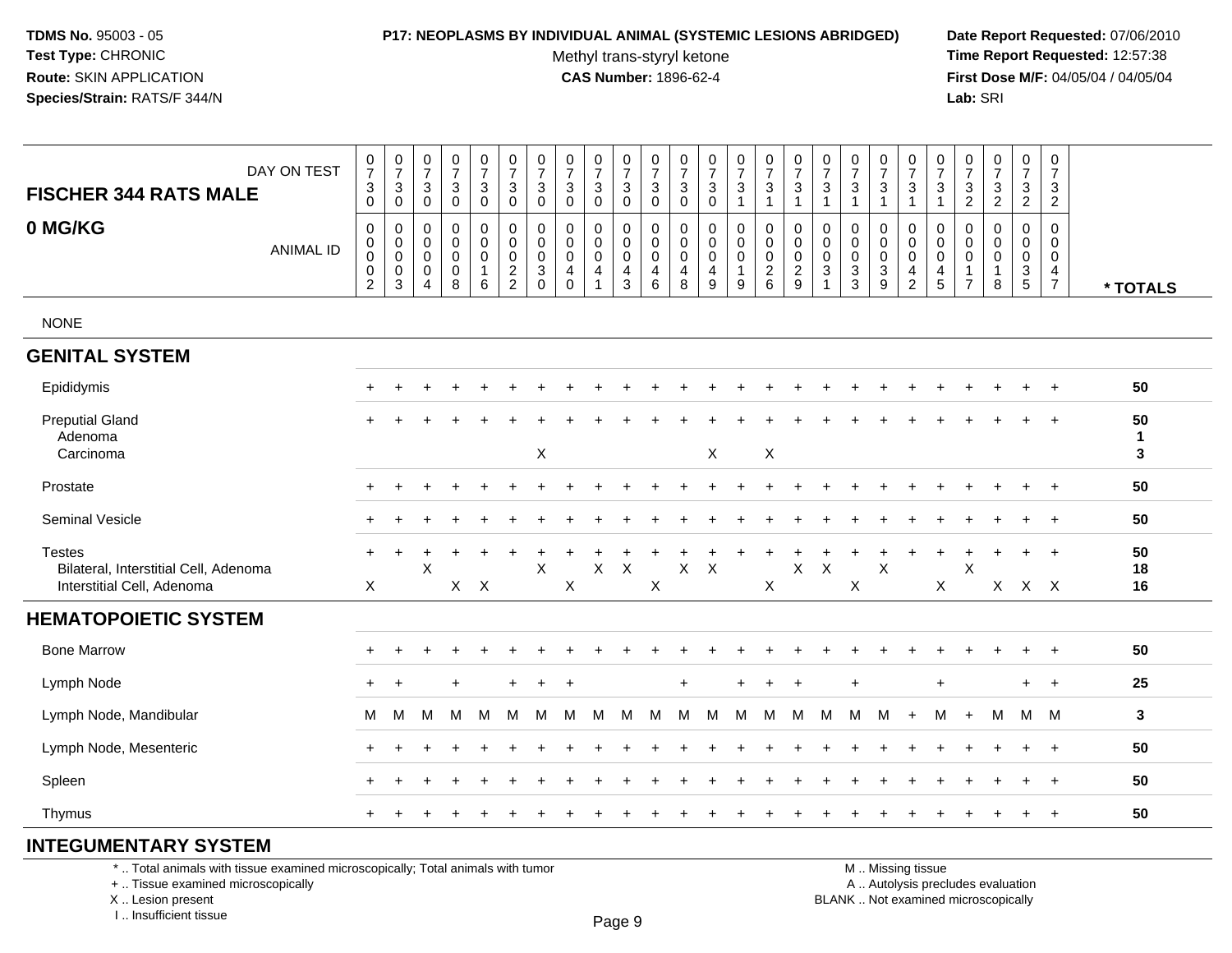#### **P17: NEOPLASMS BY INDIVIDUAL ANIMAL (SYSTEMIC LESIONS ABRIDGED) Date Report Requested:** 07/06/2010

Methyl trans-styryl ketone<br>CAS Number: 1896-62-4

| DAY ON TEST<br><b>FISCHER 344 RATS MALE</b>                                                                                                                         | $\pmb{0}$<br>$\overline{7}$<br>3<br>$\mathbf 0$   | 0<br>$\overline{7}$<br>3<br>$\mathbf 0$             | $\mathbf 0$<br>$\overline{7}$<br>3<br>$\Omega$ | $\pmb{0}$<br>$\overline{7}$<br>3<br>$\mathbf 0$ | $\pmb{0}$<br>$\overline{7}$<br>$\mathbf{3}$<br>$\mathbf 0$ | $\pmb{0}$<br>$\overline{7}$<br>$\mathbf{3}$<br>$\mathbf 0$ | 0<br>$\overline{7}$<br>3<br>$\mathbf 0$                 | 0<br>$\overline{7}$<br>3<br>$\Omega$                    | 0<br>$\overline{7}$<br>3<br>$\mathbf 0$ | 0<br>$\overline{7}$<br>3<br>$\mathbf 0$              | $\pmb{0}$<br>$\overline{7}$<br>$\mathbf{3}$<br>$\mathbf 0$ | 0<br>$\overline{7}$<br>3<br>$\mathbf 0$   | $\pmb{0}$<br>$\overline{7}$<br>3<br>$\mathbf 0$  | 0<br>$\overline{7}$<br>3<br>1   | $\pmb{0}$<br>$\overline{7}$<br>3<br>$\mathbf{1}$                 | 0<br>$\overline{7}$<br>3<br>1                                    | 0<br>$\overline{7}$<br>3<br>$\mathbf{1}$ | $\pmb{0}$<br>$\overline{7}$<br>3<br>$\mathbf{1}$             | 0<br>$\overline{7}$<br>3<br>1 | $\pmb{0}$<br>$\overline{7}$<br>3<br>$\mathbf{1}$       | 0<br>$\overline{7}$<br>3<br>1                       | $\pmb{0}$<br>$\overline{7}$<br>3<br>$\overline{2}$                   | $\pmb{0}$<br>$\overline{7}$<br>$\mathbf{3}$<br>$\overline{2}$            | $\pmb{0}$<br>$\overline{7}$<br>3<br>$\overline{2}$ | $\mathbf 0$<br>$\overline{7}$<br>3<br>$\overline{2}$                          |                                                                              |
|---------------------------------------------------------------------------------------------------------------------------------------------------------------------|---------------------------------------------------|-----------------------------------------------------|------------------------------------------------|-------------------------------------------------|------------------------------------------------------------|------------------------------------------------------------|---------------------------------------------------------|---------------------------------------------------------|-----------------------------------------|------------------------------------------------------|------------------------------------------------------------|-------------------------------------------|--------------------------------------------------|---------------------------------|------------------------------------------------------------------|------------------------------------------------------------------|------------------------------------------|--------------------------------------------------------------|-------------------------------|--------------------------------------------------------|-----------------------------------------------------|----------------------------------------------------------------------|--------------------------------------------------------------------------|----------------------------------------------------|-------------------------------------------------------------------------------|------------------------------------------------------------------------------|
| 0 MG/KG<br><b>ANIMAL ID</b>                                                                                                                                         | $\mathbf 0$<br>0<br>$\pmb{0}$<br>$\mathbf 0$<br>2 | $\mathbf 0$<br>0<br>$\mathbf 0$<br>$\mathbf 0$<br>3 | 0<br>$\Omega$<br>$\mathbf{0}$<br>0<br>Δ        | 0<br>$\mathbf 0$<br>$\mathbf 0$<br>0<br>8       | 0<br>0<br>$\pmb{0}$<br>$\overline{1}$<br>6                 | $\mathbf 0$<br>$\mathbf 0$<br>$\pmb{0}$<br>$\frac{2}{2}$   | $\mathbf 0$<br>$\Omega$<br>$\mathbf 0$<br>3<br>$\Omega$ | $\mathbf 0$<br>$\Omega$<br>$\mathbf 0$<br>4<br>$\Omega$ | 0<br>$\mathbf 0$<br>$\mathbf 0$<br>4    | 0<br>0<br>$\mathsf{O}\xspace$<br>$\overline{4}$<br>3 | 0<br>$\mathbf 0$<br>$\mathbf 0$<br>4<br>6                  | 0<br>$\mathbf 0$<br>$\mathbf 0$<br>4<br>8 | $\mathbf 0$<br>$\mathbf 0$<br>$\Omega$<br>4<br>9 | 0<br>0<br>$\mathbf 0$<br>1<br>9 | $\mathbf 0$<br>$\mathbf 0$<br>$\mathbf 0$<br>$\overline{2}$<br>6 | $\mathbf 0$<br>$\mathbf 0$<br>$\pmb{0}$<br>$\boldsymbol{2}$<br>9 | 0<br>$\mathbf 0$<br>$\mathbf 0$<br>3     | $\mathbf 0$<br>$\mathbf 0$<br>$\mathbf 0$<br>$\sqrt{3}$<br>3 | 0<br>0<br>$\pmb{0}$<br>3<br>9 | 0<br>$\mathbf 0$<br>$\mathbf 0$<br>4<br>$\overline{2}$ | $\mathbf 0$<br>$\mathbf 0$<br>$\mathbf 0$<br>4<br>5 | $\mathbf 0$<br>$\Omega$<br>$\Omega$<br>$\mathbf 1$<br>$\overline{7}$ | $\Omega$<br>$\Omega$<br>$\Omega$<br>$\mathbf{1}$<br>8                    | 0<br>$\mathbf 0$<br>$\mathbf 0$<br>$\frac{3}{5}$   | $\mathbf 0$<br>$\mathbf 0$<br>$\mathbf 0$<br>$\overline{4}$<br>$\overline{7}$ | * TOTALS                                                                     |
| <b>Mammary Gland</b><br>Fibroadenoma                                                                                                                                | $\ddot{}$                                         | +<br>X                                              |                                                |                                                 |                                                            |                                                            |                                                         |                                                         |                                         | M                                                    |                                                            |                                           |                                                  |                                 |                                                                  |                                                                  |                                          |                                                              |                               |                                                        |                                                     | $\ddot{}$                                                            | +<br>X                                                                   | $\ddot{}$                                          | M                                                                             | 48<br>$\mathbf{2}$                                                           |
| <b>Skin</b><br><b>Basal Cell Carcinoma</b><br>Fibroma<br>Fibrosarcoma<br>Keratoacanthoma<br>Squamous Cell Carcinoma<br>Squamous Cell Papilloma                      | $\boldsymbol{\mathsf{X}}$                         |                                                     |                                                |                                                 |                                                            |                                                            |                                                         | $\boldsymbol{\mathsf{X}}$                               |                                         |                                                      |                                                            | $\times$                                  |                                                  |                                 |                                                                  | X                                                                | $\mathsf X$                              | $\boldsymbol{\mathsf{X}}$                                    |                               |                                                        | X                                                   |                                                                      |                                                                          | $X$ $X$                                            |                                                                               | 50<br>-1<br>5<br>$\overline{\mathbf{2}}$<br>4<br>$\mathbf 1$<br>$\mathbf{1}$ |
| <b>MUSCULOSKELETAL SYSTEM</b>                                                                                                                                       |                                                   |                                                     |                                                |                                                 |                                                            |                                                            |                                                         |                                                         |                                         |                                                      |                                                            |                                           |                                                  |                                 |                                                                  |                                                                  |                                          |                                                              |                               |                                                        |                                                     |                                                                      |                                                                          |                                                    |                                                                               |                                                                              |
| <b>Bone</b><br>Osteosarcoma                                                                                                                                         |                                                   |                                                     |                                                |                                                 |                                                            |                                                            |                                                         |                                                         |                                         |                                                      |                                                            |                                           |                                                  |                                 |                                                                  |                                                                  |                                          |                                                              |                               |                                                        |                                                     |                                                                      |                                                                          |                                                    |                                                                               | 50<br>$\mathbf{1}$                                                           |
| <b>Skeletal Muscle</b>                                                                                                                                              |                                                   |                                                     |                                                |                                                 |                                                            |                                                            |                                                         |                                                         |                                         |                                                      |                                                            |                                           |                                                  |                                 |                                                                  |                                                                  |                                          |                                                              |                               |                                                        |                                                     |                                                                      |                                                                          |                                                    |                                                                               | $\mathbf{1}$                                                                 |
| <b>NERVOUS SYSTEM</b>                                                                                                                                               |                                                   |                                                     |                                                |                                                 |                                                            |                                                            |                                                         |                                                         |                                         |                                                      |                                                            |                                           |                                                  |                                 |                                                                  |                                                                  |                                          |                                                              |                               |                                                        |                                                     |                                                                      |                                                                          |                                                    |                                                                               |                                                                              |
| <b>Brain</b><br>Carcinoma, Metastatic, Pituitary Gland                                                                                                              |                                                   |                                                     |                                                |                                                 |                                                            |                                                            |                                                         | X                                                       |                                         |                                                      |                                                            |                                           |                                                  |                                 |                                                                  |                                                                  |                                          |                                                              |                               |                                                        |                                                     |                                                                      |                                                                          |                                                    |                                                                               | 50<br>$\mathbf{1}$                                                           |
| Peripheral Nerve                                                                                                                                                    |                                                   |                                                     |                                                | $+$                                             | $\ddot{}$                                                  |                                                            |                                                         |                                                         |                                         |                                                      |                                                            |                                           |                                                  |                                 |                                                                  |                                                                  | $\ddot{}$                                |                                                              |                               |                                                        |                                                     |                                                                      |                                                                          |                                                    |                                                                               | 6                                                                            |
| Spinal Cord                                                                                                                                                         |                                                   |                                                     |                                                | $+$                                             | $+$                                                        |                                                            |                                                         |                                                         |                                         |                                                      |                                                            |                                           |                                                  |                                 |                                                                  |                                                                  | $+$                                      |                                                              |                               |                                                        |                                                     |                                                                      |                                                                          |                                                    |                                                                               | $\overline{7}$                                                               |
| <b>RESPIRATORY SYSTEM</b>                                                                                                                                           |                                                   |                                                     |                                                |                                                 |                                                            |                                                            |                                                         |                                                         |                                         |                                                      |                                                            |                                           |                                                  |                                 |                                                                  |                                                                  |                                          |                                                              |                               |                                                        |                                                     |                                                                      |                                                                          |                                                    |                                                                               |                                                                              |
| Lung<br>Alveolar/Bronchiolar Adenoma                                                                                                                                |                                                   |                                                     |                                                |                                                 |                                                            |                                                            |                                                         |                                                         |                                         |                                                      |                                                            |                                           |                                                  |                                 |                                                                  |                                                                  |                                          | $\boldsymbol{\mathsf{X}}$                                    |                               |                                                        |                                                     |                                                                      |                                                                          |                                                    |                                                                               | 50<br>$\mathbf{2}$                                                           |
| *  Total animals with tissue examined microscopically; Total animals with tumor<br>+  Tissue examined microscopically<br>X  Lesion present<br>I Insufficient tissue |                                                   |                                                     |                                                |                                                 |                                                            |                                                            |                                                         |                                                         |                                         | $D_{200}$ 10                                         |                                                            |                                           |                                                  |                                 |                                                                  |                                                                  |                                          | M  Missing tissue                                            |                               |                                                        |                                                     |                                                                      | A  Autolysis precludes evaluation<br>BLANK  Not examined microscopically |                                                    |                                                                               |                                                                              |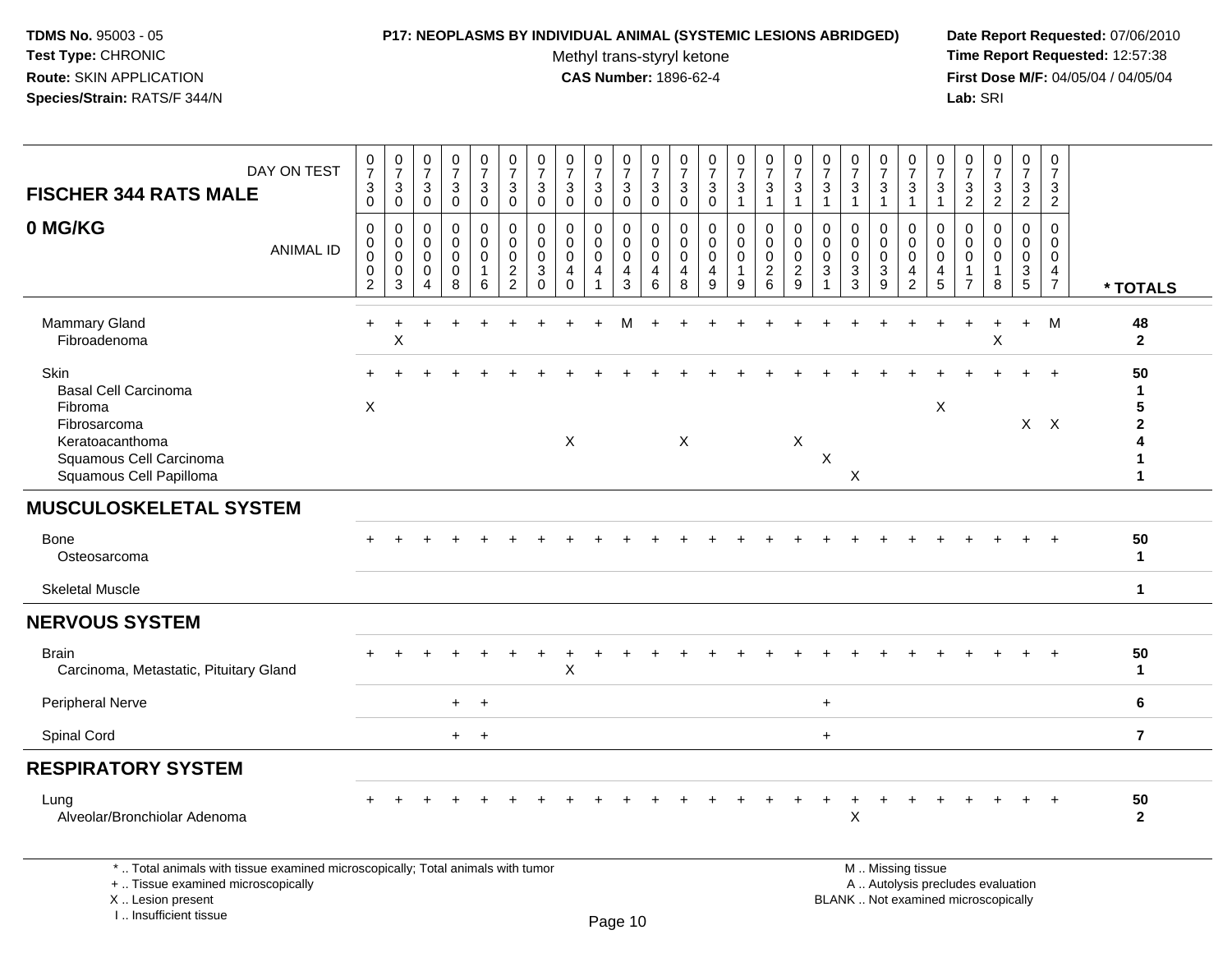# **P17: NEOPLASMS BY INDIVIDUAL ANIMAL (SYSTEMIC LESIONS ABRIDGED) Date Report Requested:** 07/06/2010

Methyl trans-styryl ketone<br>CAS Number: 1896-62-4

 **Time Report Requested:** 12:57:38 **First Dose M/F:** 04/05/04 / 04/05/04<br>Lab: SRI **Lab:** SRI

| DAY ON TEST<br><b>FISCHER 344 RATS MALE</b>                      | $\frac{0}{7}$<br>$\mathbf{3}$<br>$\mathbf 0$                   | $\frac{0}{7}$<br>3<br>0         | $\frac{0}{7}$<br>$\mathbf{3}$<br>$\mathbf 0$                     | $\begin{smallmatrix}0\\7\end{smallmatrix}$<br>$\mathbf{3}$<br>0 | $\frac{0}{7}$<br>$\mathbf{3}$<br>$\mathbf 0$         | $\frac{0}{7}$<br>3<br>0                                                             | $\frac{0}{7}$<br>3<br>0                                   | $\frac{0}{7}$<br>$\sqrt{3}$<br>$\mathbf 0$                            | $\frac{0}{7}$<br>3<br>0                          | $\frac{0}{7}$<br>3<br>0                              | $\frac{0}{7}$<br>3<br>0 | $\frac{0}{7}$<br>3<br>$\mathbf 0$                    | $\frac{0}{7}$<br>$\sqrt{3}$<br>$\mathbf 0$                     | $\frac{0}{7}$<br>$\mathbf{3}$                                 | $\frac{0}{7}$<br>$\mathbf{3}$<br>$\mathbf{1}$                | $\frac{0}{7}$<br>3                                     | $\frac{0}{7}$<br>$\mathbf{3}$<br>$\overline{1}$ | $\frac{0}{7}$<br>$\sqrt{3}$                                                 | $\frac{0}{7}$<br>3                                              | $\frac{0}{7}$<br>$\mathbf{3}$<br>$\mathbf{1}$                           | $\frac{0}{7}$<br>3                                      | $\frac{0}{7}$<br>$\sqrt{3}$<br>$\mathbf{2}$   | $\frac{0}{7}$<br>$\ensuremath{\mathsf{3}}$<br>$\overline{2}$ | $\frac{0}{7}$<br>$\ensuremath{\mathsf{3}}$<br>$\overline{2}$                                         | $\frac{0}{7}$<br>$\mathbf{3}$<br>$\overline{2}$                     |                   |
|------------------------------------------------------------------|----------------------------------------------------------------|---------------------------------|------------------------------------------------------------------|-----------------------------------------------------------------|------------------------------------------------------|-------------------------------------------------------------------------------------|-----------------------------------------------------------|-----------------------------------------------------------------------|--------------------------------------------------|------------------------------------------------------|-------------------------|------------------------------------------------------|----------------------------------------------------------------|---------------------------------------------------------------|--------------------------------------------------------------|--------------------------------------------------------|-------------------------------------------------|-----------------------------------------------------------------------------|-----------------------------------------------------------------|-------------------------------------------------------------------------|---------------------------------------------------------|-----------------------------------------------|--------------------------------------------------------------|------------------------------------------------------------------------------------------------------|---------------------------------------------------------------------|-------------------|
| 0 MG/KG<br><b>ANIMAL ID</b>                                      | 0<br>$\mathbf 0$<br>$\pmb{0}$<br>$\mathbf 0$<br>$\overline{c}$ | 0<br>0<br>$\mathbf 0$<br>0<br>3 | 0<br>$\mathbf 0$<br>$\mathbf 0$<br>$\mathbf 0$<br>$\overline{4}$ | 0<br>$\mathbf 0$<br>$\mathbf 0$<br>$\mathbf 0$<br>8             | 0<br>$\mathbf 0$<br>$\mathbf 0$<br>$\mathbf{1}$<br>6 | 0<br>$\mathsf{O}\xspace$<br>$\mathsf{O}\xspace$<br>$\overline{c}$<br>$\overline{2}$ | 0<br>$\mathbf 0$<br>$\pmb{0}$<br>$\mathbf{3}$<br>$\Omega$ | $\mathbf 0$<br>$\pmb{0}$<br>$\mathbf 0$<br>$\overline{4}$<br>$\Omega$ | 0<br>$\pmb{0}$<br>$\pmb{0}$<br>4<br>$\mathbf{1}$ | $\mathbf 0$<br>$\mathsf{O}$<br>$\mathbf 0$<br>4<br>3 | 0<br>0<br>0<br>4<br>6   | 0<br>$\mathbf 0$<br>$\pmb{0}$<br>$\overline{4}$<br>8 | $\pmb{0}$<br>$\mathbf 0$<br>$\mathsf 0$<br>$\overline{4}$<br>9 | 0<br>$\mathsf{O}\xspace$<br>$\mathsf{O}$<br>$\mathbf{1}$<br>9 | $\mathbf 0$<br>$\mathbf 0$<br>$\mathbf 0$<br>$\sqrt{2}$<br>6 | 0<br>$\mathbf 0$<br>$\mathbf 0$<br>$\overline{a}$<br>9 | 0<br>0<br>$\pmb{0}$<br>3                        | $\mathbf 0$<br>$\mathbf 0$<br>$\mathsf 0$<br>$\ensuremath{\mathsf{3}}$<br>3 | 0<br>$\mathbf 0$<br>$\pmb{0}$<br>$\ensuremath{\mathsf{3}}$<br>9 | $\pmb{0}$<br>$\mathbf 0$<br>$\mathbf 0$<br>$\overline{4}$<br>$\sqrt{2}$ | 0<br>$\mathbf 0$<br>$\mathbf 0$<br>4<br>$5\phantom{.0}$ | 0<br>0<br>0<br>$\mathbf{1}$<br>$\overline{7}$ | 0<br>$\pmb{0}$<br>$\pmb{0}$<br>8                             | $\begin{smallmatrix} 0\\0 \end{smallmatrix}$<br>$\pmb{0}$<br>$\ensuremath{\mathsf{3}}$<br>$\sqrt{5}$ | 0<br>$\mathbf 0$<br>$\mathbf 0$<br>$\overline{4}$<br>$\overline{7}$ | * TOTALS          |
| Nose                                                             | $\ddot{}$                                                      |                                 |                                                                  |                                                                 |                                                      |                                                                                     |                                                           |                                                                       |                                                  |                                                      |                         |                                                      |                                                                |                                                               |                                                              |                                                        |                                                 |                                                                             |                                                                 |                                                                         |                                                         |                                               |                                                              | $\ddot{}$                                                                                            | $+$                                                                 | 50                |
| Trachea                                                          |                                                                |                                 |                                                                  |                                                                 |                                                      |                                                                                     |                                                           |                                                                       |                                                  |                                                      |                         |                                                      |                                                                |                                                               |                                                              |                                                        |                                                 |                                                                             |                                                                 |                                                                         |                                                         |                                               |                                                              |                                                                                                      | $+$                                                                 | 50                |
| <b>SPECIAL SENSES SYSTEM</b>                                     |                                                                |                                 |                                                                  |                                                                 |                                                      |                                                                                     |                                                           |                                                                       |                                                  |                                                      |                         |                                                      |                                                                |                                                               |                                                              |                                                        |                                                 |                                                                             |                                                                 |                                                                         |                                                         |                                               |                                                              |                                                                                                      |                                                                     |                   |
| Eye                                                              | $+$                                                            |                                 |                                                                  |                                                                 |                                                      |                                                                                     |                                                           |                                                                       |                                                  |                                                      |                         |                                                      |                                                                |                                                               |                                                              |                                                        |                                                 |                                                                             |                                                                 |                                                                         |                                                         |                                               |                                                              | $\ddot{}$                                                                                            | $+$                                                                 | 50                |
| <b>Harderian Gland</b>                                           |                                                                |                                 |                                                                  |                                                                 |                                                      |                                                                                     |                                                           |                                                                       |                                                  |                                                      |                         |                                                      |                                                                |                                                               |                                                              |                                                        |                                                 |                                                                             |                                                                 |                                                                         |                                                         |                                               |                                                              |                                                                                                      | $\ddot{}$                                                           | 50                |
| Zymbal's Gland<br>Carcinoma                                      |                                                                |                                 |                                                                  |                                                                 |                                                      |                                                                                     |                                                           |                                                                       |                                                  |                                                      |                         |                                                      |                                                                |                                                               |                                                              |                                                        |                                                 |                                                                             |                                                                 |                                                                         |                                                         |                                               |                                                              |                                                                                                      |                                                                     | $\mathbf{1}$<br>1 |
| <b>URINARY SYSTEM</b>                                            |                                                                |                                 |                                                                  |                                                                 |                                                      |                                                                                     |                                                           |                                                                       |                                                  |                                                      |                         |                                                      |                                                                |                                                               |                                                              |                                                        |                                                 |                                                                             |                                                                 |                                                                         |                                                         |                                               |                                                              |                                                                                                      |                                                                     |                   |
| Kidney                                                           | $\ddot{}$                                                      |                                 |                                                                  |                                                                 |                                                      |                                                                                     |                                                           |                                                                       |                                                  |                                                      |                         |                                                      |                                                                |                                                               |                                                              |                                                        |                                                 |                                                                             |                                                                 |                                                                         |                                                         |                                               |                                                              |                                                                                                      |                                                                     | 50                |
| <b>Urinary Bladder</b>                                           |                                                                |                                 |                                                                  |                                                                 |                                                      |                                                                                     |                                                           |                                                                       |                                                  |                                                      |                         |                                                      |                                                                |                                                               |                                                              |                                                        |                                                 |                                                                             |                                                                 |                                                                         |                                                         |                                               |                                                              | ÷.                                                                                                   | $\overline{+}$                                                      | 50                |
| <b>SYSTEMIC LESIONS</b>                                          |                                                                |                                 |                                                                  |                                                                 |                                                      |                                                                                     |                                                           |                                                                       |                                                  |                                                      |                         |                                                      |                                                                |                                                               |                                                              |                                                        |                                                 |                                                                             |                                                                 |                                                                         |                                                         |                                               |                                                              |                                                                                                      |                                                                     |                   |
| Multiple Organ<br>Leukemia Mononuclear<br>Mesothelioma Malignant | $\mathsf{X}$                                                   | X                               | $\boldsymbol{\mathsf{X}}$                                        |                                                                 |                                                      | Χ<br>$\sf X$                                                                        |                                                           |                                                                       |                                                  |                                                      |                         | X                                                    | X                                                              | $\mathsf{X}$                                                  |                                                              | X X X X                                                |                                                 |                                                                             |                                                                 |                                                                         | X                                                       |                                               |                                                              | $\ddot{}$                                                                                            | $+$<br>X                                                            | 50<br>26<br>4     |

\* .. Total animals with tissue examined microscopically; Total animals with tumor

+ .. Tissue examined microscopically

X .. Lesion present

I .. Insufficient tissue

 M .. Missing tissuey the contract of the contract of the contract of the contract of the contract of  $\mathsf A$  . Autolysis precludes evaluation Lesion present BLANK .. Not examined microscopically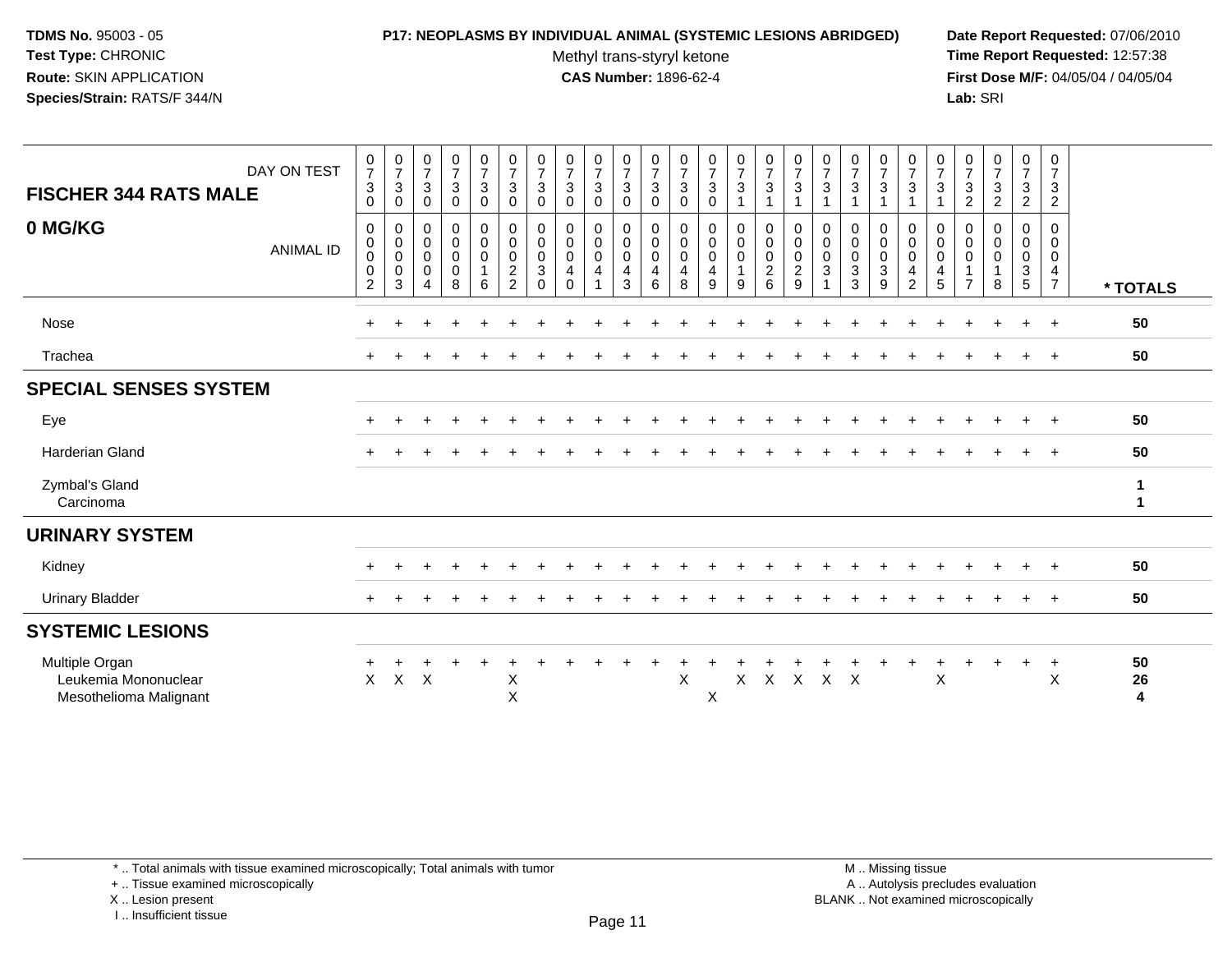# **P17: NEOPLASMS BY INDIVIDUAL ANIMAL (SYSTEMIC LESIONS ABRIDGED) Date Report Requested:** 07/06/2010

Methyl trans-styryl ketone<br>CAS Number: 1896-62-4

 **Time Report Requested:** 12:57:38 **First Dose M/F:** 04/05/04 / 04/05/04<br>Lab: SRI **Lab:** SRI

| <b>FISCHER 344 RATS MALE</b>                                                    | DAY ON TEST      | $\frac{0}{2}$<br>2<br>2                                           | $_{3}^{\rm 0}$<br>$\mathbf 0$<br>$\,6$                            | 0<br>$\overline{4}$<br>8<br>0                                      | $\begin{array}{c} 0 \\ 5 \\ 3 \end{array}$<br>$\mathbf 0$ | $\begin{array}{c} 0 \\ 5 \\ 5 \end{array}$<br>4 | $\begin{array}{c} 0 \\ 5 \\ 9 \end{array}$<br>$\mathbf{1}$                           | $\begin{array}{c} 0 \\ 5 \end{array}$<br>9<br>$\mathbf{1}$ | 0<br>$\sqrt{5}$<br>$9\,$<br>-1                         | $\begin{array}{c} 0 \\ 6 \end{array}$<br>$\mathbf{1}$<br>$\sqrt{3}$  | 0<br>$\begin{array}{c} 6 \\ 5 \\ 7 \end{array}$ | 0<br>$\,6\,$<br>$\overline{5}$<br>$\overline{9}$              | 0<br>6<br>$\sqrt{5}$<br>9       | $\begin{array}{c} 0 \\ 6 \end{array}$<br>$\,6\,$<br>$\ddot{\mathbf{0}}$ | $\begin{matrix}0\\6\\6\end{matrix}$<br>$\overline{7}$     | $\begin{array}{c} 0 \\ 6 \\ 7 \end{array}$<br>0 | $\begin{array}{c} 0 \\ 6 \\ 7 \end{array}$<br>$\sqrt{5}$            | 0<br>$\,6\,$<br>8<br>$\overline{7}$                       | $\frac{0}{7}$<br>$\mathbf 0$<br>$\mathbf{1}$                       | 0<br>$\overline{7}$<br>$\mathbf{1}$<br>8      | $\frac{0}{7}$<br>$\frac{2}{6}$                            | $\frac{0}{7}$<br>$\frac{2}{9}$                                              | $\frac{0}{7}$<br>$\mathbf{3}$<br>$\mathbf 0$                        | $\frac{0}{7}$<br>$\sqrt{3}$<br>$\mathbf 0$                                 | 0<br>$\overline{7}$<br>$\mathbf{3}$<br>$\mathbf 0$               | $\mathbf 0$<br>$\overline{7}$<br>3<br>$\mathbf 0$                           |                       |
|---------------------------------------------------------------------------------|------------------|-------------------------------------------------------------------|-------------------------------------------------------------------|--------------------------------------------------------------------|-----------------------------------------------------------|-------------------------------------------------|--------------------------------------------------------------------------------------|------------------------------------------------------------|--------------------------------------------------------|----------------------------------------------------------------------|-------------------------------------------------|---------------------------------------------------------------|---------------------------------|-------------------------------------------------------------------------|-----------------------------------------------------------|-------------------------------------------------|---------------------------------------------------------------------|-----------------------------------------------------------|--------------------------------------------------------------------|-----------------------------------------------|-----------------------------------------------------------|-----------------------------------------------------------------------------|---------------------------------------------------------------------|----------------------------------------------------------------------------|------------------------------------------------------------------|-----------------------------------------------------------------------------|-----------------------|
| <b>10 MG/KG</b>                                                                 | <b>ANIMAL ID</b> | $\pmb{0}$<br>$_{\rm 0}^{\rm 0}$<br>$\overline{5}$<br>$\mathbf{1}$ | $\pmb{0}$<br>$_{\rm 0}^{\rm 0}$<br>$\overline{9}$<br>$\mathbf{1}$ | 0<br>$\mathbf 0$<br>$\mathbf 0$<br>$\,$ 5 $\,$<br>$\boldsymbol{9}$ | $\pmb{0}$<br>$\mathbf 0$<br>$\mathbf 0$<br>$\frac{9}{2}$  | 0<br>0<br>$\mathbf 0$<br>$\boldsymbol{7}$<br>3  | $\pmb{0}$<br>$\mathsf{O}\xspace$<br>$\ddot{\mathbf{0}}$<br>$\,6\,$<br>$\overline{4}$ | $\mathbf 0$<br>$\mathbf 0$<br>$\mathbf 0$<br>$\bf 8$<br>5  | $\mathbf 0$<br>$\mathbf 0$<br>0<br>9<br>$\overline{4}$ | $\mathbf 0$<br>$\mathbf 0$<br>$\pmb{0}$<br>$\,6\,$<br>$\overline{2}$ | 0<br>0<br>0<br>$\overline{5}$<br>$\mathbf{3}$   | $\mathbf 0$<br>$\mathbf 0$<br>$\mathbf 0$<br>$\,6\,$<br>$9\,$ | 0<br>$\mathbf 0$<br>0<br>8<br>8 | 0<br>$\pmb{0}$<br>$\mathbf 0$<br>$\,6\,$<br>$\mathbf{3}$                | 0<br>0<br>$\mathsf 0$<br>$\overline{8}$<br>$\overline{7}$ | 0<br>0<br>$\mathbf 0$<br>$\overline{5}$<br>5    | $\pmb{0}$<br>$\mathbf 0$<br>$\pmb{0}$<br>$\boldsymbol{7}$<br>$\bf8$ | $\mathbf 0$<br>$\mathbf 0$<br>$\mathbf 0$<br>9<br>$\,6\,$ | $\mathbf 0$<br>$\mathbf 0$<br>$\mathbf 0$<br>$\boldsymbol{9}$<br>8 | 0<br>$\mathbf 0$<br>$\pmb{0}$<br>$\,6\,$<br>8 | 0<br>$\mathbf 0$<br>$\mathbf 0$<br>$\,6\,$<br>$\mathbf 0$ | $\mathbf 0$<br>$\mathbf 0$<br>$\pmb{0}$<br>$\overline{9}$<br>$\mathfrak{S}$ | $\mathbf 0$<br>$\mathbf 0$<br>0<br>$\overline{5}$<br>$\overline{2}$ | $\mathbf 0$<br>$\mathsf{O}\xspace$<br>$\mathbf 0$<br>$\,6\,$<br>$\sqrt{5}$ | 0<br>$\mathbf 0$<br>$\mathbf 0$<br>$\overline{7}$<br>$\mathbf 0$ | $\mathbf 0$<br>$\mathbf 0$<br>$\mathbf 0$<br>$\overline{7}$<br>$\mathbf{1}$ | males<br>$($ cont $)$ |
| <b>ALIMENTARY SYSTEM</b>                                                        |                  |                                                                   |                                                                   |                                                                    |                                                           |                                                 |                                                                                      |                                                            |                                                        |                                                                      |                                                 |                                                               |                                 |                                                                         |                                                           |                                                 |                                                                     |                                                           |                                                                    |                                               |                                                           |                                                                             |                                                                     |                                                                            |                                                                  |                                                                             |                       |
| Esophagus                                                                       |                  |                                                                   |                                                                   |                                                                    |                                                           |                                                 |                                                                                      |                                                            |                                                        |                                                                      |                                                 |                                                               |                                 |                                                                         |                                                           |                                                 |                                                                     |                                                           |                                                                    |                                               |                                                           |                                                                             |                                                                     |                                                                            |                                                                  | $+$                                                                         |                       |
| Intestine Large, Cecum                                                          |                  |                                                                   |                                                                   |                                                                    |                                                           |                                                 |                                                                                      |                                                            |                                                        |                                                                      |                                                 |                                                               |                                 |                                                                         |                                                           |                                                 |                                                                     |                                                           |                                                                    |                                               |                                                           |                                                                             |                                                                     |                                                                            |                                                                  |                                                                             |                       |
| Intestine Large, Colon                                                          |                  | $+$                                                               |                                                                   |                                                                    |                                                           |                                                 |                                                                                      |                                                            |                                                        |                                                                      |                                                 |                                                               |                                 |                                                                         |                                                           |                                                 |                                                                     |                                                           |                                                                    |                                               |                                                           |                                                                             |                                                                     |                                                                            | $\ddot{}$                                                        | $^{+}$                                                                      |                       |
| Intestine Large, Rectum                                                         |                  | $\pm$                                                             |                                                                   |                                                                    |                                                           |                                                 |                                                                                      |                                                            |                                                        |                                                                      |                                                 |                                                               |                                 |                                                                         |                                                           |                                                 |                                                                     |                                                           |                                                                    |                                               |                                                           |                                                                             |                                                                     |                                                                            |                                                                  | $+$                                                                         |                       |
| Intestine Small, Duodenum                                                       |                  |                                                                   |                                                                   |                                                                    |                                                           |                                                 |                                                                                      |                                                            |                                                        |                                                                      |                                                 |                                                               |                                 |                                                                         |                                                           |                                                 |                                                                     |                                                           |                                                                    |                                               |                                                           |                                                                             |                                                                     |                                                                            |                                                                  |                                                                             |                       |
| Intestine Small, Ileum                                                          |                  | $+$                                                               |                                                                   |                                                                    |                                                           |                                                 |                                                                                      |                                                            |                                                        |                                                                      |                                                 |                                                               |                                 |                                                                         |                                                           |                                                 |                                                                     |                                                           |                                                                    |                                               |                                                           |                                                                             |                                                                     |                                                                            | $\ddot{}$                                                        | $+$                                                                         |                       |
| Intestine Small, Jejunum                                                        |                  | $+$                                                               |                                                                   | A                                                                  |                                                           |                                                 |                                                                                      |                                                            |                                                        | м                                                                    | $+$                                             | $+$                                                           | $\ddot{}$                       |                                                                         | $\overline{+}$                                            | $+$                                             | A                                                                   | $\ddot{+}$                                                |                                                                    |                                               |                                                           |                                                                             |                                                                     |                                                                            |                                                                  | $+$                                                                         |                       |
| Liver<br>Hepatocellular Adenoma<br>Hepatocellular Carcinoma                     |                  |                                                                   |                                                                   |                                                                    |                                                           |                                                 |                                                                                      |                                                            |                                                        |                                                                      |                                                 |                                                               |                                 |                                                                         |                                                           |                                                 |                                                                     |                                                           |                                                                    |                                               |                                                           |                                                                             |                                                                     |                                                                            |                                                                  |                                                                             |                       |
| Mesentery                                                                       |                  |                                                                   |                                                                   |                                                                    |                                                           |                                                 |                                                                                      |                                                            |                                                        | $\ddot{}$                                                            |                                                 |                                                               | $\ddot{}$                       | $\ddot{+}$                                                              |                                                           |                                                 |                                                                     | $\ddot{}$                                                 |                                                                    | $\ddot{}$                                     | $+$                                                       | $+$                                                                         |                                                                     |                                                                            |                                                                  |                                                                             |                       |
| Oral Mucosa<br>Squamous Cell Papilloma                                          |                  |                                                                   |                                                                   |                                                                    |                                                           |                                                 |                                                                                      |                                                            |                                                        |                                                                      |                                                 |                                                               |                                 |                                                                         |                                                           |                                                 |                                                                     |                                                           |                                                                    |                                               |                                                           |                                                                             |                                                                     |                                                                            |                                                                  |                                                                             |                       |
| Pancreas                                                                        |                  |                                                                   |                                                                   |                                                                    |                                                           |                                                 |                                                                                      |                                                            |                                                        |                                                                      |                                                 |                                                               |                                 |                                                                         |                                                           |                                                 |                                                                     |                                                           |                                                                    |                                               |                                                           |                                                                             |                                                                     |                                                                            |                                                                  | $\pm$                                                                       |                       |
| <b>Salivary Glands</b>                                                          |                  |                                                                   |                                                                   |                                                                    |                                                           |                                                 |                                                                                      |                                                            |                                                        |                                                                      |                                                 |                                                               |                                 |                                                                         |                                                           |                                                 |                                                                     |                                                           |                                                                    |                                               |                                                           |                                                                             |                                                                     |                                                                            |                                                                  | $\ddot{}$                                                                   |                       |
| Stomach, Forestomach                                                            |                  |                                                                   |                                                                   |                                                                    |                                                           |                                                 |                                                                                      |                                                            |                                                        |                                                                      |                                                 |                                                               |                                 |                                                                         |                                                           |                                                 |                                                                     |                                                           |                                                                    |                                               |                                                           |                                                                             |                                                                     |                                                                            |                                                                  |                                                                             |                       |
| Stomach, Glandular                                                              |                  |                                                                   |                                                                   |                                                                    |                                                           |                                                 |                                                                                      |                                                            |                                                        |                                                                      |                                                 |                                                               |                                 |                                                                         |                                                           |                                                 |                                                                     |                                                           |                                                                    |                                               |                                                           |                                                                             |                                                                     |                                                                            |                                                                  |                                                                             |                       |
| *  Total animals with tissue examined microscopically; Total animals with tumor |                  |                                                                   |                                                                   |                                                                    |                                                           |                                                 |                                                                                      |                                                            |                                                        |                                                                      |                                                 |                                                               |                                 |                                                                         |                                                           |                                                 |                                                                     |                                                           |                                                                    |                                               | M  Missing tissue                                         |                                                                             |                                                                     |                                                                            |                                                                  |                                                                             |                       |

+ .. Tissue examined microscopically

 Lesion present BLANK .. Not examined microscopicallyX .. Lesion present

I .. Insufficient tissue

y the contract of the contract of the contract of the contract of the contract of  $\mathsf A$  . Autolysis precludes evaluation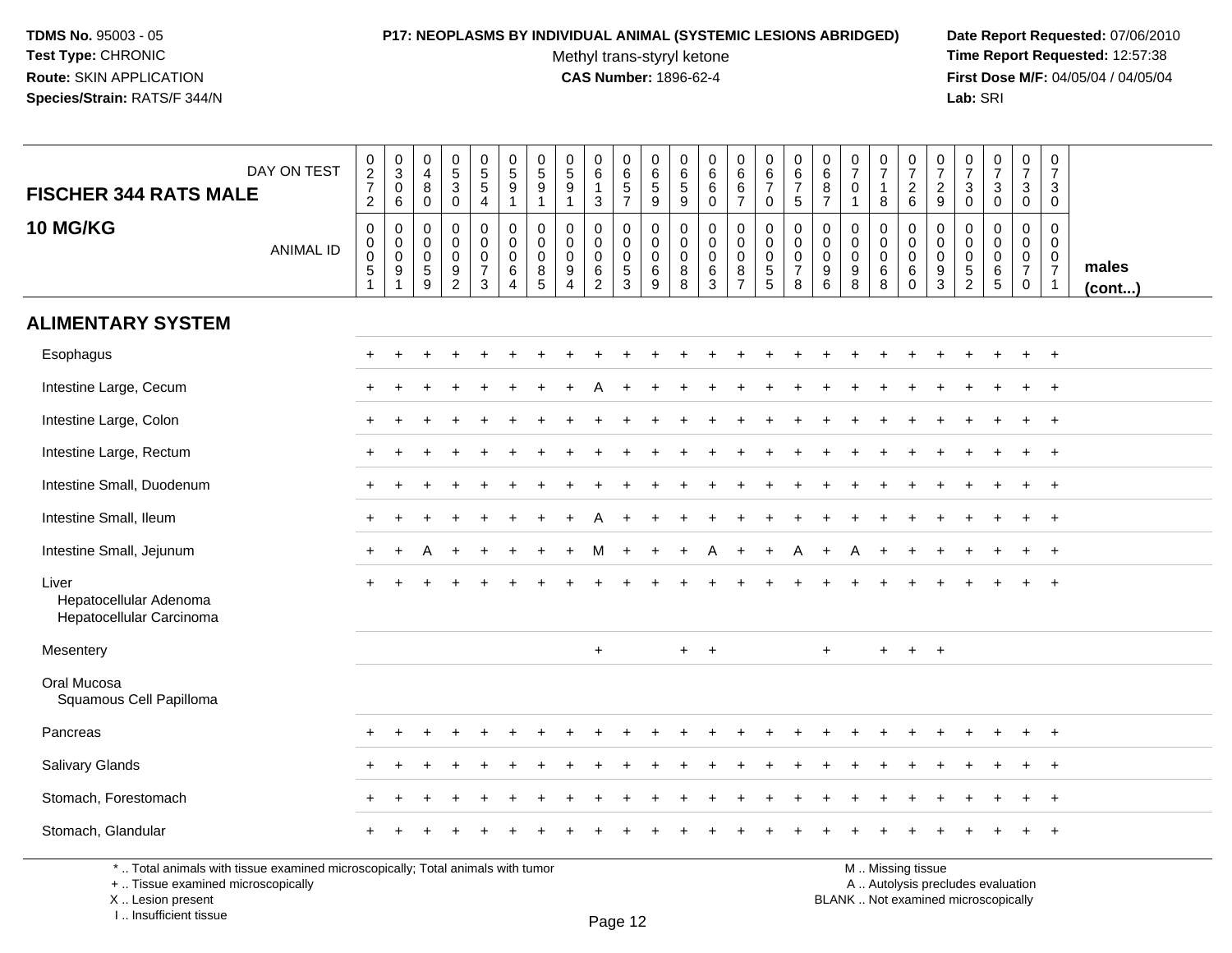# **P17: NEOPLASMS BY INDIVIDUAL ANIMAL (SYSTEMIC LESIONS ABRIDGED) Date Report Requested:** 07/06/2010

Methyl trans-styryl ketone<br>CAS Number: 1896-62-4

 **Time Report Requested:** 12:57:38 **First Dose M/F:** 04/05/04 / 04/05/04<br>Lab: SRI **Lab:** SRI

| <b>FISCHER 344 RATS MALE</b>                                                                                                               | DAY ON TEST      | $\boldsymbol{0}$<br>$\frac{2}{7}$<br>$\overline{2}$                            | 0<br>$\mathbf{3}$<br>$\mathbf 0$<br>6        | $\pmb{0}$<br>$\overline{4}$<br>8<br>$\mathbf 0$                  | $\pmb{0}$<br>$\overline{5}$<br>$\mathbf{3}$<br>0                    | 0<br>$\overline{5}$<br>5<br>4                          | $\begin{array}{c} 0 \\ 5 \end{array}$<br>$\boldsymbol{9}$<br>$\mathbf{1}$ | $\pmb{0}$<br>$\sqrt{5}$<br>9<br>$\overline{1}$      | $\pmb{0}$<br>$\sqrt{5}$<br>9<br>$\mathbf{1}$                          | 0<br>$\,6\,$<br>$\mathbf{1}$<br>3                          | $\mathbf 0$<br>6<br>5<br>$\overline{7}$                        | $\pmb{0}$<br>$\,6$<br>$5\phantom{.0}$<br>9          | 0<br>$\,6\,$<br>$\sqrt{5}$<br>9                     | $\pmb{0}$<br>$6\phantom{a}$<br>$\,6\,$<br>0 | $\pmb{0}$<br>$6\phantom{a}$<br>$6\phantom{1}6$<br>$\overline{7}$       | $\pmb{0}$<br>$\,6\,$<br>$\overline{7}$<br>$\mathbf 0$        | 0<br>$\,6\,$<br>$\overline{7}$<br>5                              | 0<br>$6\phantom{a}$<br>8<br>$\overline{7}$                       | $\frac{0}{7}$<br>$\mathbf 0$<br>$\mathbf{1}$             | $\frac{0}{7}$<br>$\mathbf{1}$<br>8            | $\pmb{0}$<br>$\overline{7}$<br>$\boldsymbol{2}$<br>6              | 0<br>$\overline{7}$<br>$\frac{2}{9}$ | $\pmb{0}$<br>$\overline{7}$<br>3<br>$\mathbf 0$                 | $\frac{0}{7}$<br>3<br>0                                                 | $\pmb{0}$<br>$\overline{7}$<br>3<br>$\mathbf 0$                  | $\pmb{0}$<br>$\overline{7}$<br>3<br>$\mathbf 0$                             |                 |
|--------------------------------------------------------------------------------------------------------------------------------------------|------------------|--------------------------------------------------------------------------------|----------------------------------------------|------------------------------------------------------------------|---------------------------------------------------------------------|--------------------------------------------------------|---------------------------------------------------------------------------|-----------------------------------------------------|-----------------------------------------------------------------------|------------------------------------------------------------|----------------------------------------------------------------|-----------------------------------------------------|-----------------------------------------------------|---------------------------------------------|------------------------------------------------------------------------|--------------------------------------------------------------|------------------------------------------------------------------|------------------------------------------------------------------|----------------------------------------------------------|-----------------------------------------------|-------------------------------------------------------------------|--------------------------------------|-----------------------------------------------------------------|-------------------------------------------------------------------------|------------------------------------------------------------------|-----------------------------------------------------------------------------|-----------------|
| <b>10 MG/KG</b>                                                                                                                            | <b>ANIMAL ID</b> | $\boldsymbol{0}$<br>$\pmb{0}$<br>$\pmb{0}$<br>$\overline{5}$<br>$\overline{1}$ | 0<br>0<br>$\mathbf 0$<br>9<br>$\overline{ }$ | $\Omega$<br>$\mathbf 0$<br>$\overline{0}$<br>$\overline{5}$<br>9 | 0<br>$\mathbf 0$<br>$\pmb{0}$<br>$\boldsymbol{9}$<br>$\overline{2}$ | 0<br>$\mathbf 0$<br>$\mathbf 0$<br>$\overline{7}$<br>3 | $\mathbf 0$<br>$\mathbf 0$<br>$\pmb{0}$<br>$\,6\,$<br>$\overline{4}$      | $\mathbf 0$<br>$\mathbf 0$<br>$\mathbf 0$<br>8<br>5 | $\Omega$<br>$\mathbf 0$<br>$\mathbf 0$<br>9<br>$\boldsymbol{\Lambda}$ | 0<br>$\mathbf 0$<br>$\pmb{0}$<br>$\,6\,$<br>$\overline{2}$ | $\mathbf 0$<br>$\mathsf{O}$<br>$\mathsf{O}$<br>$\sqrt{5}$<br>3 | $\mathbf 0$<br>$\mathbf 0$<br>$\mathbf 0$<br>6<br>9 | $\mathbf 0$<br>$\mathbf 0$<br>$\mathbf 0$<br>8<br>8 | 0<br>$\pmb{0}$<br>$\pmb{0}$<br>$\,6\,$<br>3 | $\mathbf 0$<br>$\mathbf 0$<br>$\mathbf 0$<br>$\bf 8$<br>$\overline{7}$ | $\mathbf 0$<br>$\mathbf 0$<br>$\mathbf 0$<br>$\sqrt{5}$<br>5 | $\mathbf 0$<br>$\mathbf 0$<br>$\mathbf 0$<br>$\overline{7}$<br>8 | $\mathbf 0$<br>$\pmb{0}$<br>$\mathbf 0$<br>$\boldsymbol{9}$<br>6 | $\Omega$<br>$\mathbf 0$<br>$\mathbf 0$<br>9<br>8         | 0<br>$\mathbf 0$<br>$\pmb{0}$<br>$\,6\,$<br>8 | $\mathbf 0$<br>$\mathbf 0$<br>$\mathbf 0$<br>$\,6$<br>$\mathbf 0$ | 0<br>0<br>$\mathbf 0$<br>9<br>3      | $\mathbf 0$<br>$\mathbf 0$<br>$\overline{0}$<br>$\sqrt{5}$<br>2 | $\mathbf 0$<br>$\mathbf 0$<br>$\mathbf 0$<br>$\,6\,$<br>$5\phantom{.0}$ | 0<br>$\mathbf 0$<br>$\mathbf 0$<br>$\overline{7}$<br>$\mathbf 0$ | $\mathbf 0$<br>$\mathbf 0$<br>$\mathbf 0$<br>$\overline{7}$<br>$\mathbf{1}$ | males<br>(cont) |
| Tongue<br>Squamous Cell Papilloma                                                                                                          |                  |                                                                                |                                              |                                                                  |                                                                     |                                                        |                                                                           |                                                     |                                                                       |                                                            |                                                                | $\ddot{}$                                           |                                                     |                                             |                                                                        |                                                              |                                                                  |                                                                  |                                                          |                                               |                                                                   |                                      |                                                                 |                                                                         |                                                                  |                                                                             |                 |
| <b>CARDIOVASCULAR SYSTEM</b>                                                                                                               |                  |                                                                                |                                              |                                                                  |                                                                     |                                                        |                                                                           |                                                     |                                                                       |                                                            |                                                                |                                                     |                                                     |                                             |                                                                        |                                                              |                                                                  |                                                                  |                                                          |                                               |                                                                   |                                      |                                                                 |                                                                         |                                                                  |                                                                             |                 |
| Heart<br>Schwannoma Malignant                                                                                                              |                  |                                                                                |                                              |                                                                  |                                                                     |                                                        |                                                                           | Χ                                                   |                                                                       |                                                            |                                                                |                                                     |                                                     |                                             |                                                                        |                                                              |                                                                  |                                                                  |                                                          |                                               |                                                                   |                                      |                                                                 |                                                                         |                                                                  |                                                                             |                 |
| <b>ENDOCRINE SYSTEM</b>                                                                                                                    |                  |                                                                                |                                              |                                                                  |                                                                     |                                                        |                                                                           |                                                     |                                                                       |                                                            |                                                                |                                                     |                                                     |                                             |                                                                        |                                                              |                                                                  |                                                                  |                                                          |                                               |                                                                   |                                      |                                                                 |                                                                         |                                                                  |                                                                             |                 |
| <b>Adrenal Cortex</b><br>Adenoma                                                                                                           |                  |                                                                                |                                              |                                                                  |                                                                     |                                                        |                                                                           |                                                     |                                                                       |                                                            |                                                                |                                                     | X                                                   |                                             |                                                                        |                                                              |                                                                  |                                                                  |                                                          |                                               |                                                                   |                                      |                                                                 |                                                                         |                                                                  | $^{+}$                                                                      |                 |
| Adrenal Medulla<br>Pheochromocytoma Benign<br>Pheochromocytoma Benign, Multiple<br>Pheochromocytoma Malignant                              |                  |                                                                                |                                              |                                                                  |                                                                     |                                                        |                                                                           |                                                     |                                                                       |                                                            |                                                                |                                                     |                                                     |                                             | X                                                                      |                                                              |                                                                  |                                                                  |                                                          |                                               | $\boldsymbol{\mathsf{X}}$                                         |                                      |                                                                 |                                                                         |                                                                  |                                                                             |                 |
| Islets, Pancreatic<br>Adenoma<br>Carcinoma                                                                                                 |                  |                                                                                |                                              |                                                                  |                                                                     |                                                        |                                                                           |                                                     |                                                                       |                                                            |                                                                |                                                     |                                                     |                                             | $\mathsf{X}$                                                           | $X$ $X$                                                      |                                                                  |                                                                  |                                                          |                                               |                                                                   |                                      | X                                                               |                                                                         |                                                                  | $+$<br>X                                                                    |                 |
| Parathyroid Gland                                                                                                                          |                  |                                                                                |                                              |                                                                  |                                                                     |                                                        |                                                                           |                                                     |                                                                       |                                                            |                                                                |                                                     |                                                     |                                             |                                                                        |                                                              |                                                                  |                                                                  |                                                          |                                               |                                                                   |                                      |                                                                 |                                                                         |                                                                  | $\overline{+}$                                                              |                 |
| <b>Pituitary Gland</b><br>Pars Distalis, Adenoma<br>Pars Distalis, Adenoma, Multiple<br>Pars Distalis, Carcinoma                           |                  |                                                                                |                                              | $\mathsf{X}$                                                     | $\times$                                                            |                                                        | X                                                                         |                                                     |                                                                       | $\ddot{}$<br>$\pmb{\times}$                                | м                                                              |                                                     |                                                     | $\mathsf{X}$                                | $\mathsf X$                                                            | $\mathsf{X}$                                                 | $\boldsymbol{\mathsf{X}}$                                        |                                                                  |                                                          | $\mathsf{X}$                                  | $\mathsf{X}$                                                      | $\boldsymbol{\mathsf{X}}$            | X                                                               |                                                                         | $\ddot{}$                                                        | $+$<br>X                                                                    |                 |
| Pars Intermedia, Adenoma                                                                                                                   |                  |                                                                                |                                              |                                                                  |                                                                     |                                                        |                                                                           |                                                     |                                                                       |                                                            |                                                                |                                                     |                                                     |                                             |                                                                        |                                                              |                                                                  |                                                                  |                                                          |                                               |                                                                   |                                      |                                                                 |                                                                         | X                                                                |                                                                             |                 |
| <b>Thyroid Gland</b><br>C-cell, Adenoma                                                                                                    |                  |                                                                                |                                              |                                                                  |                                                                     |                                                        |                                                                           |                                                     |                                                                       |                                                            |                                                                |                                                     |                                                     |                                             |                                                                        |                                                              |                                                                  |                                                                  |                                                          |                                               |                                                                   |                                      |                                                                 |                                                                         |                                                                  |                                                                             |                 |
| *  Total animals with tissue examined microscopically; Total animals with tumor<br>+  Tissue examined microscopically<br>X  Lesion present |                  |                                                                                |                                              |                                                                  |                                                                     |                                                        |                                                                           |                                                     |                                                                       |                                                            |                                                                |                                                     |                                                     |                                             |                                                                        |                                                              |                                                                  |                                                                  | M  Missing tissue<br>BLANK  Not examined microscopically |                                               | A  Autolysis precludes evaluation                                 |                                      |                                                                 |                                                                         |                                                                  |                                                                             |                 |

X .. Lesion present

I .. Insufficient tissue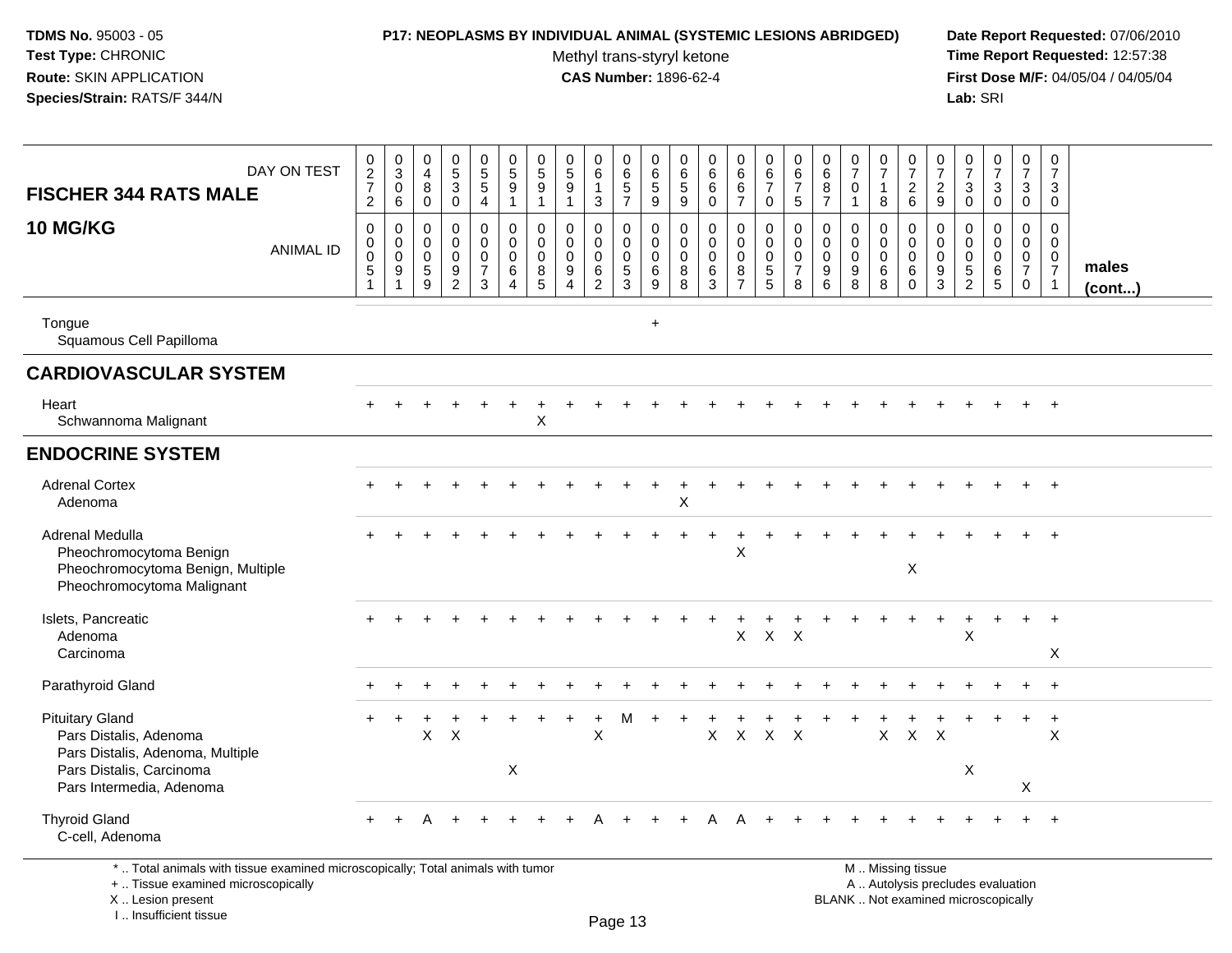#### **P17: NEOPLASMS BY INDIVIDUAL ANIMAL (SYSTEMIC LESIONS ABRIDGED) Date Report Requested:** 07/06/2010

Methyl trans-styryl ketone<br>CAS Number: 1896-62-4

 **Time Report Requested:** 12:57:38 **First Dose M/F:** 04/05/04 / 04/05/04<br>Lab: SRI **Lab:** SRI

| <b>FISCHER 344 RATS MALE</b>                                                         | DAY ON TEST      | 0<br>$\overline{c}$<br>$\overline{7}$<br>$\overline{2}$        | $\pmb{0}$<br>$\mathsf 3$<br>$\pmb{0}$<br>6    | $\boldsymbol{0}$<br>$\overline{4}$<br>$\, 8$<br>$\mathbf 0$     | 0<br>$\sqrt{5}$<br>$\ensuremath{\mathsf{3}}$<br>$\pmb{0}$             | $\pmb{0}$<br>$\overline{5}$<br>$\sqrt{5}$<br>$\overline{a}$                 | 0<br>$\mathbf 5$<br>9<br>1      | 0<br>$\,$ 5 $\,$<br>9<br>$\mathbf 1$                  | $\pmb{0}$<br>$\sqrt{5}$<br>$\boldsymbol{9}$<br>$\mathbf{1}$         | $\pmb{0}$<br>6<br>$\overline{1}$<br>$\mathbf{3}$             | $\,0\,$<br>$\,6\,$<br>$\sqrt{5}$<br>$\overline{7}$         | 0<br>6<br>$\,$ 5 $\,$<br>$9\,$                  | 0<br>6<br>5<br>$\boldsymbol{9}$ | 0<br>6<br>6<br>$\mathbf 0$      | $\pmb{0}$<br>$\,6\,$<br>$\,6\,$<br>$\overline{7}$            | $\pmb{0}$<br>$\,6\,$<br>$\overline{7}$<br>0                | 0<br>6<br>$\overline{7}$<br>$\sqrt{5}$              | 0<br>$\,6$<br>8<br>$\overline{7}$                    | 0<br>$\overline{7}$<br>0<br>$\mathbf{1}$                 | $\frac{0}{7}$<br>$\mathbf{1}$<br>8              | $\pmb{0}$<br>$\overline{7}$<br>$\overline{c}$<br>6      | 0<br>$\overline{7}$<br>$\overline{2}$<br>9                 | $\frac{0}{7}$<br>$\sqrt{3}$<br>$\mathbf 0$                                | 0<br>$\overline{7}$<br>$\sqrt{3}$<br>$\mathbf 0$ | $\pmb{0}$<br>$\overline{7}$<br>3<br>$\overline{0}$        | $\mathbf 0$<br>$\overline{7}$<br>3<br>0                |                 |
|--------------------------------------------------------------------------------------|------------------|----------------------------------------------------------------|-----------------------------------------------|-----------------------------------------------------------------|-----------------------------------------------------------------------|-----------------------------------------------------------------------------|---------------------------------|-------------------------------------------------------|---------------------------------------------------------------------|--------------------------------------------------------------|------------------------------------------------------------|-------------------------------------------------|---------------------------------|---------------------------------|--------------------------------------------------------------|------------------------------------------------------------|-----------------------------------------------------|------------------------------------------------------|----------------------------------------------------------|-------------------------------------------------|---------------------------------------------------------|------------------------------------------------------------|---------------------------------------------------------------------------|--------------------------------------------------|-----------------------------------------------------------|--------------------------------------------------------|-----------------|
| <b>10 MG/KG</b>                                                                      | <b>ANIMAL ID</b> | $\mathbf 0$<br>$\mathbf 0$<br>$\mathbf 0$<br>5<br>$\mathbf{1}$ | 0<br>0<br>$\pmb{0}$<br>$\boldsymbol{9}$<br>-1 | 0<br>$\mathbf 0$<br>$\mathbf 0$<br>$\sqrt{5}$<br>$\overline{9}$ | 0<br>$\mathbf 0$<br>$\mathbf 0$<br>$\boldsymbol{9}$<br>$\overline{c}$ | $\mathbf 0$<br>$\mathbf 0$<br>$\mathbf 0$<br>$\boldsymbol{7}$<br>$\sqrt{3}$ | 0<br>$\mathbf 0$<br>0<br>6<br>4 | $\mathbf 0$<br>$\Omega$<br>$\mathbf 0$<br>$\bf8$<br>5 | 0<br>$\mathbf 0$<br>$\pmb{0}$<br>$\boldsymbol{9}$<br>$\overline{4}$ | 0<br>$\mathbf 0$<br>$\mathbf 0$<br>$\,6\,$<br>$\overline{2}$ | 0<br>$\Omega$<br>$\mathbf 0$<br>$\sqrt{5}$<br>$\mathbf{3}$ | 0<br>$\mathbf 0$<br>$\mathbf 0$<br>$\,6\,$<br>9 | 0<br>0<br>0<br>$\bf 8$<br>8     | 0<br>$\mathbf 0$<br>0<br>6<br>3 | 0<br>$\mathbf 0$<br>$\mathbf 0$<br>$\bf 8$<br>$\overline{7}$ | 0<br>$\mathbf 0$<br>$\pmb{0}$<br>$\,$ 5 $\,$<br>$\sqrt{5}$ | 0<br>$\Omega$<br>$\mathbf 0$<br>$\overline{7}$<br>8 | $\mathbf 0$<br>$\mathbf{0}$<br>$\mathbf 0$<br>9<br>6 | 0<br>$\mathbf 0$<br>$\mathbf 0$<br>$\boldsymbol{9}$<br>8 | 0<br>$\mathbf 0$<br>$\mathbf 0$<br>$\,6\,$<br>8 | 0<br>$\mathbf 0$<br>$\mathbf 0$<br>$\,6$<br>$\mathbf 0$ | 0<br>$\mathbf{0}$<br>0<br>$\boldsymbol{9}$<br>$\mathbf{3}$ | $\mathbf 0$<br>$\mathbf 0$<br>$\mathbf 0$<br>$\sqrt{5}$<br>$\overline{2}$ | 0<br>$\mathbf 0$<br>0<br>$\,6\,$<br>$\sqrt{5}$   | 0<br>$\mathbf 0$<br>$\overline{0}$<br>$\overline{7}$<br>0 | 0<br>$\mathbf 0$<br>0<br>$\overline{7}$<br>$\mathbf 1$ | males<br>(cont) |
| Follicular Cell, Adenoma                                                             |                  |                                                                |                                               |                                                                 |                                                                       |                                                                             |                                 |                                                       | X                                                                   |                                                              |                                                            |                                                 |                                 |                                 |                                                              |                                                            |                                                     |                                                      |                                                          |                                                 |                                                         |                                                            |                                                                           |                                                  |                                                           |                                                        |                 |
| <b>GENERAL BODY SYSTEM</b>                                                           |                  |                                                                |                                               |                                                                 |                                                                       |                                                                             |                                 |                                                       |                                                                     |                                                              |                                                            |                                                 |                                 |                                 |                                                              |                                                            |                                                     |                                                      |                                                          |                                                 |                                                         |                                                            |                                                                           |                                                  |                                                           |                                                        |                 |
| <b>NONE</b>                                                                          |                  |                                                                |                                               |                                                                 |                                                                       |                                                                             |                                 |                                                       |                                                                     |                                                              |                                                            |                                                 |                                 |                                 |                                                              |                                                            |                                                     |                                                      |                                                          |                                                 |                                                         |                                                            |                                                                           |                                                  |                                                           |                                                        |                 |
| <b>GENITAL SYSTEM</b>                                                                |                  |                                                                |                                               |                                                                 |                                                                       |                                                                             |                                 |                                                       |                                                                     |                                                              |                                                            |                                                 |                                 |                                 |                                                              |                                                            |                                                     |                                                      |                                                          |                                                 |                                                         |                                                            |                                                                           |                                                  |                                                           |                                                        |                 |
| <b>Coagulating Gland</b>                                                             |                  |                                                                |                                               |                                                                 |                                                                       |                                                                             |                                 |                                                       |                                                                     |                                                              |                                                            |                                                 |                                 |                                 |                                                              |                                                            |                                                     |                                                      |                                                          |                                                 |                                                         |                                                            |                                                                           |                                                  |                                                           |                                                        |                 |
| Epididymis                                                                           |                  |                                                                |                                               |                                                                 |                                                                       |                                                                             |                                 |                                                       |                                                                     |                                                              |                                                            |                                                 |                                 |                                 |                                                              |                                                            |                                                     |                                                      |                                                          |                                                 |                                                         |                                                            |                                                                           |                                                  |                                                           | $\overline{+}$                                         |                 |
| <b>Preputial Gland</b><br>Adenoma<br>Carcinoma                                       |                  | $\ddot{}$                                                      |                                               |                                                                 |                                                                       |                                                                             |                                 |                                                       |                                                                     |                                                              |                                                            |                                                 | X                               |                                 | X                                                            |                                                            |                                                     |                                                      |                                                          |                                                 | $\ddot{}$                                               | ÷<br>Χ                                                     | $\div$                                                                    | $\overline{+}$                                   | $+$                                                       | $+$                                                    |                 |
| Prostate<br>Adenoma                                                                  |                  |                                                                |                                               |                                                                 |                                                                       |                                                                             |                                 |                                                       |                                                                     |                                                              |                                                            |                                                 |                                 |                                 |                                                              |                                                            |                                                     |                                                      |                                                          |                                                 |                                                         |                                                            |                                                                           |                                                  |                                                           | $\overline{1}$                                         |                 |
| Seminal Vesicle                                                                      |                  | $\ddot{}$                                                      |                                               |                                                                 |                                                                       |                                                                             |                                 |                                                       |                                                                     |                                                              |                                                            |                                                 |                                 |                                 |                                                              |                                                            |                                                     |                                                      |                                                          |                                                 |                                                         |                                                            |                                                                           |                                                  |                                                           | $\div$                                                 |                 |
| <b>Testes</b><br>Bilateral, Interstitial Cell, Adenoma<br>Interstitial Cell, Adenoma |                  | $+$                                                            |                                               |                                                                 | $\ddot{}$                                                             | ÷                                                                           |                                 | X                                                     |                                                                     | $X$ $X$                                                      |                                                            | Χ                                               | $X$ $X$                         |                                 | X                                                            |                                                            | X                                                   | X                                                    | X                                                        |                                                 | X                                                       | X                                                          | X                                                                         | +<br>X                                           | $\ddot{}$<br>$\mathsf{X}$                                 | $+$                                                    |                 |
| <b>HEMATOPOIETIC SYSTEM</b>                                                          |                  |                                                                |                                               |                                                                 |                                                                       |                                                                             |                                 |                                                       |                                                                     |                                                              |                                                            |                                                 |                                 |                                 |                                                              |                                                            |                                                     |                                                      |                                                          |                                                 |                                                         |                                                            |                                                                           |                                                  |                                                           |                                                        |                 |
| <b>Bone Marrow</b>                                                                   |                  | $\ddot{}$                                                      | $\ddot{}$                                     |                                                                 |                                                                       |                                                                             |                                 |                                                       |                                                                     |                                                              |                                                            |                                                 |                                 |                                 |                                                              |                                                            |                                                     |                                                      |                                                          |                                                 |                                                         |                                                            |                                                                           |                                                  | $\ddot{}$                                                 | $^{+}$                                                 |                 |
| Lymph Node                                                                           |                  |                                                                |                                               | $\ddot{}$                                                       |                                                                       | +                                                                           | ÷                               | $\ddot{}$                                             |                                                                     | ÷                                                            | $\ddot{}$                                                  |                                                 | ÷                               | $\div$                          | $\pm$                                                        | $\overline{1}$                                             | $\ddot{}$                                           | $\ddot{}$                                            |                                                          | $+$                                             | $+$                                                     |                                                            |                                                                           | $\ddot{}$                                        |                                                           |                                                        |                 |
| Lymph Node, Mandibular                                                               |                  | М                                                              | M                                             | м                                                               | м                                                                     | м                                                                           | м                               | м                                                     | м                                                                   | м                                                            | м                                                          | м                                               | м                               | м                               | м                                                            | м                                                          | м                                                   | м                                                    | $\ddot{}$                                                | м                                               | M                                                       | м                                                          | М                                                                         | M                                                |                                                           | M M                                                    |                 |

\* .. Total animals with tissue examined microscopically; Total animals with tumor

+ .. Tissue examined microscopically

X .. Lesion present

I .. Insufficient tissue

 M .. Missing tissuey the contract of the contract of the contract of the contract of the contract of  $\mathsf A$  . Autolysis precludes evaluation Lesion present BLANK .. Not examined microscopically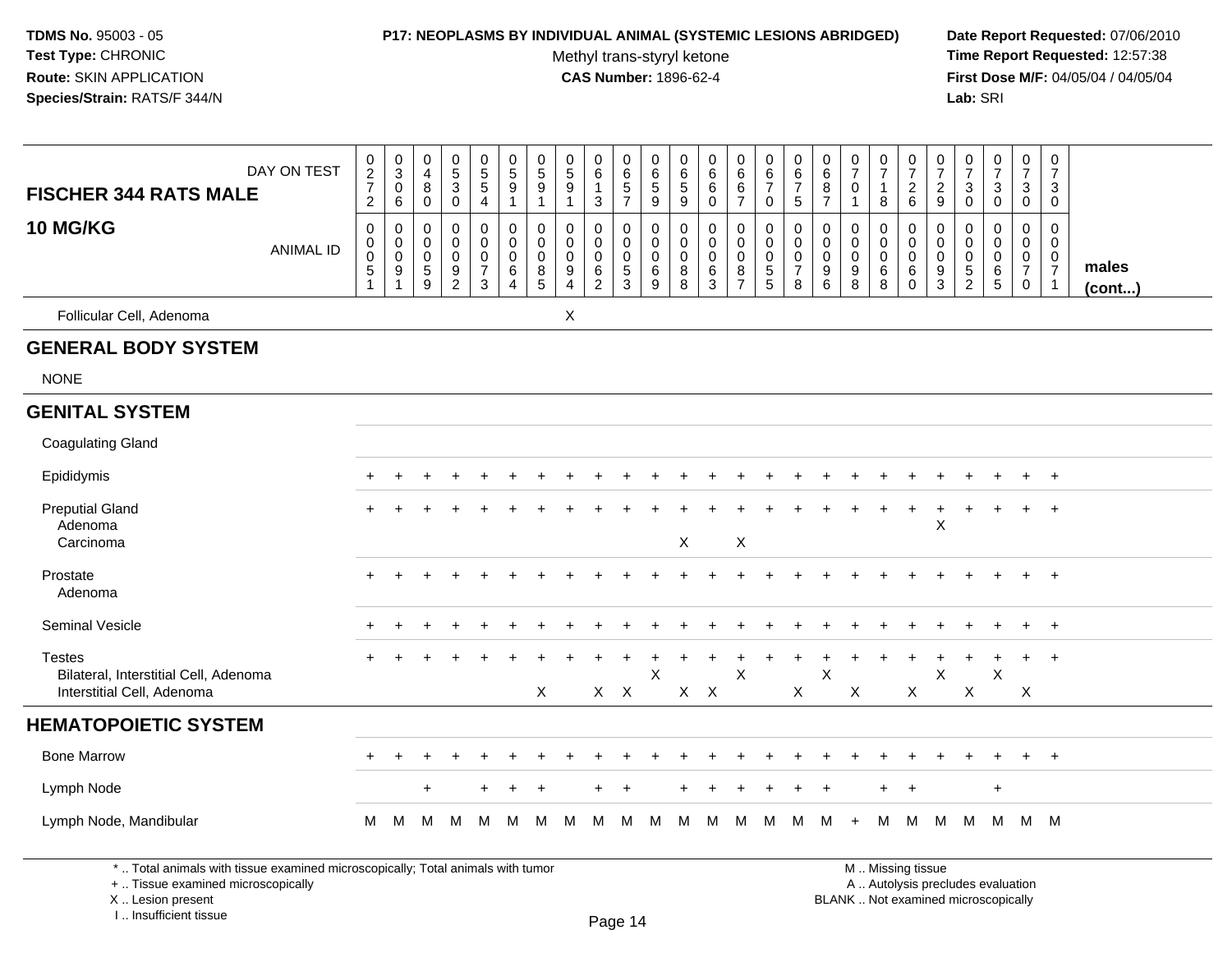### **P17: NEOPLASMS BY INDIVIDUAL ANIMAL (SYSTEMIC LESIONS ABRIDGED) Date Report Requested:** 07/06/2010

Methyl trans-styryl ketone<br>CAS Number: 1896-62-4

| DAY ON TEST<br><b>FISCHER 344 RATS MALE</b>                                                                                                                         | $\begin{array}{c} 0 \\ 2 \\ 7 \end{array}$<br>$\overline{2}$              | $\mathbf 0$<br>$\mathbf{3}$<br>0<br>$\,6$           | $\pmb{0}$<br>$\overline{4}$<br>8<br>$\mathbf 0$ | $\begin{matrix} 0 \\ 5 \end{matrix}$<br>3<br>$\mathbf 0$                        | $\begin{array}{c} 0 \\ 5 \end{array}$<br>$\overline{5}$<br>4 | $\pmb{0}$<br>$\sqrt{5}$<br>$\overline{9}$<br>$\overline{1}$                 | $\mathsf 0$<br>$\sqrt{5}$<br>$9\,$<br>$\mathbf{1}$   | $\mathbf 0$<br>$\sqrt{5}$<br>9<br>$\overline{1}$                      | $\pmb{0}$<br>$\,6\,$<br>$\mathbf{1}$<br>$\mathbf{3}$       | $\pmb{0}$<br>$\,6\,$<br>$\overline{5}$<br>$\overline{7}$      | $\mathbf 0$<br>6<br>$\,$ 5 $\,$<br>$9\,$ | $\pmb{0}$<br>6<br>$\sqrt{5}$<br>9             | $\pmb{0}$<br>6<br>$\,6\,$<br>$\mathbf 0$                  | $\pmb{0}$<br>$\,6\,$<br>$6\overline{6}$<br>$\overline{7}$ | $\pmb{0}$<br>6<br>$\overline{7}$<br>0                                | 0<br>6<br>$\overline{7}$<br>5                                 | 0<br>$\,6\,$<br>$\, 8$<br>$\overline{7}$                 | 0<br>$\overline{7}$<br>$\Omega$<br>$\mathbf{1}$ | $\frac{0}{7}$<br>$\mathbf{1}$<br>8              | $\frac{0}{7}$<br>$^2\phantom{1}6$                                                             | $\pmb{0}$<br>$\overline{7}$<br>$\overline{c}$<br>9 | $\frac{0}{7}$<br>$\sqrt{3}$<br>$\mathbf 0$                              | $\frac{0}{7}$<br>3<br>0                                | $\frac{0}{7}$<br>3<br>$\mathbf 0$                                             | $\pmb{0}$<br>$\overline{7}$<br>3<br>$\mathbf 0$                              |                 |
|---------------------------------------------------------------------------------------------------------------------------------------------------------------------|---------------------------------------------------------------------------|-----------------------------------------------------|-------------------------------------------------|---------------------------------------------------------------------------------|--------------------------------------------------------------|-----------------------------------------------------------------------------|------------------------------------------------------|-----------------------------------------------------------------------|------------------------------------------------------------|---------------------------------------------------------------|------------------------------------------|-----------------------------------------------|-----------------------------------------------------------|-----------------------------------------------------------|----------------------------------------------------------------------|---------------------------------------------------------------|----------------------------------------------------------|-------------------------------------------------|-------------------------------------------------|-----------------------------------------------------------------------------------------------|----------------------------------------------------|-------------------------------------------------------------------------|--------------------------------------------------------|-------------------------------------------------------------------------------|------------------------------------------------------------------------------|-----------------|
| <b>10 MG/KG</b><br><b>ANIMAL ID</b>                                                                                                                                 | $\pmb{0}$<br>$\mathbf 0$<br>$\pmb{0}$<br>$\overline{5}$<br>$\overline{1}$ | $\mathbf 0$<br>$\mathbf 0$<br>$\mathbf 0$<br>9<br>1 | $\Omega$<br>$\mathbf 0$<br>$\Omega$<br>5<br>9   | $\mathbf 0$<br>$\mathbf 0$<br>$\mathbf 0$<br>$\boldsymbol{9}$<br>$\overline{2}$ | 0<br>$\mathbf 0$<br>$\mathbf 0$<br>$\overline{7}$<br>3       | $\mathbf 0$<br>$\pmb{0}$<br>$\pmb{0}$<br>$\,6\,$<br>$\overline{\mathbf{4}}$ | $\mathbf{0}$<br>$\mathbf 0$<br>$\mathbf 0$<br>8<br>5 | $\Omega$<br>$\mathbf 0$<br>$\mathbf 0$<br>9<br>$\boldsymbol{\Lambda}$ | 0<br>$\mathbf 0$<br>$\mathbf 0$<br>$\,6$<br>$\overline{2}$ | $\mathbf{0}$<br>$\mathbf 0$<br>$\mathbf 0$<br>$\sqrt{5}$<br>3 | 0<br>0<br>$\mathbf 0$<br>6<br>9          | $\Omega$<br>$\mathbf 0$<br>$\Omega$<br>8<br>8 | $\mathbf 0$<br>$\mathbf 0$<br>$\mathbf 0$<br>$\,6\,$<br>3 | 0<br>$\mathbf 0$<br>$\mathbf 0$<br>8<br>$\overline{7}$    | $\Omega$<br>$\pmb{0}$<br>$\mathbf 0$<br>$\sqrt{5}$<br>$5\phantom{1}$ | $\Omega$<br>$\mathbf 0$<br>$\mathbf 0$<br>$\overline{7}$<br>8 | $\mathbf 0$<br>0<br>$\mathbf 0$<br>$\boldsymbol{9}$<br>6 | $\Omega$<br>$\mathbf 0$<br>$\Omega$<br>9<br>8   | 0<br>$\mathsf{O}\xspace$<br>$\pmb{0}$<br>6<br>8 | $\mathbf{0}$<br>$\mathbf 0$<br>$\mathbf 0$<br>6<br>$\Omega$                                   | $\Omega$<br>$\mathbf 0$<br>0<br>9<br>3             | $\Omega$<br>$\mathbf 0$<br>$\Omega$<br>$\overline{5}$<br>$\overline{2}$ | $\Omega$<br>$\mathbf 0$<br>$\mathbf 0$<br>$\,6\,$<br>5 | $\mathbf 0$<br>$\mathbf 0$<br>$\overline{0}$<br>$\overline{7}$<br>$\mathbf 0$ | $\mathbf 0$<br>$\mathbf 0$<br>$\mathbf{0}$<br>$\overline{7}$<br>$\mathbf{1}$ | males<br>(cont) |
| Lymph Node, Mesenteric                                                                                                                                              |                                                                           |                                                     |                                                 |                                                                                 |                                                              |                                                                             |                                                      |                                                                       |                                                            |                                                               |                                          |                                               |                                                           |                                                           |                                                                      |                                                               |                                                          |                                                 |                                                 |                                                                                               |                                                    |                                                                         |                                                        |                                                                               | $^{+}$                                                                       |                 |
| Spleen                                                                                                                                                              |                                                                           |                                                     |                                                 |                                                                                 |                                                              |                                                                             |                                                      |                                                                       |                                                            |                                                               |                                          |                                               |                                                           |                                                           |                                                                      |                                                               |                                                          |                                                 |                                                 |                                                                                               |                                                    |                                                                         |                                                        |                                                                               | $+$                                                                          |                 |
| Thymus                                                                                                                                                              |                                                                           |                                                     |                                                 |                                                                                 |                                                              |                                                                             |                                                      |                                                                       |                                                            |                                                               |                                          |                                               |                                                           |                                                           |                                                                      |                                                               |                                                          |                                                 |                                                 |                                                                                               |                                                    |                                                                         |                                                        | $\ddot{}$                                                                     | $+$                                                                          |                 |
| <b>INTEGUMENTARY SYSTEM</b>                                                                                                                                         |                                                                           |                                                     |                                                 |                                                                                 |                                                              |                                                                             |                                                      |                                                                       |                                                            |                                                               |                                          |                                               |                                                           |                                                           |                                                                      |                                                               |                                                          |                                                 |                                                 |                                                                                               |                                                    |                                                                         |                                                        |                                                                               |                                                                              |                 |
| <b>Mammary Gland</b><br>Carcinoma                                                                                                                                   |                                                                           |                                                     |                                                 |                                                                                 |                                                              |                                                                             |                                                      |                                                                       |                                                            |                                                               |                                          |                                               |                                                           |                                                           |                                                                      |                                                               |                                                          |                                                 |                                                 |                                                                                               |                                                    |                                                                         |                                                        |                                                                               | $\ddot{}$                                                                    |                 |
| Skin<br>Fibroma<br>Keratoacanthoma<br>Lipoma                                                                                                                        |                                                                           |                                                     |                                                 |                                                                                 |                                                              |                                                                             |                                                      | X                                                                     |                                                            | Χ                                                             |                                          |                                               |                                                           |                                                           |                                                                      |                                                               |                                                          | X                                               |                                                 |                                                                                               |                                                    |                                                                         |                                                        |                                                                               | $\ddot{+}$                                                                   |                 |
| Sebaceous Gland, Carcinoma                                                                                                                                          |                                                                           |                                                     |                                                 |                                                                                 |                                                              |                                                                             |                                                      |                                                                       |                                                            |                                                               | X                                        |                                               |                                                           |                                                           |                                                                      |                                                               |                                                          |                                                 |                                                 |                                                                                               |                                                    |                                                                         |                                                        |                                                                               |                                                                              |                 |
| <b>MUSCULOSKELETAL SYSTEM</b>                                                                                                                                       |                                                                           |                                                     |                                                 |                                                                                 |                                                              |                                                                             |                                                      |                                                                       |                                                            |                                                               |                                          |                                               |                                                           |                                                           |                                                                      |                                                               |                                                          |                                                 |                                                 |                                                                                               |                                                    |                                                                         |                                                        |                                                                               |                                                                              |                 |
| Bone                                                                                                                                                                |                                                                           |                                                     |                                                 |                                                                                 |                                                              |                                                                             |                                                      |                                                                       |                                                            |                                                               |                                          |                                               |                                                           |                                                           |                                                                      |                                                               |                                                          |                                                 |                                                 |                                                                                               |                                                    |                                                                         |                                                        |                                                                               | $\ddot{}$                                                                    |                 |
| <b>Skeletal Muscle</b><br>Rhabdomyosarcoma<br>Sarcoma                                                                                                               | ÷<br>X                                                                    |                                                     |                                                 | $\ddot{}$                                                                       |                                                              |                                                                             |                                                      |                                                                       |                                                            |                                                               |                                          |                                               |                                                           |                                                           |                                                                      |                                                               |                                                          |                                                 |                                                 |                                                                                               |                                                    |                                                                         |                                                        |                                                                               |                                                                              |                 |
| <b>NERVOUS SYSTEM</b>                                                                                                                                               |                                                                           |                                                     |                                                 |                                                                                 |                                                              |                                                                             |                                                      |                                                                       |                                                            |                                                               |                                          |                                               |                                                           |                                                           |                                                                      |                                                               |                                                          |                                                 |                                                 |                                                                                               |                                                    |                                                                         |                                                        |                                                                               |                                                                              |                 |
| <b>Brain</b><br>Carcinoma, Metastatic, Pituitary Gland                                                                                                              |                                                                           |                                                     |                                                 |                                                                                 |                                                              | X                                                                           |                                                      |                                                                       |                                                            |                                                               |                                          |                                               |                                                           |                                                           |                                                                      |                                                               |                                                          |                                                 |                                                 |                                                                                               |                                                    | X                                                                       |                                                        | $+$                                                                           | $+$                                                                          |                 |
| Peripheral Nerve                                                                                                                                                    | $\ddot{}$                                                                 | $+$                                                 |                                                 | $\ddot{}$                                                                       |                                                              |                                                                             |                                                      |                                                                       |                                                            |                                                               | $\ddot{}$                                |                                               |                                                           |                                                           |                                                                      |                                                               |                                                          |                                                 |                                                 |                                                                                               |                                                    |                                                                         |                                                        |                                                                               |                                                                              |                 |
| *  Total animals with tissue examined microscopically; Total animals with tumor<br>+  Tissue examined microscopically<br>X  Lesion present<br>I Insufficient tissue |                                                                           |                                                     |                                                 |                                                                                 |                                                              |                                                                             |                                                      |                                                                       |                                                            | $D_{200}$ $4F$                                                |                                          |                                               |                                                           |                                                           |                                                                      |                                                               |                                                          |                                                 |                                                 | M  Missing tissue<br>A  Autolysis precludes evaluation<br>BLANK  Not examined microscopically |                                                    |                                                                         |                                                        |                                                                               |                                                                              |                 |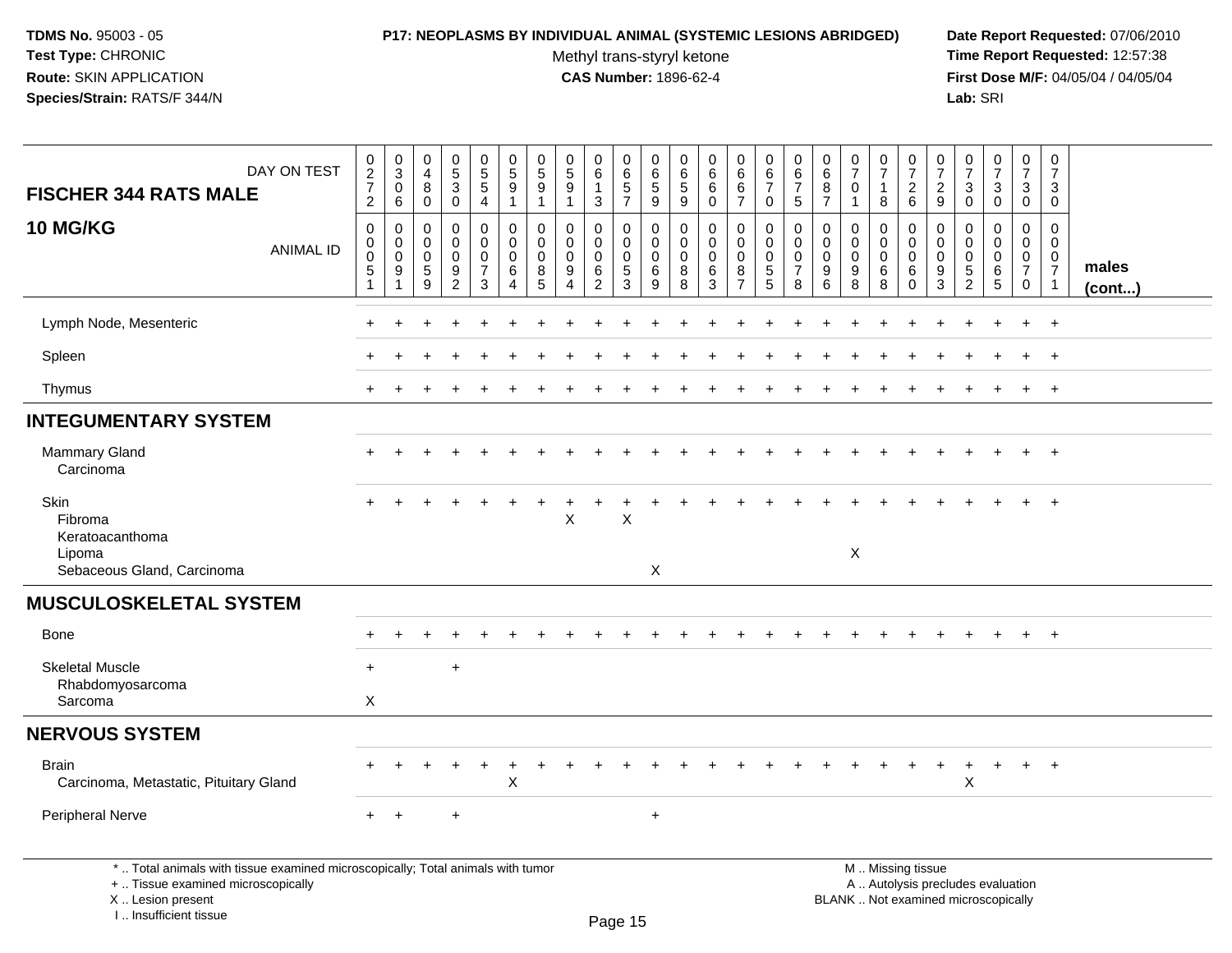### **P17: NEOPLASMS BY INDIVIDUAL ANIMAL (SYSTEMIC LESIONS ABRIDGED) Date Report Requested:** 07/06/2010

Methyl trans-styryl ketone<br>CAS Number: 1896-62-4

| DAY ON TEST<br><b>FISCHER 344 RATS MALE</b>                                                                                                                         | $\pmb{0}$<br>$\frac{2}{7}$<br>$\overline{2}$       | $\mathbf 0$<br>$\overline{3}$<br>$\mathbf 0$<br>6 | $\mathbf 0$<br>$\overline{4}$<br>8<br>$\mathbf 0$            | $\pmb{0}$<br>$\frac{5}{3}$<br>$\mathbf 0$                             | $\pmb{0}$<br>$\overline{5}$<br>5<br>$\overline{4}$ | $\mathbf 0$<br>$\overline{5}$<br>9<br>$\mathbf{1}$ | $\pmb{0}$<br>$\,$ 5 $\,$<br>9<br>1 | $\begin{array}{c} 0 \\ 5 \\ 9 \end{array}$<br>1             | $\pmb{0}$<br>$\,6\,$<br>$\mathbf{1}$<br>3        | $\mathbf 0$<br>6<br>$\sqrt{5}$<br>$\overline{7}$             | 0<br>6<br>5<br>9             | 0<br>6<br>$\sqrt{5}$<br>9              | $\pmb{0}$<br>$6\phantom{a}$<br>6<br>$\mathbf 0$ | $\mathbf 0$<br>$\,6\,$<br>6<br>$\overline{7}$ | $\mathbf 0$<br>$\,6\,$<br>$\overline{7}$<br>$\mathbf 0$          | $\mathbf 0$<br>6<br>$\overline{7}$<br>5                          | $\pmb{0}$<br>$\,6\,$<br>8<br>$\overline{7}$   | 0<br>$\overline{7}$<br>$\mathbf 0$<br>1 | $\frac{0}{7}$<br>$\mathbf{1}$<br>8              | $\pmb{0}$<br>$\overline{7}$<br>$\boldsymbol{2}$<br>6                                          | 0<br>$\overline{7}$<br>$\overline{c}$<br>9 | $\,0\,$<br>$\overline{7}$<br>3<br>$\Omega$                          | $\frac{0}{7}$<br>3<br>$\mathbf 0$                      | $\mathbf 0$<br>$\overline{7}$<br>3<br>$\mathbf 0$      | $\pmb{0}$<br>$\overline{7}$<br>3<br>$\mathbf 0$                     |                 |
|---------------------------------------------------------------------------------------------------------------------------------------------------------------------|----------------------------------------------------|---------------------------------------------------|--------------------------------------------------------------|-----------------------------------------------------------------------|----------------------------------------------------|----------------------------------------------------|------------------------------------|-------------------------------------------------------------|--------------------------------------------------|--------------------------------------------------------------|------------------------------|----------------------------------------|-------------------------------------------------|-----------------------------------------------|------------------------------------------------------------------|------------------------------------------------------------------|-----------------------------------------------|-----------------------------------------|-------------------------------------------------|-----------------------------------------------------------------------------------------------|--------------------------------------------|---------------------------------------------------------------------|--------------------------------------------------------|--------------------------------------------------------|---------------------------------------------------------------------|-----------------|
| <b>10 MG/KG</b><br><b>ANIMAL ID</b>                                                                                                                                 | $\pmb{0}$<br>0<br>$\pmb{0}$<br>$\overline{5}$<br>1 | 0<br>0<br>0<br>9                                  | $\mathbf 0$<br>$\mathbf 0$<br>$\mathbf 0$<br>$\sqrt{5}$<br>9 | 0<br>$\mathbf 0$<br>$\mathbf 0$<br>$\boldsymbol{9}$<br>$\overline{2}$ | 0<br>$\mathbf 0$<br>0<br>$\overline{7}$<br>3       | 0<br>$\Omega$<br>$\mathbf 0$<br>6<br>4             | 0<br>$\Omega$<br>0<br>8<br>5       | $\mathbf 0$<br>$\mathbf{0}$<br>$\mathbf 0$<br>9<br>$\Delta$ | 0<br>$\mathbf 0$<br>0<br>$\,6$<br>$\overline{c}$ | $\mathbf 0$<br>$\mathbf 0$<br>$\mathbf 0$<br>$\sqrt{5}$<br>3 | 0<br>$\Omega$<br>0<br>6<br>9 | 0<br>$\Omega$<br>$\mathbf 0$<br>8<br>8 | $\mathbf 0$<br>$\mathbf 0$<br>0<br>$\,6$<br>3   | 0<br>$\mathbf 0$<br>0<br>8<br>$\overline{7}$  | $\mathbf 0$<br>$\mathbf 0$<br>$\mathbf 0$<br>$\overline{5}$<br>5 | $\mathbf 0$<br>$\mathbf 0$<br>$\mathbf 0$<br>$\overline{7}$<br>8 | 0<br>$\mathbf 0$<br>$\mathbf 0$<br>$9\,$<br>6 | 0<br>$\Omega$<br>0<br>$9\,$<br>8        | 0<br>$\mathbf 0$<br>$\mathbf 0$<br>$\,6\,$<br>8 | $\mathbf 0$<br>$\Omega$<br>0<br>6<br>$\Omega$                                                 | 0<br>$\Omega$<br>0<br>9<br>3               | $\Omega$<br>$\Omega$<br>$\mathbf 0$<br>$\sqrt{5}$<br>$\overline{2}$ | $\mathbf 0$<br>$\Omega$<br>$\mathbf 0$<br>$\,6\,$<br>5 | 0<br>$\mathbf 0$<br>$\mathbf 0$<br>$\overline{7}$<br>0 | 0<br>$\mathbf 0$<br>$\mathbf 0$<br>$\overline{7}$<br>$\overline{1}$ | males<br>(cont) |
| Spinal Cord                                                                                                                                                         | $\ddot{}$                                          | $\ddot{}$                                         |                                                              | $\ddot{}$                                                             |                                                    |                                                    |                                    |                                                             |                                                  |                                                              | $\ddot{}$                    |                                        |                                                 |                                               |                                                                  |                                                                  |                                               |                                         |                                                 |                                                                                               |                                            |                                                                     |                                                        |                                                        |                                                                     |                 |
| <b>RESPIRATORY SYSTEM</b>                                                                                                                                           |                                                    |                                                   |                                                              |                                                                       |                                                    |                                                    |                                    |                                                             |                                                  |                                                              |                              |                                        |                                                 |                                               |                                                                  |                                                                  |                                               |                                         |                                                 |                                                                                               |                                            |                                                                     |                                                        |                                                        |                                                                     |                 |
| Lung<br>Alveolar/Bronchiolar Carcinoma                                                                                                                              |                                                    |                                                   |                                                              |                                                                       |                                                    |                                                    |                                    |                                                             |                                                  |                                                              |                              |                                        |                                                 |                                               |                                                                  |                                                                  |                                               |                                         |                                                 |                                                                                               |                                            |                                                                     |                                                        |                                                        | $+$                                                                 |                 |
| Nose                                                                                                                                                                |                                                    |                                                   |                                                              |                                                                       |                                                    |                                                    |                                    |                                                             |                                                  |                                                              |                              |                                        |                                                 |                                               |                                                                  |                                                                  |                                               |                                         |                                                 |                                                                                               |                                            |                                                                     |                                                        |                                                        | $\overline{+}$                                                      |                 |
| Trachea                                                                                                                                                             |                                                    |                                                   |                                                              |                                                                       |                                                    |                                                    |                                    |                                                             |                                                  |                                                              |                              |                                        |                                                 |                                               |                                                                  |                                                                  |                                               |                                         |                                                 |                                                                                               |                                            |                                                                     |                                                        |                                                        | $\overline{+}$                                                      |                 |
| <b>SPECIAL SENSES SYSTEM</b>                                                                                                                                        |                                                    |                                                   |                                                              |                                                                       |                                                    |                                                    |                                    |                                                             |                                                  |                                                              |                              |                                        |                                                 |                                               |                                                                  |                                                                  |                                               |                                         |                                                 |                                                                                               |                                            |                                                                     |                                                        |                                                        |                                                                     |                 |
| Eye                                                                                                                                                                 |                                                    |                                                   |                                                              |                                                                       |                                                    |                                                    |                                    |                                                             |                                                  |                                                              |                              |                                        |                                                 |                                               |                                                                  |                                                                  |                                               |                                         |                                                 |                                                                                               |                                            |                                                                     |                                                        | $\ddot{}$                                              | $+$                                                                 |                 |
| <b>Harderian Gland</b>                                                                                                                                              |                                                    |                                                   |                                                              |                                                                       |                                                    |                                                    |                                    |                                                             |                                                  |                                                              |                              |                                        |                                                 |                                               |                                                                  |                                                                  |                                               |                                         |                                                 |                                                                                               |                                            |                                                                     |                                                        | $+$                                                    | $+$                                                                 |                 |
| Zymbal's Gland<br>Carcinoma                                                                                                                                         |                                                    |                                                   |                                                              |                                                                       | $\ddot{}$<br>$\mathsf{X}$                          |                                                    |                                    |                                                             |                                                  |                                                              |                              |                                        |                                                 |                                               |                                                                  |                                                                  |                                               |                                         |                                                 |                                                                                               |                                            |                                                                     |                                                        |                                                        |                                                                     |                 |
| <b>URINARY SYSTEM</b>                                                                                                                                               |                                                    |                                                   |                                                              |                                                                       |                                                    |                                                    |                                    |                                                             |                                                  |                                                              |                              |                                        |                                                 |                                               |                                                                  |                                                                  |                                               |                                         |                                                 |                                                                                               |                                            |                                                                     |                                                        |                                                        |                                                                     |                 |
| Kidney                                                                                                                                                              |                                                    |                                                   |                                                              |                                                                       |                                                    |                                                    |                                    |                                                             |                                                  |                                                              |                              |                                        |                                                 |                                               |                                                                  |                                                                  |                                               |                                         |                                                 |                                                                                               |                                            |                                                                     |                                                        | $+$                                                    | $+$                                                                 |                 |
| Urethra                                                                                                                                                             |                                                    |                                                   |                                                              |                                                                       |                                                    |                                                    |                                    |                                                             |                                                  |                                                              |                              |                                        |                                                 |                                               |                                                                  | $\ddot{}$                                                        |                                               |                                         |                                                 |                                                                                               |                                            |                                                                     |                                                        |                                                        |                                                                     |                 |
| <b>Urinary Bladder</b>                                                                                                                                              | $\ddot{}$                                          |                                                   |                                                              |                                                                       |                                                    |                                                    |                                    |                                                             |                                                  |                                                              |                              |                                        |                                                 |                                               |                                                                  |                                                                  |                                               |                                         |                                                 |                                                                                               |                                            |                                                                     |                                                        | $+$                                                    | $+$                                                                 |                 |
| <b>SYSTEMIC LESIONS</b>                                                                                                                                             |                                                    |                                                   |                                                              |                                                                       |                                                    |                                                    |                                    |                                                             |                                                  |                                                              |                              |                                        |                                                 |                                               |                                                                  |                                                                  |                                               |                                         |                                                 |                                                                                               |                                            |                                                                     |                                                        |                                                        |                                                                     |                 |
| Multiple Organ<br>Leukemia Mononuclear<br>Mesothelioma Malignant                                                                                                    |                                                    |                                                   |                                                              |                                                                       |                                                    |                                                    | X                                  |                                                             | x x x x x x                                      |                                                              |                              |                                        |                                                 |                                               | X                                                                | $X$ $X$                                                          |                                               |                                         | X                                               |                                                                                               |                                            | X                                                                   |                                                        | $X$ $X$                                                | $\ddot{}$                                                           |                 |
| *  Total animals with tissue examined microscopically; Total animals with tumor<br>+  Tissue examined microscopically<br>X  Lesion present<br>I Insufficient tissue |                                                    |                                                   |                                                              |                                                                       |                                                    |                                                    |                                    |                                                             |                                                  | Dao 46                                                       |                              |                                        |                                                 |                                               |                                                                  |                                                                  |                                               |                                         |                                                 | M  Missing tissue<br>A  Autolysis precludes evaluation<br>BLANK  Not examined microscopically |                                            |                                                                     |                                                        |                                                        |                                                                     |                 |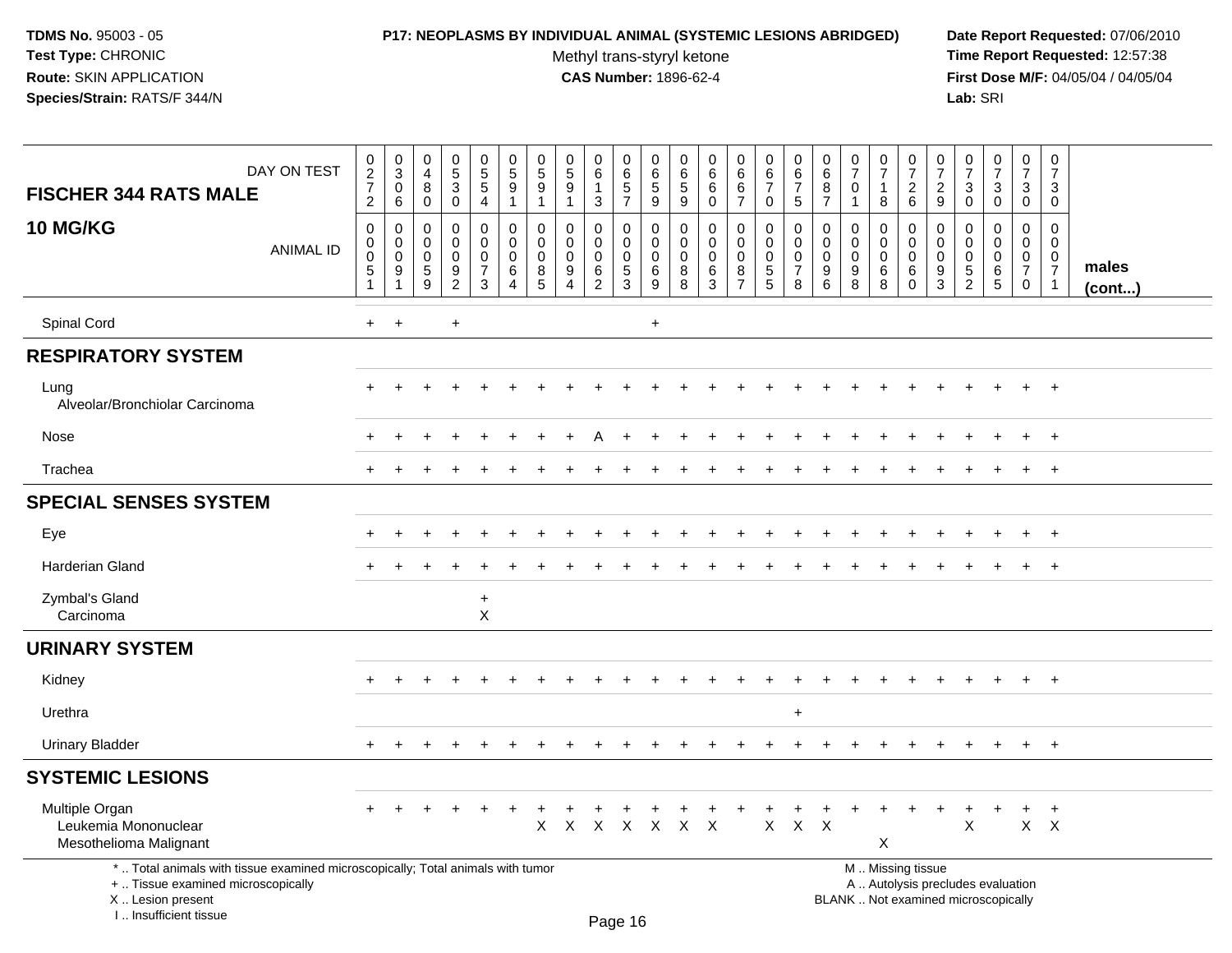# **P17: NEOPLASMS BY INDIVIDUAL ANIMAL (SYSTEMIC LESIONS ABRIDGED) Date Report Requested:** 07/06/2010

Methyl trans-styryl ketone<br>CAS Number: 1896-62-4

 **Time Report Requested:** 12:57:38 **First Dose M/F:** 04/05/04 / 04/05/04<br>Lab: SRI **Lab:** SRI

| <b>FISCHER 344 RATS MALE</b>                                | DAY ON TEST      | $\begin{array}{c} 0 \\ 7 \end{array}$<br>$\frac{3}{0}$                        | $\frac{0}{7}$<br>$\ensuremath{\mathsf{3}}$<br>$\overline{0}$     | $\frac{0}{7}$<br>3<br>$\mathbf 0$                                            | $\frac{0}{7}$<br>$\mathbf 3$<br>$\mathbf 0$                         | $\frac{0}{7}$<br>3<br>$\overline{0}$             | $\frac{0}{7}$<br>$\frac{3}{0}$                             | $\frac{0}{7}$<br>3<br>$\mathbf{1}$                               | $\frac{0}{7}$<br>$\mathbf{3}$<br>$\overline{1}$              | $\begin{array}{c} 0 \\ 7 \end{array}$<br>$\ensuremath{\mathsf{3}}$<br>$\mathbf{1}$ | $\frac{0}{7}$<br>$\sqrt{3}$<br>$\overline{1}$    | $\frac{0}{7}$<br>$\mathbf{3}$<br>$\overline{1}$                           | $\frac{0}{7}$<br>3<br>$\mathbf{1}$           | $\frac{0}{7}$<br>$\ensuremath{\mathsf{3}}$<br>$\overline{1}$                 | $\frac{0}{7}$<br>$\ensuremath{\mathsf{3}}$<br>$\mathbf{1}$ | $\begin{smallmatrix}0\\7\end{smallmatrix}$<br>3<br>$\overline{1}$ | $\begin{array}{c} 0 \\ 7 \end{array}$<br>$\mathbf{3}$<br>$\overline{1}$ | $\frac{0}{7}$<br>$\mathbf{3}$<br>$\mathbf{1}$                            | $\frac{0}{7}$<br>$\frac{3}{2}$                                                 | $\frac{0}{7}$<br>3<br>$\overline{2}$               | $\frac{0}{7}$<br>$\frac{3}{2}$                             | $\frac{0}{7}$<br>$\frac{3}{2}$                             | $\frac{0}{7}$<br>$\frac{3}{2}$                | $\begin{smallmatrix}0\\7\end{smallmatrix}$<br>$\frac{3}{2}$        | $\frac{0}{7}$<br>3<br>$\overline{2}$             | $\frac{0}{7}$<br>$\frac{3}{2}$                                      |                                   |
|-------------------------------------------------------------|------------------|-------------------------------------------------------------------------------|------------------------------------------------------------------|------------------------------------------------------------------------------|---------------------------------------------------------------------|--------------------------------------------------|------------------------------------------------------------|------------------------------------------------------------------|--------------------------------------------------------------|------------------------------------------------------------------------------------|--------------------------------------------------|---------------------------------------------------------------------------|----------------------------------------------|------------------------------------------------------------------------------|------------------------------------------------------------|-------------------------------------------------------------------|-------------------------------------------------------------------------|--------------------------------------------------------------------------|--------------------------------------------------------------------------------|----------------------------------------------------|------------------------------------------------------------|------------------------------------------------------------|-----------------------------------------------|--------------------------------------------------------------------|--------------------------------------------------|---------------------------------------------------------------------|-----------------------------------|
| <b>10 MG/KG</b>                                             | <b>ANIMAL ID</b> | $\mathsf 0$<br>$\mathbf 0$<br>$\bar{0}$<br>$\boldsymbol{7}$<br>$\overline{7}$ | $\pmb{0}$<br>$\overline{0}$<br>$\frac{0}{7}$<br>$\boldsymbol{9}$ | $\mathbf 0$<br>$\mathbf 0$<br>$\mathsf 0$<br>$\boldsymbol{9}$<br>$\mathbf 0$ | $\pmb{0}$<br>$\mathbf 0$<br>$\mathbf 0$<br>$9\,$<br>$5\phantom{.0}$ | 0<br>$\mathbf 0$<br>$\mathbf 0$<br>$\frac{9}{7}$ | 0<br>$\pmb{0}$<br>$\mathbf{1}$<br>$\pmb{0}$<br>$\mathbf 0$ | $\mathbf 0$<br>$\mathbf 0$<br>$\mathbf 0$<br>5<br>$\overline{4}$ | $\mathbf 0$<br>$\Omega$<br>0<br>$\sqrt{5}$<br>$6\phantom{1}$ | $\mathbf 0$<br>$\mathbf 0$<br>$\pmb{0}$<br>$\sqrt{5}$<br>8                         | 0<br>$\mathbf 0$<br>0<br>$\,6$<br>$\overline{7}$ | $\mathbf 0$<br>$\mathbf 0$<br>$\mathbf 0$<br>$\overline{7}$<br>$\sqrt{2}$ | 0<br>$\mathbf 0$<br>0<br>$\overline{7}$<br>4 | $\mathbf 0$<br>$\Omega$<br>$\mathbf 0$<br>$\boldsymbol{7}$<br>$\overline{5}$ | 0<br>$\pmb{0}$<br>$\pmb{0}$<br>$\bf 8$<br>$\mathbf 0$      | 0<br>$\mathbf 0$<br>$\mathbf 0$<br>$\bf8$                         | $\mathbf 0$<br>$\mathbf 0$<br>$\mathbf 0$<br>$\, 8$<br>$\sqrt{2}$       | $\mathbf 0$<br>$\mathbf 0$<br>$\mathbf 0$<br>$\bf 8$<br>$\boldsymbol{9}$ | $\mathbf 0$<br>$\mathbf 0$<br>$\boldsymbol{0}$<br>$\sqrt{5}$<br>$\overline{7}$ | 0<br>$\mathbf 0$<br>0<br>$\,6\,$<br>$\overline{1}$ | 0<br>$\pmb{0}$<br>$\mathsf 0$<br>$\,6\,$<br>$6\phantom{1}$ | 0<br>$\mathbf 0$<br>$\pmb{0}$<br>$\overline{7}$<br>$\,6\,$ | 0<br>$\Omega$<br>0<br>$\,8\,$<br>$\mathbf{3}$ | $\mathbf 0$<br>$\Omega$<br>$\mathbf 0$<br>$\, 8$<br>$\overline{4}$ | $\mathbf 0$<br>$\Omega$<br>$\mathbf 0$<br>8<br>6 | $\mathbf 0$<br>$\Omega$<br>$\mathbf 0$<br>$\boldsymbol{9}$<br>$9\,$ | * TOTALS                          |
| <b>ALIMENTARY SYSTEM</b>                                    |                  |                                                                               |                                                                  |                                                                              |                                                                     |                                                  |                                                            |                                                                  |                                                              |                                                                                    |                                                  |                                                                           |                                              |                                                                              |                                                            |                                                                   |                                                                         |                                                                          |                                                                                |                                                    |                                                            |                                                            |                                               |                                                                    |                                                  |                                                                     |                                   |
| Esophagus                                                   |                  |                                                                               |                                                                  |                                                                              |                                                                     |                                                  |                                                            |                                                                  |                                                              |                                                                                    |                                                  |                                                                           |                                              |                                                                              |                                                            |                                                                   |                                                                         |                                                                          |                                                                                |                                                    |                                                            |                                                            |                                               |                                                                    |                                                  |                                                                     | 50                                |
| Intestine Large, Cecum                                      |                  | $+$                                                                           |                                                                  |                                                                              |                                                                     |                                                  |                                                            |                                                                  |                                                              |                                                                                    |                                                  |                                                                           |                                              |                                                                              |                                                            |                                                                   |                                                                         |                                                                          |                                                                                |                                                    |                                                            |                                                            |                                               |                                                                    |                                                  |                                                                     | 49                                |
| Intestine Large, Colon                                      |                  |                                                                               |                                                                  |                                                                              |                                                                     |                                                  |                                                            |                                                                  |                                                              |                                                                                    |                                                  |                                                                           |                                              |                                                                              |                                                            |                                                                   |                                                                         |                                                                          |                                                                                |                                                    |                                                            |                                                            |                                               |                                                                    |                                                  |                                                                     | 50                                |
| Intestine Large, Rectum                                     |                  |                                                                               |                                                                  |                                                                              |                                                                     |                                                  |                                                            |                                                                  |                                                              |                                                                                    |                                                  |                                                                           |                                              |                                                                              |                                                            |                                                                   |                                                                         |                                                                          |                                                                                |                                                    |                                                            |                                                            |                                               |                                                                    |                                                  | $\ddot{}$                                                           | 48                                |
| Intestine Small, Duodenum                                   |                  |                                                                               |                                                                  |                                                                              |                                                                     |                                                  |                                                            |                                                                  |                                                              |                                                                                    |                                                  |                                                                           |                                              |                                                                              |                                                            |                                                                   |                                                                         |                                                                          |                                                                                |                                                    |                                                            |                                                            |                                               |                                                                    |                                                  |                                                                     | 50                                |
| Intestine Small, Ileum                                      |                  | $\pm$                                                                         |                                                                  |                                                                              |                                                                     |                                                  |                                                            |                                                                  |                                                              |                                                                                    |                                                  |                                                                           |                                              |                                                                              |                                                            |                                                                   |                                                                         |                                                                          |                                                                                |                                                    |                                                            |                                                            |                                               |                                                                    |                                                  |                                                                     | 48                                |
| Intestine Small, Jejunum                                    |                  |                                                                               |                                                                  |                                                                              |                                                                     |                                                  |                                                            |                                                                  |                                                              |                                                                                    |                                                  |                                                                           |                                              |                                                                              |                                                            |                                                                   |                                                                         |                                                                          |                                                                                |                                                    |                                                            |                                                            |                                               |                                                                    |                                                  |                                                                     | 45                                |
| Liver<br>Hepatocellular Adenoma<br>Hepatocellular Carcinoma |                  | $+$                                                                           |                                                                  |                                                                              |                                                                     |                                                  |                                                            |                                                                  |                                                              |                                                                                    |                                                  |                                                                           |                                              | X                                                                            |                                                            |                                                                   | $\times$                                                                |                                                                          |                                                                                |                                                    |                                                            |                                                            |                                               |                                                                    | X                                                | $\ddot{}$                                                           | 50<br>$\mathbf{2}$<br>$\mathbf 1$ |
| Mesentery                                                   |                  |                                                                               |                                                                  |                                                                              |                                                                     | $\ddot{}$                                        |                                                            |                                                                  | $\ddot{}$                                                    |                                                                                    |                                                  | $+$                                                                       |                                              |                                                                              | $\ddot{}$                                                  |                                                                   |                                                                         | $\ddot{}$                                                                |                                                                                | $\ddot{}$                                          |                                                            |                                                            |                                               |                                                                    | $\ddot{}$                                        |                                                                     | 14                                |
| Oral Mucosa<br>Squamous Cell Papilloma                      |                  |                                                                               |                                                                  |                                                                              |                                                                     |                                                  |                                                            |                                                                  |                                                              |                                                                                    |                                                  |                                                                           |                                              |                                                                              |                                                            | $\ddot{}$<br>$\boldsymbol{\mathsf{X}}$                            |                                                                         |                                                                          |                                                                                |                                                    |                                                            |                                                            |                                               |                                                                    |                                                  |                                                                     | $\mathbf{1}$<br>$\mathbf{1}$      |
| Pancreas                                                    |                  |                                                                               |                                                                  |                                                                              |                                                                     |                                                  |                                                            |                                                                  |                                                              |                                                                                    |                                                  |                                                                           |                                              |                                                                              |                                                            |                                                                   |                                                                         |                                                                          |                                                                                |                                                    |                                                            |                                                            |                                               |                                                                    |                                                  |                                                                     | 50                                |
| Salivary Glands                                             |                  |                                                                               |                                                                  |                                                                              |                                                                     |                                                  |                                                            |                                                                  |                                                              |                                                                                    |                                                  |                                                                           |                                              |                                                                              |                                                            |                                                                   |                                                                         |                                                                          |                                                                                |                                                    |                                                            |                                                            |                                               |                                                                    |                                                  |                                                                     | 50                                |
| Stomach, Forestomach                                        |                  |                                                                               |                                                                  |                                                                              |                                                                     |                                                  |                                                            |                                                                  |                                                              |                                                                                    |                                                  |                                                                           |                                              |                                                                              |                                                            |                                                                   |                                                                         |                                                                          |                                                                                |                                                    |                                                            |                                                            |                                               |                                                                    |                                                  |                                                                     | 50                                |
| Stomach, Glandular                                          |                  |                                                                               |                                                                  |                                                                              |                                                                     |                                                  |                                                            |                                                                  |                                                              |                                                                                    |                                                  |                                                                           |                                              |                                                                              |                                                            |                                                                   |                                                                         |                                                                          |                                                                                |                                                    |                                                            |                                                            |                                               |                                                                    |                                                  |                                                                     | 50                                |

\* .. Total animals with tissue examined microscopically; Total animals with tumor

+ .. Tissue examined microscopically

X .. Lesion present

I .. Insufficient tissue

Page 17

M .. Missing tissue

y the contract of the contract of the contract of the contract of the contract of  $\mathsf A$  . Autolysis precludes evaluation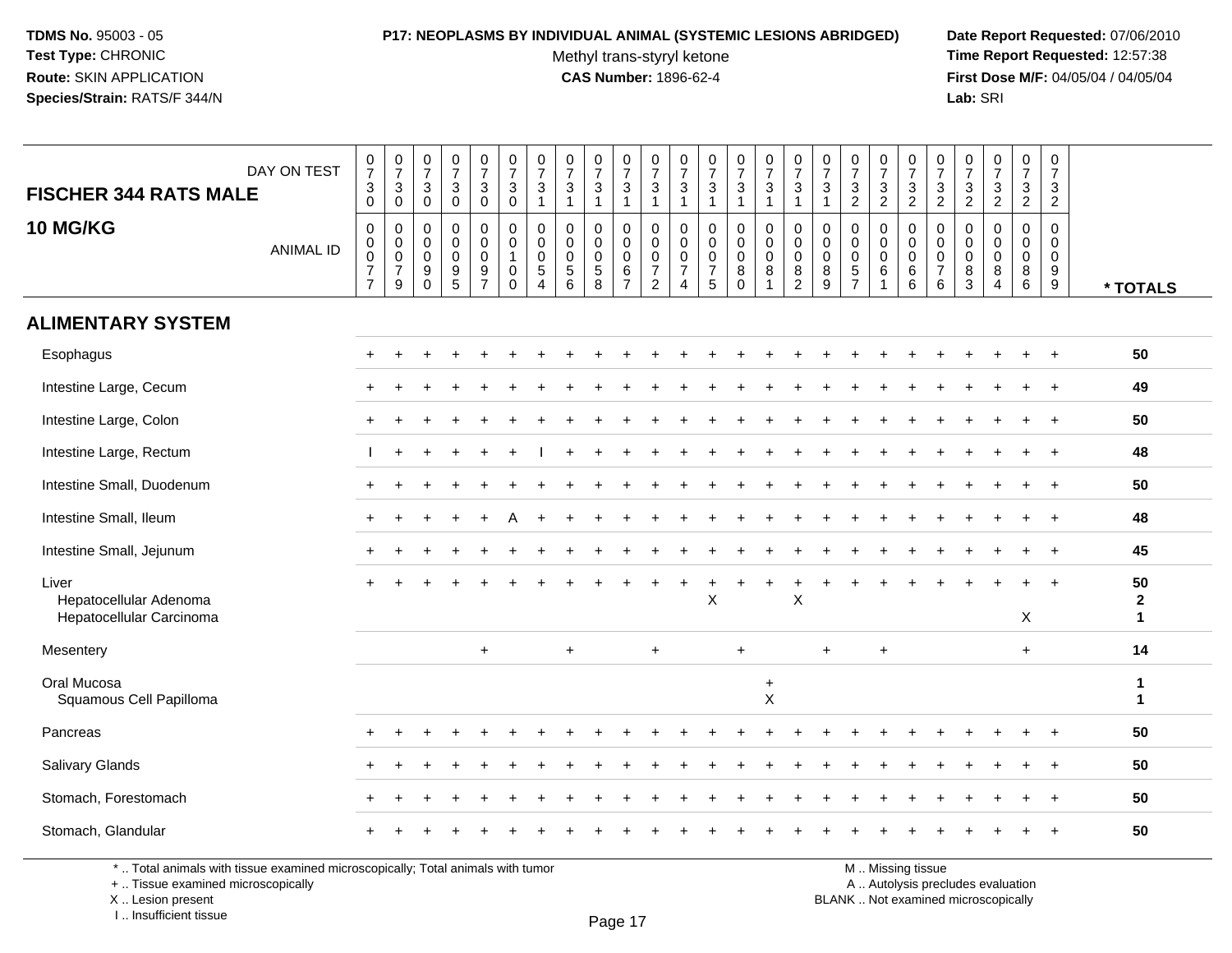#### **P17: NEOPLASMS BY INDIVIDUAL ANIMAL (SYSTEMIC LESIONS ABRIDGED) Date Report Requested:** 07/06/2010

Methyl trans-styryl ketone<br>CAS Number: 1896-62-4

 **Time Report Requested:** 12:57:38 **First Dose M/F:** 04/05/04 / 04/05/04<br>Lab: SRI **Lab:** SRI

| DAY ON TEST<br><b>FISCHER 344 RATS MALE</b><br>10 MG/KG<br><b>ANIMAL ID</b>                                                                  | $\begin{array}{c} 0 \\ 7 \end{array}$<br>3<br>$\mathbf 0$<br>$\mathbf 0$<br>0 | $\frac{0}{7}$<br>$\ensuremath{\mathsf{3}}$<br>$\mathsf{O}$<br>$\mathbf 0$<br>0 | $\frac{0}{7}$<br>$\sqrt{3}$<br>$\overline{0}$<br>$\mathbf 0$<br>$\overline{0}$ | $\frac{0}{7}$<br>$\mathbf{3}$<br>$\mathbf 0$<br>$\mathbf 0$<br>$\mathbf 0$ | $\begin{smallmatrix}0\\7\end{smallmatrix}$<br>3<br>$\mathbf 0$<br>$\mathbf 0$<br>0 | $\frac{0}{7}$<br>$\sqrt{3}$<br>$\mathbf 0$<br>$\mathbf 0$<br>0 | $\begin{array}{c} 0 \\ 7 \end{array}$<br>$\frac{3}{1}$<br>$\mathbf 0$<br>0 | $\frac{0}{7}$<br>$\frac{3}{1}$<br>$\Omega$<br>$\mathbf 0$ | $\frac{0}{7}$<br>$\ensuremath{\mathsf{3}}$<br>$\mathbf{1}$<br>$\Omega$<br>$\mathbf 0$ | $\frac{0}{7}$<br>$\ensuremath{\mathsf{3}}$<br>$\mathbf{1}$<br>$\mathbf 0$<br>0 | $\frac{0}{7}$<br>$\ensuremath{\mathsf{3}}$<br>$\mathbf{1}$<br>$\mathbf 0$<br>$\mathbf 0$ | 0<br>$\overline{7}$<br>$\ensuremath{\mathsf{3}}$<br>$\mathbf{1}$<br>$\mathbf 0$<br>0 | $\begin{smallmatrix} 0\\7 \end{smallmatrix}$<br>$\ensuremath{\mathsf{3}}$<br>$\mathbf{1}$<br>$\mathbf 0$<br>$\mathbf 0$ | $\frac{0}{7}$<br>$\ensuremath{\mathsf{3}}$<br>$\mathbf{1}$<br>$\mathbf 0$<br>$\mathbf 0$ | $\frac{0}{7}$<br>$\ensuremath{\mathsf{3}}$<br>$\mathbf{1}$<br>$\mathbf 0$<br>$\mathbf 0$ | $\frac{0}{7}$<br>$\mathbf{3}$<br>$\mathbf{1}$<br>$\mathbf 0$<br>0 | $\frac{0}{7}$<br>$\sqrt{3}$<br>$\mathbf{1}$<br>$\Omega$<br>0 | $\begin{array}{c} 0 \\ 7 \end{array}$<br>$\frac{3}{2}$<br>$\Omega$<br>$\mathbf 0$ | 0<br>$\overline{7}$<br>$\frac{3}{2}$<br>0<br>$\mathbf 0$ | 0<br>$\overline{7}$<br>$\frac{3}{2}$<br>$\mathbf 0$<br>$\mathbf 0$ | $\frac{0}{7}$<br>$\frac{3}{2}$<br>$\mathbf 0$<br>$\mathbf 0$ | $\frac{0}{7}$<br>$\frac{3}{2}$<br>$\mathbf 0$<br>0 | $\begin{array}{c} 0 \\ 7 \end{array}$<br>$\frac{3}{2}$<br>$\mathbf 0$<br>0 | 0<br>$\overline{7}$<br>$\frac{3}{2}$<br>0<br>$\mathbf 0$ | $\mathbf 0$<br>$\overline{7}$<br>$\sqrt{3}$<br>$\overline{2}$<br>$\Omega$<br>$\mathbf 0$ |                                                          |
|----------------------------------------------------------------------------------------------------------------------------------------------|-------------------------------------------------------------------------------|--------------------------------------------------------------------------------|--------------------------------------------------------------------------------|----------------------------------------------------------------------------|------------------------------------------------------------------------------------|----------------------------------------------------------------|----------------------------------------------------------------------------|-----------------------------------------------------------|---------------------------------------------------------------------------------------|--------------------------------------------------------------------------------|------------------------------------------------------------------------------------------|--------------------------------------------------------------------------------------|-------------------------------------------------------------------------------------------------------------------------|------------------------------------------------------------------------------------------|------------------------------------------------------------------------------------------|-------------------------------------------------------------------|--------------------------------------------------------------|-----------------------------------------------------------------------------------|----------------------------------------------------------|--------------------------------------------------------------------|--------------------------------------------------------------|----------------------------------------------------|----------------------------------------------------------------------------|----------------------------------------------------------|------------------------------------------------------------------------------------------|----------------------------------------------------------|
|                                                                                                                                              | $\mathsf 0$<br>$\overline{7}$<br>$\overline{7}$                               | $\boldsymbol{0}$<br>$\overline{7}$<br>$9\,$                                    | $\mathbf 0$<br>$9\,$<br>$\overline{0}$                                         | $\pmb{0}$<br>$\frac{9}{5}$                                                 | $\mathbf 0$<br>$\frac{9}{7}$                                                       | $\mathbf{1}$<br>$\mathbf 0$<br>$\Omega$                        | $\pmb{0}$<br>$\sqrt{5}$<br>$\overline{4}$                                  | $\mathbf 0$<br>$\begin{array}{c} 5 \\ 6 \end{array}$      | $\mathbf 0$<br>$\begin{array}{c} 5 \\ 8 \end{array}$                                  | $\mathbf 0$<br>$\frac{6}{7}$                                                   | $\pmb{0}$<br>$\overline{7}$<br>$\overline{c}$                                            | $\mathbf 0$<br>$\overline{7}$<br>$\overline{4}$                                      | $\mathbf 0$<br>$\overline{7}$<br>5                                                                                      | $\mathbf 0$<br>$\bf 8$<br>$\overline{0}$                                                 | $\mathsf{O}\xspace$<br>8<br>$\mathbf{1}$                                                 | $\mathbf 0$<br>8<br>$\overline{2}$                                | 0<br>8<br>$\overline{9}$                                     | $\mathbf 0$<br>$\frac{5}{7}$                                                      | $\mathbf 0$<br>$\,6\,$<br>$\mathbf{1}$                   | $\mathsf{O}$<br>6<br>6                                             | 0<br>$\overline{7}$<br>$6\phantom{a}$                        | $\mathsf{O}\xspace$<br>$^8_3$                      | $\mathbf 0$<br>$\bf 8$<br>$\overline{4}$                                   | $\pmb{0}$<br>$^8_6$                                      | $\mathbf 0$<br>9<br>$\overline{9}$                                                       | * TOTALS                                                 |
| Tongue<br>Squamous Cell Papilloma                                                                                                            |                                                                               |                                                                                |                                                                                |                                                                            | $\ddot{}$<br>X                                                                     |                                                                | $\pmb{+}$                                                                  |                                                           |                                                                                       |                                                                                |                                                                                          |                                                                                      |                                                                                                                         |                                                                                          |                                                                                          |                                                                   |                                                              |                                                                                   |                                                          |                                                                    |                                                              |                                                    |                                                                            |                                                          |                                                                                          | 3<br>$\mathbf{1}$                                        |
| <b>CARDIOVASCULAR SYSTEM</b>                                                                                                                 |                                                                               |                                                                                |                                                                                |                                                                            |                                                                                    |                                                                |                                                                            |                                                           |                                                                                       |                                                                                |                                                                                          |                                                                                      |                                                                                                                         |                                                                                          |                                                                                          |                                                                   |                                                              |                                                                                   |                                                          |                                                                    |                                                              |                                                    |                                                                            |                                                          |                                                                                          |                                                          |
| Heart<br>Schwannoma Malignant                                                                                                                |                                                                               |                                                                                |                                                                                |                                                                            |                                                                                    |                                                                |                                                                            |                                                           |                                                                                       |                                                                                |                                                                                          |                                                                                      |                                                                                                                         |                                                                                          |                                                                                          |                                                                   |                                                              |                                                                                   |                                                          |                                                                    |                                                              |                                                    |                                                                            |                                                          |                                                                                          | 50<br>$\mathbf{1}$                                       |
| <b>ENDOCRINE SYSTEM</b>                                                                                                                      |                                                                               |                                                                                |                                                                                |                                                                            |                                                                                    |                                                                |                                                                            |                                                           |                                                                                       |                                                                                |                                                                                          |                                                                                      |                                                                                                                         |                                                                                          |                                                                                          |                                                                   |                                                              |                                                                                   |                                                          |                                                                    |                                                              |                                                    |                                                                            |                                                          |                                                                                          |                                                          |
| <b>Adrenal Cortex</b><br>Adenoma                                                                                                             |                                                                               |                                                                                |                                                                                |                                                                            |                                                                                    |                                                                |                                                                            |                                                           |                                                                                       |                                                                                |                                                                                          |                                                                                      |                                                                                                                         |                                                                                          |                                                                                          |                                                                   |                                                              |                                                                                   |                                                          |                                                                    |                                                              |                                                    |                                                                            |                                                          |                                                                                          | 50<br>$\mathbf{1}$                                       |
| Adrenal Medulla<br>Pheochromocytoma Benign<br>Pheochromocytoma Benign, Multiple<br>Pheochromocytoma Malignant                                |                                                                               |                                                                                |                                                                                | X                                                                          |                                                                                    |                                                                |                                                                            | X                                                         |                                                                                       |                                                                                | $\mathsf X$                                                                              |                                                                                      | $\mathsf{X}$                                                                                                            | $\mathsf X$                                                                              | $\mathsf{X}$                                                                             | $X$ $X$                                                           |                                                              |                                                                                   |                                                          |                                                                    | X                                                            |                                                    | $\boldsymbol{\mathsf{X}}$                                                  |                                                          | $\ddot{}$<br>$\boldsymbol{\mathsf{X}}$                                                   | 50<br>10<br>$\mathbf{1}$<br>$\mathbf{2}$                 |
| Islets, Pancreatic<br>Adenoma<br>Carcinoma                                                                                                   | X                                                                             | $\times$                                                                       |                                                                                |                                                                            | $\mathsf{X}$                                                                       | $\mathsf{X}$                                                   | $\times$                                                                   |                                                           |                                                                                       | X                                                                              | X                                                                                        | X                                                                                    |                                                                                                                         |                                                                                          | $\mathsf X$                                                                              | $\times$                                                          |                                                              | X                                                                                 |                                                          |                                                                    | X                                                            |                                                    |                                                                            |                                                          |                                                                                          | 50<br>16<br>$\mathbf{1}$                                 |
| Parathyroid Gland                                                                                                                            |                                                                               |                                                                                |                                                                                |                                                                            |                                                                                    |                                                                |                                                                            |                                                           |                                                                                       |                                                                                |                                                                                          |                                                                                      |                                                                                                                         |                                                                                          |                                                                                          |                                                                   |                                                              |                                                                                   |                                                          |                                                                    |                                                              |                                                    |                                                                            |                                                          |                                                                                          | 50                                                       |
| <b>Pituitary Gland</b><br>Pars Distalis, Adenoma<br>Pars Distalis, Adenoma, Multiple<br>Pars Distalis, Carcinoma<br>Pars Intermedia, Adenoma | $\ddot{}$                                                                     | X                                                                              | $\times$                                                                       | X                                                                          | X                                                                                  | X                                                              | X                                                                          | X                                                         | X                                                                                     |                                                                                |                                                                                          | X                                                                                    | X                                                                                                                       | X                                                                                        | X                                                                                        | X                                                                 | X                                                            | X                                                                                 |                                                          | X                                                                  | X                                                            | X                                                  | $\times$                                                                   |                                                          | $\ddot{}$<br>$\sf X$                                                                     | 49<br>30<br>$\mathbf{1}$<br>$\mathbf{2}$<br>$\mathbf{1}$ |
| <b>Thyroid Gland</b><br>C-cell, Adenoma                                                                                                      |                                                                               | $\ddot{}$                                                                      | $\ddot{}$<br>$\times$                                                          | $\ddot{}$                                                                  | $+$                                                                                | A                                                              | $\ddot{}$                                                                  | X                                                         |                                                                                       |                                                                                |                                                                                          | X                                                                                    |                                                                                                                         | $+$                                                                                      | $\ddot{}$<br>$\times$                                                                    |                                                                   |                                                              |                                                                                   |                                                          |                                                                    |                                                              |                                                    | X                                                                          | $+$                                                      | $\ddot{}$<br>X                                                                           | 45<br>6                                                  |
| *  Total animals with tissue examined microscopically; Total animals with tumor<br>+  Tissue examined microscopically                        |                                                                               |                                                                                |                                                                                |                                                                            |                                                                                    |                                                                |                                                                            |                                                           |                                                                                       |                                                                                |                                                                                          |                                                                                      |                                                                                                                         |                                                                                          |                                                                                          |                                                                   |                                                              | M  Missing tissue                                                                 |                                                          |                                                                    |                                                              |                                                    | A  Autolysis precludes evaluation                                          |                                                          |                                                                                          |                                                          |

X .. Lesion present

I .. Insufficient tissue

Page 18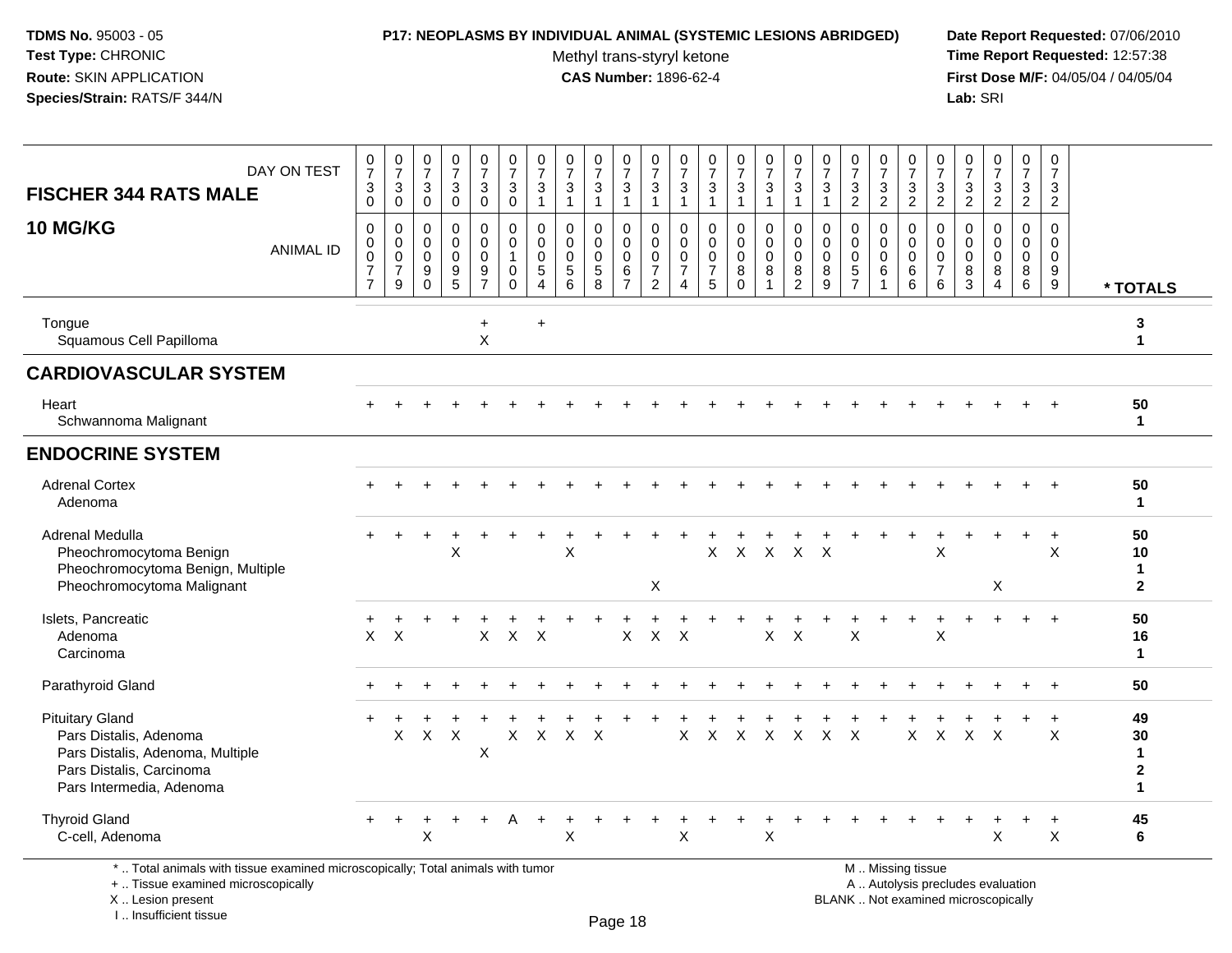#### **P17: NEOPLASMS BY INDIVIDUAL ANIMAL (SYSTEMIC LESIONS ABRIDGED) Date Report Requested:** 07/06/2010

Methyl trans-styryl ketone<br>CAS Number: 1896-62-4

000000000000000000000000

 **Time Report Requested:** 12:57:38 **First Dose M/F:** 04/05/04 / 04/05/04 Lab: SRI **Lab:** SRI

| DAY ON TEST                                                                          | $\overline{7}$<br>$\mathbf{3}$                           | $\overline{7}$                                                       | $\overline{7}$<br>$\sqrt{3}$              | $\overline{7}$                                               | 7                                      | $\begin{bmatrix} 7 \\ 3 \\ 0 \end{bmatrix}$                  | $\overline{7}$                                                  | $\frac{7}{3}$                                                 | $\overline{7}$                                 | 7                                              | $\overline{7}$                                                | $\overline{7}$                                                      | $\boldsymbol{7}$                                                 | $\overline{7}$                         | 7                                                                   | $\begin{array}{c} 7 \\ 3 \\ 1 \end{array}$     | $\overline{7}$                            | $\overline{7}$                                                           | $\overline{7}$                             | 7                             | $\overline{7}$                                                       | $\overline{7}$                              | $\boldsymbol{7}$                                    | $\boldsymbol{7}$                                               | $\overline{7}$                                      |                         |
|--------------------------------------------------------------------------------------|----------------------------------------------------------|----------------------------------------------------------------------|-------------------------------------------|--------------------------------------------------------------|----------------------------------------|--------------------------------------------------------------|-----------------------------------------------------------------|---------------------------------------------------------------|------------------------------------------------|------------------------------------------------|---------------------------------------------------------------|---------------------------------------------------------------------|------------------------------------------------------------------|----------------------------------------|---------------------------------------------------------------------|------------------------------------------------|-------------------------------------------|--------------------------------------------------------------------------|--------------------------------------------|-------------------------------|----------------------------------------------------------------------|---------------------------------------------|-----------------------------------------------------|----------------------------------------------------------------|-----------------------------------------------------|-------------------------|
| <b>FISCHER 344 RATS MALE</b>                                                         | $\mathbf 0$                                              | 3<br>$\boldsymbol{0}$                                                | $\mathsf{O}\xspace$                       | $\frac{3}{0}$                                                | $\frac{3}{0}$                          |                                                              | $\ensuremath{\mathsf{3}}$<br>$\mathbf{1}$                       | $\mathbf{1}$                                                  | $\frac{3}{1}$                                  | $\frac{3}{1}$                                  | $\frac{3}{1}$                                                 | $\sqrt{3}$<br>$\mathbf{1}$                                          | $\ensuremath{\mathsf{3}}$<br>$\mathbf{1}$                        | $\mathbf{3}$<br>$\mathbf{1}$           | $\frac{3}{1}$                                                       |                                                | $\mathbf{3}$<br>$\mathbf{1}$              | $\frac{3}{2}$                                                            | $\frac{3}{2}$                              | $\frac{3}{2}$                 | $\frac{3}{2}$                                                        | $\ensuremath{\mathsf{3}}$<br>$\overline{c}$ | $\frac{3}{2}$                                       | $\frac{3}{2}$                                                  | $\frac{3}{2}$                                       |                         |
| 10 MG/KG<br><b>ANIMAL ID</b>                                                         | $\mathbf 0$<br>$\mathbf 0$<br>$\pmb{0}$<br>$\frac{7}{7}$ | $\mathbf 0$<br>$\mathbf 0$<br>$\mathbf 0$<br>$\overline{7}$<br>$9\,$ | 0<br>0<br>$\mathbf 0$<br>9<br>$\mathbf 0$ | 0<br>0<br>$\pmb{0}$<br>$\begin{array}{c} 9 \\ 5 \end{array}$ | 0<br>0<br>$\mathbf 0$<br>$\frac{9}{7}$ | 0<br>$\mathbf 0$<br>$\mathbf{1}$<br>$\pmb{0}$<br>$\mathbf 0$ | 0<br>$\mathbf 0$<br>$\mathbf 0$<br>$\sqrt{5}$<br>$\overline{4}$ | $\mathbf 0$<br>$\mathbf 0$<br>$\mathbf 0$<br>$\,$ 5 $\,$<br>6 | 0<br>$\mathbf 0$<br>$\pmb{0}$<br>$\frac{5}{8}$ | 0<br>$\mathbf 0$<br>$\pmb{0}$<br>$\frac{6}{7}$ | $\mathbf 0$<br>$\mathbf 0$<br>$\frac{0}{7}$<br>$\overline{2}$ | 0<br>$\mathbf 0$<br>$\mathbf 0$<br>$\overline{7}$<br>$\overline{4}$ | $\mathbf 0$<br>$\mathbf 0$<br>$\mathbf 0$<br>$\overline{7}$<br>5 | 0<br>$\mathbf 0$<br>0<br>8<br>$\Omega$ | 0<br>$\mathbf 0$<br>$\pmb{0}$<br>$\bf 8$<br>$\overline{\mathbf{1}}$ | 0<br>$\mathbf 0$<br>$\pmb{0}$<br>$\frac{8}{2}$ | 0<br>$\mathbf 0$<br>$\mathbf 0$<br>8<br>9 | $\mathbf 0$<br>$\mathbf 0$<br>$\pmb{0}$<br>$\,$ 5 $\,$<br>$\overline{7}$ | 0<br>0<br>$\pmb{0}$<br>6<br>$\overline{1}$ | 0<br>0<br>$\pmb{0}$<br>$^6_6$ | $\mathbf 0$<br>$\mathbf 0$<br>$\pmb{0}$<br>$\overline{7}$<br>$\,6\,$ | 0<br>0<br>$\mathbf 0$<br>8<br>$\mathbf{3}$  | $\mathbf 0$<br>$\Omega$<br>0<br>8<br>$\overline{4}$ | 0<br>$\mathbf 0$<br>$\mathsf{O}\xspace$<br>8<br>$6\phantom{a}$ | $\mathbf 0$<br>$\mathbf 0$<br>$\mathbf 0$<br>$^9_9$ | * TOTALS                |
| Follicular Cell, Adenoma                                                             |                                                          |                                                                      |                                           |                                                              |                                        |                                                              |                                                                 |                                                               |                                                |                                                |                                                               |                                                                     |                                                                  |                                        |                                                                     |                                                |                                           |                                                                          |                                            |                               |                                                                      |                                             |                                                     |                                                                |                                                     | 1                       |
| <b>GENERAL BODY SYSTEM</b>                                                           |                                                          |                                                                      |                                           |                                                              |                                        |                                                              |                                                                 |                                                               |                                                |                                                |                                                               |                                                                     |                                                                  |                                        |                                                                     |                                                |                                           |                                                                          |                                            |                               |                                                                      |                                             |                                                     |                                                                |                                                     |                         |
| <b>NONE</b>                                                                          |                                                          |                                                                      |                                           |                                                              |                                        |                                                              |                                                                 |                                                               |                                                |                                                |                                                               |                                                                     |                                                                  |                                        |                                                                     |                                                |                                           |                                                                          |                                            |                               |                                                                      |                                             |                                                     |                                                                |                                                     |                         |
| <b>GENITAL SYSTEM</b>                                                                |                                                          |                                                                      |                                           |                                                              |                                        |                                                              |                                                                 |                                                               |                                                |                                                |                                                               |                                                                     |                                                                  |                                        |                                                                     |                                                |                                           |                                                                          |                                            |                               |                                                                      |                                             |                                                     |                                                                |                                                     |                         |
| <b>Coagulating Gland</b>                                                             |                                                          |                                                                      |                                           |                                                              |                                        |                                                              |                                                                 |                                                               |                                                |                                                |                                                               |                                                                     | $\ddot{}$                                                        |                                        |                                                                     |                                                |                                           |                                                                          |                                            |                               |                                                                      |                                             |                                                     |                                                                |                                                     | 1                       |
| Epididymis                                                                           |                                                          |                                                                      |                                           |                                                              |                                        |                                                              |                                                                 |                                                               |                                                |                                                |                                                               |                                                                     |                                                                  |                                        |                                                                     |                                                |                                           |                                                                          |                                            |                               |                                                                      |                                             |                                                     |                                                                |                                                     | 50                      |
| <b>Preputial Gland</b><br>Adenoma<br>Carcinoma                                       |                                                          |                                                                      |                                           |                                                              |                                        |                                                              |                                                                 |                                                               |                                                |                                                |                                                               |                                                                     |                                                                  |                                        |                                                                     |                                                |                                           |                                                                          |                                            |                               |                                                                      |                                             |                                                     |                                                                | $\div$                                              | 50<br>1<br>$\mathbf{2}$ |
| Prostate<br>Adenoma                                                                  | $\div$                                                   |                                                                      |                                           | $\div$                                                       | ÷<br>X                                 |                                                              | $\mathsf X$                                                     |                                                               |                                                |                                                |                                                               |                                                                     |                                                                  |                                        |                                                                     |                                                |                                           |                                                                          |                                            |                               |                                                                      |                                             |                                                     | $\div$                                                         | $\overline{+}$                                      | 50<br>$\overline{2}$    |
| Seminal Vesicle                                                                      |                                                          |                                                                      |                                           |                                                              |                                        |                                                              |                                                                 |                                                               |                                                |                                                |                                                               |                                                                     |                                                                  |                                        |                                                                     |                                                |                                           |                                                                          |                                            |                               |                                                                      |                                             |                                                     |                                                                | $\overline{+}$                                      | 50                      |
| <b>Testes</b><br>Bilateral, Interstitial Cell, Adenoma<br>Interstitial Cell, Adenoma | X                                                        |                                                                      | X                                         |                                                              | $X$ $X$                                | $\pmb{\times}$                                               |                                                                 |                                                               | $\mathsf X$                                    | $\mathsf{X}$                                   |                                                               |                                                                     |                                                                  | X X X X                                |                                                                     |                                                |                                           | $X$ $X$                                                                  | $\sf X$                                    | X                             |                                                                      |                                             | X X X X                                             | $\div$                                                         | $\overline{+}$                                      | 50<br>11<br>23          |
| <b>HEMATOPOIETIC SYSTEM</b>                                                          |                                                          |                                                                      |                                           |                                                              |                                        |                                                              |                                                                 |                                                               |                                                |                                                |                                                               |                                                                     |                                                                  |                                        |                                                                     |                                                |                                           |                                                                          |                                            |                               |                                                                      |                                             |                                                     |                                                                |                                                     |                         |
| <b>Bone Marrow</b>                                                                   |                                                          |                                                                      |                                           |                                                              |                                        |                                                              |                                                                 |                                                               |                                                |                                                |                                                               |                                                                     |                                                                  |                                        |                                                                     |                                                |                                           |                                                                          |                                            |                               |                                                                      |                                             |                                                     |                                                                | $\div$                                              | 50                      |
| Lymph Node                                                                           | $+$                                                      | $\ddot{}$                                                            |                                           |                                                              |                                        |                                                              |                                                                 |                                                               | $\overline{ }$                                 |                                                | $\ddot{}$                                                     |                                                                     |                                                                  |                                        | $\ddot{}$                                                           | $\ddot{}$                                      |                                           | ÷                                                                        |                                            | $\ddot{}$                     | $\overline{+}$                                                       |                                             | $\ddot{}$                                           |                                                                | $\ddot{}$                                           | 30                      |
| Lymph Node, Mandibular                                                               | м                                                        | м                                                                    | М                                         | м                                                            | м                                      | м                                                            | м                                                               | м                                                             | м                                              | м                                              | м                                                             | м                                                                   | м                                                                | м                                      | м                                                                   | м                                              | м                                         | м                                                                        | м                                          | м                             | м                                                                    | м                                           | M                                                   | м                                                              | M                                                   | 1                       |

\* .. Total animals with tissue examined microscopically; Total animals with tumor

+ .. Tissue examined microscopically

X .. Lesion present

I .. Insufficient tissue

y the contract of the contract of the contract of the contract of the contract of  $\mathsf A$  . Autolysis precludes evaluation Lesion present BLANK .. Not examined microscopically

M .. Missing tissue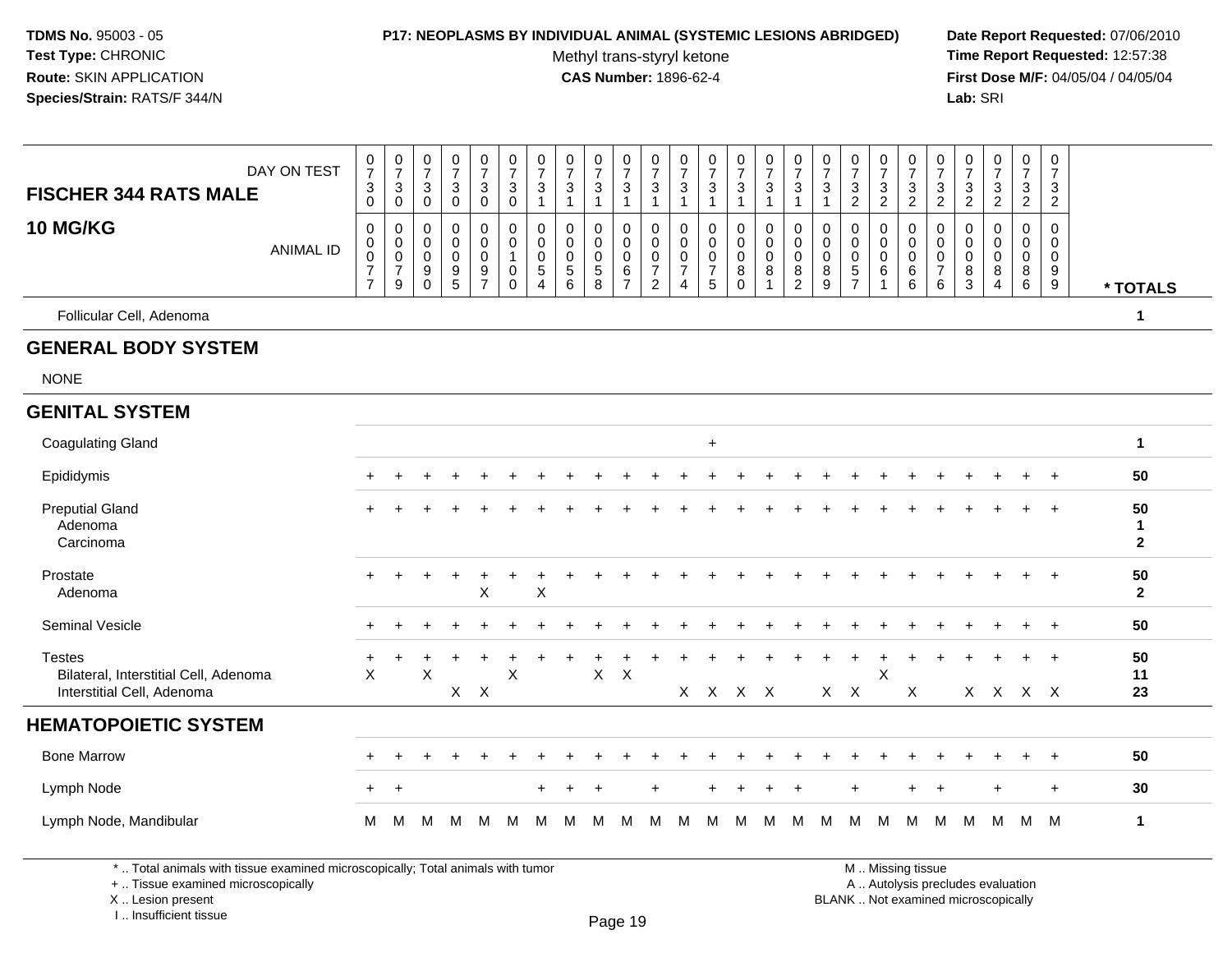#### **P17: NEOPLASMS BY INDIVIDUAL ANIMAL (SYSTEMIC LESIONS ABRIDGED) Date Report Requested:** 07/06/2010

Methyl trans-styryl ketone<br>CAS Number: 1896-62-4

 **Time Report Requested:** 12:57:38 **First Dose M/F:** 04/05/04 / 04/05/04<br>Lab: SRI **Lab:** SRI

| DAY ON TEST<br><b>FISCHER 344 RATS MALE</b>                                                                           | $\begin{array}{c} 0 \\ 7 \end{array}$<br>$\ensuremath{\mathsf{3}}$<br>$\mathbf 0$ | $\begin{array}{c} 0 \\ 7 \end{array}$<br>$\ensuremath{\mathsf{3}}$<br>$\mathbf 0$ | $\frac{0}{7}$<br>$\sqrt{3}$<br>$\mathbf 0$                            | $\frac{0}{7}$<br>$\mathbf{3}$<br>$\pmb{0}$                     | $\begin{smallmatrix}0\\7\end{smallmatrix}$<br>3<br>$\mathbf 0$ | $\frac{0}{7}$<br>$\sqrt{3}$<br>$\pmb{0}$                                   | $\begin{array}{c} 0 \\ 7 \end{array}$<br>$\ensuremath{\mathsf{3}}$<br>$\overline{1}$ | $\begin{array}{c} 0 \\ 7 \end{array}$<br>$\ensuremath{\mathsf{3}}$<br>$\mathbf{1}$ | $\frac{0}{7}$<br>3<br>$\mathbf{1}$                                       | $\begin{array}{c} 0 \\ 7 \end{array}$<br>$\mathbf{3}$<br>$\mathbf{1}$ | $\frac{0}{7}$<br>$\ensuremath{\mathsf{3}}$<br>$\mathbf{1}$          | $\frac{0}{7}$<br>$\sqrt{3}$<br>$\overline{1}$                       | $\begin{array}{c} 0 \\ 7 \end{array}$<br>$\ensuremath{\mathsf{3}}$<br>$\overline{1}$ | $\frac{0}{7}$<br>3<br>$\mathbf{1}$                     | $\frac{0}{7}$<br>$\frac{3}{1}$                                           | $\begin{smallmatrix}0\\7\end{smallmatrix}$<br>$\mathbf{3}$<br>$\mathbf{1}$ | $\frac{0}{7}$<br>3                           | $\begin{array}{c} 0 \\ 7 \end{array}$<br>$\ensuremath{\mathsf{3}}$<br>$\overline{2}$ | $\begin{array}{c} 0 \\ 7 \end{array}$<br>$\ensuremath{\mathsf{3}}$<br>$\overline{2}$ | $\frac{0}{7}$<br>$\frac{3}{2}$                                    | $\frac{0}{7}$<br>$\mathbf{3}$<br>$\overline{2}$     | $\begin{array}{c} 0 \\ 7 \end{array}$<br>$\frac{3}{2}$ | $\frac{0}{7}$<br>$\frac{3}{2}$                         | $\begin{smallmatrix}0\\7\end{smallmatrix}$<br>$\frac{3}{2}$ | $\mathbf 0$<br>$\overline{7}$<br>$\sqrt{3}$<br>$\overline{c}$    |                                              |
|-----------------------------------------------------------------------------------------------------------------------|-----------------------------------------------------------------------------------|-----------------------------------------------------------------------------------|-----------------------------------------------------------------------|----------------------------------------------------------------|----------------------------------------------------------------|----------------------------------------------------------------------------|--------------------------------------------------------------------------------------|------------------------------------------------------------------------------------|--------------------------------------------------------------------------|-----------------------------------------------------------------------|---------------------------------------------------------------------|---------------------------------------------------------------------|--------------------------------------------------------------------------------------|--------------------------------------------------------|--------------------------------------------------------------------------|----------------------------------------------------------------------------|----------------------------------------------|--------------------------------------------------------------------------------------|--------------------------------------------------------------------------------------|-------------------------------------------------------------------|-----------------------------------------------------|--------------------------------------------------------|--------------------------------------------------------|-------------------------------------------------------------|------------------------------------------------------------------|----------------------------------------------|
| 10 MG/KG<br><b>ANIMAL ID</b>                                                                                          | $\mathbf 0$<br>0<br>$\mathbf 0$<br>$\boldsymbol{7}$<br>$\overline{7}$             | 0<br>$\mathbf 0$<br>$\mathbf 0$<br>$\overline{7}$<br>9                            | $\mathbf 0$<br>$\mathbf 0$<br>$\mathbf 0$<br>9<br>$\ddot{\mathbf{0}}$ | 0<br>0<br>$\mathbf 0$<br>$\begin{array}{c} 9 \\ 5 \end{array}$ | 0<br>$\overline{0}$<br>$\mathbf 0$<br>$\frac{9}{7}$            | $\mathbf 0$<br>$\mathbf 0$<br>$\overline{1}$<br>$\mathbf 0$<br>$\mathbf 0$ | $\mathbf 0$<br>$\mathbf 0$<br>$\mathbf 0$<br>5<br>$\overline{4}$                     | 0<br>$\mathbf 0$<br>$\mathbf 0$<br>$\sqrt{5}$<br>6                                 | 0<br>$\mathbf 0$<br>$\mathbf 0$<br>$\begin{array}{c} 5 \\ 8 \end{array}$ | 0<br>$\mathbf 0$<br>$\mathbf 0$<br>$\frac{6}{7}$                      | $\mathbf 0$<br>0<br>$\mathbf 0$<br>$\overline{7}$<br>$\overline{2}$ | $\mathbf 0$<br>0<br>$\mathbf 0$<br>$\overline{7}$<br>$\overline{4}$ | $\mathbf 0$<br>$\mathbf 0$<br>$\mathbf 0$<br>$\overline{7}$<br>$5\phantom{.0}$       | 0<br>$\mathbf 0$<br>$\mathbf 0$<br>8<br>$\overline{0}$ | $\mathbf 0$<br>$\ddot{\mathbf{0}}$<br>$\mathbf 0$<br>8<br>$\overline{1}$ | 0<br>$\mathbf 0$<br>$\mathbf 0$<br>$\frac{8}{2}$                           | 0<br>0<br>$\mathbf 0$<br>8<br>$\overline{9}$ | $\mathbf 0$<br>0<br>$\mathbf 0$<br>$\frac{5}{7}$                                     | 0<br>0<br>$\Omega$<br>$\,6$<br>1                                                     | $\mathbf 0$<br>$\mathbf 0$<br>$\mathbf 0$<br>$6\phantom{1}6$<br>6 | $\mathbf 0$<br>0<br>$\Omega$<br>$\overline{7}$<br>6 | 0<br>$\mathbf 0$<br>$\Omega$<br>8<br>$\overline{3}$    | $\mathbf 0$<br>0<br>$\mathbf 0$<br>8<br>$\overline{4}$ | $\mathbf 0$<br>$\mathbf 0$<br>$\mathbf 0$<br>$^8_6$         | $\mathbf 0$<br>$\mathbf 0$<br>$\mathbf 0$<br>9<br>$\overline{9}$ | * TOTALS                                     |
| Lymph Node, Mesenteric                                                                                                |                                                                                   |                                                                                   |                                                                       |                                                                |                                                                |                                                                            |                                                                                      |                                                                                    |                                                                          |                                                                       |                                                                     |                                                                     |                                                                                      |                                                        |                                                                          |                                                                            |                                              |                                                                                      |                                                                                      |                                                                   |                                                     |                                                        |                                                        |                                                             |                                                                  | 50                                           |
| Spleen                                                                                                                |                                                                                   |                                                                                   |                                                                       |                                                                |                                                                |                                                                            |                                                                                      |                                                                                    |                                                                          |                                                                       |                                                                     |                                                                     |                                                                                      |                                                        |                                                                          |                                                                            |                                              |                                                                                      |                                                                                      |                                                                   |                                                     |                                                        |                                                        |                                                             |                                                                  | 50                                           |
| Thymus                                                                                                                |                                                                                   |                                                                                   |                                                                       |                                                                |                                                                |                                                                            |                                                                                      |                                                                                    |                                                                          |                                                                       |                                                                     |                                                                     |                                                                                      |                                                        |                                                                          |                                                                            |                                              |                                                                                      |                                                                                      |                                                                   |                                                     |                                                        |                                                        |                                                             | $+$                                                              | 50                                           |
| <b>INTEGUMENTARY SYSTEM</b>                                                                                           |                                                                                   |                                                                                   |                                                                       |                                                                |                                                                |                                                                            |                                                                                      |                                                                                    |                                                                          |                                                                       |                                                                     |                                                                     |                                                                                      |                                                        |                                                                          |                                                                            |                                              |                                                                                      |                                                                                      |                                                                   |                                                     |                                                        |                                                        |                                                             |                                                                  |                                              |
| <b>Mammary Gland</b><br>Carcinoma                                                                                     |                                                                                   |                                                                                   |                                                                       |                                                                |                                                                |                                                                            |                                                                                      |                                                                                    |                                                                          |                                                                       |                                                                     |                                                                     |                                                                                      |                                                        | X                                                                        |                                                                            |                                              |                                                                                      |                                                                                      |                                                                   | м                                                   |                                                        |                                                        | $\div$                                                      | $+$                                                              | 49<br>$\mathbf{1}$                           |
| Skin<br>Fibroma<br>Keratoacanthoma<br>Lipoma<br>Sebaceous Gland, Carcinoma                                            |                                                                                   | Χ                                                                                 |                                                                       | X                                                              |                                                                |                                                                            |                                                                                      |                                                                                    |                                                                          | X                                                                     | $\times$                                                            |                                                                     | X                                                                                    |                                                        |                                                                          |                                                                            |                                              |                                                                                      |                                                                                      |                                                                   |                                                     |                                                        | X                                                      |                                                             | $+$                                                              | 50<br>6<br>$\mathbf{2}$<br>1<br>$\mathbf{1}$ |
| <b>MUSCULOSKELETAL SYSTEM</b>                                                                                         |                                                                                   |                                                                                   |                                                                       |                                                                |                                                                |                                                                            |                                                                                      |                                                                                    |                                                                          |                                                                       |                                                                     |                                                                     |                                                                                      |                                                        |                                                                          |                                                                            |                                              |                                                                                      |                                                                                      |                                                                   |                                                     |                                                        |                                                        |                                                             |                                                                  |                                              |
| Bone                                                                                                                  |                                                                                   |                                                                                   |                                                                       |                                                                |                                                                |                                                                            |                                                                                      |                                                                                    |                                                                          |                                                                       |                                                                     |                                                                     |                                                                                      |                                                        |                                                                          |                                                                            |                                              |                                                                                      |                                                                                      |                                                                   |                                                     |                                                        |                                                        |                                                             |                                                                  | 50                                           |
| <b>Skeletal Muscle</b><br>Rhabdomyosarcoma<br>Sarcoma                                                                 |                                                                                   |                                                                                   |                                                                       |                                                                | $\ddot{}$<br>$\sf X$                                           |                                                                            |                                                                                      |                                                                                    |                                                                          |                                                                       |                                                                     |                                                                     |                                                                                      |                                                        |                                                                          |                                                                            |                                              |                                                                                      |                                                                                      |                                                                   |                                                     |                                                        |                                                        |                                                             |                                                                  | 3<br>1<br>$\mathbf{1}$                       |
| <b>NERVOUS SYSTEM</b>                                                                                                 |                                                                                   |                                                                                   |                                                                       |                                                                |                                                                |                                                                            |                                                                                      |                                                                                    |                                                                          |                                                                       |                                                                     |                                                                     |                                                                                      |                                                        |                                                                          |                                                                            |                                              |                                                                                      |                                                                                      |                                                                   |                                                     |                                                        |                                                        |                                                             |                                                                  |                                              |
| <b>Brain</b><br>Carcinoma, Metastatic, Pituitary Gland                                                                |                                                                                   |                                                                                   |                                                                       |                                                                |                                                                |                                                                            |                                                                                      |                                                                                    |                                                                          |                                                                       |                                                                     |                                                                     |                                                                                      |                                                        |                                                                          |                                                                            |                                              |                                                                                      |                                                                                      |                                                                   |                                                     |                                                        |                                                        |                                                             |                                                                  | 50<br>$\mathbf{2}$                           |
| Peripheral Nerve                                                                                                      |                                                                                   |                                                                                   |                                                                       |                                                                |                                                                |                                                                            |                                                                                      |                                                                                    |                                                                          |                                                                       |                                                                     |                                                                     |                                                                                      |                                                        |                                                                          |                                                                            |                                              |                                                                                      |                                                                                      |                                                                   |                                                     |                                                        |                                                        |                                                             |                                                                  | 4                                            |
| *  Total animals with tissue examined microscopically; Total animals with tumor<br>+  Tissue examined microscopically |                                                                                   |                                                                                   |                                                                       |                                                                |                                                                |                                                                            |                                                                                      |                                                                                    |                                                                          |                                                                       |                                                                     |                                                                     |                                                                                      |                                                        |                                                                          |                                                                            |                                              | M  Missing tissue                                                                    |                                                                                      |                                                                   |                                                     |                                                        | A  Autolysis precludes evaluation                      |                                                             |                                                                  |                                              |

X .. Lesion present

I .. Insufficient tissue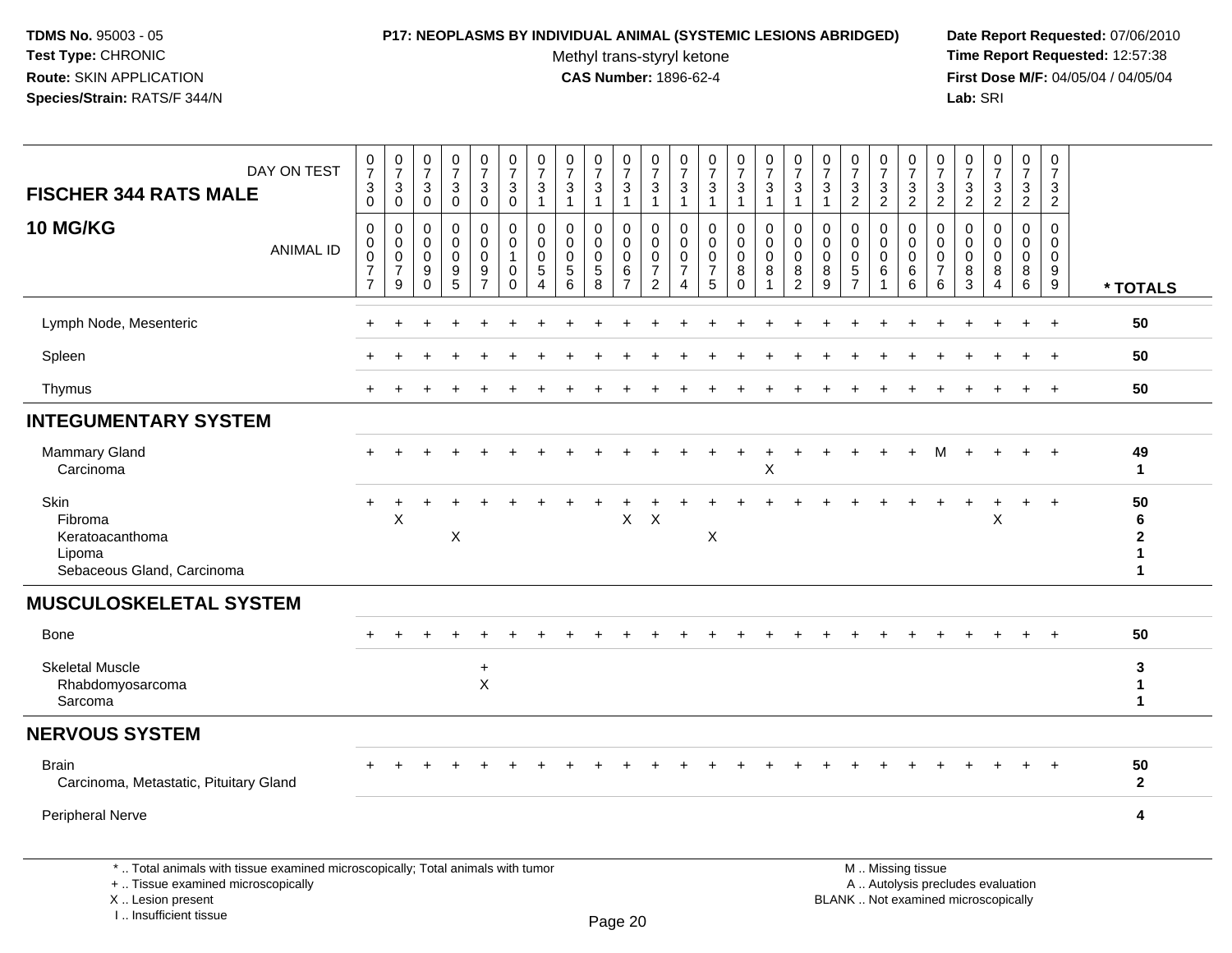### **P17: NEOPLASMS BY INDIVIDUAL ANIMAL (SYSTEMIC LESIONS ABRIDGED) Date Report Requested:** 07/06/2010

Methyl trans-styryl ketone<br>CAS Number: 1896-62-4

| DAY ON TEST<br><b>FISCHER 344 RATS MALE</b>                                                                                                                        | $\frac{0}{7}$<br>$\ensuremath{\mathsf{3}}$<br>$\mathbf 0$       | $\frac{0}{7}$<br>$\sqrt{3}$<br>$\mathbf 0$                   | 0<br>$\overline{7}$<br>3<br>$\mathbf 0$ | $\pmb{0}$<br>$\overline{7}$<br>3<br>$\mathbf 0$  | $\pmb{0}$<br>$\overline{7}$<br>3<br>$\mathbf 0$   | $\pmb{0}$<br>$\overline{7}$<br>$\mathbf{3}$<br>$\mathbf 0$            | $\frac{0}{7}$<br>$\sqrt{3}$<br>$\mathbf{1}$                             | $\begin{array}{c} 0 \\ 7 \end{array}$<br>3<br>$\mathbf{1}$    | $\pmb{0}$<br>$\overline{7}$<br>$\sqrt{3}$<br>$\mathbf{1}$ | $\frac{0}{7}$<br>3<br>1                            | $\pmb{0}$<br>$\overline{7}$<br>3<br>$\mathbf{1}$          | $\pmb{0}$<br>$\overline{7}$<br>$\sqrt{3}$<br>$\mathbf{1}$           | 0<br>$\overline{7}$<br>$\mathbf{3}$<br>-1           | $\begin{array}{c} 0 \\ 7 \end{array}$<br>$\ensuremath{\mathsf{3}}$<br>-1 | $\pmb{0}$<br>$\overline{7}$<br>$\mathbf{3}$<br>$\mathbf{1}$ | $\pmb{0}$<br>$\overline{7}$<br>3<br>$\mathbf{1}$       | $\frac{0}{7}$<br>3<br>$\mathbf{1}$ | $\pmb{0}$<br>$\overline{7}$<br>3<br>$\overline{c}$               | $\frac{0}{7}$<br>$\ensuremath{\mathsf{3}}$<br>$\overline{2}$ | $\frac{0}{7}$<br>$\mathbf{3}$<br>$\overline{2}$ | $\pmb{0}$<br>$\overline{7}$<br>$\mathbf{3}$<br>$\overline{2}$    | $\pmb{0}$<br>$\overline{7}$<br>3<br>$\overline{2}$ | 0<br>$\overline{7}$<br>$\mathbf{3}$<br>$\overline{2}$                    | $\pmb{0}$<br>$\overline{7}$<br>3<br>$\overline{2}$ | $\pmb{0}$<br>$\overline{7}$<br>3<br>$\overline{2}$  |                  |
|--------------------------------------------------------------------------------------------------------------------------------------------------------------------|-----------------------------------------------------------------|--------------------------------------------------------------|-----------------------------------------|--------------------------------------------------|---------------------------------------------------|-----------------------------------------------------------------------|-------------------------------------------------------------------------|---------------------------------------------------------------|-----------------------------------------------------------|----------------------------------------------------|-----------------------------------------------------------|---------------------------------------------------------------------|-----------------------------------------------------|--------------------------------------------------------------------------|-------------------------------------------------------------|--------------------------------------------------------|------------------------------------|------------------------------------------------------------------|--------------------------------------------------------------|-------------------------------------------------|------------------------------------------------------------------|----------------------------------------------------|--------------------------------------------------------------------------|----------------------------------------------------|-----------------------------------------------------|------------------|
| <b>10 MG/KG</b><br><b>ANIMAL ID</b>                                                                                                                                | 0<br>$\pmb{0}$<br>$\pmb{0}$<br>$\overline{7}$<br>$\overline{7}$ | 0<br>$\pmb{0}$<br>$\mathsf{O}\xspace$<br>$\overline{7}$<br>9 | 0<br>$\Omega$<br>0<br>9<br>$\Omega$     | $\mathbf 0$<br>$\Omega$<br>$\mathbf 0$<br>9<br>5 | 0<br>0<br>0<br>$\boldsymbol{9}$<br>$\overline{7}$ | $\mathbf 0$<br>$\mathbf 0$<br>$\mathbf{1}$<br>$\mathbf 0$<br>$\Omega$ | $\mathbf 0$<br>$\mathbf 0$<br>$\pmb{0}$<br>$\sqrt{5}$<br>$\overline{4}$ | $\mathbf 0$<br>$\mathbf 0$<br>$\mathbf 0$<br>$\,$ 5 $\,$<br>6 | $\mathbf 0$<br>$\Omega$<br>$\mathbf 0$<br>$\sqrt{5}$<br>8 | 0<br>$\mathbf 0$<br>0<br>$\,6\,$<br>$\overline{7}$ | 0<br>0<br>$\mathbf 0$<br>$\overline{7}$<br>$\overline{2}$ | 0<br>$\mathbf 0$<br>$\mathbf 0$<br>$\overline{7}$<br>$\overline{4}$ | $\mathbf 0$<br>$\Omega$<br>0<br>$\overline{7}$<br>5 | $\mathbf 0$<br>$\mathbf 0$<br>$\mathbf 0$<br>8<br>$\Omega$               | 0<br>$\mathbf 0$<br>$\mathbf 0$<br>$\bf 8$<br>1             | $\mathbf 0$<br>$\mathbf 0$<br>0<br>8<br>$\overline{2}$ | 0<br>$\mathbf 0$<br>0<br>8<br>9    | $\mathbf 0$<br>$\mathbf 0$<br>0<br>$\,$ 5 $\,$<br>$\overline{7}$ | $\mathbf 0$<br>$\mathbf 0$<br>$\mathbf 0$<br>$\,6\,$         | 0<br>0<br>$\mathbf 0$<br>$\,6\,$<br>6           | $\mathbf 0$<br>$\mathbf 0$<br>$\mathbf 0$<br>$\overline{7}$<br>6 | 0<br>$\Omega$<br>0<br>8<br>3                       | $\Omega$<br>$\Omega$<br>$\mathbf 0$<br>8<br>$\overline{4}$               | $\mathbf 0$<br>$\Omega$<br>$\pmb{0}$<br>8<br>6     | $\mathbf 0$<br>$\mathbf 0$<br>$\mathbf 0$<br>9<br>9 | * TOTALS         |
| Spinal Cord                                                                                                                                                        |                                                                 |                                                              |                                         |                                                  |                                                   |                                                                       |                                                                         |                                                               |                                                           |                                                    |                                                           |                                                                     |                                                     |                                                                          |                                                             |                                                        |                                    |                                                                  |                                                              |                                                 |                                                                  |                                                    |                                                                          |                                                    |                                                     | 4                |
| <b>RESPIRATORY SYSTEM</b>                                                                                                                                          |                                                                 |                                                              |                                         |                                                  |                                                   |                                                                       |                                                                         |                                                               |                                                           |                                                    |                                                           |                                                                     |                                                     |                                                                          |                                                             |                                                        |                                    |                                                                  |                                                              |                                                 |                                                                  |                                                    |                                                                          |                                                    |                                                     |                  |
| Lung<br>Alveolar/Bronchiolar Carcinoma                                                                                                                             |                                                                 |                                                              |                                         |                                                  |                                                   |                                                                       |                                                                         |                                                               |                                                           |                                                    |                                                           |                                                                     |                                                     |                                                                          | $\ddot{}$<br>X                                              |                                                        |                                    |                                                                  |                                                              |                                                 |                                                                  |                                                    |                                                                          |                                                    | $\overline{ }$                                      | 50<br>1          |
| Nose                                                                                                                                                               |                                                                 |                                                              |                                         |                                                  |                                                   |                                                                       |                                                                         |                                                               |                                                           |                                                    |                                                           |                                                                     |                                                     |                                                                          |                                                             |                                                        |                                    |                                                                  |                                                              |                                                 |                                                                  |                                                    |                                                                          |                                                    |                                                     | 49               |
| Trachea                                                                                                                                                            | $+$                                                             |                                                              |                                         |                                                  |                                                   |                                                                       |                                                                         |                                                               |                                                           |                                                    |                                                           |                                                                     |                                                     |                                                                          |                                                             |                                                        |                                    |                                                                  |                                                              |                                                 |                                                                  |                                                    |                                                                          |                                                    | $\overline{+}$                                      | 50               |
| <b>SPECIAL SENSES SYSTEM</b>                                                                                                                                       |                                                                 |                                                              |                                         |                                                  |                                                   |                                                                       |                                                                         |                                                               |                                                           |                                                    |                                                           |                                                                     |                                                     |                                                                          |                                                             |                                                        |                                    |                                                                  |                                                              |                                                 |                                                                  |                                                    |                                                                          |                                                    |                                                     |                  |
| Eye                                                                                                                                                                | ÷                                                               |                                                              |                                         |                                                  |                                                   |                                                                       |                                                                         |                                                               |                                                           |                                                    |                                                           |                                                                     |                                                     |                                                                          |                                                             |                                                        |                                    |                                                                  |                                                              |                                                 |                                                                  |                                                    |                                                                          | $\ddot{}$                                          | $+$                                                 | 50               |
| <b>Harderian Gland</b>                                                                                                                                             |                                                                 |                                                              |                                         |                                                  |                                                   |                                                                       |                                                                         |                                                               |                                                           |                                                    |                                                           |                                                                     |                                                     |                                                                          |                                                             |                                                        |                                    |                                                                  |                                                              |                                                 |                                                                  |                                                    |                                                                          |                                                    | $\ddot{\phantom{1}}$                                | 50               |
| Zymbal's Gland<br>Carcinoma                                                                                                                                        |                                                                 |                                                              |                                         |                                                  |                                                   |                                                                       |                                                                         |                                                               |                                                           |                                                    |                                                           |                                                                     |                                                     |                                                                          |                                                             |                                                        |                                    |                                                                  |                                                              |                                                 |                                                                  |                                                    |                                                                          |                                                    |                                                     | 1<br>$\mathbf 1$ |
| <b>URINARY SYSTEM</b>                                                                                                                                              |                                                                 |                                                              |                                         |                                                  |                                                   |                                                                       |                                                                         |                                                               |                                                           |                                                    |                                                           |                                                                     |                                                     |                                                                          |                                                             |                                                        |                                    |                                                                  |                                                              |                                                 |                                                                  |                                                    |                                                                          |                                                    |                                                     |                  |
| Kidney                                                                                                                                                             |                                                                 |                                                              |                                         |                                                  |                                                   |                                                                       |                                                                         |                                                               |                                                           |                                                    |                                                           |                                                                     |                                                     |                                                                          |                                                             |                                                        |                                    |                                                                  |                                                              |                                                 |                                                                  |                                                    |                                                                          |                                                    | $\overline{+}$                                      | 50               |
| Urethra                                                                                                                                                            |                                                                 |                                                              |                                         |                                                  |                                                   |                                                                       |                                                                         |                                                               |                                                           |                                                    |                                                           |                                                                     |                                                     |                                                                          |                                                             |                                                        |                                    |                                                                  |                                                              |                                                 |                                                                  |                                                    |                                                                          |                                                    |                                                     | $\mathbf 1$      |
| <b>Urinary Bladder</b>                                                                                                                                             | $+$                                                             |                                                              |                                         |                                                  |                                                   |                                                                       |                                                                         |                                                               |                                                           |                                                    |                                                           |                                                                     |                                                     |                                                                          |                                                             |                                                        |                                    |                                                                  |                                                              |                                                 |                                                                  |                                                    |                                                                          | $\ddot{}$                                          | $+$                                                 | 50               |
| <b>SYSTEMIC LESIONS</b>                                                                                                                                            |                                                                 |                                                              |                                         |                                                  |                                                   |                                                                       |                                                                         |                                                               |                                                           |                                                    |                                                           |                                                                     |                                                     |                                                                          |                                                             |                                                        |                                    |                                                                  |                                                              |                                                 |                                                                  |                                                    |                                                                          |                                                    |                                                     |                  |
| Multiple Organ<br>Leukemia Mononuclear<br>Mesothelioma Malignant                                                                                                   | X                                                               | $\mathsf{X}$                                                 | $\times$                                |                                                  |                                                   | X                                                                     |                                                                         | X<br>X                                                        |                                                           |                                                    |                                                           | X                                                                   |                                                     | X<br>X                                                                   | $\sf X$                                                     | $\mathsf{X}$                                           | $\mathsf{X}$                       |                                                                  | X                                                            |                                                 | X                                                                |                                                    | X                                                                        | X<br>X                                             |                                                     | 50<br>27<br>4    |
| *  Total animals with tissue examined microscopically; Total animals with tumor<br>+  Tissue examined microscopically<br>X Lesion present<br>I Insufficient tissue |                                                                 |                                                              |                                         |                                                  |                                                   |                                                                       |                                                                         |                                                               |                                                           | $D_{200}$ 21                                       |                                                           |                                                                     |                                                     |                                                                          |                                                             |                                                        |                                    |                                                                  |                                                              | M  Missing tissue                               |                                                                  |                                                    | A  Autolysis precludes evaluation<br>BLANK  Not examined microscopically |                                                    |                                                     |                  |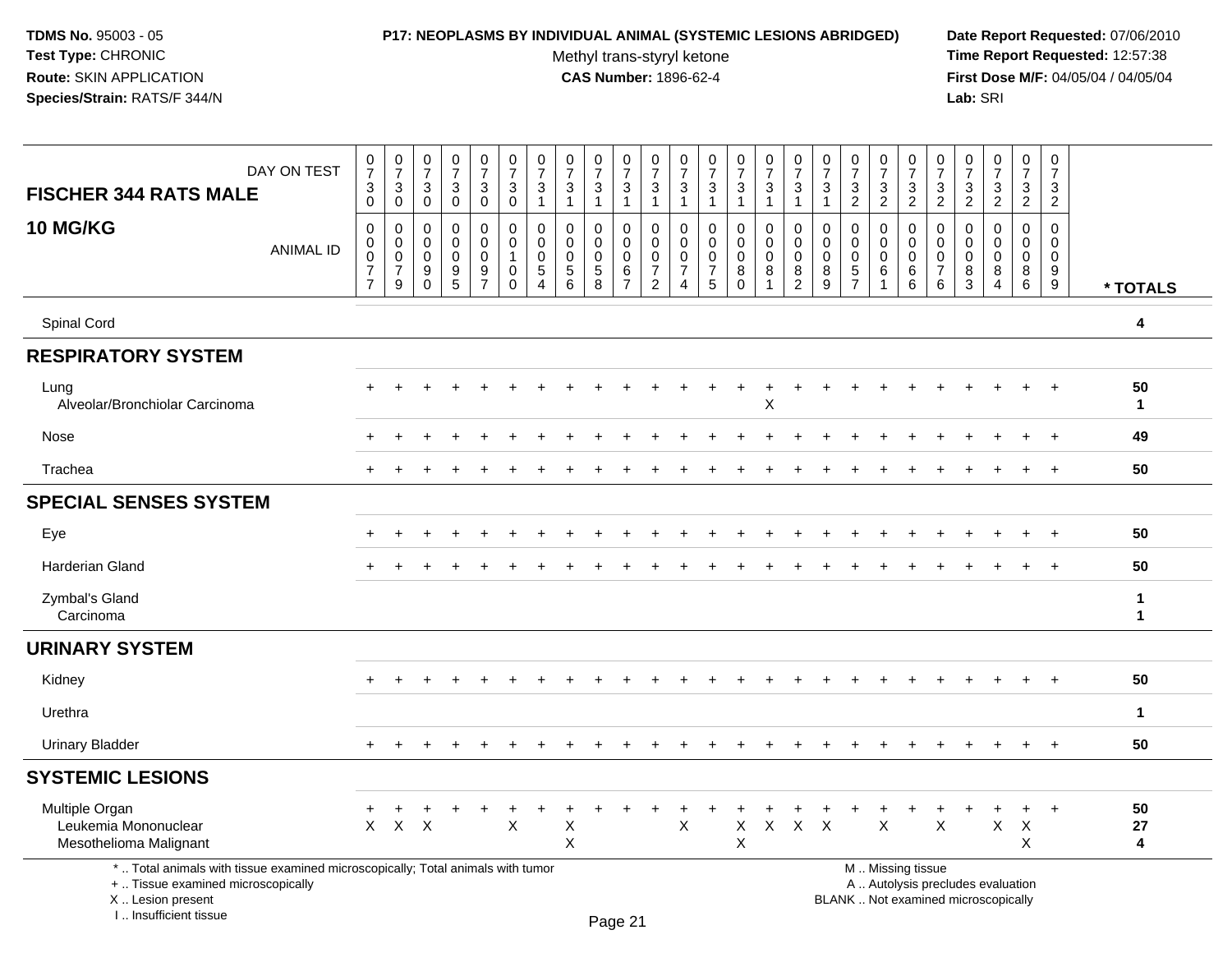# **P17: NEOPLASMS BY INDIVIDUAL ANIMAL (SYSTEMIC LESIONS ABRIDGED) Date Report Requested:** 07/06/2010

Methyl trans-styryl ketone<br>CAS Number: 1896-62-4

 **Time Report Requested:** 12:57:38 **First Dose M/F:** 04/05/04 / 04/05/04<br>Lab: SRI **Lab:** SRI

| DAY ON TEST<br><b>FISCHER 344 RATS MALE</b>                                                                                                | $\pmb{0}$<br>$\ensuremath{\mathsf{3}}$<br>6<br>$\overline{2}$                       | $\pmb{0}$<br>$\overline{4}$<br>6<br>$\overline{7}$                               | $\begin{array}{c} 0 \\ 5 \end{array}$<br>$\mathbf{3}$<br>$\overline{4}$ | $\begin{array}{c} 0 \\ 5 \\ 5 \end{array}$<br>4   | $\begin{array}{c} 0 \\ 5 \end{array}$<br>5<br>$\overline{4}$ | $\pmb{0}$<br>$\overline{5}$<br>$\overline{4}$                         | 0<br>$\,$ 5 $\,$<br>$\overline{7}$<br>$\sqrt{5}$             | $\pmb{0}$<br>$\overline{5}$<br>9<br>$\mathbf 0$               | 0<br>$6\overline{6}$<br>$\overline{2}$<br>$\,6\,$ | 0<br>$6\phantom{a}$<br>3<br>$\mathbf 0$                     | $\pmb{0}$<br>$\,6\,$<br>$\mathbf{3}$<br>$\overline{2}$ | $\boldsymbol{0}$<br>$\frac{6}{3}$<br>$\overline{2}$                               | $\pmb{0}$<br>$\,6\,$<br>3<br>$\overline{2}$                                  | 0<br>6<br>3<br>3                                     | $\pmb{0}$<br>$6\overline{6}$<br>4<br>$\overline{a}$          | $\pmb{0}$<br>$\,6\,$<br>$\overline{4}$<br>4                     | $\pmb{0}$<br>6<br>$\sqrt{5}$<br>$\overline{7}$                              | $\boldsymbol{0}$<br>$\,6\,$<br>$\sqrt{5}$<br>9                         | $\pmb{0}$<br>$\,6\,$<br>6<br>$\overline{7}$                 | $\mathbf 0$<br>6<br>$\overline{7}$<br>3                                                       | 0<br>$\,6$<br>8<br>5                    | 0<br>6<br>9<br>0                                                              | $\pmb{0}$<br>$6\phantom{a}$<br>9<br>$\overline{4}$                      | $\pmb{0}$<br>$\overline{7}$<br>$\mathbf 0$<br>$\overline{4}$                           | $\pmb{0}$<br>$\overline{7}$<br>$\mathbf 0$<br>8                   |                 |
|--------------------------------------------------------------------------------------------------------------------------------------------|-------------------------------------------------------------------------------------|----------------------------------------------------------------------------------|-------------------------------------------------------------------------|---------------------------------------------------|--------------------------------------------------------------|-----------------------------------------------------------------------|--------------------------------------------------------------|---------------------------------------------------------------|---------------------------------------------------|-------------------------------------------------------------|--------------------------------------------------------|-----------------------------------------------------------------------------------|------------------------------------------------------------------------------|------------------------------------------------------|--------------------------------------------------------------|-----------------------------------------------------------------|-----------------------------------------------------------------------------|------------------------------------------------------------------------|-------------------------------------------------------------|-----------------------------------------------------------------------------------------------|-----------------------------------------|-------------------------------------------------------------------------------|-------------------------------------------------------------------------|----------------------------------------------------------------------------------------|-------------------------------------------------------------------|-----------------|
| <b>30 MG/KG</b><br><b>ANIMAL ID</b>                                                                                                        | $\mathsf 0$<br>$\pmb{0}$<br>$\mathbf{1}$<br>$\ensuremath{\mathsf{3}}$<br>$\sqrt{5}$ | $\mathbf 0$<br>$\pmb{0}$<br>$\mathbf{1}$<br>$\ensuremath{\mathsf{3}}$<br>$\,6\,$ | $\mathbf 0$<br>$\boldsymbol{0}$<br>$\overline{1}$<br>$\sqrt{2}$<br>8    | 0<br>$\mathbf 0$<br>$\mathbf{1}$<br>$\frac{2}{2}$ | 0<br>$\mathbf 0$<br>$\mathbf{1}$<br>4<br>$\overline{7}$      | $\pmb{0}$<br>$\pmb{0}$<br>$\overline{1}$<br>$\sqrt{5}$<br>$\mathbf 0$ | $\mathbf 0$<br>0<br>$\overline{1}$<br>$\sqrt{2}$<br>$\Omega$ | $\mathbf 0$<br>$\mathbf 0$<br>$\mathbf{1}$<br>$\sqrt{3}$<br>9 | 0<br>0<br>$\mathbf{1}$<br>4<br>$\overline{2}$     | 0<br>$\mathsf{O}\xspace$<br>$\mathbf{1}$<br>$\sqrt{2}$<br>9 | $\mathbf 0$<br>$\pmb{0}$<br>$\mathbf{1}$               | $\mathbf 0$<br>$\boldsymbol{0}$<br>$\overline{1}$<br>$\sqrt{3}$<br>$\overline{1}$ | $\mathbf 0$<br>$\pmb{0}$<br>$\mathbf{1}$<br>$\overline{4}$<br>$\overline{4}$ | 0<br>$\mathbf 0$<br>1<br>$\pmb{0}$<br>$\overline{c}$ | $\pmb{0}$<br>$\overline{0}$<br>$\mathbf{1}$<br>$\frac{3}{7}$ | $\mathbf 0$<br>$\pmb{0}$<br>$\mathbf{1}$<br>$\overline{4}$<br>8 | $\mathbf 0$<br>$\mathbf 0$<br>$\mathbf{1}$<br>$\mathbf 0$<br>$\overline{4}$ | $\mathbf 0$<br>$\boldsymbol{0}$<br>$\mathbf{1}$<br>$\overline{1}$<br>8 | $\mathbf 0$<br>$\mathbf 0$<br>$\mathbf{1}$<br>$\frac{2}{5}$ | $\mathbf 0$<br>$\mathsf{O}\xspace$<br>$\mathbf{1}$<br>$\mathsf 0$<br>$\,6\,$                  | 0<br>0<br>$\mathbf{1}$<br>$\frac{2}{7}$ | $\mathbf 0$<br>$\mathbf 0$<br>$\overline{1}$<br>$\overline{4}$<br>$\mathbf 0$ | $\mathbf 0$<br>$\mathbf 0$<br>$\mathbf{1}$<br>$\sqrt{3}$<br>$\mathbf 0$ | $\mathbf 0$<br>$\mathsf{O}\xspace$<br>$\overline{1}$<br>$\mathbf{1}$<br>$\overline{7}$ | $\mathbf 0$<br>$\mathbf 0$<br>$\overline{1}$<br>$\mathbf{1}$<br>4 | males<br>(cont) |
| <b>ALIMENTARY SYSTEM</b>                                                                                                                   |                                                                                     |                                                                                  |                                                                         |                                                   |                                                              |                                                                       |                                                              |                                                               |                                                   |                                                             |                                                        |                                                                                   |                                                                              |                                                      |                                                              |                                                                 |                                                                             |                                                                        |                                                             |                                                                                               |                                         |                                                                               |                                                                         |                                                                                        |                                                                   |                 |
| Esophagus                                                                                                                                  |                                                                                     |                                                                                  |                                                                         |                                                   |                                                              |                                                                       |                                                              |                                                               |                                                   |                                                             |                                                        |                                                                                   |                                                                              |                                                      |                                                              |                                                                 |                                                                             |                                                                        |                                                             |                                                                                               |                                         |                                                                               |                                                                         | M                                                                                      | $+$                                                               |                 |
| Intestine Large, Cecum                                                                                                                     |                                                                                     |                                                                                  |                                                                         |                                                   |                                                              |                                                                       |                                                              |                                                               |                                                   |                                                             |                                                        |                                                                                   |                                                                              |                                                      |                                                              |                                                                 |                                                                             |                                                                        |                                                             |                                                                                               |                                         |                                                                               |                                                                         |                                                                                        |                                                                   |                 |
| Intestine Large, Colon                                                                                                                     |                                                                                     |                                                                                  |                                                                         |                                                   |                                                              |                                                                       |                                                              |                                                               |                                                   |                                                             |                                                        |                                                                                   |                                                                              |                                                      |                                                              |                                                                 |                                                                             |                                                                        |                                                             |                                                                                               |                                         |                                                                               |                                                                         |                                                                                        |                                                                   |                 |
| Intestine Large, Rectum                                                                                                                    |                                                                                     |                                                                                  |                                                                         |                                                   |                                                              |                                                                       |                                                              |                                                               |                                                   |                                                             |                                                        |                                                                                   |                                                                              |                                                      |                                                              |                                                                 |                                                                             |                                                                        |                                                             |                                                                                               |                                         |                                                                               |                                                                         |                                                                                        | $\overline{+}$                                                    |                 |
| Intestine Small, Duodenum                                                                                                                  |                                                                                     |                                                                                  |                                                                         |                                                   |                                                              |                                                                       |                                                              |                                                               |                                                   |                                                             |                                                        |                                                                                   |                                                                              |                                                      |                                                              |                                                                 |                                                                             |                                                                        |                                                             |                                                                                               |                                         |                                                                               |                                                                         |                                                                                        | $\overline{+}$                                                    |                 |
| Intestine Small, Ileum                                                                                                                     | $\ddot{}$                                                                           | A                                                                                |                                                                         |                                                   |                                                              |                                                                       |                                                              |                                                               |                                                   |                                                             |                                                        |                                                                                   |                                                                              |                                                      |                                                              |                                                                 |                                                                             |                                                                        |                                                             |                                                                                               |                                         |                                                                               |                                                                         | $\div$                                                                                 | $+$                                                               |                 |
| Intestine Small, Jejunum                                                                                                                   |                                                                                     |                                                                                  |                                                                         |                                                   |                                                              |                                                                       |                                                              |                                                               |                                                   |                                                             |                                                        |                                                                                   |                                                                              |                                                      |                                                              | А                                                               |                                                                             |                                                                        |                                                             |                                                                                               |                                         |                                                                               |                                                                         |                                                                                        | $+$                                                               |                 |
| Liver<br>Fibrous Histiocytoma<br>Hepatocellular Adenoma, Multiple                                                                          |                                                                                     |                                                                                  |                                                                         | X                                                 |                                                              |                                                                       |                                                              |                                                               |                                                   |                                                             |                                                        |                                                                                   |                                                                              |                                                      |                                                              |                                                                 |                                                                             |                                                                        |                                                             |                                                                                               |                                         |                                                                               |                                                                         |                                                                                        |                                                                   |                 |
| Mesentery                                                                                                                                  |                                                                                     |                                                                                  |                                                                         |                                                   |                                                              |                                                                       |                                                              |                                                               |                                                   |                                                             |                                                        |                                                                                   |                                                                              |                                                      |                                                              |                                                                 |                                                                             | $\ddot{}$                                                              |                                                             | $\ddot{}$                                                                                     |                                         |                                                                               |                                                                         |                                                                                        |                                                                   |                 |
| Pancreas<br>Acinus, Carcinoma                                                                                                              |                                                                                     |                                                                                  |                                                                         |                                                   | $\ddot{}$                                                    | $\ddot{}$<br>X                                                        |                                                              |                                                               |                                                   |                                                             |                                                        |                                                                                   |                                                                              |                                                      |                                                              |                                                                 |                                                                             |                                                                        |                                                             |                                                                                               |                                         |                                                                               |                                                                         |                                                                                        | $\overline{+}$                                                    |                 |
| Salivary Glands<br>Schwannoma Malignant, Metastatic, Skin                                                                                  |                                                                                     |                                                                                  |                                                                         |                                                   |                                                              |                                                                       |                                                              |                                                               |                                                   |                                                             |                                                        |                                                                                   |                                                                              |                                                      |                                                              |                                                                 |                                                                             |                                                                        |                                                             |                                                                                               |                                         |                                                                               |                                                                         |                                                                                        |                                                                   |                 |
| Stomach, Forestomach                                                                                                                       |                                                                                     |                                                                                  |                                                                         |                                                   |                                                              |                                                                       |                                                              |                                                               |                                                   |                                                             |                                                        |                                                                                   |                                                                              |                                                      |                                                              |                                                                 |                                                                             |                                                                        |                                                             |                                                                                               |                                         |                                                                               |                                                                         |                                                                                        | $\ddot{}$                                                         |                 |
| Stomach, Glandular                                                                                                                         |                                                                                     |                                                                                  |                                                                         |                                                   |                                                              |                                                                       |                                                              |                                                               |                                                   |                                                             |                                                        |                                                                                   |                                                                              |                                                      |                                                              |                                                                 |                                                                             |                                                                        |                                                             |                                                                                               |                                         |                                                                               |                                                                         |                                                                                        |                                                                   |                 |
| Tongue                                                                                                                                     |                                                                                     |                                                                                  |                                                                         |                                                   |                                                              |                                                                       |                                                              |                                                               |                                                   |                                                             |                                                        |                                                                                   |                                                                              |                                                      |                                                              |                                                                 |                                                                             |                                                                        |                                                             |                                                                                               |                                         | $+$                                                                           |                                                                         |                                                                                        |                                                                   |                 |
| *  Total animals with tissue examined microscopically; Total animals with tumor<br>+  Tissue examined microscopically<br>X  Lesion present |                                                                                     |                                                                                  |                                                                         |                                                   |                                                              |                                                                       |                                                              |                                                               |                                                   |                                                             |                                                        |                                                                                   |                                                                              |                                                      |                                                              |                                                                 |                                                                             |                                                                        |                                                             | M  Missing tissue<br>A  Autolysis precludes evaluation<br>BLANK  Not examined microscopically |                                         |                                                                               |                                                                         |                                                                                        |                                                                   |                 |

I .. Insufficient tissue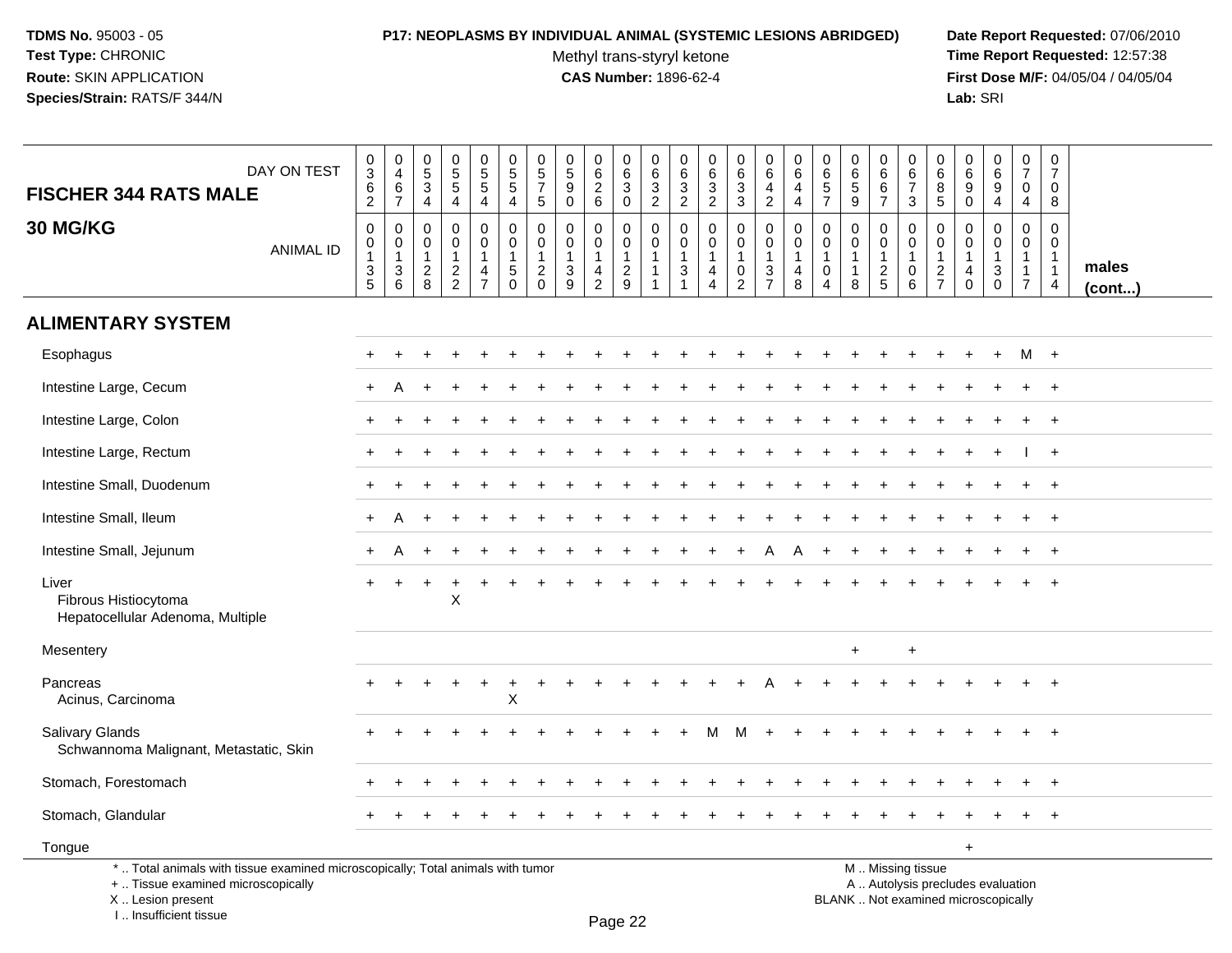#### **P17: NEOPLASMS BY INDIVIDUAL ANIMAL (SYSTEMIC LESIONS ABRIDGED) Date Report Requested:** 07/06/2010

Methyl trans-styryl ketone<br>CAS Number: 1896-62-4

 **Time Report Requested:** 12:57:38 **First Dose M/F:** 04/05/04 / 04/05/04<br>Lab: SRI **Lab:** SRI

| <b>FISCHER 344 RATS MALE</b>                                                                                                                                                                                                                                 | DAY ON TEST      | $\pmb{0}$<br>$\overline{3}$<br>$\,6\,$<br>$\sqrt{2}$ | $\pmb{0}$<br>$\overline{4}$<br>$\,6\,$<br>$\overline{7}$           | $\begin{array}{c} 0 \\ 5 \end{array}$<br>$\ensuremath{\mathsf{3}}$<br>$\overline{4}$ | $\begin{array}{c} 0 \\ 5 \\ 5 \end{array}$<br>4           | $\begin{array}{c} 0 \\ 5 \\ 5 \end{array}$<br>4                                  | $\begin{array}{c} 0 \\ 5 \end{array}$<br>$\sqrt{5}$<br>$\overline{4}$     | $\mathbf 0$<br>$\sqrt{5}$<br>$\overline{7}$<br>$\overline{5}$     | $\begin{array}{c} 0 \\ 5 \\ 9 \end{array}$<br>$\mathbf 0$   | $\mathbf 0$<br>$\overline{6}$<br>$\overline{2}$<br>$6\phantom{a}$              | $\begin{matrix} 0 \\ 6 \\ 3 \end{matrix}$<br>$\overline{0}$ | $\pmb{0}$<br>$6\phantom{a}$<br>$\frac{3}{2}$                               | 0<br>$\frac{6}{3}$                                                 | $\pmb{0}$<br>$6\phantom{a}$<br>$\frac{3}{2}$                         | 0<br>$\overline{6}$<br>$\sqrt{3}$<br>3                           | $_{6}^{\rm 0}$<br>$\overline{4}$<br>$\overline{2}$             | $\pmb{0}$<br>$6\overline{6}$<br>$\overline{4}$<br>$\overline{4}$ | 0<br>$\,6\,$<br>$\sqrt{5}$<br>$\overline{7}$         | $\boldsymbol{0}$<br>$\overline{6}$<br>$\overline{5}$<br>$9$         | 0<br>$\,6\,$<br>6<br>$\overline{7}$             | $\mathbf 0$<br>6<br>$\overline{7}$<br>$\mathbf{3}$                           | $\mathbf 0$<br>$\,6$<br>$\bf 8$<br>$5\phantom{.0}$                 | 0<br>$\,6\,$<br>$\boldsymbol{9}$<br>$\mathbf 0$      | $\begin{array}{c} 0 \\ 6 \end{array}$<br>$\boldsymbol{9}$<br>$\overline{4}$ | $\begin{array}{c} 0 \\ 7 \end{array}$<br>$\mathbf 0$<br>4                    | 0<br>$\overline{7}$<br>$\mathbf 0$<br>8                                           |                       |
|--------------------------------------------------------------------------------------------------------------------------------------------------------------------------------------------------------------------------------------------------------------|------------------|------------------------------------------------------|--------------------------------------------------------------------|--------------------------------------------------------------------------------------|-----------------------------------------------------------|----------------------------------------------------------------------------------|---------------------------------------------------------------------------|-------------------------------------------------------------------|-------------------------------------------------------------|--------------------------------------------------------------------------------|-------------------------------------------------------------|----------------------------------------------------------------------------|--------------------------------------------------------------------|----------------------------------------------------------------------|------------------------------------------------------------------|----------------------------------------------------------------|------------------------------------------------------------------|------------------------------------------------------|---------------------------------------------------------------------|-------------------------------------------------|------------------------------------------------------------------------------|--------------------------------------------------------------------|------------------------------------------------------|-----------------------------------------------------------------------------|------------------------------------------------------------------------------|-----------------------------------------------------------------------------------|-----------------------|
| 30 MG/KG                                                                                                                                                                                                                                                     | <b>ANIMAL ID</b> | $\mathbf 0$<br>0<br>$\mathbf{1}$<br>$\frac{3}{5}$    | $\mathbf 0$<br>0<br>$\mathbf{1}$<br>$\ensuremath{\mathsf{3}}$<br>6 | $\mathbf 0$<br>$\mathbf 0$<br>$\mathbf{1}$<br>$\overline{2}$<br>8                    | $\mathbf 0$<br>$\pmb{0}$<br>$\mathbf{1}$<br>$\frac{2}{2}$ | $\mathbf 0$<br>$\mathbf 0$<br>$\overline{1}$<br>$\overline{4}$<br>$\overline{7}$ | $\mathbf 0$<br>$\mathbf 0$<br>$\overline{1}$<br>$\sqrt{5}$<br>$\mathbf 0$ | $\mathbf 0$<br>0<br>$\mathbf{1}$<br>$\overline{2}$<br>$\mathbf 0$ | $\mathbf 0$<br>$\mathbf 0$<br>$\mathbf{1}$<br>$\frac{3}{9}$ | $\mathbf 0$<br>$\mathbf 0$<br>$\mathbf{1}$<br>$\overline{4}$<br>$\overline{2}$ | $\mathbf 0$<br>$\mathbf 0$<br>$\mathbf{1}$<br>$\frac{2}{9}$ | $\mathbf 0$<br>$\mathbf 0$<br>$\mathbf{1}$<br>$\mathbf{1}$<br>$\mathbf{1}$ | $\mathbf 0$<br>0<br>$\mathbf{1}$<br>$\mathbf{3}$<br>$\overline{1}$ | $\mathbf 0$<br>0<br>$\mathbf{1}$<br>$\overline{a}$<br>$\overline{4}$ | $\mathbf 0$<br>$\mathbf 0$<br>1<br>$\mathbf 0$<br>$\overline{2}$ | $\mathbf 0$<br>$\overline{0}$<br>$\mathbf{1}$<br>$\frac{3}{7}$ | $\mathbf 0$<br>$\mathbf 0$<br>$\mathbf{1}$<br>4<br>$\,8\,$       | $\Omega$<br>0<br>$\mathbf{1}$<br>0<br>$\overline{4}$ | $\mathbf 0$<br>$\mathbf 0$<br>$\overline{1}$<br>$\overline{1}$<br>8 | 0<br>$\mathbf 0$<br>$\mathbf{1}$<br>$rac{2}{5}$ | $\mathbf 0$<br>$\mathsf{O}\xspace$<br>$\mathbf{1}$<br>$\mathbf 0$<br>$\,6\,$ | $\mathbf 0$<br>0<br>$\mathbf{1}$<br>$\mathbf{2}$<br>$\overline{7}$ | 0<br>$\mathbf 0$<br>$\mathbf{1}$<br>4<br>$\mathbf 0$ | $\mathbf 0$<br>0<br>$\mathbf{1}$<br>$\mathbf{3}$<br>$\mathbf 0$             | $\mathbf 0$<br>$\mathbf 0$<br>$\mathbf{1}$<br>$\mathbf{1}$<br>$\overline{7}$ | $\mathbf 0$<br>$\overline{0}$<br>$\overline{1}$<br>$\mathbf{1}$<br>$\overline{4}$ | males<br>$($ cont $)$ |
| Squamous Cell Carcinoma                                                                                                                                                                                                                                      |                  |                                                      |                                                                    |                                                                                      |                                                           |                                                                                  |                                                                           |                                                                   |                                                             |                                                                                |                                                             |                                                                            |                                                                    |                                                                      |                                                                  |                                                                |                                                                  |                                                      |                                                                     |                                                 |                                                                              |                                                                    |                                                      |                                                                             |                                                                              |                                                                                   |                       |
| <b>CARDIOVASCULAR SYSTEM</b>                                                                                                                                                                                                                                 |                  |                                                      |                                                                    |                                                                                      |                                                           |                                                                                  |                                                                           |                                                                   |                                                             |                                                                                |                                                             |                                                                            |                                                                    |                                                                      |                                                                  |                                                                |                                                                  |                                                      |                                                                     |                                                 |                                                                              |                                                                    |                                                      |                                                                             |                                                                              |                                                                                   |                       |
| Heart                                                                                                                                                                                                                                                        |                  |                                                      |                                                                    |                                                                                      |                                                           |                                                                                  |                                                                           |                                                                   |                                                             |                                                                                |                                                             |                                                                            |                                                                    |                                                                      |                                                                  |                                                                |                                                                  |                                                      |                                                                     |                                                 |                                                                              |                                                                    |                                                      |                                                                             | $+$                                                                          | $+$                                                                               |                       |
| <b>ENDOCRINE SYSTEM</b>                                                                                                                                                                                                                                      |                  |                                                      |                                                                    |                                                                                      |                                                           |                                                                                  |                                                                           |                                                                   |                                                             |                                                                                |                                                             |                                                                            |                                                                    |                                                                      |                                                                  |                                                                |                                                                  |                                                      |                                                                     |                                                 |                                                                              |                                                                    |                                                      |                                                                             |                                                                              |                                                                                   |                       |
| <b>Adrenal Cortex</b><br>Adenoma                                                                                                                                                                                                                             |                  |                                                      |                                                                    |                                                                                      |                                                           |                                                                                  |                                                                           |                                                                   |                                                             |                                                                                |                                                             |                                                                            |                                                                    |                                                                      |                                                                  |                                                                |                                                                  |                                                      |                                                                     |                                                 |                                                                              |                                                                    |                                                      |                                                                             | $\ddot{}$<br>X                                                               | $+$                                                                               |                       |
| Adrenal Medulla<br>Pheochromocytoma Benign<br>Pheochromocytoma Benign, Multiple<br>Pheochromocytoma Malignant                                                                                                                                                |                  |                                                      |                                                                    |                                                                                      |                                                           |                                                                                  |                                                                           |                                                                   |                                                             |                                                                                |                                                             |                                                                            |                                                                    |                                                                      |                                                                  |                                                                |                                                                  |                                                      |                                                                     | $\mathsf X$                                     |                                                                              | X                                                                  |                                                      |                                                                             | $X$ $X$ $X$                                                                  | $\ddot{}$                                                                         |                       |
| Islets, Pancreatic<br>Adenoma<br>Carcinoma                                                                                                                                                                                                                   |                  |                                                      |                                                                    | +                                                                                    | $\ddot{}$<br>X                                            |                                                                                  |                                                                           |                                                                   |                                                             |                                                                                |                                                             |                                                                            |                                                                    |                                                                      |                                                                  |                                                                |                                                                  |                                                      |                                                                     |                                                 | $\ddot{}$                                                                    | X                                                                  |                                                      | $\div$                                                                      | $+$                                                                          | $\ddot{}$<br>X                                                                    |                       |
| Parathyroid Gland                                                                                                                                                                                                                                            |                  |                                                      |                                                                    |                                                                                      |                                                           |                                                                                  |                                                                           |                                                                   |                                                             |                                                                                |                                                             |                                                                            |                                                                    |                                                                      |                                                                  |                                                                |                                                                  |                                                      |                                                                     |                                                 |                                                                              |                                                                    |                                                      | M                                                                           | $+$                                                                          | M                                                                                 |                       |
| <b>Pituitary Gland</b><br>Pars Distalis, Adenoma<br>Pars Distalis, Carcinoma                                                                                                                                                                                 |                  |                                                      | X                                                                  | $\times$                                                                             |                                                           |                                                                                  |                                                                           |                                                                   | X                                                           | $\boldsymbol{\mathsf{X}}$                                                      | $\boldsymbol{X}$                                            | $\mathsf{X}$                                                               | $\mathsf{X}$                                                       | $\mathsf{X}$                                                         | $\mathsf{X}$                                                     |                                                                | $\mathsf{X}$                                                     | $\mathsf{X}$                                         | $\times$                                                            |                                                 |                                                                              | $\boldsymbol{\mathsf{X}}$                                          |                                                      | $\ddot{}$<br>$\mathsf{X}$                                                   | $\ddot{}$                                                                    | $+$                                                                               |                       |
| <b>Thyroid Gland</b><br>C-cell, Adenoma<br>C-cell, Carcinoma<br>Follicular Cell, Adenoma<br>Follicular Cell, Carcinoma                                                                                                                                       |                  | $+$                                                  |                                                                    | $+$                                                                                  |                                                           |                                                                                  |                                                                           |                                                                   |                                                             | $+$<br>X                                                                       | $+$                                                         | $+$                                                                        | $+$                                                                | $+$                                                                  | $+$                                                              | $\mathsf{A}$                                                   | $\mathsf{A}$                                                     | $+$                                                  | $+$                                                                 | $+$                                             | $\mathsf{A}$                                                                 | $\mathsf{A}$                                                       |                                                      | X                                                                           |                                                                              | $+$                                                                               |                       |
| $X$ $X$<br>Pars Distalis, Adenoma, Multiple<br>A<br>$+$ A A<br>$+$<br>$+$<br>*  Total animals with tissue examined microscopically; Total animals with tumor<br>M  Missing tissue<br>+  Tissue examined microscopically<br>A  Autolysis precludes evaluation |                  |                                                      |                                                                    |                                                                                      |                                                           |                                                                                  |                                                                           |                                                                   |                                                             |                                                                                |                                                             |                                                                            |                                                                    |                                                                      |                                                                  |                                                                |                                                                  |                                                      |                                                                     |                                                 |                                                                              |                                                                    |                                                      |                                                                             |                                                                              |                                                                                   |                       |

X .. Lesion present

I .. Insufficient tissue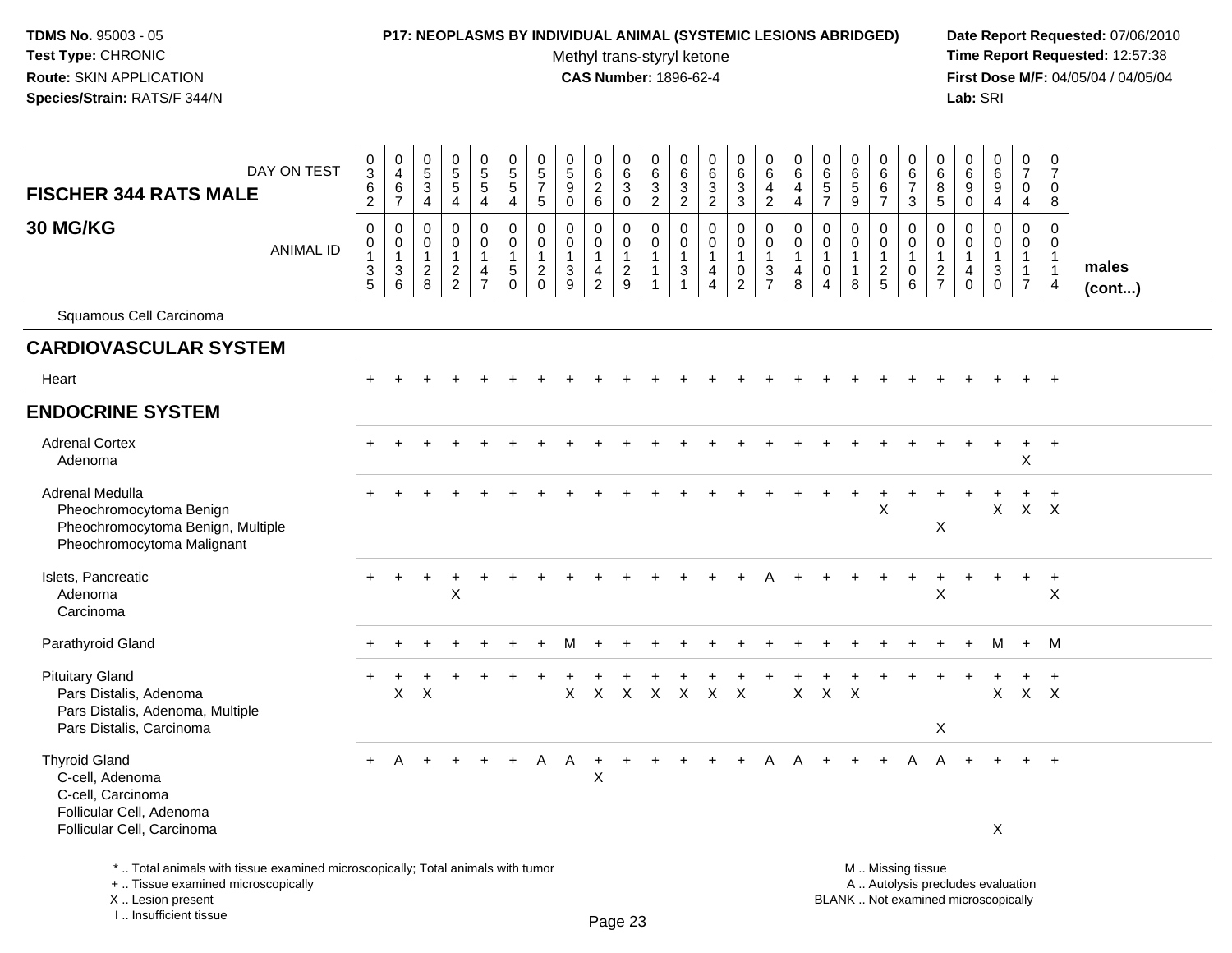#### **P17: NEOPLASMS BY INDIVIDUAL ANIMAL (SYSTEMIC LESIONS ABRIDGED) Date Report Requested:** 07/06/2010

Methyl trans-styryl ketone<br>CAS Number: 1896-62-4

 **Time Report Requested:** 12:57:38 **First Dose M/F:** 04/05/04 / 04/05/04<br>Lab: SRI **Lab:** SRI

| DAY ON TEST<br><b>FISCHER 344 RATS MALE</b> | v<br>3<br>6<br>▵ | 0<br>$\sim$<br>b | 0<br>J.<br>J.<br>4 | 0<br>ົວ<br>ົວ<br>4    | 0<br>C.<br>ັ<br>4 | ◡<br>C<br>Đ | ν<br>G<br>э | J.<br>ο<br>≂ | 0<br>6<br>ົ<br><u>_</u><br>6 | 0<br>6<br>◠<br>◡<br>0                   | ັ | v<br>⌒<br>ь<br>د | v<br>6<br><u>_</u> | 0<br>6<br>3<br>3 | 0<br>6<br>4<br>$\sim$ | 6<br>C | v<br>6<br>$\overline{\phantom{a}}$<br>Ο<br>≂ | 0<br>6<br>6              | ◡<br>$\sim$<br>b | ν<br>8<br>C | ~<br>U | ν<br>6<br>9 | 0<br>-<br>0<br>4 | U<br>-<br>U<br>8 |                       |
|---------------------------------------------|------------------|------------------|--------------------|-----------------------|-------------------|-------------|-------------|--------------|------------------------------|-----------------------------------------|---|------------------|--------------------|------------------|-----------------------|--------|----------------------------------------------|--------------------------|------------------|-------------|--------|-------------|------------------|------------------|-----------------------|
| 30 MG/KG<br><b>ANIMAL ID</b>                | U<br>3           | 0<br>0<br>د<br>6 | 0<br>0<br>_<br>o   | 0<br>ົ<br>-<br>ົ<br>- | 0<br>0            | Ω           | υ           | ◠<br>w<br>9  | ົ<br><u>.</u>                | 0<br>0<br><sup>o</sup><br><u>_</u><br>9 |   | υ<br>د           | v<br>4             | 0<br>0<br>ົ<br>- | 0<br>0<br>ົ<br>◡      |        | v<br>$\circ$<br>o                            | 0<br>0<br><u>_</u><br>.5 | ◡<br>υ<br>⌒<br>6 | -           |        | υ<br>- 0    | 0<br>0           | 0<br>U<br>4      | males<br>$($ cont $)$ |

# **GENERAL BODY SYSTEM**

NONE

| <b>GENITAL SYSTEM</b>                                                                                                                              |           |   |        |     |        |                       |   |   |     |   |   |              |   |              |     |              |     |                |     |   |       |   |     |     |                |  |
|----------------------------------------------------------------------------------------------------------------------------------------------------|-----------|---|--------|-----|--------|-----------------------|---|---|-----|---|---|--------------|---|--------------|-----|--------------|-----|----------------|-----|---|-------|---|-----|-----|----------------|--|
| Epididymis                                                                                                                                         | $\ddot{}$ |   |        |     |        |                       |   |   |     |   |   |              |   |              |     |              |     |                |     |   |       |   |     |     | $+$            |  |
| <b>Preputial Gland</b>                                                                                                                             |           |   |        |     |        |                       |   |   |     |   |   |              |   |              |     |              |     |                |     |   |       |   |     |     | $+$            |  |
| Prostate                                                                                                                                           |           |   |        |     |        |                       |   |   |     |   |   |              |   |              |     |              |     |                |     |   |       |   |     |     | $+$            |  |
| Seminal Vesicle                                                                                                                                    |           |   |        |     |        |                       |   |   |     |   |   |              |   |              |     |              |     |                |     |   |       |   |     |     | $+$ $+$        |  |
| <b>Testes</b><br>Bilateral, Interstitial Cell, Adenoma                                                                                             | $\ddot{}$ |   |        |     |        |                       | X |   |     |   |   |              |   |              |     |              |     |                |     |   |       |   | X   |     | $+$            |  |
| Interstitial Cell, Adenoma                                                                                                                         |           |   |        |     |        |                       |   |   |     |   |   | $\mathsf{X}$ |   | $\mathsf{X}$ |     | $\mathsf{X}$ |     | $\mathsf{X}$   |     |   | X X X |   |     |     | X              |  |
| <b>HEMATOPOIETIC SYSTEM</b>                                                                                                                        |           |   |        |     |        |                       |   |   |     |   |   |              |   |              |     |              |     |                |     |   |       |   |     |     |                |  |
| <b>Bone Marrow</b>                                                                                                                                 |           |   |        |     |        |                       |   |   |     |   |   |              |   |              |     |              |     |                |     |   |       |   |     |     | $+$            |  |
| Lymph Node<br>Mediastinal, Carcinoma, Metastatic, Pancreas<br>Mediastinal, Carcinoma, Metastatic, Thyroid<br>Gland<br>Mediastinal, Hemangiosarcoma |           |   |        |     |        | $+$<br>$\pmb{\times}$ |   |   | $+$ |   |   | $\ddot{}$    |   |              | $+$ |              | $+$ | $\ddot{}$<br>X | $+$ |   |       |   | $+$ | $+$ | $+$            |  |
| Lymph Node, Mandibular                                                                                                                             | м         | M | M      | M   | M      | M                     | M | M | M   | M | M | M            | M | M            | M   | м            | M   | M              | M   | M | M     | M | M   | M M |                |  |
| Lymph Node, Mesenteric<br>Carcinoma, Metastatic, Pancreas                                                                                          | $+$       |   | $\div$ | $+$ | $\div$ | X                     |   |   |     |   |   |              |   |              |     |              |     |                |     |   |       |   |     |     | $\overline{ }$ |  |

\* .. Total animals with tissue examined microscopically; Total animals with tumor

+ .. Tissue examined microscopically

X .. Lesion present

I .. Insufficient tissue

 M .. Missing tissuey the contract of the contract of the contract of the contract of the contract of  $\mathsf A$  . Autolysis precludes evaluation Lesion present BLANK .. Not examined microscopically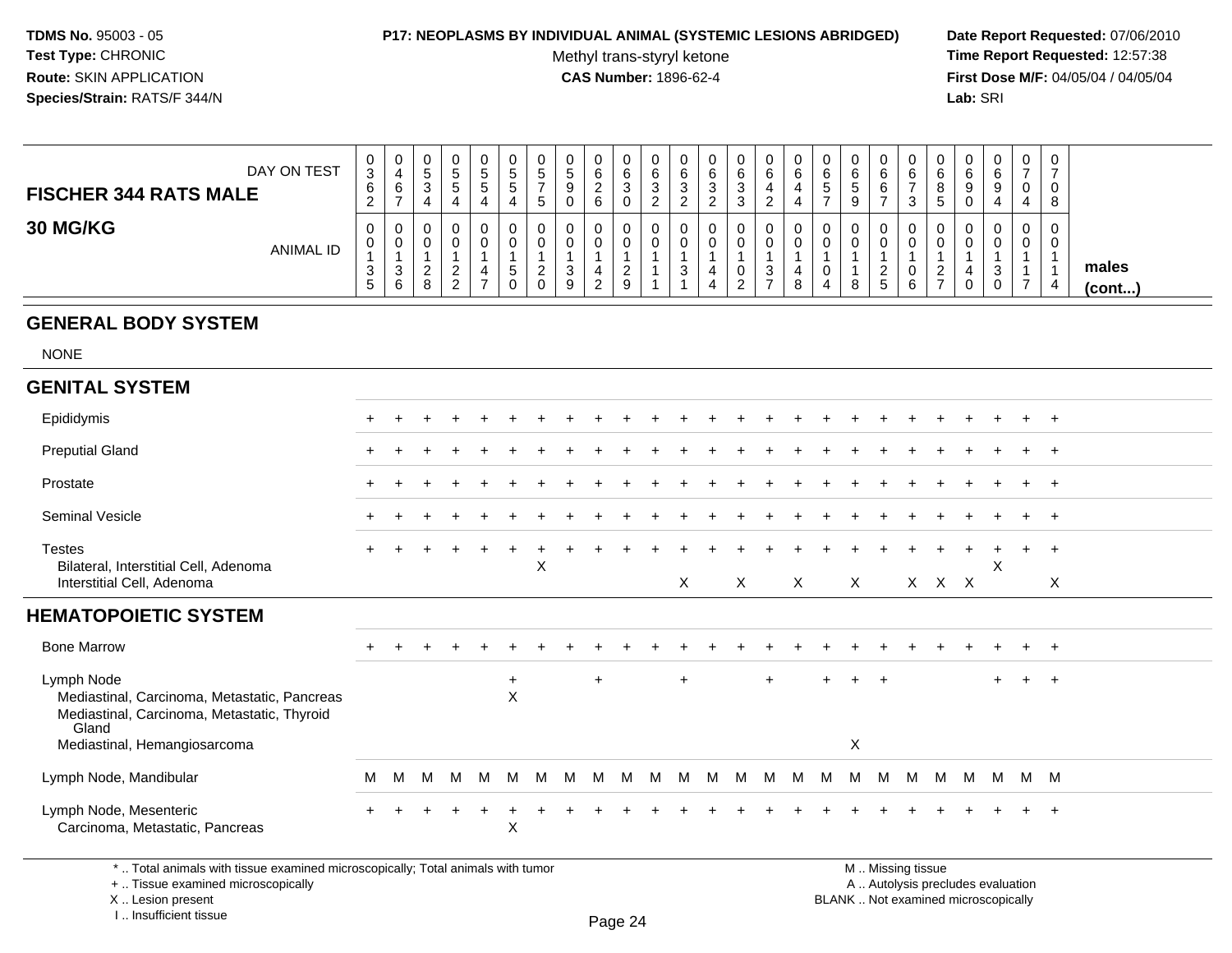### **P17: NEOPLASMS BY INDIVIDUAL ANIMAL (SYSTEMIC LESIONS ABRIDGED) Date Report Requested:** 07/06/2010

Methyl trans-styryl ketone<br>CAS Number: 1896-62-4

| DAY ON TEST<br><b>FISCHER 344 RATS MALE</b>                                                                                                                           | $\begin{array}{c} 0 \\ 3 \\ 6 \end{array}$<br>2                        | $\pmb{0}$<br>$\overline{4}$<br>$\,6\,$<br>$\overline{7}$ | $\begin{array}{c} 0 \\ 5 \end{array}$<br>$\mathbf{3}$<br>$\overline{4}$ | $\begin{array}{c} 0 \\ 5 \end{array}$<br>$\overline{5}$<br>$\overline{4}$ | $\begin{array}{c} 0 \\ 5 \end{array}$<br>$\overline{5}$<br>$\overline{4}$      | $\begin{array}{c} 0 \\ 5 \\ 5 \end{array}$<br>$\overline{4}$            | $\mathbf 0$<br>$\,$ 5 $\,$<br>$\overline{7}$<br>$\sqrt{5}$                      | $\boldsymbol{0}$<br>$\overline{5}$<br>9<br>$\mathbf 0$ | 0<br>$\,6\,$<br>$\overline{2}$<br>$6\phantom{1}6$                              | 0<br>$\,6\,$<br>$\mathbf{3}$<br>$\mathbf 0$                   | $\pmb{0}$<br>$\,6\,$<br>$\overline{3}$<br>$\overline{2}$ | $\pmb{0}$<br>$\,6\,$<br>$\overline{3}$<br>$\overline{2}$         | $_{6}^{\rm 0}$<br>$\overline{3}$<br>$\overline{2}$      | $\begin{array}{c} 0 \\ 6 \end{array}$<br>$\overline{3}$<br>$\mathbf{3}$   | $\pmb{0}$<br>$\,6\,$<br>$\overline{4}$<br>$\overline{2}$                   | 0<br>6<br>$\overline{4}$<br>$\overline{4}$ | $\begin{array}{c} 0 \\ 6 \end{array}$<br>$\overline{5}$<br>$\overline{7}$   | 0<br>$6\overline{6}$<br>$\overline{5}$<br>9 | $\mathbf 0$<br>$\,6\,$<br>$6\phantom{a}$<br>$\overline{7}$ | $\pmb{0}$<br>$6\overline{6}$<br>$\overline{7}$<br>$\mathbf{3}$                                | 0<br>$\,6$<br>8<br>$\sqrt{5}$                                               | $\pmb{0}$<br>$\,6\,$<br>9<br>$\mathbf 0$                             | 0<br>6<br>$\overline{9}$<br>$\overline{4}$ | $\mathbf 0$<br>$\overline{7}$<br>$\mathbf 0$<br>$\overline{4}$     | $\pmb{0}$<br>$\overline{7}$<br>$\mathbf 0$<br>8    |                 |
|-----------------------------------------------------------------------------------------------------------------------------------------------------------------------|------------------------------------------------------------------------|----------------------------------------------------------|-------------------------------------------------------------------------|---------------------------------------------------------------------------|--------------------------------------------------------------------------------|-------------------------------------------------------------------------|---------------------------------------------------------------------------------|--------------------------------------------------------|--------------------------------------------------------------------------------|---------------------------------------------------------------|----------------------------------------------------------|------------------------------------------------------------------|---------------------------------------------------------|---------------------------------------------------------------------------|----------------------------------------------------------------------------|--------------------------------------------|-----------------------------------------------------------------------------|---------------------------------------------|------------------------------------------------------------|-----------------------------------------------------------------------------------------------|-----------------------------------------------------------------------------|----------------------------------------------------------------------|--------------------------------------------|--------------------------------------------------------------------|----------------------------------------------------|-----------------|
| <b>30 MG/KG</b><br><b>ANIMAL ID</b>                                                                                                                                   | $\mathsf 0$<br>$\pmb{0}$<br>$\mathbf{1}$<br>$\mathbf{3}$<br>$\sqrt{5}$ | $\mathbf 0$<br>$\mathbf 0$<br>$\mathbf{1}$<br>3<br>6     | $\Omega$<br>$\mathbf 0$<br>$\overline{1}$<br>$\overline{2}$<br>8        | $\mathbf 0$<br>0<br>1<br>$\sqrt{2}$<br>$\overline{2}$                     | $\mathbf 0$<br>$\mathbf 0$<br>$\mathbf{1}$<br>$\overline{4}$<br>$\overline{7}$ | $\mathbf 0$<br>$\mathbf 0$<br>$\mathbf{1}$<br>$\sqrt{5}$<br>$\mathbf 0$ | $\mathbf{0}$<br>$\mathbf 0$<br>$\overline{1}$<br>$\overline{2}$<br>$\mathbf{0}$ | $\mathbf 0$<br>$\mathbf 0$<br>$\mathbf{1}$<br>3<br>9   | $\mathbf 0$<br>$\mathbf 0$<br>$\mathbf{1}$<br>$\overline{4}$<br>$\overline{2}$ | $\mathbf 0$<br>$\mathbf 0$<br>$\mathbf{1}$<br>$\sqrt{2}$<br>9 | $\mathbf 0$<br>0<br>$\mathbf{1}$<br>$\mathbf 1$          | $\mathbf 0$<br>0<br>$\mathbf{1}$<br>$\mathbf{3}$<br>$\mathbf{1}$ | $\mathbf 0$<br>0<br>$\mathbf{1}$<br>$\overline{4}$<br>4 | $\mathbf 0$<br>$\pmb{0}$<br>$\mathbf{1}$<br>$\mathbf 0$<br>$\overline{2}$ | $\mathbf 0$<br>$\mathbf 0$<br>$\mathbf{1}$<br>$\sqrt{3}$<br>$\overline{7}$ | $\Omega$<br>$\mathbf 0$<br>1<br>4<br>8     | $\mathbf 0$<br>$\mathbf 0$<br>$\mathbf{1}$<br>$\mathbf 0$<br>$\overline{4}$ | $\Omega$<br>0<br>$\mathbf{1}$<br>1<br>8     | $\mathbf 0$<br>0<br>1<br>$\overline{c}$<br>$\sqrt{5}$      | $\mathbf 0$<br>$\boldsymbol{0}$<br>$\mathbf{1}$<br>$\mathbf 0$<br>6                           | $\Omega$<br>$\mathbf 0$<br>$\mathbf{1}$<br>$\overline{2}$<br>$\overline{7}$ | $\Omega$<br>$\Omega$<br>$\overline{1}$<br>$\overline{4}$<br>$\Omega$ | 0<br>$\mathbf 0$<br>1<br>3<br>$\mathbf 0$  | $\mathbf 0$<br>0<br>$\mathbf{1}$<br>$\mathbf{1}$<br>$\overline{7}$ | $\Omega$<br>0<br>$\mathbf{1}$<br>$\mathbf{1}$<br>4 | males<br>(cont) |
| Spleen                                                                                                                                                                |                                                                        |                                                          |                                                                         |                                                                           |                                                                                |                                                                         |                                                                                 |                                                        |                                                                                |                                                               |                                                          |                                                                  |                                                         |                                                                           |                                                                            |                                            |                                                                             |                                             |                                                            |                                                                                               |                                                                             |                                                                      |                                            |                                                                    | $\ddot{}$                                          |                 |
| Thymus<br>Thymoma Benign                                                                                                                                              |                                                                        |                                                          |                                                                         |                                                                           |                                                                                |                                                                         |                                                                                 |                                                        | м                                                                              |                                                               | X                                                        |                                                                  |                                                         |                                                                           |                                                                            |                                            |                                                                             |                                             |                                                            |                                                                                               |                                                                             |                                                                      |                                            |                                                                    | $\ddot{}$                                          |                 |
| <b>INTEGUMENTARY SYSTEM</b>                                                                                                                                           |                                                                        |                                                          |                                                                         |                                                                           |                                                                                |                                                                         |                                                                                 |                                                        |                                                                                |                                                               |                                                          |                                                                  |                                                         |                                                                           |                                                                            |                                            |                                                                             |                                             |                                                            |                                                                                               |                                                                             |                                                                      |                                            |                                                                    |                                                    |                 |
| Mammary Gland<br>Carcinoma<br>Fibroadenoma                                                                                                                            |                                                                        |                                                          |                                                                         |                                                                           |                                                                                |                                                                         |                                                                                 |                                                        |                                                                                |                                                               |                                                          |                                                                  |                                                         |                                                                           |                                                                            |                                            |                                                                             |                                             |                                                            |                                                                                               | X                                                                           |                                                                      |                                            |                                                                    |                                                    |                 |
| <b>Skin</b><br>Fibroma<br>Fibrous Histiocytoma<br>Keratoacanthoma<br>Keratoacanthoma, Multiple<br>Schwannoma Malignant<br>Sebaceous Gland, Adenoma                    |                                                                        |                                                          |                                                                         | X                                                                         |                                                                                |                                                                         | $\boldsymbol{\mathsf{X}}$                                                       |                                                        | Χ                                                                              |                                                               |                                                          |                                                                  | $\sf X$                                                 | $X$ $X$                                                                   |                                                                            |                                            |                                                                             | X                                           | X                                                          | $\mathsf X$                                                                                   |                                                                             | $\boldsymbol{\mathsf{X}}$                                            |                                            |                                                                    | $\ddot{}$                                          |                 |
| <b>MUSCULOSKELETAL SYSTEM</b>                                                                                                                                         |                                                                        |                                                          |                                                                         |                                                                           |                                                                                |                                                                         |                                                                                 |                                                        |                                                                                |                                                               |                                                          |                                                                  |                                                         |                                                                           |                                                                            |                                            |                                                                             |                                             |                                                            |                                                                                               |                                                                             |                                                                      |                                            |                                                                    |                                                    |                 |
| <b>Bone</b><br>Osteosarcoma                                                                                                                                           |                                                                        |                                                          |                                                                         |                                                                           | $\pmb{\times}$                                                                 |                                                                         |                                                                                 |                                                        |                                                                                |                                                               |                                                          |                                                                  |                                                         |                                                                           |                                                                            |                                            |                                                                             |                                             |                                                            |                                                                                               |                                                                             |                                                                      |                                            |                                                                    |                                                    |                 |
| <b>Skeletal Muscle</b>                                                                                                                                                |                                                                        |                                                          |                                                                         |                                                                           | $+$                                                                            |                                                                         |                                                                                 |                                                        |                                                                                |                                                               |                                                          |                                                                  |                                                         |                                                                           |                                                                            |                                            |                                                                             |                                             |                                                            |                                                                                               |                                                                             |                                                                      |                                            |                                                                    |                                                    |                 |
| <b>NERVOUS SYSTEM</b>                                                                                                                                                 |                                                                        |                                                          |                                                                         |                                                                           |                                                                                |                                                                         |                                                                                 |                                                        |                                                                                |                                                               |                                                          |                                                                  |                                                         |                                                                           |                                                                            |                                            |                                                                             |                                             |                                                            |                                                                                               |                                                                             |                                                                      |                                            |                                                                    |                                                    |                 |
| <b>Brain</b><br>Carcinoma, Metastatic, Pituitary Gland                                                                                                                |                                                                        |                                                          |                                                                         |                                                                           |                                                                                |                                                                         |                                                                                 |                                                        |                                                                                |                                                               |                                                          |                                                                  |                                                         |                                                                           |                                                                            |                                            |                                                                             |                                             |                                                            |                                                                                               | $\boldsymbol{\mathsf{X}}$                                                   |                                                                      |                                            |                                                                    | $+$                                                |                 |
| Peripheral Nerve                                                                                                                                                      |                                                                        |                                                          |                                                                         |                                                                           | $\ddot{}$                                                                      |                                                                         |                                                                                 |                                                        |                                                                                |                                                               |                                                          |                                                                  |                                                         |                                                                           |                                                                            |                                            |                                                                             |                                             | $\ddot{}$                                                  |                                                                                               |                                                                             |                                                                      |                                            | $+$                                                                |                                                    |                 |
| *  Total animals with tissue examined microscopically; Total animals with tumor<br>+  Tissue examined microscopically<br>X  Lesion present<br>I., Insufficient tissue |                                                                        |                                                          |                                                                         |                                                                           |                                                                                |                                                                         |                                                                                 |                                                        |                                                                                | Page 25                                                       |                                                          |                                                                  |                                                         |                                                                           |                                                                            |                                            |                                                                             |                                             |                                                            | M  Missing tissue<br>A  Autolysis precludes evaluation<br>BLANK  Not examined microscopically |                                                                             |                                                                      |                                            |                                                                    |                                                    |                 |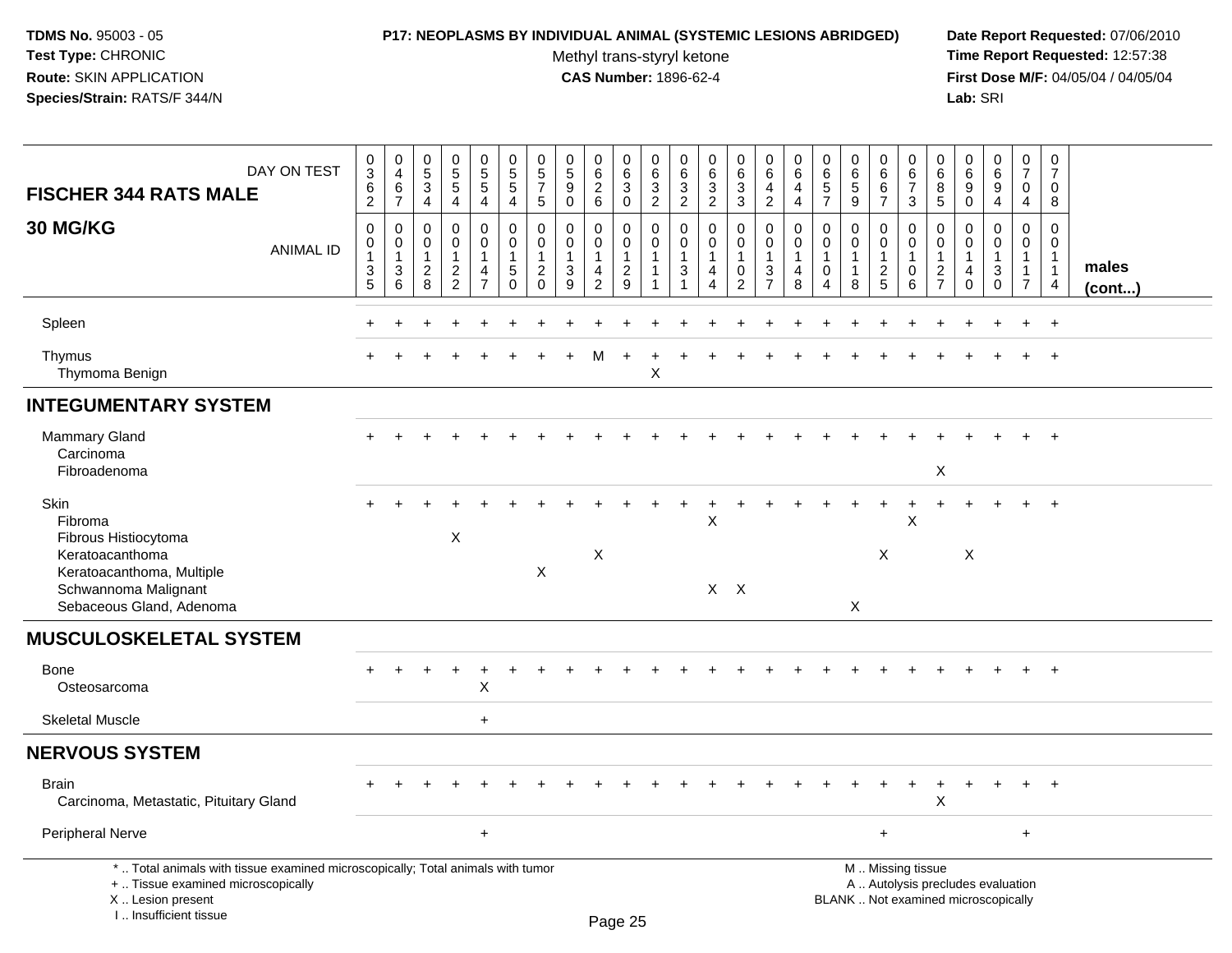# **P17: NEOPLASMS BY INDIVIDUAL ANIMAL (SYSTEMIC LESIONS ABRIDGED) Date Report Requested:** 07/06/2010

Methyl trans-styryl ketone<br>CAS Number: 1896-62-4

| DAY ON TEST<br><b>FISCHER 344 RATS MALE</b>                                                                                                                         | 0<br>$\overline{3}$<br>$\,6$<br>$\overline{2}$        | $\mathbf 0$<br>$\overline{4}$<br>6<br>$\overline{7}$          | $\pmb{0}$<br>$\overline{5}$<br>$\mathsf 3$<br>4 | $\begin{array}{c} 0 \\ 5 \\ 5 \end{array}$<br>4                      | $\begin{array}{c} 0 \\ 5 \\ 5 \end{array}$<br>$\overline{4}$                  | $\begin{array}{c} 0 \\ 5 \\ 5 \end{array}$<br>$\overline{4}$           | $\pmb{0}$<br>$\,$ 5 $\,$<br>$\overline{7}$<br>5                       | $\pmb{0}$<br>$\overline{5}$<br>9<br>$\mathbf{0}$                          | 0<br>$6\phantom{a}$<br>$\overline{c}$<br>6                           | $\,0\,$<br>$6\overline{6}$<br>$\mathbf{3}$<br>$\mathbf 0$ | $\pmb{0}$<br>$\,6\,$<br>$\mathbf{3}$<br>$\overline{2}$ | 0<br>6<br>3<br>$\overline{2}$                    | $\pmb{0}$<br>$\frac{6}{3}$<br>$\overline{2}$                                           | 0<br>$6\overline{6}$<br>$\mathbf{3}$<br>3               | $\mathbf 0$<br>$\,6$<br>4<br>$\overline{2}$                                | $\mathbf 0$<br>6<br>4<br>4                    | 0<br>6<br>$\sqrt{5}$<br>$\overline{7}$                                          | $\pmb{0}$<br>$\frac{6}{5}$<br>9                                 | $\mathbf 0$<br>$\,6\,$<br>6<br>$\overline{7}$                | $\mathbf 0$<br>$\,6\,$<br>$\overline{7}$<br>3                    | $\mathbf 0$<br>6<br>8<br>5                                                     | 0<br>6<br>9<br>0                                                         | 0<br>$\overline{6}$<br>9<br>4                     | $\mathbf 0$<br>$\overline{7}$<br>$\mathbf 0$<br>$\overline{4}$      | $\pmb{0}$<br>$\overline{7}$<br>$\mathbf 0$<br>8                 |                 |
|---------------------------------------------------------------------------------------------------------------------------------------------------------------------|-------------------------------------------------------|---------------------------------------------------------------|-------------------------------------------------|----------------------------------------------------------------------|-------------------------------------------------------------------------------|------------------------------------------------------------------------|-----------------------------------------------------------------------|---------------------------------------------------------------------------|----------------------------------------------------------------------|-----------------------------------------------------------|--------------------------------------------------------|--------------------------------------------------|----------------------------------------------------------------------------------------|---------------------------------------------------------|----------------------------------------------------------------------------|-----------------------------------------------|---------------------------------------------------------------------------------|-----------------------------------------------------------------|--------------------------------------------------------------|------------------------------------------------------------------|--------------------------------------------------------------------------------|--------------------------------------------------------------------------|---------------------------------------------------|---------------------------------------------------------------------|-----------------------------------------------------------------|-----------------|
| 30 MG/KG<br><b>ANIMAL ID</b>                                                                                                                                        | $\mathsf 0$<br>0<br>$\mathbf{1}$<br>$\mathbf{3}$<br>5 | $\mathbf 0$<br>$\mathbf 0$<br>$\mathbf{1}$<br>$\sqrt{3}$<br>6 | 0<br>0<br>$\mathbf{1}$<br>$\overline{2}$<br>8   | 0<br>$\mathbf 0$<br>$\mathbf{1}$<br>$\overline{a}$<br>$\overline{c}$ | 0<br>$\mathbf 0$<br>$\mathbf{1}$<br>$\overline{\mathbf{4}}$<br>$\overline{7}$ | $\mathbf 0$<br>$\mathbf 0$<br>$\overline{1}$<br>$\sqrt{5}$<br>$\Omega$ | $\mathbf 0$<br>$\Omega$<br>$\mathbf{1}$<br>$\overline{2}$<br>$\Omega$ | $\mathbf 0$<br>$\Omega$<br>$\mathbf{1}$<br>$\ensuremath{\mathsf{3}}$<br>9 | 0<br>$\mathbf 0$<br>$\mathbf{1}$<br>$\overline{4}$<br>$\overline{c}$ | 0<br>$\mathbf 0$<br>$\mathbf{1}$<br>$\sqrt{2}$<br>9       | 0<br>$\mathbf 0$<br>$\mathbf{1}$<br>$\mathbf{1}$<br>1  | $\mathbf 0$<br>$\mathbf{0}$<br>$\mathbf{1}$<br>3 | $\mathbf 0$<br>$\mathbf 0$<br>$\mathbf{1}$<br>$\overline{4}$<br>$\boldsymbol{\Lambda}$ | 0<br>$\mathbf 0$<br>$\mathbf{1}$<br>0<br>$\overline{2}$ | $\mathbf 0$<br>$\mathbf 0$<br>$\mathbf{1}$<br>$\sqrt{3}$<br>$\overline{7}$ | 0<br>0<br>$\mathbf{1}$<br>$\overline{4}$<br>8 | $\mathbf 0$<br>$\Omega$<br>$\mathbf 1$<br>$\mathbf 0$<br>$\boldsymbol{\Lambda}$ | $\mathbf 0$<br>$\mathbf 0$<br>$\mathbf{1}$<br>$\mathbf{1}$<br>8 | 0<br>$\mathbf 0$<br>$\mathbf{1}$<br>$\sqrt{2}$<br>$\sqrt{5}$ | $\mathbf 0$<br>$\mathbf 0$<br>$\overline{1}$<br>$\mathbf 0$<br>6 | $\mathbf 0$<br>$\mathbf 0$<br>$\mathbf{1}$<br>$\overline{c}$<br>$\overline{7}$ | 0<br>$\Omega$<br>$\mathbf{1}$<br>4<br>$\Omega$                           | 0<br>$\mathbf 0$<br>$\mathbf{1}$<br>3<br>$\Omega$ | 0<br>$\mathbf{0}$<br>$\mathbf{1}$<br>$\mathbf{1}$<br>$\overline{7}$ | $\mathbf 0$<br>$\mathbf 0$<br>$\mathbf{1}$<br>$\mathbf{1}$<br>4 | males<br>(cont) |
| Spinal Cord                                                                                                                                                         |                                                       |                                                               |                                                 |                                                                      | $+$                                                                           |                                                                        |                                                                       |                                                                           |                                                                      |                                                           |                                                        |                                                  |                                                                                        |                                                         |                                                                            |                                               |                                                                                 |                                                                 | $\ddot{}$                                                    |                                                                  |                                                                                |                                                                          |                                                   | $+$                                                                 |                                                                 |                 |
| <b>RESPIRATORY SYSTEM</b>                                                                                                                                           |                                                       |                                                               |                                                 |                                                                      |                                                                               |                                                                        |                                                                       |                                                                           |                                                                      |                                                           |                                                        |                                                  |                                                                                        |                                                         |                                                                            |                                               |                                                                                 |                                                                 |                                                              |                                                                  |                                                                                |                                                                          |                                                   |                                                                     |                                                                 |                 |
| Lung<br>Alveolar/Bronchiolar Adenoma<br>Alveolar/Bronchiolar Carcinoma<br>Osteosarcoma, Metastatic, Bone                                                            |                                                       |                                                               |                                                 |                                                                      | X                                                                             |                                                                        |                                                                       |                                                                           |                                                                      |                                                           |                                                        |                                                  |                                                                                        |                                                         |                                                                            |                                               |                                                                                 |                                                                 |                                                              |                                                                  |                                                                                |                                                                          |                                                   |                                                                     |                                                                 |                 |
| Nose                                                                                                                                                                |                                                       |                                                               |                                                 |                                                                      |                                                                               |                                                                        |                                                                       |                                                                           |                                                                      |                                                           |                                                        |                                                  |                                                                                        |                                                         |                                                                            |                                               |                                                                                 |                                                                 |                                                              |                                                                  |                                                                                |                                                                          |                                                   | $+$                                                                 | $+$                                                             |                 |
| Trachea                                                                                                                                                             |                                                       |                                                               |                                                 |                                                                      |                                                                               |                                                                        |                                                                       |                                                                           |                                                                      |                                                           |                                                        |                                                  |                                                                                        |                                                         |                                                                            |                                               |                                                                                 |                                                                 |                                                              |                                                                  |                                                                                |                                                                          |                                                   | $+$                                                                 | $+$                                                             |                 |
| <b>SPECIAL SENSES SYSTEM</b>                                                                                                                                        |                                                       |                                                               |                                                 |                                                                      |                                                                               |                                                                        |                                                                       |                                                                           |                                                                      |                                                           |                                                        |                                                  |                                                                                        |                                                         |                                                                            |                                               |                                                                                 |                                                                 |                                                              |                                                                  |                                                                                |                                                                          |                                                   |                                                                     |                                                                 |                 |
| Eye                                                                                                                                                                 |                                                       |                                                               |                                                 |                                                                      |                                                                               |                                                                        |                                                                       |                                                                           |                                                                      |                                                           |                                                        |                                                  |                                                                                        |                                                         |                                                                            |                                               |                                                                                 |                                                                 |                                                              |                                                                  |                                                                                |                                                                          |                                                   | $+$                                                                 | $+$                                                             |                 |
| <b>Harderian Gland</b>                                                                                                                                              |                                                       |                                                               |                                                 |                                                                      |                                                                               |                                                                        |                                                                       |                                                                           |                                                                      |                                                           |                                                        |                                                  |                                                                                        |                                                         |                                                                            |                                               |                                                                                 |                                                                 |                                                              |                                                                  |                                                                                |                                                                          |                                                   |                                                                     | $\overline{+}$                                                  |                 |
| Zymbal's Gland<br>Carcinoma                                                                                                                                         |                                                       |                                                               |                                                 |                                                                      |                                                                               |                                                                        |                                                                       |                                                                           | $\ddot{}$<br>X                                                       |                                                           |                                                        |                                                  |                                                                                        |                                                         |                                                                            |                                               |                                                                                 |                                                                 | $\ddot{}$<br>X                                               |                                                                  |                                                                                |                                                                          |                                                   |                                                                     |                                                                 |                 |
| <b>URINARY SYSTEM</b>                                                                                                                                               |                                                       |                                                               |                                                 |                                                                      |                                                                               |                                                                        |                                                                       |                                                                           |                                                                      |                                                           |                                                        |                                                  |                                                                                        |                                                         |                                                                            |                                               |                                                                                 |                                                                 |                                                              |                                                                  |                                                                                |                                                                          |                                                   |                                                                     |                                                                 |                 |
| Kidney<br>Renal Tubule, Adenoma, Multiple<br>Renal Tubule, Carcinoma                                                                                                |                                                       |                                                               |                                                 |                                                                      |                                                                               |                                                                        |                                                                       |                                                                           |                                                                      |                                                           |                                                        |                                                  |                                                                                        |                                                         |                                                                            |                                               | X                                                                               |                                                                 |                                                              |                                                                  |                                                                                |                                                                          |                                                   |                                                                     | $+$                                                             |                 |
| Urethra                                                                                                                                                             |                                                       |                                                               |                                                 |                                                                      |                                                                               |                                                                        |                                                                       |                                                                           |                                                                      |                                                           |                                                        |                                                  |                                                                                        |                                                         |                                                                            |                                               |                                                                                 |                                                                 |                                                              |                                                                  |                                                                                |                                                                          | $\ddot{}$                                         |                                                                     |                                                                 |                 |
| <b>Urinary Bladder</b>                                                                                                                                              |                                                       |                                                               |                                                 |                                                                      |                                                                               |                                                                        |                                                                       |                                                                           |                                                                      |                                                           | $\div$                                                 | ÷                                                | $\div$                                                                                 | $+$                                                     | $\ddot{}$                                                                  |                                               |                                                                                 | <b>+</b>                                                        |                                                              |                                                                  |                                                                                |                                                                          | $\div$                                            | $+$                                                                 | $+$                                                             |                 |
| <b>SYSTEMIC LESIONS</b>                                                                                                                                             |                                                       |                                                               |                                                 |                                                                      |                                                                               |                                                                        |                                                                       |                                                                           |                                                                      |                                                           |                                                        |                                                  |                                                                                        |                                                         |                                                                            |                                               |                                                                                 |                                                                 |                                                              |                                                                  |                                                                                |                                                                          |                                                   |                                                                     |                                                                 |                 |
| *  Total animals with tissue examined microscopically; Total animals with tumor<br>+  Tissue examined microscopically<br>X  Lesion present<br>I Insufficient tissue |                                                       |                                                               |                                                 |                                                                      |                                                                               |                                                                        |                                                                       |                                                                           | $D_{200}$ 26                                                         |                                                           |                                                        |                                                  |                                                                                        |                                                         |                                                                            |                                               |                                                                                 |                                                                 |                                                              | M  Missing tissue                                                |                                                                                | A  Autolysis precludes evaluation<br>BLANK  Not examined microscopically |                                                   |                                                                     |                                                                 |                 |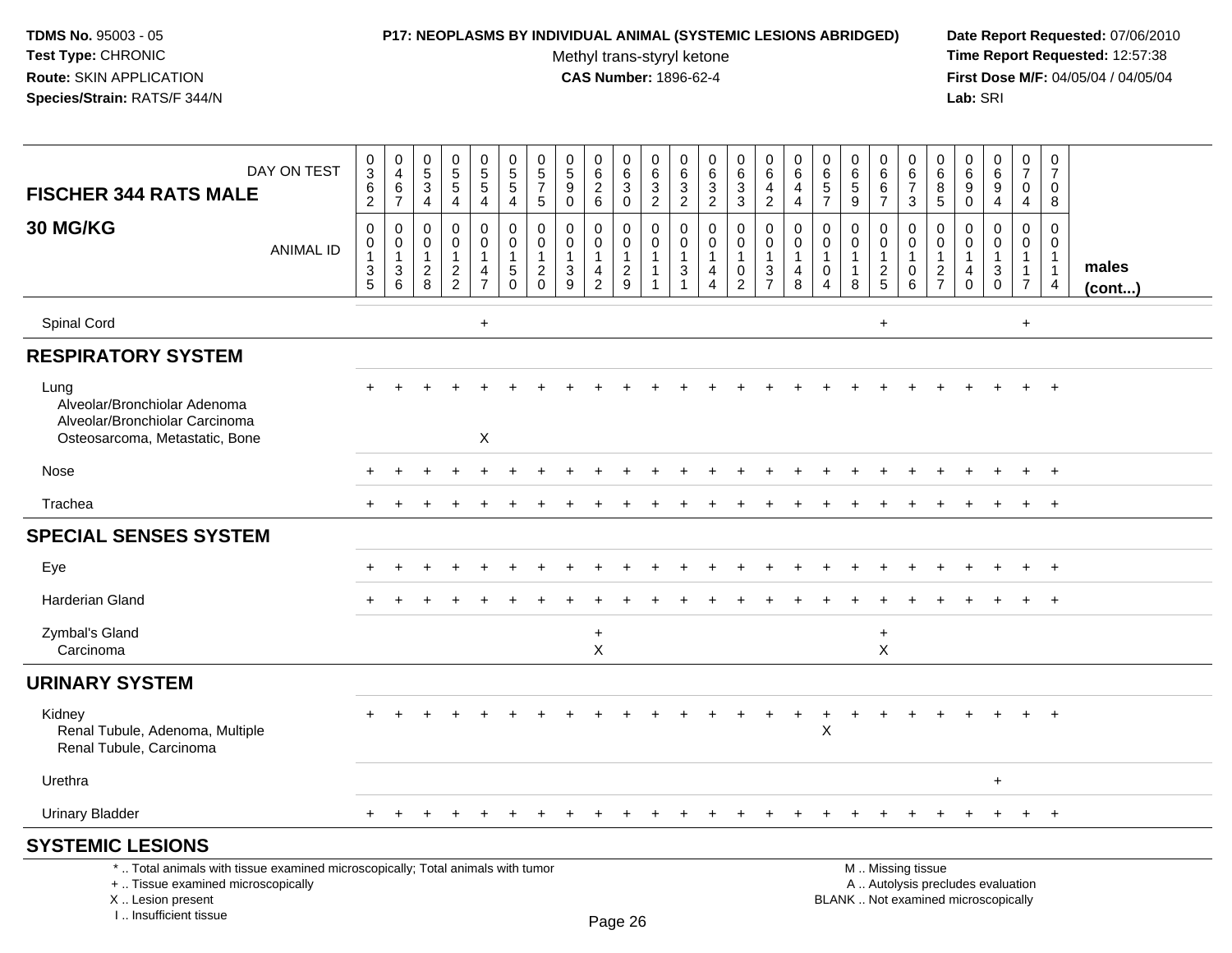#### **P17: NEOPLASMS BY INDIVIDUAL ANIMAL (SYSTEMIC LESIONS ABRIDGED) Date Report Requested:** 07/06/2010

Methyl trans-styryl ketone<br>CAS Number: 1896-62-4

| <b>FISCHER 344 RATS MALE</b>                                                            | DAY ON TEST      | 0<br>3<br>$\,6\,$<br>2 | 0<br>4<br>6      | $\mathbf 0$<br>$5\phantom{.0}$<br>3  | 0<br>5<br>5<br>4                               | $\overline{0}$<br>$5\overline{)}$<br>$5\phantom{.0}$<br>4 | $\mathbf 0$<br>$\overline{5}$<br>$\overline{5}$<br>$\overline{4}$ | 0<br>5<br>$\rightarrow$<br>5 | 0<br>$\sqrt{5}$<br>$9\,$<br>0           | 0<br>6<br>$\overline{2}$<br>6 | 0<br>6<br>3<br>0              | 0<br>6<br>$\mathbf{3}$<br>$\overline{2}$ | 0<br>6<br>$\sqrt{3}$<br>2 | 0<br>$\,6$<br>$\mathbf{3}$<br>2 | $\mathbf{0}$<br>6<br>3<br>3                 | 0<br>6<br>4<br>$\overline{2}$ | 0<br>6<br>4<br>4           | 0<br>6<br>$5\phantom{.0}$<br>$\rightarrow$ | 0<br>$\,6\,$<br><sub>5</sub><br>9 | 6<br>6          | 0<br>6<br>3      | 0<br>6<br>8<br>5     | 0<br>6<br>9<br>0      | 0<br>$\,6\,$<br>9<br>4 | $\overline{0}$<br>$\overline{ }$<br>0<br>4   | $\overline{ }$<br>8 |                       |
|-----------------------------------------------------------------------------------------|------------------|------------------------|------------------|--------------------------------------|------------------------------------------------|-----------------------------------------------------------|-------------------------------------------------------------------|------------------------------|-----------------------------------------|-------------------------------|-------------------------------|------------------------------------------|---------------------------|---------------------------------|---------------------------------------------|-------------------------------|----------------------------|--------------------------------------------|-----------------------------------|-----------------|------------------|----------------------|-----------------------|------------------------|----------------------------------------------|---------------------|-----------------------|
| <b>30 MG/KG</b>                                                                         | <b>ANIMAL ID</b> | 0<br>0<br>3<br>5       | 0<br>0<br>3<br>6 | $\mathbf 0$<br>$\mathbf 0$<br>2<br>8 | 0<br>0<br>$\overline{2}$<br>$\mathcal{L}$<br>∠ | 0<br>0<br>4<br>$\rightarrow$                              | 0<br>0<br>$\overline{5}$<br>0                                     | 0<br>0<br>$\mathbf{2}$<br>0  | $\mathbf 0$<br>$\overline{0}$<br>3<br>9 | 0<br>0<br>4<br>$\overline{2}$ | 0<br>0<br>$\overline{2}$<br>9 | 0<br>0                                   | 0<br>0<br>3               | 0<br>4<br>4                     | $\overline{0}$<br>0<br>0<br>ົ<br>$\epsilon$ | 0<br>0<br>3<br>$\rightarrow$  | 0<br>$\mathbf 0$<br>4<br>8 | 0<br>0<br>4                                | 0<br>$\mathbf 0$<br>8             | $\epsilon$<br>5 | 0<br>0<br>0<br>6 | 0<br>$\epsilon$<br>- | $\mathbf 0$<br>4<br>0 | 0<br>0<br>3<br>0       | $\mathbf 0$<br>0<br>$\overline{\phantom{0}}$ | $\overline{4}$      | males<br>$($ cont $)$ |
| Multiple Organ<br>Histiocytic Sarcoma<br>Leukemia Mononuclear<br>Mesothelioma Malignant |                  |                        |                  |                                      | $\lambda$                                      |                                                           | Χ                                                                 |                              |                                         |                               |                               | Χ                                        |                           |                                 |                                             | X                             |                            |                                            | X                                 |                 | ∧<br>X.          | X.                   | $\times$              |                        | X                                            | $\pm$               |                       |

<sup>\* ..</sup> Total animals with tissue examined microscopically; Total animals with tumor

<sup>+ ..</sup> Tissue examined microscopically

X .. Lesion present

I .. Insufficient tissue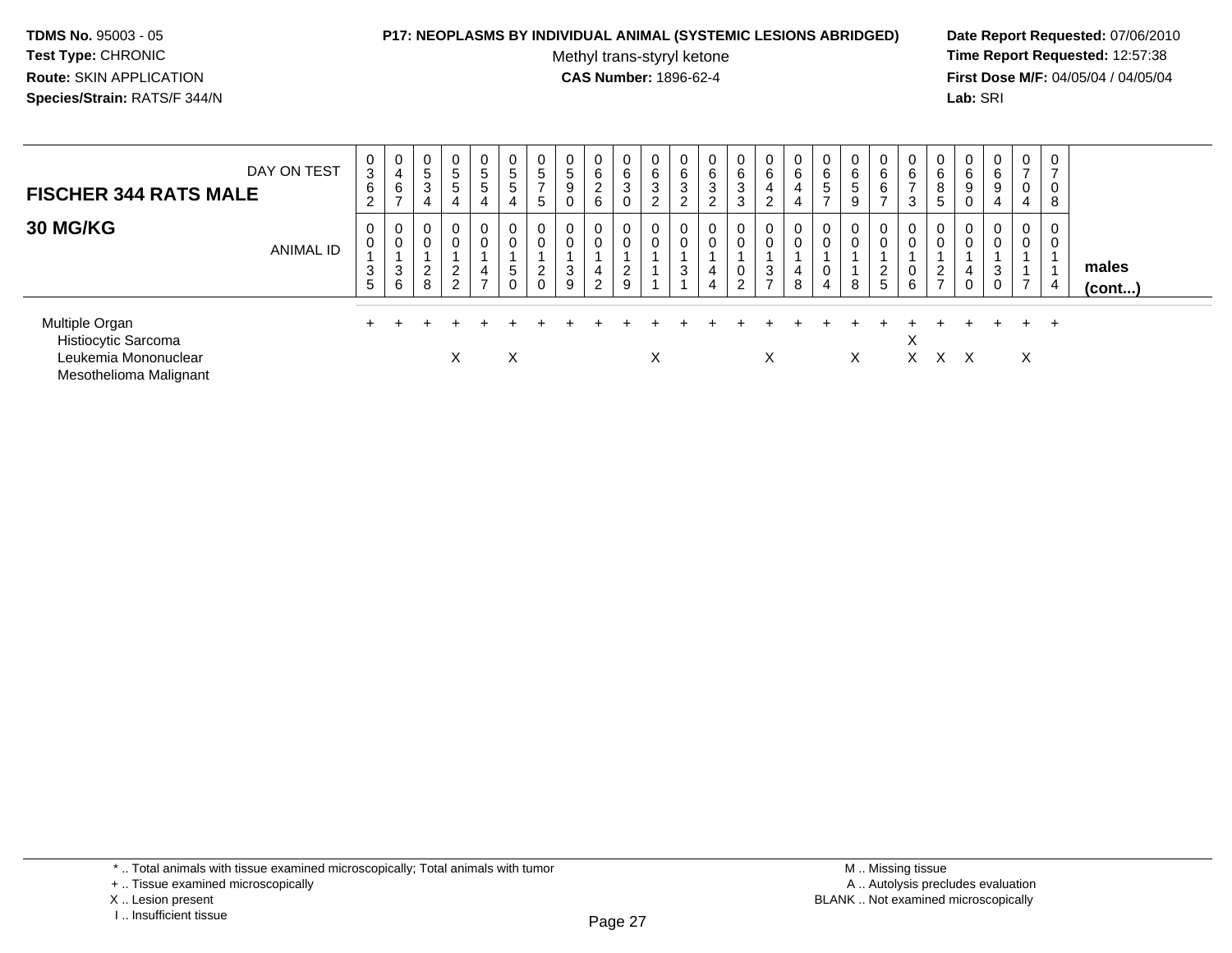# **P17: NEOPLASMS BY INDIVIDUAL ANIMAL (SYSTEMIC LESIONS ABRIDGED) Date Report Requested:** 07/06/2010

Methyl trans-styryl ketone<br>CAS Number: 1896-62-4

 **Time Report Requested:** 12:57:38 **First Dose M/F:** 04/05/04 / 04/05/04<br>Lab: SRI **Lab:** SRI

| DAY ON TEST<br><b>FISCHER 344 RATS MALE</b>                                                                           | $\frac{0}{7}$<br>$\mathbf{1}$<br>$\mathbf 0$                    | $\frac{0}{7}$<br>$\mathbf{1}$<br>6                | $\frac{0}{7}$<br>$_4^2$                                                               | $\frac{0}{7}$<br>$\frac{2}{9}$                        | $\begin{smallmatrix}0\\7\end{smallmatrix}$<br>$\frac{2}{9}$ | $\frac{0}{7}$<br>$\mathbf 3$<br>$\mathbf 0$                                   | $\frac{0}{7}$<br>$\ensuremath{\mathsf{3}}$<br>$\mathbf 0$ | $\begin{array}{c} 0 \\ 7 \end{array}$<br>$\sqrt{3}$<br>$\mathbf 0$           | $\frac{0}{7}$<br>3<br>$\mathbf 0$                               | $\frac{0}{7}$<br>$\mathbf{3}$<br>$\mathsf{O}\xspace$ | $\frac{0}{7}$<br>$_{0}^{3}$                         | $\frac{0}{7}$<br>$\ensuremath{\mathsf{3}}$<br>$\pmb{0}$                         | $\begin{array}{c} 0 \\ 7 \end{array}$<br>3<br>$\mathbf 0$         | $\frac{0}{7}$<br>3<br>$\mathbf 0$                       | $\frac{0}{7}$<br>$\sqrt{3}$<br>$\mathbf{1}$        | $\frac{0}{7}$<br>$\frac{3}{1}$                                              | $\frac{0}{7}$<br>$\sqrt{3}$<br>$\overline{1}$             | $\frac{0}{7}$<br>$\ensuremath{\mathsf{3}}$<br>$\mathbf{1}$  | $\frac{0}{7}$<br>3<br>$\mathbf{1}$          | $\begin{smallmatrix} 0\\7 \end{smallmatrix}$<br>$\ensuremath{\mathsf{3}}$<br>$\mathbf{1}$ | $\begin{array}{c} 0 \\ 7 \end{array}$<br>$\frac{3}{1}$        | $\frac{0}{7}$<br>$\mathbf{3}$<br>$\overline{1}$         | $\begin{array}{c} 0 \\ 7 \end{array}$<br>$\sqrt{3}$<br>$\mathbf{1}$ | $\frac{0}{7}$<br>$\mathbf{3}$<br>$\mathbf{1}$ | $\begin{smallmatrix} 0\\7 \end{smallmatrix}$<br>$\mathbf{3}$<br>$\mathbf{1}$ |                         |
|-----------------------------------------------------------------------------------------------------------------------|-----------------------------------------------------------------|---------------------------------------------------|---------------------------------------------------------------------------------------|-------------------------------------------------------|-------------------------------------------------------------|-------------------------------------------------------------------------------|-----------------------------------------------------------|------------------------------------------------------------------------------|-----------------------------------------------------------------|------------------------------------------------------|-----------------------------------------------------|---------------------------------------------------------------------------------|-------------------------------------------------------------------|---------------------------------------------------------|----------------------------------------------------|-----------------------------------------------------------------------------|-----------------------------------------------------------|-------------------------------------------------------------|---------------------------------------------|-------------------------------------------------------------------------------------------|---------------------------------------------------------------|---------------------------------------------------------|---------------------------------------------------------------------|-----------------------------------------------|------------------------------------------------------------------------------|-------------------------|
| 30 MG/KG<br><b>ANIMAL ID</b>                                                                                          | $\mathbf 0$<br>0<br>$\mathbf{1}$<br>$\mathbf{1}$<br>$\mathbf 0$ | $\mathbf 0$<br>0<br>$\mathbf{1}$<br>$\frac{2}{1}$ | $\mathbf 0$<br>$\mathbf 0$<br>$\overline{1}$<br>$\begin{array}{c} 4 \\ 9 \end{array}$ | 0<br>$\mathsf 0$<br>$\mathbf{1}$<br>$\mathbf{1}$<br>5 | 0<br>$\mathbf 0$<br>1<br>$\frac{4}{5}$                      | $\mathbf 0$<br>$\mathbf 0$<br>$\overline{1}$<br>$\mathbf 0$<br>$\overline{1}$ | $\mathbf 0$<br>0<br>$\overline{1}$<br>0<br>8              | $\mathbf 0$<br>$\mathbf 0$<br>$\mathbf{1}$<br>$\mathbf{1}$<br>$\overline{2}$ | $\mathbf 0$<br>$\mathbf 0$<br>$\mathbf{1}$<br>$\mathbf{1}$<br>9 | 0<br>0<br>$\mathbf{1}$<br>$\frac{2}{4}$              | $\mathbf 0$<br>0<br>$\overline{1}$<br>$\frac{3}{2}$ | $\mathbf 0$<br>0<br>$\mathbf{1}$<br>$\ensuremath{\mathsf{3}}$<br>$\overline{3}$ | $\mathbf 0$<br>$\mathbf 0$<br>$\mathbf{1}$<br>3<br>$\overline{4}$ | 0<br>$\mathbf 0$<br>$\mathbf{1}$<br>4<br>$\overline{1}$ | 0<br>$\mathbf 0$<br>$\mathbf{1}$<br>$_{3}^{\rm 0}$ | $\mathbf 0$<br>0<br>$\overline{1}$<br>$\begin{array}{c} 0 \\ 5 \end{array}$ | 0<br>$\mathbf 0$<br>$\overline{1}$<br>0<br>$\overline{7}$ | $\Omega$<br>$\mathbf 0$<br>$\mathbf{1}$<br>$\mathbf 0$<br>9 | 0<br>0<br>$\mathbf{1}$<br>$\mathbf{1}$<br>3 | 0<br>$\mathbf 0$<br>$\mathbf{1}$<br>$\mathbf{1}$<br>$6\phantom{a}$                        | $\mathbf 0$<br>$\mathbf 0$<br>$\overline{1}$<br>$\frac{2}{3}$ | $\Omega$<br>$\Omega$<br>$\overline{1}$<br>$\frac{2}{6}$ | $\Omega$<br>$\Omega$<br>$\mathbf{1}$<br>3<br>$\overline{8}$         | $\Omega$<br>0<br>$\mathbf{1}$<br>$rac{4}{3}$  | $\mathbf 0$<br>$\mathbf 0$<br>$\mathbf{1}$<br>$\overline{4}$<br>$\,6\,$      | * TOTALS                |
| <b>ALIMENTARY SYSTEM</b>                                                                                              |                                                                 |                                                   |                                                                                       |                                                       |                                                             |                                                                               |                                                           |                                                                              |                                                                 |                                                      |                                                     |                                                                                 |                                                                   |                                                         |                                                    |                                                                             |                                                           |                                                             |                                             |                                                                                           |                                                               |                                                         |                                                                     |                                               |                                                                              |                         |
| Esophagus                                                                                                             |                                                                 |                                                   |                                                                                       |                                                       |                                                             |                                                                               |                                                           |                                                                              |                                                                 |                                                      |                                                     |                                                                                 |                                                                   |                                                         |                                                    |                                                                             |                                                           |                                                             |                                             |                                                                                           |                                                               |                                                         |                                                                     |                                               |                                                                              | 47                      |
| Intestine Large, Cecum                                                                                                |                                                                 |                                                   |                                                                                       |                                                       |                                                             |                                                                               |                                                           |                                                                              |                                                                 |                                                      |                                                     |                                                                                 |                                                                   |                                                         |                                                    |                                                                             |                                                           |                                                             |                                             |                                                                                           |                                                               |                                                         |                                                                     |                                               |                                                                              | 49                      |
| Intestine Large, Colon                                                                                                |                                                                 |                                                   |                                                                                       |                                                       |                                                             |                                                                               |                                                           |                                                                              |                                                                 |                                                      |                                                     |                                                                                 |                                                                   |                                                         |                                                    |                                                                             |                                                           |                                                             |                                             |                                                                                           |                                                               |                                                         |                                                                     |                                               |                                                                              | 50                      |
| Intestine Large, Rectum                                                                                               |                                                                 |                                                   |                                                                                       |                                                       |                                                             |                                                                               |                                                           |                                                                              |                                                                 |                                                      |                                                     |                                                                                 |                                                                   |                                                         |                                                    |                                                                             |                                                           |                                                             |                                             |                                                                                           |                                                               |                                                         |                                                                     |                                               |                                                                              | 48                      |
| Intestine Small, Duodenum                                                                                             |                                                                 |                                                   |                                                                                       |                                                       |                                                             |                                                                               |                                                           |                                                                              |                                                                 |                                                      |                                                     |                                                                                 |                                                                   |                                                         |                                                    |                                                                             |                                                           |                                                             |                                             |                                                                                           |                                                               |                                                         |                                                                     |                                               |                                                                              | 50                      |
| Intestine Small, Ileum                                                                                                |                                                                 |                                                   |                                                                                       |                                                       |                                                             |                                                                               |                                                           |                                                                              |                                                                 |                                                      |                                                     |                                                                                 |                                                                   |                                                         |                                                    |                                                                             |                                                           |                                                             |                                             |                                                                                           |                                                               |                                                         |                                                                     |                                               |                                                                              | 49                      |
| Intestine Small, Jejunum                                                                                              |                                                                 |                                                   |                                                                                       |                                                       |                                                             |                                                                               |                                                           |                                                                              |                                                                 |                                                      |                                                     |                                                                                 |                                                                   |                                                         |                                                    |                                                                             |                                                           |                                                             |                                             |                                                                                           | м                                                             |                                                         |                                                                     |                                               | $\ddot{}$                                                                    | 45                      |
| Liver<br>Fibrous Histiocytoma<br>Hepatocellular Adenoma, Multiple                                                     |                                                                 |                                                   | $\mathsf X$                                                                           |                                                       |                                                             |                                                                               |                                                           |                                                                              |                                                                 |                                                      |                                                     |                                                                                 |                                                                   |                                                         |                                                    |                                                                             |                                                           |                                                             |                                             |                                                                                           |                                                               |                                                         |                                                                     |                                               |                                                                              | 50<br>1<br>$\mathbf{1}$ |
| Mesentery                                                                                                             |                                                                 | $+$                                               |                                                                                       |                                                       |                                                             |                                                                               |                                                           |                                                                              |                                                                 |                                                      |                                                     |                                                                                 |                                                                   |                                                         | $+$                                                |                                                                             |                                                           |                                                             | +                                           |                                                                                           |                                                               |                                                         |                                                                     | $+$                                           | $+$                                                                          | $\overline{7}$          |
| Pancreas<br>Acinus, Carcinoma                                                                                         |                                                                 |                                                   |                                                                                       |                                                       |                                                             |                                                                               |                                                           |                                                                              |                                                                 |                                                      |                                                     |                                                                                 |                                                                   |                                                         |                                                    |                                                                             |                                                           |                                                             |                                             |                                                                                           |                                                               |                                                         |                                                                     |                                               |                                                                              | 49<br>$\mathbf{1}$      |
| <b>Salivary Glands</b><br>Schwannoma Malignant, Metastatic, Skin                                                      |                                                                 |                                                   |                                                                                       |                                                       |                                                             |                                                                               |                                                           |                                                                              |                                                                 |                                                      |                                                     |                                                                                 |                                                                   |                                                         |                                                    |                                                                             |                                                           |                                                             |                                             | X                                                                                         |                                                               |                                                         |                                                                     |                                               |                                                                              | 48<br>$\mathbf{1}$      |
| Stomach, Forestomach                                                                                                  |                                                                 |                                                   |                                                                                       |                                                       |                                                             |                                                                               |                                                           |                                                                              |                                                                 |                                                      |                                                     |                                                                                 |                                                                   |                                                         |                                                    |                                                                             |                                                           |                                                             |                                             |                                                                                           |                                                               |                                                         |                                                                     |                                               |                                                                              | 50                      |
| Stomach, Glandular                                                                                                    |                                                                 |                                                   |                                                                                       |                                                       |                                                             |                                                                               |                                                           |                                                                              |                                                                 |                                                      |                                                     |                                                                                 |                                                                   |                                                         |                                                    |                                                                             |                                                           |                                                             |                                             |                                                                                           |                                                               |                                                         |                                                                     |                                               |                                                                              | 50                      |
| Tongue                                                                                                                |                                                                 |                                                   |                                                                                       |                                                       |                                                             |                                                                               |                                                           | $\ddot{}$                                                                    |                                                                 |                                                      |                                                     |                                                                                 |                                                                   |                                                         |                                                    |                                                                             |                                                           |                                                             | $\ddot{}$                                   |                                                                                           |                                                               |                                                         |                                                                     |                                               |                                                                              | 4                       |
| *  Total animals with tissue examined microscopically; Total animals with tumor<br>+  Tissue examined microscopically |                                                                 |                                                   |                                                                                       |                                                       |                                                             |                                                                               |                                                           |                                                                              |                                                                 |                                                      |                                                     |                                                                                 |                                                                   |                                                         |                                                    |                                                                             |                                                           |                                                             |                                             | M  Missing tissue                                                                         |                                                               |                                                         | A  Autolysis precludes evaluation                                   |                                               |                                                                              |                         |

X .. Lesion present

I .. Insufficient tissue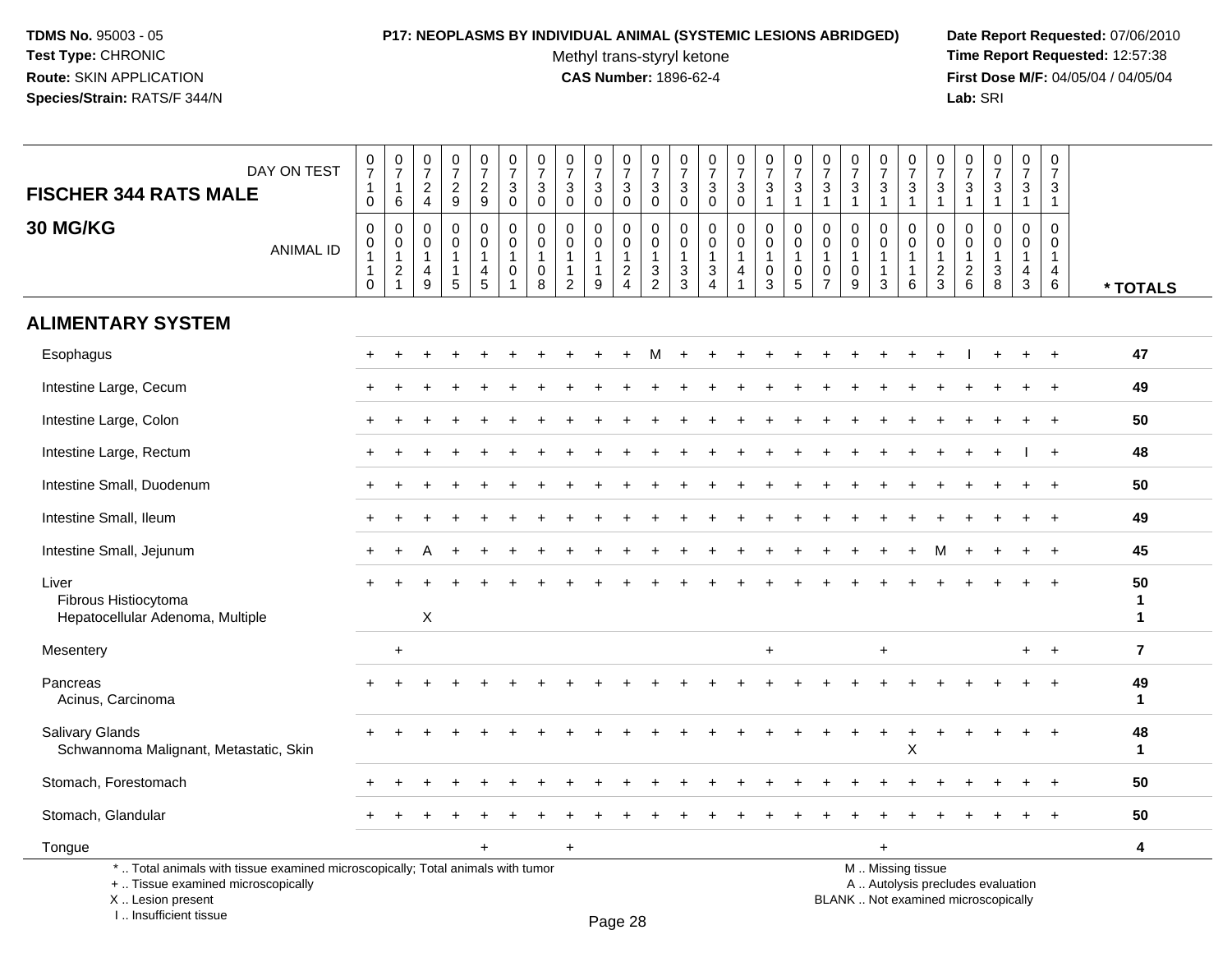### **P17: NEOPLASMS BY INDIVIDUAL ANIMAL (SYSTEMIC LESIONS ABRIDGED) Date Report Requested:** 07/06/2010

Methyl trans-styryl ketone<br>CAS Number: 1896-62-4

 **Time Report Requested:** 12:57:38 **First Dose M/F:** 04/05/04 / 04/05/04<br>Lab: SRI **Lab:** SRI

| DAY ON TEST<br><b>FISCHER 344 RATS MALE</b><br>30 MG/KG<br><b>ANIMAL ID</b>                                            | $\frac{0}{7}$<br>$\mathbf{1}$<br>$\mathbf 0$<br>$\mathbf 0$<br>$\mathbf 0$<br>1<br>1<br>$\Omega$ | $\frac{0}{7}$<br>$\overline{1}$<br>$\,6\,$<br>$\mathbf 0$<br>$\begin{smallmatrix}0\\1\end{smallmatrix}$<br>$\sqrt{2}$<br>$\overline{1}$ | $\frac{0}{7}$<br>$\frac{2}{4}$<br>$\mathbf 0$<br>$\mathbf 0$<br>$\overline{1}$<br>$\overline{4}$<br>9 | $\frac{0}{7}$<br>$\frac{2}{9}$<br>$\mathbf 0$<br>$\mathbf 0$<br>$\mathbf{1}$<br>$\mathbf{1}$<br>5 | $\frac{0}{7}$<br>$\frac{2}{9}$<br>0<br>$\mathbf 0$<br>$\mathbf{1}$<br>4<br>$\overline{5}$ | $\begin{array}{c} 0 \\ 7 \end{array}$<br>$\sqrt{3}$<br>$\mathbf 0$<br>$\mathbf 0$<br>$\pmb{0}$<br>$\mathbf{1}$<br>$\mathbf 0$ | $\frac{0}{7}$<br>$\mathbf{3}$<br>$\mathbf 0$<br>$\mathbf 0$<br>0<br>$\mathbf{1}$<br>$\mathbf 0$<br>$\overline{8}$ | $\frac{0}{7}$<br>$\sqrt{3}$<br>$\mathbf{0}$<br>$\mathbf 0$<br>$\mathbf 0$<br>$\mathbf{1}$<br>$\mathbf{1}$<br>$\overline{2}$ | $\frac{0}{7}$<br>$\mathbf{3}$<br>$\mathbf{0}$<br>$\mathbf 0$<br>$\mathbf 0$<br>$\mathbf{1}$<br>$\mathbf{1}$<br>9 | $\frac{0}{7}$<br>$\ensuremath{\mathsf{3}}$<br>$\mathbf 0$<br>0<br>$\ddot{\mathbf{0}}$<br>$\overline{1}$<br>$\boldsymbol{2}$<br>$\overline{4}$ | $\begin{array}{c} 0 \\ 7 \end{array}$<br>$\mathbf{3}$<br>$\mathbf 0$<br>0<br>$\mathsf{O}\xspace$<br>$\mathbf{1}$<br>$\mathbf{3}$<br>$\overline{2}$ | $\frac{0}{7}$<br>$\mathsf 3$<br>$\mathbf 0$<br>$\mathbf 0$<br>0<br>$\mathbf{1}$<br>$\sqrt{3}$<br>$\overline{3}$ | $\begin{smallmatrix}0\\7\end{smallmatrix}$<br>$\ensuremath{\mathsf{3}}$<br>$\mathbf 0$<br>$\mathbf 0$<br>$\boldsymbol{0}$<br>$\mathbf{1}$<br>$\sqrt{3}$<br>$\boldsymbol{\Lambda}$ | $\begin{smallmatrix}0\\7\end{smallmatrix}$<br>$\sqrt{3}$<br>$\mathbf 0$<br>$\mathbf 0$<br>$\overline{0}$<br>$\mathbf{1}$<br>4<br>$\mathbf{1}$ | $\frac{0}{7}$<br>$\sqrt{3}$<br>$\mathbf{1}$<br>$\mathbf 0$<br>$\overline{0}$<br>$\mathbf{1}$<br>$\mathbf 0$<br>$\overline{3}$ | $\frac{0}{7}$<br>$\mathbf{3}$<br>$\mathbf{1}$<br>$\mathbf 0$<br>$\mathbf 0$<br>$\mathbf{1}$<br>$\pmb{0}$<br>$\overline{5}$ | $\frac{0}{7}$<br>$\sqrt{3}$<br>$\mathbf 0$<br>0<br>$\mathbf{1}$<br>0<br>$\overline{7}$ | $\frac{0}{7}$<br>$\sqrt{3}$<br>$\overline{1}$<br>$\mathbf 0$<br>$\pmb{0}$<br>$\mathbf{1}$<br>$\mathbf 0$<br>9 | $\frac{0}{7}$<br>$\sqrt{3}$<br>$\mathbf{1}$<br>0<br>$\mathbf 0$<br>$\mathbf{1}$<br>$\mathbf{1}$<br>3 | 0<br>$\overline{7}$<br>$\sqrt{3}$<br>$\mathbf{1}$<br>$\mathbf 0$<br>$\mathbf 0$<br>$\mathbf{1}$<br>$\mathbf{1}$<br>6 | $\frac{0}{7}$<br>$\mathbf{3}$<br>$\mathbf{1}$<br>0<br>0<br>$\mathbf{1}$<br>$\overline{c}$<br>$\mathbf{3}$ | $\frac{0}{7}$<br>$\mathsf 3$<br>$\overline{1}$<br>0<br>0<br>$\mathbf{1}$<br>$\begin{array}{c} 2 \\ 6 \end{array}$ | $\frac{0}{7}$<br>$\ensuremath{\mathsf{3}}$<br>$\mathbf{1}$<br>$\mathbf 0$<br>$\mathsf{O}\xspace$<br>$\mathbf{1}$<br>$_8^3$ | $\frac{0}{7}$<br>$\sqrt{3}$<br>$\overline{1}$<br>0<br>0<br>$\overline{1}$<br>$\overline{\mathbf{4}}$<br>$\mathbf 3$ | 0<br>$\overline{7}$<br>$\ensuremath{\mathsf{3}}$<br>$\overline{1}$<br>$\mathbf 0$<br>0<br>$\mathbf{1}$<br>$\overline{4}$<br>$\,6\,$ | * TOTALS                                 |
|------------------------------------------------------------------------------------------------------------------------|--------------------------------------------------------------------------------------------------|-----------------------------------------------------------------------------------------------------------------------------------------|-------------------------------------------------------------------------------------------------------|---------------------------------------------------------------------------------------------------|-------------------------------------------------------------------------------------------|-------------------------------------------------------------------------------------------------------------------------------|-------------------------------------------------------------------------------------------------------------------|-----------------------------------------------------------------------------------------------------------------------------|------------------------------------------------------------------------------------------------------------------|-----------------------------------------------------------------------------------------------------------------------------------------------|----------------------------------------------------------------------------------------------------------------------------------------------------|-----------------------------------------------------------------------------------------------------------------|-----------------------------------------------------------------------------------------------------------------------------------------------------------------------------------|-----------------------------------------------------------------------------------------------------------------------------------------------|-------------------------------------------------------------------------------------------------------------------------------|----------------------------------------------------------------------------------------------------------------------------|----------------------------------------------------------------------------------------|---------------------------------------------------------------------------------------------------------------|------------------------------------------------------------------------------------------------------|----------------------------------------------------------------------------------------------------------------------|-----------------------------------------------------------------------------------------------------------|-------------------------------------------------------------------------------------------------------------------|----------------------------------------------------------------------------------------------------------------------------|---------------------------------------------------------------------------------------------------------------------|-------------------------------------------------------------------------------------------------------------------------------------|------------------------------------------|
| Squamous Cell Carcinoma                                                                                                |                                                                                                  |                                                                                                                                         |                                                                                                       |                                                                                                   | X                                                                                         |                                                                                                                               |                                                                                                                   | X                                                                                                                           |                                                                                                                  |                                                                                                                                               |                                                                                                                                                    |                                                                                                                 |                                                                                                                                                                                   |                                                                                                                                               |                                                                                                                               |                                                                                                                            |                                                                                        |                                                                                                               |                                                                                                      |                                                                                                                      |                                                                                                           |                                                                                                                   |                                                                                                                            |                                                                                                                     |                                                                                                                                     | $\mathbf{2}$                             |
| <b>CARDIOVASCULAR SYSTEM</b>                                                                                           |                                                                                                  |                                                                                                                                         |                                                                                                       |                                                                                                   |                                                                                           |                                                                                                                               |                                                                                                                   |                                                                                                                             |                                                                                                                  |                                                                                                                                               |                                                                                                                                                    |                                                                                                                 |                                                                                                                                                                                   |                                                                                                                                               |                                                                                                                               |                                                                                                                            |                                                                                        |                                                                                                               |                                                                                                      |                                                                                                                      |                                                                                                           |                                                                                                                   |                                                                                                                            |                                                                                                                     |                                                                                                                                     |                                          |
| Heart                                                                                                                  |                                                                                                  |                                                                                                                                         |                                                                                                       |                                                                                                   |                                                                                           |                                                                                                                               |                                                                                                                   |                                                                                                                             |                                                                                                                  |                                                                                                                                               |                                                                                                                                                    |                                                                                                                 |                                                                                                                                                                                   |                                                                                                                                               |                                                                                                                               |                                                                                                                            |                                                                                        |                                                                                                               |                                                                                                      |                                                                                                                      |                                                                                                           |                                                                                                                   |                                                                                                                            |                                                                                                                     |                                                                                                                                     | 50                                       |
| <b>ENDOCRINE SYSTEM</b>                                                                                                |                                                                                                  |                                                                                                                                         |                                                                                                       |                                                                                                   |                                                                                           |                                                                                                                               |                                                                                                                   |                                                                                                                             |                                                                                                                  |                                                                                                                                               |                                                                                                                                                    |                                                                                                                 |                                                                                                                                                                                   |                                                                                                                                               |                                                                                                                               |                                                                                                                            |                                                                                        |                                                                                                               |                                                                                                      |                                                                                                                      |                                                                                                           |                                                                                                                   |                                                                                                                            |                                                                                                                     |                                                                                                                                     |                                          |
| <b>Adrenal Cortex</b><br>Adenoma                                                                                       |                                                                                                  |                                                                                                                                         |                                                                                                       |                                                                                                   |                                                                                           |                                                                                                                               |                                                                                                                   |                                                                                                                             |                                                                                                                  |                                                                                                                                               |                                                                                                                                                    |                                                                                                                 |                                                                                                                                                                                   |                                                                                                                                               |                                                                                                                               |                                                                                                                            |                                                                                        |                                                                                                               |                                                                                                      |                                                                                                                      |                                                                                                           |                                                                                                                   |                                                                                                                            |                                                                                                                     |                                                                                                                                     | 50<br>$\mathbf{1}$                       |
| Adrenal Medulla<br>Pheochromocytoma Benign<br>Pheochromocytoma Benign, Multiple<br>Pheochromocytoma Malignant          | $\mathsf{x}$                                                                                     | $\times$                                                                                                                                | $\boldsymbol{\mathsf{X}}$                                                                             | X                                                                                                 |                                                                                           | $\mathsf{X}$                                                                                                                  |                                                                                                                   |                                                                                                                             |                                                                                                                  |                                                                                                                                               |                                                                                                                                                    |                                                                                                                 |                                                                                                                                                                                   | X                                                                                                                                             |                                                                                                                               | X                                                                                                                          |                                                                                        |                                                                                                               | $\boldsymbol{\mathsf{X}}$                                                                            |                                                                                                                      | $\boldsymbol{\mathsf{X}}$                                                                                 |                                                                                                                   |                                                                                                                            |                                                                                                                     | $\ddot{}$<br>X                                                                                                                      | 50<br>10<br>4<br>1                       |
| Islets, Pancreatic<br>Adenoma<br>Carcinoma                                                                             |                                                                                                  | $\mathsf X$                                                                                                                             |                                                                                                       |                                                                                                   | $\boldsymbol{\mathsf{X}}$                                                                 |                                                                                                                               |                                                                                                                   |                                                                                                                             |                                                                                                                  | Χ                                                                                                                                             |                                                                                                                                                    |                                                                                                                 |                                                                                                                                                                                   |                                                                                                                                               | X                                                                                                                             |                                                                                                                            | $\boldsymbol{\mathsf{X}}$                                                              |                                                                                                               |                                                                                                      |                                                                                                                      |                                                                                                           |                                                                                                                   |                                                                                                                            | $\boldsymbol{\mathsf{X}}$                                                                                           |                                                                                                                                     | 49<br>$\overline{7}$<br>$\mathbf{2}$     |
| Parathyroid Gland                                                                                                      |                                                                                                  |                                                                                                                                         |                                                                                                       |                                                                                                   |                                                                                           |                                                                                                                               |                                                                                                                   |                                                                                                                             |                                                                                                                  |                                                                                                                                               |                                                                                                                                                    |                                                                                                                 |                                                                                                                                                                                   |                                                                                                                                               |                                                                                                                               |                                                                                                                            |                                                                                        |                                                                                                               |                                                                                                      |                                                                                                                      |                                                                                                           |                                                                                                                   |                                                                                                                            |                                                                                                                     |                                                                                                                                     | 47                                       |
| <b>Pituitary Gland</b><br>Pars Distalis, Adenoma<br>Pars Distalis, Adenoma, Multiple<br>Pars Distalis, Carcinoma       | X                                                                                                | $\boldsymbol{\mathsf{X}}$                                                                                                               |                                                                                                       | X                                                                                                 | $\boldsymbol{\mathsf{X}}$                                                                 |                                                                                                                               |                                                                                                                   | $\mathsf{X}$                                                                                                                | $\mathsf{X}$                                                                                                     | $\mathsf{X}$                                                                                                                                  |                                                                                                                                                    | $\mathsf{X}$                                                                                                    |                                                                                                                                                                                   |                                                                                                                                               |                                                                                                                               | X X X X X                                                                                                                  |                                                                                        |                                                                                                               | X                                                                                                    |                                                                                                                      | X                                                                                                         |                                                                                                                   | X                                                                                                                          |                                                                                                                     | $\ddot{}$<br>X                                                                                                                      | 50<br>30<br>$\mathbf{2}$<br>$\mathbf{1}$ |
| <b>Thyroid Gland</b><br>C-cell, Adenoma<br>C-cell, Carcinoma<br>Follicular Cell, Adenoma<br>Follicular Cell, Carcinoma | +<br>X                                                                                           |                                                                                                                                         |                                                                                                       |                                                                                                   |                                                                                           |                                                                                                                               |                                                                                                                   | Χ<br>$\mathsf X$                                                                                                            |                                                                                                                  |                                                                                                                                               |                                                                                                                                                    | X                                                                                                               |                                                                                                                                                                                   |                                                                                                                                               |                                                                                                                               |                                                                                                                            | X                                                                                      |                                                                                                               |                                                                                                      |                                                                                                                      |                                                                                                           | X                                                                                                                 | $\mathsf{X}$                                                                                                               |                                                                                                                     | $\ddot{}$                                                                                                                           | 43<br>6<br>1                             |

\* .. Total animals with tissue examined microscopically; Total animals with tumor

+ .. Tissue examined microscopically

X .. Lesion present

I .. Insufficient tissue

M .. Missing tissue

y the contract of the contract of the contract of the contract of the contract of  $\mathsf A$  . Autolysis precludes evaluation Lesion present BLANK .. Not examined microscopically

Page 29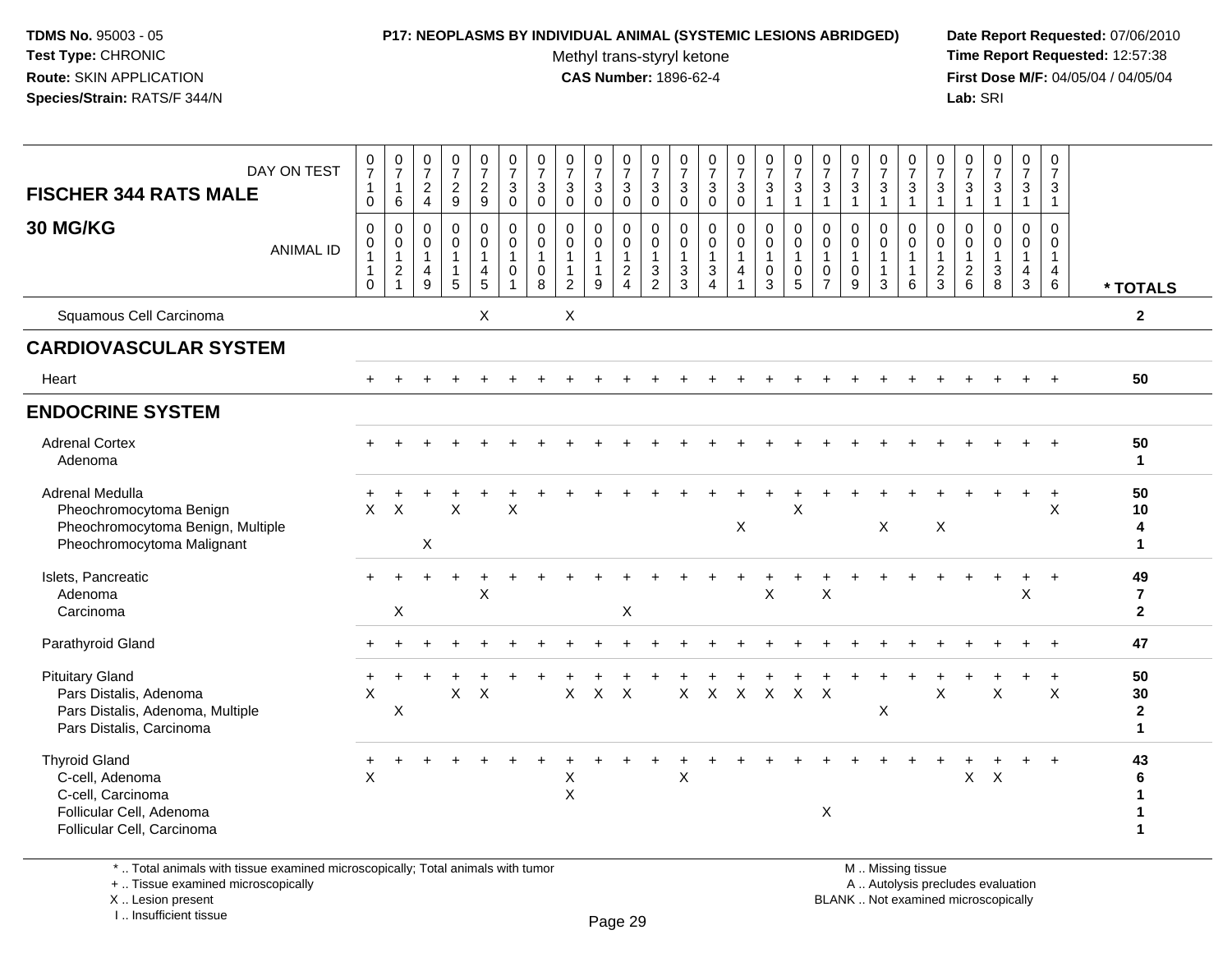#### **P17: NEOPLASMS BY INDIVIDUAL ANIMAL (SYSTEMIC LESIONS ABRIDGED) Date Report Requested:** 07/06/2010

Methyl trans-styryl ketone<br>CAS Number: 1896-62-4

 **Time Report Requested:** 12:57:38 **First Dose M/F:** 04/05/04 / 04/05/04 **Lab:** SRI **Lab:** SRI

| DAY ON TEST<br><b>FISCHER 344 RATS MALE</b> | U<br>-<br>U | U<br>6        | 0<br>$\sim$<br>-<br>4 | 0<br>9 | 0<br>$\sqrt{2}$<br><u>_</u><br>9 | 0<br>ົ<br>J.<br>0 | U<br>3<br>ν      |   | v<br>З<br>U | 0<br>3<br>0 | 0<br>ົ<br>◡<br>U                      | د             | U<br>د<br>υ | υ<br>◠<br>J | 0<br>-<br>3 | v<br>$\sim$<br>J | U<br>3 | U<br>3           | 0<br>3 | $\overline{0}$<br>3 | ັ                 | v<br>3                  | U<br>-3       | 0<br>ີ<br>ັ | -0<br>3                    |          |
|---------------------------------------------|-------------|---------------|-----------------------|--------|----------------------------------|-------------------|------------------|---|-------------|-------------|---------------------------------------|---------------|-------------|-------------|-------------|------------------|--------|------------------|--------|---------------------|-------------------|-------------------------|---------------|-------------|----------------------------|----------|
| <b>30 MG/KG</b><br>ANIMAL ID                | 0<br>U<br>U | U<br><u>_</u> | 0<br>0<br>9           | .5     | 0<br>0<br><sub>5</sub>           | 0<br>0<br>U       | U<br>υ<br>v<br>8 | ∸ | v<br>g      | 0<br>0<br>4 | U<br>υ<br><sup>o</sup><br>ັ<br>ົ<br>∼ | - 0<br>ີ<br>J | υ<br>ত      | O           | 0<br>U<br>3 | v<br>υ<br>ັ      |        | υ<br>υ<br>υ<br>9 | 0<br>3 | 0<br>0<br>6         | $\sim$<br>ົ<br>C. | v<br>u<br><u>_</u><br>6 | 0<br>- J<br>O | 0<br>0<br>3 | $\overline{0}$<br>-0<br>-6 | * TOTALS |

# **GENERAL BODY SYSTEM**

NONE

#### **GENITAL SYSTEM**Epididymis <sup>+</sup> <sup>+</sup> <sup>+</sup> <sup>+</sup> <sup>+</sup> <sup>+</sup> <sup>+</sup> <sup>+</sup> <sup>+</sup> <sup>+</sup> <sup>+</sup> <sup>+</sup> <sup>+</sup> <sup>+</sup> <sup>+</sup> <sup>+</sup> <sup>+</sup> <sup>+</sup> <sup>+</sup> <sup>+</sup> <sup>+</sup> <sup>+</sup> <sup>+</sup> <sup>+</sup> <sup>+</sup> **<sup>50</sup>** Preputial Gland $\alpha$  <sup>+</sup> <sup>+</sup> <sup>+</sup> <sup>+</sup> <sup>+</sup> <sup>+</sup> <sup>+</sup> <sup>+</sup> <sup>+</sup> <sup>M</sup> <sup>+</sup> <sup>+</sup> <sup>+</sup> <sup>+</sup> <sup>+</sup> <sup>+</sup> <sup>+</sup> <sup>+</sup> <sup>+</sup> <sup>+</sup> <sup>+</sup> <sup>+</sup> <sup>+</sup> <sup>+</sup> **<sup>49</sup>** Prostate $e$  + <sup>+</sup> <sup>+</sup> <sup>+</sup> <sup>+</sup> <sup>+</sup> <sup>+</sup> <sup>+</sup> <sup>+</sup> <sup>+</sup> <sup>+</sup> <sup>+</sup> <sup>+</sup> <sup>+</sup> <sup>+</sup> <sup>+</sup> <sup>+</sup> <sup>+</sup> <sup>+</sup> <sup>+</sup> <sup>+</sup> <sup>+</sup> <sup>+</sup> <sup>+</sup> <sup>+</sup> **<sup>50</sup>** Seminal Vesicle $e$  + <sup>+</sup> <sup>+</sup> <sup>+</sup> <sup>+</sup> <sup>+</sup> <sup>+</sup> <sup>+</sup> <sup>+</sup> <sup>+</sup> <sup>+</sup> <sup>+</sup> <sup>+</sup> <sup>+</sup> <sup>+</sup> <sup>+</sup> <sup>+</sup> <sup>+</sup> <sup>+</sup> <sup>+</sup> <sup>+</sup> <sup>+</sup> <sup>+</sup> <sup>+</sup> <sup>+</sup> **<sup>50</sup>** Testesstes<br>Bilateral, Interstitial Cell, Adenoma <sup>+</sup> <sup>+</sup> <sup>+</sup> <sup>+</sup> <sup>+</sup> <sup>+</sup> <sup>+</sup> <sup>+</sup> <sup>+</sup> <sup>+</sup> <sup>+</sup> <sup>+</sup> <sup>+</sup> <sup>+</sup> <sup>+</sup> <sup>+</sup> <sup>+</sup> <sup>+</sup> <sup>+</sup> <sup>+</sup> <sup>+</sup> <sup>+</sup> <sup>+</sup> <sup>+</sup> **<sup>50</sup>** a X <sup>X</sup> <sup>X</sup> <sup>X</sup> <sup>X</sup> <sup>X</sup> <sup>X</sup> <sup>X</sup> <sup>X</sup> <sup>X</sup> <sup>X</sup> **<sup>13</sup>** Interstitial Cell, Adenomaa X <sup>X</sup> <sup>X</sup> <sup>X</sup> <sup>X</sup> <sup>X</sup> <sup>X</sup> <sup>X</sup> <sup>X</sup> <sup>X</sup> <sup>X</sup> **<sup>19</sup> HEMATOPOIETIC SYSTEM**Bone Marrow <sup>+</sup> <sup>+</sup> <sup>+</sup> <sup>+</sup> <sup>+</sup> <sup>+</sup> <sup>+</sup> <sup>+</sup> <sup>+</sup> <sup>+</sup> <sup>+</sup> <sup>+</sup> <sup>+</sup> <sup>+</sup> <sup>+</sup> <sup>+</sup> <sup>+</sup> <sup>+</sup> <sup>+</sup> <sup>+</sup> <sup>+</sup> <sup>+</sup> <sup>+</sup> <sup>+</sup> <sup>+</sup> **<sup>50</sup>** Lymph Node+<br>Mediastinal, Carcinoma, Metastatic, Pancreas <sup>+</sup> <sup>+</sup> <sup>+</sup> <sup>+</sup> <sup>+</sup> <sup>+</sup> <sup>+</sup> <sup>+</sup> <sup>+</sup> <sup>+</sup> **<sup>21</sup> <sup>1</sup>** $\mathbf{1}$ Mediastinal, Carcinoma, Metastatic, ThyroidGland Mediastinal, HemangiosarcomaX **<sup>1</sup> <sup>1</sup>** Lymph Node, Mandibularr M <sup>M</sup> <sup>M</sup> <sup>M</sup> <sup>M</sup> <sup>+</sup> <sup>M</sup> <sup>+</sup> <sup>M</sup> <sup>M</sup> <sup>M</sup> <sup>M</sup> <sup>M</sup> <sup>M</sup> <sup>M</sup> <sup>M</sup> <sup>M</sup> <sup>+</sup> <sup>M</sup> <sup>M</sup> <sup>M</sup> <sup>M</sup> <sup>M</sup> <sup>M</sup> <sup>M</sup> **<sup>3</sup>** Lymph Node, Mesenteric $\circ$  + <sup>+</sup> <sup>+</sup> <sup>+</sup> <sup>+</sup> <sup>+</sup> <sup>+</sup> <sup>+</sup> <sup>+</sup> <sup>+</sup> <sup>+</sup> <sup>+</sup> <sup>+</sup> <sup>+</sup> <sup>+</sup> <sup>+</sup> <sup>+</sup> <sup>+</sup> <sup>+</sup> <sup>+</sup> <sup>+</sup> <sup>+</sup> <sup>+</sup> <sup>+</sup> <sup>+</sup> **<sup>50</sup>** Carcinoma, Metastatic, Pancreas**<sup>1</sup>**

\* .. Total animals with tissue examined microscopically; Total animals with tumor

+ .. Tissue examined microscopically

X .. Lesion present

I .. Insufficient tissue

 M .. Missing tissuey the contract of the contract of the contract of the contract of the contract of  $\mathsf A$  . Autolysis precludes evaluation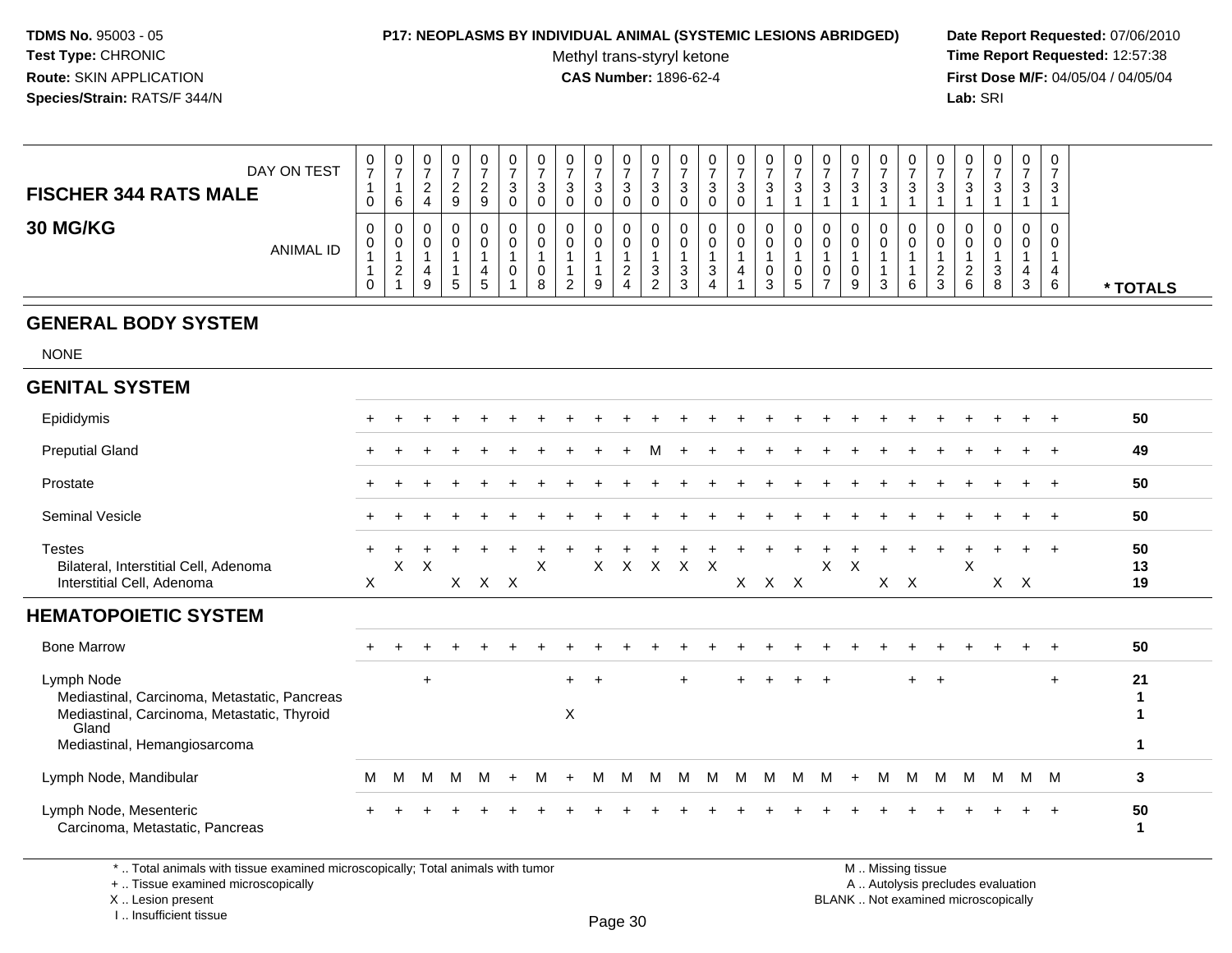#### **P17: NEOPLASMS BY INDIVIDUAL ANIMAL (SYSTEMIC LESIONS ABRIDGED) Date Report Requested:** 07/06/2010

Methyl trans-styryl ketone<br>CAS Number: 1896-62-4

| DAY ON TEST<br><b>FISCHER 344 RATS MALE</b>                                                                                                                         | $\frac{0}{7}$<br>$\mathbf{1}$<br>$\mathbf{0}$               | $\frac{0}{7}$<br>$\mathbf{1}$<br>6                                                  | $\frac{0}{7}$<br>$\frac{2}{4}$                       | $\frac{0}{7}$<br>$\frac{2}{9}$                     | 0<br>$\boldsymbol{7}$<br>$\frac{2}{9}$                              | $\frac{0}{7}$<br>$\sqrt{3}$<br>$\pmb{0}$                            | $\frac{0}{7}$<br>$\sqrt{3}$<br>$\mathbf 0$ | $\frac{0}{7}$<br>$\mathbf{3}$<br>$\mathbf 0$                              | $\frac{0}{7}$<br>3<br>$\pmb{0}$ | $\frac{0}{7}$<br>$_{\rm 0}^3$                                                  | $\frac{0}{7}$<br>$\sqrt{3}$<br>$\mathsf{O}\xspace$                           | 0<br>$\overline{7}$<br>$\mathbf{3}$<br>$\mathbf 0$ | $\frac{0}{7}$<br>$\sqrt{3}$<br>$\pmb{0}$                                             | $\frac{0}{7}$<br>$\sqrt{3}$<br>$\pmb{0}$             | $\frac{0}{7}$<br>$\sqrt{3}$<br>$\mathbf{1}$                 | $\frac{0}{7}$<br>$\mathbf{3}$<br>$\mathbf{1}$ | 0<br>$\overline{7}$<br>$\sqrt{3}$<br>$\mathbf{1}$                        | $\frac{0}{7}$<br>$\sqrt{3}$<br>1 | 0<br>$\overline{7}$<br>$\sqrt{3}$<br>$\overline{1}$                       | $\frac{0}{7}$<br>$\frac{3}{1}$                                                                | 0<br>$\overline{7}$<br>3<br>$\overline{1}$                                  | $\frac{0}{7}$<br>3<br>$\mathbf{1}$                             | $\frac{0}{7}$<br>3<br>$\mathbf{1}$      | $\pmb{0}$<br>$\boldsymbol{7}$<br>$\mathbf{3}$<br>$\mathbf{1}$  | $\mathbf 0$<br>$\overline{7}$<br>3<br>$\mathbf 1$    |                                                                                                        |
|---------------------------------------------------------------------------------------------------------------------------------------------------------------------|-------------------------------------------------------------|-------------------------------------------------------------------------------------|------------------------------------------------------|----------------------------------------------------|---------------------------------------------------------------------|---------------------------------------------------------------------|--------------------------------------------|---------------------------------------------------------------------------|---------------------------------|--------------------------------------------------------------------------------|------------------------------------------------------------------------------|----------------------------------------------------|--------------------------------------------------------------------------------------|------------------------------------------------------|-------------------------------------------------------------|-----------------------------------------------|--------------------------------------------------------------------------|----------------------------------|---------------------------------------------------------------------------|-----------------------------------------------------------------------------------------------|-----------------------------------------------------------------------------|----------------------------------------------------------------|-----------------------------------------|----------------------------------------------------------------|------------------------------------------------------|--------------------------------------------------------------------------------------------------------|
| 30 MG/KG<br><b>ANIMAL ID</b>                                                                                                                                        | $\Omega$<br>0<br>$\overline{1}$<br>$\mathbf{1}$<br>$\Omega$ | $\mathbf 0$<br>$\boldsymbol{0}$<br>$\overline{1}$<br>$\overline{c}$<br>$\mathbf{1}$ | $\mathbf 0$<br>$\mathbf 0$<br>$\mathbf{1}$<br>4<br>9 | $\Omega$<br>0<br>$\mathbf{1}$<br>$\mathbf{1}$<br>5 | $\mathbf 0$<br>$\mathbf 0$<br>$\overline{1}$<br>$\overline{4}$<br>5 | $\mathbf 0$<br>$\mathbf 0$<br>$\overline{1}$<br>0<br>$\overline{1}$ | $\Omega$<br>0<br>-1<br>$\mathbf 0$<br>8    | $\Omega$<br>$\mathbf 0$<br>$\mathbf{1}$<br>$\mathbf{1}$<br>$\overline{2}$ | 0<br>$\mathbf 0$<br>1<br>9      | $\mathbf 0$<br>$\mathbf 0$<br>$\mathbf{1}$<br>$\overline{a}$<br>$\overline{4}$ | $\Omega$<br>0<br>$\mathbf{1}$<br>$\ensuremath{\mathsf{3}}$<br>$\overline{2}$ | $\mathbf 0$<br>0<br>-1<br>$\sqrt{3}$<br>3          | $\mathbf 0$<br>$\mathbf 0$<br>$\overline{1}$<br>$\sqrt{3}$<br>$\boldsymbol{\Lambda}$ | $\Omega$<br>0<br>$\mathbf{1}$<br>$\overline{4}$<br>1 | $\Omega$<br>$\mathbf 0$<br>$\mathbf{1}$<br>$\mathbf 0$<br>3 | $\Omega$<br>0<br>1<br>$\mathbf 0$<br>5        | $\Omega$<br>$\mathbf 0$<br>$\mathbf{1}$<br>$\mathbf 0$<br>$\overline{7}$ | $\Omega$<br>0<br>1<br>0<br>9     | $\Omega$<br>$\mathbf 0$<br>$\overline{1}$<br>$\mathbf{1}$<br>$\mathbf{3}$ | $\Omega$<br>$\mathbf 0$<br>$\overline{1}$<br>$\overline{1}$<br>6                              | $\Omega$<br>$\mathbf 0$<br>$\overline{1}$<br>$\overline{c}$<br>$\mathbf{3}$ | $\Omega$<br>$\mathbf 0$<br>$\mathbf{1}$<br>$\overline{c}$<br>6 | $\Omega$<br>0<br>$\mathbf{1}$<br>3<br>8 | $\Omega$<br>$\mathbf 0$<br>$\overline{1}$<br>4<br>$\mathbf{3}$ | $\Omega$<br>0<br>$\mathbf{1}$<br>$\overline{4}$<br>6 | * TOTALS                                                                                               |
| Spleen                                                                                                                                                              |                                                             |                                                                                     |                                                      |                                                    |                                                                     |                                                                     |                                            |                                                                           |                                 |                                                                                |                                                                              |                                                    |                                                                                      |                                                      |                                                             |                                               |                                                                          |                                  |                                                                           |                                                                                               |                                                                             |                                                                |                                         |                                                                | $\ddot{}$                                            | 50                                                                                                     |
| Thymus<br>Thymoma Benign                                                                                                                                            |                                                             |                                                                                     |                                                      |                                                    |                                                                     |                                                                     |                                            |                                                                           |                                 | м                                                                              |                                                                              | X                                                  |                                                                                      |                                                      |                                                             |                                               |                                                                          |                                  |                                                                           |                                                                                               |                                                                             |                                                                |                                         |                                                                | $+$                                                  | 46<br>$\mathbf{2}$                                                                                     |
| <b>INTEGUMENTARY SYSTEM</b>                                                                                                                                         |                                                             |                                                                                     |                                                      |                                                    |                                                                     |                                                                     |                                            |                                                                           |                                 |                                                                                |                                                                              |                                                    |                                                                                      |                                                      |                                                             |                                               |                                                                          |                                  |                                                                           |                                                                                               |                                                                             |                                                                |                                         |                                                                |                                                      |                                                                                                        |
| <b>Mammary Gland</b><br>Carcinoma<br>Fibroadenoma                                                                                                                   |                                                             |                                                                                     |                                                      | X                                                  |                                                                     |                                                                     |                                            |                                                                           |                                 |                                                                                |                                                                              |                                                    |                                                                                      |                                                      |                                                             |                                               | X                                                                        |                                  |                                                                           |                                                                                               |                                                                             |                                                                |                                         | Χ                                                              |                                                      | 48<br>1<br>3                                                                                           |
| Skin<br>Fibroma<br>Fibrous Histiocytoma<br>Keratoacanthoma<br>Keratoacanthoma, Multiple<br>Schwannoma Malignant<br>Sebaceous Gland, Adenoma                         |                                                             | X                                                                                   | $\boldsymbol{\mathsf{X}}$                            |                                                    |                                                                     |                                                                     |                                            |                                                                           |                                 | X                                                                              | $\times$                                                                     |                                                    |                                                                                      |                                                      |                                                             |                                               | X                                                                        |                                  |                                                                           | Χ<br>Χ<br>$\times$                                                                            |                                                                             |                                                                | X                                       | $\ddot{}$<br>X                                                 | $\ddot{}$                                            | 50<br>$\overline{7}$<br>$\mathbf{2}$<br>$5\phantom{.0}$<br>$\overline{\mathbf{2}}$<br>$\mathbf 3$<br>1 |
| <b>MUSCULOSKELETAL SYSTEM</b>                                                                                                                                       |                                                             |                                                                                     |                                                      |                                                    |                                                                     |                                                                     |                                            |                                                                           |                                 |                                                                                |                                                                              |                                                    |                                                                                      |                                                      |                                                             |                                               |                                                                          |                                  |                                                                           |                                                                                               |                                                                             |                                                                |                                         |                                                                |                                                      |                                                                                                        |
| <b>Bone</b><br>Osteosarcoma                                                                                                                                         |                                                             |                                                                                     |                                                      |                                                    |                                                                     |                                                                     |                                            |                                                                           |                                 |                                                                                |                                                                              |                                                    |                                                                                      |                                                      |                                                             |                                               |                                                                          |                                  |                                                                           |                                                                                               |                                                                             |                                                                |                                         |                                                                |                                                      | 50<br>$\mathbf 1$                                                                                      |
| <b>Skeletal Muscle</b>                                                                                                                                              |                                                             |                                                                                     |                                                      |                                                    |                                                                     |                                                                     |                                            |                                                                           |                                 |                                                                                |                                                                              |                                                    |                                                                                      |                                                      |                                                             |                                               |                                                                          |                                  |                                                                           |                                                                                               |                                                                             |                                                                | $+$                                     |                                                                |                                                      | $\mathbf{2}$                                                                                           |
| <b>NERVOUS SYSTEM</b>                                                                                                                                               |                                                             |                                                                                     |                                                      |                                                    |                                                                     |                                                                     |                                            |                                                                           |                                 |                                                                                |                                                                              |                                                    |                                                                                      |                                                      |                                                             |                                               |                                                                          |                                  |                                                                           |                                                                                               |                                                                             |                                                                |                                         |                                                                |                                                      |                                                                                                        |
| <b>Brain</b><br>Carcinoma, Metastatic, Pituitary Gland                                                                                                              |                                                             |                                                                                     |                                                      |                                                    |                                                                     |                                                                     |                                            |                                                                           |                                 |                                                                                |                                                                              |                                                    |                                                                                      |                                                      |                                                             |                                               |                                                                          |                                  |                                                                           |                                                                                               |                                                                             |                                                                |                                         |                                                                |                                                      | 50<br>1                                                                                                |
| <b>Peripheral Nerve</b>                                                                                                                                             |                                                             |                                                                                     |                                                      |                                                    |                                                                     |                                                                     |                                            |                                                                           |                                 |                                                                                |                                                                              |                                                    |                                                                                      |                                                      |                                                             |                                               |                                                                          |                                  |                                                                           |                                                                                               |                                                                             |                                                                | $\ddot{}$                               |                                                                |                                                      | 4                                                                                                      |
| *  Total animals with tissue examined microscopically; Total animals with tumor<br>+  Tissue examined microscopically<br>X  Lesion present<br>I Insufficient tissue |                                                             |                                                                                     |                                                      |                                                    |                                                                     |                                                                     |                                            |                                                                           |                                 | $D_{200}$ 21                                                                   |                                                                              |                                                    |                                                                                      |                                                      |                                                             |                                               |                                                                          |                                  |                                                                           | M  Missing tissue<br>A  Autolysis precludes evaluation<br>BLANK  Not examined microscopically |                                                                             |                                                                |                                         |                                                                |                                                      |                                                                                                        |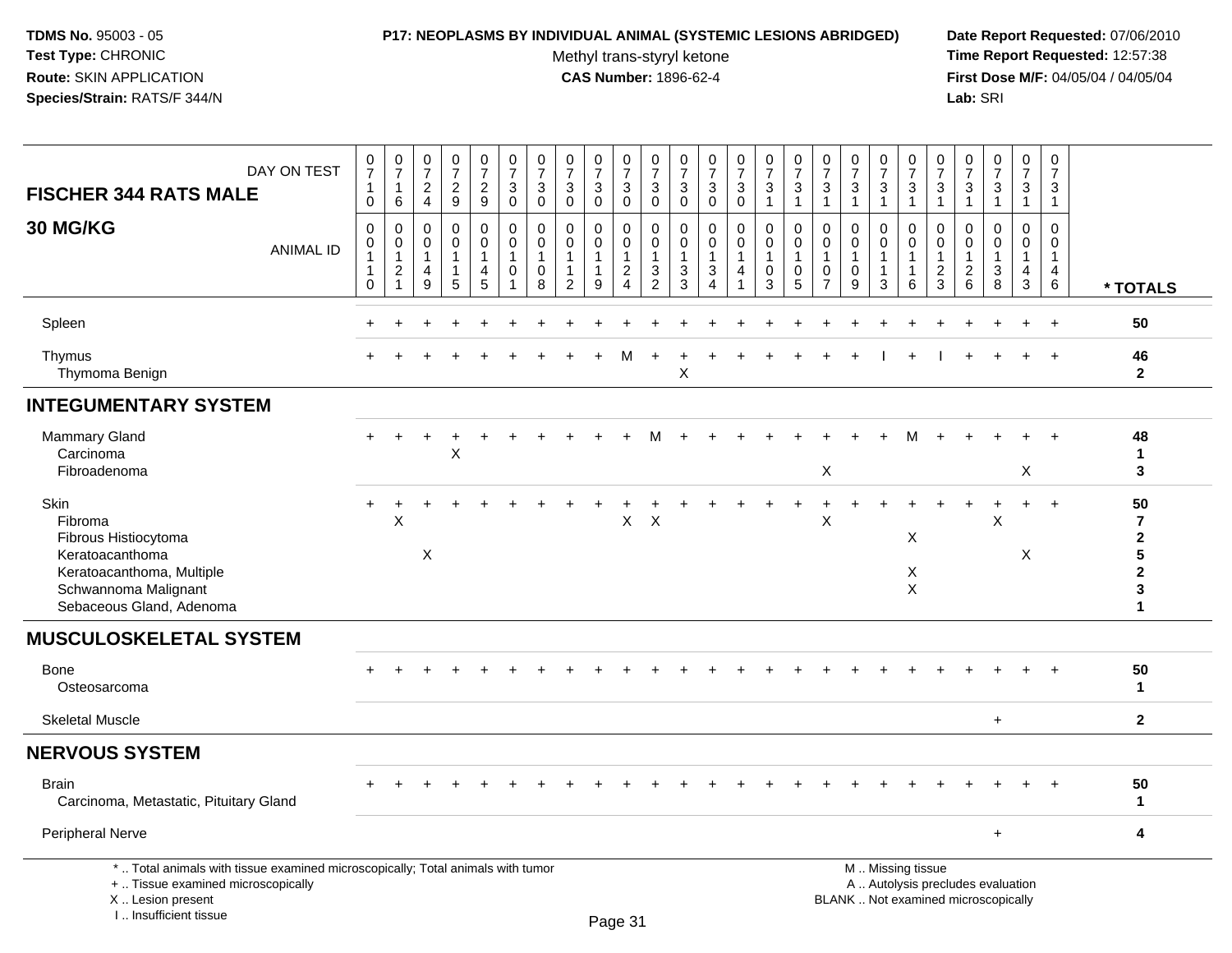#### **P17: NEOPLASMS BY INDIVIDUAL ANIMAL (SYSTEMIC LESIONS ABRIDGED) Date Report Requested:** 07/06/2010

Methyl trans-styryl ketone<br>CAS Number: 1896-62-4

 **Time Report Requested:** 12:57:38 **First Dose M/F:** 04/05/04 / 04/05/04<br>**Lab:** SRI **Lab:** SRI

| DAY ON TEST<br><b>FISCHER 344 RATS MALE</b>                                                              | $\frac{0}{7}$<br>$\mathbf{1}$<br>$\pmb{0}$                            | $\begin{array}{c} 0 \\ 7 \end{array}$<br>$\mathbf{1}$<br>6           | $\frac{0}{7}$<br>$\frac{2}{4}$                            | $\begin{smallmatrix}0\\7\end{smallmatrix}$<br>$\frac{2}{9}$ | $\frac{0}{7}$<br>$\frac{2}{9}$                        | $\frac{0}{7}$<br>$\sqrt{3}$<br>$\mathbf 0$                              | $\frac{0}{7}$<br>$\mathbf{3}$<br>$\mathbf 0$       | 0<br>$\overline{7}$<br>$\mathbf{3}$<br>$\mathbf 0$           | $\frac{0}{7}$<br>$\mathbf{3}$<br>$\mathbf{0}$                     | $\frac{0}{7}$<br>$\mathsf 3$<br>$\mathbf 0$            | $\frac{0}{7}$<br>$\mathbf{3}$<br>$\mathbf 0$                      | $\frac{0}{7}$<br>$\mathbf{3}$<br>$\mathbf 0$                       | $\frac{0}{7}$<br>$\mathbf{3}$<br>$\mathbf 0$                                    | $\frac{0}{7}$<br>3<br>$\Omega$                   | $\frac{0}{7}$<br>$\ensuremath{\mathsf{3}}$<br>$\overline{1}$   | $\frac{0}{7}$<br>$\mathsf 3$<br>$\mathbf{1}$                 | $\frac{0}{7}$<br>$\mathbf{3}$<br>1                  | $\frac{0}{7}$<br>$\sqrt{3}$<br>$\overline{1}$               | $\frac{0}{7}$<br>$\mathbf{3}$<br>$\mathbf{1}$ | 0<br>$\overline{7}$<br>$\mathbf{3}$<br>$\overline{1}$ | $\frac{0}{7}$<br>$\mathsf 3$<br>$\overline{1}$              | $\frac{0}{7}$<br>3<br>$\mathbf{1}$                                      | $\frac{0}{7}$<br>3<br>$\mathbf{1}$                          | $\frac{0}{7}$<br>$\mathbf{3}$<br>$\mathbf{1}$ | $\mathbf 0$<br>$\overline{7}$<br>$\mathbf{3}$<br>$\mathbf{1}$     |                                                    |
|----------------------------------------------------------------------------------------------------------|-----------------------------------------------------------------------|----------------------------------------------------------------------|-----------------------------------------------------------|-------------------------------------------------------------|-------------------------------------------------------|-------------------------------------------------------------------------|----------------------------------------------------|--------------------------------------------------------------|-------------------------------------------------------------------|--------------------------------------------------------|-------------------------------------------------------------------|--------------------------------------------------------------------|---------------------------------------------------------------------------------|--------------------------------------------------|----------------------------------------------------------------|--------------------------------------------------------------|-----------------------------------------------------|-------------------------------------------------------------|-----------------------------------------------|-------------------------------------------------------|-------------------------------------------------------------|-------------------------------------------------------------------------|-------------------------------------------------------------|-----------------------------------------------|-------------------------------------------------------------------|----------------------------------------------------|
| 30 MG/KG<br><b>ANIMAL ID</b>                                                                             | $\pmb{0}$<br>$\pmb{0}$<br>$\mathbf{1}$<br>$\mathbf{1}$<br>$\mathbf 0$ | $\pmb{0}$<br>$\pmb{0}$<br>$\mathbf{1}$<br>$\sqrt{2}$<br>$\mathbf{1}$ | $\mathbf 0$<br>0<br>$\overline{1}$<br>$\overline{4}$<br>9 | $\pmb{0}$<br>0<br>$\mathbf{1}$<br>$\mathbf{1}$<br>5         | 0<br>$\mathbf 0$<br>1<br>$\overline{\mathbf{4}}$<br>5 | 0<br>$\mathsf{O}\xspace$<br>$\mathbf{1}$<br>$\pmb{0}$<br>$\overline{1}$ | $\mathbf 0$<br>0<br>$\mathbf{1}$<br>$\pmb{0}$<br>8 | $\mathbf 0$<br>$\mathbf{0}$<br>$\mathbf 1$<br>$\overline{2}$ | $\mathbf 0$<br>$\mathbf 0$<br>$\overline{1}$<br>$\mathbf{1}$<br>9 | 0<br>0<br>$\mathbf{1}$<br>$\sqrt{2}$<br>$\overline{4}$ | $\mathbf 0$<br>$\mathbf 0$<br>$\overline{1}$<br>$\mathbf{3}$<br>2 | 0<br>$\mathbf 0$<br>$\mathbf{1}$<br>$\ensuremath{\mathsf{3}}$<br>3 | $\mathbf 0$<br>0<br>$\mathbf{1}$<br>$\ensuremath{\mathsf{3}}$<br>$\overline{4}$ | 0<br>$\mathbf 0$<br>1<br>$\overline{\mathbf{4}}$ | $\mathbf 0$<br>$\mathbf 0$<br>$\overline{1}$<br>$\pmb{0}$<br>3 | $\mathbf 0$<br>$\mathbf 0$<br>$\mathbf{1}$<br>$\pmb{0}$<br>5 | 0<br>$\Omega$<br>1<br>$\mathbf 0$<br>$\overline{7}$ | $\mathbf 0$<br>$\Omega$<br>$\mathbf{1}$<br>$\mathbf 0$<br>9 | 0<br>0<br>$\mathbf{1}$<br>$\mathbf{1}$<br>3   | 0<br>$\mathbf 0$<br>1<br>$\mathbf 1$<br>6             | $\mathbf 0$<br>$\mathbf 0$<br>$\mathbf{1}$<br>$\frac{2}{3}$ | $\mathbf 0$<br>$\Omega$<br>$\mathbf{1}$<br>$\sqrt{2}$<br>$6\phantom{1}$ | $\Omega$<br>$\Omega$<br>1<br>$\ensuremath{\mathsf{3}}$<br>8 | 0<br>0<br>$\mathbf{1}$<br>$\overline{4}$<br>3 | $\mathbf 0$<br>$\mathbf 0$<br>$\mathbf{1}$<br>$\overline{4}$<br>6 | * TOTALS                                           |
| Spinal Cord                                                                                              |                                                                       |                                                                      |                                                           |                                                             |                                                       |                                                                         |                                                    |                                                              |                                                                   |                                                        |                                                                   |                                                                    |                                                                                 |                                                  |                                                                |                                                              |                                                     |                                                             |                                               |                                                       |                                                             |                                                                         | $\ddot{}$                                                   |                                               |                                                                   | 4                                                  |
| <b>RESPIRATORY SYSTEM</b>                                                                                |                                                                       |                                                                      |                                                           |                                                             |                                                       |                                                                         |                                                    |                                                              |                                                                   |                                                        |                                                                   |                                                                    |                                                                                 |                                                  |                                                                |                                                              |                                                     |                                                             |                                               |                                                       |                                                             |                                                                         |                                                             |                                               |                                                                   |                                                    |
| Lung<br>Alveolar/Bronchiolar Adenoma<br>Alveolar/Bronchiolar Carcinoma<br>Osteosarcoma, Metastatic, Bone | $\ddot{}$<br>$\times$                                                 |                                                                      | X                                                         |                                                             |                                                       |                                                                         |                                                    |                                                              |                                                                   | $\mathsf X$                                            |                                                                   |                                                                    |                                                                                 |                                                  |                                                                |                                                              |                                                     |                                                             |                                               |                                                       |                                                             |                                                                         |                                                             |                                               |                                                                   | 50<br>$\mathbf{2}$<br>$\mathbf{1}$<br>$\mathbf{1}$ |
| Nose                                                                                                     |                                                                       |                                                                      |                                                           |                                                             |                                                       |                                                                         |                                                    |                                                              |                                                                   |                                                        |                                                                   |                                                                    |                                                                                 |                                                  |                                                                |                                                              |                                                     |                                                             |                                               |                                                       |                                                             |                                                                         |                                                             |                                               | $\ddot{}$                                                         | 50                                                 |
| Trachea                                                                                                  | $+$                                                                   |                                                                      |                                                           |                                                             |                                                       |                                                                         |                                                    |                                                              |                                                                   |                                                        |                                                                   |                                                                    |                                                                                 |                                                  |                                                                |                                                              |                                                     |                                                             |                                               |                                                       |                                                             |                                                                         |                                                             |                                               | $+$                                                               | 50                                                 |
| <b>SPECIAL SENSES SYSTEM</b>                                                                             |                                                                       |                                                                      |                                                           |                                                             |                                                       |                                                                         |                                                    |                                                              |                                                                   |                                                        |                                                                   |                                                                    |                                                                                 |                                                  |                                                                |                                                              |                                                     |                                                             |                                               |                                                       |                                                             |                                                                         |                                                             |                                               |                                                                   |                                                    |
| Eye                                                                                                      |                                                                       |                                                                      |                                                           |                                                             |                                                       |                                                                         |                                                    |                                                              |                                                                   |                                                        |                                                                   |                                                                    |                                                                                 |                                                  |                                                                |                                                              |                                                     |                                                             |                                               |                                                       |                                                             |                                                                         |                                                             |                                               | $\overline{+}$                                                    | 50                                                 |
| <b>Harderian Gland</b>                                                                                   |                                                                       |                                                                      |                                                           |                                                             |                                                       |                                                                         |                                                    |                                                              |                                                                   |                                                        |                                                                   |                                                                    |                                                                                 |                                                  |                                                                |                                                              |                                                     |                                                             |                                               |                                                       |                                                             |                                                                         |                                                             |                                               | $\ddot{}$                                                         | 50                                                 |
| Zymbal's Gland<br>Carcinoma                                                                              |                                                                       |                                                                      |                                                           |                                                             |                                                       |                                                                         |                                                    |                                                              |                                                                   |                                                        |                                                                   |                                                                    |                                                                                 |                                                  |                                                                |                                                              |                                                     |                                                             |                                               |                                                       |                                                             |                                                                         |                                                             |                                               |                                                                   | $\mathbf{2}$<br>$\overline{\mathbf{2}}$            |
| <b>URINARY SYSTEM</b>                                                                                    |                                                                       |                                                                      |                                                           |                                                             |                                                       |                                                                         |                                                    |                                                              |                                                                   |                                                        |                                                                   |                                                                    |                                                                                 |                                                  |                                                                |                                                              |                                                     |                                                             |                                               |                                                       |                                                             |                                                                         |                                                             |                                               |                                                                   |                                                    |
| Kidney<br>Renal Tubule, Adenoma, Multiple<br>Renal Tubule, Carcinoma                                     |                                                                       |                                                                      |                                                           |                                                             |                                                       |                                                                         |                                                    |                                                              |                                                                   |                                                        |                                                                   | $\boldsymbol{\mathsf{X}}$                                          |                                                                                 |                                                  |                                                                |                                                              |                                                     |                                                             |                                               |                                                       |                                                             |                                                                         |                                                             |                                               |                                                                   | 50<br>$\mathbf{1}$<br>$\blacktriangleleft$         |
| Urethra                                                                                                  |                                                                       |                                                                      |                                                           |                                                             |                                                       |                                                                         |                                                    |                                                              |                                                                   |                                                        |                                                                   |                                                                    |                                                                                 |                                                  |                                                                |                                                              |                                                     |                                                             |                                               |                                                       |                                                             |                                                                         |                                                             |                                               |                                                                   | $\mathbf{1}$                                       |
| <b>Urinary Bladder</b>                                                                                   |                                                                       |                                                                      |                                                           |                                                             |                                                       |                                                                         |                                                    |                                                              |                                                                   |                                                        |                                                                   |                                                                    |                                                                                 |                                                  |                                                                |                                                              |                                                     |                                                             |                                               |                                                       |                                                             |                                                                         |                                                             | $\ddot{}$                                     | $+$                                                               | 50                                                 |
| <b>SYSTEMIC LESIONS</b>                                                                                  |                                                                       |                                                                      |                                                           |                                                             |                                                       |                                                                         |                                                    |                                                              |                                                                   |                                                        |                                                                   |                                                                    |                                                                                 |                                                  |                                                                |                                                              |                                                     |                                                             |                                               |                                                       |                                                             |                                                                         |                                                             |                                               |                                                                   |                                                    |

\* .. Total animals with tissue examined microscopically; Total animals with tumor

+ .. Tissue examined microscopically

X .. Lesion present

I .. Insufficient tissue

M .. Missing tissue

y the contract of the contract of the contract of the contract of the contract of  $\mathsf A$  . Autolysis precludes evaluation Lesion present BLANK .. Not examined microscopically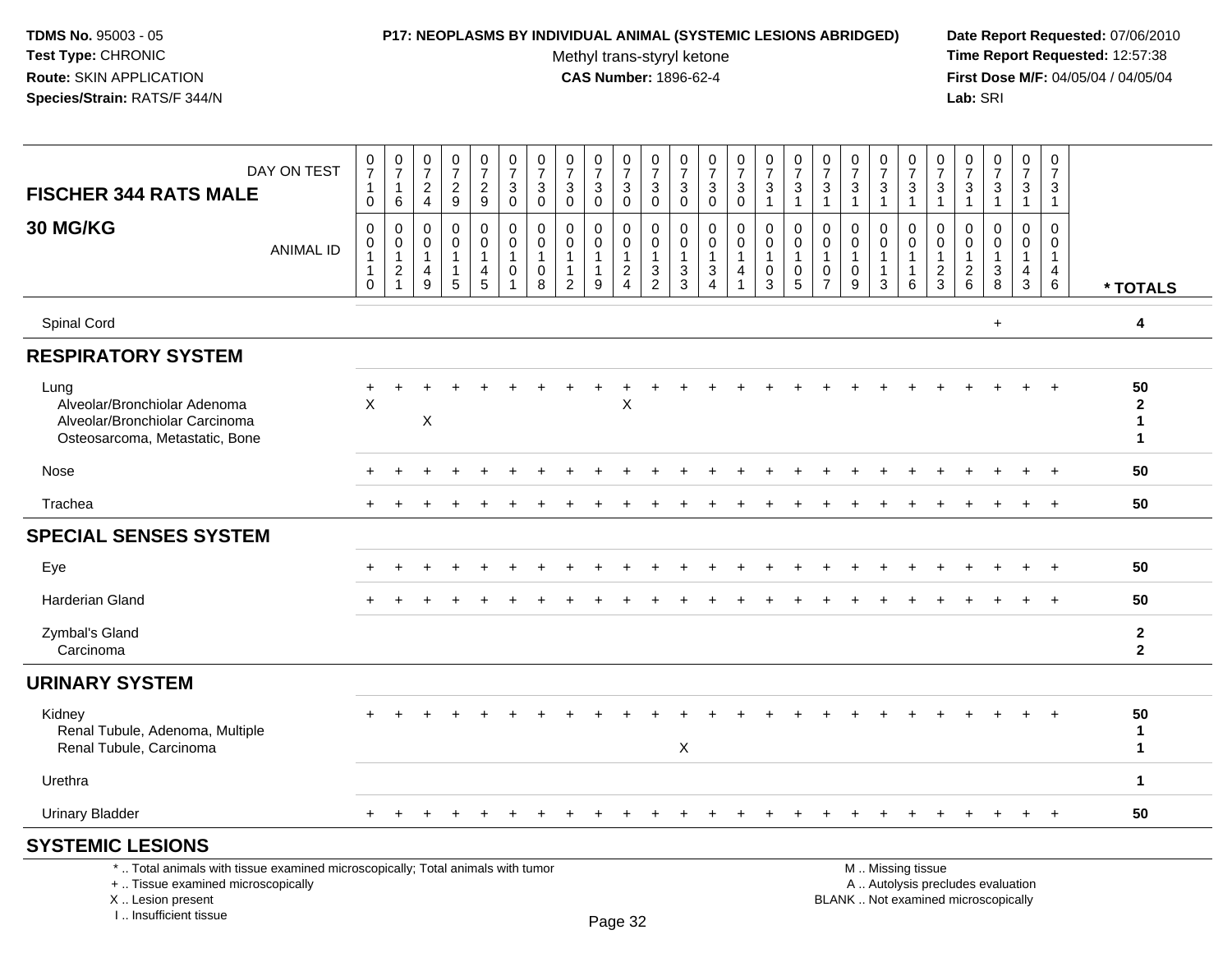#### **P17: NEOPLASMS BY INDIVIDUAL ANIMAL (SYSTEMIC LESIONS ABRIDGED) Date Report Requested:** 07/06/2010

Methyl trans-styryl ketone<br>CAS Number: 1896-62-4

| DAY ON TEST<br><b>FISCHER 344 RATS MALE</b>                                             | 0<br>$\overline{ }$<br>0 | $\frac{0}{7}$<br>6               | $\mathbf 0$<br>2<br>4                      | 0<br>⇁<br>$2^{\circ}$<br>9 | $\frac{0}{7}$<br>$\overline{a}$<br>9 | $\mathbf 0$<br>-<br>3<br>$\mathbf 0$ | $\mathbf 0$<br>$\rightarrow$<br>3<br>$\mathbf 0$ | 0<br>$\overline{ }$<br>3<br>$\mathbf 0$ | $\mathbf 0$<br>3<br>$\Omega$    | 0<br>$\overline{ }$<br>3<br>$\Omega$           | 0<br>3<br>0                | 0<br>3<br>0      | 0<br>$\overline{z}$<br>$\mathbf{3}$<br>$\mathbf 0$ | 0<br>$\rightarrow$<br>3<br>0 | $\overline{0}$<br>3                                 | 0<br>$\rightarrow$<br>3    | 0<br>3      | 0<br>3           | 0<br>$\rightarrow$<br>3 | 0<br>3                | $\cup$<br>ົ<br>3 | 0<br>3                                      | 0<br>3                      | $\frac{0}{7}$<br>3                   | $\mathbf 0$<br>$\overline{ }$<br>3 |                          |
|-----------------------------------------------------------------------------------------|--------------------------|----------------------------------|--------------------------------------------|----------------------------|--------------------------------------|--------------------------------------|--------------------------------------------------|-----------------------------------------|---------------------------------|------------------------------------------------|----------------------------|------------------|----------------------------------------------------|------------------------------|-----------------------------------------------------|----------------------------|-------------|------------------|-------------------------|-----------------------|------------------|---------------------------------------------|-----------------------------|--------------------------------------|------------------------------------|--------------------------|
| <b>30 MG/KG</b><br><b>ANIMAL ID</b>                                                     | 0<br>0<br>0              | 0<br>$\pmb{0}$<br>$\overline{2}$ | $\overline{0}$<br>$\overline{0}$<br>4<br>9 | 0<br>0<br>5                | 0<br>0<br>4<br>$5\phantom{.0}$       | 0<br>$\mathbf 0$<br>0                | $\mathbf 0$<br>$\mathbf 0$<br>0<br>8             | 0<br>$\Omega$<br>$\overline{2}$         | $\overline{0}$<br>$\Omega$<br>9 | $\mathbf 0$<br>$\Omega$<br>$\overline{c}$<br>4 | 0<br>0<br>3<br>$\sim$<br>∠ | 0<br>0<br>3<br>3 | 0<br>$\mathbf 0$<br>$\sqrt{3}$<br>$\overline{4}$   | 0<br>0<br>4                  | $\mathbf 0$<br>$\mathbf 0$<br>$\boldsymbol{0}$<br>3 | $\mathbf 0$<br>0<br>0<br>5 | 0<br>0<br>0 | 0<br>0<br>0<br>9 | 0<br>0<br>3             | 0<br>$\mathbf 0$<br>6 | $\epsilon$<br>3  | 0<br>$\mathbf 0$<br>$\overline{2}$<br>$\,6$ | $\mathbf{0}$<br>0<br>3<br>8 | $\mathbf 0$<br>$\mathbf 0$<br>4<br>3 | 0<br>0<br>4<br>6                   | * TOTALS                 |
| Multiple Organ<br>Histiocytic Sarcoma<br>Leukemia Mononuclear<br>Mesothelioma Malignant |                          | X.<br>X                          | $\times$                                   |                            |                                      |                                      |                                                  |                                         | X                               |                                                |                            |                  |                                                    |                              | $X \times$                                          | ⋏                          |             |                  |                         |                       |                  |                                             |                             | ÷.<br>X                              | $^{+}$                             | 50<br>$\mathbf{2}$<br>15 |

<sup>\* ..</sup> Total animals with tissue examined microscopically; Total animals with tumor

<sup>+ ..</sup> Tissue examined microscopically

X .. Lesion present

I .. Insufficient tissue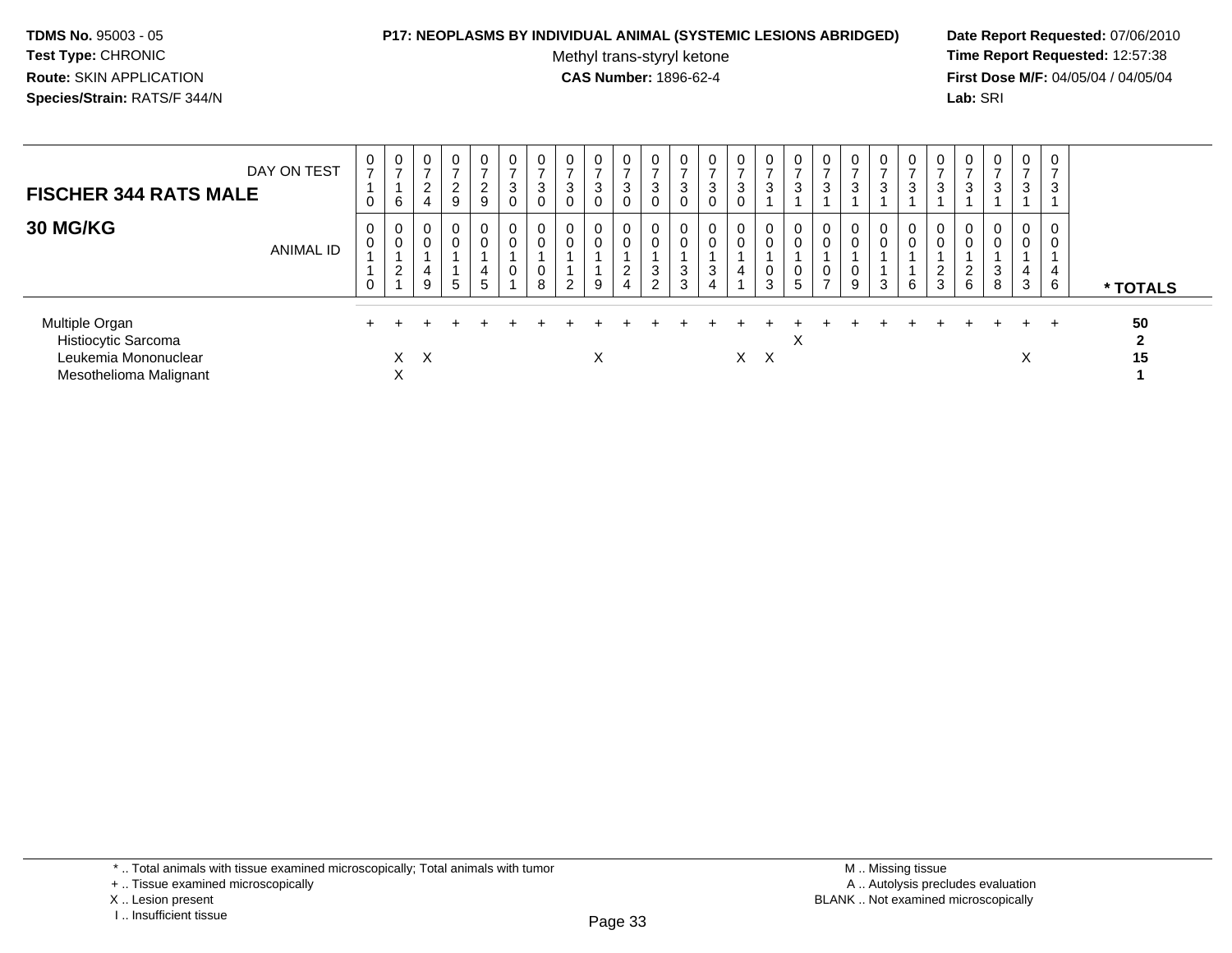# **P17: NEOPLASMS BY INDIVIDUAL ANIMAL (SYSTEMIC LESIONS ABRIDGED) Date Report Requested:** 07/06/2010

Methyl trans-styryl ketone<br>CAS Number: 1896-62-4

 **Time Report Requested:** 12:57:38 **First Dose M/F:** 04/05/04 / 04/05/04<br>Lab: SRI **Lab:** SRI

| <b>FISCHER 344 RATS MALE</b>                                                                                          | DAY ON TEST      | 0<br>$\overline{4}$<br>$\overline{4}$<br>$\boldsymbol{9}$   | 0<br>4<br>6<br>8                             | 0<br>$\overline{5}$<br>$\overline{2}$<br>$\overline{2}$        | $0$<br>5<br>6<br>$\overline{a}$                                           | $\begin{array}{c} 0 \\ 5 \end{array}$<br>6<br>9                                              | $\pmb{0}$<br>$\,6\,$<br>$\mathbf{3}$<br>$\overline{2}$                         | 0<br>6<br>$\mathbf{3}$<br>$\overline{2}$       | 0<br>$\,6\,$<br>3<br>$\sqrt{3}$                                | 0<br>$\overline{6}$<br>5<br>$\overline{7}$              | $\pmb{0}$<br>$6\phantom{a}$<br>5<br>8                             | 0<br>$\,6\,$<br>$\overline{5}$<br>9                                        | 0<br>$\,6\,$<br>6<br>$\overline{7}$                     | $\pmb{0}$<br>$\,6\,$<br>6<br>$\overline{7}$          | 0<br>$6\overline{6}$<br>$\overline{7}$<br>0 | $\pmb{0}$<br>$6\overline{6}$<br>9<br>4                    | $\begin{array}{c} 0 \\ 7 \end{array}$<br>$\mathbf 0$<br>$\overline{4}$ | $\frac{0}{7}$<br>$\mathbf 0$<br>4                                 | 0<br>$\overline{7}$<br>$\mathbf 0$<br>8                                    | $\frac{0}{7}$<br>3                            | 0<br>$\overline{7}$<br>$\mathbf{1}$<br>6   | $\frac{0}{7}$<br>$\overline{c}$<br>9  | 0<br>$\overline{7}$<br>$\frac{2}{9}$                             | $\pmb{0}$<br>$\overline{7}$<br>$\frac{2}{9}$                   | $\mathbf 0$<br>$\overline{7}$<br>$\overline{2}$<br>9              | $\pmb{0}$<br>$\overline{7}$<br>$\overline{2}$<br>9   |                 |
|-----------------------------------------------------------------------------------------------------------------------|------------------|-------------------------------------------------------------|----------------------------------------------|----------------------------------------------------------------|---------------------------------------------------------------------------|----------------------------------------------------------------------------------------------|--------------------------------------------------------------------------------|------------------------------------------------|----------------------------------------------------------------|---------------------------------------------------------|-------------------------------------------------------------------|----------------------------------------------------------------------------|---------------------------------------------------------|------------------------------------------------------|---------------------------------------------|-----------------------------------------------------------|------------------------------------------------------------------------|-------------------------------------------------------------------|----------------------------------------------------------------------------|-----------------------------------------------|--------------------------------------------|---------------------------------------|------------------------------------------------------------------|----------------------------------------------------------------|-------------------------------------------------------------------|------------------------------------------------------|-----------------|
| <b>90 MG/KG</b>                                                                                                       | <b>ANIMAL ID</b> | $\mathbf 0$<br>$\pmb{0}$<br>$\overline{1}$<br>$\frac{5}{7}$ | $\mathbf 0$<br>0<br>$\overline{1}$<br>9<br>9 | $\Omega$<br>$\mathbf 0$<br>$\mathbf{1}$<br>9<br>$\overline{4}$ | $\mathbf 0$<br>0<br>$\mathbf{1}$<br>$\begin{array}{c} 5 \\ 6 \end{array}$ | $\mathbf 0$<br>$\mathbf 0$<br>$\mathbf{1}$<br>$\begin{smallmatrix} 8 \\ 2 \end{smallmatrix}$ | $\mathbf 0$<br>$\mathbf 0$<br>$\mathbf{1}$<br>$\overline{7}$<br>$\overline{2}$ | $\Omega$<br>$\mathbf 0$<br>$\overline{1}$<br>8 | $\Omega$<br>$\mathbf 0$<br>$\mathbf{1}$<br>6<br>$\overline{2}$ | 0<br>$\mathbf 0$<br>$\mathbf{1}$<br>8<br>$\overline{3}$ | $\mathbf 0$<br>0<br>$\mathbf{1}$<br>$\overline{7}$<br>$\mathbf 0$ | $\mathbf 0$<br>$\mathbf 0$<br>$\overline{2}$<br>$\mathsf 0$<br>$\mathbf 0$ | $\mathbf 0$<br>0<br>$\mathbf{1}$<br>8<br>$\overline{7}$ | $\mathbf 0$<br>$\mathbf 0$<br>$\mathbf{1}$<br>8<br>9 | $\mathbf 0$<br>0<br>$\mathbf{1}$<br>8<br>4  | $\mathbf 0$<br>0<br>$\overline{1}$<br>9<br>$\overline{0}$ | $\mathbf 0$<br>0<br>$\mathbf{1}$<br>8<br>$\overline{5}$                | $\mathbf 0$<br>$\mathbf 0$<br>$\mathbf{1}$<br>8<br>$\overline{8}$ | $\mathbf 0$<br>$\mathbf 0$<br>$\mathbf{1}$<br>$\sqrt{5}$<br>$\overline{4}$ | 0<br>0<br>$\mathbf{1}$<br>$\overline{7}$<br>9 | 0<br>0<br>$\mathbf{1}$<br>$\boldsymbol{9}$ | $\mathbf 0$<br>0<br>$\mathbf{1}$<br>6 | $\Omega$<br>$\mathbf 0$<br>$\overline{1}$<br>6<br>$\overline{3}$ | $\Omega$<br>$\mathbf 0$<br>$\mathbf{1}$<br>6<br>$\overline{4}$ | $\mathbf 0$<br>$\mathbf 0$<br>$\mathbf{1}$<br>6<br>$\overline{7}$ | $\mathbf 0$<br>$\mathbf 0$<br>$\mathbf{1}$<br>$^6_9$ | males<br>(cont) |
| <b>ALIMENTARY SYSTEM</b>                                                                                              |                  |                                                             |                                              |                                                                |                                                                           |                                                                                              |                                                                                |                                                |                                                                |                                                         |                                                                   |                                                                            |                                                         |                                                      |                                             |                                                           |                                                                        |                                                                   |                                                                            |                                               |                                            |                                       |                                                                  |                                                                |                                                                   |                                                      |                 |
| Esophagus                                                                                                             |                  |                                                             |                                              |                                                                |                                                                           |                                                                                              |                                                                                |                                                |                                                                |                                                         |                                                                   |                                                                            |                                                         |                                                      |                                             |                                                           |                                                                        |                                                                   |                                                                            |                                               |                                            |                                       |                                                                  |                                                                |                                                                   | $\ddot{}$                                            |                 |
| Intestine Large, Cecum                                                                                                |                  |                                                             |                                              |                                                                |                                                                           |                                                                                              |                                                                                |                                                |                                                                |                                                         |                                                                   |                                                                            |                                                         |                                                      |                                             |                                                           |                                                                        |                                                                   |                                                                            |                                               |                                            |                                       |                                                                  |                                                                |                                                                   |                                                      |                 |
| Intestine Large, Colon                                                                                                |                  |                                                             |                                              |                                                                |                                                                           |                                                                                              |                                                                                |                                                |                                                                |                                                         |                                                                   |                                                                            |                                                         |                                                      |                                             |                                                           |                                                                        |                                                                   |                                                                            |                                               |                                            |                                       |                                                                  |                                                                |                                                                   | $\ddot{}$                                            |                 |
| Intestine Large, Rectum                                                                                               |                  |                                                             |                                              |                                                                |                                                                           |                                                                                              |                                                                                |                                                |                                                                |                                                         |                                                                   |                                                                            |                                                         |                                                      |                                             |                                                           |                                                                        |                                                                   |                                                                            |                                               |                                            |                                       |                                                                  |                                                                | $\div$                                                            | $\ddot{}$                                            |                 |
| Intestine Small, Duodenum                                                                                             |                  |                                                             |                                              |                                                                |                                                                           |                                                                                              |                                                                                |                                                |                                                                |                                                         |                                                                   |                                                                            |                                                         |                                                      |                                             |                                                           |                                                                        |                                                                   |                                                                            |                                               |                                            |                                       |                                                                  |                                                                |                                                                   |                                                      |                 |
| Intestine Small, Ileum                                                                                                |                  |                                                             |                                              |                                                                |                                                                           |                                                                                              |                                                                                |                                                |                                                                |                                                         |                                                                   |                                                                            |                                                         |                                                      |                                             |                                                           |                                                                        |                                                                   |                                                                            |                                               |                                            |                                       |                                                                  |                                                                |                                                                   |                                                      |                 |
| Intestine Small, Jejunum                                                                                              |                  |                                                             |                                              |                                                                |                                                                           |                                                                                              |                                                                                |                                                |                                                                |                                                         |                                                                   |                                                                            |                                                         |                                                      |                                             |                                                           |                                                                        |                                                                   |                                                                            |                                               |                                            |                                       |                                                                  |                                                                | $\ddot{}$                                                         | A                                                    |                 |
| Liver<br>Hepatocellular Adenoma<br>Hepatocellular Adenoma, Multiple                                                   |                  |                                                             |                                              |                                                                |                                                                           |                                                                                              |                                                                                |                                                | X                                                              |                                                         |                                                                   |                                                                            |                                                         |                                                      | X                                           |                                                           |                                                                        |                                                                   |                                                                            |                                               |                                            |                                       |                                                                  |                                                                |                                                                   |                                                      |                 |
| Mesentery                                                                                                             |                  |                                                             |                                              |                                                                |                                                                           |                                                                                              |                                                                                |                                                | $\ddot{}$                                                      |                                                         | $+$                                                               |                                                                            |                                                         |                                                      |                                             | $+$                                                       |                                                                        |                                                                   |                                                                            | $\ddot{}$                                     |                                            |                                       | $\ddot{}$                                                        |                                                                | $\ddot{}$                                                         |                                                      |                 |
| Oral Mucosa<br>Squamous Cell Carcinoma<br>Squamous Cell Papilloma                                                     |                  |                                                             |                                              |                                                                |                                                                           | $+$<br>X                                                                                     |                                                                                |                                                |                                                                |                                                         |                                                                   |                                                                            |                                                         |                                                      |                                             |                                                           |                                                                        |                                                                   | $\ddot{}$<br>X                                                             |                                               |                                            |                                       |                                                                  |                                                                |                                                                   |                                                      |                 |
| Pancreas<br>Acinus, Adenoma                                                                                           |                  |                                                             |                                              |                                                                |                                                                           |                                                                                              |                                                                                |                                                |                                                                |                                                         |                                                                   |                                                                            |                                                         |                                                      |                                             |                                                           |                                                                        |                                                                   |                                                                            |                                               |                                            |                                       |                                                                  |                                                                |                                                                   |                                                      |                 |
| Salivary Glands<br>Schwannoma Malignant, Metastatic, Skin                                                             |                  |                                                             | X                                            |                                                                |                                                                           |                                                                                              |                                                                                |                                                |                                                                |                                                         |                                                                   |                                                                            |                                                         |                                                      |                                             |                                                           |                                                                        |                                                                   |                                                                            |                                               |                                            |                                       |                                                                  |                                                                |                                                                   |                                                      |                 |
| *  Total animals with tissue examined microscopically; Total animals with tumor<br>+  Tissue examined microscopically |                  |                                                             |                                              |                                                                |                                                                           |                                                                                              |                                                                                |                                                |                                                                |                                                         |                                                                   |                                                                            |                                                         |                                                      |                                             |                                                           |                                                                        |                                                                   | M  Missing tissue                                                          |                                               |                                            |                                       |                                                                  | A  Autolysis precludes evaluation                              |                                                                   |                                                      |                 |

X .. Lesion present

I .. Insufficient tissue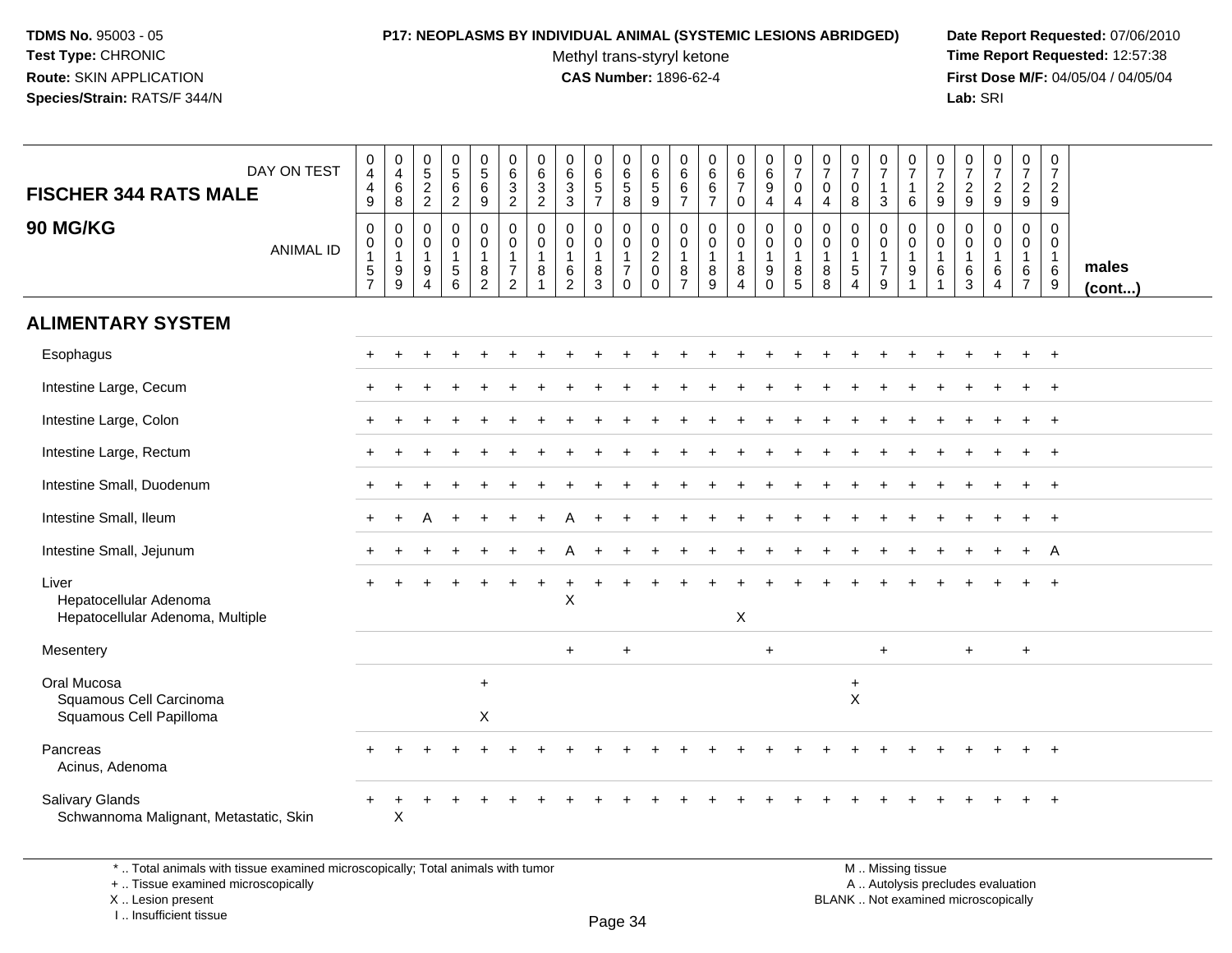### **P17: NEOPLASMS BY INDIVIDUAL ANIMAL (SYSTEMIC LESIONS ABRIDGED) Date Report Requested:** 07/06/2010

Methyl trans-styryl ketone<br>CAS Number: 1896-62-4

| DAY ON TEST<br><b>FISCHER 344 RATS MALE</b>                                                                                                                         | 0<br>$\overline{4}$<br>$\begin{array}{c} 4 \\ 9 \end{array}$ | $\pmb{0}$<br>$\overline{4}$<br>$^6_8$                             | $\mathbf 0$<br>$\frac{5}{2}$                              | $\begin{matrix} 0 \\ 5 \end{matrix}$<br>$\,6\,$<br>$\overline{2}$ | $\begin{array}{c} 0 \\ 5 \end{array}$<br>$\,6$<br>$\boldsymbol{9}$      | 0<br>6<br>$\frac{3}{2}$                                   | 0<br>$\,6\,$<br>3<br>$\overline{2}$  | 0<br>6<br>$\frac{3}{3}$                                                 | $\pmb{0}$<br>$\,6\,$<br>$\frac{5}{7}$ | 0<br>$\,6\,$<br>$\sqrt{5}$<br>$\bf 8$                                       | 0<br>6<br>$\frac{5}{9}$                                              | 0<br>6<br>6<br>$\overline{7}$                                       | 0<br>$6\phantom{1}6$<br>6<br>$\overline{7}$          | 0<br>$\,6$<br>$\overline{7}$<br>0            | 0<br>$\,6\,$<br>$\boldsymbol{9}$<br>$\overline{4}$            | $\frac{0}{7}$<br>$\mathsf 0$<br>$\overline{4}$       | 0<br>$\overline{7}$<br>0<br>4     | $\frac{0}{7}$<br>$\mathbf 0$<br>$\bf8$                                              | $\frac{0}{7}$<br>$\overline{1}$<br>3                                     | 0<br>$\overline{7}$<br>$\mathbf{1}$<br>$\,6\,$                                   | 0<br>$\overline{7}$<br>$\frac{2}{9}$ | $\frac{0}{7}$<br>$\frac{2}{9}$                                  | $\frac{0}{7}$<br>$\frac{2}{9}$                                           | 0<br>$\overline{7}$<br>$\frac{2}{9}$                              | 0<br>$\overline{7}$<br>$\overline{2}$<br>9 |                       |
|---------------------------------------------------------------------------------------------------------------------------------------------------------------------|--------------------------------------------------------------|-------------------------------------------------------------------|-----------------------------------------------------------|-------------------------------------------------------------------|-------------------------------------------------------------------------|-----------------------------------------------------------|--------------------------------------|-------------------------------------------------------------------------|---------------------------------------|-----------------------------------------------------------------------------|----------------------------------------------------------------------|---------------------------------------------------------------------|------------------------------------------------------|----------------------------------------------|---------------------------------------------------------------|------------------------------------------------------|-----------------------------------|-------------------------------------------------------------------------------------|--------------------------------------------------------------------------|----------------------------------------------------------------------------------|--------------------------------------|-----------------------------------------------------------------|--------------------------------------------------------------------------|-------------------------------------------------------------------|--------------------------------------------|-----------------------|
| <b>90 MG/KG</b><br><b>ANIMAL ID</b>                                                                                                                                 | $\mathbf 0$<br>$\pmb{0}$<br>$\mathbf{1}$<br>$\frac{5}{7}$    | $\pmb{0}$<br>$\pmb{0}$<br>$\overline{1}$<br>9<br>$\boldsymbol{9}$ | $\mathbf 0$<br>0<br>$\overline{1}$<br>9<br>$\overline{4}$ | $\mathbf 0$<br>$\mathbf 0$<br>$\mathbf{1}$<br>$\sqrt{5}$<br>6     | $\mathbf 0$<br>$\mathbf 0$<br>$\mathbf{1}$<br>$\bf 8$<br>$\overline{c}$ | $\pmb{0}$<br>$\mathbf 0$<br>$\mathbf{1}$<br>$\frac{7}{2}$ | $\mathbf 0$<br>$\mathbf 0$<br>1<br>8 | $\mathbf 0$<br>$\mathbf 0$<br>$\mathbf{1}$<br>$\,6\,$<br>$\overline{2}$ | $\mathbf 0$<br>0<br>8<br>3            | $\mathbf 0$<br>$\mathbf 0$<br>$\mathbf{1}$<br>$\overline{7}$<br>$\mathbf 0$ | $\mathbf 0$<br>$\pmb{0}$<br>$\sqrt{2}$<br>$\mathbf 0$<br>$\mathbf 0$ | $\mathbf 0$<br>$\mathbf 0$<br>$\overline{1}$<br>8<br>$\overline{7}$ | $\mathbf 0$<br>$\mathbf 0$<br>$\mathbf{1}$<br>8<br>9 | 0<br>$\mathbf 0$<br>1<br>8<br>$\overline{4}$ | $\mathbf 0$<br>$\mathbf 0$<br>$\mathbf 1$<br>9<br>$\mathbf 0$ | $\mathbf 0$<br>$\pmb{0}$<br>1<br>8<br>$\overline{5}$ | $\Omega$<br>$\mathbf 0$<br>8<br>8 | $\mathbf 0$<br>$\pmb{0}$<br>$\overline{1}$<br>$\,$ 5 $\,$<br>$\boldsymbol{\Lambda}$ | 0<br>$\mathbf 0$<br>$\overline{1}$<br>$\overline{7}$<br>$\boldsymbol{9}$ | $\mathbf 0$<br>$\mathsf 0$<br>$\mathbf{1}$<br>$\boldsymbol{9}$<br>$\overline{1}$ | $\mathbf 0$<br>$\mathbf 0$<br>6      | $\mathbf 0$<br>$\mathbf 0$<br>$\mathbf{1}$<br>6<br>$\mathbf{3}$ | $\mathbf 0$<br>$\mathbf 0$<br>1<br>6<br>4                                | $\mathbf 0$<br>$\mathbf 0$<br>$\mathbf{1}$<br>6<br>$\overline{7}$ | $\Omega$<br>0<br>$\mathbf{1}$<br>6<br>9    | males<br>$($ cont $)$ |
| Stomach, Forestomach                                                                                                                                                |                                                              |                                                                   |                                                           |                                                                   |                                                                         |                                                           |                                      |                                                                         |                                       |                                                                             |                                                                      |                                                                     |                                                      |                                              |                                                               |                                                      |                                   |                                                                                     |                                                                          |                                                                                  |                                      |                                                                 |                                                                          |                                                                   | $\ddot{}$                                  |                       |
| Stomach, Glandular                                                                                                                                                  |                                                              |                                                                   |                                                           |                                                                   |                                                                         |                                                           |                                      |                                                                         |                                       |                                                                             |                                                                      |                                                                     |                                                      |                                              |                                                               |                                                      |                                   |                                                                                     |                                                                          |                                                                                  |                                      |                                                                 |                                                                          |                                                                   | $\ddot{}$                                  |                       |
| Tongue                                                                                                                                                              |                                                              |                                                                   |                                                           |                                                                   |                                                                         |                                                           |                                      |                                                                         |                                       |                                                                             |                                                                      |                                                                     |                                                      |                                              |                                                               |                                                      |                                   |                                                                                     |                                                                          |                                                                                  |                                      |                                                                 |                                                                          |                                                                   | $\ddot{}$                                  |                       |
| <b>CARDIOVASCULAR SYSTEM</b>                                                                                                                                        |                                                              |                                                                   |                                                           |                                                                   |                                                                         |                                                           |                                      |                                                                         |                                       |                                                                             |                                                                      |                                                                     |                                                      |                                              |                                                               |                                                      |                                   |                                                                                     |                                                                          |                                                                                  |                                      |                                                                 |                                                                          |                                                                   |                                            |                       |
| Heart<br>Schwannoma Malignant                                                                                                                                       |                                                              |                                                                   |                                                           |                                                                   |                                                                         |                                                           |                                      |                                                                         |                                       |                                                                             |                                                                      |                                                                     |                                                      | X                                            |                                                               |                                                      |                                   |                                                                                     |                                                                          |                                                                                  |                                      |                                                                 |                                                                          |                                                                   |                                            |                       |
| <b>ENDOCRINE SYSTEM</b>                                                                                                                                             |                                                              |                                                                   |                                                           |                                                                   |                                                                         |                                                           |                                      |                                                                         |                                       |                                                                             |                                                                      |                                                                     |                                                      |                                              |                                                               |                                                      |                                   |                                                                                     |                                                                          |                                                                                  |                                      |                                                                 |                                                                          |                                                                   |                                            |                       |
| <b>Adrenal Cortex</b><br>Adenoma                                                                                                                                    |                                                              |                                                                   |                                                           |                                                                   |                                                                         |                                                           |                                      | х                                                                       |                                       |                                                                             |                                                                      |                                                                     |                                                      |                                              |                                                               |                                                      |                                   |                                                                                     |                                                                          |                                                                                  |                                      |                                                                 |                                                                          |                                                                   |                                            |                       |
| Adrenal Medulla<br>Pheochromocytoma Benign<br>Pheochromocytoma Benign, Multiple                                                                                     |                                                              |                                                                   |                                                           |                                                                   |                                                                         |                                                           |                                      |                                                                         |                                       |                                                                             |                                                                      |                                                                     |                                                      |                                              | $\sf X$                                                       | X                                                    |                                   |                                                                                     |                                                                          | X                                                                                |                                      | $\mathsf X$                                                     |                                                                          |                                                                   | $\div$                                     |                       |
| Islets, Pancreatic<br>Adenoma<br>Adenoma, Multiple<br>Carcinoma                                                                                                     |                                                              |                                                                   |                                                           |                                                                   |                                                                         |                                                           |                                      |                                                                         |                                       | X                                                                           | $\times$<br>X                                                        |                                                                     | X                                                    |                                              |                                                               |                                                      |                                   |                                                                                     |                                                                          |                                                                                  | X                                    | X                                                               |                                                                          | $+$                                                               | $+$                                        |                       |
| Parathyroid Gland                                                                                                                                                   |                                                              |                                                                   |                                                           |                                                                   |                                                                         |                                                           |                                      |                                                                         |                                       |                                                                             |                                                                      |                                                                     |                                                      |                                              |                                                               |                                                      |                                   |                                                                                     |                                                                          |                                                                                  |                                      |                                                                 |                                                                          | $+$                                                               | $+$                                        |                       |
| <b>Pituitary Gland</b><br>Pars Distalis, Adenoma<br>Pars Distalis, Carcinoma                                                                                        |                                                              | X                                                                 | $\mathsf{X}$                                              | $\times$                                                          |                                                                         | $\mathsf{X}$                                              | $\mathsf{X}$                         | $\boldsymbol{\mathsf{X}}$                                               |                                       | $\boldsymbol{\mathsf{X}}$                                                   | $\boldsymbol{\mathsf{X}}$                                            | $\boldsymbol{\mathsf{X}}$                                           | $\times$                                             |                                              | $\boldsymbol{\mathsf{X}}$                                     |                                                      | X<br>X                            |                                                                                     |                                                                          |                                                                                  | X                                    |                                                                 | X X X                                                                    |                                                                   | $\ddot{}$                                  |                       |
| <b>Thyroid Gland</b><br>C-cell, Adenoma                                                                                                                             |                                                              |                                                                   | $\times$                                                  | X                                                                 |                                                                         |                                                           | X                                    |                                                                         |                                       |                                                                             |                                                                      | X                                                                   |                                                      |                                              | $\times$                                                      |                                                      |                                   |                                                                                     | X                                                                        |                                                                                  |                                      |                                                                 |                                                                          |                                                                   | $+$<br>X                                   |                       |
| *  Total animals with tissue examined microscopically; Total animals with tumor<br>+  Tissue examined microscopically<br>X  Lesion present<br>I Insufficient tissue |                                                              |                                                                   |                                                           |                                                                   |                                                                         |                                                           |                                      |                                                                         |                                       | Dao 2E                                                                      |                                                                      |                                                                     |                                                      |                                              |                                                               |                                                      |                                   |                                                                                     |                                                                          | M  Missing tissue                                                                |                                      |                                                                 | A  Autolysis precludes evaluation<br>BLANK  Not examined microscopically |                                                                   |                                            |                       |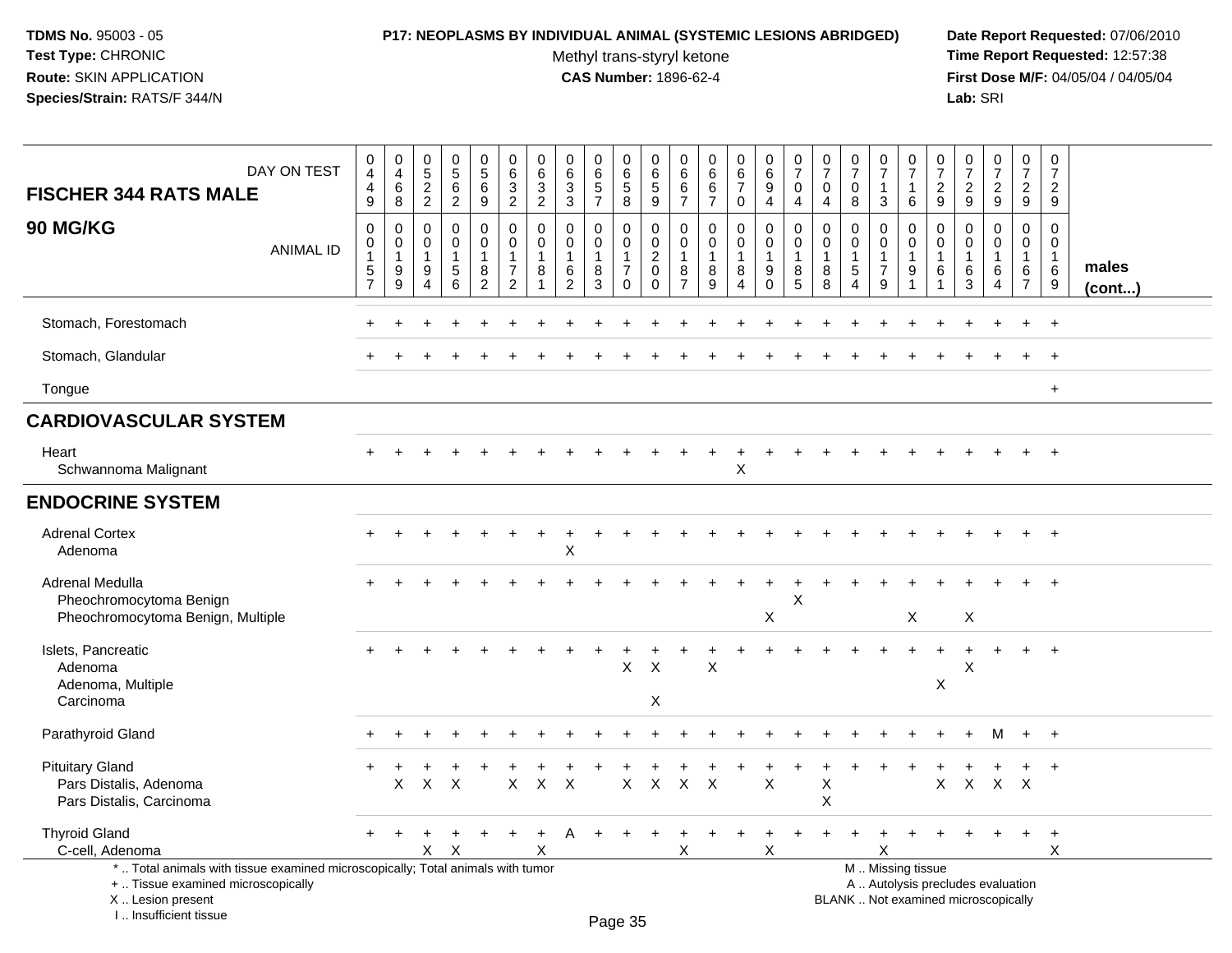#### **P17: NEOPLASMS BY INDIVIDUAL ANIMAL (SYSTEMIC LESIONS ABRIDGED) Date Report Requested:** 07/06/2010

Methyl trans-styryl ketone<br>CAS Number: 1896-62-4

 **Time Report Requested:** 12:57:38 **First Dose M/F:** 04/05/04 / 04/05/04<br>Lab: SRI **Lab:** SRI

| <b>FISCHER 344 RATS MALE</b>                                                                                          | DAY ON TEST      | $\pmb{0}$<br>$\overline{4}$<br>$\begin{array}{c} 4 \\ 9 \end{array}$ | $\pmb{0}$<br>$\overline{4}$<br>$\,6\,$<br>8            | $\mathbf 0$<br>$\frac{5}{2}$                              | $\pmb{0}$<br>$\overline{5}$<br>6<br>$\overline{2}$               | $\begin{array}{c} 0 \\ 5 \end{array}$<br>$\,6\,$<br>$\overline{9}$                | $\pmb{0}$<br>$\,6\,$<br>3<br>$\overline{2}$                                      | 0<br>$6\phantom{a}$<br>$\sqrt{3}$<br>$\overline{2}$ | 0<br>$\,6\,$<br>$\mathbf{3}$<br>$\mathbf{3}$        | $_{6}^{\rm 0}$<br>$\sqrt{5}$<br>$\overline{7}$    | $\pmb{0}$<br>$6\overline{6}$<br>$\sqrt{5}$<br>8                          | $\pmb{0}$<br>$\begin{array}{c} 6 \\ 5 \end{array}$<br>$\boldsymbol{9}$          | 0<br>6<br>6<br>$\overline{7}$                                    | $\pmb{0}$<br>6<br>$\,6\,$<br>$\overline{7}$                       | 0<br>$6\phantom{a}$<br>$\overline{7}$<br>0              | 0<br>$\overline{6}$<br>9<br>$\overline{4}$                            | $\begin{array}{c} 0 \\ 7 \end{array}$<br>0<br>4                 | $\pmb{0}$<br>$\overline{7}$<br>0<br>$\overline{4}$ | $\begin{array}{c} 0 \\ 7 \end{array}$<br>$\mathbf 0$<br>8    | $\begin{array}{c} 0 \\ 7 \end{array}$<br>$\overline{\mathbf{1}}$<br>3 | 0<br>$\overline{7}$<br>$\mathbf{1}$<br>6                           | 0<br>$\overline{7}$<br>$\frac{2}{9}$                            | 0<br>$\overline{7}$<br>$\overline{c}$<br>9 | $\frac{0}{7}$<br>$\frac{2}{9}$                | $\pmb{0}$<br>$\overline{7}$<br>$\overline{2}$<br>9      | 0<br>$\overline{7}$<br>$\overline{2}$<br>9                        |                 |
|-----------------------------------------------------------------------------------------------------------------------|------------------|----------------------------------------------------------------------|--------------------------------------------------------|-----------------------------------------------------------|------------------------------------------------------------------|-----------------------------------------------------------------------------------|----------------------------------------------------------------------------------|-----------------------------------------------------|-----------------------------------------------------|---------------------------------------------------|--------------------------------------------------------------------------|---------------------------------------------------------------------------------|------------------------------------------------------------------|-------------------------------------------------------------------|---------------------------------------------------------|-----------------------------------------------------------------------|-----------------------------------------------------------------|----------------------------------------------------|--------------------------------------------------------------|-----------------------------------------------------------------------|--------------------------------------------------------------------|-----------------------------------------------------------------|--------------------------------------------|-----------------------------------------------|---------------------------------------------------------|-------------------------------------------------------------------|-----------------|
| <b>90 MG/KG</b>                                                                                                       | <b>ANIMAL ID</b> | $\pmb{0}$<br>$\pmb{0}$<br>$\overline{1}$<br>$\frac{5}{7}$            | $\mathbf 0$<br>$\mathbf 0$<br>$\overline{1}$<br>$^9_9$ | $\mathbf 0$<br>0<br>$\overline{1}$<br>9<br>$\overline{4}$ | $\mathbf 0$<br>0<br>$\mathbf{1}$<br>$\sqrt{5}$<br>$\overline{6}$ | $\pmb{0}$<br>$\mathbf 0$<br>$\mathbf{1}$<br>$\begin{array}{c} 8 \\ 2 \end{array}$ | $\mathbf 0$<br>$\mathbf 0$<br>$\mathbf{1}$<br>$\boldsymbol{7}$<br>$\overline{2}$ | $\mathbf 0$<br>0<br>$\mathbf{1}$<br>8<br>1          | 0<br>0<br>$\overline{1}$<br>$\,6$<br>$\overline{2}$ | $\mathbf 0$<br>0<br>$\mathbf{1}$<br>$\frac{8}{3}$ | $\Omega$<br>$\mathbf 0$<br>$\mathbf{1}$<br>$\overline{7}$<br>$\mathbf 0$ | $\mathbf 0$<br>$\mathbf 0$<br>$\overline{2}$<br>$\mathbf 0$<br>$\boldsymbol{0}$ | $\Omega$<br>$\mathbf 0$<br>$\overline{1}$<br>8<br>$\overline{7}$ | $\mathbf 0$<br>$\mathbf 0$<br>$\mathbf{1}$<br>8<br>$\overline{9}$ | $\mathbf 0$<br>0<br>$\mathbf{1}$<br>8<br>$\overline{4}$ | $\boldsymbol{0}$<br>$\mathbf 0$<br>$\mathbf{1}$<br>$_{\rm 0}^{\rm 9}$ | $\mathbf 0$<br>$\pmb{0}$<br>$\mathbf{1}$<br>8<br>$\overline{5}$ | $\mathbf 0$<br>0<br>$\mathbf{1}$<br>$_{8}^8$       | $\mathbf{0}$<br>$\mathbf 0$<br>$\mathbf{1}$<br>$\frac{5}{4}$ | $\mathbf 0$<br>$\mathbf 0$<br>$\mathbf{1}$<br>$\overline{7}$<br>$9\,$ | $\mathbf{0}$<br>$\mathbf 0$<br>$\overline{1}$<br>9<br>$\mathbf{1}$ | $\mathbf 0$<br>$\mathbf 0$<br>$\mathbf{1}$<br>6<br>$\mathbf{1}$ | $\Omega$<br>0<br>$\mathbf{1}$<br>6<br>3    | 0<br>0<br>$\mathbf{1}$<br>6<br>$\overline{4}$ | $\mathbf 0$<br>0<br>$\mathbf{1}$<br>6<br>$\overline{7}$ | $\mathbf 0$<br>$\mathbf 0$<br>$\mathbf{1}$<br>6<br>$\overline{9}$ | males<br>(cont) |
| C-cell, Carcinoma<br>Follicular Cell, Adenoma<br>Follicular Cell, Carcinoma                                           |                  |                                                                      |                                                        |                                                           |                                                                  |                                                                                   |                                                                                  |                                                     |                                                     |                                                   |                                                                          |                                                                                 |                                                                  |                                                                   |                                                         |                                                                       |                                                                 |                                                    |                                                              |                                                                       |                                                                    |                                                                 |                                            |                                               |                                                         |                                                                   |                 |
| <b>GENERAL BODY SYSTEM</b>                                                                                            |                  |                                                                      |                                                        |                                                           |                                                                  |                                                                                   |                                                                                  |                                                     |                                                     |                                                   |                                                                          |                                                                                 |                                                                  |                                                                   |                                                         |                                                                       |                                                                 |                                                    |                                                              |                                                                       |                                                                    |                                                                 |                                            |                                               |                                                         |                                                                   |                 |
| <b>Tissue NOS</b><br>Chemodectoma Benign                                                                              |                  |                                                                      |                                                        |                                                           |                                                                  |                                                                                   |                                                                                  |                                                     |                                                     |                                                   |                                                                          |                                                                                 |                                                                  |                                                                   |                                                         |                                                                       | $\ddot{}$<br>X                                                  |                                                    |                                                              |                                                                       |                                                                    |                                                                 |                                            |                                               |                                                         |                                                                   |                 |
| <b>GENITAL SYSTEM</b>                                                                                                 |                  |                                                                      |                                                        |                                                           |                                                                  |                                                                                   |                                                                                  |                                                     |                                                     |                                                   |                                                                          |                                                                                 |                                                                  |                                                                   |                                                         |                                                                       |                                                                 |                                                    |                                                              |                                                                       |                                                                    |                                                                 |                                            |                                               |                                                         |                                                                   |                 |
| <b>Coagulating Gland</b>                                                                                              |                  |                                                                      |                                                        |                                                           |                                                                  |                                                                                   |                                                                                  |                                                     |                                                     |                                                   |                                                                          |                                                                                 |                                                                  |                                                                   |                                                         |                                                                       |                                                                 |                                                    |                                                              |                                                                       |                                                                    |                                                                 |                                            |                                               |                                                         |                                                                   |                 |
| Epididymis                                                                                                            |                  |                                                                      |                                                        |                                                           |                                                                  |                                                                                   |                                                                                  |                                                     |                                                     |                                                   |                                                                          |                                                                                 |                                                                  |                                                                   |                                                         |                                                                       |                                                                 |                                                    |                                                              |                                                                       |                                                                    |                                                                 |                                            |                                               |                                                         | $\overline{1}$                                                    |                 |
| <b>Preputial Gland</b><br>Adenoma<br>Carcinoma                                                                        |                  |                                                                      |                                                        |                                                           |                                                                  |                                                                                   |                                                                                  |                                                     |                                                     |                                                   |                                                                          |                                                                                 |                                                                  |                                                                   |                                                         |                                                                       |                                                                 |                                                    |                                                              |                                                                       |                                                                    |                                                                 |                                            |                                               |                                                         | $\overline{1}$                                                    |                 |
| Prostate                                                                                                              |                  |                                                                      |                                                        |                                                           |                                                                  |                                                                                   |                                                                                  |                                                     |                                                     |                                                   |                                                                          |                                                                                 |                                                                  |                                                                   |                                                         |                                                                       |                                                                 |                                                    |                                                              |                                                                       |                                                                    |                                                                 |                                            |                                               |                                                         | $\overline{+}$                                                    |                 |
| <b>Seminal Vesicle</b>                                                                                                |                  |                                                                      |                                                        |                                                           |                                                                  |                                                                                   |                                                                                  |                                                     |                                                     |                                                   |                                                                          |                                                                                 |                                                                  |                                                                   |                                                         |                                                                       |                                                                 |                                                    |                                                              |                                                                       |                                                                    |                                                                 |                                            |                                               |                                                         | $+$                                                               |                 |
| <b>Testes</b><br>Bilateral, Interstitial Cell, Adenoma<br>Interstitial Cell, Adenoma                                  |                  |                                                                      |                                                        |                                                           |                                                                  | X                                                                                 |                                                                                  |                                                     | X                                                   | X                                                 | X                                                                        | X                                                                               | $\times$                                                         | $X$ $X$                                                           |                                                         |                                                                       | $\pmb{\times}$                                                  | X                                                  |                                                              | $X$ $X$ $X$                                                           |                                                                    | X                                                               |                                            | X                                             | $+$                                                     | $+$<br>X                                                          |                 |
| <b>HEMATOPOIETIC SYSTEM</b>                                                                                           |                  |                                                                      |                                                        |                                                           |                                                                  |                                                                                   |                                                                                  |                                                     |                                                     |                                                   |                                                                          |                                                                                 |                                                                  |                                                                   |                                                         |                                                                       |                                                                 |                                                    |                                                              |                                                                       |                                                                    |                                                                 |                                            |                                               |                                                         |                                                                   |                 |
| <b>Bone Marrow</b>                                                                                                    |                  |                                                                      |                                                        |                                                           |                                                                  |                                                                                   |                                                                                  |                                                     |                                                     |                                                   |                                                                          |                                                                                 |                                                                  |                                                                   |                                                         |                                                                       |                                                                 |                                                    |                                                              |                                                                       |                                                                    |                                                                 |                                            |                                               | $\pm$                                                   | $+$                                                               |                 |
| Lymph Node                                                                                                            |                  |                                                                      |                                                        |                                                           | $\ddot{}$                                                        | $\ddot{}$                                                                         |                                                                                  |                                                     |                                                     |                                                   |                                                                          |                                                                                 |                                                                  |                                                                   |                                                         |                                                                       |                                                                 |                                                    |                                                              |                                                                       |                                                                    |                                                                 |                                            |                                               |                                                         | $\ddot{}$                                                         |                 |
| *  Total animals with tissue examined microscopically; Total animals with tumor<br>+  Tissue examined microscopically |                  |                                                                      |                                                        |                                                           |                                                                  |                                                                                   |                                                                                  |                                                     |                                                     |                                                   |                                                                          |                                                                                 | M  Missing tissue<br>A  Autolysis precludes evaluation           |                                                                   |                                                         |                                                                       |                                                                 |                                                    |                                                              |                                                                       |                                                                    |                                                                 |                                            |                                               |                                                         |                                                                   |                 |

X .. Lesion present

I .. Insufficient tissue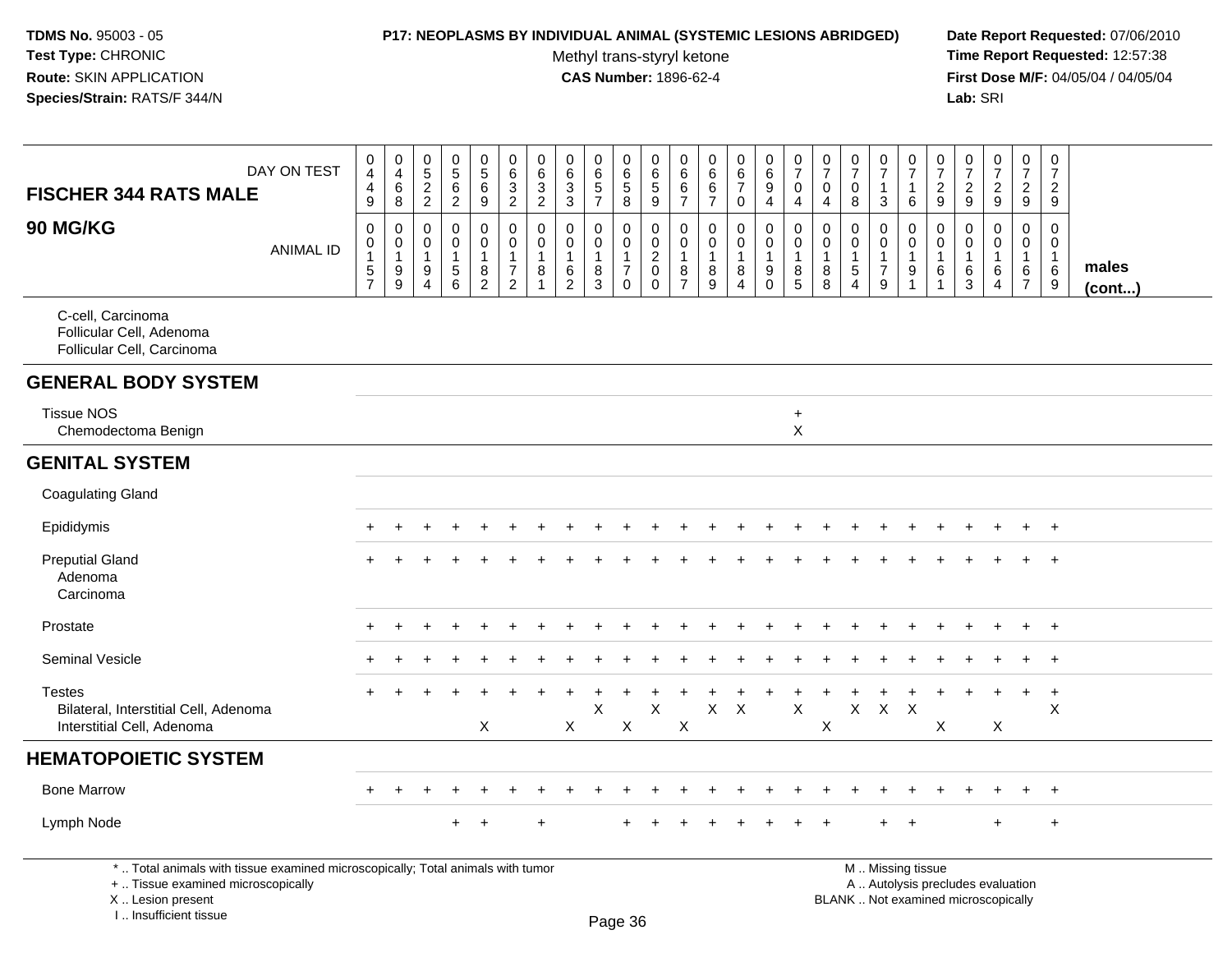I .. Insufficient tissue

### **P17: NEOPLASMS BY INDIVIDUAL ANIMAL (SYSTEMIC LESIONS ABRIDGED) Date Report Requested:** 07/06/2010

Methyl trans-styryl ketone<br>CAS Number: 1896-62-4

| DAY ON TEST<br><b>FISCHER 344 RATS MALE</b>                                                                                                | $\pmb{0}$<br>$\overline{4}$<br>$\overline{4}$<br>9                | $\begin{smallmatrix}0\0\4\end{smallmatrix}$<br>$\,6\,$<br>8 | $\begin{array}{c} 0 \\ 5 \end{array}$<br>$\frac{2}{2}$            | $\begin{array}{c} 0 \\ 5 \end{array}$<br>$\,6\,$<br>$\overline{2}$ | 0<br>$\overline{5}$<br>$\,6\,$<br>9          | $\begin{array}{c} 0 \\ 6 \end{array}$<br>$\mathbf{3}$<br>$\overline{2}$ | $\pmb{0}$<br>$^6_3$<br>$\overline{2}$       | $_{6}^{\rm 0}$<br>$\sqrt{3}$<br>3                       | 0657                                                    | $\pmb{0}$<br>$\,6$<br>$\,$ 5 $\,$<br>8                                   | 0<br>$\,6\,$<br>$\mathbf 5$<br>$\boldsymbol{9}$     | $\begin{array}{c} 0 \\ 6 \end{array}$<br>$\,6\,$<br>$\overline{7}$ | $0$<br>6<br>6<br>$\overline{7}$  | $\begin{array}{c} 0 \\ 6 \\ 7 \end{array}$<br>$\mathbf 0$ | $\begin{array}{c} 0 \\ 6 \end{array}$<br>$9\,$<br>$\overline{4}$ | $\frac{0}{7}$<br>0<br>4                   | $\frac{0}{7}$<br>$\mathbf{0}$<br>4                  | $\frac{0}{7}$<br>$\Omega$<br>8   | $\frac{0}{7}$<br>$\mathbf{1}$<br>3            | $\frac{0}{7}$<br>$\mathbf{1}$<br>6                                                            | $\begin{smallmatrix}0\\7\end{smallmatrix}$<br>$\overline{c}$<br>$\boldsymbol{9}$ | $\frac{0}{7}$<br>$\sqrt{2}$<br>9                        | $\frac{0}{7}$<br>$\frac{2}{9}$                          | $\pmb{0}$<br>$\overline{7}$<br>$\overline{2}$<br>9      | $\frac{0}{7}$<br>$\overline{2}$<br>9      |                 |
|--------------------------------------------------------------------------------------------------------------------------------------------|-------------------------------------------------------------------|-------------------------------------------------------------|-------------------------------------------------------------------|--------------------------------------------------------------------|----------------------------------------------|-------------------------------------------------------------------------|---------------------------------------------|---------------------------------------------------------|---------------------------------------------------------|--------------------------------------------------------------------------|-----------------------------------------------------|--------------------------------------------------------------------|----------------------------------|-----------------------------------------------------------|------------------------------------------------------------------|-------------------------------------------|-----------------------------------------------------|----------------------------------|-----------------------------------------------|-----------------------------------------------------------------------------------------------|----------------------------------------------------------------------------------|---------------------------------------------------------|---------------------------------------------------------|---------------------------------------------------------|-------------------------------------------|-----------------|
| 90 MG/KG<br><b>ANIMAL ID</b>                                                                                                               | $\mathbf 0$<br>0<br>$\mathbf{1}$<br>$\,$ 5 $\,$<br>$\overline{7}$ | $\mathbf 0$<br>0<br>$\mathbf{1}$<br>9<br>9                  | $\mathbf 0$<br>0<br>$\overline{1}$<br>9<br>$\boldsymbol{\Lambda}$ | $\mathbf 0$<br>0<br>$\mathbf{1}$<br>$\sqrt{5}$<br>$6\phantom{1}6$  | $\mathbf 0$<br>0<br>1<br>8<br>$\overline{a}$ | $\mathbf 0$<br>0<br>$\mathbf 1$<br>$\overline{7}$<br>$\overline{2}$     | 0<br>0<br>$\mathbf{1}$<br>8<br>$\mathbf{1}$ | $\mathbf 0$<br>0<br>$\mathbf{1}$<br>6<br>$\overline{2}$ | $\mathbf 0$<br>0<br>$\overline{1}$<br>8<br>$\mathbf{3}$ | $\mathbf 0$<br>$\mathbf 0$<br>$\mathbf{1}$<br>$\overline{7}$<br>$\Omega$ | 0<br>0<br>$\overline{c}$<br>$\mathbf 0$<br>$\Omega$ | 0<br>$\mathbf 0$<br>$\overline{1}$<br>8<br>$\overline{7}$          | 0<br>0<br>$\mathbf{1}$<br>8<br>9 | 0<br>0<br>$\mathbf{1}$<br>8<br>$\overline{4}$             | $\mathbf 0$<br>$\pmb{0}$<br>$\mathbf{1}$<br>9<br>$\Omega$        | $\Omega$<br>0<br>$\overline{1}$<br>8<br>5 | $\Omega$<br>$\mathbf 0$<br>$\overline{1}$<br>8<br>8 | 0<br>0<br>$\mathbf{1}$<br>5<br>4 | 0<br>0<br>$\mathbf{1}$<br>$\overline{7}$<br>9 | 0<br>0<br>$\mathbf{1}$<br>9<br>1                                                              | $\Omega$<br>0<br>$\mathbf{1}$<br>6                                               | $\mathbf{0}$<br>$\mathbf 0$<br>$\overline{1}$<br>6<br>3 | $\mathbf 0$<br>0<br>$\mathbf{1}$<br>6<br>$\overline{4}$ | $\mathbf 0$<br>0<br>$\mathbf{1}$<br>6<br>$\overline{7}$ | $\mathbf 0$<br>$\mathbf 0$<br>1<br>6<br>9 | males<br>(cont) |
| Lymph Node, Mandibular                                                                                                                     | м                                                                 | М                                                           | м                                                                 | M                                                                  | M                                            | м                                                                       | м                                           | м                                                       | м                                                       | M                                                                        | M                                                   | м                                                                  | м                                | M                                                         | м                                                                |                                           |                                                     |                                  | M                                             | M                                                                                             | M                                                                                | M                                                       | М                                                       | M M                                                     |                                           |                 |
| Lymph Node, Mesenteric                                                                                                                     |                                                                   |                                                             |                                                                   |                                                                    |                                              |                                                                         |                                             |                                                         |                                                         |                                                                          |                                                     |                                                                    |                                  |                                                           |                                                                  |                                           |                                                     |                                  |                                               |                                                                                               |                                                                                  |                                                         |                                                         |                                                         | $\ddot{+}$                                |                 |
| Spleen                                                                                                                                     |                                                                   |                                                             |                                                                   |                                                                    |                                              |                                                                         |                                             |                                                         |                                                         |                                                                          |                                                     |                                                                    |                                  |                                                           |                                                                  |                                           |                                                     |                                  |                                               |                                                                                               |                                                                                  |                                                         |                                                         |                                                         |                                           |                 |
| Thymus<br>Carcinoma, Metastatic, Thyroid Gland<br>Thymoma Benign                                                                           |                                                                   |                                                             |                                                                   |                                                                    |                                              |                                                                         |                                             |                                                         |                                                         |                                                                          |                                                     |                                                                    |                                  |                                                           |                                                                  |                                           |                                                     |                                  |                                               |                                                                                               |                                                                                  |                                                         |                                                         |                                                         |                                           |                 |
| <b>INTEGUMENTARY SYSTEM</b>                                                                                                                |                                                                   |                                                             |                                                                   |                                                                    |                                              |                                                                         |                                             |                                                         |                                                         |                                                                          |                                                     |                                                                    |                                  |                                                           |                                                                  |                                           |                                                     |                                  |                                               |                                                                                               |                                                                                  |                                                         |                                                         |                                                         |                                           |                 |
| <b>Mammary Gland</b><br>Adenoma<br>Fibroadenoma                                                                                            |                                                                   |                                                             |                                                                   |                                                                    |                                              | $\mathsf X$                                                             |                                             |                                                         |                                                         |                                                                          |                                                     |                                                                    |                                  |                                                           |                                                                  |                                           |                                                     |                                  |                                               |                                                                                               |                                                                                  |                                                         | X                                                       |                                                         | $\overline{+}$                            |                 |
| Skin<br><b>Basal Cell Adenoma</b><br>Fibroma                                                                                               |                                                                   |                                                             |                                                                   |                                                                    |                                              |                                                                         |                                             |                                                         |                                                         |                                                                          |                                                     |                                                                    | $\mathsf X$                      |                                                           |                                                                  |                                           |                                                     |                                  |                                               |                                                                                               |                                                                                  |                                                         |                                                         |                                                         | $\ddot{}$                                 |                 |
| Keratoacanthoma<br>Schwannoma Malignant<br>Squamous Cell Papilloma<br>Trichoepithelioma<br>Sebaceous Gland, Adenoma                        | X                                                                 | X                                                           |                                                                   |                                                                    |                                              |                                                                         |                                             |                                                         |                                                         |                                                                          |                                                     |                                                                    |                                  |                                                           | $X$ $X$                                                          |                                           |                                                     |                                  |                                               |                                                                                               |                                                                                  |                                                         | $\boldsymbol{\mathsf{X}}$                               |                                                         | X                                         |                 |
| <b>MUSCULOSKELETAL SYSTEM</b>                                                                                                              |                                                                   |                                                             |                                                                   |                                                                    |                                              |                                                                         |                                             |                                                         |                                                         |                                                                          |                                                     |                                                                    |                                  |                                                           |                                                                  |                                           |                                                     |                                  |                                               |                                                                                               |                                                                                  |                                                         |                                                         |                                                         |                                           |                 |
| <b>Bone</b><br>Osteosarcoma                                                                                                                | $\ddot{}$<br>X                                                    |                                                             |                                                                   |                                                                    |                                              |                                                                         |                                             |                                                         |                                                         |                                                                          |                                                     |                                                                    |                                  |                                                           |                                                                  |                                           |                                                     |                                  |                                               |                                                                                               |                                                                                  |                                                         |                                                         |                                                         |                                           |                 |
| <b>Skeletal Muscle</b>                                                                                                                     |                                                                   |                                                             |                                                                   |                                                                    |                                              |                                                                         |                                             |                                                         |                                                         |                                                                          |                                                     |                                                                    |                                  |                                                           |                                                                  |                                           |                                                     |                                  |                                               |                                                                                               |                                                                                  |                                                         |                                                         |                                                         |                                           |                 |
| *  Total animals with tissue examined microscopically; Total animals with tumor<br>+  Tissue examined microscopically<br>X  Lesion present |                                                                   |                                                             |                                                                   |                                                                    |                                              |                                                                         |                                             |                                                         |                                                         |                                                                          |                                                     |                                                                    |                                  |                                                           |                                                                  |                                           |                                                     |                                  |                                               | M  Missing tissue<br>A  Autolysis precludes evaluation<br>BLANK  Not examined microscopically |                                                                                  |                                                         |                                                         |                                                         |                                           |                 |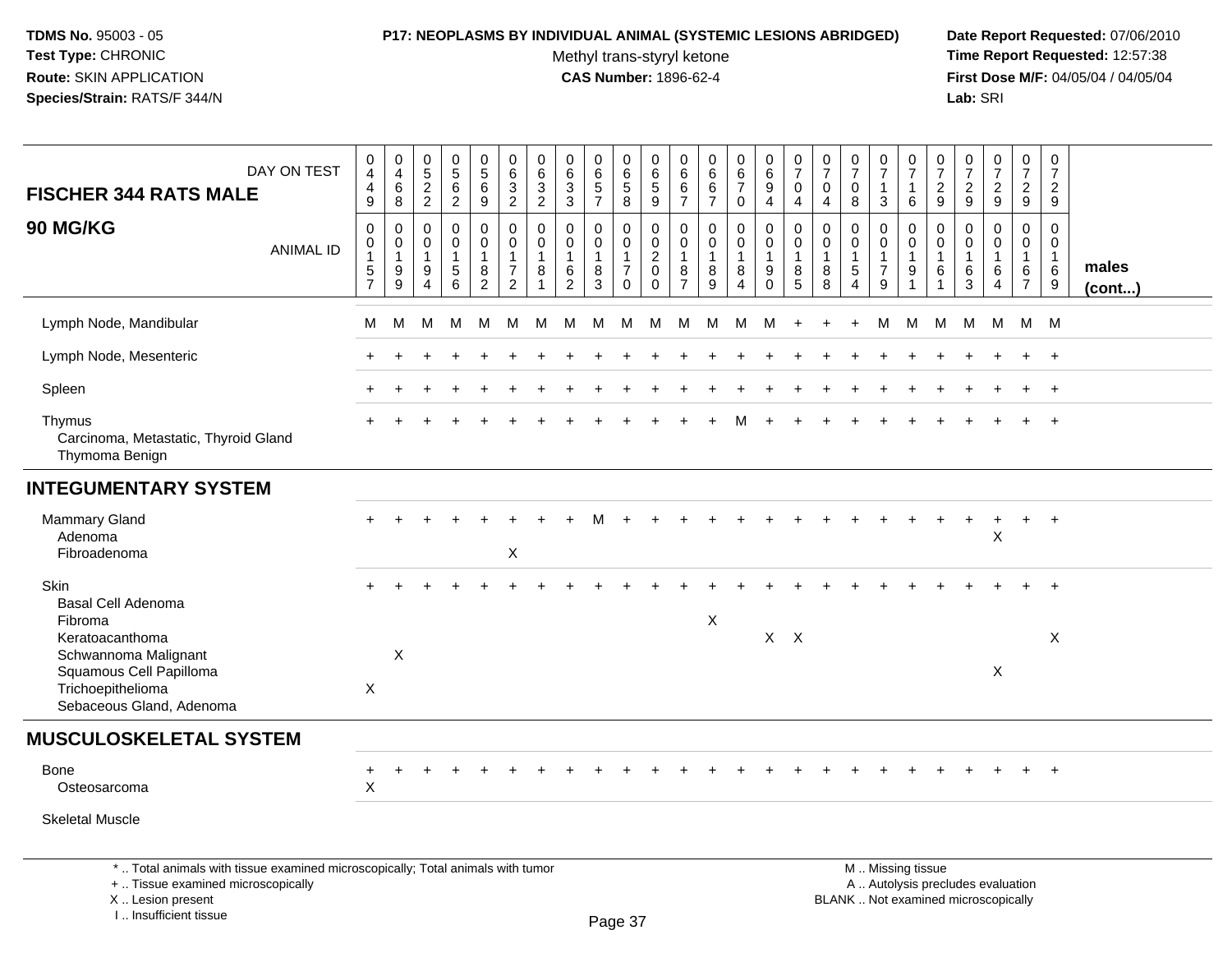### **P17: NEOPLASMS BY INDIVIDUAL ANIMAL (SYSTEMIC LESIONS ABRIDGED) Date Report Requested:** 07/06/2010

Methyl trans-styryl ketone<br>CAS Number: 1896-62-4

 **Time Report Requested:** 12:57:38 **First Dose M/F:** 04/05/04 / 04/05/04<br>**Lab:** SRI **Lab:** SRI

| DAY ON TEST<br><b>FISCHER 344 RATS MALE</b>                            | $\mathbf 0$<br>$\overline{4}$<br>$\overline{4}$<br>9                       | 0<br>$\overline{a}$<br>$\,6\,$<br>8        | 0<br>$\overline{5}$<br>$\boldsymbol{2}$<br>$\overline{2}$    | 0<br>$\overline{5}$<br>6<br>$\overline{c}$ | $\pmb{0}$<br>$\overline{5}$<br>$\,6\,$<br>9                   | $\begin{array}{c} 0 \\ 6 \end{array}$<br>$\sqrt{3}$<br>$\overline{c}$        | 0<br>6<br>$\mathbf{3}$<br>$\overline{2}$ | 0<br>$\,6\,$<br>$\mathbf{3}$<br>$\mathbf{3}$                            | 0<br>$\,6\,$<br>$\,$ 5 $\,$<br>$\overline{7}$               | $\mathbf 0$<br>$\,6\,$<br>5<br>8                                  | 0<br>6<br>$\sqrt{5}$<br>$\boldsymbol{9}$                  | 0<br>6<br>6<br>$\overline{7}$                           | $\mathbf 0$<br>$6\overline{6}$<br>$\,6\,$<br>$\overline{7}$ | $\begin{array}{c} 0 \\ 6 \end{array}$<br>$\overline{7}$<br>$\mathbf 0$ | $\begin{array}{c} 0 \\ 6 \end{array}$<br>$\boldsymbol{9}$<br>$\overline{4}$   | $\frac{0}{7}$<br>$\mathbf 0$<br>4          | $\frac{0}{7}$<br>$\mathbf 0$<br>$\overline{4}$ | $\frac{0}{7}$<br>$\mathbf 0$<br>8 | $\frac{0}{7}$<br>$\mathbf{1}$<br>$\mathbf{3}$             | $\frac{0}{7}$<br>$\mathbf{1}$<br>6    | $\frac{0}{7}$<br>$\frac{2}{9}$      | $\frac{0}{7}$<br>$\overline{2}$<br>9                                  | $\frac{0}{7}$<br>$\overline{a}$<br>9 | $\frac{0}{7}$<br>$\overline{2}$<br>9                                    | $\boldsymbol{0}$<br>$\overline{7}$<br>$\overline{2}$<br>9 |                       |
|------------------------------------------------------------------------|----------------------------------------------------------------------------|--------------------------------------------|--------------------------------------------------------------|--------------------------------------------|---------------------------------------------------------------|------------------------------------------------------------------------------|------------------------------------------|-------------------------------------------------------------------------|-------------------------------------------------------------|-------------------------------------------------------------------|-----------------------------------------------------------|---------------------------------------------------------|-------------------------------------------------------------|------------------------------------------------------------------------|-------------------------------------------------------------------------------|--------------------------------------------|------------------------------------------------|-----------------------------------|-----------------------------------------------------------|---------------------------------------|-------------------------------------|-----------------------------------------------------------------------|--------------------------------------|-------------------------------------------------------------------------|-----------------------------------------------------------|-----------------------|
| <b>90 MG/KG</b><br><b>ANIMAL ID</b>                                    | $\mathbf 0$<br>$\mathbf 0$<br>$\mathbf{1}$<br>$\sqrt{5}$<br>$\overline{7}$ | $\mathbf 0$<br>0<br>$\mathbf{1}$<br>9<br>9 | $\Omega$<br>$\mathbf 0$<br>$\mathbf{1}$<br>$9\,$<br>$\Delta$ | 0<br>0<br>$\sqrt{5}$<br>6                  | $\mathbf 0$<br>0<br>$\mathbf{1}$<br>$\bf 8$<br>$\overline{2}$ | $\mathbf 0$<br>$\pmb{0}$<br>$\mathbf{1}$<br>$\overline{7}$<br>$\overline{2}$ | $\mathbf 0$<br>0<br>8                    | $\mathbf 0$<br>$\mathbf 0$<br>$\mathbf{1}$<br>$\,6\,$<br>$\overline{2}$ | 0<br>$\mathbf 0$<br>$\mathbf{1}$<br>$\,8\,$<br>$\mathbf{3}$ | $\mathbf 0$<br>$\mathbf 0$<br>$\mathbf{1}$<br>$\overline{7}$<br>0 | 0<br>$\pmb{0}$<br>$\overline{2}$<br>$\pmb{0}$<br>$\Omega$ | $\mathbf 0$<br>0<br>$\mathbf{1}$<br>8<br>$\overline{7}$ | $\pmb{0}$<br>$\pmb{0}$<br>$\bf 8$<br>9                      | $\mathbf 0$<br>$\mathbf 0$<br>$\mathbf{1}$<br>8<br>$\overline{4}$      | $\mathbf 0$<br>$\mathbf 0$<br>$\mathbf{1}$<br>$\boldsymbol{9}$<br>$\mathbf 0$ | $\mathbf 0$<br>$\mathbf 0$<br>-1<br>8<br>5 | $\mathbf 0$<br>0<br>$\mathbf{1}$<br>8<br>8     | 0<br>$\mathbf 0$<br>5<br>$\Delta$ | 0<br>$\mathbf 0$<br>$\mathbf{1}$<br>$\boldsymbol{7}$<br>9 | $\mathbf 0$<br>0<br>$\mathbf{1}$<br>9 | 0<br>0<br>$\overline{1}$<br>6<br>-1 | $\mathbf 0$<br>$\mathbf 0$<br>$\mathbf{1}$<br>$\,6\,$<br>$\mathbf{3}$ | 0<br>0<br>6<br>4                     | $\mathbf 0$<br>$\mathbf 0$<br>$\mathbf{1}$<br>$\,6\,$<br>$\overline{7}$ | $\mathbf 0$<br>0<br>$\mathbf{1}$<br>6<br>9                | males<br>$($ cont $)$ |
| Osteosarcoma, Metastatic, Uncertain Primary<br>Site                    |                                                                            |                                            |                                                              |                                            |                                                               |                                                                              |                                          |                                                                         |                                                             |                                                                   |                                                           |                                                         |                                                             |                                                                        |                                                                               |                                            |                                                |                                   |                                                           |                                       |                                     |                                                                       |                                      |                                                                         |                                                           |                       |
| <b>NERVOUS SYSTEM</b>                                                  |                                                                            |                                            |                                                              |                                            |                                                               |                                                                              |                                          |                                                                         |                                                             |                                                                   |                                                           |                                                         |                                                             |                                                                        |                                                                               |                                            |                                                |                                   |                                                           |                                       |                                     |                                                                       |                                      |                                                                         |                                                           |                       |
| <b>Brain</b><br>Carcinoma, Metastatic, Pituitary Gland                 |                                                                            |                                            |                                                              |                                            |                                                               |                                                                              |                                          |                                                                         |                                                             |                                                                   |                                                           |                                                         |                                                             |                                                                        |                                                                               |                                            | X                                              |                                   |                                                           |                                       |                                     |                                                                       |                                      |                                                                         | $\overline{+}$                                            |                       |
| Peripheral Nerve                                                       | $+$                                                                        |                                            |                                                              |                                            |                                                               |                                                                              | $\ddot{}$                                |                                                                         |                                                             |                                                                   |                                                           | $+$                                                     |                                                             |                                                                        |                                                                               |                                            |                                                |                                   |                                                           |                                       |                                     |                                                                       |                                      |                                                                         |                                                           |                       |
| Spinal Cord                                                            | $+$                                                                        |                                            |                                                              |                                            |                                                               |                                                                              | $+$                                      |                                                                         |                                                             |                                                                   |                                                           | $+$                                                     |                                                             |                                                                        |                                                                               |                                            |                                                |                                   |                                                           |                                       |                                     |                                                                       |                                      |                                                                         |                                                           |                       |
| <b>RESPIRATORY SYSTEM</b>                                              |                                                                            |                                            |                                                              |                                            |                                                               |                                                                              |                                          |                                                                         |                                                             |                                                                   |                                                           |                                                         |                                                             |                                                                        |                                                                               |                                            |                                                |                                   |                                                           |                                       |                                     |                                                                       |                                      |                                                                         |                                                           |                       |
| Lung<br>Alveolar/Bronchiolar Adenoma<br>Osteosarcoma, Metastatic, Bone | X                                                                          |                                            |                                                              |                                            |                                                               |                                                                              |                                          | $\boldsymbol{\mathsf{X}}$                                               |                                                             |                                                                   |                                                           |                                                         |                                                             |                                                                        |                                                                               |                                            |                                                |                                   |                                                           |                                       |                                     |                                                                       |                                      |                                                                         | $\overline{+}$                                            |                       |
| Nose                                                                   |                                                                            |                                            |                                                              |                                            |                                                               |                                                                              |                                          |                                                                         |                                                             |                                                                   |                                                           |                                                         |                                                             |                                                                        |                                                                               |                                            |                                                |                                   |                                                           |                                       |                                     |                                                                       |                                      |                                                                         | $^{+}$                                                    |                       |
| Trachea                                                                |                                                                            |                                            |                                                              |                                            |                                                               |                                                                              |                                          |                                                                         |                                                             |                                                                   |                                                           |                                                         |                                                             |                                                                        |                                                                               |                                            |                                                |                                   |                                                           |                                       |                                     |                                                                       |                                      |                                                                         | $+$                                                       |                       |
| <b>SPECIAL SENSES SYSTEM</b>                                           |                                                                            |                                            |                                                              |                                            |                                                               |                                                                              |                                          |                                                                         |                                                             |                                                                   |                                                           |                                                         |                                                             |                                                                        |                                                                               |                                            |                                                |                                   |                                                           |                                       |                                     |                                                                       |                                      |                                                                         |                                                           |                       |
| Eye                                                                    |                                                                            |                                            |                                                              |                                            |                                                               |                                                                              |                                          |                                                                         |                                                             |                                                                   |                                                           |                                                         |                                                             |                                                                        |                                                                               |                                            |                                                |                                   |                                                           |                                       |                                     |                                                                       |                                      |                                                                         | $\overline{+}$                                            |                       |
| Harderian Gland                                                        |                                                                            |                                            |                                                              |                                            |                                                               |                                                                              |                                          |                                                                         |                                                             |                                                                   |                                                           |                                                         |                                                             |                                                                        |                                                                               |                                            |                                                |                                   |                                                           |                                       |                                     |                                                                       |                                      | $+$                                                                     | $+$                                                       |                       |
| Zymbal's Gland<br>Carcinoma                                            |                                                                            |                                            |                                                              |                                            |                                                               |                                                                              |                                          |                                                                         |                                                             |                                                                   |                                                           |                                                         |                                                             |                                                                        |                                                                               |                                            |                                                |                                   |                                                           |                                       |                                     |                                                                       |                                      |                                                                         |                                                           |                       |
|                                                                        |                                                                            |                                            |                                                              |                                            |                                                               |                                                                              |                                          |                                                                         |                                                             |                                                                   |                                                           |                                                         |                                                             |                                                                        |                                                                               |                                            |                                                |                                   |                                                           |                                       |                                     |                                                                       |                                      |                                                                         |                                                           |                       |

# **URINARY SYSTEM**

\* .. Total animals with tissue examined microscopically; Total animals with tumor

+ .. Tissue examined microscopically

X .. Lesion present

I .. Insufficient tissue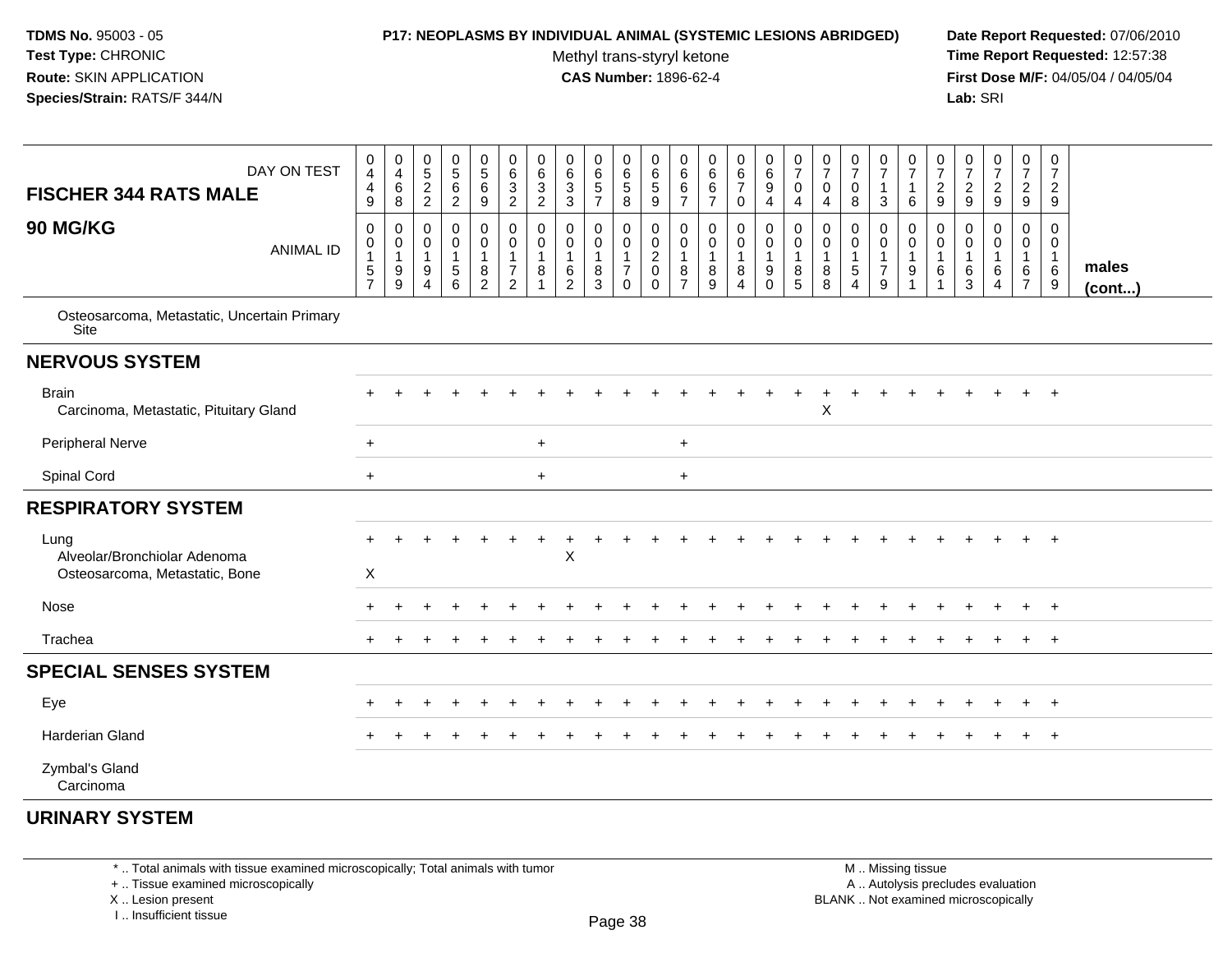### **P17: NEOPLASMS BY INDIVIDUAL ANIMAL (SYSTEMIC LESIONS ABRIDGED) Date Report Requested:** 07/06/2010

Methyl trans-styryl ketone<br>CAS Number: 1896-62-4

 **Time Report Requested:** 12:57:38 **First Dose M/F:** 04/05/04 / 04/05/04<br>**Lab:** SRI **Lab:** SRI

| DAY ON TEST<br><b>FISCHER 344 RATS MALE</b>                      |                  | 0<br>$\overline{\mathbf{4}}$<br>4<br>9 | $\mathbf 0$<br>$\overline{\mathbf{4}}$<br>6<br>8 | $\begin{array}{c} 0 \\ 5 \end{array}$<br>$\frac{2}{2}$ | 0<br>$\sqrt{5}$<br>$\,6\,$<br>$\overline{2}$ | 0<br>$5\phantom{.0}$<br>6<br>9      | 0<br>6<br>3<br>$\overline{c}$              | $\mathbf 0$<br>$\,6\,$<br>3<br>$\overline{c}$ | 0<br>$\,6\,$<br>$\ensuremath{\mathsf{3}}$<br>$\mathbf{3}$ | 0<br>$\frac{6}{5}$<br>$\overline{ }$ | $\begin{array}{c} 0 \\ 6 \end{array}$<br>$\sqrt{5}$<br>$\,8\,$ | 0<br>6<br>5<br>9                                          | $\begin{matrix} 0 \\ 6 \end{matrix}$<br>6<br>$\overline{ }$ | $\mathbf{0}$<br>6<br>$\,6\,$<br>$\rightarrow$ | 0<br>$6\phantom{.}$<br>$\rightarrow$<br>0 | $\begin{matrix} 0 \\ 6 \end{matrix}$<br>$\boldsymbol{9}$<br>$\overline{4}$ | 0<br>$\overline{ }$<br>$\boldsymbol{0}$<br>4 | $\overline{7}$<br>$\pmb{0}$<br>4 | 0<br>$\overline{ }$<br>8 | $\frac{0}{7}$<br>3                      | 0<br>$\overline{ }$<br>6 | $\frac{0}{7}$<br>$\frac{2}{9}$ | 0<br>$\overline{ }$<br>$\frac{2}{9}$ | $\mathbf{0}$<br>$\overline{ }$<br>$\frac{2}{9}$ | 0<br>$\overline{7}$<br>$\frac{2}{9}$  | 0<br>$\rightarrow$<br>$\overline{2}$<br>9 |                       |  |
|------------------------------------------------------------------|------------------|----------------------------------------|--------------------------------------------------|--------------------------------------------------------|----------------------------------------------|-------------------------------------|--------------------------------------------|-----------------------------------------------|-----------------------------------------------------------|--------------------------------------|----------------------------------------------------------------|-----------------------------------------------------------|-------------------------------------------------------------|-----------------------------------------------|-------------------------------------------|----------------------------------------------------------------------------|----------------------------------------------|----------------------------------|--------------------------|-----------------------------------------|--------------------------|--------------------------------|--------------------------------------|-------------------------------------------------|---------------------------------------|-------------------------------------------|-----------------------|--|
| <b>90 MG/KG</b>                                                  | <b>ANIMAL ID</b> | 0<br>0<br>5<br>$\rightarrow$           | 0<br>$\,0\,$<br>$9\,$<br>9                       | 0<br>$\pmb{0}$<br>$\boldsymbol{9}$<br>$\overline{4}$   | 0<br>0<br>$\sqrt{5}$<br>6                    | 0<br>$\,0\,$<br>8<br>$\overline{c}$ | 0<br>0<br>$\overline{ }$<br>$\overline{2}$ | $\mathbf 0$<br>8                              | $\mathbf{0}$<br>$\pmb{0}$<br>6<br>$\overline{2}$          | 0<br>$\pmb{0}$<br>8<br>3             | 0<br>$\pmb{0}$<br>$\overline{7}$<br>$\mathbf 0$                | 0<br>0<br>$\sim$<br>$\epsilon$<br>$\mathbf 0$<br>$\Omega$ | 0<br>8<br>$\overline{ }$                                    | $\mathbf{0}$<br>0<br>8<br>$\boldsymbol{9}$    | 0<br>0<br>8<br>$\overline{4}$             | 0<br>$\pmb{0}$<br>$\boldsymbol{9}$<br>$\mathbf 0$                          | 0<br>$\pmb{0}$<br>8<br>5                     | $\pmb{0}$<br>8<br>8              | 0<br>0<br>5              | 0<br>$\pmb{0}$<br>⇁<br>$\boldsymbol{9}$ | 0<br>$\,0\,$<br>9        | 0<br>0<br>6                    | 0<br>$\pmb{0}$<br>6<br>$\mathbf{3}$  | 0<br>$\pmb{0}$<br>6<br>4                        | 0<br>$\pmb{0}$<br>6<br>$\overline{7}$ | 0<br>$\mathbf 0$<br>$\,6$<br>9            | males<br>$($ cont $)$ |  |
| Kidney                                                           |                  |                                        |                                                  |                                                        |                                              |                                     |                                            |                                               |                                                           |                                      |                                                                |                                                           |                                                             |                                               |                                           |                                                                            |                                              |                                  |                          |                                         |                          |                                |                                      |                                                 | $+$                                   | $+$                                       |                       |  |
| <b>Urinary Bladder</b>                                           |                  | $+$                                    |                                                  |                                                        |                                              |                                     |                                            |                                               |                                                           |                                      |                                                                |                                                           |                                                             |                                               |                                           |                                                                            |                                              |                                  |                          |                                         |                          |                                |                                      |                                                 | $+$                                   | $+$                                       |                       |  |
| <b>SYSTEMIC LESIONS</b>                                          |                  |                                        |                                                  |                                                        |                                              |                                     |                                            |                                               |                                                           |                                      |                                                                |                                                           |                                                             |                                               |                                           |                                                                            |                                              |                                  |                          |                                         |                          |                                |                                      |                                                 |                                       |                                           |                       |  |
| Multiple Organ<br>Leukemia Mononuclear<br>Mesothelioma Malignant |                  | $+$                                    |                                                  |                                                        |                                              | Χ                                   |                                            |                                               |                                                           |                                      | X                                                              | X                                                         | X                                                           | X                                             | X                                         |                                                                            | X                                            | $\mathsf{X}$                     | X                        | X                                       | $\mathsf{X}$             |                                |                                      | X                                               | $+$                                   | $\pm$<br>Χ                                |                       |  |

\* .. Total animals with tissue examined microscopically; Total animals with tumor

X .. Lesion present

I .. Insufficient tissue

<sup>+ ..</sup> Tissue examined microscopically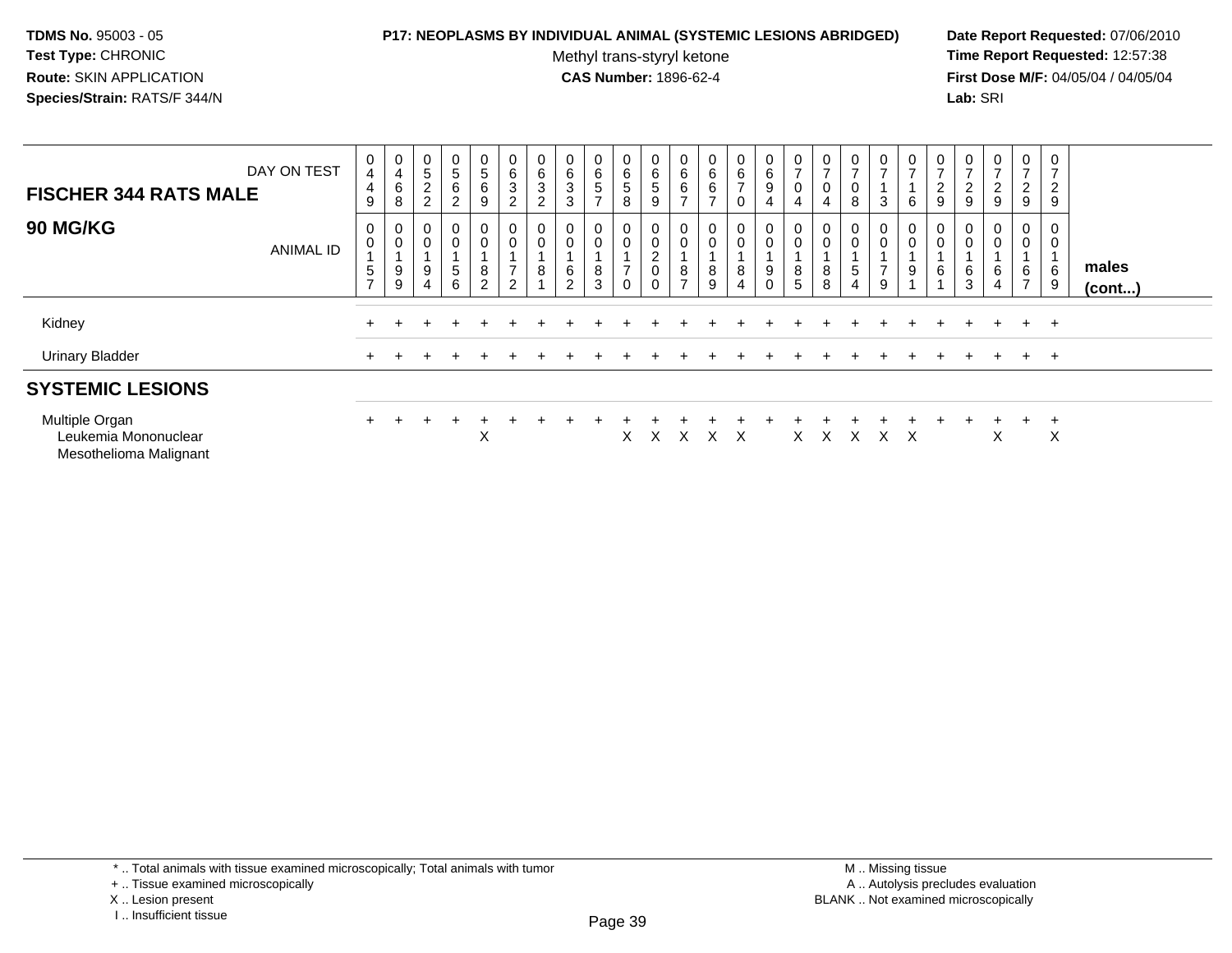## **P17: NEOPLASMS BY INDIVIDUAL ANIMAL (SYSTEMIC LESIONS ABRIDGED) Date Report Requested:** 07/06/2010

Methyl trans-styryl ketone<br>CAS Number: 1896-62-4

 **Time Report Requested:** 12:57:38 **First Dose M/F:** 04/05/04 / 04/05/04<br>Lab: SRI **Lab:** SRI

| DAY ON TEST<br><b>FISCHER 344 RATS MALE</b>                                     | $\begin{smallmatrix}0\\7\end{smallmatrix}$<br>$\frac{2}{9}$                  | $\frac{0}{7}$<br>$\sqrt{2}$<br>9                        | $\begin{array}{c} 0 \\ 7 \end{array}$<br>$\overline{c}$<br>9 | $\frac{0}{7}$<br>$\sqrt{2}$<br>9                                  | $\begin{smallmatrix}0\\7\end{smallmatrix}$<br>$\ensuremath{\mathsf{3}}$<br>$\boldsymbol{0}$ | $\frac{0}{7}$<br>$\ensuremath{\mathsf{3}}$<br>$\mathbf 0$ | $\frac{0}{7}$<br>3<br>$\mathsf{O}\xspace$ | $\begin{array}{c} 0 \\ 7 \end{array}$<br>$\ensuremath{\mathsf{3}}$<br>$\mathbf 0$ | $\begin{array}{c} 0 \\ 7 \end{array}$<br>$\ensuremath{\mathsf{3}}$<br>$\Omega$ | $\begin{array}{c} 0 \\ 7 \end{array}$<br>$\ensuremath{\mathsf{3}}$<br>$\mathbf 0$ | $\begin{array}{c} 0 \\ 7 \end{array}$<br>$\ensuremath{\mathsf{3}}$<br>$\Omega$ | 0<br>$\overline{7}$<br>$\ensuremath{\mathsf{3}}$<br>$\overline{1}$ | $\frac{0}{7}$<br>$\ensuremath{\mathsf{3}}$<br>$\mathbf{1}$    | $\frac{0}{7}$<br>$\ensuremath{\mathsf{3}}$<br>$\mathbf{1}$ | $\begin{array}{c} 0 \\ 7 \end{array}$<br>$\frac{3}{1}$               | $\frac{0}{7}$<br>$\ensuremath{\mathsf{3}}$<br>$\mathbf{1}$ | $\begin{array}{c} 0 \\ 7 \end{array}$<br>$\ensuremath{\mathsf{3}}$<br>$\overline{1}$ | $\frac{0}{7}$<br>$\ensuremath{\mathsf{3}}$<br>$\overline{1}$ | $\frac{0}{7}$<br>3<br>$\mathbf{1}$            | $\begin{array}{c} 0 \\ 7 \end{array}$<br>$\ensuremath{\mathsf{3}}$<br>$\mathbf{1}$ | $\frac{0}{7}$<br>$\mathbf{3}$<br>$\overline{2}$            | $\begin{smallmatrix}0\\7\end{smallmatrix}$<br>$\frac{3}{2}$ | $\begin{smallmatrix}0\\7\end{smallmatrix}$<br>$\frac{3}{2}$ | $\begin{smallmatrix} 0\\7 \end{smallmatrix}$<br>$\frac{3}{2}$ | $\frac{0}{7}$<br>$\sqrt{3}$<br>$\overline{2}$ |                                    |
|---------------------------------------------------------------------------------|------------------------------------------------------------------------------|---------------------------------------------------------|--------------------------------------------------------------|-------------------------------------------------------------------|---------------------------------------------------------------------------------------------|-----------------------------------------------------------|-------------------------------------------|-----------------------------------------------------------------------------------|--------------------------------------------------------------------------------|-----------------------------------------------------------------------------------|--------------------------------------------------------------------------------|--------------------------------------------------------------------|---------------------------------------------------------------|------------------------------------------------------------|----------------------------------------------------------------------|------------------------------------------------------------|--------------------------------------------------------------------------------------|--------------------------------------------------------------|-----------------------------------------------|------------------------------------------------------------------------------------|------------------------------------------------------------|-------------------------------------------------------------|-------------------------------------------------------------|---------------------------------------------------------------|-----------------------------------------------|------------------------------------|
| 90 MG/KG<br><b>ANIMAL ID</b>                                                    | $\pmb{0}$<br>$\mathbf 0$<br>$\mathbf{1}$<br>$\overline{7}$<br>$\overline{1}$ | 0<br>$\mathbf 0$<br>$\mathbf{1}$<br>$\overline{7}$<br>6 | 0<br>0<br>$\overline{1}$<br>8<br>$\mathbf{0}$                | $\mathbf 0$<br>$\mathbf 0$<br>$\mathbf{1}$<br>9<br>$\overline{7}$ | 0<br>$\mathbf 0$<br>$\mathbf{1}$<br>$\frac{5}{3}$                                           | 0<br>$\mathbf 0$<br>$\mathbf{1}$<br>$\sqrt{5}$<br>8       | 0<br>0<br>$\mathbf{1}$<br>6<br>5          | 0<br>0<br>$\mathbf{1}$<br>$\overline{7}$<br>$\overline{4}$                        | 0<br>$\mathbf 0$<br>$\overline{7}$<br>$\overline{7}$                           | 0<br>$\mathbf 0$<br>$\overline{1}$<br>$\frac{9}{3}$                               | 0<br>$\mathbf 0$<br>$\mathbf{1}$<br>$\begin{array}{c} 9 \\ 5 \end{array}$      | $\mathbf 0$<br>0<br>$\mathbf{1}$<br>$\sqrt{5}$<br>$\overline{c}$   | $\mathbf 0$<br>$\mathbf 0$<br>$\mathbf{1}$<br>$\sqrt{5}$<br>5 | 0<br>$\mathbf 0$<br>$\mathbf 1$<br>6<br>$\Omega$           | 0<br>$\mathsf{O}\xspace$<br>$\mathbf{1}$<br>$\,6$<br>$6\phantom{1}6$ | 0<br>$\pmb{0}$<br>$\mathbf{1}$<br>$\,6\,$<br>8             | 0<br>0<br>$\mathbf{1}$<br>$\overline{7}$<br>3                                        | 0<br>$\mathbf 0$<br>$\overline{1}$<br>$\overline{7}$<br>8    | 0<br>0<br>$\mathbf{1}$<br>9<br>$\overline{c}$ | 0<br>$\boldsymbol{0}$<br>$\mathbf{1}$<br>$\boldsymbol{9}$<br>6                     | 0<br>0<br>$\mathbf{1}$<br>$\overline{5}$<br>$\overline{1}$ | 0<br>$\mathbf 0$<br>$\mathbf 1$<br>5<br>$9\,$               | 0<br>$\mathbf 0$<br>$\mathbf{1}$<br>$\overline{7}$<br>5     | 0<br>$\mathbf 0$<br>$\mathbf{1}$<br>$^8_6$                    | 0<br>$\mathbf 0$<br>$\mathbf{1}$<br>9<br>8    | * TOTALS                           |
| <b>ALIMENTARY SYSTEM</b>                                                        |                                                                              |                                                         |                                                              |                                                                   |                                                                                             |                                                           |                                           |                                                                                   |                                                                                |                                                                                   |                                                                                |                                                                    |                                                               |                                                            |                                                                      |                                                            |                                                                                      |                                                              |                                               |                                                                                    |                                                            |                                                             |                                                             |                                                               |                                               |                                    |
| Esophagus                                                                       |                                                                              |                                                         |                                                              |                                                                   |                                                                                             |                                                           |                                           |                                                                                   |                                                                                |                                                                                   |                                                                                |                                                                    |                                                               |                                                            | м                                                                    |                                                            |                                                                                      |                                                              |                                               |                                                                                    |                                                            |                                                             |                                                             | м                                                             | $+$                                           | 48                                 |
| Intestine Large, Cecum                                                          |                                                                              |                                                         |                                                              |                                                                   |                                                                                             |                                                           |                                           |                                                                                   |                                                                                |                                                                                   |                                                                                |                                                                    |                                                               |                                                            |                                                                      |                                                            |                                                                                      |                                                              |                                               |                                                                                    |                                                            |                                                             |                                                             |                                                               |                                               | 50                                 |
| Intestine Large, Colon                                                          |                                                                              |                                                         |                                                              |                                                                   |                                                                                             |                                                           |                                           |                                                                                   |                                                                                |                                                                                   |                                                                                |                                                                    |                                                               |                                                            |                                                                      |                                                            |                                                                                      |                                                              |                                               |                                                                                    |                                                            |                                                             |                                                             |                                                               | $+$                                           | 50                                 |
| Intestine Large, Rectum                                                         |                                                                              |                                                         |                                                              |                                                                   |                                                                                             |                                                           |                                           |                                                                                   |                                                                                |                                                                                   |                                                                                |                                                                    |                                                               |                                                            |                                                                      |                                                            |                                                                                      |                                                              |                                               |                                                                                    |                                                            |                                                             |                                                             |                                                               |                                               | 48                                 |
| Intestine Small, Duodenum                                                       |                                                                              |                                                         |                                                              |                                                                   |                                                                                             |                                                           |                                           |                                                                                   |                                                                                |                                                                                   |                                                                                |                                                                    |                                                               |                                                            |                                                                      |                                                            |                                                                                      |                                                              |                                               |                                                                                    |                                                            |                                                             |                                                             |                                                               |                                               | 50                                 |
| Intestine Small, Ileum                                                          |                                                                              |                                                         |                                                              |                                                                   |                                                                                             |                                                           |                                           |                                                                                   |                                                                                |                                                                                   |                                                                                |                                                                    |                                                               |                                                            |                                                                      |                                                            |                                                                                      |                                                              |                                               |                                                                                    |                                                            |                                                             |                                                             |                                                               | $+$                                           | 48                                 |
| Intestine Small, Jejunum                                                        | ÷                                                                            |                                                         |                                                              |                                                                   |                                                                                             |                                                           |                                           |                                                                                   |                                                                                |                                                                                   |                                                                                |                                                                    |                                                               |                                                            |                                                                      |                                                            |                                                                                      |                                                              |                                               |                                                                                    |                                                            |                                                             |                                                             |                                                               | $^{+}$                                        | 48                                 |
| Liver<br>Hepatocellular Adenoma<br>Hepatocellular Adenoma, Multiple             |                                                                              |                                                         |                                                              |                                                                   |                                                                                             |                                                           |                                           |                                                                                   |                                                                                |                                                                                   |                                                                                |                                                                    |                                                               |                                                            |                                                                      |                                                            |                                                                                      |                                                              |                                               |                                                                                    |                                                            |                                                             |                                                             | $+$                                                           | $\ddot{}$<br>X                                | 50<br>$\mathbf{2}$<br>$\mathbf{1}$ |
| Mesentery                                                                       |                                                                              |                                                         | $+$                                                          |                                                                   |                                                                                             |                                                           |                                           | $+$                                                                               |                                                                                |                                                                                   | $\ddot{}$                                                                      |                                                                    | $+$                                                           | $+$                                                        |                                                                      |                                                            |                                                                                      |                                                              |                                               |                                                                                    |                                                            | $+$                                                         |                                                             |                                                               |                                               | 12                                 |
| Oral Mucosa<br>Squamous Cell Carcinoma<br>Squamous Cell Papilloma               |                                                                              |                                                         |                                                              |                                                                   |                                                                                             |                                                           |                                           |                                                                                   |                                                                                |                                                                                   |                                                                                |                                                                    |                                                               |                                                            |                                                                      |                                                            |                                                                                      |                                                              |                                               |                                                                                    |                                                            |                                                             |                                                             |                                                               |                                               | $\mathbf{2}$<br>1<br>$\mathbf 1$   |
| Pancreas<br>Acinus, Adenoma                                                     |                                                                              |                                                         |                                                              |                                                                   |                                                                                             |                                                           |                                           |                                                                                   |                                                                                |                                                                                   |                                                                                |                                                                    | X                                                             |                                                            |                                                                      |                                                            |                                                                                      |                                                              |                                               |                                                                                    |                                                            |                                                             |                                                             |                                                               |                                               | 50<br>$\mathbf 1$                  |
| <b>Salivary Glands</b><br>Schwannoma Malignant, Metastatic, Skin                |                                                                              |                                                         |                                                              |                                                                   |                                                                                             |                                                           | X                                         |                                                                                   |                                                                                |                                                                                   |                                                                                |                                                                    |                                                               |                                                            |                                                                      |                                                            |                                                                                      |                                                              |                                               |                                                                                    |                                                            |                                                             |                                                             |                                                               |                                               | 50<br>$\overline{2}$               |
| *  Total animals with tissue examined microscopically; Total animals with tumor |                                                                              |                                                         |                                                              |                                                                   |                                                                                             |                                                           |                                           |                                                                                   |                                                                                |                                                                                   |                                                                                |                                                                    |                                                               |                                                            |                                                                      |                                                            |                                                                                      |                                                              |                                               | M  Missing tissue                                                                  |                                                            |                                                             |                                                             |                                                               |                                               |                                    |

+ .. Tissue examined microscopically

 Lesion present BLANK .. Not examined microscopicallyX .. Lesion present

I .. Insufficient tissue

Page 40

y the contract of the contract of the contract of the contract of the contract of  $\mathsf A$  . Autolysis precludes evaluation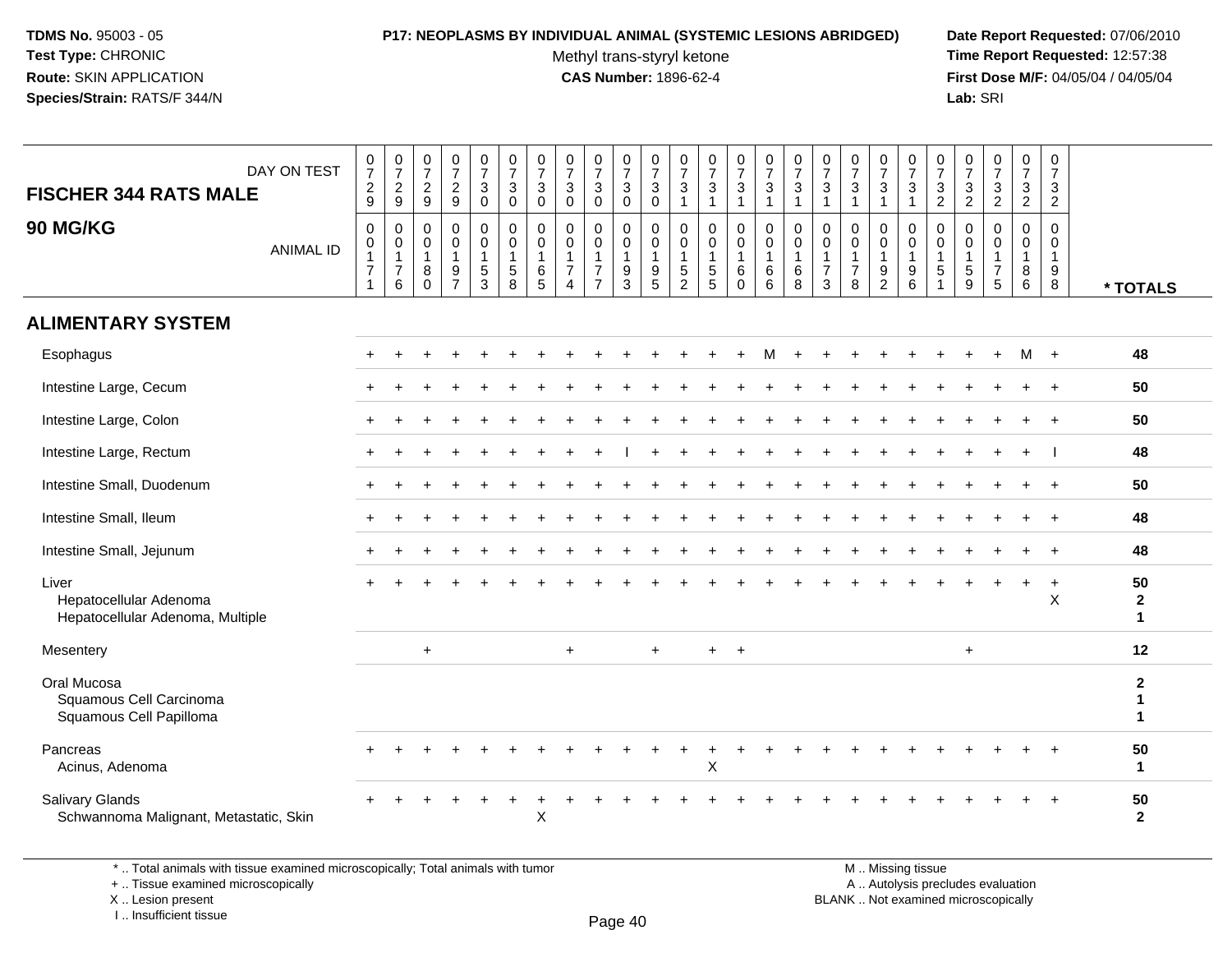I .. Insufficient tissue

### **P17: NEOPLASMS BY INDIVIDUAL ANIMAL (SYSTEMIC LESIONS ABRIDGED) Date Report Requested:** 07/06/2010

Methyl trans-styryl ketone<br>CAS Number: 1896-62-4

| DAY ON TEST<br><b>FISCHER 344 RATS MALE</b>                                                                                | $\frac{0}{7}$<br>$\overline{c}$<br>9                               | $\begin{smallmatrix}0\\7\end{smallmatrix}$<br>$\boldsymbol{2}$<br>$9\,$ | $\frac{0}{7}$<br>$\boldsymbol{2}$<br>$9\,$       | $\frac{0}{7}$<br>$\boldsymbol{2}$<br>$\boldsymbol{9}$                 | $\frac{0}{7}$<br>$\mathbf{3}$<br>$\mathbf 0$                    | $\frac{0}{7}$<br>3<br>$\mathbf 0$          | $\begin{array}{c} 0 \\ 7 \end{array}$<br>$\sqrt{3}$<br>$\mathsf{O}\xspace$ | $\begin{array}{c} 0 \\ 7 \end{array}$<br>$\sqrt{3}$<br>$\mathbf 0$       | $\begin{array}{c} 0 \\ 7 \end{array}$<br>3<br>$\mathbf 0$               | $\begin{array}{c} 0 \\ 7 \end{array}$<br>$\mathbf{3}$<br>$\mathbf 0$ | 0<br>$\overline{7}$<br>$\sqrt{3}$<br>$\mathbf 0$ | $\begin{array}{c} 0 \\ 7 \end{array}$<br>$\mathfrak{Z}$<br>$\mathbf{1}$ | $\frac{0}{7}$<br>$\mathfrak{Z}$<br>$\mathbf{1}$                            | $\begin{smallmatrix} 0\\7 \end{smallmatrix}$<br>$\ensuremath{\mathsf{3}}$<br>$\overline{1}$ | $\frac{0}{7}$<br>$\sqrt{3}$<br>$\overline{1}$        | $\frac{0}{7}$<br>$\mathbf{3}$<br>$\mathbf 1$ | $\begin{array}{c} 0 \\ 7 \end{array}$<br>$\mathbf{3}$<br>$\mathbf{1}$ | $\begin{array}{c} 0 \\ 7 \end{array}$<br>$\sqrt{3}$<br>1     | $\begin{array}{c} 0 \\ 7 \end{array}$<br>$\sqrt{3}$<br>$\overline{1}$ | $\frac{0}{7}$<br>$\sqrt{3}$<br>$\overline{1}$             | $\frac{0}{7}$<br>$\sqrt{3}$<br>$\overline{2}$                   | $\begin{array}{c} 0 \\ 7 \end{array}$<br>$\overline{3}$<br>$\overline{2}$ | $\frac{0}{7}$<br>$\sqrt{3}$<br>$\overline{2}$                      | $\frac{0}{7}$<br>$\mathbf{3}$<br>$\overline{2}$             | $\mathbf 0$<br>$\overline{7}$<br>$\mathbf{3}$<br>$\overline{2}$ |                               |
|----------------------------------------------------------------------------------------------------------------------------|--------------------------------------------------------------------|-------------------------------------------------------------------------|--------------------------------------------------|-----------------------------------------------------------------------|-----------------------------------------------------------------|--------------------------------------------|----------------------------------------------------------------------------|--------------------------------------------------------------------------|-------------------------------------------------------------------------|----------------------------------------------------------------------|--------------------------------------------------|-------------------------------------------------------------------------|----------------------------------------------------------------------------|---------------------------------------------------------------------------------------------|------------------------------------------------------|----------------------------------------------|-----------------------------------------------------------------------|--------------------------------------------------------------|-----------------------------------------------------------------------|-----------------------------------------------------------|-----------------------------------------------------------------|---------------------------------------------------------------------------|--------------------------------------------------------------------|-------------------------------------------------------------|-----------------------------------------------------------------|-------------------------------|
| <b>90 MG/KG</b><br><b>ANIMAL ID</b>                                                                                        | $\mathbf 0$<br>0<br>$\mathbf{1}$<br>$\overline{7}$<br>$\mathbf{1}$ | $\mathbf 0$<br>0<br>$\mathbf{1}$<br>$\overline{7}$<br>$\,6\,$           | $\Omega$<br>0<br>$\overline{1}$<br>8<br>$\Omega$ | $\mathbf 0$<br>$\mathbf 0$<br>$\mathbf{1}$<br>$9\,$<br>$\overline{7}$ | $\mathbf 0$<br>$\mathbf 0$<br>$\mathbf{1}$<br>5<br>$\mathbf{3}$ | $\mathbf 0$<br>0<br>$\mathbf{1}$<br>5<br>8 | $\mathbf 0$<br>0<br>$\mathbf{1}$<br>6<br>5                                 | $\mathbf 0$<br>$\pmb{0}$<br>$\overline{1}$<br>$\overline{7}$<br>$\Delta$ | 0<br>$\mathsf{O}$<br>$\overline{1}$<br>$\overline{7}$<br>$\overline{7}$ | $\mathbf 0$<br>$\mathbf 0$<br>$\overline{1}$<br>$9\,$<br>3           | 0<br>0<br>$\mathbf{1}$<br>9<br>5                 | $\mathbf 0$<br>0<br>$\mathbf{1}$<br>5<br>2                              | $\mathbf 0$<br>$\mathbf 0$<br>$\mathbf{1}$<br>$\sqrt{5}$<br>$\overline{5}$ | $\mathbf 0$<br>$\mathbf 0$<br>$\overline{1}$<br>$\,6\,$<br>$\mathbf 0$                      | $\mathbf 0$<br>$\mathbf 0$<br>$\mathbf{1}$<br>6<br>6 | 0<br>$\mathsf 0$<br>$\mathbf{1}$<br>6<br>8   | $\Omega$<br>$\mathbf 0$<br>$\mathbf{1}$<br>$\overline{7}$<br>3        | $\Omega$<br>$\pmb{0}$<br>$\mathbf{1}$<br>$\overline{7}$<br>8 | 0<br>$\mathbf 0$<br>$\overline{1}$<br>9<br>$\overline{c}$             | $\Omega$<br>$\mathbf 0$<br>$\overline{1}$<br>9<br>$\,6\,$ | $\mathbf 0$<br>0<br>$\mathbf{1}$<br>$\mathbf 5$<br>$\mathbf{1}$ | $\mathbf 0$<br>$\mathbf 0$<br>$\mathbf{1}$<br>$\,$ 5 $\,$<br>9            | $\mathbf 0$<br>$\mathsf{O}$<br>$\mathbf{1}$<br>$\overline{7}$<br>5 | $\mathbf 0$<br>$\overline{0}$<br>$\mathbf{1}$<br>$_{6}^{8}$ | $\Omega$<br>$\mathbf 0$<br>$\mathbf 1$<br>9<br>$\,8\,$          | * TOTALS                      |
| Stomach, Forestomach                                                                                                       |                                                                    |                                                                         |                                                  |                                                                       |                                                                 |                                            |                                                                            |                                                                          |                                                                         |                                                                      |                                                  |                                                                         |                                                                            |                                                                                             |                                                      |                                              |                                                                       |                                                              |                                                                       |                                                           |                                                                 |                                                                           |                                                                    |                                                             |                                                                 | 50                            |
| Stomach, Glandular                                                                                                         |                                                                    |                                                                         |                                                  |                                                                       |                                                                 |                                            |                                                                            |                                                                          |                                                                         |                                                                      |                                                  |                                                                         |                                                                            |                                                                                             |                                                      |                                              |                                                                       |                                                              |                                                                       |                                                           |                                                                 |                                                                           |                                                                    |                                                             |                                                                 | 50                            |
| Tongue                                                                                                                     |                                                                    |                                                                         |                                                  |                                                                       |                                                                 |                                            |                                                                            |                                                                          |                                                                         |                                                                      |                                                  |                                                                         |                                                                            |                                                                                             |                                                      |                                              |                                                                       |                                                              |                                                                       |                                                           |                                                                 |                                                                           |                                                                    |                                                             |                                                                 | $\mathbf{1}$                  |
| <b>CARDIOVASCULAR SYSTEM</b>                                                                                               |                                                                    |                                                                         |                                                  |                                                                       |                                                                 |                                            |                                                                            |                                                                          |                                                                         |                                                                      |                                                  |                                                                         |                                                                            |                                                                                             |                                                      |                                              |                                                                       |                                                              |                                                                       |                                                           |                                                                 |                                                                           |                                                                    |                                                             |                                                                 |                               |
| Heart<br>Schwannoma Malignant                                                                                              |                                                                    |                                                                         |                                                  |                                                                       |                                                                 |                                            |                                                                            |                                                                          |                                                                         |                                                                      |                                                  |                                                                         |                                                                            |                                                                                             |                                                      |                                              |                                                                       |                                                              |                                                                       |                                                           |                                                                 |                                                                           |                                                                    |                                                             |                                                                 | 50<br>$\mathbf{1}$            |
| <b>ENDOCRINE SYSTEM</b>                                                                                                    |                                                                    |                                                                         |                                                  |                                                                       |                                                                 |                                            |                                                                            |                                                                          |                                                                         |                                                                      |                                                  |                                                                         |                                                                            |                                                                                             |                                                      |                                              |                                                                       |                                                              |                                                                       |                                                           |                                                                 |                                                                           |                                                                    |                                                             |                                                                 |                               |
| <b>Adrenal Cortex</b><br>Adenoma                                                                                           |                                                                    |                                                                         |                                                  |                                                                       |                                                                 |                                            |                                                                            |                                                                          |                                                                         |                                                                      |                                                  |                                                                         |                                                                            |                                                                                             |                                                      |                                              |                                                                       |                                                              |                                                                       |                                                           |                                                                 |                                                                           |                                                                    |                                                             |                                                                 | 50<br>$\mathbf{1}$            |
| Adrenal Medulla<br>Pheochromocytoma Benign<br>Pheochromocytoma Benign, Multiple                                            |                                                                    |                                                                         |                                                  |                                                                       |                                                                 |                                            | X                                                                          | X                                                                        |                                                                         | X                                                                    |                                                  |                                                                         | X                                                                          |                                                                                             |                                                      |                                              |                                                                       |                                                              |                                                                       |                                                           | X                                                               |                                                                           |                                                                    |                                                             |                                                                 | 50<br>4<br>5                  |
| Islets, Pancreatic<br>Adenoma<br>Adenoma, Multiple<br>Carcinoma                                                            |                                                                    |                                                                         |                                                  | $\ddot{}$<br>X                                                        | $\mathsf X$                                                     | X                                          | X                                                                          | X                                                                        |                                                                         |                                                                      |                                                  |                                                                         | $\ddot{}$                                                                  | $\ddot{}$<br>X                                                                              |                                                      |                                              | X                                                                     |                                                              |                                                                       |                                                           |                                                                 | X                                                                         | X                                                                  | $\div$                                                      | $+$                                                             | 50<br>10<br>$\mathbf{2}$<br>3 |
| Parathyroid Gland                                                                                                          | $\ddot{}$                                                          | м                                                                       |                                                  |                                                                       |                                                                 |                                            |                                                                            |                                                                          |                                                                         |                                                                      |                                                  |                                                                         |                                                                            |                                                                                             |                                                      |                                              |                                                                       |                                                              |                                                                       |                                                           | м                                                               |                                                                           |                                                                    |                                                             | $\overline{+}$                                                  | 47                            |
| <b>Pituitary Gland</b><br>Pars Distalis, Adenoma<br>Pars Distalis, Carcinoma                                               |                                                                    |                                                                         | $\mathsf{X}$                                     | $\boldsymbol{\mathsf{X}}$                                             | $\boldsymbol{\mathsf{X}}$                                       | $\boldsymbol{\mathsf{X}}$                  | X                                                                          | $\mathsf{X}$                                                             |                                                                         |                                                                      |                                                  |                                                                         |                                                                            |                                                                                             |                                                      |                                              |                                                                       | X X X X X X X X X X X                                        |                                                                       | $\mathsf{X}$                                              |                                                                 |                                                                           |                                                                    | X                                                           |                                                                 | 50<br>34<br>$\mathbf{2}$      |
| <b>Thyroid Gland</b><br>C-cell, Adenoma<br>*  Total animals with tissue examined microscopically; Total animals with tumor |                                                                    | x                                                                       |                                                  |                                                                       |                                                                 |                                            |                                                                            |                                                                          | X                                                                       | $\times$                                                             |                                                  |                                                                         |                                                                            |                                                                                             |                                                      | X                                            |                                                                       | M  Missing tissue                                            | X                                                                     |                                                           |                                                                 | х                                                                         |                                                                    |                                                             |                                                                 | 49<br>13                      |
| +  Tissue examined microscopically<br>X  Lesion present                                                                    |                                                                    |                                                                         |                                                  |                                                                       |                                                                 |                                            |                                                                            |                                                                          |                                                                         |                                                                      |                                                  |                                                                         |                                                                            |                                                                                             |                                                      |                                              |                                                                       | BLANK  Not examined microscopically                          |                                                                       | A  Autolysis precludes evaluation                         |                                                                 |                                                                           |                                                                    |                                                             |                                                                 |                               |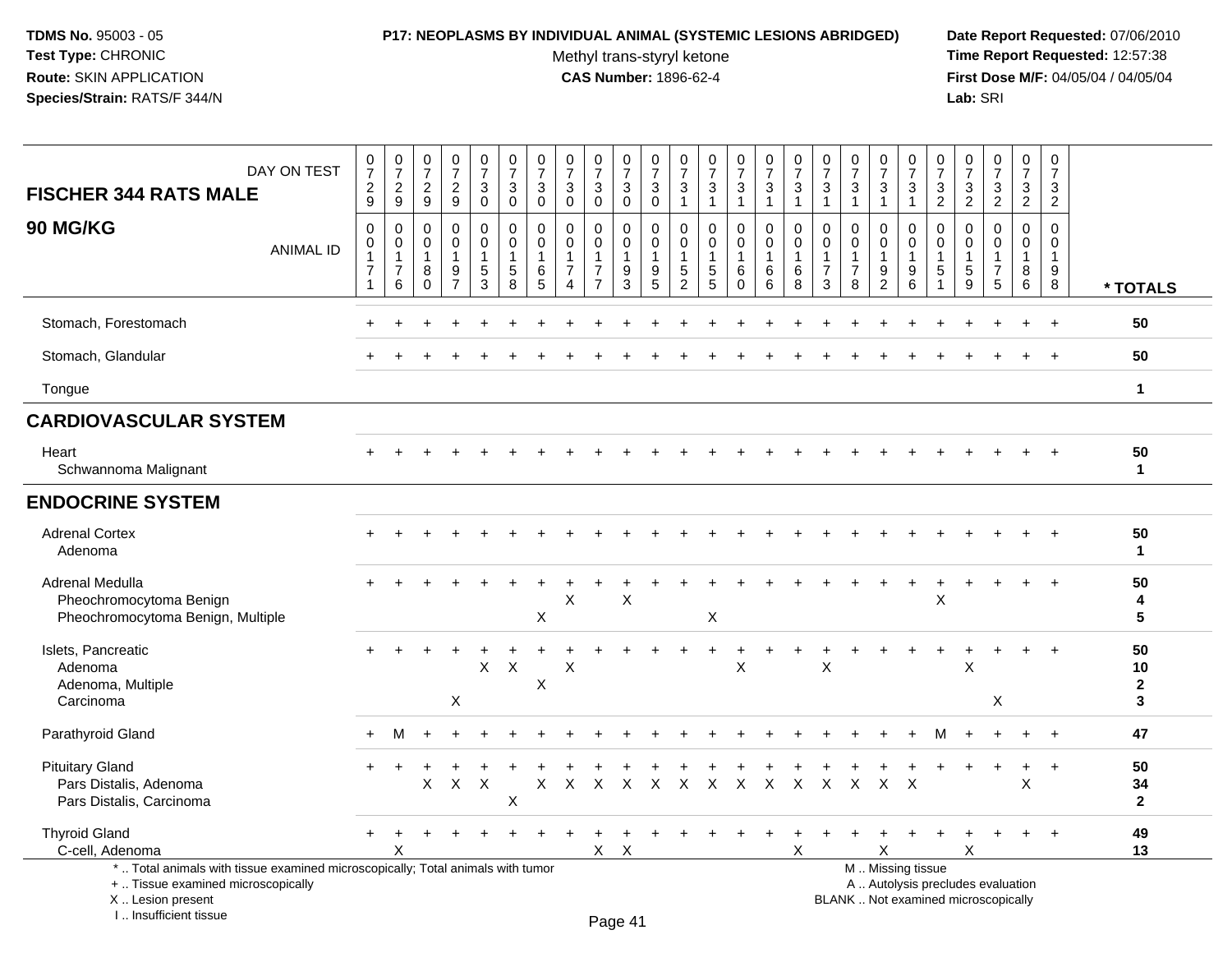### **P17: NEOPLASMS BY INDIVIDUAL ANIMAL (SYSTEMIC LESIONS ABRIDGED) Date Report Requested:** 07/06/2010

Methyl trans-styryl ketone<br>CAS Number: 1896-62-4

 **Time Report Requested:** 12:57:38 **First Dose M/F:** 04/05/04 / 04/05/04<br>Lab: SRI **Lab:** SRI

| <b>FISCHER 344 RATS MALE</b>                                                         | DAY ON TEST      | $\frac{0}{7}$<br>$\frac{2}{9}$                                               | $\frac{0}{7}$<br>$\boldsymbol{2}$<br>$\mathsf g$                   | $\frac{0}{7}$<br>$\overline{2}$<br>9            | $\begin{array}{c} 0 \\ 7 \end{array}$<br>$\overline{c}$<br>9 | $\begin{smallmatrix}0\\7\end{smallmatrix}$<br>$\mathbf{3}$<br>$\mathbf 0$ | $\frac{0}{7}$<br>3<br>$\mathbf 0$                    | $\frac{0}{7}$<br>$\sqrt{3}$<br>$\mathbf 0$       | $\frac{0}{7}$<br>$\mathbf{3}$<br>$\Omega$                            | $\frac{0}{7}$<br>$\sqrt{3}$<br>$\Omega$              | $\begin{array}{c} 0 \\ 7 \end{array}$<br>$\mathsf 3$<br>$\mathbf 0$ | $\frac{0}{7}$<br>$\mathbf 3$<br>$\mathbf 0$                                                   | 0<br>$\overline{7}$<br>3<br>$\mathbf{1}$                                    | $\frac{0}{7}$<br>$\sqrt{3}$<br>$\mathbf{1}$       | $\frac{0}{7}$<br>$\mathbf{3}$<br>$\mathbf{1}$ | $\begin{array}{c} 0 \\ 7 \end{array}$<br>$\mathbf{3}$<br>$\mathbf{1}$ | $\begin{array}{c} 0 \\ 7 \end{array}$<br>$\sqrt{3}$<br>$\mathbf{1}$ | $\frac{0}{7}$<br>$\mathbf{3}$<br>$\overline{1}$                    | $\begin{array}{c} 0 \\ 7 \end{array}$<br>$\mathbf{3}$<br>$\overline{1}$ | $\begin{array}{c} 0 \\ 7 \end{array}$<br>$\mathbf 3$<br>$\mathbf{1}$   | 0<br>$\overline{7}$<br>$\sqrt{3}$<br>$\mathbf{1}$                   | $\frac{0}{7}$<br>$\ensuremath{\mathsf{3}}$<br>$\overline{2}$ | 0<br>$\overline{7}$<br>$\frac{3}{2}$                       | $\frac{0}{7}$<br>$\frac{3}{2}$               | $\begin{smallmatrix}0\\7\end{smallmatrix}$<br>$\frac{3}{2}$ | 0<br>$\overline{7}$<br>3<br>$\overline{2}$             |                                    |
|--------------------------------------------------------------------------------------|------------------|------------------------------------------------------------------------------|--------------------------------------------------------------------|-------------------------------------------------|--------------------------------------------------------------|---------------------------------------------------------------------------|------------------------------------------------------|--------------------------------------------------|----------------------------------------------------------------------|------------------------------------------------------|---------------------------------------------------------------------|-----------------------------------------------------------------------------------------------|-----------------------------------------------------------------------------|---------------------------------------------------|-----------------------------------------------|-----------------------------------------------------------------------|---------------------------------------------------------------------|--------------------------------------------------------------------|-------------------------------------------------------------------------|------------------------------------------------------------------------|---------------------------------------------------------------------|--------------------------------------------------------------|------------------------------------------------------------|----------------------------------------------|-------------------------------------------------------------|--------------------------------------------------------|------------------------------------|
| 90 MG/KG                                                                             | <b>ANIMAL ID</b> | $\pmb{0}$<br>$\pmb{0}$<br>$\overline{1}$<br>$\boldsymbol{7}$<br>$\mathbf{1}$ | 0<br>$\pmb{0}$<br>$\mathbf{1}$<br>$\overline{7}$<br>$6\phantom{1}$ | 0<br>0<br>$\overline{1}$<br>$\,8\,$<br>$\Omega$ | $\mathbf 0$<br>0<br>$\overline{1}$<br>$\frac{9}{7}$          | 0<br>$\mathbf 0$<br>$\mathbf{1}$<br>$\frac{5}{3}$                         | 0<br>$\mathbf 0$<br>$\mathbf{1}$<br>$\,$ 5 $\,$<br>8 | 0<br>$\mathbf 0$<br>$\mathbf{1}$<br>$\,6\,$<br>5 | 0<br>$\mathbf 0$<br>$\mathbf{1}$<br>$\overline{7}$<br>$\overline{4}$ | $\mathbf 0$<br>0<br>$\overline{7}$<br>$\overline{7}$ | 0<br>$\mathbf 0$<br>$\mathbf{1}$<br>$\boldsymbol{9}$<br>3           | $\mathbf 0$<br>$\mathsf{O}\xspace$<br>$\overline{1}$<br>$\begin{array}{c} 9 \\ 5 \end{array}$ | $\mathbf 0$<br>$\mathbf 0$<br>$\mathbf{1}$<br>$\mathbf 5$<br>$\overline{2}$ | 0<br>$\mathbf 0$<br>$\mathbf{1}$<br>$\frac{5}{5}$ | 0<br>0<br>$\mathbf{1}$<br>$\,6\,$<br>$\Omega$ | 0<br>$\mathbf 0$<br>$\overline{1}$<br>$\,6\,$<br>$6^{\circ}$          | 0<br>$\pmb{0}$<br>1<br>$\,6$<br>8                                   | 0<br>$\mathbf 0$<br>$\mathbf{1}$<br>$\overline{7}$<br>$\mathbf{3}$ | $\mathbf 0$<br>0<br>$\mathbf{1}$<br>$\overline{7}$<br>8                 | 0<br>$\mathbf 0$<br>$\mathbf{1}$<br>$\boldsymbol{9}$<br>$\overline{2}$ | $\mathbf 0$<br>$\mathbf 0$<br>$\mathbf{1}$<br>$\boldsymbol{9}$<br>6 | $\mathbf 0$<br>$\mathbf 0$<br>1<br>$\,$ 5 $\,$               | $\mathbf 0$<br>$\Omega$<br>$\mathbf 1$<br>$\,$ 5 $\,$<br>9 | 0<br>$\mathbf 0$<br>1<br>$\overline{7}$<br>5 | $\mathbf 0$<br>$\mathbf 0$<br>$\mathbf 1$<br>$^8_6$         | $\mathbf 0$<br>$\mathbf 0$<br>$\overline{1}$<br>9<br>8 | * TOTALS                           |
| C-cell, Carcinoma<br>Follicular Cell, Adenoma<br>Follicular Cell, Carcinoma          |                  |                                                                              |                                                                    |                                                 |                                                              |                                                                           |                                                      |                                                  |                                                                      |                                                      |                                                                     |                                                                                               |                                                                             | X<br>X                                            | X                                             |                                                                       |                                                                     |                                                                    |                                                                         |                                                                        |                                                                     |                                                              |                                                            |                                              |                                                             |                                                        | 1<br>$\mathbf{1}$<br>$\mathbf{1}$  |
| <b>GENERAL BODY SYSTEM</b>                                                           |                  |                                                                              |                                                                    |                                                 |                                                              |                                                                           |                                                      |                                                  |                                                                      |                                                      |                                                                     |                                                                                               |                                                                             |                                                   |                                               |                                                                       |                                                                     |                                                                    |                                                                         |                                                                        |                                                                     |                                                              |                                                            |                                              |                                                             |                                                        |                                    |
| <b>Tissue NOS</b><br>Chemodectoma Benign                                             |                  |                                                                              |                                                                    |                                                 |                                                              |                                                                           |                                                      |                                                  |                                                                      |                                                      |                                                                     |                                                                                               |                                                                             |                                                   |                                               |                                                                       |                                                                     |                                                                    |                                                                         |                                                                        |                                                                     |                                                              |                                                            |                                              |                                                             |                                                        | 1<br>$\mathbf{1}$                  |
| <b>GENITAL SYSTEM</b>                                                                |                  |                                                                              |                                                                    |                                                 |                                                              |                                                                           |                                                      |                                                  |                                                                      |                                                      |                                                                     |                                                                                               |                                                                             |                                                   |                                               |                                                                       |                                                                     |                                                                    |                                                                         |                                                                        |                                                                     |                                                              |                                                            |                                              |                                                             |                                                        |                                    |
| <b>Coagulating Gland</b>                                                             |                  |                                                                              |                                                                    |                                                 |                                                              |                                                                           |                                                      |                                                  |                                                                      |                                                      |                                                                     | $\ddot{}$                                                                                     |                                                                             |                                                   |                                               |                                                                       |                                                                     |                                                                    |                                                                         |                                                                        |                                                                     |                                                              |                                                            |                                              |                                                             |                                                        | $\mathbf{1}$                       |
| Epididymis                                                                           |                  |                                                                              | ٠                                                                  |                                                 |                                                              |                                                                           |                                                      |                                                  |                                                                      |                                                      |                                                                     |                                                                                               |                                                                             |                                                   |                                               |                                                                       |                                                                     |                                                                    |                                                                         |                                                                        |                                                                     |                                                              |                                                            |                                              | $\ddot{}$                                                   | $+$                                                    | 50                                 |
| <b>Preputial Gland</b><br>Adenoma<br>Carcinoma                                       |                  |                                                                              |                                                                    |                                                 | $\mathsf X$                                                  |                                                                           |                                                      |                                                  |                                                                      |                                                      |                                                                     | $\times$                                                                                      |                                                                             |                                                   |                                               |                                                                       |                                                                     |                                                                    |                                                                         |                                                                        |                                                                     |                                                              |                                                            |                                              |                                                             |                                                        | 50<br>$\mathbf{1}$<br>$\mathbf{1}$ |
| Prostate                                                                             |                  |                                                                              |                                                                    |                                                 |                                                              |                                                                           |                                                      |                                                  |                                                                      |                                                      |                                                                     |                                                                                               |                                                                             |                                                   |                                               |                                                                       |                                                                     |                                                                    |                                                                         |                                                                        |                                                                     |                                                              |                                                            |                                              |                                                             |                                                        | 50                                 |
| <b>Seminal Vesicle</b>                                                               |                  |                                                                              |                                                                    |                                                 |                                                              |                                                                           |                                                      |                                                  |                                                                      |                                                      |                                                                     |                                                                                               |                                                                             |                                                   |                                               |                                                                       |                                                                     |                                                                    |                                                                         |                                                                        |                                                                     |                                                              |                                                            |                                              |                                                             | $+$                                                    | 50                                 |
| <b>Testes</b><br>Bilateral, Interstitial Cell, Adenoma<br>Interstitial Cell, Adenoma |                  |                                                                              | X X X X                                                            |                                                 |                                                              |                                                                           | $\mathsf{X}$                                         | X                                                |                                                                      | $X$ $X$                                              |                                                                     | $\times$                                                                                      |                                                                             | $\pmb{\times}$                                    |                                               | $\boldsymbol{\mathsf{X}}$                                             | X                                                                   |                                                                    |                                                                         | X                                                                      | X                                                                   | $\boldsymbol{\mathsf{X}}$                                    |                                                            |                                              | $\mathsf X$                                                 | $\ddot{}$<br>$\mathsf{X}$                              | 50<br>17<br>16                     |
| <b>HEMATOPOIETIC SYSTEM</b>                                                          |                  |                                                                              |                                                                    |                                                 |                                                              |                                                                           |                                                      |                                                  |                                                                      |                                                      |                                                                     |                                                                                               |                                                                             |                                                   |                                               |                                                                       |                                                                     |                                                                    |                                                                         |                                                                        |                                                                     |                                                              |                                                            |                                              |                                                             |                                                        |                                    |
| <b>Bone Marrow</b>                                                                   |                  | $+$                                                                          | $\div$                                                             |                                                 |                                                              |                                                                           |                                                      |                                                  |                                                                      |                                                      |                                                                     |                                                                                               |                                                                             |                                                   |                                               |                                                                       |                                                                     |                                                                    |                                                                         |                                                                        |                                                                     |                                                              |                                                            |                                              | $\pm$                                                       | $+$                                                    | 50                                 |
| Lymph Node                                                                           |                  |                                                                              |                                                                    |                                                 |                                                              |                                                                           |                                                      |                                                  |                                                                      |                                                      |                                                                     |                                                                                               | $\ddot{}$                                                                   |                                                   |                                               |                                                                       |                                                                     |                                                                    |                                                                         |                                                                        |                                                                     |                                                              |                                                            |                                              |                                                             | $\ddot{}$                                              | 26                                 |

\* .. Total animals with tissue examined microscopically; Total animals with tumor

+ .. Tissue examined microscopically

X .. Lesion present

I .. Insufficient tissue

M .. Missing tissue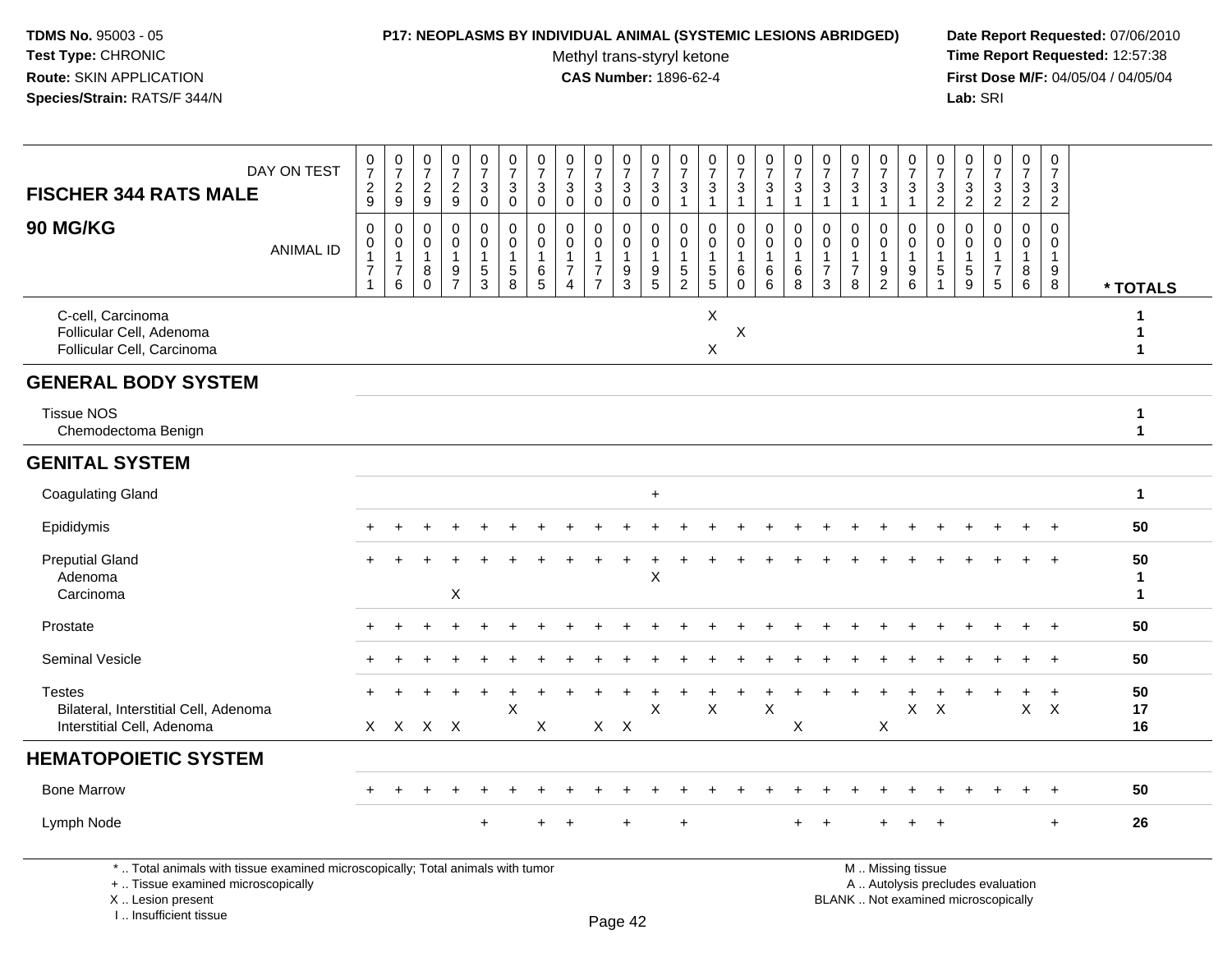### **P17: NEOPLASMS BY INDIVIDUAL ANIMAL (SYSTEMIC LESIONS ABRIDGED) Date Report Requested:** 07/06/2010

Methyl trans-styryl ketone<br>CAS Number: 1896-62-4

| DAY ON TEST<br><b>FISCHER 344 RATS MALE</b>                                                                                                                                | 0<br>$\overline{7}$<br>$\overline{a}$<br>9                        | $\begin{array}{c} 0 \\ 7 \\ 2 \end{array}$<br>9                   | $\begin{smallmatrix} 0\\7 \end{smallmatrix}$<br>$\overline{c}$<br>$\boldsymbol{9}$ | $\begin{array}{c} 0 \\ 7 \end{array}$<br>$\overline{c}$<br>$\boldsymbol{9}$ | $\begin{smallmatrix}0\\7\end{smallmatrix}$<br>$\mathbf{3}$<br>$\mathbf 0$ | $\pmb{0}$<br>$\overline{7}$<br>$\sqrt{3}$<br>$\mathsf 0$      | $\pmb{0}$<br>$\overline{7}$<br>3<br>$\mathbf 0$ | $\frac{0}{7}$<br>$\mathbf{3}$<br>$\Omega$                                   | $\begin{array}{c} 0 \\ 7 \end{array}$<br>$\mathbf{3}$<br>$\Omega$                      | $\begin{array}{c} 0 \\ 7 \end{array}$<br>$\mathbf{3}$<br>$\mathbf 0$ | $\pmb{0}$<br>$\overline{7}$<br>$\mathbf 3$<br>$\mathbf 0$ | $\pmb{0}$<br>$\overline{7}$<br>3<br>$\overline{1}$                     | $\mathbf 0$<br>$\overline{7}$<br>3<br>1            | $\frac{0}{7}$<br>3<br>1                                            | $\begin{smallmatrix}0\\7\end{smallmatrix}$<br>$\ensuremath{\mathsf{3}}$<br>$\mathbf{1}$ | $\frac{0}{7}$<br>$\sqrt{3}$<br>$\mathbf{1}$              | $\begin{array}{c} 0 \\ 7 \end{array}$<br>3<br>$\overline{1}$     | $\pmb{0}$<br>$\overline{7}$<br>$\mathbf{3}$<br>$\overline{1}$      | $\frac{0}{7}$<br>3<br>1                                 | $\frac{0}{7}$<br>$\mathbf{3}$<br>$\mathbf{1}$                                                 | $\begin{array}{c} 0 \\ 7 \end{array}$<br>$\mathbf{3}$<br>$\overline{2}$ | $\begin{smallmatrix}0\\7\end{smallmatrix}$<br>3<br>$\overline{2}$ | $\frac{0}{7}$<br>$\sqrt{3}$<br>$\overline{2}$                     | $\pmb{0}$<br>$\overline{7}$<br>3<br>$\overline{2}$   | $\pmb{0}$<br>$\overline{7}$<br>3<br>$\overline{2}$       |                                                                                   |
|----------------------------------------------------------------------------------------------------------------------------------------------------------------------------|-------------------------------------------------------------------|-------------------------------------------------------------------|------------------------------------------------------------------------------------|-----------------------------------------------------------------------------|---------------------------------------------------------------------------|---------------------------------------------------------------|-------------------------------------------------|-----------------------------------------------------------------------------|----------------------------------------------------------------------------------------|----------------------------------------------------------------------|-----------------------------------------------------------|------------------------------------------------------------------------|----------------------------------------------------|--------------------------------------------------------------------|-----------------------------------------------------------------------------------------|----------------------------------------------------------|------------------------------------------------------------------|--------------------------------------------------------------------|---------------------------------------------------------|-----------------------------------------------------------------------------------------------|-------------------------------------------------------------------------|-------------------------------------------------------------------|-------------------------------------------------------------------|------------------------------------------------------|----------------------------------------------------------|-----------------------------------------------------------------------------------|
| 90 MG/KG<br><b>ANIMAL ID</b>                                                                                                                                               | $\mathbf 0$<br>$\mathbf 0$<br>1<br>$\overline{7}$<br>$\mathbf{1}$ | $\mathsf 0$<br>$\mathbf 0$<br>$\mathbf{1}$<br>$\overline{7}$<br>6 | $\pmb{0}$<br>$\mathbf 0$<br>$\overline{1}$<br>$\, 8$<br>$\Omega$                   | $\pmb{0}$<br>$\mathbf 0$<br>$\mathbf{1}$<br>$9\,$<br>$\overline{7}$         | $\pmb{0}$<br>$\mathbf 0$<br>$\overline{1}$<br>$\,$ 5 $\,$<br>3            | $\mathbf 0$<br>$\mathbf 0$<br>$\mathbf{1}$<br>$\sqrt{5}$<br>8 | 0<br>0<br>1<br>6<br>5                           | $\Omega$<br>$\mathbf 0$<br>$\mathbf{1}$<br>$\overline{7}$<br>$\overline{4}$ | $\mathsf{O}\xspace$<br>$\mathbf 0$<br>$\mathbf{1}$<br>$\overline{7}$<br>$\overline{7}$ | 0<br>$\mathbf 0$<br>$\mathbf{1}$<br>9<br>3                           | $\boldsymbol{0}$<br>$\mathbf 0$<br>$\mathbf{1}$<br>9<br>5 | $\boldsymbol{0}$<br>$\mathbf 0$<br>$\mathbf{1}$<br>$\overline{5}$<br>2 | $\mathbf 0$<br>$\mathbf 0$<br>1<br>$\sqrt{5}$<br>5 | $\mathsf{O}$<br>$\mathbf 0$<br>$\mathbf{1}$<br>$\,6\,$<br>$\Omega$ | $\mathsf 0$<br>$\mathbf 0$<br>$\mathbf{1}$<br>6<br>6                                    | $\pmb{0}$<br>$\mathbf 0$<br>$\mathbf{1}$<br>$\,6\,$<br>8 | $\mathbf 0$<br>$\Omega$<br>$\overline{1}$<br>$\overline{7}$<br>3 | $\mathbf{0}$<br>$\mathbf 0$<br>$\mathbf{1}$<br>$\overline{7}$<br>8 | 0<br>$\mathbf 0$<br>$\mathbf{1}$<br>9<br>$\overline{2}$ | $\mathbf 0$<br>$\mathbf 0$<br>$\mathbf{1}$<br>$\boldsymbol{9}$<br>6                           | $\pmb{0}$<br>$\mathbf 0$<br>$\mathbf{1}$<br>$\mathbf 5$<br>1            | $\Omega$<br>$\Omega$<br>$\mathbf{1}$<br>$\sqrt{5}$<br>9           | $\mathbf 0$<br>$\mathbf 0$<br>$\mathbf{1}$<br>$\overline{7}$<br>5 | $\mathsf 0$<br>$\mathbf 0$<br>$\mathbf{1}$<br>8<br>6 | $\mathsf 0$<br>$\mathbf 0$<br>$\mathbf{1}$<br>$9\,$<br>8 | * TOTALS                                                                          |
| Lymph Node, Mandibular                                                                                                                                                     | м                                                                 | М                                                                 | М                                                                                  | $+$                                                                         | M                                                                         | M                                                             | м                                               | M                                                                           | M                                                                                      | M                                                                    | м                                                         | М                                                                      | M                                                  | M                                                                  | M                                                                                       | M                                                        | M                                                                | м                                                                  | M                                                       | М                                                                                             | M                                                                       | М                                                                 | м                                                                 | M                                                    | M                                                        | 4                                                                                 |
| Lymph Node, Mesenteric                                                                                                                                                     |                                                                   |                                                                   |                                                                                    |                                                                             |                                                                           |                                                               |                                                 |                                                                             |                                                                                        |                                                                      |                                                           |                                                                        |                                                    |                                                                    |                                                                                         |                                                          |                                                                  |                                                                    |                                                         |                                                                                               |                                                                         |                                                                   |                                                                   |                                                      | $\overline{1}$                                           | 50                                                                                |
| Spleen                                                                                                                                                                     |                                                                   |                                                                   |                                                                                    |                                                                             |                                                                           |                                                               |                                                 |                                                                             |                                                                                        |                                                                      |                                                           |                                                                        |                                                    |                                                                    |                                                                                         |                                                          |                                                                  |                                                                    |                                                         |                                                                                               |                                                                         |                                                                   |                                                                   |                                                      |                                                          | 50                                                                                |
| Thymus<br>Carcinoma, Metastatic, Thyroid Gland<br>Thymoma Benign                                                                                                           |                                                                   |                                                                   |                                                                                    |                                                                             |                                                                           |                                                               |                                                 |                                                                             |                                                                                        |                                                                      |                                                           |                                                                        | X                                                  |                                                                    |                                                                                         |                                                          |                                                                  |                                                                    |                                                         | X                                                                                             |                                                                         |                                                                   |                                                                   |                                                      | $\overline{+}$                                           | 49<br>$\mathbf{1}$<br>$\mathbf{1}$                                                |
| <b>INTEGUMENTARY SYSTEM</b>                                                                                                                                                |                                                                   |                                                                   |                                                                                    |                                                                             |                                                                           |                                                               |                                                 |                                                                             |                                                                                        |                                                                      |                                                           |                                                                        |                                                    |                                                                    |                                                                                         |                                                          |                                                                  |                                                                    |                                                         |                                                                                               |                                                                         |                                                                   |                                                                   |                                                      |                                                          |                                                                                   |
| <b>Mammary Gland</b><br>Adenoma<br>Fibroadenoma                                                                                                                            |                                                                   |                                                                   |                                                                                    |                                                                             |                                                                           |                                                               |                                                 |                                                                             |                                                                                        |                                                                      |                                                           |                                                                        | $\boldsymbol{\mathsf{X}}$                          |                                                                    |                                                                                         |                                                          |                                                                  |                                                                    |                                                         |                                                                                               |                                                                         |                                                                   |                                                                   |                                                      |                                                          | 49<br>$\mathbf{1}$<br>$\mathbf{2}$                                                |
| <b>Skin</b><br><b>Basal Cell Adenoma</b><br>Fibroma<br>Keratoacanthoma<br>Schwannoma Malignant<br>Squamous Cell Papilloma<br>Trichoepithelioma<br>Sebaceous Gland, Adenoma |                                                                   |                                                                   | X                                                                                  |                                                                             |                                                                           |                                                               | X                                               |                                                                             |                                                                                        |                                                                      |                                                           | $\times$                                                               |                                                    |                                                                    |                                                                                         |                                                          |                                                                  |                                                                    |                                                         |                                                                                               |                                                                         |                                                                   |                                                                   | X                                                    | $\sf X$                                                  | 50<br>1<br>1<br>Δ<br>$\mathbf{2}$<br>$\mathbf{2}$<br>$\mathbf{1}$<br>$\mathbf{1}$ |
| <b>MUSCULOSKELETAL SYSTEM</b>                                                                                                                                              |                                                                   |                                                                   |                                                                                    |                                                                             |                                                                           |                                                               |                                                 |                                                                             |                                                                                        |                                                                      |                                                           |                                                                        |                                                    |                                                                    |                                                                                         |                                                          |                                                                  |                                                                    |                                                         |                                                                                               |                                                                         |                                                                   |                                                                   |                                                      |                                                          |                                                                                   |
| <b>Bone</b><br>Osteosarcoma                                                                                                                                                |                                                                   |                                                                   |                                                                                    |                                                                             |                                                                           |                                                               |                                                 |                                                                             |                                                                                        |                                                                      |                                                           |                                                                        |                                                    |                                                                    |                                                                                         |                                                          |                                                                  |                                                                    |                                                         |                                                                                               |                                                                         |                                                                   |                                                                   |                                                      |                                                          | 50<br>$\mathbf{1}$                                                                |
| <b>Skeletal Muscle</b>                                                                                                                                                     |                                                                   |                                                                   |                                                                                    |                                                                             |                                                                           |                                                               |                                                 |                                                                             |                                                                                        |                                                                      |                                                           |                                                                        |                                                    |                                                                    |                                                                                         | $\ddot{}$                                                |                                                                  |                                                                    |                                                         |                                                                                               |                                                                         |                                                                   |                                                                   |                                                      |                                                          | $\mathbf{1}$                                                                      |
| *  Total animals with tissue examined microscopically; Total animals with tumor<br>+  Tissue examined microscopically<br>X  Lesion present<br>L., Insufficient tissue      |                                                                   |                                                                   |                                                                                    |                                                                             |                                                                           |                                                               |                                                 |                                                                             |                                                                                        | Page 43                                                              |                                                           |                                                                        |                                                    |                                                                    |                                                                                         |                                                          |                                                                  |                                                                    |                                                         | M  Missing tissue<br>A  Autolysis precludes evaluation<br>BLANK  Not examined microscopically |                                                                         |                                                                   |                                                                   |                                                      |                                                          |                                                                                   |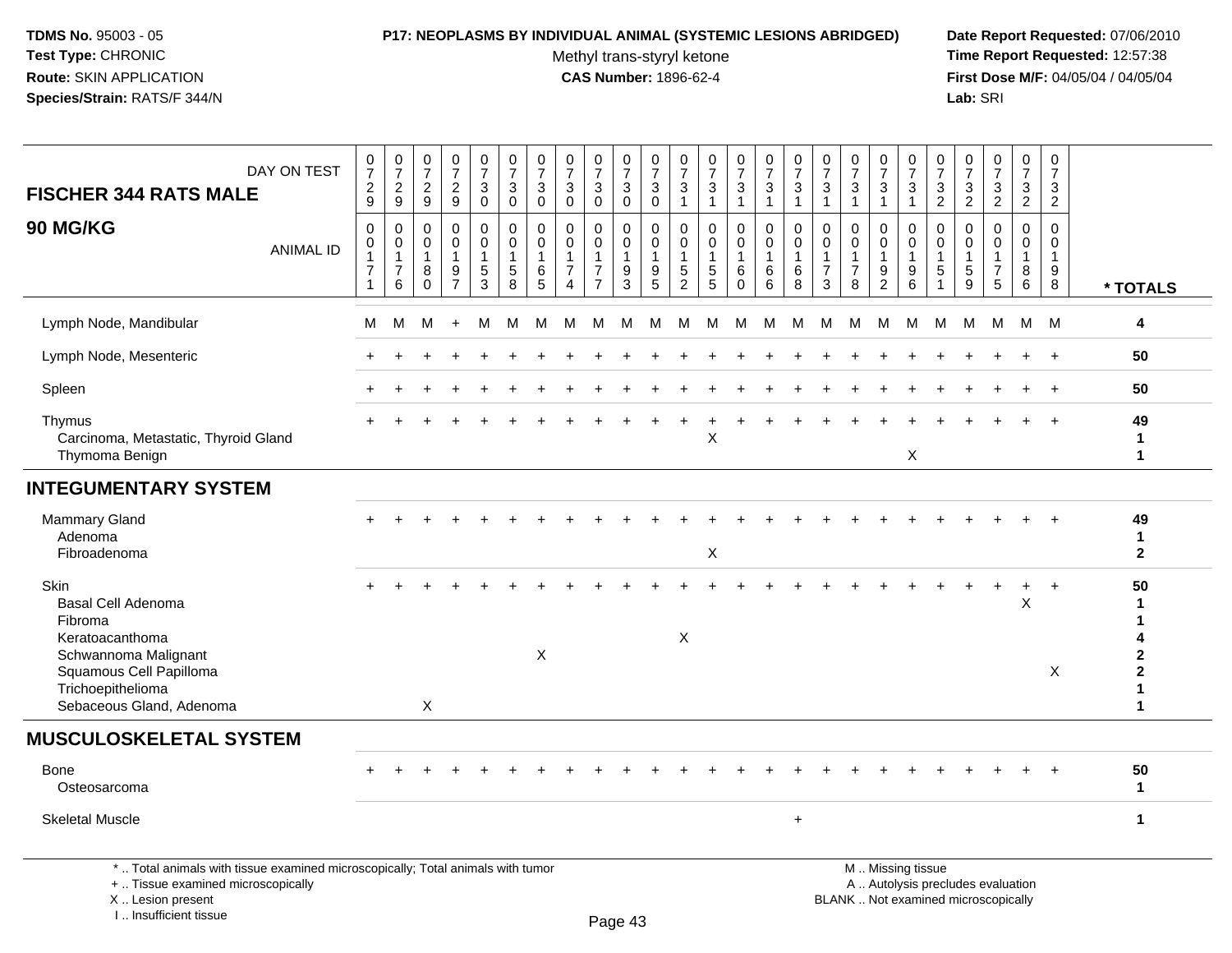### **P17: NEOPLASMS BY INDIVIDUAL ANIMAL (SYSTEMIC LESIONS ABRIDGED) Date Report Requested:** 07/06/2010

Methyl trans-styryl ketone<br>CAS Number: 1896-62-4

 **Time Report Requested:** 12:57:38 **First Dose M/F:** 04/05/04 / 04/05/04<br>**Lab:** SRI **Lab:** SRI

| DAY ON TEST<br><b>FISCHER 344 RATS MALE</b>                            | $\begin{smallmatrix}0\\7\end{smallmatrix}$<br>$\sqrt{2}$<br>$\overline{9}$ | $\frac{0}{7}$<br>$\frac{2}{9}$                          | $\frac{0}{7}$<br>$\frac{2}{9}$          | $\frac{0}{7}$<br>$\frac{2}{9}$                         | $\frac{0}{7}$<br>$\mathbf{3}$<br>$\mathbf 0$ | $\frac{0}{7}$<br>$\mathbf{3}$<br>$\mathbf 0$            | $\begin{array}{c} 0 \\ 7 \end{array}$<br>3<br>$\mathbf 0$ | $\frac{0}{7}$<br>$\mathbf{3}$<br>$\mathbf 0$                           | $\frac{0}{7}$<br>3<br>$\mathbf 0$                          | $\frac{0}{7}$<br>$\ensuremath{\mathsf{3}}$<br>$\mathsf{O}\xspace$ | $\pmb{0}$<br>$\boldsymbol{7}$<br>$_{0}^{3}$                                                | $\pmb{0}$<br>$\overline{7}$<br>3<br>$\mathbf{1}$ | $\frac{0}{7}$<br>3<br>1                    | $\frac{0}{7}$<br>3                                | $\frac{0}{7}$<br>$\sqrt{3}$<br>$\mathbf{1}$        | $\frac{0}{7}$<br>$\sqrt{3}$<br>$\overline{1}$  | 0<br>$\overline{7}$<br>3<br>$\overline{\mathbf{1}}$       | $\pmb{0}$<br>$\overline{7}$<br>$\sqrt{3}$<br>1          | $\frac{0}{7}$<br>3                            | $\begin{smallmatrix}0\\7\end{smallmatrix}$<br>3<br>$\mathbf{1}$ | $\boldsymbol{0}$<br>$\overline{7}$<br>$\frac{3}{2}$ | $\begin{smallmatrix}0\\7\end{smallmatrix}$<br>$\frac{3}{2}$ | $\frac{0}{7}$<br>$\frac{3}{2}$                             | 0<br>$\overline{7}$<br>3<br>$\overline{c}$ | 0<br>$\overline{7}$<br>3<br>$\overline{2}$        |                                    |
|------------------------------------------------------------------------|----------------------------------------------------------------------------|---------------------------------------------------------|-----------------------------------------|--------------------------------------------------------|----------------------------------------------|---------------------------------------------------------|-----------------------------------------------------------|------------------------------------------------------------------------|------------------------------------------------------------|-------------------------------------------------------------------|--------------------------------------------------------------------------------------------|--------------------------------------------------|--------------------------------------------|---------------------------------------------------|----------------------------------------------------|------------------------------------------------|-----------------------------------------------------------|---------------------------------------------------------|-----------------------------------------------|-----------------------------------------------------------------|-----------------------------------------------------|-------------------------------------------------------------|------------------------------------------------------------|--------------------------------------------|---------------------------------------------------|------------------------------------|
| 90 MG/KG<br><b>ANIMAL ID</b>                                           | 0<br>0<br>$\mathbf{1}$<br>$\boldsymbol{7}$<br>$\mathbf{1}$                 | 0<br>$\mathbf 0$<br>$\mathbf{1}$<br>$\overline{7}$<br>6 | 0<br>0<br>$\mathbf{1}$<br>8<br>$\Omega$ | $\boldsymbol{0}$<br>0<br>$\mathbf{1}$<br>$\frac{9}{7}$ | 0<br>0<br>$\mathbf{1}$<br>$\frac{5}{3}$      | 0<br>$\mathbf 0$<br>$\mathbf{1}$<br>$\overline{5}$<br>8 | 0<br>$\mathbf 0$<br>$\mathbf{1}$<br>6<br>5                | 0<br>$\mathbf 0$<br>$\mathbf{1}$<br>$\boldsymbol{7}$<br>$\overline{4}$ | 0<br>0<br>$\mathbf{1}$<br>$\overline{7}$<br>$\overline{7}$ | 0<br>0<br>$\mathbf{1}$<br>$\frac{9}{3}$                           | $\mathbf 0$<br>$\boldsymbol{0}$<br>$\overline{1}$<br>$\begin{array}{c} 9 \\ 5 \end{array}$ | 0<br>0<br>$\mathbf{1}$<br>$\mathbf 5$<br>2       | 0<br>$\mathbf 0$<br>$\mathbf{1}$<br>5<br>5 | 0<br>$\mathbf 0$<br>$\mathbf{1}$<br>6<br>$\Omega$ | 0<br>$\mathsf{O}\xspace$<br>$\mathbf{1}$<br>$^6_6$ | 0<br>$\pmb{0}$<br>$\mathbf{1}$<br>$\,6\,$<br>8 | 0<br>$\mathbf 0$<br>$\overline{1}$<br>$\overline{7}$<br>3 | 0<br>$\mathbf 0$<br>$\mathbf{1}$<br>$\overline{7}$<br>8 | 0<br>0<br>$\mathbf{1}$<br>9<br>$\overline{2}$ | 0<br>0<br>$\mathbf{1}$<br>$\begin{array}{c} 9 \\ 6 \end{array}$ | 0<br>$\mathbf 0$<br>$\mathbf{1}$<br>5               | 0<br>$\mathbf 0$<br>$\overline{1}$<br>$\sqrt{5}$<br>9       | 0<br>0<br>$\mathbf{1}$<br>$\overline{7}$<br>$5\phantom{1}$ | 0<br>$\mathbf 0$<br>$\mathbf{1}$<br>$^8_6$ | 0<br>$\mathbf 0$<br>$\mathbf{1}$<br>$\frac{9}{8}$ | * TOTALS                           |
| Osteosarcoma, Metastatic, Uncertain Primary<br>Site                    |                                                                            |                                                         |                                         |                                                        |                                              |                                                         |                                                           |                                                                        |                                                            |                                                                   |                                                                                            |                                                  |                                            |                                                   |                                                    | X                                              |                                                           |                                                         |                                               |                                                                 |                                                     |                                                             |                                                            |                                            |                                                   | 1                                  |
| <b>NERVOUS SYSTEM</b>                                                  |                                                                            |                                                         |                                         |                                                        |                                              |                                                         |                                                           |                                                                        |                                                            |                                                                   |                                                                                            |                                                  |                                            |                                                   |                                                    |                                                |                                                           |                                                         |                                               |                                                                 |                                                     |                                                             |                                                            |                                            |                                                   |                                    |
| <b>Brain</b><br>Carcinoma, Metastatic, Pituitary Gland                 |                                                                            |                                                         |                                         |                                                        |                                              | $\boldsymbol{\mathsf{X}}$                               |                                                           |                                                                        |                                                            |                                                                   |                                                                                            |                                                  |                                            |                                                   |                                                    |                                                |                                                           |                                                         |                                               |                                                                 |                                                     |                                                             |                                                            |                                            |                                                   | 50<br>$\overline{2}$               |
| <b>Peripheral Nerve</b>                                                |                                                                            |                                                         |                                         |                                                        |                                              |                                                         |                                                           |                                                                        |                                                            |                                                                   |                                                                                            |                                                  |                                            |                                                   |                                                    |                                                |                                                           |                                                         |                                               |                                                                 |                                                     |                                                             |                                                            |                                            |                                                   | $\mathbf{3}$                       |
| Spinal Cord                                                            |                                                                            |                                                         |                                         |                                                        |                                              |                                                         |                                                           |                                                                        |                                                            |                                                                   |                                                                                            |                                                  |                                            |                                                   |                                                    |                                                |                                                           |                                                         |                                               |                                                                 |                                                     |                                                             |                                                            |                                            |                                                   | 3                                  |
| <b>RESPIRATORY SYSTEM</b>                                              |                                                                            |                                                         |                                         |                                                        |                                              |                                                         |                                                           |                                                                        |                                                            |                                                                   |                                                                                            |                                                  |                                            |                                                   |                                                    |                                                |                                                           |                                                         |                                               |                                                                 |                                                     |                                                             |                                                            |                                            |                                                   |                                    |
| Lung<br>Alveolar/Bronchiolar Adenoma<br>Osteosarcoma, Metastatic, Bone |                                                                            |                                                         |                                         |                                                        |                                              | $\boldsymbol{\mathsf{X}}$                               |                                                           |                                                                        |                                                            |                                                                   |                                                                                            |                                                  |                                            |                                                   |                                                    |                                                |                                                           |                                                         |                                               |                                                                 |                                                     |                                                             |                                                            |                                            |                                                   | 50<br>$\mathbf{2}$<br>$\mathbf{1}$ |
| Nose                                                                   |                                                                            |                                                         |                                         |                                                        |                                              |                                                         |                                                           |                                                                        |                                                            |                                                                   |                                                                                            |                                                  |                                            |                                                   |                                                    |                                                |                                                           |                                                         |                                               |                                                                 |                                                     |                                                             |                                                            |                                            |                                                   | 50                                 |
| Trachea                                                                |                                                                            |                                                         |                                         |                                                        |                                              |                                                         |                                                           |                                                                        |                                                            |                                                                   |                                                                                            |                                                  |                                            |                                                   |                                                    |                                                |                                                           |                                                         |                                               |                                                                 |                                                     |                                                             |                                                            |                                            | $\ddot{}$                                         | 50                                 |
| <b>SPECIAL SENSES SYSTEM</b>                                           |                                                                            |                                                         |                                         |                                                        |                                              |                                                         |                                                           |                                                                        |                                                            |                                                                   |                                                                                            |                                                  |                                            |                                                   |                                                    |                                                |                                                           |                                                         |                                               |                                                                 |                                                     |                                                             |                                                            |                                            |                                                   |                                    |
| Eye                                                                    |                                                                            |                                                         |                                         |                                                        |                                              |                                                         |                                                           |                                                                        |                                                            |                                                                   |                                                                                            |                                                  |                                            |                                                   |                                                    |                                                |                                                           |                                                         |                                               |                                                                 |                                                     |                                                             |                                                            |                                            |                                                   | 50                                 |
| <b>Harderian Gland</b>                                                 |                                                                            |                                                         |                                         |                                                        |                                              |                                                         |                                                           |                                                                        |                                                            |                                                                   |                                                                                            |                                                  |                                            |                                                   |                                                    |                                                |                                                           |                                                         |                                               |                                                                 |                                                     |                                                             |                                                            |                                            |                                                   | 50                                 |
| Zymbal's Gland<br>Carcinoma                                            |                                                                            |                                                         |                                         |                                                        |                                              |                                                         |                                                           |                                                                        |                                                            |                                                                   |                                                                                            |                                                  |                                            |                                                   |                                                    | $\ddot{}$<br>X                                 |                                                           |                                                         |                                               |                                                                 |                                                     |                                                             |                                                            |                                            |                                                   | 1<br>1                             |

# **URINARY SYSTEM**

\* .. Total animals with tissue examined microscopically; Total animals with tumor

+ .. Tissue examined microscopically

X .. Lesion present

I .. Insufficient tissue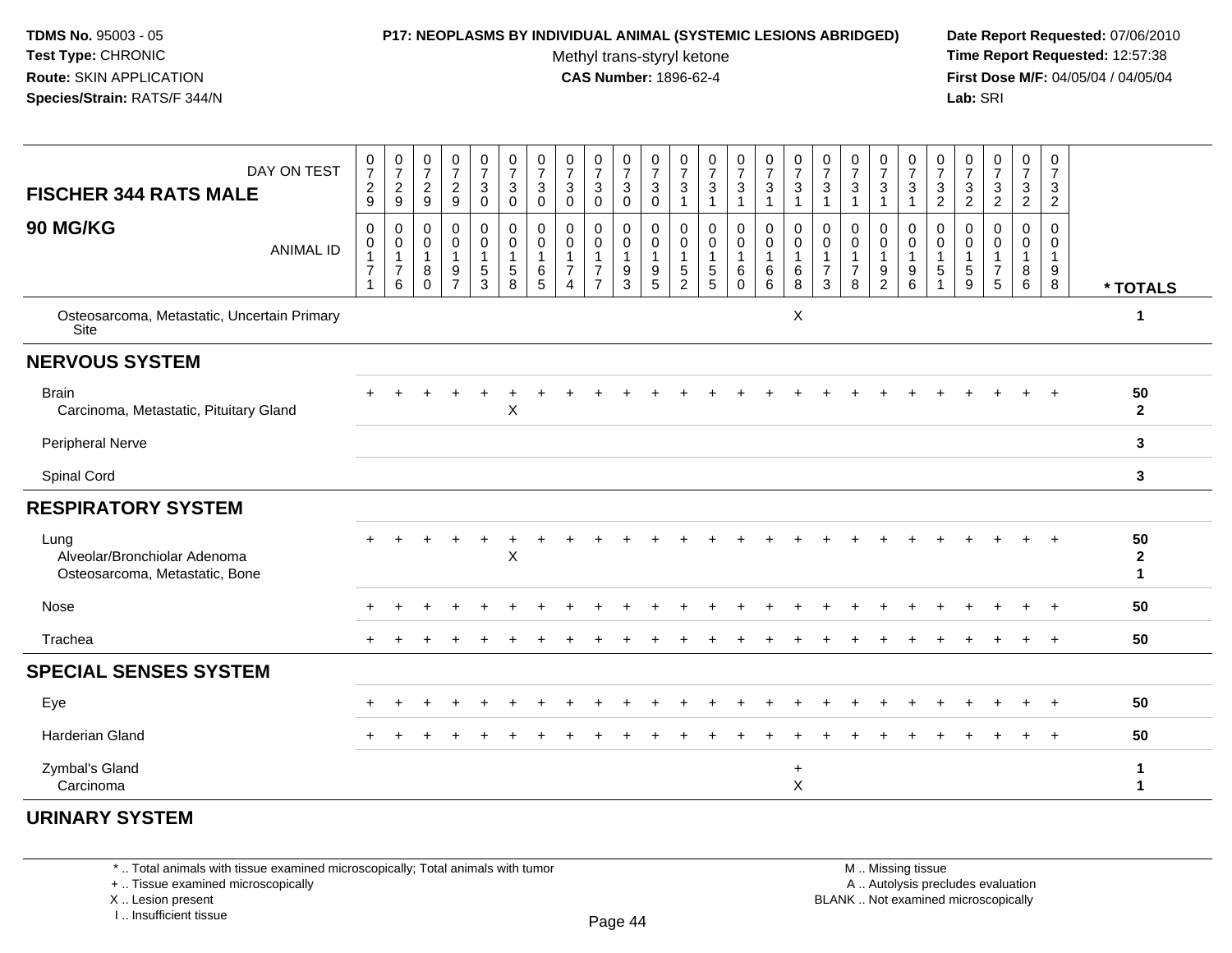### **P17: NEOPLASMS BY INDIVIDUAL ANIMAL (SYSTEMIC LESIONS ABRIDGED) Date Report Requested:** 07/06/2010

Methyl trans-styryl ketone<br>CAS Number: 1896-62-4

 **Time Report Requested:** 12:57:38 **First Dose M/F:** 04/05/04 / 04/05/04<br>**Lab:** SRI **Lab:** SRI

| DAY ON TEST<br><b>FISCHER 344 RATS MALE</b>                      | $\frac{0}{7}$<br>$\frac{2}{9}$   | $\frac{0}{7}$<br>$\frac{2}{9}$          | 0<br>$\overline{7}$<br>$\overline{c}$<br>9     | 0<br>$\overline{ }$<br>$\overline{a}$<br>9 | 0<br>$\overline{ }$<br>$\mathbf{3}$<br>$\overline{0}$ | 0<br>$\rightarrow$<br>3<br>$\mathbf 0$ | $\frac{0}{7}$<br>$\mathbf{3}$<br>$\mathbf 0$ | 0<br>$\overline{7}$<br>$\mathbf{3}$<br>$\mathbf 0$ | $\mathbf 0$<br>$\overline{ }$<br>3<br>$\Omega$ | $\frac{0}{7}$<br>3<br>$\Omega$ | $\frac{0}{7}$<br>3<br>0    | 0<br>$\rightarrow$<br>3  | 0<br>$\rightarrow$<br>$\sqrt{3}$              | $\frac{0}{7}$<br>3         | 0<br>7<br>3                | $\frac{0}{7}$<br>3 | $\frac{0}{7}$<br>3 | 0<br>$\overline{ }$<br>3                | 0<br>$\overline{ }$<br>3      | $\frac{0}{7}$<br>3                        | 0<br>$\overline{ }$<br>3<br>$\overline{c}$ | 0<br>$\overline{z}$<br>3<br>$\overline{c}$ | 0<br>$\overline{ }$<br>3<br>$\overline{2}$ | $\frac{0}{7}$<br>$\mathbf{3}$<br>$\overline{2}$ | 0<br>$\overline{7}$<br>3<br>$\overline{2}$ |                          |
|------------------------------------------------------------------|----------------------------------|-----------------------------------------|------------------------------------------------|--------------------------------------------|-------------------------------------------------------|----------------------------------------|----------------------------------------------|----------------------------------------------------|------------------------------------------------|--------------------------------|----------------------------|--------------------------|-----------------------------------------------|----------------------------|----------------------------|--------------------|--------------------|-----------------------------------------|-------------------------------|-------------------------------------------|--------------------------------------------|--------------------------------------------|--------------------------------------------|-------------------------------------------------|--------------------------------------------|--------------------------|
| <b>90 MG/KG</b><br><b>ANIMAL ID</b>                              | 0<br>$\pmb{0}$<br>$\overline{ }$ | 0<br>$\mathbf 0$<br>$\overline{ }$<br>6 | $\mathbf 0$<br>$\mathbf 0$<br>8<br>$\mathbf 0$ | 0<br>$\mathbf 0$<br>9<br>$\rightarrow$     | $\mathbf 0$<br>0<br>$\sqrt{5}$<br>3                   | 0<br>0<br>$\sqrt{5}$<br>8              | $\pmb{0}$<br>$\pmb{0}$<br>$\,6\,$<br>5       | 0<br>$\pmb{0}$<br>$\overline{7}$<br>$\overline{4}$ | 0<br>0<br>$\overline{ }$<br>$\overline{ }$     | 0<br>$\mathbf 0$<br>9<br>3     | 0<br>$\mathbf 0$<br>9<br>5 | 0<br>5<br>$\overline{2}$ | 0<br>$\mathbf 0$<br>$\,$ 5 $\,$<br>$\sqrt{5}$ | 0<br>0<br>6<br>$\mathbf 0$ | 0<br>$\mathbf 0$<br>6<br>6 | 0<br>0<br>6<br>8   | O<br>0<br>⇁<br>3   | 0<br>$\mathbf 0$<br>$\overline{ }$<br>8 | 0<br>0<br>9<br>$\overline{2}$ | $\mathbf 0$<br>$\boldsymbol{0}$<br>9<br>6 | 0<br>5                                     | 0<br>$\pmb{0}$<br>$\,$ 5 $\,$<br>$9\,$     | 0<br>0<br>5                                | 0<br>0<br>8<br>6                                | 0<br>0<br>9<br>8                           | * TOTALS                 |
| Kidney                                                           |                                  |                                         |                                                |                                            |                                                       |                                        |                                              |                                                    |                                                |                                |                            |                          |                                               |                            |                            |                    |                    |                                         |                               |                                           |                                            |                                            |                                            | $+$                                             | $+$                                        | 50                       |
| <b>Urinary Bladder</b>                                           |                                  |                                         |                                                |                                            |                                                       |                                        |                                              |                                                    |                                                |                                |                            |                          |                                               |                            |                            |                    |                    |                                         |                               |                                           |                                            |                                            |                                            | $\pm$                                           | $+$                                        | 50                       |
| <b>SYSTEMIC LESIONS</b>                                          |                                  |                                         |                                                |                                            |                                                       |                                        |                                              |                                                    |                                                |                                |                            |                          |                                               |                            |                            |                    |                    |                                         |                               |                                           |                                            |                                            |                                            |                                                 |                                            |                          |
| Multiple Organ<br>Leukemia Mononuclear<br>Mesothelioma Malignant |                                  |                                         | X                                              |                                            | X                                                     |                                        | X.                                           | $\times$                                           |                                                | X                              | X                          | X                        |                                               |                            | $\times$                   | $X$ $X$            |                    |                                         | X                             |                                           |                                            |                                            |                                            | $\times$                                        | $\times$                                   | 50<br>24<br>$\mathbf{2}$ |

\*\*\* END OF MALE DATA \*\*\*

\* .. Total animals with tissue examined microscopically; Total animals with tumor

+ .. Tissue examined microscopically

X .. Lesion present

I .. Insufficient tissue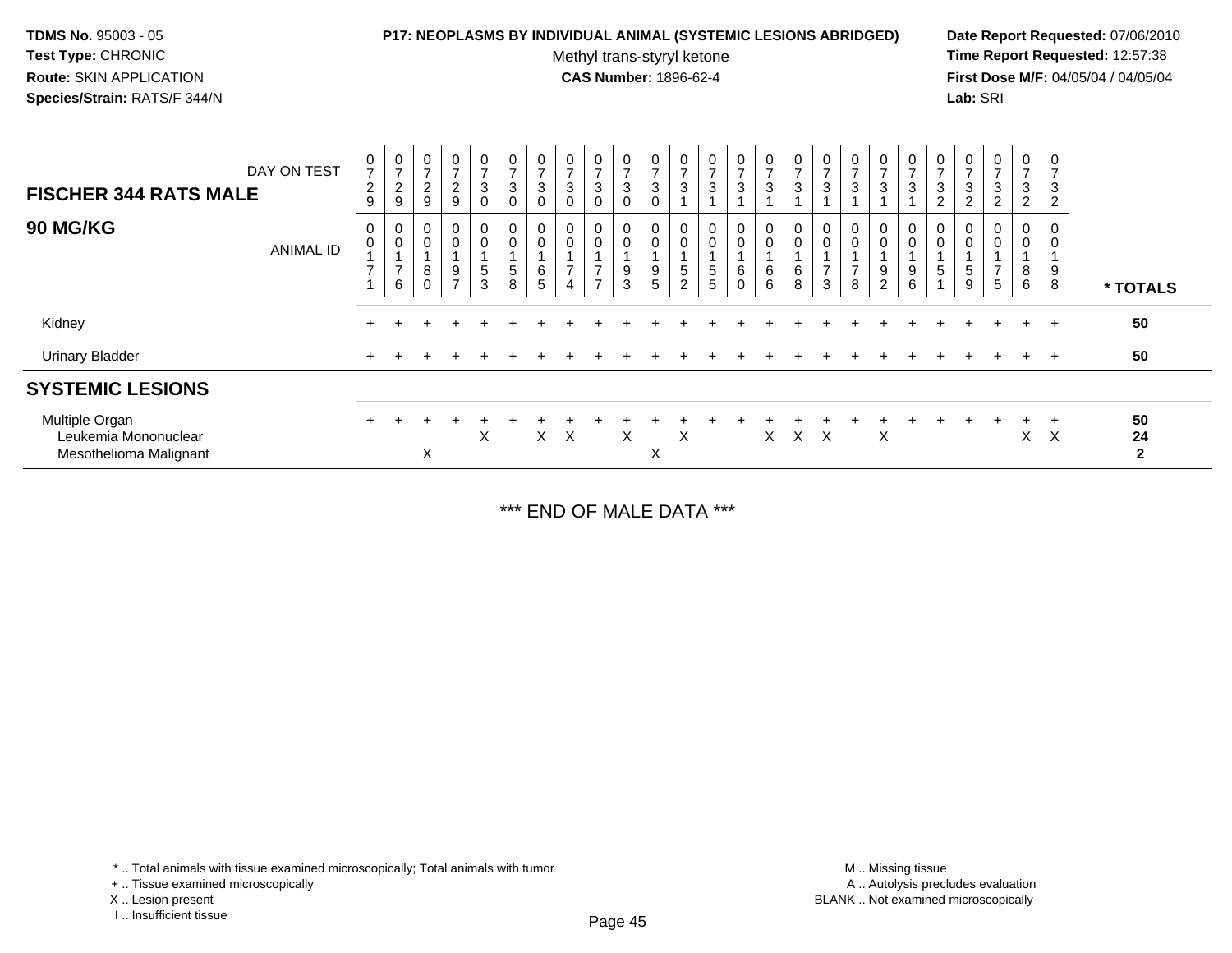# **P17: NEOPLASMS BY INDIVIDUAL ANIMAL (SYSTEMIC LESIONS ABRIDGED) Date Report Requested:** 07/06/2010

Methyl trans-styryl ketone<br>CAS Number: 1896-62-4

 **Time Report Requested:** 12:57:38 **First Dose M/F:** 04/05/04 / 04/05/04<br>Lab: SRI **Lab:** SRI

| <b>FISCHER 344 RATS FEMALE</b>                                                                                                            | DAY ON TEST      | $\pmb{0}$<br>$\pmb{0}$<br>$\sqrt{2}$<br>$\boldsymbol{2}$ | 0<br>$\overline{4}$<br>$\sqrt{2}$<br>6 | 0<br>5<br>$\sqrt{5}$<br>4                | $\pmb{0}$<br>$\,6\,$<br>$\mathbf 0$<br>$\sqrt{5}$ | $\pmb{0}$<br>$\,6\,$<br>$\overline{2}$<br>9                      | $\pmb{0}$<br>6<br>$\boldsymbol{2}$<br>9                                                       | 0<br>6<br>3<br>$\overline{2}$                                                           | $\pmb{0}$<br>6<br>4<br>$\mathbf 0$                            | 0<br>6<br>$\overline{4}$<br>$\overline{4}$              | 0<br>6<br>4<br>6                                    | 0<br>$\,6\,$<br>$\sqrt{5}$<br>$\mathbf 0$ | 0<br>6<br>$\,$ 5 $\,$<br>$\mathbf{3}$         | 0<br>6<br>$\overline{5}$<br>$9\,$                                       | 0<br>6<br>$\overline{7}$<br>$5\phantom{.0}$                     | $\mathbf 0$<br>$\,6\,$<br>$\overline{7}$<br>$\overline{7}$ | $\pmb{0}$<br>$\overline{7}$<br>$\mathbf 0$<br>$\mathbf{1}$                   | 0<br>$\overline{7}$<br>0<br>8               | $\boldsymbol{0}$<br>$\overline{7}$<br>$\mathbf{1}$<br>$\mathbf 0$ | 0<br>$\overline{7}$<br>$\mathbf{1}$<br>4  | $\pmb{0}$<br>$\boldsymbol{7}$<br>$\boldsymbol{2}$<br>$\mathbf 0$                              | 0<br>$\overline{7}$<br>$\ensuremath{\mathsf{3}}$<br>$\overline{2}$ | 0<br>$\overline{7}$<br>3<br>$\overline{2}$ | $\frac{0}{7}$<br>$\ensuremath{\mathsf{3}}$<br>$\overline{2}$  | $\mathbf 0$<br>$\overline{7}$<br>$\mathsf 3$<br>$\overline{2}$ | $\pmb{0}$<br>$\overline{7}$<br>$\mathbf{3}$<br>$\overline{2}$                     |                   |
|-------------------------------------------------------------------------------------------------------------------------------------------|------------------|----------------------------------------------------------|----------------------------------------|------------------------------------------|---------------------------------------------------|------------------------------------------------------------------|-----------------------------------------------------------------------------------------------|-----------------------------------------------------------------------------------------|---------------------------------------------------------------|---------------------------------------------------------|-----------------------------------------------------|-------------------------------------------|-----------------------------------------------|-------------------------------------------------------------------------|-----------------------------------------------------------------|------------------------------------------------------------|------------------------------------------------------------------------------|---------------------------------------------|-------------------------------------------------------------------|-------------------------------------------|-----------------------------------------------------------------------------------------------|--------------------------------------------------------------------|--------------------------------------------|---------------------------------------------------------------|----------------------------------------------------------------|-----------------------------------------------------------------------------------|-------------------|
| 0 MG/KG                                                                                                                                   | <b>ANIMAL ID</b> | $\mathbf 0$<br>$\mathbf 0$<br>$\frac{2}{3}$<br>6         | 0<br>$\boldsymbol{0}$<br>$\frac{2}{3}$ | 0<br>$\mathbf 0$<br>$\sqrt{2}$<br>3<br>9 | $\mathbf 0$<br>$\mathbf 0$<br>$\frac{2}{8}$       | $\mathbf 0$<br>$\mathbf 0$<br>$\overline{c}$<br>$\mathbf 0$<br>5 | $\mathbf 0$<br>$\mathbf 0$<br>$\boldsymbol{2}$<br>$\ensuremath{\mathsf{3}}$<br>$\overline{1}$ | $\mathbf 0$<br>$\mathbf 0$<br>$\overline{\mathbf{c}}$<br>$\overline{c}$<br>$\mathbf{1}$ | $\mathbf 0$<br>$\mathbf 0$<br>$\frac{2}{4}$<br>$\overline{4}$ | $\mathbf{0}$<br>0<br>$\overline{c}$<br>$\mathbf 0$<br>9 | 0<br>$\mathbf 0$<br>$\frac{2}{4}$<br>$\overline{7}$ | $\mathbf 0$<br>0<br>$\frac{2}{2}$<br>0    | $\mathbf 0$<br>0<br>$\frac{2}{4}$<br>$\Omega$ | $\mathbf 0$<br>$\mathbf 0$<br>$\sqrt{2}$<br>$\mathbf 0$<br>$\mathbf{3}$ | $\mathbf 0$<br>0<br>$\sqrt{2}$<br>$\mathbf 0$<br>$\overline{2}$ | $\mathbf 0$<br>$\mathbf 0$<br>$\frac{2}{3}$                | $\mathbf 0$<br>$\mathbf 0$<br>$\overline{\mathbf{c}}$<br>$\overline{4}$<br>5 | $\mathbf 0$<br>$\mathbf 0$<br>$\frac{2}{7}$ | $\mathbf 0$<br>$\mathbf 0$<br>$\sqrt{2}$<br>$\mathbf 0$<br>8      | 0<br>0<br>$\frac{2}{3}$<br>$\overline{2}$ | $\Omega$<br>$\mathbf 0$<br>$\frac{2}{3}$<br>8                                                 | $\Omega$<br>$\mathbf 0$<br>$\overline{c}$<br>$\mathbf{1}$<br>4     | 0<br>$\mathbf 0$<br>$\frac{2}{2}$          | $\mathbf 0$<br>$\mathbf 0$<br>$\frac{2}{2}$<br>$\overline{4}$ | $\mathbf 0$<br>$\mathbf 0$<br>$\frac{2}{2}$                    | $\mathbf 0$<br>$\overline{0}$<br>$\boldsymbol{2}$<br>$\sqrt{3}$<br>$\overline{7}$ | females<br>(cont) |
| <b>ALIMENTARY SYSTEM</b>                                                                                                                  |                  |                                                          |                                        |                                          |                                                   |                                                                  |                                                                                               |                                                                                         |                                                               |                                                         |                                                     |                                           |                                               |                                                                         |                                                                 |                                                            |                                                                              |                                             |                                                                   |                                           |                                                                                               |                                                                    |                                            |                                                               |                                                                |                                                                                   |                   |
| Esophagus                                                                                                                                 |                  |                                                          |                                        |                                          |                                                   |                                                                  |                                                                                               |                                                                                         |                                                               |                                                         |                                                     |                                           |                                               |                                                                         |                                                                 |                                                            |                                                                              |                                             |                                                                   |                                           |                                                                                               |                                                                    |                                            |                                                               | $+$                                                            | $+$                                                                               |                   |
| Intestine Large, Cecum                                                                                                                    |                  |                                                          |                                        |                                          |                                                   |                                                                  |                                                                                               |                                                                                         |                                                               |                                                         |                                                     |                                           |                                               |                                                                         |                                                                 |                                                            |                                                                              |                                             |                                                                   |                                           |                                                                                               |                                                                    |                                            |                                                               |                                                                |                                                                                   |                   |
| Intestine Large, Colon                                                                                                                    |                  |                                                          |                                        |                                          |                                                   |                                                                  |                                                                                               |                                                                                         |                                                               |                                                         |                                                     |                                           |                                               |                                                                         |                                                                 |                                                            |                                                                              |                                             |                                                                   |                                           |                                                                                               |                                                                    |                                            |                                                               |                                                                | $\ddot{}$                                                                         |                   |
| Intestine Large, Rectum                                                                                                                   |                  |                                                          |                                        |                                          |                                                   |                                                                  |                                                                                               |                                                                                         |                                                               |                                                         |                                                     |                                           |                                               |                                                                         |                                                                 |                                                            |                                                                              |                                             |                                                                   |                                           |                                                                                               |                                                                    |                                            |                                                               |                                                                | $\overline{ }$                                                                    |                   |
| Intestine Small, Duodenum                                                                                                                 |                  |                                                          |                                        |                                          |                                                   |                                                                  |                                                                                               |                                                                                         |                                                               |                                                         |                                                     |                                           |                                               |                                                                         |                                                                 |                                                            |                                                                              |                                             |                                                                   |                                           |                                                                                               |                                                                    |                                            |                                                               |                                                                | $^{+}$                                                                            |                   |
| Intestine Small, Ileum                                                                                                                    |                  | $\ddot{}$                                                | A                                      |                                          |                                                   |                                                                  |                                                                                               |                                                                                         |                                                               |                                                         |                                                     |                                           |                                               |                                                                         |                                                                 |                                                            |                                                                              |                                             |                                                                   |                                           |                                                                                               |                                                                    |                                            |                                                               | $\ddot{}$                                                      | $+$                                                                               |                   |
| Intestine Small, Jejunum                                                                                                                  |                  |                                                          |                                        |                                          |                                                   |                                                                  |                                                                                               |                                                                                         |                                                               |                                                         |                                                     |                                           |                                               |                                                                         |                                                                 |                                                            |                                                                              |                                             |                                                                   |                                           |                                                                                               |                                                                    |                                            |                                                               |                                                                | $+$                                                                               |                   |
| Liver                                                                                                                                     |                  |                                                          |                                        |                                          |                                                   |                                                                  |                                                                                               |                                                                                         |                                                               |                                                         |                                                     |                                           |                                               |                                                                         |                                                                 |                                                            |                                                                              |                                             |                                                                   |                                           |                                                                                               |                                                                    |                                            |                                                               |                                                                | $^{+}$                                                                            |                   |
| Mesentery                                                                                                                                 |                  |                                                          |                                        | $+$                                      | $\overline{ }$                                    |                                                                  |                                                                                               |                                                                                         |                                                               | +                                                       |                                                     |                                           | $\div$                                        |                                                                         | $\pm$                                                           | $\overline{ }$                                             |                                                                              |                                             | $\ddot{}$                                                         |                                           |                                                                                               |                                                                    | $\ddot{}$                                  |                                                               |                                                                | $\ddot{}$                                                                         |                   |
| Pancreas                                                                                                                                  |                  |                                                          |                                        |                                          |                                                   |                                                                  |                                                                                               |                                                                                         |                                                               |                                                         |                                                     |                                           |                                               |                                                                         |                                                                 |                                                            |                                                                              |                                             |                                                                   |                                           |                                                                                               |                                                                    |                                            |                                                               |                                                                | $+$                                                                               |                   |
| <b>Salivary Glands</b>                                                                                                                    |                  |                                                          |                                        |                                          |                                                   |                                                                  |                                                                                               |                                                                                         |                                                               |                                                         |                                                     |                                           |                                               |                                                                         |                                                                 |                                                            |                                                                              |                                             |                                                                   |                                           |                                                                                               |                                                                    |                                            |                                                               |                                                                | $^{+}$                                                                            |                   |
| Stomach, Forestomach                                                                                                                      |                  |                                                          |                                        |                                          |                                                   |                                                                  |                                                                                               |                                                                                         |                                                               |                                                         |                                                     |                                           |                                               |                                                                         |                                                                 |                                                            |                                                                              |                                             |                                                                   |                                           |                                                                                               |                                                                    |                                            |                                                               |                                                                |                                                                                   |                   |
| Stomach, Glandular                                                                                                                        |                  |                                                          |                                        |                                          |                                                   |                                                                  |                                                                                               |                                                                                         |                                                               |                                                         |                                                     |                                           |                                               |                                                                         |                                                                 |                                                            |                                                                              |                                             |                                                                   |                                           |                                                                                               |                                                                    |                                            |                                                               | $+$                                                            | $+$                                                                               |                   |
| <b>CARDIOVASCULAR SYSTEM</b>                                                                                                              |                  |                                                          |                                        |                                          |                                                   |                                                                  |                                                                                               |                                                                                         |                                                               |                                                         |                                                     |                                           |                                               |                                                                         |                                                                 |                                                            |                                                                              |                                             |                                                                   |                                           |                                                                                               |                                                                    |                                            |                                                               |                                                                |                                                                                   |                   |
| Heart                                                                                                                                     |                  | $+$                                                      | $\pm$                                  | $\pm$                                    | $\pm$                                             | $\pm$                                                            | $\pm$                                                                                         |                                                                                         |                                                               | <b>+</b>                                                | $\div$                                              | $\div$                                    |                                               | <b>+</b>                                                                | $\ddot{}$                                                       | $\ddot{}$                                                  | $\ddot{}$                                                                    | $\div$                                      |                                                                   | $\overline{+}$                            |                                                                                               |                                                                    | $\pm$                                      | $+$                                                           | $+$                                                            | $+$                                                                               |                   |
| <b>ENDOCRINE SYSTEM</b>                                                                                                                   |                  |                                                          |                                        |                                          |                                                   |                                                                  |                                                                                               |                                                                                         |                                                               |                                                         |                                                     |                                           |                                               |                                                                         |                                                                 |                                                            |                                                                              |                                             |                                                                   |                                           |                                                                                               |                                                                    |                                            |                                                               |                                                                |                                                                                   |                   |
| *  Total animals with tissue examined microscopically; Total animals with tumor<br>+  Tissue examined microscopically<br>X Lesion present |                  |                                                          |                                        |                                          |                                                   |                                                                  |                                                                                               |                                                                                         |                                                               |                                                         |                                                     |                                           |                                               |                                                                         |                                                                 |                                                            |                                                                              |                                             |                                                                   |                                           | M  Missing tissue<br>A  Autolysis precludes evaluation<br>BLANK  Not examined microscopically |                                                                    |                                            |                                                               |                                                                |                                                                                   |                   |

I .. Insufficient tissue

Page 46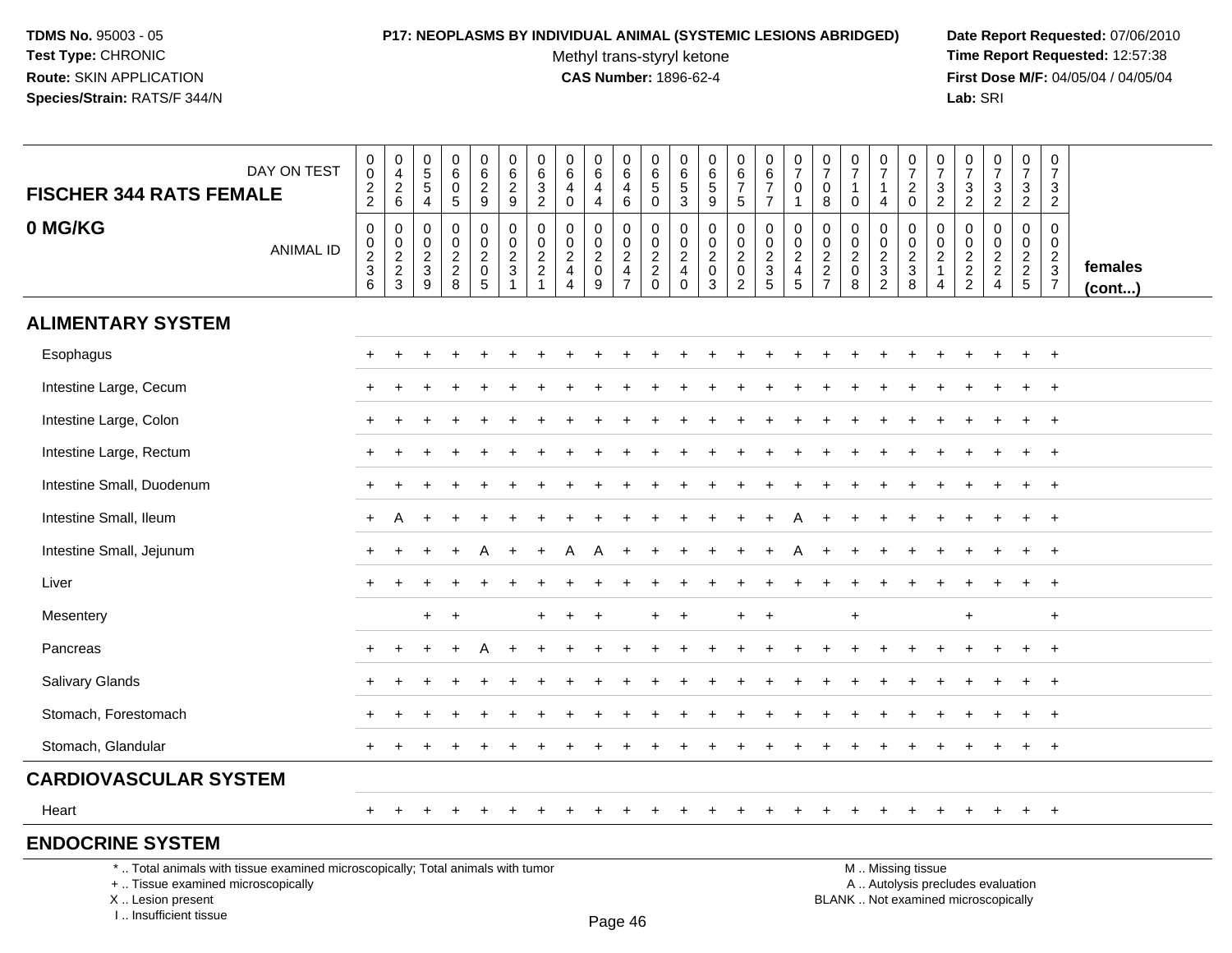I .. Insufficient tissue

# **P17: NEOPLASMS BY INDIVIDUAL ANIMAL (SYSTEMIC LESIONS ABRIDGED) Date Report Requested:** 07/06/2010

Methyl trans-styryl ketone<br>CAS Number: 1896-62-4

| <b>FISCHER 344 RATS FEMALE</b>                                                                                                             | DAY ON TEST      | 0<br>$\boldsymbol{0}$<br>$\frac{2}{2}$               | $\begin{smallmatrix}0\0\4\end{smallmatrix}$<br>$\frac{2}{6}$ | $\begin{array}{c} 0 \\ 5 \\ 5 \end{array}$<br>$\overline{4}$ | $\begin{array}{c} 0 \\ 6 \end{array}$<br>$\mathbf 0$<br>$\sqrt{5}$ | 0629                                                    |                                            | $\begin{array}{c} 0 \\ 6 \end{array}$<br>3<br>$\overline{2}$   | $\begin{array}{c} 0 \\ 6 \end{array}$<br>$\overline{4}$<br>$\pmb{0}$ | $\begin{array}{c} 0 \\ 6 \end{array}$<br>$\overline{4}$<br>$\overline{4}$ | $_{6}^{\rm 0}$<br>$\overline{4}$<br>6 | $\begin{array}{c} 0 \\ 6 \end{array}$<br>$\overline{5}$<br>$\mathbf 0$ | 0<br>$\,6\,$<br>$\overline{5}$<br>3                              | $\pmb{0}$<br>$6\phantom{1}6$<br>$\sqrt{5}$<br>9                | $\begin{array}{c} 0 \\ 6 \\ 7 \end{array}$<br>$5\phantom{.0}$ | $_{6}^{\rm 0}$<br>$\overline{7}$<br>$\overline{7}$ | $\frac{0}{7}$<br>$\pmb{0}$<br>$\mathbf{1}$   | $\frac{0}{7}$<br>$\mathbf 0$<br>8                             | $\begin{array}{c} 0 \\ 7 \end{array}$<br>$\mathbf{1}$<br>$\mathbf 0$            | $\begin{array}{c} 0 \\ 7 \end{array}$<br>$\mathbf{1}$<br>$\overline{4}$ | $\begin{array}{c} 0 \\ 7 \end{array}$<br>$\overline{c}$<br>$\mathbf 0$                        | $\frac{0}{7}$<br>3<br>$\overline{2}$                                                   | $\begin{array}{c} 0 \\ 7 \end{array}$<br>$\mathsf 3$<br>$\overline{2}$ | $\frac{0}{7}$<br>$\mathbf{3}$<br>$\overline{2}$ | $\begin{array}{c} 0 \\ 7 \end{array}$<br>$\mathsf 3$<br>$\overline{2}$ | $\pmb{0}$<br>$\overline{7}$<br>$\sqrt{3}$<br>$\overline{2}$ |                         |
|--------------------------------------------------------------------------------------------------------------------------------------------|------------------|------------------------------------------------------|--------------------------------------------------------------|--------------------------------------------------------------|--------------------------------------------------------------------|---------------------------------------------------------|--------------------------------------------|----------------------------------------------------------------|----------------------------------------------------------------------|---------------------------------------------------------------------------|---------------------------------------|------------------------------------------------------------------------|------------------------------------------------------------------|----------------------------------------------------------------|---------------------------------------------------------------|----------------------------------------------------|----------------------------------------------|---------------------------------------------------------------|---------------------------------------------------------------------------------|-------------------------------------------------------------------------|-----------------------------------------------------------------------------------------------|----------------------------------------------------------------------------------------|------------------------------------------------------------------------|-------------------------------------------------|------------------------------------------------------------------------|-------------------------------------------------------------|-------------------------|
| 0 MG/KG                                                                                                                                    | <b>ANIMAL ID</b> | $\mathsf 0$<br>$\pmb{0}$<br>$\overline{c}$<br>3<br>6 | $\pmb{0}$<br>$\pmb{0}$<br>$\frac{2}{2}$<br>3                 | $\mathbf 0$<br>$\mathbf 0$<br>$\frac{2}{3}$<br>9             | $\pmb{0}$<br>$\begin{array}{c} 0 \\ 2 \\ 2 \\ 8 \end{array}$       | $\mathbf 0$<br>$\frac{0}{2}$<br>$\pmb{0}$<br>$\sqrt{5}$ | $\pmb{0}$<br>$\frac{0}{2}$<br>$\mathbf{1}$ | $\mathbf 0$<br>$\mathsf{O}\xspace$<br>2<br>$\overline{2}$<br>1 | $\mathbf 0$<br>$\frac{0}{2}$<br>$\overline{4}$                       | 0<br>$\pmb{0}$<br>$\overline{c}$<br>$\mathbf 0$<br>9                      | 0<br>$\frac{0}{2}$<br>$\overline{7}$  | $\mathbf 0$<br>$\frac{0}{2}$<br>$\mathbf{0}$                           | 0<br>$\mathbf 0$<br>$\overline{2}$<br>$\overline{4}$<br>$\Omega$ | $\mathbf 0$<br>$\pmb{0}$<br>$\overline{2}$<br>$\mathsf 0$<br>3 | 0<br>$\pmb{0}$<br>$\overline{2}$<br>$\mathsf 0$<br>2          | 0<br>$\frac{0}{2}$<br>5                            | $\pmb{0}$<br>$\pmb{0}$<br>$\frac{2}{4}$<br>5 | $\mathbf 0$<br>$\mathbf 0$<br>$\frac{2}{2}$<br>$\overline{7}$ | $\mathbf 0$<br>$\begin{smallmatrix} 0\\2 \end{smallmatrix}$<br>$\mathbf 0$<br>8 | $\mathbf 0$<br>$\pmb{0}$<br>$\frac{2}{3}$<br>$\overline{2}$             | $\mathbf 0$<br>$\pmb{0}$<br>$\frac{2}{3}$<br>8                                                | $\mathbf 0$<br>$\mathsf{O}\xspace$<br>$\overline{c}$<br>$\mathbf{1}$<br>$\overline{4}$ | $\mathbf 0$<br>$\mathbf 0$<br>$\frac{2}{2}$                            | $\pmb{0}$<br>$\frac{0}{2}$<br>$\overline{4}$    | $\mathbf 0$<br>$\begin{array}{c} 0 \\ 2 \\ 5 \end{array}$              | $\mathbf 0$<br>$\mathbf 0$<br>$\frac{2}{3}$                 | females<br>$($ cont $)$ |
| <b>Adrenal Cortex</b><br>Adenoma                                                                                                           |                  |                                                      |                                                              |                                                              |                                                                    |                                                         |                                            |                                                                |                                                                      |                                                                           |                                       | $\sf X$                                                                |                                                                  |                                                                |                                                               |                                                    |                                              |                                                               |                                                                                 |                                                                         |                                                                                               | X                                                                                      |                                                                        |                                                 | $\ddot{}$                                                              | $\ddot{}$<br>X                                              |                         |
| <b>Adrenal Medulla</b><br>Pheochromocytoma Benign                                                                                          |                  |                                                      |                                                              |                                                              |                                                                    |                                                         |                                            |                                                                |                                                                      |                                                                           |                                       |                                                                        |                                                                  |                                                                |                                                               |                                                    |                                              |                                                               |                                                                                 |                                                                         |                                                                                               |                                                                                        |                                                                        |                                                 |                                                                        | $\ddot{}$                                                   |                         |
| Islets, Pancreatic<br>Adenoma                                                                                                              |                  |                                                      |                                                              |                                                              |                                                                    |                                                         |                                            |                                                                |                                                                      |                                                                           |                                       |                                                                        |                                                                  |                                                                |                                                               |                                                    |                                              |                                                               |                                                                                 |                                                                         |                                                                                               | X                                                                                      |                                                                        | $\div$                                          | $+$                                                                    | $+$                                                         |                         |
| Parathyroid Gland<br>Adenoma                                                                                                               |                  |                                                      |                                                              |                                                              |                                                                    |                                                         |                                            |                                                                |                                                                      |                                                                           |                                       |                                                                        |                                                                  |                                                                |                                                               |                                                    |                                              |                                                               |                                                                                 |                                                                         |                                                                                               |                                                                                        |                                                                        |                                                 |                                                                        |                                                             |                         |
| <b>Pituitary Gland</b><br>Pars Distalis, Adenoma<br>Pars Distalis, Carcinoma                                                               |                  |                                                      | X                                                            | X                                                            |                                                                    |                                                         |                                            |                                                                |                                                                      | X X X X X X X X X                                                         |                                       |                                                                        |                                                                  |                                                                | $\mathsf{X}$                                                  |                                                    |                                              |                                                               |                                                                                 |                                                                         | X X X X X X                                                                                   |                                                                                        |                                                                        |                                                 | $X$ $X$                                                                | $+$                                                         |                         |
| <b>Thyroid Gland</b><br>C-cell, Adenoma<br>C-cell, Carcinoma<br>Follicular Cell, Adenoma                                                   |                  | $+$                                                  | $\ddot{}$                                                    | X                                                            |                                                                    |                                                         |                                            | X                                                              |                                                                      |                                                                           |                                       |                                                                        |                                                                  | $\sf X$                                                        |                                                               | $\mathsf X$                                        |                                              |                                                               |                                                                                 |                                                                         |                                                                                               |                                                                                        | X                                                                      | +<br>$\mathsf{X}$                               | $+$                                                                    | $+$                                                         |                         |
| <b>GENERAL BODY SYSTEM</b>                                                                                                                 |                  |                                                      |                                                              |                                                              |                                                                    |                                                         |                                            |                                                                |                                                                      |                                                                           |                                       |                                                                        |                                                                  |                                                                |                                                               |                                                    |                                              |                                                               |                                                                                 |                                                                         |                                                                                               |                                                                                        |                                                                        |                                                 |                                                                        |                                                             |                         |
| <b>Tissue NOS</b>                                                                                                                          |                  |                                                      |                                                              |                                                              |                                                                    |                                                         |                                            |                                                                |                                                                      |                                                                           |                                       |                                                                        |                                                                  |                                                                |                                                               |                                                    |                                              | $+$                                                           |                                                                                 |                                                                         |                                                                                               |                                                                                        |                                                                        |                                                 |                                                                        |                                                             |                         |
| <b>GENITAL SYSTEM</b>                                                                                                                      |                  |                                                      |                                                              |                                                              |                                                                    |                                                         |                                            |                                                                |                                                                      |                                                                           |                                       |                                                                        |                                                                  |                                                                |                                                               |                                                    |                                              |                                                               |                                                                                 |                                                                         |                                                                                               |                                                                                        |                                                                        |                                                 |                                                                        |                                                             |                         |
| <b>Clitoral Gland</b><br>Adenoma<br>Carcinoma                                                                                              |                  |                                                      |                                                              |                                                              |                                                                    |                                                         |                                            |                                                                | X                                                                    |                                                                           |                                       |                                                                        | X                                                                |                                                                |                                                               |                                                    |                                              |                                                               |                                                                                 |                                                                         |                                                                                               |                                                                                        |                                                                        |                                                 | $\ddot{}$                                                              | $\ddot{}$<br>X                                              |                         |
| Ovary                                                                                                                                      |                  |                                                      |                                                              |                                                              |                                                                    |                                                         |                                            |                                                                |                                                                      |                                                                           |                                       |                                                                        |                                                                  |                                                                |                                                               |                                                    |                                              |                                                               |                                                                                 |                                                                         |                                                                                               |                                                                                        |                                                                        |                                                 | $+$                                                                    | $+$                                                         |                         |
| *  Total animals with tissue examined microscopically; Total animals with tumor<br>+  Tissue examined microscopically<br>X  Lesion present |                  |                                                      |                                                              |                                                              |                                                                    |                                                         |                                            |                                                                |                                                                      |                                                                           |                                       |                                                                        |                                                                  |                                                                |                                                               |                                                    |                                              |                                                               |                                                                                 |                                                                         | M  Missing tissue<br>A  Autolysis precludes evaluation<br>BLANK  Not examined microscopically |                                                                                        |                                                                        |                                                 |                                                                        |                                                             |                         |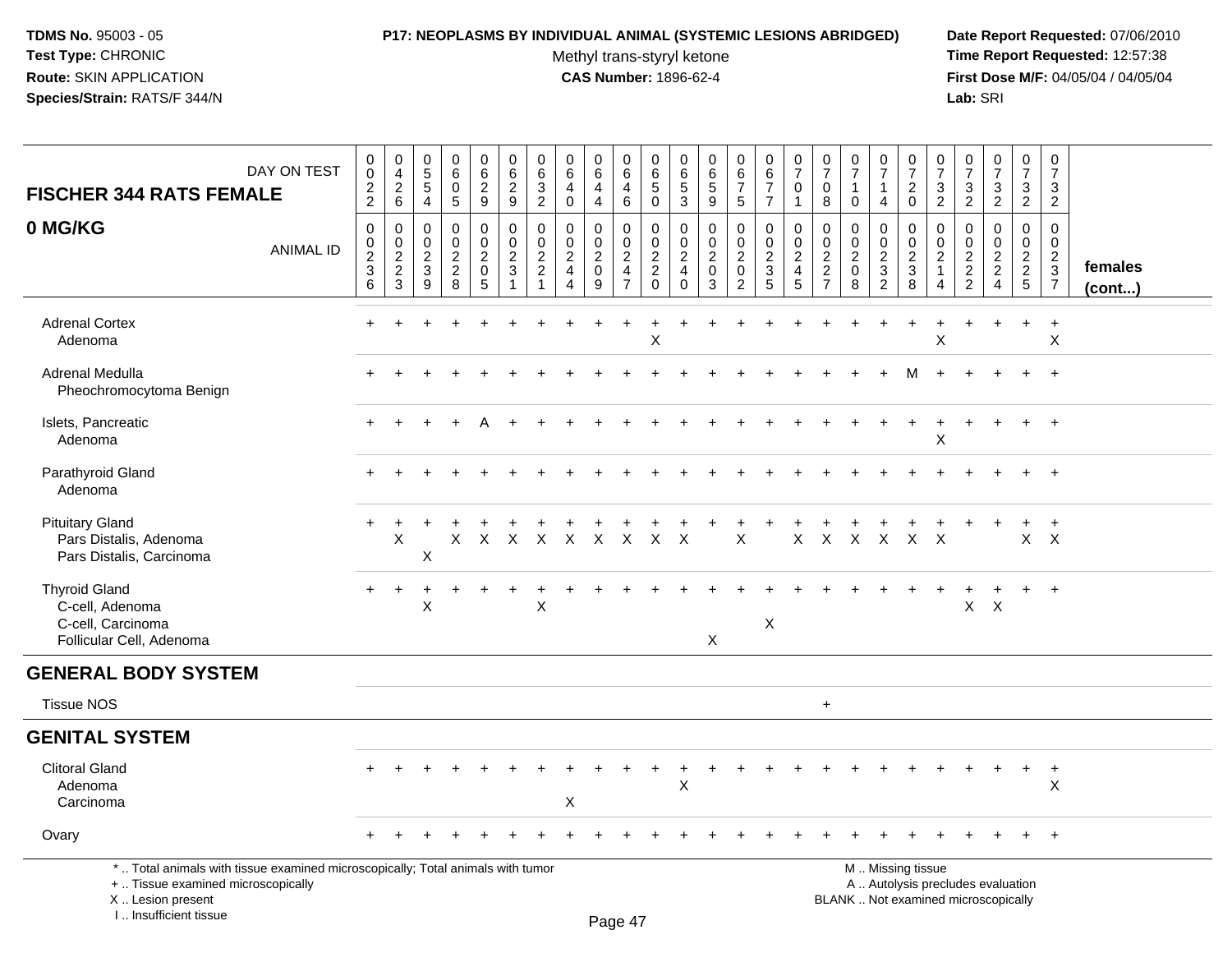# **P17: NEOPLASMS BY INDIVIDUAL ANIMAL (SYSTEMIC LESIONS ABRIDGED) Date Report Requested:** 07/06/2010

Methyl trans-styryl ketone<br>CAS Number: 1896-62-4

| DAY ON TEST<br><b>FISCHER 344 RATS FEMALE</b>                                                                                                                      | $\mathbf 0$<br>$\pmb{0}$<br>$\overline{c}$<br>$\overline{2}$ | $\pmb{0}$<br>$\overline{4}$<br>$\overline{2}$<br>6    | $\pmb{0}$<br>$\overline{5}$<br>$\overline{4}$            | $\pmb{0}$<br>$6\overline{6}$<br>0<br>5                              | 0<br>$6\overline{6}$<br>$\overline{2}$<br>9          | $\pmb{0}$<br>$\frac{6}{2}$<br>9                                        | $\mathbf 0$<br>6<br>$\mathbf{3}$<br>$\overline{2}$                  | 0<br>6<br>$\overline{4}$<br>$\mathbf 0$                                          | 0<br>$6\overline{6}$<br>$\overline{4}$<br>4            | 0<br>$6\overline{6}$<br>4<br>$6\phantom{1}$ | $\mathbf 0$<br>$\,6\,$<br>$\sqrt{5}$<br>$\mathbf 0$            | $\pmb{0}$<br>$\,6\,$<br>$\sqrt{5}$<br>3                 | 0<br>$\,6\,$<br>$\,$ 5 $\,$<br>9                                   | 0<br>$\frac{6}{7}$<br>$\sqrt{5}$                          | $\pmb{0}$<br>$6\phantom{a}$<br>$\boldsymbol{7}$<br>$\overline{7}$ | $\frac{0}{7}$<br>$\mathbf 0$<br>$\mathbf{1}$                      | 0<br>$\overline{7}$<br>0<br>8                                                 | $\frac{0}{7}$<br>$\mathbf{1}$<br>$\mathbf 0$                   | $\pmb{0}$<br>$\overline{7}$<br>$\mathbf{1}$<br>4                   | $\pmb{0}$<br>$\overline{7}$<br>$\boldsymbol{2}$<br>$\mathbf 0$ | $\pmb{0}$<br>$\overline{7}$<br>$\mathbf{3}$<br>$\overline{2}$ | 0<br>$\overline{7}$<br>$\sqrt{3}$<br>$\overline{2}$ | $\frac{0}{7}$<br>$\ensuremath{\mathsf{3}}$<br>$\overline{2}$             | $\pmb{0}$<br>$\overline{7}$<br>3<br>$\overline{2}$ | $\mathbf 0$<br>$\overline{7}$<br>$\mathbf{3}$<br>$\overline{2}$     |                   |
|--------------------------------------------------------------------------------------------------------------------------------------------------------------------|--------------------------------------------------------------|-------------------------------------------------------|----------------------------------------------------------|---------------------------------------------------------------------|------------------------------------------------------|------------------------------------------------------------------------|---------------------------------------------------------------------|----------------------------------------------------------------------------------|--------------------------------------------------------|---------------------------------------------|----------------------------------------------------------------|---------------------------------------------------------|--------------------------------------------------------------------|-----------------------------------------------------------|-------------------------------------------------------------------|-------------------------------------------------------------------|-------------------------------------------------------------------------------|----------------------------------------------------------------|--------------------------------------------------------------------|----------------------------------------------------------------|---------------------------------------------------------------|-----------------------------------------------------|--------------------------------------------------------------------------|----------------------------------------------------|---------------------------------------------------------------------|-------------------|
| 0 MG/KG<br><b>ANIMAL ID</b>                                                                                                                                        | $\pmb{0}$<br>$\mathbf 0$<br>$\frac{2}{3}$<br>6               | 0<br>$\mathbf 0$<br>$\overline{c}$<br>$\sqrt{2}$<br>3 | 0<br>$\mathbf 0$<br>$\boldsymbol{2}$<br>$\mathsf 3$<br>9 | $\mathbf 0$<br>$\mathbf 0$<br>$\overline{c}$<br>$\overline{c}$<br>8 | 0<br>0<br>$\overline{2}$<br>$\mathsf{O}\xspace$<br>5 | $\mathbf 0$<br>$\pmb{0}$<br>$\sqrt{2}$<br>$\sqrt{3}$<br>$\overline{1}$ | $\mathbf 0$<br>$\mathbf 0$<br>$\overline{c}$<br>$\overline{c}$<br>1 | $\mathbf 0$<br>$\mathbf 0$<br>$\overline{c}$<br>$\overline{4}$<br>$\overline{4}$ | 0<br>$\mathbf 0$<br>$\overline{2}$<br>$\mathbf 0$<br>9 | 0<br>0<br>$_4^2$<br>$\overline{7}$          | $\mathbf 0$<br>0<br>$\boldsymbol{2}$<br>$\sqrt{2}$<br>$\Omega$ | $\mathbf 0$<br>$\mathbf 0$<br>$\frac{2}{4}$<br>$\Omega$ | $\mathbf 0$<br>$\mathbf 0$<br>$\boldsymbol{2}$<br>$\mathbf 0$<br>3 | 0<br>0<br>$\overline{a}$<br>$\mathbf 0$<br>$\overline{c}$ | $\mathbf 0$<br>$\pmb{0}$<br>$rac{2}{3}$                           | $\pmb{0}$<br>$\mathbf 0$<br>$\overline{c}$<br>$\overline{4}$<br>5 | $\mathbf 0$<br>$\mathbf 0$<br>$\overline{2}$<br>$\mathbf 2$<br>$\overline{7}$ | $\mathbf 0$<br>$\pmb{0}$<br>$\boldsymbol{2}$<br>$\pmb{0}$<br>8 | 0<br>$\mathbf 0$<br>$\overline{2}$<br>$\sqrt{3}$<br>$\overline{2}$ | $\mathbf 0$<br>$\mathbf 0$<br>$\frac{2}{3}$<br>8               | $\mathbf 0$<br>0<br>$\mathbf{2}$<br>$\mathbf{1}$<br>4         | $\mathbf 0$<br>0<br>$\frac{2}{2}$                   | $\pmb{0}$<br>0<br>$\frac{2}{2}$<br>$\overline{4}$                        | $\mathbf 0$<br>$\mathbf 0$<br>$\frac{2}{2}$<br>5   | $\mathbf 0$<br>$\mathbf 0$<br>$\overline{2}$<br>$\overline{3}$<br>7 | females<br>(cont) |
| Granulosa Cell Tumor Benign                                                                                                                                        |                                                              |                                                       |                                                          |                                                                     |                                                      |                                                                        |                                                                     |                                                                                  |                                                        |                                             |                                                                |                                                         |                                                                    |                                                           |                                                                   |                                                                   |                                                                               |                                                                |                                                                    |                                                                |                                                               |                                                     |                                                                          |                                                    |                                                                     |                   |
| Uterus<br>Polyp Stromal<br>Polyp Stromal, Multiple                                                                                                                 |                                                              | $\times$                                              |                                                          | $\ddot{}$                                                           | $\ddot{}$                                            | $\ddot{}$<br>X                                                         |                                                                     |                                                                                  |                                                        |                                             |                                                                |                                                         |                                                                    | $\ddot{}$                                                 | $\mathsf X$                                                       | $X$ $X$                                                           |                                                                               |                                                                |                                                                    |                                                                |                                                               | $\ddot{}$                                           | $\ddot{}$<br>X                                                           | $\ddot{}$                                          | $\ddot{}$<br>$\times$                                               |                   |
| Vagina                                                                                                                                                             |                                                              |                                                       |                                                          |                                                                     | $+$                                                  | $+$                                                                    | $+$                                                                 |                                                                                  |                                                        |                                             |                                                                | $+$                                                     |                                                                    |                                                           |                                                                   | $+$                                                               | $+$                                                                           |                                                                |                                                                    |                                                                |                                                               |                                                     |                                                                          |                                                    |                                                                     |                   |
| <b>HEMATOPOIETIC SYSTEM</b>                                                                                                                                        |                                                              |                                                       |                                                          |                                                                     |                                                      |                                                                        |                                                                     |                                                                                  |                                                        |                                             |                                                                |                                                         |                                                                    |                                                           |                                                                   |                                                                   |                                                                               |                                                                |                                                                    |                                                                |                                                               |                                                     |                                                                          |                                                    |                                                                     |                   |
| <b>Bone Marrow</b>                                                                                                                                                 |                                                              |                                                       |                                                          |                                                                     |                                                      |                                                                        |                                                                     |                                                                                  |                                                        |                                             |                                                                |                                                         |                                                                    |                                                           |                                                                   |                                                                   |                                                                               |                                                                |                                                                    |                                                                |                                                               |                                                     |                                                                          | +                                                  | $\overline{+}$                                                      |                   |
| Lymph Node                                                                                                                                                         | $\ddot{}$                                                    |                                                       |                                                          |                                                                     |                                                      |                                                                        | +                                                                   |                                                                                  |                                                        |                                             |                                                                | $\ddot{}$                                               |                                                                    |                                                           |                                                                   |                                                                   | $\ddot{}$                                                                     |                                                                |                                                                    |                                                                |                                                               | $\ddot{}$                                           |                                                                          | $\ddot{}$                                          |                                                                     |                   |
| Lymph Node, Mandibular                                                                                                                                             | M                                                            | M                                                     | M                                                        | M                                                                   | M                                                    | M                                                                      | M                                                                   | M                                                                                | M                                                      | M                                           | M                                                              | M                                                       | M                                                                  | M                                                         | M                                                                 | M                                                                 | $+$                                                                           | M                                                              | M                                                                  | M                                                              | M                                                             | M                                                   | $+$                                                                      | M M                                                |                                                                     |                   |
| Lymph Node, Mesenteric                                                                                                                                             |                                                              |                                                       |                                                          |                                                                     |                                                      |                                                                        |                                                                     |                                                                                  |                                                        |                                             |                                                                |                                                         |                                                                    |                                                           |                                                                   |                                                                   |                                                                               |                                                                |                                                                    |                                                                |                                                               |                                                     |                                                                          |                                                    | $+$                                                                 |                   |
| Spleen                                                                                                                                                             |                                                              |                                                       |                                                          |                                                                     |                                                      |                                                                        |                                                                     |                                                                                  |                                                        |                                             |                                                                |                                                         |                                                                    |                                                           |                                                                   |                                                                   |                                                                               |                                                                |                                                                    |                                                                |                                                               |                                                     |                                                                          |                                                    | $+$                                                                 |                   |
| Thymus<br>Thymoma Benign                                                                                                                                           |                                                              |                                                       |                                                          |                                                                     |                                                      |                                                                        |                                                                     |                                                                                  |                                                        |                                             |                                                                |                                                         |                                                                    |                                                           |                                                                   |                                                                   |                                                                               |                                                                |                                                                    |                                                                |                                                               |                                                     |                                                                          |                                                    | $+$                                                                 |                   |
| <b>INTEGUMENTARY SYSTEM</b>                                                                                                                                        |                                                              |                                                       |                                                          |                                                                     |                                                      |                                                                        |                                                                     |                                                                                  |                                                        |                                             |                                                                |                                                         |                                                                    |                                                           |                                                                   |                                                                   |                                                                               |                                                                |                                                                    |                                                                |                                                               |                                                     |                                                                          |                                                    |                                                                     |                   |
| Mammary Gland<br>Adenoma                                                                                                                                           |                                                              |                                                       |                                                          |                                                                     |                                                      |                                                                        |                                                                     |                                                                                  |                                                        |                                             |                                                                |                                                         |                                                                    |                                                           |                                                                   |                                                                   |                                                                               |                                                                |                                                                    |                                                                |                                                               |                                                     |                                                                          |                                                    | $\ddot{}$                                                           |                   |
| Carcinoma<br>Fibroadenoma<br>Fibroadenoma, Multiple                                                                                                                |                                                              |                                                       |                                                          |                                                                     |                                                      |                                                                        | $\pmb{\times}$                                                      |                                                                                  |                                                        | $\mathsf X$                                 |                                                                | $\mathsf X$                                             | $\boldsymbol{\mathsf{X}}$                                          |                                                           |                                                                   |                                                                   |                                                                               | X                                                              |                                                                    | X                                                              |                                                               |                                                     | X                                                                        |                                                    | X                                                                   |                   |
| Skin<br>Fibroma                                                                                                                                                    |                                                              |                                                       |                                                          |                                                                     |                                                      |                                                                        |                                                                     |                                                                                  |                                                        |                                             |                                                                |                                                         |                                                                    |                                                           | $\ddot{}$                                                         | $\ddot{}$<br>X                                                    |                                                                               |                                                                |                                                                    |                                                                |                                                               |                                                     |                                                                          | $\ddot{}$                                          | $+$                                                                 |                   |
| *  Total animals with tissue examined microscopically; Total animals with tumor<br>+  Tissue examined microscopically<br>X Lesion present<br>I Insufficient tissue |                                                              |                                                       |                                                          |                                                                     |                                                      |                                                                        |                                                                     |                                                                                  |                                                        |                                             |                                                                |                                                         |                                                                    |                                                           |                                                                   |                                                                   |                                                                               |                                                                |                                                                    | M  Missing tissue                                              |                                                               |                                                     | A  Autolysis precludes evaluation<br>BLANK  Not examined microscopically |                                                    |                                                                     |                   |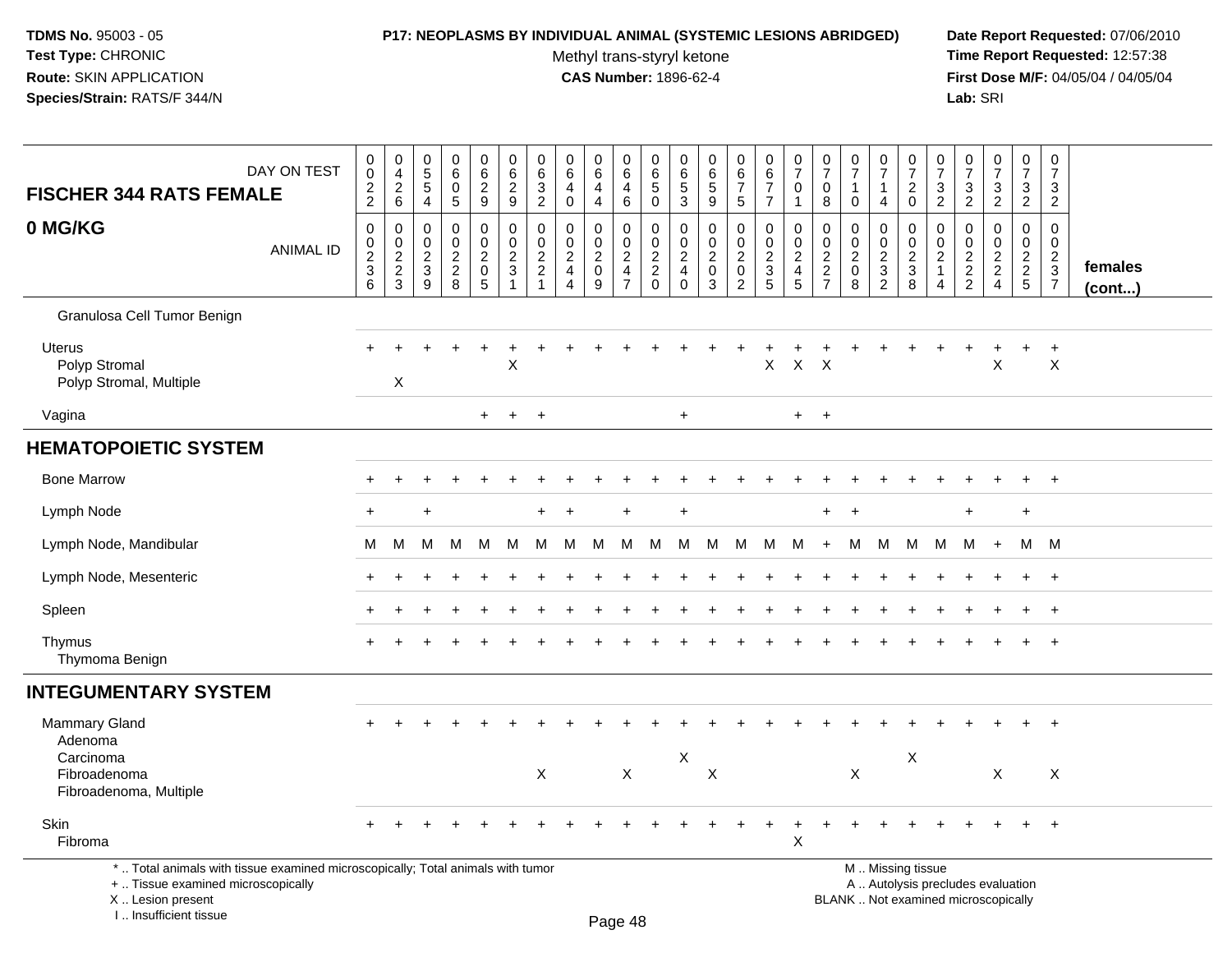## **P17: NEOPLASMS BY INDIVIDUAL ANIMAL (SYSTEMIC LESIONS ABRIDGED) Date Report Requested:** 07/06/2010

Methyl trans-styryl ketone<br>CAS Number: 1896-62-4

 **Time Report Requested:** 12:57:38 **First Dose M/F:** 04/05/04 / 04/05/04<br>**Lab:** SRI **Lab:** SRI

| DAY ON TEST<br><b>FISCHER 344 RATS FEMALE</b>          | $\mathbf 0$<br>$\mathbf 0$<br>$\frac{2}{2}$ | $\mathbf 0$<br>$\overline{4}$<br>$\begin{array}{c} 2 \\ 6 \end{array}$ | $\begin{array}{c} 0 \\ 5 \end{array}$<br>$\sqrt{5}$<br>$\overline{4}$       | $\begin{array}{c} 0 \\ 6 \end{array}$<br>$\mathbf 0$<br>5 | 0<br>6<br>$\overline{2}$<br>9                     | $_{6}^{\rm 0}$<br>$\frac{2}{9}$                | $\pmb{0}$<br>6<br>$\mathbf{3}$<br>$\boldsymbol{2}$                     | $\begin{array}{c} 0 \\ 6 \end{array}$<br>$\overline{4}$<br>$\mathbf 0$ | $\begin{array}{c} 0 \\ 6 \end{array}$<br>$\overline{\mathbf{4}}$<br>$\overline{4}$ | $\pmb{0}$<br>6<br>$\overline{\mathbf{4}}$<br>6                             | 0<br>$6\phantom{1}6$<br>$\,$ 5 $\,$<br>$\Omega$ | 0<br>$\,6\,$<br>$\sqrt{5}$<br>$\mathbf{3}$                             | $_{6}^{\rm 0}$<br>$\sqrt{5}$<br>$\boldsymbol{9}$ | $_{\rm 6}^{\rm 0}$<br>$\overline{7}$<br>$\sqrt{5}$ | $\begin{array}{c} 0 \\ 6 \end{array}$<br>$\overline{7}$<br>$\overline{7}$ | $\frac{0}{7}$<br>$\mathbf 0$<br>1                                          | $\frac{0}{7}$<br>$\mathbf 0$<br>8                                   | $\frac{0}{7}$<br>$\mathbf{1}$<br>$\mathbf 0$  | $\begin{array}{c} 0 \\ 7 \end{array}$<br>$\mathbf{1}$<br>$\overline{4}$ | $\begin{array}{c} 0 \\ 7 \end{array}$<br>$\frac{2}{0}$ | $\frac{0}{7}$<br>$\mathbf{3}$<br>$\overline{2}$                 | $\frac{0}{7}$<br>$\frac{3}{2}$       | $\frac{0}{7}$<br>$\frac{3}{2}$                               | $\frac{0}{7}$<br>$\mathbf{3}$<br>$\overline{2}$ | $\begin{smallmatrix}0\\7\end{smallmatrix}$<br>$\mathbf{3}$<br>$\sqrt{2}$ |                         |
|--------------------------------------------------------|---------------------------------------------|------------------------------------------------------------------------|-----------------------------------------------------------------------------|-----------------------------------------------------------|---------------------------------------------------|------------------------------------------------|------------------------------------------------------------------------|------------------------------------------------------------------------|------------------------------------------------------------------------------------|----------------------------------------------------------------------------|-------------------------------------------------|------------------------------------------------------------------------|--------------------------------------------------|----------------------------------------------------|---------------------------------------------------------------------------|----------------------------------------------------------------------------|---------------------------------------------------------------------|-----------------------------------------------|-------------------------------------------------------------------------|--------------------------------------------------------|-----------------------------------------------------------------|--------------------------------------|--------------------------------------------------------------|-------------------------------------------------|--------------------------------------------------------------------------|-------------------------|
| 0 MG/KG<br><b>ANIMAL ID</b>                            | $\mathsf{O}\xspace$<br>$\frac{0}{2}$<br>6   | $\mathbf 0$<br>$\frac{0}{2}$<br>3                                      | $\mathsf{O}\xspace$<br>$\begin{smallmatrix} 0\\2\\3 \end{smallmatrix}$<br>9 | $\mathbf 0$<br>$\mathbf 0$<br>$\frac{2}{2}$<br>8          | $\pmb{0}$<br>$^{\rm 0}_{\rm 2}$<br>$\pmb{0}$<br>5 | $\mathsf 0$<br>$\frac{0}{2}$<br>$\overline{1}$ | $\mathsf{O}\xspace$<br>$\begin{smallmatrix} 0\\2\\2 \end{smallmatrix}$ | $\pmb{0}$<br>$\frac{0}{2}$<br>4                                        | 0<br>$\mathbf 0$<br>$\frac{2}{0}$<br>9                                             | $\mathbf 0$<br>$\begin{matrix} 0 \\ 2 \\ 4 \end{matrix}$<br>$\overline{7}$ | $\mathbf 0$<br>$\pmb{0}$<br>$_2^2$<br>$\Omega$  | $\pmb{0}$<br>$\pmb{0}$<br>$\overline{2}$<br>$\overline{4}$<br>$\Omega$ | $\pmb{0}$<br>$\frac{0}{2}$<br>$\pmb{0}$<br>3     | $\pmb{0}$<br>$\frac{0}{2}$<br>$\overline{2}$       | $\pmb{0}$<br>$\frac{0}{2}$<br>$5\phantom{1}$                              | $\mathbf 0$<br>$\pmb{0}$<br>$\overline{c}$<br>$\overline{\mathbf{4}}$<br>5 | $\mathsf{O}\xspace$<br>$\pmb{0}$<br>$\frac{2}{2}$<br>$\overline{7}$ | $\pmb{0}$<br>$_{2}^{\rm 0}$<br>$\pmb{0}$<br>8 | 0<br>$\frac{0}{2}$<br>$\overline{2}$                                    | $\mathbf 0$<br>$\pmb{0}$<br>$\frac{2}{3}$<br>8         | $\mathbf 0$<br>$\pmb{0}$<br>$\overline{c}$<br>$\mathbf{1}$<br>4 | $\pmb{0}$<br>$\frac{0}{2}$<br>2<br>2 | $\pmb{0}$<br>$\begin{array}{c} 0 \\ 2 \\ 2 \\ 4 \end{array}$ | 0<br>$\frac{0}{2}$<br>5                         | $\mathbf 0$<br>$\mathbf 0$<br>$rac{2}{3}$                                | females<br>$($ cont $)$ |
| <b>MUSCULOSKELETAL SYSTEM</b>                          |                                             |                                                                        |                                                                             |                                                           |                                                   |                                                |                                                                        |                                                                        |                                                                                    |                                                                            |                                                 |                                                                        |                                                  |                                                    |                                                                           |                                                                            |                                                                     |                                               |                                                                         |                                                        |                                                                 |                                      |                                                              |                                                 |                                                                          |                         |
| <b>Bone</b>                                            | $\ddot{}$                                   |                                                                        |                                                                             |                                                           |                                                   |                                                |                                                                        |                                                                        |                                                                                    |                                                                            |                                                 |                                                                        |                                                  |                                                    |                                                                           |                                                                            |                                                                     |                                               |                                                                         |                                                        |                                                                 |                                      |                                                              | $\ddot{}$                                       | $+$                                                                      |                         |
| <b>Skeletal Muscle</b>                                 |                                             |                                                                        |                                                                             |                                                           |                                                   |                                                |                                                                        |                                                                        |                                                                                    |                                                                            |                                                 |                                                                        |                                                  |                                                    |                                                                           |                                                                            | $+$                                                                 |                                               |                                                                         |                                                        |                                                                 |                                      |                                                              |                                                 |                                                                          |                         |
| <b>NERVOUS SYSTEM</b>                                  |                                             |                                                                        |                                                                             |                                                           |                                                   |                                                |                                                                        |                                                                        |                                                                                    |                                                                            |                                                 |                                                                        |                                                  |                                                    |                                                                           |                                                                            |                                                                     |                                               |                                                                         |                                                        |                                                                 |                                      |                                                              |                                                 |                                                                          |                         |
| <b>Brain</b><br>Carcinoma, Metastatic, Pituitary Gland |                                             |                                                                        | $\boldsymbol{\mathsf{X}}$                                                   |                                                           |                                                   |                                                |                                                                        |                                                                        |                                                                                    |                                                                            |                                                 |                                                                        |                                                  |                                                    |                                                                           |                                                                            |                                                                     |                                               |                                                                         |                                                        |                                                                 |                                      |                                                              |                                                 | $\overline{+}$                                                           |                         |
| Peripheral Nerve                                       |                                             |                                                                        |                                                                             |                                                           |                                                   |                                                |                                                                        |                                                                        |                                                                                    |                                                                            |                                                 |                                                                        |                                                  |                                                    |                                                                           |                                                                            |                                                                     |                                               |                                                                         |                                                        |                                                                 |                                      |                                                              |                                                 |                                                                          |                         |
| Spinal Cord                                            |                                             |                                                                        |                                                                             |                                                           |                                                   |                                                |                                                                        |                                                                        |                                                                                    |                                                                            |                                                 |                                                                        |                                                  |                                                    |                                                                           |                                                                            |                                                                     |                                               |                                                                         |                                                        |                                                                 |                                      |                                                              |                                                 |                                                                          |                         |
| <b>RESPIRATORY SYSTEM</b>                              |                                             |                                                                        |                                                                             |                                                           |                                                   |                                                |                                                                        |                                                                        |                                                                                    |                                                                            |                                                 |                                                                        |                                                  |                                                    |                                                                           |                                                                            |                                                                     |                                               |                                                                         |                                                        |                                                                 |                                      |                                                              |                                                 |                                                                          |                         |
| Lung<br>Alveolar/Bronchiolar Adenoma                   | $+$                                         |                                                                        |                                                                             |                                                           |                                                   |                                                |                                                                        |                                                                        |                                                                                    |                                                                            |                                                 |                                                                        | $\ddot{}$<br>X                                   | ٠                                                  |                                                                           |                                                                            |                                                                     |                                               |                                                                         |                                                        |                                                                 |                                      | $\pm$                                                        | $+$                                             | $+$                                                                      |                         |
| Nose                                                   | ÷                                           |                                                                        |                                                                             |                                                           |                                                   |                                                |                                                                        |                                                                        |                                                                                    |                                                                            |                                                 |                                                                        |                                                  |                                                    |                                                                           |                                                                            |                                                                     |                                               |                                                                         |                                                        |                                                                 |                                      |                                                              | $\ddot{}$                                       | $^{+}$                                                                   |                         |
| Trachea                                                |                                             |                                                                        |                                                                             |                                                           |                                                   |                                                |                                                                        |                                                                        |                                                                                    |                                                                            |                                                 |                                                                        |                                                  |                                                    |                                                                           |                                                                            |                                                                     |                                               |                                                                         |                                                        |                                                                 |                                      |                                                              | $\ddot{}$                                       | $^{+}$                                                                   |                         |
| <b>SPECIAL SENSES SYSTEM</b>                           |                                             |                                                                        |                                                                             |                                                           |                                                   |                                                |                                                                        |                                                                        |                                                                                    |                                                                            |                                                 |                                                                        |                                                  |                                                    |                                                                           |                                                                            |                                                                     |                                               |                                                                         |                                                        |                                                                 |                                      |                                                              |                                                 |                                                                          |                         |
| Eye                                                    |                                             |                                                                        |                                                                             |                                                           |                                                   |                                                |                                                                        |                                                                        |                                                                                    |                                                                            |                                                 |                                                                        |                                                  |                                                    |                                                                           |                                                                            |                                                                     |                                               |                                                                         |                                                        |                                                                 |                                      |                                                              |                                                 | $\overline{+}$                                                           |                         |
| <b>Harderian Gland</b><br>Adenoma                      | $\pm$                                       |                                                                        |                                                                             |                                                           |                                                   |                                                |                                                                        |                                                                        |                                                                                    |                                                                            |                                                 |                                                                        |                                                  |                                                    |                                                                           |                                                                            |                                                                     |                                               |                                                                         |                                                        |                                                                 |                                      | $\ddot{}$                                                    | $\ddot{}$                                       | $+$<br>Χ                                                                 |                         |

# **URINARY SYSTEM**

\* .. Total animals with tissue examined microscopically; Total animals with tumor

+ .. Tissue examined microscopically

X .. Lesion present

I .. Insufficient tissue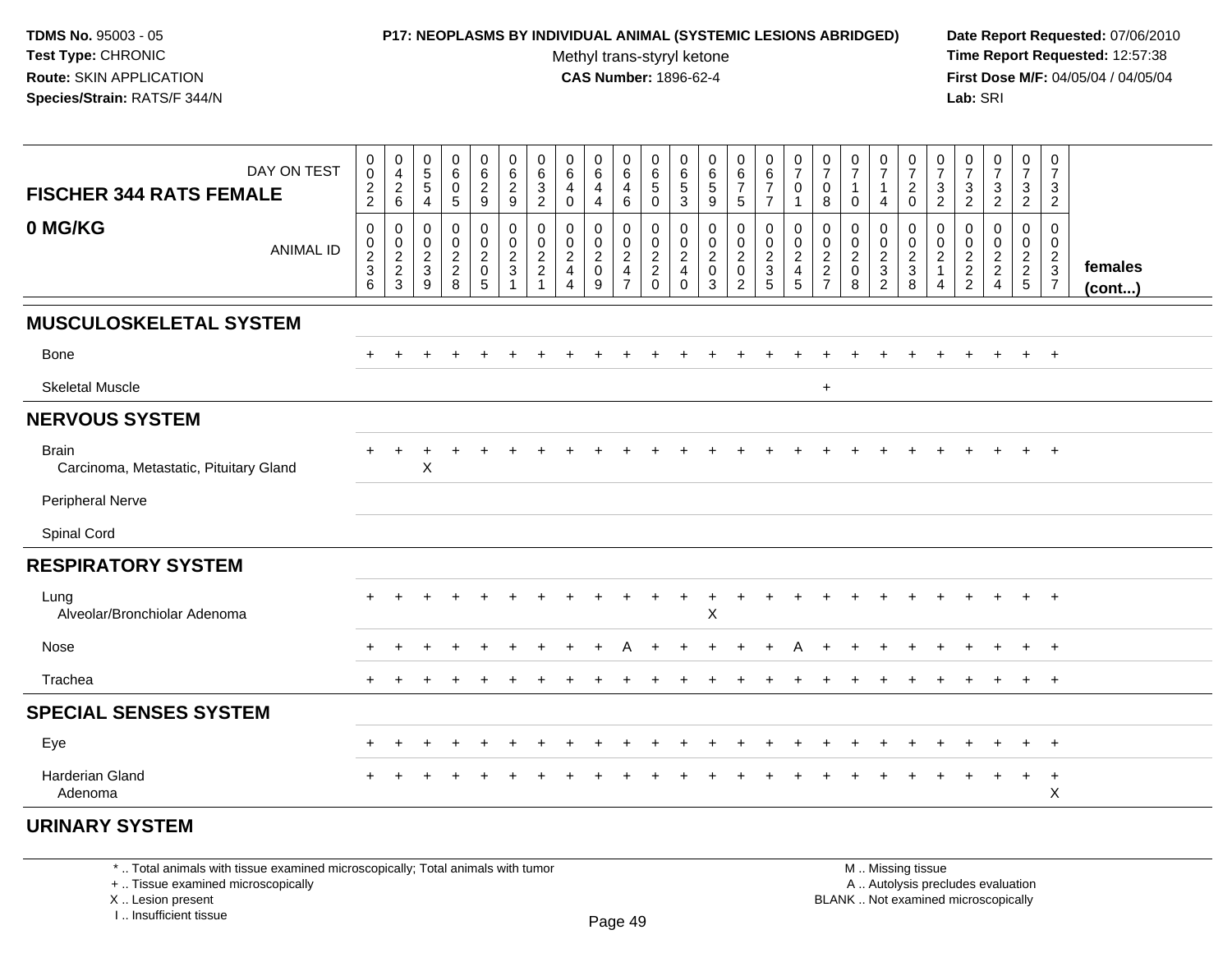### **P17: NEOPLASMS BY INDIVIDUAL ANIMAL (SYSTEMIC LESIONS ABRIDGED) Date Report Requested:** 07/06/2010

Methyl trans-styryl ketone<br>CAS Number: 1896-62-4

| DAY ON TEST<br><b>FISCHER 344 RATS FEMALE</b> |                  | 0<br>0<br>$\overline{c}$<br>$\overline{2}$                         | 0<br>$\overline{\mathbf{4}}$<br>$^2\phantom{1}6$    | 0<br>$\mathbf 5$<br>$\sqrt{5}$<br>$\overline{4}$ | 0<br>6<br>0<br>$5\overline{)}$ | 0<br>6<br>$\overline{c}$<br>9                | 0<br>6<br>$\frac{2}{9}$           | $\mathbf{0}$<br>6<br>3<br>$\overline{c}$               | 0<br>6<br>4<br>0                   | 0<br>$\,6\,$<br>4<br>$\overline{4}$                    | 0<br>$\,6\,$<br>4<br>6                                               | 0<br>$\,6$<br>5<br>0                                | $\overline{0}$<br>6<br>$\sqrt{5}$<br>3                          | 0<br>6<br>$5\phantom{.0}$<br>9     | 0<br>6<br>$\rightarrow$<br>5                    | 0<br>$\,6$<br>$\overline{ }$<br>$\overline{ }$  | U<br>$\overline{ }$<br>0             | 0<br>$\overline{ }$<br>0<br>8                                                  | 0<br>$\overline{ }$<br>0                               | $\frac{0}{7}$<br>$\overline{4}$                 | $\mathbf{0}$<br>$\rightarrow$<br>$^2_{\rm 0}$     | 0<br>$\rightarrow$<br>3<br>ົ<br>∠ | 0<br>$\overline{ }$<br>$\sqrt{3}$<br>$\overline{2}$ | $\mathbf 0$<br>$\overline{\phantom{a}}$<br>3<br>$\overline{2}$          | 0<br>$\overline{ }$<br>3<br>2                                 | 0<br>3<br>$\overline{2}$                                         |                         |
|-----------------------------------------------|------------------|--------------------------------------------------------------------|-----------------------------------------------------|--------------------------------------------------|--------------------------------|----------------------------------------------|-----------------------------------|--------------------------------------------------------|------------------------------------|--------------------------------------------------------|----------------------------------------------------------------------|-----------------------------------------------------|-----------------------------------------------------------------|------------------------------------|-------------------------------------------------|-------------------------------------------------|--------------------------------------|--------------------------------------------------------------------------------|--------------------------------------------------------|-------------------------------------------------|---------------------------------------------------|-----------------------------------|-----------------------------------------------------|-------------------------------------------------------------------------|---------------------------------------------------------------|------------------------------------------------------------------|-------------------------|
| 0 MG/KG                                       | <b>ANIMAL ID</b> | 0<br>$\pmb{0}$<br>$\overline{c}$<br>$\ensuremath{\mathsf{3}}$<br>6 | 0<br>$\mathbf 0$<br>$\overline{c}$<br>$\frac{2}{3}$ | 0<br>$\pmb{0}$<br>$\frac{2}{3}$<br>9             | 0<br>0<br>$\frac{2}{2}$<br>8   | 0<br>$\mathbf 0$<br>$\overline{c}$<br>0<br>5 | 0<br>$\mathsf 0$<br>$\frac{2}{3}$ | 0<br>$\mathbf 0$<br>$\boldsymbol{2}$<br>$\overline{c}$ | 0<br>0<br>$\overline{2}$<br>4<br>4 | 0<br>$\mathbf 0$<br>$\overline{c}$<br>$\mathsf 0$<br>9 | 0<br>$\pmb{0}$<br>$\overline{c}$<br>$\overline{4}$<br>$\overline{ }$ | 0<br>0<br>$\boldsymbol{2}$<br>$\boldsymbol{2}$<br>0 | $\mathbf 0$<br>$\mathbf 0$<br>$\sqrt{2}$<br>4<br>$\overline{0}$ | 0<br>0<br>$\overline{a}$<br>0<br>3 | 0<br>0<br>$\overline{c}$<br>0<br>$\overline{2}$ | 0<br>$\pmb{0}$<br>$\sqrt{2}$<br>$\sqrt{3}$<br>5 | 0<br>0<br>$\boldsymbol{2}$<br>4<br>5 | $\mathbf 0$<br>$\pmb{0}$<br>$\overline{c}$<br>$\overline{c}$<br>$\overline{ }$ | $\mathbf 0$<br>0<br>$\overline{c}$<br>$\mathbf 0$<br>8 | 0<br>0<br>$\overline{c}$<br>3<br>$\overline{c}$ | 0<br>$\mathbf 0$<br>$\sqrt{2}$<br>$\sqrt{3}$<br>8 | 0<br>0<br>$\overline{c}$<br>4     | 0<br>$\pmb{0}$<br>$\boldsymbol{2}$<br>$\frac{2}{2}$ | 0<br>0<br>$\boldsymbol{2}$<br>$\overline{\mathbf{c}}$<br>$\overline{4}$ | 0<br>0<br>$\overline{c}$<br>$\overline{c}$<br>$5\phantom{.0}$ | 0<br>ົ<br>$\epsilon$<br>$\mathbf{3}$<br>$\overline{\phantom{a}}$ | females<br>$($ cont $)$ |
| Kidney                                        |                  |                                                                    |                                                     |                                                  |                                |                                              |                                   |                                                        |                                    |                                                        |                                                                      |                                                     |                                                                 |                                    |                                                 |                                                 |                                      |                                                                                |                                                        |                                                 |                                                   |                                   |                                                     |                                                                         | $+$                                                           | $+$                                                              |                         |
| Urinary Bladder                               |                  | $+$                                                                |                                                     |                                                  |                                |                                              |                                   |                                                        |                                    |                                                        |                                                                      |                                                     |                                                                 |                                    |                                                 |                                                 |                                      |                                                                                |                                                        |                                                 |                                                   |                                   |                                                     | $\div$                                                                  | $+$                                                           | $^{+}$                                                           |                         |
| <b>SYSTEMIC LESIONS</b>                       |                  |                                                                    |                                                     |                                                  |                                |                                              |                                   |                                                        |                                    |                                                        |                                                                      |                                                     |                                                                 |                                    |                                                 |                                                 |                                      |                                                                                |                                                        |                                                 |                                                   |                                   |                                                     |                                                                         |                                                               |                                                                  |                         |
| Multiple Organ<br>Leukemia Mononuclear        |                  | $\pm$                                                              |                                                     | X.                                               | Χ                              |                                              |                                   |                                                        |                                    |                                                        |                                                                      |                                                     |                                                                 |                                    |                                                 | Χ                                               |                                      | X                                                                              | л                                                      | - X                                             |                                                   |                                   |                                                     |                                                                         | $\div$                                                        | $\div$<br>X                                                      |                         |

<sup>+ ..</sup> Tissue examined microscopically

X .. Lesion present

I .. Insufficient tissue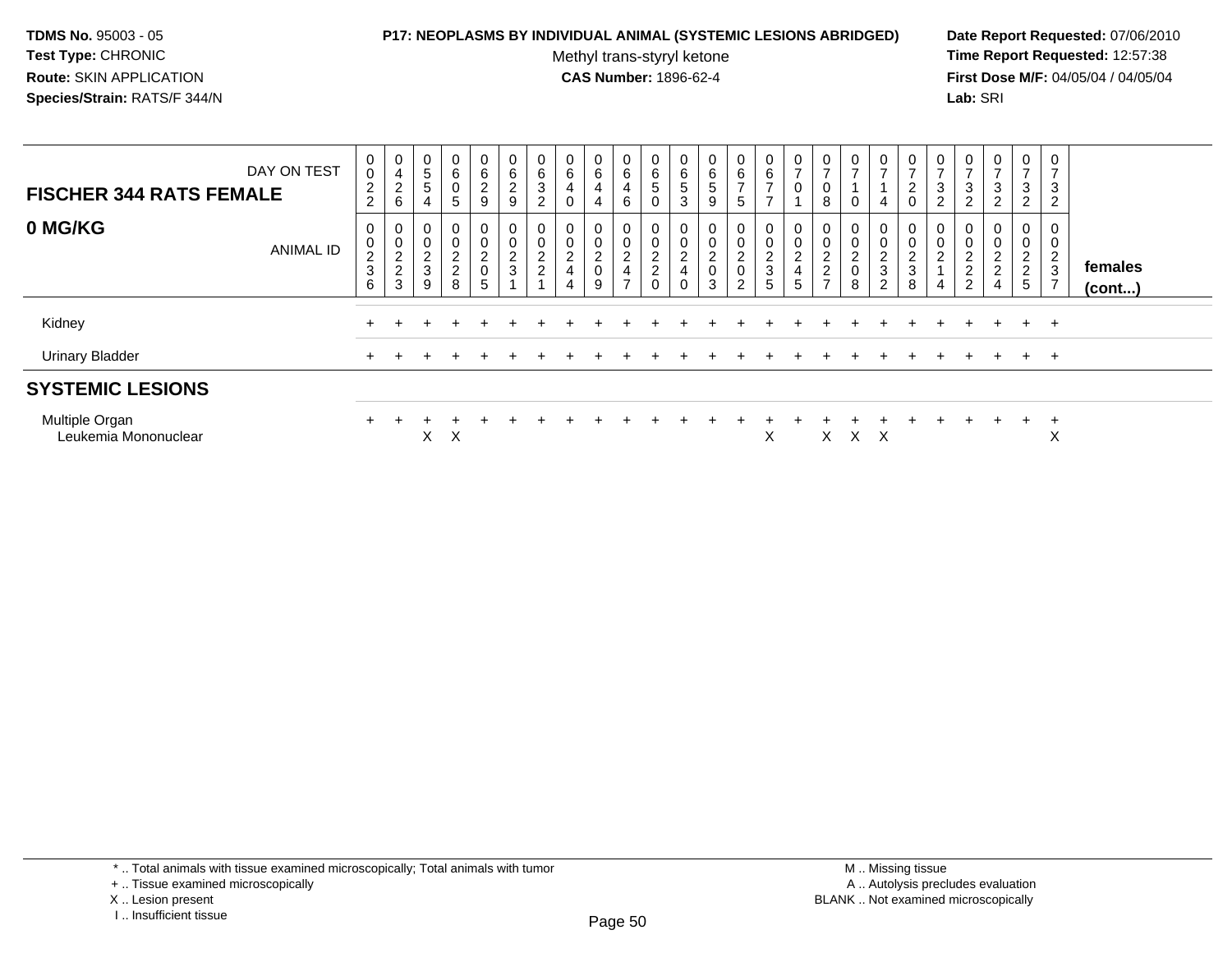# **P17: NEOPLASMS BY INDIVIDUAL ANIMAL (SYSTEMIC LESIONS ABRIDGED) Date Report Requested:** 07/06/2010

Methyl trans-styryl ketone<br>CAS Number: 1896-62-4

 **Time Report Requested:** 12:57:38 **First Dose M/F:** 04/05/04 / 04/05/04<br>Lab: SRI **Lab:** SRI

| <b>FISCHER 344 RATS FEMALE</b>                                                                                        | DAY ON TEST      | $\begin{array}{c} 0 \\ 7 \\ 3 \\ 2 \end{array}$ | $\begin{array}{c} 0 \\ 7 \end{array}$<br>$\frac{3}{2}$ | $\begin{array}{c} 0 \\ 7 \end{array}$<br>$\sqrt{3}$<br>$\overline{3}$ | $\begin{array}{c} 0 \\ 7 \end{array}$<br>$_3^3$                      | $\begin{smallmatrix}0\\7\end{smallmatrix}$<br>$_3^3$         | $\frac{0}{7}$<br>3<br>$\overline{3}$                                                  | $\frac{0}{7}$<br>$\frac{3}{3}$                        | $\frac{0}{7}$<br>$\sqrt{3}$<br>$\overline{3}$ | $\begin{array}{c} 0 \\ 7 \end{array}$<br>$\frac{3}{3}$      | $\frac{0}{7}$<br>$_3^3$                                             | $\frac{0}{7}$<br>$\frac{3}{3}$                                 | $\frac{0}{7}$<br>3<br>3                   | $\frac{0}{7}$<br>$\frac{3}{3}$  | $\frac{0}{7}$<br>$\frac{3}{3}$                                                               | $\begin{array}{c} 0 \\ 7 \end{array}$<br>$\frac{3}{3}$ | $\begin{array}{c} 0 \\ 7 \end{array}$<br>$\frac{3}{3}$ | $\frac{0}{7}$<br>3<br>$\,6\,$                                       | $\begin{smallmatrix}0\\7\end{smallmatrix}$<br>$\sqrt{3}$<br>$6\phantom{1}$ | $\frac{0}{7}$<br>3<br>$6\phantom{1}$                                 | $\frac{0}{7}$<br>$\frac{3}{6}$                                 | $\frac{0}{7}$<br>$^3$ 6                                         | 0<br>$\overline{7}$<br>$\sqrt{3}$<br>$\,6\,$                  | $\begin{smallmatrix}0\\7\end{smallmatrix}$<br>$\sqrt{3}$<br>$\,6\,$ | $\frac{0}{7}$<br>$\mathbf{3}$<br>6     | $\begin{smallmatrix}0\\7\end{smallmatrix}$<br>$\mathbf{3}$<br>$6\phantom{a}$ |          |
|-----------------------------------------------------------------------------------------------------------------------|------------------|-------------------------------------------------|--------------------------------------------------------|-----------------------------------------------------------------------|----------------------------------------------------------------------|--------------------------------------------------------------|---------------------------------------------------------------------------------------|-------------------------------------------------------|-----------------------------------------------|-------------------------------------------------------------|---------------------------------------------------------------------|----------------------------------------------------------------|-------------------------------------------|---------------------------------|----------------------------------------------------------------------------------------------|--------------------------------------------------------|--------------------------------------------------------|---------------------------------------------------------------------|----------------------------------------------------------------------------|----------------------------------------------------------------------|----------------------------------------------------------------|-----------------------------------------------------------------|---------------------------------------------------------------|---------------------------------------------------------------------|----------------------------------------|------------------------------------------------------------------------------|----------|
| 0 MG/KG                                                                                                               | <b>ANIMAL ID</b> | $\mathbf 0$<br>$\frac{0}{2}$<br>$\frac{2}{1}$   | 0<br>$_{2}^{\rm 0}$<br>4<br>6                          | $\mathbf 0$<br>0<br>$\sqrt{2}$<br>0                                   | $\mathbf 0$<br>$\mathbf 0$<br>$\frac{2}{0}$<br>$\boldsymbol{\Delta}$ | 0<br>$\mathsf 0$<br>$\sqrt{2}$<br>$\mathbf 0$<br>$6^{\circ}$ | $\mathbf 0$<br>$\mathbf 0$<br>$\overline{c}$<br>$\begin{array}{c} 0 \\ 7 \end{array}$ | 0<br>$\pmb{0}$<br>$\overline{c}$<br>$\mathbf{1}$<br>1 | 0<br>0<br>$\overline{c}$<br>$\mathbf{1}$<br>3 | $\mathbf 0$<br>$\pmb{0}$<br>$\sqrt{2}$<br>$\mathbf{1}$<br>5 | 0<br>$\pmb{0}$<br>$\overline{2}$<br>$\mathbf{1}$<br>$6\phantom{1}6$ | $\mathbf 0$<br>$\begin{array}{c} 0 \\ 2 \\ 3 \\ 3 \end{array}$ | 0<br>0<br>$\frac{2}{3}$<br>$\overline{4}$ | 0<br>$\pmb{0}$<br>$\frac{2}{4}$ | $\mathbf 0$<br>$\pmb{0}$<br>$\overline{\mathbf{c}}$<br>$\begin{array}{c} 4 \\ 8 \end{array}$ | $\mathbf 0$<br>$\mathbf 0$<br>$\sqrt{2}$<br>4<br>9     | $\mathbf 0$<br>$\mathbf 0$<br>$\frac{2}{5}$            | $\mathbf 0$<br>0<br>$\boldsymbol{2}$<br>$\mathbf{1}$<br>$\mathbf 0$ | $\mathbf 0$<br>$\mathbf 0$<br>$\sqrt{2}$<br>$\mathbf{1}$<br>$\overline{2}$ | 0<br>$\mathbf 0$<br>$\overline{2}$<br>$\mathbf{1}$<br>$\overline{7}$ | 0<br>$\pmb{0}$<br>$\overline{\mathbf{c}}$<br>$\mathbf{1}$<br>8 | $\mathbf 0$<br>$\pmb{0}$<br>$\sqrt{2}$<br>$\mathbf{1}$<br>$9\,$ | 0<br>0<br>$\sqrt{2}$<br>$\begin{array}{c} 2 \\ 6 \end{array}$ | $\mathbf 0$<br>$\mathbf 0$<br>$\frac{2}{9}$                         | $\mathbf 0$<br>0<br>$\frac{2}{3}$<br>0 | $\mathbf 0$<br>$\mathbf 0$<br>$\sqrt{2}$<br>$\frac{4}{2}$                    | * TOTALS |
| <b>ALIMENTARY SYSTEM</b>                                                                                              |                  |                                                 |                                                        |                                                                       |                                                                      |                                                              |                                                                                       |                                                       |                                               |                                                             |                                                                     |                                                                |                                           |                                 |                                                                                              |                                                        |                                                        |                                                                     |                                                                            |                                                                      |                                                                |                                                                 |                                                               |                                                                     |                                        |                                                                              |          |
| Esophagus                                                                                                             |                  |                                                 |                                                        |                                                                       |                                                                      |                                                              |                                                                                       |                                                       |                                               |                                                             |                                                                     |                                                                |                                           |                                 |                                                                                              |                                                        |                                                        |                                                                     |                                                                            |                                                                      |                                                                |                                                                 |                                                               |                                                                     |                                        |                                                                              | 50       |
| Intestine Large, Cecum                                                                                                |                  |                                                 |                                                        |                                                                       |                                                                      |                                                              |                                                                                       |                                                       |                                               |                                                             |                                                                     |                                                                |                                           |                                 |                                                                                              |                                                        |                                                        |                                                                     |                                                                            |                                                                      |                                                                |                                                                 |                                                               |                                                                     |                                        | $\ddot{}$                                                                    | 50       |
| Intestine Large, Colon                                                                                                |                  |                                                 |                                                        |                                                                       |                                                                      |                                                              |                                                                                       |                                                       |                                               |                                                             |                                                                     |                                                                |                                           |                                 |                                                                                              |                                                        |                                                        |                                                                     |                                                                            |                                                                      |                                                                |                                                                 |                                                               |                                                                     |                                        |                                                                              | 50       |
| Intestine Large, Rectum                                                                                               |                  |                                                 |                                                        |                                                                       |                                                                      |                                                              |                                                                                       |                                                       |                                               |                                                             |                                                                     |                                                                |                                           |                                 |                                                                                              |                                                        |                                                        |                                                                     |                                                                            |                                                                      |                                                                |                                                                 |                                                               |                                                                     |                                        |                                                                              | 50       |
| Intestine Small, Duodenum                                                                                             |                  |                                                 |                                                        |                                                                       |                                                                      |                                                              |                                                                                       |                                                       |                                               |                                                             |                                                                     |                                                                |                                           |                                 |                                                                                              |                                                        |                                                        |                                                                     |                                                                            |                                                                      |                                                                |                                                                 |                                                               |                                                                     |                                        |                                                                              | 50       |
| Intestine Small, Ileum                                                                                                |                  |                                                 |                                                        |                                                                       |                                                                      |                                                              |                                                                                       |                                                       |                                               |                                                             |                                                                     |                                                                |                                           |                                 |                                                                                              |                                                        |                                                        |                                                                     |                                                                            |                                                                      |                                                                |                                                                 |                                                               |                                                                     |                                        |                                                                              | 48       |
| Intestine Small, Jejunum                                                                                              |                  |                                                 |                                                        |                                                                       |                                                                      |                                                              |                                                                                       |                                                       |                                               |                                                             |                                                                     |                                                                |                                           |                                 |                                                                                              |                                                        |                                                        |                                                                     |                                                                            |                                                                      |                                                                |                                                                 |                                                               |                                                                     |                                        | $\ddot{}$                                                                    | 46       |
| Liver                                                                                                                 |                  |                                                 |                                                        |                                                                       |                                                                      |                                                              |                                                                                       |                                                       |                                               |                                                             |                                                                     |                                                                |                                           |                                 |                                                                                              |                                                        |                                                        |                                                                     |                                                                            |                                                                      |                                                                |                                                                 |                                                               |                                                                     |                                        |                                                                              | 50       |
| Mesentery                                                                                                             |                  | +                                               | $\ddot{}$                                              |                                                                       |                                                                      |                                                              |                                                                                       |                                                       | $\ddot{}$                                     |                                                             | +                                                                   |                                                                |                                           |                                 |                                                                                              |                                                        |                                                        |                                                                     |                                                                            |                                                                      |                                                                |                                                                 |                                                               |                                                                     |                                        | $\overline{1}$                                                               | 23       |
| Pancreas                                                                                                              |                  |                                                 |                                                        |                                                                       |                                                                      |                                                              |                                                                                       |                                                       |                                               |                                                             |                                                                     |                                                                |                                           |                                 |                                                                                              |                                                        |                                                        |                                                                     |                                                                            |                                                                      |                                                                |                                                                 |                                                               |                                                                     |                                        | $\ddot{}$                                                                    | 49       |
| <b>Salivary Glands</b>                                                                                                |                  |                                                 |                                                        |                                                                       |                                                                      |                                                              |                                                                                       |                                                       |                                               |                                                             |                                                                     |                                                                |                                           |                                 |                                                                                              |                                                        |                                                        |                                                                     |                                                                            |                                                                      |                                                                |                                                                 |                                                               |                                                                     |                                        | $\ddot{}$                                                                    | 50       |
| Stomach, Forestomach                                                                                                  |                  |                                                 |                                                        |                                                                       |                                                                      |                                                              |                                                                                       |                                                       |                                               |                                                             |                                                                     |                                                                |                                           |                                 |                                                                                              |                                                        |                                                        |                                                                     |                                                                            |                                                                      |                                                                |                                                                 |                                                               |                                                                     |                                        |                                                                              | 50       |
| Stomach, Glandular                                                                                                    |                  |                                                 |                                                        |                                                                       |                                                                      |                                                              |                                                                                       |                                                       |                                               |                                                             |                                                                     |                                                                |                                           |                                 |                                                                                              |                                                        |                                                        |                                                                     |                                                                            |                                                                      |                                                                |                                                                 |                                                               |                                                                     |                                        |                                                                              | 50       |
| <b>CARDIOVASCULAR SYSTEM</b>                                                                                          |                  |                                                 |                                                        |                                                                       |                                                                      |                                                              |                                                                                       |                                                       |                                               |                                                             |                                                                     |                                                                |                                           |                                 |                                                                                              |                                                        |                                                        |                                                                     |                                                                            |                                                                      |                                                                |                                                                 |                                                               |                                                                     |                                        |                                                                              |          |
| Heart                                                                                                                 |                  | $+$                                             |                                                        |                                                                       |                                                                      |                                                              |                                                                                       |                                                       |                                               |                                                             |                                                                     |                                                                |                                           |                                 |                                                                                              |                                                        |                                                        |                                                                     |                                                                            |                                                                      |                                                                |                                                                 |                                                               |                                                                     | $+$                                    | $+$                                                                          | 50       |
| <b>ENDOCRINE SYSTEM</b>                                                                                               |                  |                                                 |                                                        |                                                                       |                                                                      |                                                              |                                                                                       |                                                       |                                               |                                                             |                                                                     |                                                                |                                           |                                 |                                                                                              |                                                        |                                                        |                                                                     |                                                                            |                                                                      |                                                                |                                                                 |                                                               |                                                                     |                                        |                                                                              |          |
| *  Total animals with tissue examined microscopically; Total animals with tumor<br>+  Tissue examined microscopically |                  |                                                 |                                                        |                                                                       |                                                                      |                                                              |                                                                                       |                                                       |                                               |                                                             |                                                                     |                                                                |                                           |                                 |                                                                                              |                                                        |                                                        |                                                                     |                                                                            |                                                                      | M  Missing tissue                                              |                                                                 |                                                               | A  Autolysis precludes evaluation                                   |                                        |                                                                              |          |

X .. Lesion present

I .. Insufficient tissue

Page 51

Lesion present BLANK .. Not examined microscopically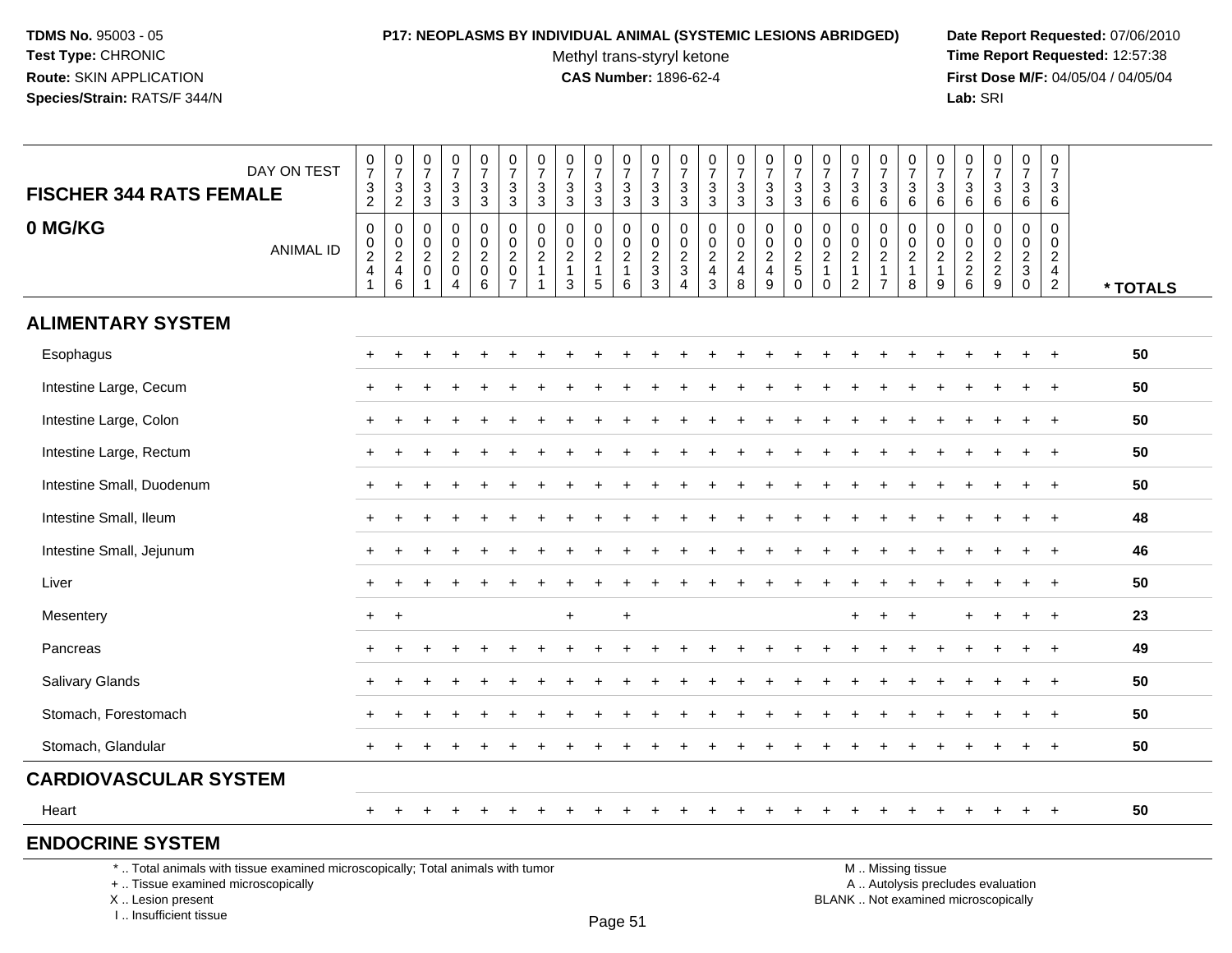# **P17: NEOPLASMS BY INDIVIDUAL ANIMAL (SYSTEMIC LESIONS ABRIDGED) Date Report Requested:** 07/06/2010

Methyl trans-styryl ketone<br>CAS Number: 1896-62-4

 **Time Report Requested:** 12:57:38 **First Dose M/F:** 04/05/04 / 04/05/04<br>Lab: SRI **Lab:** SRI

| <b>FISCHER 344 RATS FEMALE</b>                                                                                                             | DAY ON TEST      | $\pmb{0}$<br>$\overline{7}$<br>$\frac{3}{2}$       | $\frac{0}{7}$<br>$\frac{3}{2}$                            | 0<br>$\overline{7}$<br>3<br>3                      | 0<br>$\overline{7}$<br>$\mathbf{3}$<br>3                                | $\pmb{0}$<br>$\overline{7}$<br>$\mathbf{3}$<br>$\mathbf{3}$ | 0<br>$\overline{7}$<br>$\sqrt{3}$<br>3                                      | $\frac{0}{7}$<br>$\ensuremath{\mathsf{3}}$<br>3               | 0<br>$\overline{7}$<br>3<br>$\mathbf{3}$                      | $\frac{0}{7}$<br>$\mathbf{3}$<br>3                                  | 0<br>$\overline{7}$<br>3<br>3                       | 0<br>$\overline{7}$<br>$\sqrt{3}$<br>$\mathbf{3}$               | 0<br>$\overline{7}$<br>3<br>$\mathbf{3}$           | 0<br>$\overline{7}$<br>3<br>$\mathbf{3}$                        | $\begin{array}{c} 0 \\ 7 \end{array}$<br>$\sqrt{3}$<br>$\mathfrak{Z}$ | 0<br>$\overline{7}$<br>$\mathbf{3}$<br>$\mathbf{3}$                 | 0<br>$\overline{7}$<br>$\sqrt{3}$<br>$\mathbf{3}$         | 0<br>$\overline{7}$<br>3<br>$\,6\,$                                  | 0<br>$\overline{7}$<br>$\mathbf{3}$<br>6                                 | 0<br>$\overline{7}$<br>3<br>6                                                                 | $\pmb{0}$<br>$\overline{7}$<br>$\mathbf{3}$<br>$6\phantom{1}$   | 0<br>$\overline{7}$<br>$\mathbf{3}$<br>6                          | 0<br>$\overline{7}$<br>3<br>6     | $\begin{array}{c} 0 \\ 7 \end{array}$<br>$\mathbf{3}$<br>6 | $\pmb{0}$<br>$\overline{7}$<br>3<br>$6\phantom{1}$                         | 0<br>$\overline{7}$<br>$\mathbf{3}$<br>$6\phantom{1}6$                      |                                                      |
|--------------------------------------------------------------------------------------------------------------------------------------------|------------------|----------------------------------------------------|-----------------------------------------------------------|----------------------------------------------------|-------------------------------------------------------------------------|-------------------------------------------------------------|-----------------------------------------------------------------------------|---------------------------------------------------------------|---------------------------------------------------------------|---------------------------------------------------------------------|-----------------------------------------------------|-----------------------------------------------------------------|----------------------------------------------------|-----------------------------------------------------------------|-----------------------------------------------------------------------|---------------------------------------------------------------------|-----------------------------------------------------------|----------------------------------------------------------------------|--------------------------------------------------------------------------|-----------------------------------------------------------------------------------------------|-----------------------------------------------------------------|-------------------------------------------------------------------|-----------------------------------|------------------------------------------------------------|----------------------------------------------------------------------------|-----------------------------------------------------------------------------|------------------------------------------------------|
| 0 MG/KG                                                                                                                                    | <b>ANIMAL ID</b> | 0<br>$\pmb{0}$<br>$\overline{2}$<br>$\overline{4}$ | 0<br>$\mathbf 0$<br>$\overline{2}$<br>$\overline{4}$<br>6 | 0<br>$\mathbf 0$<br>$\overline{2}$<br>$\mathbf{0}$ | $\mathbf 0$<br>$\mathbf 0$<br>$\overline{c}$<br>$\mathbf 0$<br>$\Delta$ | 0<br>$\pmb{0}$<br>$\overline{c}$<br>$\mathbf 0$<br>6        | 0<br>$\mathsf{O}\xspace$<br>$\overline{a}$<br>$\mathbf 0$<br>$\overline{7}$ | $\pmb{0}$<br>$\pmb{0}$<br>$\overline{2}$<br>$\mathbf{1}$<br>1 | $\mathbf 0$<br>$\mathbf 0$<br>$\sqrt{2}$<br>$\mathbf{1}$<br>3 | $\mathbf 0$<br>$\mathbf 0$<br>$\overline{2}$<br>$\overline{1}$<br>5 | 0<br>$\mathbf 0$<br>$\sqrt{2}$<br>$\mathbf{1}$<br>6 | $\mathbf 0$<br>$\mathbf 0$<br>$\overline{2}$<br>$\sqrt{3}$<br>3 | $\mathbf 0$<br>$\mathbf 0$<br>$\sqrt{2}$<br>3<br>4 | $\mathbf 0$<br>$\mathbf 0$<br>$\sqrt{2}$<br>$\overline{4}$<br>3 | $\mathbf 0$<br>$\pmb{0}$<br>$\overline{2}$<br>$\overline{4}$<br>8     | $\mathbf 0$<br>$\mathbf 0$<br>$\overline{2}$<br>$\overline{4}$<br>9 | 0<br>$\mathbf 0$<br>$\sqrt{2}$<br>$\,$ 5 $\,$<br>$\Omega$ | $\mathbf 0$<br>$\mathbf 0$<br>$\sqrt{2}$<br>$\mathbf{1}$<br>$\Omega$ | $\mathbf 0$<br>$\pmb{0}$<br>$\sqrt{2}$<br>$\mathbf{1}$<br>$\overline{2}$ | 0<br>0<br>$\overline{2}$<br>$\mathbf{1}$<br>$\overline{7}$                                    | 0<br>$\mathsf{O}\xspace$<br>$\overline{2}$<br>$\mathbf{1}$<br>8 | $\mathbf 0$<br>$\pmb{0}$<br>$\boldsymbol{2}$<br>$\mathbf{1}$<br>9 | 0<br>$\pmb{0}$<br>$\frac{2}{2}$ 6 | $\mathbf 0$<br>0<br>$\frac{2}{2}$<br>9                     | $\mathbf 0$<br>$\mathbf 0$<br>$\sqrt{2}$<br>$\mathbf{3}$<br>$\overline{0}$ | 0<br>$\mathbf 0$<br>$\overline{2}$<br>$\begin{array}{c} 4 \\ 2 \end{array}$ | * TOTALS                                             |
| <b>Adrenal Cortex</b><br>Adenoma                                                                                                           |                  | $+$                                                |                                                           |                                                    |                                                                         |                                                             |                                                                             |                                                               |                                                               |                                                                     |                                                     |                                                                 |                                                    |                                                                 |                                                                       |                                                                     |                                                           |                                                                      |                                                                          |                                                                                               | $\ddot{}$                                                       | $\overline{ }$<br>X                                               |                                   |                                                            | ÷                                                                          |                                                                             | 50<br>4                                              |
| Adrenal Medulla<br>Pheochromocytoma Benign                                                                                                 |                  |                                                    |                                                           |                                                    |                                                                         |                                                             |                                                                             |                                                               |                                                               |                                                                     |                                                     |                                                                 |                                                    |                                                                 |                                                                       |                                                                     |                                                           |                                                                      |                                                                          |                                                                                               |                                                                 |                                                                   |                                   |                                                            | X                                                                          |                                                                             | 49<br>$\mathbf{1}$                                   |
| Islets, Pancreatic<br>Adenoma                                                                                                              |                  |                                                    |                                                           |                                                    |                                                                         |                                                             |                                                                             |                                                               |                                                               |                                                                     |                                                     |                                                                 |                                                    |                                                                 | X                                                                     |                                                                     |                                                           |                                                                      |                                                                          | X                                                                                             |                                                                 |                                                                   |                                   |                                                            |                                                                            |                                                                             | 49<br>3                                              |
| Parathyroid Gland<br>Adenoma                                                                                                               |                  |                                                    |                                                           |                                                    |                                                                         |                                                             |                                                                             |                                                               | $\mathsf X$                                                   |                                                                     |                                                     |                                                                 |                                                    |                                                                 |                                                                       |                                                                     |                                                           |                                                                      |                                                                          |                                                                                               |                                                                 |                                                                   |                                   |                                                            |                                                                            |                                                                             | 50<br>$\mathbf{1}$                                   |
| <b>Pituitary Gland</b><br>Pars Distalis, Adenoma<br>Pars Distalis, Carcinoma                                                               |                  | X                                                  | $\times$                                                  |                                                    |                                                                         | $\sf X$                                                     |                                                                             |                                                               |                                                               | X                                                                   |                                                     |                                                                 | X                                                  | $\mathsf{X}$                                                    | $\mathsf{X}$                                                          | $X$ $X$                                                             |                                                           |                                                                      | X                                                                        | X                                                                                             | $\mathsf{X}$                                                    | $\mathsf{X}$                                                      |                                   |                                                            |                                                                            |                                                                             | 50<br>31<br>$\mathbf{2}$                             |
| <b>Thyroid Gland</b><br>C-cell, Adenoma<br>C-cell, Carcinoma<br>Follicular Cell, Adenoma                                                   |                  | $+$                                                | $+$                                                       | $\ddot{}$<br>X                                     |                                                                         |                                                             |                                                                             |                                                               |                                                               | $\mathsf{X}$                                                        | $\boldsymbol{\mathsf{X}}$                           |                                                                 |                                                    |                                                                 |                                                                       |                                                                     |                                                           |                                                                      |                                                                          |                                                                                               |                                                                 |                                                                   |                                   |                                                            |                                                                            | $+$                                                                         | 50<br>$\overline{7}$<br>$\mathbf{1}$<br>$\mathbf{1}$ |
| <b>GENERAL BODY SYSTEM</b>                                                                                                                 |                  |                                                    |                                                           |                                                    |                                                                         |                                                             |                                                                             |                                                               |                                                               |                                                                     |                                                     |                                                                 |                                                    |                                                                 |                                                                       |                                                                     |                                                           |                                                                      |                                                                          |                                                                                               |                                                                 |                                                                   |                                   |                                                            |                                                                            |                                                                             |                                                      |
| <b>Tissue NOS</b>                                                                                                                          |                  |                                                    |                                                           |                                                    |                                                                         |                                                             |                                                                             |                                                               |                                                               |                                                                     |                                                     |                                                                 |                                                    |                                                                 |                                                                       |                                                                     |                                                           |                                                                      |                                                                          |                                                                                               |                                                                 |                                                                   |                                   |                                                            |                                                                            |                                                                             | $\mathbf{1}$                                         |
| <b>GENITAL SYSTEM</b>                                                                                                                      |                  |                                                    |                                                           |                                                    |                                                                         |                                                             |                                                                             |                                                               |                                                               |                                                                     |                                                     |                                                                 |                                                    |                                                                 |                                                                       |                                                                     |                                                           |                                                                      |                                                                          |                                                                                               |                                                                 |                                                                   |                                   |                                                            |                                                                            |                                                                             |                                                      |
| <b>Clitoral Gland</b><br>Adenoma<br>Carcinoma                                                                                              |                  |                                                    |                                                           |                                                    |                                                                         |                                                             | $\sf X$                                                                     | X                                                             |                                                               |                                                                     |                                                     |                                                                 |                                                    |                                                                 |                                                                       |                                                                     |                                                           |                                                                      |                                                                          |                                                                                               | $\ddot{}$                                                       | $\ddot{}$<br>$\boldsymbol{\mathsf{X}}$                            | X                                 | X                                                          | $\ddot{}$                                                                  | $\ddot{}$<br>$\boldsymbol{\mathsf{X}}$                                      | 50<br>$\bf 6$<br>3                                   |
| Ovary                                                                                                                                      |                  |                                                    |                                                           |                                                    |                                                                         |                                                             |                                                                             |                                                               |                                                               |                                                                     |                                                     |                                                                 |                                                    |                                                                 |                                                                       |                                                                     |                                                           |                                                                      |                                                                          |                                                                                               |                                                                 |                                                                   |                                   |                                                            |                                                                            | $\overline{+}$                                                              | 50                                                   |
| *  Total animals with tissue examined microscopically; Total animals with tumor<br>+  Tissue examined microscopically<br>X  Lesion present |                  |                                                    |                                                           |                                                    |                                                                         |                                                             |                                                                             |                                                               |                                                               |                                                                     |                                                     |                                                                 |                                                    |                                                                 |                                                                       |                                                                     |                                                           |                                                                      |                                                                          | M  Missing tissue<br>A  Autolysis precludes evaluation<br>BLANK  Not examined microscopically |                                                                 |                                                                   |                                   |                                                            |                                                                            |                                                                             |                                                      |

I .. Insufficient tissue

Page 52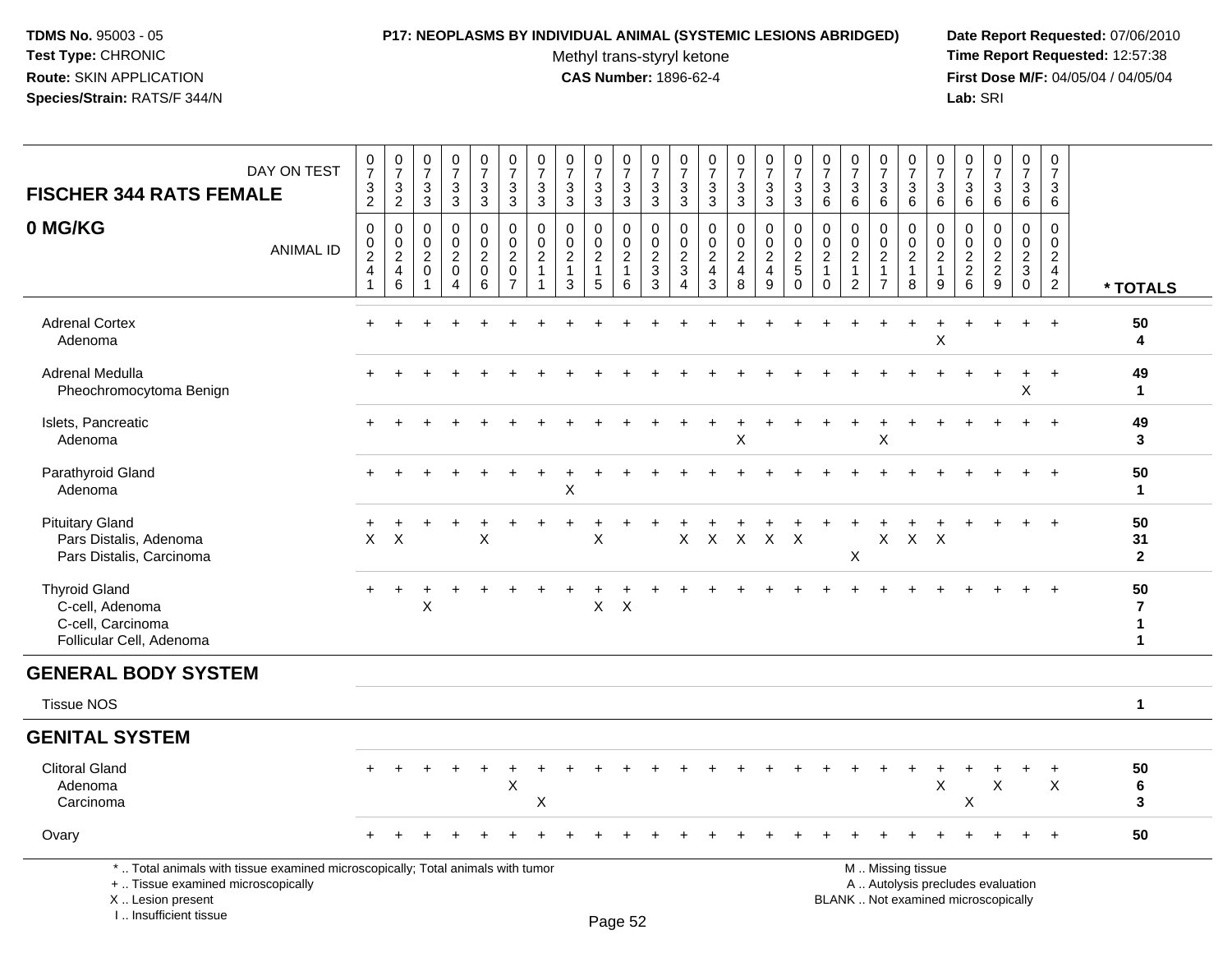### **P17: NEOPLASMS BY INDIVIDUAL ANIMAL (SYSTEMIC LESIONS ABRIDGED) Date Report Requested:** 07/06/2010

Methyl trans-styryl ketone<br>CAS Number: 1896-62-4

 **Time Report Requested:** 12:57:38 **First Dose M/F:** 04/05/04 / 04/05/04<br>Lab: SRI **Lab:** SRI

| DAY ON TEST<br><b>FISCHER 344 RATS FEMALE</b>                                   | $\begin{array}{c} 0 \\ 7 \end{array}$<br>$\frac{3}{2}$    | $\frac{0}{7}$<br>$\mathbf{3}$<br>$\overline{2}$                 | $\frac{0}{7}$<br>$_3^3$                                          | $\frac{0}{7}$<br>$\ensuremath{\mathsf{3}}$<br>$\overline{3}$      | 0<br>$\boldsymbol{7}$<br>3<br>$\overline{3}$              | $\frac{0}{7}$<br>$_3^3$                                                         | $\frac{0}{7}$<br>$\mathbf{3}$<br>$\mathbf{3}$                  | 0<br>$\overline{7}$<br>3<br>$\mathbf{3}$                            | $\frac{0}{7}$<br>3<br>$\overline{3}$                    | 0<br>$\overline{7}$<br>3<br>$\overline{3}$          | $\frac{0}{7}$<br>$\ensuremath{\mathsf{3}}$<br>$\overline{3}$ | $\frac{0}{7}$<br>$\frac{3}{3}$                                | $\begin{smallmatrix}0\\7\end{smallmatrix}$<br>$\ensuremath{\mathsf{3}}$<br>$\overline{3}$ | $\frac{0}{7}$<br>3<br>3                                            | $\frac{0}{7}$<br>$\frac{3}{3}$                            | $\frac{0}{7}$<br>$\ensuremath{\mathsf{3}}$<br>3                          | 0<br>$\overline{7}$<br>3<br>$\,6$                                          | $\frac{0}{7}$<br>3<br>$6\phantom{1}6$                                          | $\frac{0}{7}$<br>3<br>$\,6\,$                                    | 0<br>$\overline{7}$<br>3<br>$\,6\,$                             | 0<br>$\overline{7}$<br>3<br>6                         | 0<br>$\overline{7}$<br>$\ensuremath{\mathsf{3}}$<br>$6\overline{6}$ | $\frac{0}{7}$<br>$\ensuremath{\mathsf{3}}$<br>$6\overline{6}$ | $\boldsymbol{0}$<br>$\boldsymbol{7}$<br>$\mathbf{3}$<br>$6\phantom{a}$ | $\pmb{0}$<br>$\overline{7}$<br>3<br>6                                            |                                    |
|---------------------------------------------------------------------------------|-----------------------------------------------------------|-----------------------------------------------------------------|------------------------------------------------------------------|-------------------------------------------------------------------|-----------------------------------------------------------|---------------------------------------------------------------------------------|----------------------------------------------------------------|---------------------------------------------------------------------|---------------------------------------------------------|-----------------------------------------------------|--------------------------------------------------------------|---------------------------------------------------------------|-------------------------------------------------------------------------------------------|--------------------------------------------------------------------|-----------------------------------------------------------|--------------------------------------------------------------------------|----------------------------------------------------------------------------|--------------------------------------------------------------------------------|------------------------------------------------------------------|-----------------------------------------------------------------|-------------------------------------------------------|---------------------------------------------------------------------|---------------------------------------------------------------|------------------------------------------------------------------------|----------------------------------------------------------------------------------|------------------------------------|
| 0 MG/KG<br><b>ANIMAL ID</b>                                                     | $\mathbf 0$<br>0<br>$\overline{2}$<br>$\overline{4}$<br>1 | $\mathbf 0$<br>$\mathbf 0$<br>$\sqrt{2}$<br>$\overline{a}$<br>6 | $\mathbf 0$<br>$\mathsf 0$<br>$\overline{2}$<br>$\mathbf 0$<br>1 | $\mathsf 0$<br>$\mathsf{O}$<br>$\overline{c}$<br>$\mathbf 0$<br>4 | 0<br>0<br>$\overline{2}$<br>$\mathbf 0$<br>$6\phantom{1}$ | $\mathbf 0$<br>$\mathsf{O}\xspace$<br>$\sqrt{2}$<br>$\pmb{0}$<br>$\overline{7}$ | $\mathbf 0$<br>$\mathbf 0$<br>$\overline{2}$<br>$\overline{1}$ | $\mathbf 0$<br>$\mathbf 0$<br>$\overline{c}$<br>$\overline{1}$<br>3 | 0<br>$\mathbf 0$<br>$\overline{2}$<br>$\mathbf{1}$<br>5 | 0<br>$\mathbf 0$<br>$\sqrt{2}$<br>$\mathbf{1}$<br>6 | 0<br>$\mathsf 0$<br>$\sqrt{2}$<br>$\sqrt{3}$<br>$\mathbf{3}$ | $\mathbf 0$<br>$\mathbf 0$<br>$\frac{2}{3}$<br>$\overline{4}$ | $\pmb{0}$<br>$\mathbf 0$<br>$\sqrt{2}$<br>$\overline{\mathbf{4}}$<br>3                    | 0<br>$\mathbf 0$<br>$\overline{a}$<br>$\overline{\mathbf{4}}$<br>8 | 0<br>$\mathbf 0$<br>$\overline{2}$<br>$\overline{4}$<br>9 | $\mathbf 0$<br>$\mathbf 0$<br>$\boldsymbol{2}$<br>$\sqrt{5}$<br>$\Omega$ | $\mathbf 0$<br>$\mathbf 0$<br>$\overline{c}$<br>$\overline{1}$<br>$\Omega$ | $\mathbf 0$<br>$\mathbf 0$<br>$\overline{2}$<br>$\mathbf{1}$<br>$\overline{2}$ | 0<br>$\mathbf 0$<br>$\sqrt{2}$<br>$\mathbf{1}$<br>$\overline{7}$ | 0<br>$\mathsf{O}\xspace$<br>$\overline{c}$<br>$\mathbf{1}$<br>8 | 0<br>$\mathbf 0$<br>$\mathbf{2}$<br>$\mathbf{1}$<br>9 | 0<br>$\mathbf 0$<br>$\begin{array}{c} 2 \\ 2 \\ 6 \end{array}$      | $\mathbf 0$<br>$\mathbf 0$<br>$\frac{2}{2}$<br>$\overline{9}$ | $\mathbf 0$<br>$\mathsf{O}\xspace$<br>$\frac{2}{3}$                    | $\mathbf 0$<br>$\mathbf 0$<br>$\overline{2}$<br>$\overline{4}$<br>$\overline{2}$ | * TOTALS                           |
| Granulosa Cell Tumor Benign                                                     |                                                           |                                                                 |                                                                  |                                                                   |                                                           |                                                                                 |                                                                |                                                                     |                                                         |                                                     |                                                              |                                                               |                                                                                           |                                                                    |                                                           |                                                                          |                                                                            |                                                                                |                                                                  |                                                                 | Χ                                                     |                                                                     |                                                               |                                                                        |                                                                                  | $\mathbf 1$                        |
| Uterus<br>Polyp Stromal<br>Polyp Stromal, Multiple                              |                                                           |                                                                 |                                                                  |                                                                   |                                                           |                                                                                 |                                                                |                                                                     |                                                         |                                                     |                                                              |                                                               |                                                                                           | $\sf X$                                                            |                                                           | $\pmb{\times}$                                                           |                                                                            |                                                                                | $\mathsf X$                                                      |                                                                 |                                                       |                                                                     |                                                               |                                                                        | $\ddot{}$                                                                        | 50<br>9<br>$\mathbf{1}$            |
| Vagina                                                                          |                                                           |                                                                 |                                                                  |                                                                   |                                                           |                                                                                 |                                                                |                                                                     |                                                         |                                                     |                                                              |                                                               |                                                                                           |                                                                    |                                                           |                                                                          |                                                                            |                                                                                |                                                                  |                                                                 |                                                       |                                                                     |                                                               |                                                                        |                                                                                  | 6                                  |
| <b>HEMATOPOIETIC SYSTEM</b>                                                     |                                                           |                                                                 |                                                                  |                                                                   |                                                           |                                                                                 |                                                                |                                                                     |                                                         |                                                     |                                                              |                                                               |                                                                                           |                                                                    |                                                           |                                                                          |                                                                            |                                                                                |                                                                  |                                                                 |                                                       |                                                                     |                                                               |                                                                        |                                                                                  |                                    |
| <b>Bone Marrow</b>                                                              |                                                           |                                                                 |                                                                  |                                                                   |                                                           |                                                                                 |                                                                |                                                                     |                                                         |                                                     |                                                              |                                                               |                                                                                           |                                                                    |                                                           |                                                                          |                                                                            |                                                                                |                                                                  |                                                                 |                                                       |                                                                     |                                                               |                                                                        |                                                                                  | 50                                 |
| Lymph Node                                                                      |                                                           |                                                                 |                                                                  |                                                                   | $+$                                                       | $\overline{+}$                                                                  |                                                                |                                                                     | $\ddot{}$                                               |                                                     |                                                              |                                                               | +                                                                                         |                                                                    |                                                           | $\ddot{}$                                                                |                                                                            | $\ddot{}$                                                                      |                                                                  |                                                                 |                                                       |                                                                     |                                                               |                                                                        |                                                                                  | 16                                 |
| Lymph Node, Mandibular                                                          | м                                                         | м                                                               | м                                                                | м                                                                 | M                                                         | M                                                                               | м                                                              | м                                                                   | м                                                       | M                                                   | м                                                            |                                                               | M                                                                                         | м                                                                  | M                                                         | м                                                                        | M                                                                          | м                                                                              | M                                                                | М                                                               | М                                                     | M                                                                   | M                                                             | M                                                                      | M                                                                                | 3                                  |
| Lymph Node, Mesenteric                                                          |                                                           |                                                                 |                                                                  |                                                                   |                                                           |                                                                                 |                                                                |                                                                     |                                                         |                                                     |                                                              |                                                               |                                                                                           |                                                                    |                                                           |                                                                          |                                                                            |                                                                                |                                                                  |                                                                 |                                                       |                                                                     |                                                               |                                                                        | $\overline{+}$                                                                   | 50                                 |
| Spleen                                                                          |                                                           |                                                                 |                                                                  |                                                                   |                                                           |                                                                                 |                                                                |                                                                     |                                                         |                                                     |                                                              |                                                               |                                                                                           |                                                                    |                                                           |                                                                          |                                                                            |                                                                                |                                                                  |                                                                 |                                                       |                                                                     |                                                               |                                                                        | $\overline{+}$                                                                   | 50                                 |
| Thymus<br>Thymoma Benign                                                        |                                                           |                                                                 |                                                                  |                                                                   |                                                           |                                                                                 |                                                                |                                                                     |                                                         |                                                     |                                                              |                                                               |                                                                                           |                                                                    |                                                           |                                                                          |                                                                            |                                                                                |                                                                  |                                                                 |                                                       |                                                                     | $\mathsf X$                                                   | $\ddot{}$                                                              | $+$                                                                              | 50<br>$\mathbf 1$                  |
| <b>INTEGUMENTARY SYSTEM</b>                                                     |                                                           |                                                                 |                                                                  |                                                                   |                                                           |                                                                                 |                                                                |                                                                     |                                                         |                                                     |                                                              |                                                               |                                                                                           |                                                                    |                                                           |                                                                          |                                                                            |                                                                                |                                                                  |                                                                 |                                                       |                                                                     |                                                               |                                                                        |                                                                                  |                                    |
| Mammary Gland<br>Adenoma<br>Carcinoma                                           | $\ddot{}$                                                 | $\ddot{}$<br>$\mathsf{X}$                                       |                                                                  |                                                                   |                                                           |                                                                                 |                                                                |                                                                     |                                                         |                                                     |                                                              |                                                               |                                                                                           |                                                                    |                                                           |                                                                          |                                                                            |                                                                                |                                                                  |                                                                 |                                                       |                                                                     |                                                               |                                                                        |                                                                                  | 50<br>$\mathbf{1}$<br>$\mathbf{2}$ |
| Fibroadenoma<br>Fibroadenoma, Multiple                                          |                                                           | $X$ $X$                                                         |                                                                  |                                                                   |                                                           | X X X                                                                           |                                                                | $\pmb{\times}$                                                      | Χ                                                       |                                                     |                                                              |                                                               |                                                                                           |                                                                    | X                                                         |                                                                          | X                                                                          |                                                                                | $\mathsf{X}$                                                     |                                                                 | $\pmb{\times}$                                        |                                                                     | $X$ $X$                                                       |                                                                        |                                                                                  | 13<br>6                            |
| Skin<br>Fibroma                                                                 | $\ddot{}$<br>X                                            | ÷                                                               |                                                                  | $\overline{1}$                                                    |                                                           |                                                                                 |                                                                |                                                                     |                                                         |                                                     | ٠<br>$\boldsymbol{\mathsf{X}}$                               |                                                               |                                                                                           |                                                                    |                                                           |                                                                          |                                                                            |                                                                                |                                                                  |                                                                 |                                                       |                                                                     |                                                               | $\ddot{}$                                                              | $+$                                                                              | 50<br>3                            |
| *  Total animals with tissue examined microscopically; Total animals with tumor |                                                           |                                                                 |                                                                  |                                                                   |                                                           |                                                                                 |                                                                |                                                                     |                                                         |                                                     |                                                              |                                                               |                                                                                           |                                                                    |                                                           |                                                                          |                                                                            |                                                                                |                                                                  | M  Missing tissue                                               |                                                       |                                                                     |                                                               |                                                                        |                                                                                  |                                    |

+ .. Tissue examined microscopically

 Lesion present BLANK .. Not examined microscopicallyX .. Lesion present

I .. Insufficient tissue

M .. Missing tissue

y the contract of the contract of the contract of the contract of the contract of  $\mathsf A$  . Autolysis precludes evaluation

Page 53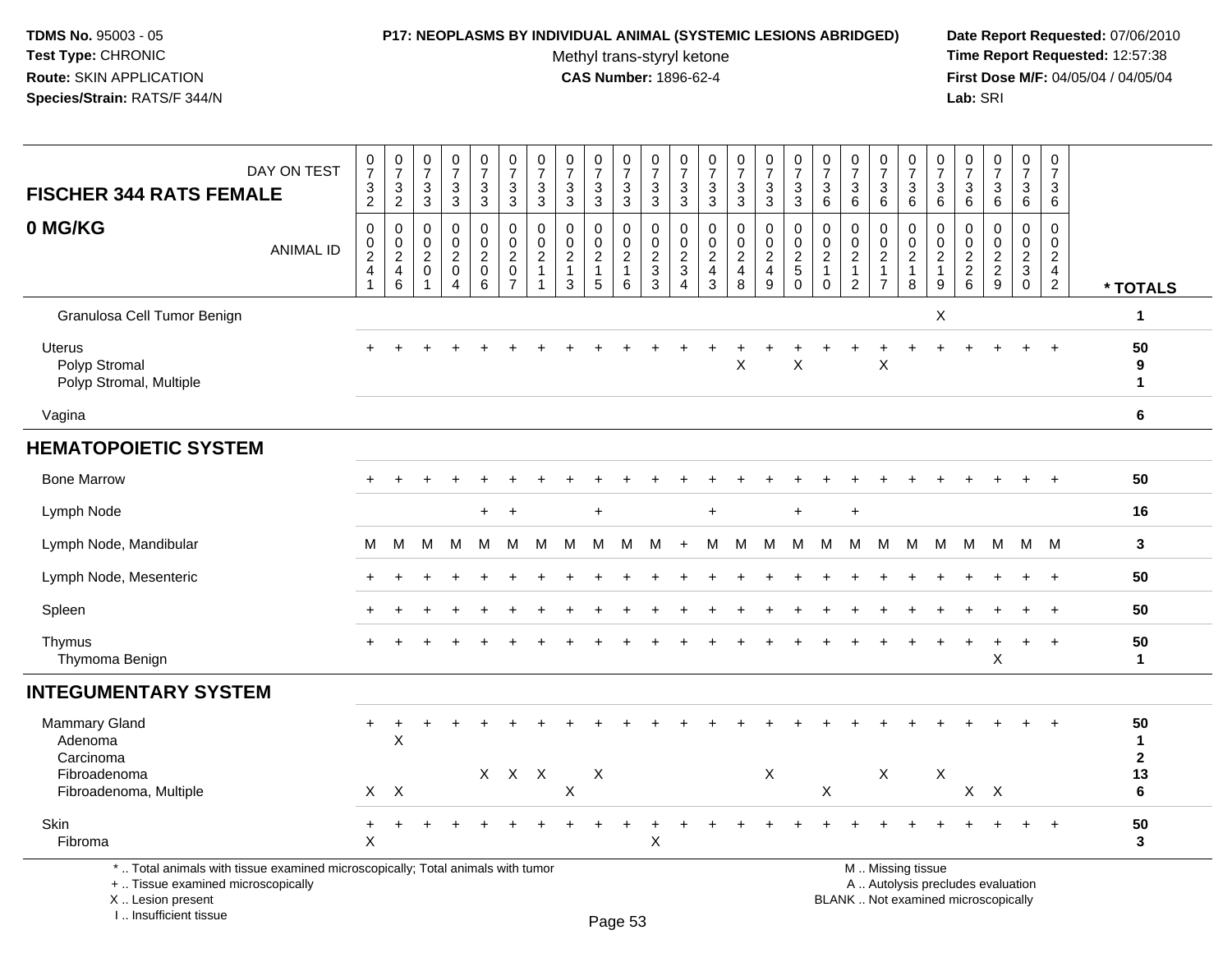### **P17: NEOPLASMS BY INDIVIDUAL ANIMAL (SYSTEMIC LESIONS ABRIDGED) Date Report Requested:** 07/06/2010

Methyl trans-styryl ketone<br>CAS Number: 1896-62-4

 **Time Report Requested:** 12:57:38 **First Dose M/F:** 04/05/04 / 04/05/04<br>**Lab:** SRI **Lab:** SRI

| DAY ON TEST<br><b>FISCHER 344 RATS FEMALE</b>          | $\frac{0}{7}$<br>$\frac{3}{2}$                                      | $\frac{0}{7}$<br>$\frac{3}{2}$                                       | $\frac{0}{7}$<br>$\sqrt{3}$<br>$\mathbf{3}$                 | $\frac{0}{7}$<br>$\mathbf{3}$<br>3                                      | $\frac{0}{7}$<br>$\mathbf{3}$<br>3             | $\frac{0}{7}$<br>$\frac{3}{3}$                                              | $\frac{0}{7}$<br>$\frac{3}{3}$                                                | $\frac{0}{7}$<br>$\frac{3}{3}$                            | $\frac{0}{7}$<br>3<br>$\mathfrak{S}$          | $\frac{0}{7}$<br>$\frac{3}{3}$                    | $\begin{array}{c} 0 \\ 7 \end{array}$<br>$\frac{3}{3}$      | $\begin{array}{c} 0 \\ 7 \end{array}$<br>$\frac{3}{3}$                 | $\frac{0}{7}$<br>$\frac{3}{3}$                                                              | $\frac{0}{7}$<br>$\ensuremath{\mathsf{3}}$<br>$\mathfrak{S}$ | $\frac{0}{7}$<br>$_3^3$           | $\frac{0}{7}$<br>$\ensuremath{\mathsf{3}}$<br>3 | 0<br>$\boldsymbol{7}$<br>$\ensuremath{\mathsf{3}}$<br>6 | $\frac{0}{7}$<br>$\frac{3}{6}$                                                                | $\frac{0}{7}$<br>$\mathbf 3$<br>6                                    | $\frac{0}{7}$<br>$\mathsf 3$<br>6                                 | $\frac{0}{7}$<br>$\frac{3}{6}$                        | $\frac{0}{7}$<br>$^3$ 6          | $\begin{array}{c} 0 \\ 7 \end{array}$<br>$\ensuremath{\mathsf{3}}$<br>$\,6\,$ | $\frac{0}{7}$<br>$\mathbf{3}$<br>$\,6\,$ | $\begin{smallmatrix}0\\7\end{smallmatrix}$<br>$\mathbf{3}$<br>6 |                    |
|--------------------------------------------------------|---------------------------------------------------------------------|----------------------------------------------------------------------|-------------------------------------------------------------|-------------------------------------------------------------------------|------------------------------------------------|-----------------------------------------------------------------------------|-------------------------------------------------------------------------------|-----------------------------------------------------------|-----------------------------------------------|---------------------------------------------------|-------------------------------------------------------------|------------------------------------------------------------------------|---------------------------------------------------------------------------------------------|--------------------------------------------------------------|-----------------------------------|-------------------------------------------------|---------------------------------------------------------|-----------------------------------------------------------------------------------------------|----------------------------------------------------------------------|-------------------------------------------------------------------|-------------------------------------------------------|----------------------------------|-------------------------------------------------------------------------------|------------------------------------------|-----------------------------------------------------------------|--------------------|
| 0 MG/KG<br><b>ANIMAL ID</b>                            | 0<br>$\begin{smallmatrix} 0\\2 \end{smallmatrix}$<br>$\overline{4}$ | $\mathbf 0$<br>$\begin{array}{c} 0 \\ 2 \\ 4 \end{array}$<br>$\,6\,$ | $\pmb{0}$<br>$\frac{0}{2}$<br>$\mathbf 0$<br>$\overline{ }$ | $\mathbf 0$<br>$\boldsymbol{0}$<br>$\boldsymbol{2}$<br>$\mathsf 0$<br>4 | 0<br>$\frac{0}{2}$<br>$\mathsf{O}\xspace$<br>6 | $\mathbf 0$<br>$\pmb{0}$<br>$\boldsymbol{2}$<br>$\pmb{0}$<br>$\overline{7}$ | $\mathbf 0$<br>$\begin{smallmatrix} 0\\2 \end{smallmatrix}$<br>$\overline{1}$ | $\pmb{0}$<br>$\pmb{0}$<br>$\sqrt{2}$<br>$\mathbf{1}$<br>3 | 0<br>0<br>$\overline{c}$<br>$\mathbf{1}$<br>5 | $\mathbf 0$<br>$\frac{0}{2}$<br>$\mathbf{1}$<br>6 | $\mathbf 0$<br>$\pmb{0}$<br>$\frac{2}{3}$<br>$\overline{3}$ | 0<br>$\begin{smallmatrix} 0\\2\\3 \end{smallmatrix}$<br>$\overline{4}$ | $\pmb{0}$<br>$\begin{smallmatrix} 0\\2 \end{smallmatrix}$<br>$\overline{4}$<br>$\mathbf{3}$ | $\mathbf 0$<br>$\frac{0}{2}$<br>8                            | $\mathbf 0$<br>$\frac{0}{2}$<br>9 | 0<br>$\pmb{0}$<br>$\frac{2}{5}$<br>$\Omega$     | 0<br>0<br>$\overline{c}$<br>$\mathbf{1}$<br>$\Omega$    | $\mathbf 0$<br>$\begin{smallmatrix} 0\\2 \end{smallmatrix}$<br>$\mathbf{1}$<br>$\overline{2}$ | 0<br>$\pmb{0}$<br>$\boldsymbol{2}$<br>$\mathbf{1}$<br>$\overline{7}$ | $\mathbf 0$<br>$\pmb{0}$<br>$\boldsymbol{2}$<br>$\mathbf{1}$<br>8 | 0<br>$\pmb{0}$<br>$\overline{2}$<br>$\mathbf{1}$<br>9 | $\mathbf 0$<br>$0$<br>$2$<br>$6$ | $\mathbf 0$<br>$0$<br>$2$<br>$9$                                              | 0<br>$\frac{0}{2}$<br>$\mathbf 0$        | $\mathbf 0$<br>$\mathbf 0$<br>$\overline{c}$<br>$\frac{4}{2}$   | * TOTALS           |
| <b>MUSCULOSKELETAL SYSTEM</b>                          |                                                                     |                                                                      |                                                             |                                                                         |                                                |                                                                             |                                                                               |                                                           |                                               |                                                   |                                                             |                                                                        |                                                                                             |                                                              |                                   |                                                 |                                                         |                                                                                               |                                                                      |                                                                   |                                                       |                                  |                                                                               |                                          |                                                                 |                    |
| Bone                                                   | $\ddot{}$                                                           |                                                                      |                                                             |                                                                         |                                                |                                                                             |                                                                               |                                                           |                                               |                                                   |                                                             |                                                                        |                                                                                             |                                                              |                                   |                                                 |                                                         |                                                                                               |                                                                      |                                                                   |                                                       |                                  |                                                                               |                                          |                                                                 | 50                 |
| <b>Skeletal Muscle</b>                                 |                                                                     |                                                                      |                                                             |                                                                         |                                                |                                                                             |                                                                               |                                                           |                                               |                                                   |                                                             |                                                                        |                                                                                             |                                                              |                                   |                                                 |                                                         |                                                                                               |                                                                      |                                                                   |                                                       |                                  |                                                                               |                                          |                                                                 | $\mathbf 1$        |
| <b>NERVOUS SYSTEM</b>                                  |                                                                     |                                                                      |                                                             |                                                                         |                                                |                                                                             |                                                                               |                                                           |                                               |                                                   |                                                             |                                                                        |                                                                                             |                                                              |                                   |                                                 |                                                         |                                                                                               |                                                                      |                                                                   |                                                       |                                  |                                                                               |                                          |                                                                 |                    |
| <b>Brain</b><br>Carcinoma, Metastatic, Pituitary Gland |                                                                     |                                                                      |                                                             |                                                                         |                                                |                                                                             |                                                                               |                                                           |                                               |                                                   |                                                             |                                                                        |                                                                                             |                                                              |                                   |                                                 |                                                         | X                                                                                             |                                                                      |                                                                   |                                                       |                                  |                                                                               |                                          | $\div$                                                          | 50<br>$\mathbf{2}$ |
| Peripheral Nerve                                       |                                                                     |                                                                      |                                                             |                                                                         |                                                |                                                                             |                                                                               |                                                           |                                               |                                                   |                                                             |                                                                        |                                                                                             |                                                              |                                   |                                                 |                                                         |                                                                                               |                                                                      |                                                                   |                                                       |                                  |                                                                               | $+$                                      |                                                                 | $\mathbf{1}$       |
| Spinal Cord                                            |                                                                     |                                                                      |                                                             |                                                                         |                                                |                                                                             |                                                                               |                                                           |                                               |                                                   |                                                             |                                                                        |                                                                                             |                                                              |                                   |                                                 |                                                         |                                                                                               |                                                                      |                                                                   |                                                       |                                  |                                                                               | $+$                                      |                                                                 | $\mathbf{1}$       |
| <b>RESPIRATORY SYSTEM</b>                              |                                                                     |                                                                      |                                                             |                                                                         |                                                |                                                                             |                                                                               |                                                           |                                               |                                                   |                                                             |                                                                        |                                                                                             |                                                              |                                   |                                                 |                                                         |                                                                                               |                                                                      |                                                                   |                                                       |                                  |                                                                               |                                          |                                                                 |                    |
| Lung<br>Alveolar/Bronchiolar Adenoma                   |                                                                     |                                                                      |                                                             |                                                                         |                                                |                                                                             |                                                                               |                                                           |                                               |                                                   |                                                             |                                                                        |                                                                                             |                                                              |                                   |                                                 |                                                         |                                                                                               |                                                                      |                                                                   |                                                       |                                  |                                                                               | $\ddot{}$                                | $\overline{+}$                                                  | 50<br>$\mathbf{1}$ |
| Nose                                                   |                                                                     |                                                                      |                                                             |                                                                         |                                                |                                                                             |                                                                               |                                                           |                                               |                                                   |                                                             |                                                                        |                                                                                             |                                                              |                                   |                                                 |                                                         |                                                                                               |                                                                      |                                                                   |                                                       |                                  |                                                                               | $\ddot{}$                                | $\overline{ }$                                                  | 48                 |
| Trachea                                                |                                                                     |                                                                      |                                                             |                                                                         |                                                |                                                                             |                                                                               |                                                           |                                               |                                                   |                                                             |                                                                        |                                                                                             |                                                              |                                   |                                                 |                                                         |                                                                                               |                                                                      |                                                                   |                                                       |                                  |                                                                               |                                          | $\ddot{}$                                                       | 50                 |
| <b>SPECIAL SENSES SYSTEM</b>                           |                                                                     |                                                                      |                                                             |                                                                         |                                                |                                                                             |                                                                               |                                                           |                                               |                                                   |                                                             |                                                                        |                                                                                             |                                                              |                                   |                                                 |                                                         |                                                                                               |                                                                      |                                                                   |                                                       |                                  |                                                                               |                                          |                                                                 |                    |
| Eye                                                    |                                                                     |                                                                      |                                                             |                                                                         |                                                |                                                                             |                                                                               |                                                           |                                               |                                                   |                                                             |                                                                        |                                                                                             |                                                              |                                   |                                                 |                                                         |                                                                                               |                                                                      |                                                                   |                                                       |                                  |                                                                               |                                          |                                                                 | 50                 |
| <b>Harderian Gland</b><br>Adenoma                      |                                                                     |                                                                      |                                                             |                                                                         |                                                |                                                                             |                                                                               |                                                           |                                               |                                                   |                                                             |                                                                        |                                                                                             |                                                              |                                   |                                                 |                                                         |                                                                                               |                                                                      |                                                                   |                                                       |                                  | Χ                                                                             | $\ddot{}$                                | $\overline{+}$                                                  | 50<br>$\mathbf{2}$ |

# **URINARY SYSTEM**

\* .. Total animals with tissue examined microscopically; Total animals with tumor

+ .. Tissue examined microscopically

 Lesion present BLANK .. Not examined microscopicallyX .. Lesion present

I .. Insufficient tissue

 M .. Missing tissuey the contract of the contract of the contract of the contract of the contract of  $\mathsf A$  . Autolysis precludes evaluation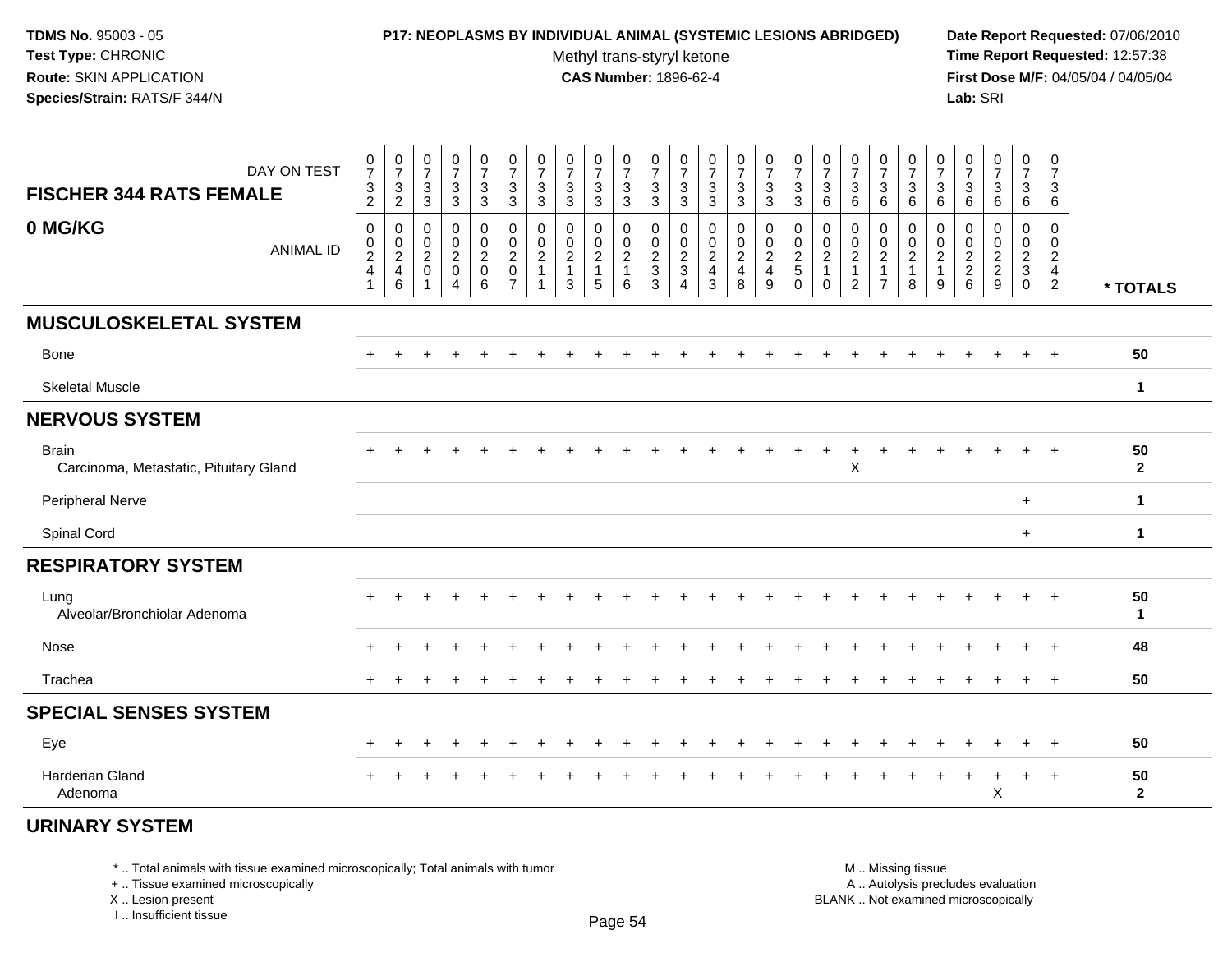## **P17: NEOPLASMS BY INDIVIDUAL ANIMAL (SYSTEMIC LESIONS ABRIDGED) Date Report Requested:** 07/06/2010

Methyl trans-styryl ketone<br>CAS Number: 1896-62-4

 **Time Report Requested:** 12:57:38 **First Dose M/F:** 04/05/04 / 04/05/04<br>Lab: SRI **Lab:** SRI

| DAY ON TEST<br><b>FISCHER 344 RATS FEMALE</b> | 0<br>$\overline{ }$<br>$\sqrt{3}$<br>$\overline{2}$  | 0<br>$\overline{ }$<br>$\mathbf{3}$<br>2     | 0<br>$\overline{ }$<br>3<br>3                             | 0<br>$\rightarrow$<br>3<br>3 | 0<br>$\rightarrow$<br>$\frac{3}{3}$                                   | 0<br>$\overline{ }$<br>$\mathbf{3}$<br>$\mathbf{3}$            | 0<br>$\overline{ }$<br>3<br>3 | 0<br>$\overline{ }$<br>3<br>$\overline{3}$             | $\overline{ }$<br>3<br>3 | $\mathbf 0$<br>$\overline{ }$<br>$\ensuremath{\mathsf{3}}$<br>3 | 0<br>$\rightarrow$<br>$\mathbf{3}$<br>$\mathbf{3}$         | 0<br>$\overline{ }$<br>$_3^3$        | 0<br>$\overline{ }$<br>$\frac{3}{3}$                               | $\mathbf{0}$<br>$\overline{ }$<br>3<br>3      | 0<br>$\overline{ }$<br>$\ensuremath{\mathsf{3}}$<br>3 | 0<br>$\rightarrow$<br>$\sqrt{3}$<br>$\overline{3}$ | 0<br>$\overline{ }$<br>$^3$ 6                     | 0<br>$\overline{ }$<br>$^3$ 6                        | 0<br>3<br>6                                             | 0<br>$\overline{ }$<br>3<br>6             | 0<br>$\rightarrow$<br>$^3$ 6          | 0<br>$\overline{ }$<br>$\mathbf{3}$<br>$6\phantom{1}6$            | 0<br>$\overline{z}$<br>$\frac{3}{6}$                | 0<br>$\overline{ }$<br>3<br>6 | 0<br>$\overline{ }$<br>3<br>6         |          |
|-----------------------------------------------|------------------------------------------------------|----------------------------------------------|-----------------------------------------------------------|------------------------------|-----------------------------------------------------------------------|----------------------------------------------------------------|-------------------------------|--------------------------------------------------------|--------------------------|-----------------------------------------------------------------|------------------------------------------------------------|--------------------------------------|--------------------------------------------------------------------|-----------------------------------------------|-------------------------------------------------------|----------------------------------------------------|---------------------------------------------------|------------------------------------------------------|---------------------------------------------------------|-------------------------------------------|---------------------------------------|-------------------------------------------------------------------|-----------------------------------------------------|-------------------------------|---------------------------------------|----------|
| 0 MG/KG<br><b>ANIMAL ID</b>                   | 0<br>$\pmb{0}$<br>$\boldsymbol{2}$<br>$\overline{4}$ | 0<br>$\pmb{0}$<br>$\boldsymbol{2}$<br>4<br>6 | $\mathbf 0$<br>$\pmb{0}$<br>$\overline{c}$<br>$\mathbf 0$ | 0<br>0<br>$\frac{2}{0}$<br>4 | $\mathbf 0$<br>$\boldsymbol{0}$<br>$\overline{c}$<br>$\mathbf 0$<br>6 | 0<br>$\pmb{0}$<br>$\overline{c}$<br>$\pmb{0}$<br>$\rightarrow$ | 0<br>0<br>$\overline{c}$      | $\mathbf 0$<br>$\boldsymbol{0}$<br>$\overline{c}$<br>3 | $\Omega$<br>∠<br>5       | 0<br>$\mathsf{O}\xspace$<br>$\boldsymbol{2}$<br>6               | 0<br>0<br>$\overline{c}$<br>$\ensuremath{\mathsf{3}}$<br>3 | 0<br>$\pmb{0}$<br>$\frac{2}{3}$<br>4 | 0<br>$\pmb{0}$<br>$\overline{c}$<br>$\overline{4}$<br>$\mathbf{3}$ | $\mathbf{0}$<br>0<br>$\overline{a}$<br>4<br>8 | 0<br>0<br>$\Omega$<br>∠<br>$\overline{4}$<br>9        | 0<br>$\mathbf 0$<br>$\frac{2}{5}$<br>0             | 0<br>$\pmb{0}$<br>$\boldsymbol{2}$<br>$\mathbf 0$ | 0<br>$\pmb{0}$<br>$\boldsymbol{2}$<br>$\overline{c}$ | 0<br>$\mathbf 0$<br><sup>o</sup><br>∠<br>$\overline{ }$ | 0<br>$\mathbf 0$<br>$\boldsymbol{2}$<br>8 | 0<br>$\pmb{0}$<br>$\overline{c}$<br>9 | 0<br>0<br>$\overline{c}$<br>$\begin{array}{c} 2 \\ 6 \end{array}$ | 0<br>$\pmb{0}$<br>$\boldsymbol{2}$<br>$\frac{2}{9}$ | 0<br>0<br>$\frac{2}{3}$<br>0  | $\overline{c}$<br>4<br>$\overline{2}$ | * TOTALS |
| Kidney                                        |                                                      |                                              |                                                           |                              | ÷                                                                     |                                                                |                               |                                                        |                          |                                                                 |                                                            |                                      |                                                                    |                                               |                                                       |                                                    |                                                   |                                                      |                                                         |                                           |                                       |                                                                   |                                                     | $\ddot{}$                     | $\ddot{}$                             | 50       |
| <b>Urinary Bladder</b>                        | $+$                                                  |                                              |                                                           |                              |                                                                       |                                                                |                               |                                                        |                          |                                                                 |                                                            |                                      |                                                                    |                                               |                                                       |                                                    |                                                   |                                                      |                                                         |                                           |                                       |                                                                   |                                                     | $\ddot{}$                     | $\pm$                                 | 50       |
| <b>SYSTEMIC LESIONS</b>                       |                                                      |                                              |                                                           |                              |                                                                       |                                                                |                               |                                                        |                          |                                                                 |                                                            |                                      |                                                                    |                                               |                                                       |                                                    |                                                   |                                                      |                                                         |                                           |                                       |                                                                   |                                                     |                               |                                       |          |
| Multiple Organ<br>Leukemia Mononuclear        |                                                      | X                                            |                                                           | X.                           | X                                                                     | $\mathsf{X}$                                                   |                               |                                                        | X                        |                                                                 |                                                            |                                      | Χ                                                                  |                                               | X                                                     |                                                    | X                                                 | X                                                    |                                                         |                                           | X                                     | X                                                                 |                                                     | ÷                             | $\div$                                | 50<br>18 |

\* .. Total animals with tissue examined microscopically; Total animals with tumor

+ .. Tissue examined microscopically

X .. Lesion present

I .. Insufficient tissue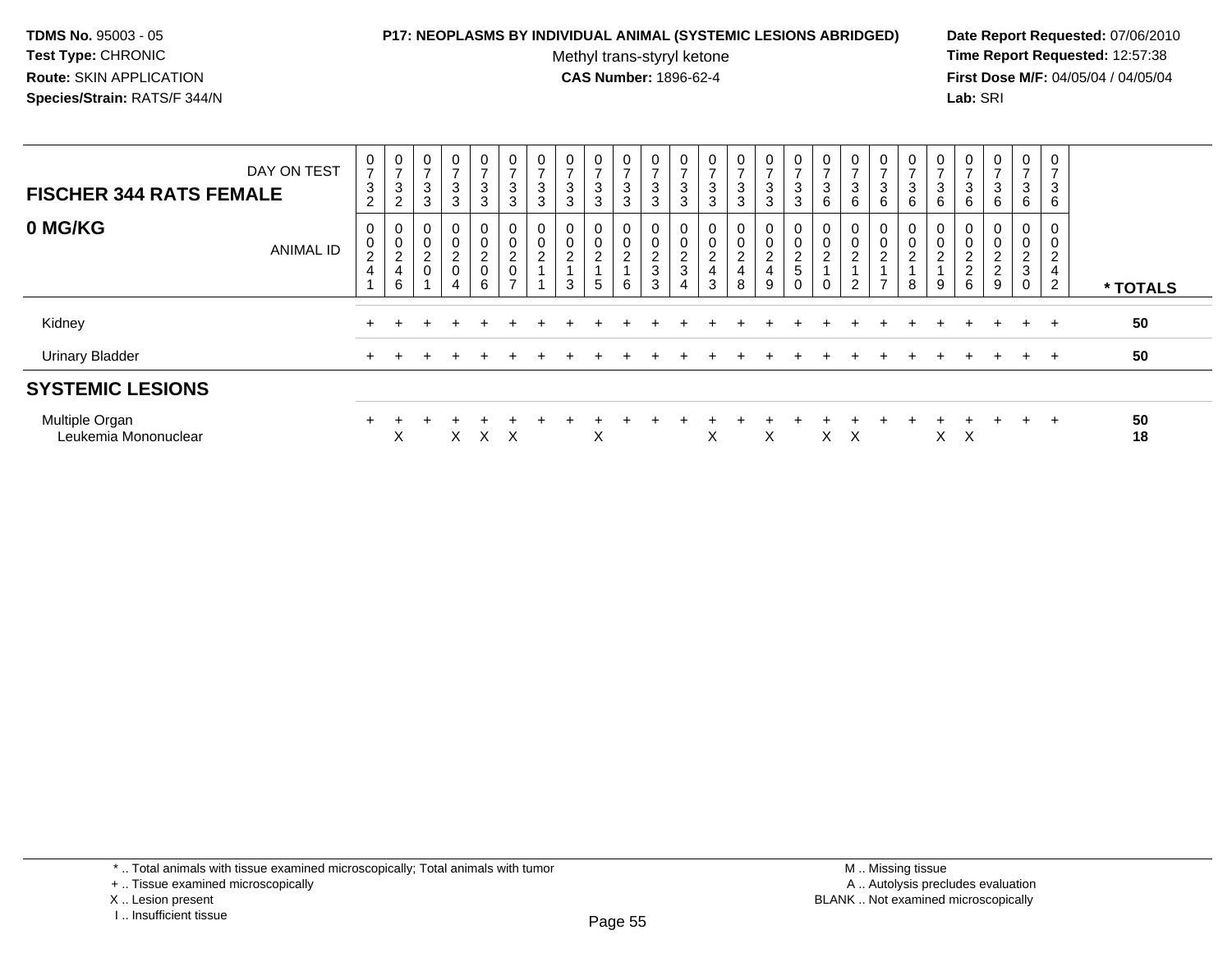# **P17: NEOPLASMS BY INDIVIDUAL ANIMAL (SYSTEMIC LESIONS ABRIDGED) Date Report Requested:** 07/06/2010

Methyl trans-styryl ketone<br>CAS Number: 1896-62-4

 **Time Report Requested:** 12:57:38 **First Dose M/F:** 04/05/04 / 04/05/04<br>Lab: SRI **Lab:** SRI

| <b>FISCHER 344 RATS FEMALE</b>                                                                                        | DAY ON TEST      | $_{3}^{\rm 0}$<br>$\boldsymbol{7}$<br>$\sqrt{2}$ | 0<br>$\overline{4}$<br>$\boldsymbol{9}$<br>3     | $\begin{smallmatrix}0\0\5\end{smallmatrix}$<br>$\mathbf{1}$<br>$5\phantom{.0}$ | $\begin{array}{c} 0 \\ 5 \\ 2 \\ 0 \end{array}$ | $\begin{array}{c} 0 \\ 5 \\ 2 \\ 0 \end{array}$                | $0$<br>$5$<br>$3$<br>$7$                  | 0<br>$\overline{5}$<br>$\overline{4}$<br>$\overline{7}$                      | $0$<br>5<br>5<br>5<br>7         | $\begin{smallmatrix}0\0\5\end{smallmatrix}$<br>$\frac{6}{2}$ | $\begin{array}{c} 0 \\ 5 \\ 7 \end{array}$<br>8     | $\begin{array}{c} 0 \\ 5 \\ 9 \end{array}$<br>$\overline{1}$ | 0<br>$\,6\,$<br>$\mathbf 0$<br>9                 | 0<br>$\,6\,$<br>$\sqrt{5}$                                      | $_{6}^{\rm 0}$<br>$\mathbf{1}$<br>6       | $\begin{array}{c} 0 \\ 6 \\ 2 \\ 4 \end{array}$             | $\begin{array}{c} 0 \\ 6 \\ 2 \end{array}$                    | 0<br>$\,6\,$<br>$\overline{4}$<br>$\overline{c}$ | $\pmb{0}$<br>6<br>$\bf 8$<br>$6\phantom{1}6$                         | $\frac{0}{7}$<br>$\pmb{0}$<br>3 | $\begin{array}{c} 0 \\ 7 \end{array}$<br>$\mathbf 0$<br>$\mathbf{3}$ | $\frac{0}{7}$<br>$\pmb{0}$<br>$\,8\,$   | $\begin{array}{c} 0 \\ 7 \end{array}$<br>$\overline{1}$<br>$5\phantom{.0}$ | $\begin{array}{c} 0 \\ 7 \end{array}$<br>$\mathbf{1}$<br>6    | $\frac{0}{7}$<br>6                          | $\begin{smallmatrix}0\\7\end{smallmatrix}$<br>$\frac{2}{4}$ |                   |
|-----------------------------------------------------------------------------------------------------------------------|------------------|--------------------------------------------------|--------------------------------------------------|--------------------------------------------------------------------------------|-------------------------------------------------|----------------------------------------------------------------|-------------------------------------------|------------------------------------------------------------------------------|---------------------------------|--------------------------------------------------------------|-----------------------------------------------------|--------------------------------------------------------------|--------------------------------------------------|-----------------------------------------------------------------|-------------------------------------------|-------------------------------------------------------------|---------------------------------------------------------------|--------------------------------------------------|----------------------------------------------------------------------|---------------------------------|----------------------------------------------------------------------|-----------------------------------------|----------------------------------------------------------------------------|---------------------------------------------------------------|---------------------------------------------|-------------------------------------------------------------|-------------------|
| <b>10 MG/KG</b>                                                                                                       | <b>ANIMAL ID</b> | $\mathsf 0$<br>0<br>$rac{2}{3}$                  | $\mathbf 0$<br>$\mathbf 0$<br>$\frac{2}{7}$<br>6 | 0<br>$\pmb{0}$<br>$\sqrt{2}$<br>$^8_6$                                         | $\mathbf 0$<br>$\pmb{0}$<br>$rac{2}{7}$         | 0<br>$\mathbf 0$<br>$\begin{array}{c} 2 \\ 8 \\ 8 \end{array}$ | 0<br>$\overline{0}$<br>$\frac{2}{6}$<br>6 | $\mathbf 0$<br>$\pmb{0}$<br>$\sqrt{2}$<br>$\boldsymbol{9}$<br>$\overline{5}$ | 0<br>$\pmb{0}$<br>$\frac{2}{3}$ | 0<br>$\pmb{0}$<br>$\frac{2}{7}$<br>5                         | 0<br>$\mathbf 0$<br>$\frac{2}{7}$<br>$\overline{2}$ | $\mathbf 0$<br>$0$<br>$2$<br>$6$<br>$7$                      | $\mathbf 0$<br>0<br>$\frac{2}{9}$<br>$\mathbf 0$ | $\mathbf 0$<br>$\mathbf 0$<br>$\boldsymbol{2}$<br>$\frac{9}{7}$ | 0<br>$\mathsf{O}\xspace$<br>$\frac{2}{9}$ | 0<br>$\ddot{\mathbf{0}}$<br>$\frac{2}{7}$<br>$\overline{4}$ | $\mathbf 0$<br>$\overline{0}$<br>$\frac{2}{7}$<br>$\mathbf 0$ | $\mathbf 0$<br>0<br>$\boldsymbol{2}$<br>6<br>9   | $\mathbf 0$<br>$\mathbf 0$<br>$\sqrt{2}$<br>$\, 8$<br>$\overline{2}$ | 0<br>0<br>$rac{2}{9}$           | $\mathbf 0$<br>$\mathbf 0$<br>$\frac{2}{8}$                          | $\mathbf 0$<br>$\pmb{0}$<br>$rac{2}{8}$ | $\mathbf 0$<br>$0$<br>$2$<br>$5$<br>$6$                                    | $\mathbf 0$<br>$\mathbf 0$<br>$\frac{2}{6}$<br>$\overline{3}$ | $\mathbf 0$<br>$\mathbf 0$<br>$\frac{2}{9}$ | 0<br>$\mathbf 0$<br>$\frac{2}{5}$                           | females<br>(cont) |
| <b>ALIMENTARY SYSTEM</b>                                                                                              |                  |                                                  |                                                  |                                                                                |                                                 |                                                                |                                           |                                                                              |                                 |                                                              |                                                     |                                                              |                                                  |                                                                 |                                           |                                                             |                                                               |                                                  |                                                                      |                                 |                                                                      |                                         |                                                                            |                                                               |                                             |                                                             |                   |
| Esophagus                                                                                                             |                  |                                                  |                                                  |                                                                                |                                                 |                                                                |                                           |                                                                              |                                 |                                                              |                                                     |                                                              |                                                  |                                                                 |                                           |                                                             |                                                               |                                                  |                                                                      |                                 |                                                                      |                                         |                                                                            |                                                               |                                             |                                                             |                   |
| Intestine Large, Cecum                                                                                                |                  |                                                  |                                                  |                                                                                |                                                 |                                                                |                                           |                                                                              |                                 |                                                              |                                                     |                                                              |                                                  |                                                                 |                                           |                                                             |                                                               |                                                  |                                                                      |                                 |                                                                      |                                         |                                                                            |                                                               |                                             |                                                             |                   |
| Intestine Large, Colon                                                                                                |                  |                                                  |                                                  |                                                                                |                                                 |                                                                |                                           |                                                                              |                                 |                                                              |                                                     |                                                              |                                                  |                                                                 |                                           |                                                             |                                                               |                                                  |                                                                      |                                 |                                                                      |                                         |                                                                            |                                                               |                                             |                                                             |                   |
| Intestine Large, Rectum                                                                                               |                  |                                                  |                                                  |                                                                                |                                                 |                                                                |                                           |                                                                              |                                 |                                                              |                                                     |                                                              |                                                  |                                                                 |                                           |                                                             |                                                               |                                                  |                                                                      |                                 |                                                                      |                                         |                                                                            |                                                               |                                             |                                                             |                   |
| Intestine Small, Duodenum                                                                                             |                  |                                                  |                                                  |                                                                                |                                                 |                                                                |                                           |                                                                              |                                 |                                                              |                                                     |                                                              |                                                  |                                                                 |                                           |                                                             |                                                               |                                                  |                                                                      |                                 |                                                                      |                                         |                                                                            |                                                               |                                             |                                                             |                   |
| Intestine Small, Ileum                                                                                                |                  |                                                  |                                                  |                                                                                |                                                 |                                                                |                                           |                                                                              |                                 |                                                              |                                                     |                                                              |                                                  |                                                                 |                                           |                                                             |                                                               |                                                  |                                                                      |                                 |                                                                      |                                         |                                                                            |                                                               |                                             | $^+$                                                        |                   |
| Intestine Small, Jejunum                                                                                              |                  |                                                  |                                                  |                                                                                |                                                 |                                                                |                                           |                                                                              |                                 |                                                              | A                                                   | $\ddot{}$                                                    | Α                                                |                                                                 |                                           |                                                             | $\ddot{}$                                                     | A                                                |                                                                      |                                 | A                                                                    | A                                       |                                                                            |                                                               | $\ddot{}$                                   | $+$                                                         |                   |
| Liver                                                                                                                 |                  |                                                  |                                                  |                                                                                |                                                 |                                                                |                                           |                                                                              |                                 |                                                              |                                                     |                                                              |                                                  |                                                                 |                                           |                                                             |                                                               |                                                  |                                                                      |                                 |                                                                      |                                         |                                                                            |                                                               |                                             | $^{+}$                                                      |                   |
| Mesentery                                                                                                             |                  |                                                  |                                                  |                                                                                | $\ddot{}$                                       |                                                                |                                           |                                                                              | $\div$                          |                                                              | +                                                   | $\overline{+}$                                               |                                                  |                                                                 |                                           |                                                             | $\ddot{}$                                                     |                                                  |                                                                      |                                 |                                                                      |                                         | +                                                                          |                                                               |                                             | $\ddot{}$                                                   |                   |
| Pancreas                                                                                                              |                  |                                                  |                                                  |                                                                                |                                                 |                                                                |                                           |                                                                              |                                 |                                                              |                                                     |                                                              |                                                  |                                                                 |                                           |                                                             |                                                               |                                                  |                                                                      |                                 |                                                                      |                                         |                                                                            |                                                               |                                             | $+$                                                         |                   |
| <b>Salivary Glands</b><br>Schwannoma Malignant                                                                        |                  |                                                  |                                                  |                                                                                |                                                 |                                                                |                                           |                                                                              |                                 |                                                              | $\ddot{}$                                           | $\ddot{}$<br>X                                               |                                                  |                                                                 |                                           |                                                             |                                                               |                                                  |                                                                      |                                 |                                                                      |                                         |                                                                            |                                                               |                                             |                                                             |                   |
| Stomach, Forestomach<br>Squamous Cell Papilloma                                                                       |                  |                                                  |                                                  |                                                                                |                                                 |                                                                |                                           |                                                                              |                                 |                                                              |                                                     |                                                              |                                                  |                                                                 |                                           |                                                             | $\overline{ }$<br>X                                           |                                                  |                                                                      |                                 |                                                                      |                                         |                                                                            |                                                               |                                             |                                                             |                   |
| Stomach, Glandular                                                                                                    |                  | $+$                                              |                                                  |                                                                                |                                                 |                                                                |                                           |                                                                              |                                 |                                                              |                                                     |                                                              |                                                  |                                                                 |                                           |                                                             |                                                               |                                                  |                                                                      |                                 |                                                                      |                                         |                                                                            |                                                               | $\ddot{}$                                   | $+$                                                         |                   |
| <b>CARDIOVASCULAR SYSTEM</b>                                                                                          |                  |                                                  |                                                  |                                                                                |                                                 |                                                                |                                           |                                                                              |                                 |                                                              |                                                     |                                                              |                                                  |                                                                 |                                           |                                                             |                                                               |                                                  |                                                                      |                                 |                                                                      |                                         |                                                                            |                                                               |                                             |                                                             |                   |
| <b>Blood Vessel</b>                                                                                                   |                  |                                                  |                                                  |                                                                                |                                                 |                                                                |                                           |                                                                              |                                 |                                                              |                                                     |                                                              |                                                  |                                                                 |                                           |                                                             |                                                               |                                                  |                                                                      |                                 |                                                                      |                                         |                                                                            |                                                               | $\ddot{}$                                   |                                                             |                   |
| *  Total animals with tissue examined microscopically; Total animals with tumor<br>+  Tissue examined microscopically |                  |                                                  |                                                  |                                                                                |                                                 |                                                                |                                           |                                                                              |                                 |                                                              |                                                     |                                                              |                                                  |                                                                 |                                           |                                                             |                                                               |                                                  |                                                                      |                                 | M  Missing tissue<br>A  Autolysis precludes evaluation               |                                         |                                                                            |                                                               |                                             |                                                             |                   |

X .. Lesion present

I .. Insufficient tissue

Page 56

Lesion present BLANK .. Not examined microscopically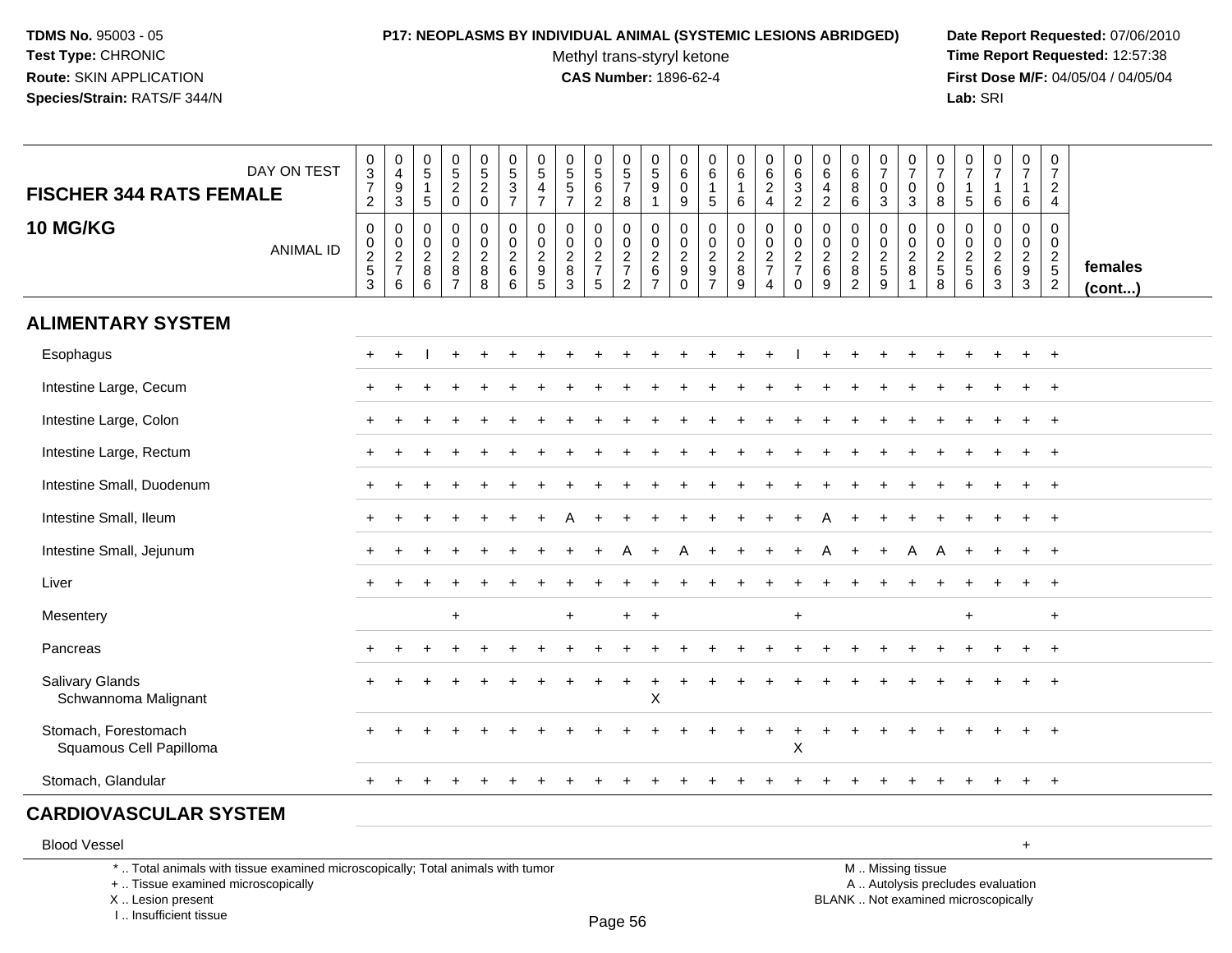# **P17: NEOPLASMS BY INDIVIDUAL ANIMAL (SYSTEMIC LESIONS ABRIDGED) Date Report Requested:** 07/06/2010

Methyl trans-styryl ketone<br>CAS Number: 1896-62-4

| DAY ON TEST<br><b>FISCHER 344 RATS FEMALE</b>                                                                                                                       | $_3^0$<br>$\overline{7}$<br>$\overline{c}$                | $\boldsymbol{0}$<br>$\overline{4}$<br>$\boldsymbol{9}$<br>$\mathbf{3}$ | $\pmb{0}$<br>$5\phantom{.0}$<br>$\overline{1}$<br>5 | $\begin{array}{c} 0 \\ 5 \end{array}$<br>$\overline{c}$<br>$\mathbf 0$ | 0<br>$5\phantom{.0}$<br>$\overline{c}$<br>0        | $\begin{array}{c} 0 \\ 5 \end{array}$<br>$\overline{3}$<br>$\overline{7}$ | $\pmb{0}$<br>$\sqrt{5}$<br>$\overline{4}$<br>$\overline{7}$ | $\pmb{0}$<br>$\sqrt{5}$<br>$\sqrt{5}$<br>$\overline{7}$ | 0<br>$\sqrt{5}$<br>$6\phantom{1}6$<br>$\overline{2}$ | $\pmb{0}$<br>$5\,$<br>$\overline{7}$<br>8           | 0<br>5<br>9<br>$\mathbf{1}$                                      | $\mathbf 0$<br>6<br>$\mathbf 0$<br>9               | $\pmb{0}$<br>6<br>$\mathbf{1}$<br>$\sqrt{5}$ | 0<br>$\,6\,$<br>$\mathbf{1}$<br>$\,6\,$                                   | 0<br>$6\phantom{.}6$<br>$\boldsymbol{2}$<br>4                       | 0<br>6<br>$\sqrt{3}$<br>$\overline{2}$                         | 0<br>6<br>$\overline{4}$<br>$\overline{2}$                | $\pmb{0}$<br>$\,6\,$<br>8<br>6                               | $\frac{0}{7}$<br>$\mathbf 0$<br>$\mathbf{3}$                  | 0<br>$\overline{7}$<br>$\mathbf 0$<br>$\mathbf{3}$                        | 0<br>$\overline{7}$<br>$\mathbf 0$<br>8 | 0<br>$\overline{7}$<br>$\mathbf{1}$<br>$\sqrt{5}$ | $\pmb{0}$<br>$\overline{7}$<br>1<br>6                                    | $\pmb{0}$<br>$\overline{7}$<br>6                                  | $\mathbf 0$<br>$\overline{7}$<br>$\overline{2}$<br>$\overline{4}$     |                         |
|---------------------------------------------------------------------------------------------------------------------------------------------------------------------|-----------------------------------------------------------|------------------------------------------------------------------------|-----------------------------------------------------|------------------------------------------------------------------------|----------------------------------------------------|---------------------------------------------------------------------------|-------------------------------------------------------------|---------------------------------------------------------|------------------------------------------------------|-----------------------------------------------------|------------------------------------------------------------------|----------------------------------------------------|----------------------------------------------|---------------------------------------------------------------------------|---------------------------------------------------------------------|----------------------------------------------------------------|-----------------------------------------------------------|--------------------------------------------------------------|---------------------------------------------------------------|---------------------------------------------------------------------------|-----------------------------------------|---------------------------------------------------|--------------------------------------------------------------------------|-------------------------------------------------------------------|-----------------------------------------------------------------------|-------------------------|
| <b>10 MG/KG</b><br><b>ANIMAL ID</b>                                                                                                                                 | $\pmb{0}$<br>$\mathsf 0$<br>$\frac{2}{5}$<br>$\mathbf{3}$ | 0<br>$\pmb{0}$<br>$\overline{2}$<br>$\overline{7}$<br>6                | $\Omega$<br>$\mathbf 0$<br>$\overline{2}$<br>8<br>6 | $\mathbf 0$<br>0<br>$\overline{c}$<br>8<br>7                           | 0<br>$\mathbf 0$<br>$\overline{2}$<br>$\bf 8$<br>8 | $\mathbf 0$<br>$\pmb{0}$<br>$\overline{c}$<br>$\,6\,$<br>6                | $\mathbf{0}$<br>$\pmb{0}$<br>$\sqrt{2}$<br>$9\,$<br>5       | $\mathbf{0}$<br>$\mathbf 0$<br>$\overline{2}$<br>8<br>3 | 0<br>0<br>$\overline{2}$<br>$\overline{7}$<br>5      | 0<br>$\mathbf 0$<br>$\frac{2}{7}$<br>$\overline{2}$ | $\Omega$<br>$\mathbf 0$<br>$\overline{a}$<br>6<br>$\overline{7}$ | $\Omega$<br>0<br>$\boldsymbol{2}$<br>9<br>$\Omega$ | $\mathbf 0$<br>$\mathbf 0$<br>$\frac{2}{9}$  | $\mathbf 0$<br>$\mathbf 0$<br>$\overline{2}$<br>$\bf 8$<br>$\overline{9}$ | $\mathbf 0$<br>$\mathbf 0$<br>$\overline{2}$<br>$\overline{7}$<br>4 | 0<br>$\pmb{0}$<br>$\overline{2}$<br>$\overline{7}$<br>$\Omega$ | 0<br>$\mathbf 0$<br>$\overline{2}$<br>$6\phantom{1}$<br>9 | $\Omega$<br>0<br>$\overline{2}$<br>$\bf 8$<br>$\overline{2}$ | $\mathbf 0$<br>$\mathbf 0$<br>$\frac{2}{5}$<br>$\overline{9}$ | $\mathbf 0$<br>$\mathsf 0$<br>$\overline{c}$<br>8<br>$\blacktriangleleft$ | 0<br>0<br>$\sqrt{2}$<br>5<br>8          | $\Omega$<br>0<br>$\frac{2}{5}$<br>6               | $\Omega$<br>$\mathsf 0$<br>$\overline{2}$<br>6<br>3                      | $\mathbf 0$<br>$\mathbf 0$<br>$\overline{2}$<br>9<br>$\mathbf{3}$ | $\Omega$<br>$\mathbf 0$<br>$\begin{array}{c} 2 \\ 5 \\ 2 \end{array}$ | females<br>$($ cont $)$ |
| Heart                                                                                                                                                               | $\ddot{}$                                                 |                                                                        |                                                     |                                                                        |                                                    |                                                                           |                                                             |                                                         |                                                      |                                                     |                                                                  |                                                    |                                              |                                                                           |                                                                     |                                                                |                                                           |                                                              |                                                               |                                                                           |                                         |                                                   |                                                                          | $\ddot{}$                                                         | $+$                                                                   |                         |
| <b>ENDOCRINE SYSTEM</b>                                                                                                                                             |                                                           |                                                                        |                                                     |                                                                        |                                                    |                                                                           |                                                             |                                                         |                                                      |                                                     |                                                                  |                                                    |                                              |                                                                           |                                                                     |                                                                |                                                           |                                                              |                                                               |                                                                           |                                         |                                                   |                                                                          |                                                                   |                                                                       |                         |
| <b>Adrenal Cortex</b><br>Adenoma                                                                                                                                    |                                                           |                                                                        |                                                     |                                                                        | $\ddot{}$                                          | $\ddot{}$<br>X                                                            |                                                             |                                                         |                                                      |                                                     |                                                                  |                                                    |                                              |                                                                           |                                                                     | $\ddot{}$                                                      | $\ddot{}$<br>X                                            | $\ddot{}$                                                    |                                                               |                                                                           |                                         |                                                   |                                                                          | $\ddot{}$                                                         | $+$                                                                   |                         |
| <b>Adrenal Medulla</b><br>Pheochromocytoma Benign                                                                                                                   |                                                           |                                                                        | М                                                   |                                                                        |                                                    |                                                                           |                                                             |                                                         |                                                      |                                                     |                                                                  |                                                    |                                              |                                                                           |                                                                     |                                                                |                                                           |                                                              |                                                               |                                                                           |                                         |                                                   | Χ                                                                        |                                                                   | $+$                                                                   |                         |
| Islets, Pancreatic                                                                                                                                                  |                                                           |                                                                        |                                                     |                                                                        |                                                    |                                                                           |                                                             |                                                         |                                                      |                                                     |                                                                  |                                                    |                                              |                                                                           |                                                                     |                                                                |                                                           |                                                              |                                                               |                                                                           |                                         |                                                   |                                                                          |                                                                   | $+$                                                                   |                         |
| Parathyroid Gland                                                                                                                                                   |                                                           |                                                                        |                                                     |                                                                        |                                                    |                                                                           |                                                             |                                                         |                                                      |                                                     |                                                                  |                                                    |                                              |                                                                           |                                                                     |                                                                |                                                           |                                                              |                                                               |                                                                           |                                         |                                                   |                                                                          |                                                                   | $\div$                                                                |                         |
| <b>Pituitary Gland</b><br>Pars Distalis, Adenoma<br>Pars Distalis, Adenoma, Multiple                                                                                |                                                           |                                                                        | X                                                   | $\times$                                                               | $\boldsymbol{\mathsf{X}}$                          | $\mathsf{X}$                                                              | $\pmb{\times}$                                              | $\times$                                                |                                                      | X                                                   |                                                                  | X                                                  |                                              | $\mathsf{X}$                                                              | $\times$                                                            |                                                                | $\mathsf{X}$                                              | $\boldsymbol{\mathsf{X}}$                                    | X                                                             |                                                                           |                                         | X                                                 | $X$ $X$                                                                  | $\ddot{}$                                                         | $+$                                                                   |                         |
| <b>Thyroid Gland</b><br>C-cell, Adenoma                                                                                                                             |                                                           |                                                                        |                                                     |                                                                        |                                                    |                                                                           |                                                             |                                                         |                                                      |                                                     |                                                                  |                                                    |                                              |                                                                           |                                                                     |                                                                |                                                           |                                                              |                                                               |                                                                           |                                         |                                                   | $\ddot{}$<br>X                                                           | $+$                                                               | $+$                                                                   |                         |
| <b>GENERAL BODY SYSTEM</b>                                                                                                                                          |                                                           |                                                                        |                                                     |                                                                        |                                                    |                                                                           |                                                             |                                                         |                                                      |                                                     |                                                                  |                                                    |                                              |                                                                           |                                                                     |                                                                |                                                           |                                                              |                                                               |                                                                           |                                         |                                                   |                                                                          |                                                                   |                                                                       |                         |
| <b>Tissue NOS</b>                                                                                                                                                   |                                                           |                                                                        |                                                     |                                                                        |                                                    |                                                                           |                                                             |                                                         |                                                      |                                                     |                                                                  |                                                    |                                              |                                                                           |                                                                     |                                                                |                                                           |                                                              |                                                               |                                                                           |                                         |                                                   |                                                                          |                                                                   |                                                                       |                         |
| <b>GENITAL SYSTEM</b>                                                                                                                                               |                                                           |                                                                        |                                                     |                                                                        |                                                    |                                                                           |                                                             |                                                         |                                                      |                                                     |                                                                  |                                                    |                                              |                                                                           |                                                                     |                                                                |                                                           |                                                              |                                                               |                                                                           |                                         |                                                   |                                                                          |                                                                   |                                                                       |                         |
| <b>Clitoral Gland</b><br>Adenoma<br>Adenoma, Multiple<br>Carcinoma<br>Fibrosarcoma                                                                                  |                                                           |                                                                        |                                                     |                                                                        |                                                    |                                                                           |                                                             |                                                         |                                                      |                                                     |                                                                  |                                                    | X                                            |                                                                           |                                                                     |                                                                |                                                           |                                                              |                                                               |                                                                           |                                         | X                                                 | $\ddot{}$                                                                | $+$                                                               | $+$                                                                   |                         |
| *  Total animals with tissue examined microscopically; Total animals with tumor<br>+  Tissue examined microscopically<br>X  Lesion present<br>I Insufficient tissue |                                                           |                                                                        |                                                     |                                                                        |                                                    |                                                                           |                                                             |                                                         |                                                      | $D2 \cap R$                                         |                                                                  |                                                    |                                              |                                                                           |                                                                     |                                                                |                                                           |                                                              |                                                               | M  Missing tissue                                                         |                                         |                                                   | A  Autolysis precludes evaluation<br>BLANK  Not examined microscopically |                                                                   |                                                                       |                         |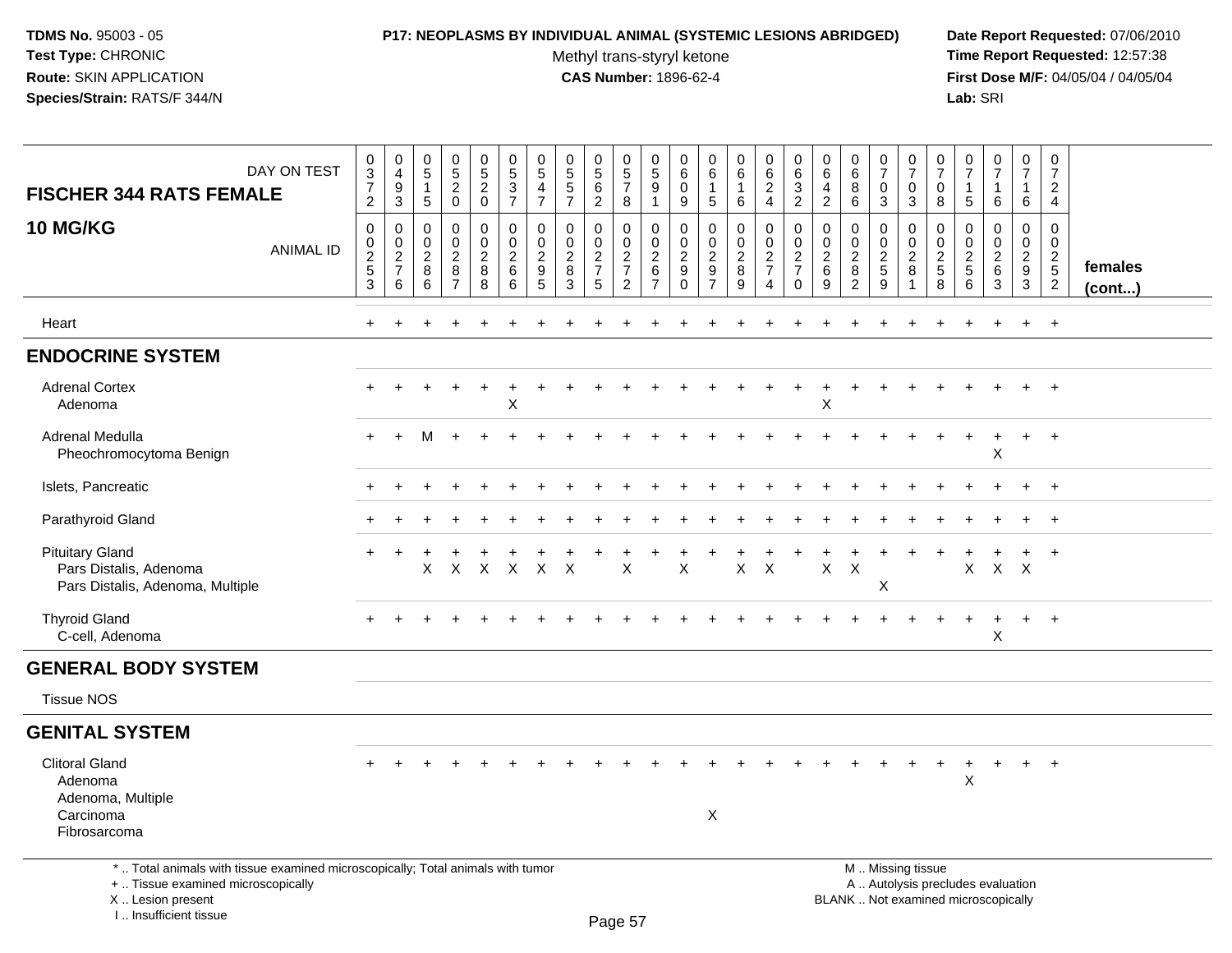I .. Insufficient tissue

### **P17: NEOPLASMS BY INDIVIDUAL ANIMAL (SYSTEMIC LESIONS ABRIDGED) Date Report Requested:** 07/06/2010

Methyl trans-styryl ketone<br>CAS Number: 1896-62-4

 **Time Report Requested:** 12:57:38 **First Dose M/F:** 04/05/04 / 04/05/04<br>Lab: SRI **Lab:** SRI

| DAY ON TEST<br><b>FISCHER 344 RATS FEMALE</b>                                                                                              | 0<br>$\frac{3}{7}$<br>$\overline{2}$           | $\begin{smallmatrix}0\0\4\end{smallmatrix}$<br>$\boldsymbol{9}$<br>$\mathbf{3}$ | 0<br>$\overline{5}$<br>$\overline{1}$<br>$\sqrt{5}$ | 0<br>$\overline{5}$<br>$\sqrt{2}$<br>$\mathbf 0$                    | $\begin{array}{c} 0 \\ 5 \\ 2 \end{array}$<br>$\mathbf 0$ | $\begin{array}{c} 0 \\ 5 \end{array}$<br>$\overline{3}$<br>$\overline{7}$ | $\begin{array}{c} 0 \\ 5 \end{array}$<br>$\overline{4}$<br>$\overline{7}$ | $\pmb{0}$<br>$\sqrt{5}$<br>$\overline{5}$<br>$\overline{7}$ | $\begin{array}{c} 0 \\ 5 \end{array}$<br>6<br>2  | 0<br>$\frac{5}{7}$<br>8                   | 0<br>$\overline{5}$<br>9<br>$\mathbf{1}$                                    | 0<br>$\,6\,$<br>0<br>9                          | 0<br>$\,6\,$<br>$\overline{1}$<br>$\sqrt{5}$                          | 0<br>$6\overline{6}$<br>$\mathbf{1}$<br>6 | 0<br>$\,6\,$<br>$\overline{2}$<br>$\overline{4}$ | $\boldsymbol{0}$<br>6<br>$\frac{3}{2}$                                | 0<br>$\,6\,$<br>4<br>$\overline{2}$                | 0<br>$6\phantom{1}6$<br>8<br>6                                  | 0<br>$\overline{7}$<br>$\mathbf 0$<br>$\mathbf{3}$ | $\frac{0}{7}$<br>$\mathbf 0$<br>$\mathbf{3}$                | $\pmb{0}$<br>$\overline{7}$<br>$\mathbf 0$<br>8           | 0<br>$\overline{7}$<br>-1<br>5                           | $\frac{0}{7}$<br>$\mathbf{1}$<br>$\,6\,$                                 | 0<br>$\overline{7}$<br>$\mathbf{1}$<br>6 | 0<br>$\overline{7}$<br>$\overline{c}$<br>$\overline{4}$     |                   |
|--------------------------------------------------------------------------------------------------------------------------------------------|------------------------------------------------|---------------------------------------------------------------------------------|-----------------------------------------------------|---------------------------------------------------------------------|-----------------------------------------------------------|---------------------------------------------------------------------------|---------------------------------------------------------------------------|-------------------------------------------------------------|--------------------------------------------------|-------------------------------------------|-----------------------------------------------------------------------------|-------------------------------------------------|-----------------------------------------------------------------------|-------------------------------------------|--------------------------------------------------|-----------------------------------------------------------------------|----------------------------------------------------|-----------------------------------------------------------------|----------------------------------------------------|-------------------------------------------------------------|-----------------------------------------------------------|----------------------------------------------------------|--------------------------------------------------------------------------|------------------------------------------|-------------------------------------------------------------|-------------------|
| <b>10 MG/KG</b><br><b>ANIMAL ID</b>                                                                                                        | $\mathbf 0$<br>$\pmb{0}$<br>$\frac{2}{5}$<br>3 | $\mathbf 0$<br>$\begin{array}{c} 0 \\ 2 \\ 7 \end{array}$<br>6                  | $\mathbf 0$<br>$\mathbf 0$<br>$\sqrt{2}$<br>8<br>6  | $\mathbf 0$<br>$\mathbf 0$<br>$\overline{c}$<br>8<br>$\overline{7}$ | 0<br>0<br>$\overline{c}$<br>$\overline{8}$<br>8           | 0<br>$\mathbf 0$<br>$\overline{2}$<br>6<br>6                              | $\mathbf 0$<br>$\pmb{0}$<br>$\sqrt{2}$<br>9<br>5                          | $\mathbf 0$<br>$\mathbf 0$<br>$\sqrt{2}$<br>8<br>3          | $\mathbf 0$<br>$\mathbf 0$<br>$\frac{2}{7}$<br>5 | 0<br>0<br>$\frac{2}{7}$<br>$\overline{2}$ | $\mathbf 0$<br>$\mathsf{O}\xspace$<br>$\overline{c}$<br>6<br>$\overline{7}$ | 0<br>$\mathbf 0$<br>$\sqrt{2}$<br>9<br>$\Omega$ | $\mathbf 0$<br>$\mathbf 0$<br>$\boldsymbol{2}$<br>9<br>$\overline{7}$ | 0<br>$\pmb{0}$<br>$\frac{2}{8}$<br>9      | 0<br>$\mathbf 0$<br>$\frac{2}{7}$<br>4           | $\mathbf 0$<br>$\begin{array}{c} 0 \\ 2 \\ 7 \end{array}$<br>$\Omega$ | $\mathbf 0$<br>$\mathbf 0$<br>$\sqrt{2}$<br>6<br>9 | $\mathbf 0$<br>$\mathbf 0$<br>$\sqrt{2}$<br>8<br>$\overline{c}$ | 0<br>$\mathbf 0$<br>$rac{2}{5}$<br>9               | 0<br>$\pmb{0}$<br>$\overline{2}$<br>$\bf 8$<br>$\mathbf{1}$ | 0<br>$\mathbf 0$<br>$\overline{c}$<br>$\overline{5}$<br>8 | 0<br>$\mathbf 0$<br>$\sqrt{2}$<br>$\,$ 5 $\,$<br>$\,6\,$ | $\mathbf 0$<br>$\mathbf 0$<br>$\sqrt{2}$<br>$\,6\,$<br>$\mathbf{3}$      | 0<br>0<br>$\frac{2}{9}$<br>3             | $\pmb{0}$<br>$\mathbf 0$<br>$\frac{2}{5}$<br>$\overline{2}$ | females<br>(cont) |
| Ovary                                                                                                                                      |                                                |                                                                                 |                                                     |                                                                     |                                                           |                                                                           |                                                                           |                                                             |                                                  |                                           |                                                                             |                                                 |                                                                       |                                           |                                                  |                                                                       |                                                    |                                                                 |                                                    |                                                             |                                                           |                                                          |                                                                          |                                          |                                                             |                   |
| <b>Uterus</b><br>Polyp Stromal<br>Polyp Stromal, Multiple<br>Sarcoma Stromal                                                               | +                                              | $\boldsymbol{\mathsf{X}}$                                                       |                                                     |                                                                     |                                                           |                                                                           |                                                                           |                                                             |                                                  | $\mathsf{X}$                              |                                                                             |                                                 |                                                                       |                                           |                                                  |                                                                       |                                                    |                                                                 |                                                    |                                                             |                                                           |                                                          |                                                                          | X                                        | $\ddot{}$                                                   |                   |
| Vagina                                                                                                                                     |                                                |                                                                                 |                                                     |                                                                     |                                                           |                                                                           |                                                                           |                                                             |                                                  |                                           | $+$                                                                         |                                                 | $\ddot{}$                                                             |                                           |                                                  |                                                                       |                                                    |                                                                 | $\ddot{}$                                          |                                                             | $+$                                                       | $+$                                                      |                                                                          |                                          |                                                             |                   |
| <b>HEMATOPOIETIC SYSTEM</b>                                                                                                                |                                                |                                                                                 |                                                     |                                                                     |                                                           |                                                                           |                                                                           |                                                             |                                                  |                                           |                                                                             |                                                 |                                                                       |                                           |                                                  |                                                                       |                                                    |                                                                 |                                                    |                                                             |                                                           |                                                          |                                                                          |                                          |                                                             |                   |
| <b>Bone Marrow</b>                                                                                                                         |                                                |                                                                                 |                                                     |                                                                     |                                                           |                                                                           |                                                                           |                                                             |                                                  |                                           |                                                                             |                                                 |                                                                       |                                           |                                                  |                                                                       |                                                    |                                                                 |                                                    |                                                             |                                                           |                                                          |                                                                          |                                          | $\overline{+}$                                              |                   |
| Lymph Node<br>Mediastinal, Schwannoma Malignant,<br>Metastatic, Salivary Glands                                                            |                                                | $+$                                                                             |                                                     |                                                                     | $\overline{+}$                                            |                                                                           |                                                                           |                                                             |                                                  |                                           | $\ddot{}$<br>$\boldsymbol{\mathsf{X}}$                                      |                                                 |                                                                       |                                           |                                                  |                                                                       |                                                    |                                                                 | $\overline{+}$                                     |                                                             |                                                           | $\ddot{}$                                                |                                                                          | $\ddot{}$                                | $+$                                                         |                   |
| Lymph Node, Mandibular                                                                                                                     | м                                              | м                                                                               | м                                                   | М                                                                   | M                                                         | M                                                                         | M                                                                         | M                                                           | M                                                | M                                         | M                                                                           | M                                               | M                                                                     | M                                         | M                                                | M                                                                     | M                                                  | M                                                               | M                                                  | M                                                           | M                                                         | $+$                                                      | M                                                                        |                                          | M M                                                         |                   |
| Lymph Node, Mesenteric                                                                                                                     |                                                |                                                                                 |                                                     |                                                                     |                                                           |                                                                           |                                                                           |                                                             |                                                  |                                           |                                                                             |                                                 |                                                                       |                                           |                                                  |                                                                       |                                                    |                                                                 |                                                    |                                                             |                                                           |                                                          |                                                                          |                                          |                                                             |                   |
| Spleen                                                                                                                                     |                                                |                                                                                 |                                                     |                                                                     |                                                           |                                                                           |                                                                           |                                                             |                                                  |                                           |                                                                             |                                                 |                                                                       |                                           |                                                  |                                                                       |                                                    |                                                                 |                                                    |                                                             |                                                           |                                                          |                                                                          |                                          |                                                             |                   |
| Thymus                                                                                                                                     |                                                |                                                                                 |                                                     |                                                                     |                                                           |                                                                           |                                                                           |                                                             |                                                  |                                           |                                                                             |                                                 |                                                                       |                                           |                                                  |                                                                       |                                                    |                                                                 |                                                    |                                                             |                                                           |                                                          |                                                                          | $\ddot{}$                                | $+$                                                         |                   |
| <b>INTEGUMENTARY SYSTEM</b>                                                                                                                |                                                |                                                                                 |                                                     |                                                                     |                                                           |                                                                           |                                                                           |                                                             |                                                  |                                           |                                                                             |                                                 |                                                                       |                                           |                                                  |                                                                       |                                                    |                                                                 |                                                    |                                                             |                                                           |                                                          |                                                                          |                                          |                                                             |                   |
| <b>Mammary Gland</b><br>Adenoma<br>Carcinoma<br>Carcinoma, Multiple                                                                        |                                                |                                                                                 |                                                     |                                                                     |                                                           |                                                                           |                                                                           |                                                             |                                                  |                                           |                                                                             |                                                 |                                                                       | $\ddot{}$<br>X                            | $\ddot{}$<br>X                                   |                                                                       |                                                    |                                                                 |                                                    |                                                             |                                                           |                                                          |                                                                          | $\ddot{}$                                | $+$                                                         |                   |
| Fibroadenoma                                                                                                                               |                                                |                                                                                 | $\mathsf{X}$                                        |                                                                     |                                                           | $X$ $X$                                                                   |                                                                           |                                                             |                                                  |                                           |                                                                             |                                                 |                                                                       |                                           |                                                  | $\times$                                                              |                                                    |                                                                 |                                                    |                                                             |                                                           | X                                                        |                                                                          |                                          | $\sf X$                                                     |                   |
| *  Total animals with tissue examined microscopically; Total animals with tumor<br>+  Tissue examined microscopically<br>X  Lesion present |                                                |                                                                                 |                                                     |                                                                     |                                                           |                                                                           |                                                                           |                                                             |                                                  |                                           |                                                                             |                                                 |                                                                       |                                           |                                                  |                                                                       |                                                    |                                                                 |                                                    | M  Missing tissue                                           |                                                           |                                                          | A  Autolysis precludes evaluation<br>BLANK  Not examined microscopically |                                          |                                                             |                   |

Page 58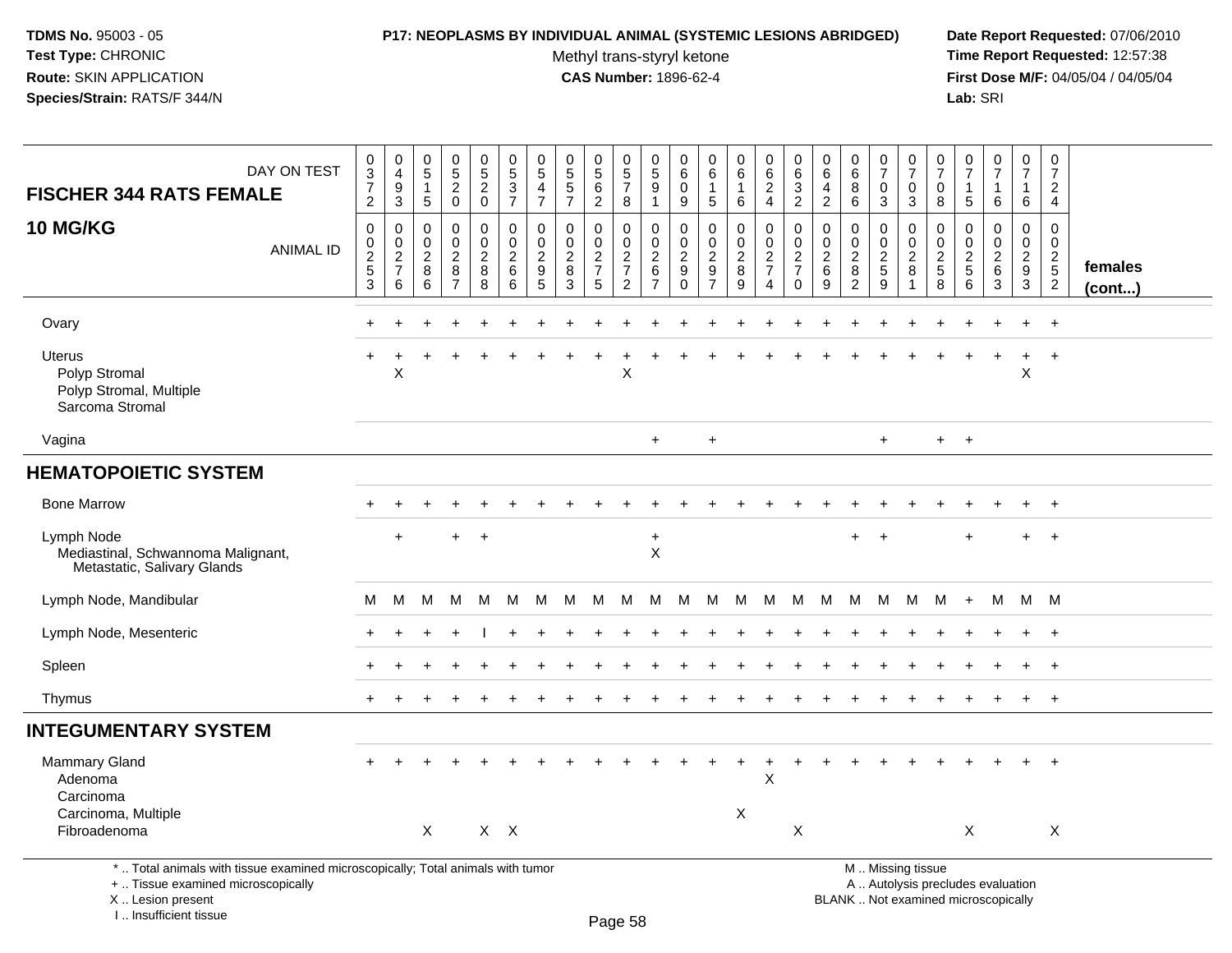### **P17: NEOPLASMS BY INDIVIDUAL ANIMAL (SYSTEMIC LESIONS ABRIDGED) Date Report Requested:** 07/06/2010

Methyl trans-styryl ketone<br>CAS Number: 1896-62-4

 **Time Report Requested:** 12:57:38 **First Dose M/F:** 04/05/04 / 04/05/04<br>**Lab:** SRI **Lab:** SRI

| DAY ON TEST<br><b>FISCHER 344 RATS FEMALE</b>                                                        | $_{3}^{\rm 0}$<br>$\overline{7}$<br>$\overline{2}$                 | $_4^{\rm 0}$<br>9<br>$\mathbf{3}$      | $\begin{smallmatrix} 0\\5 \end{smallmatrix}$<br>$\overline{1}$<br>$\overline{5}$ | $\begin{array}{c} 0 \\ 5 \\ 2 \end{array}$<br>$\mathbf 0$ | $\begin{array}{c} 0 \\ 5 \end{array}$<br>$\overline{c}$<br>$\mathbf 0$ | $\begin{array}{c} 0 \\ 5 \\ 3 \end{array}$<br>$\overline{7}$ | $\begin{matrix} 0 \\ 5 \end{matrix}$<br>$\overline{\mathbf{4}}$<br>$\overline{7}$ | $\begin{array}{c} 0 \\ 5 \\ 5 \end{array}$<br>$\overline{7}$ | $\begin{array}{c} 0 \\ 5 \\ 6 \end{array}$<br>$\overline{2}$ | $\begin{array}{c} 0 \\ 5 \\ 7 \end{array}$<br>8  | $\begin{array}{c} 0 \\ 5 \end{array}$<br>$9\,$<br>1 | $\begin{matrix} 0 \\ 6 \end{matrix}$<br>$\mathbf 0$<br>$\boldsymbol{9}$ | $_{6}^{\rm 0}$<br>$\mathbf{1}$<br>5       | $\begin{array}{c} 0 \\ 6 \end{array}$<br>$\mathbf{1}$<br>6 | $\begin{matrix} 0 \\ 6 \\ 2 \end{matrix}$<br>$\overline{4}$                | 0<br>$\,6\,$<br>$\mathbf{3}$<br>$\overline{2}$           | 0<br>$\,6\,$<br>$\overline{4}$<br>$\overline{c}$         | 0<br>$\overline{6}$<br>8<br>6                | $\frac{0}{7}$<br>$\mathbf 0$<br>3    | $\frac{0}{7}$<br>$\pmb{0}$<br>3                              | 0<br>$\overline{7}$<br>$\mathbf 0$<br>8 | $\frac{0}{7}$<br>$\overline{1}$<br>$\sqrt{5}$                    | $\begin{smallmatrix}0\\7\end{smallmatrix}$<br>$\mathbf{1}$<br>6 | 0<br>$\overline{7}$<br>$\mathbf{1}$<br>6 | 0<br>$\overline{7}$<br>$\overline{c}$<br>$\overline{4}$        |                   |
|------------------------------------------------------------------------------------------------------|--------------------------------------------------------------------|----------------------------------------|----------------------------------------------------------------------------------|-----------------------------------------------------------|------------------------------------------------------------------------|--------------------------------------------------------------|-----------------------------------------------------------------------------------|--------------------------------------------------------------|--------------------------------------------------------------|--------------------------------------------------|-----------------------------------------------------|-------------------------------------------------------------------------|-------------------------------------------|------------------------------------------------------------|----------------------------------------------------------------------------|----------------------------------------------------------|----------------------------------------------------------|----------------------------------------------|--------------------------------------|--------------------------------------------------------------|-----------------------------------------|------------------------------------------------------------------|-----------------------------------------------------------------|------------------------------------------|----------------------------------------------------------------|-------------------|
| <b>10 MG/KG</b><br><b>ANIMAL ID</b>                                                                  | $\mathbf 0$<br>$\boldsymbol{0}$<br>$\frac{2}{5}$<br>$\overline{3}$ | 0<br>$\mathbf 0$<br>$\frac{2}{7}$<br>6 | $\mathbf 0$<br>$\pmb{0}$<br>$\overline{2}$<br>$\,8\,$<br>6                       | 0<br>$\mathbf 0$<br>$\frac{2}{8}$<br>$\overline{7}$       | 0<br>$\mathsf{O}\xspace$<br>$\overline{2}$<br>$\,8\,$<br>8             | 0<br>$\pmb{0}$<br>$\boldsymbol{2}$<br>$\,6\,$<br>6           | 0<br>0<br>$\overline{2}$<br>$\frac{1}{9}$                                         | $\mathbf 0$<br>$\pmb{0}$<br>$\boldsymbol{2}$<br>8<br>3       | $\mathbf 0$<br>$\pmb{0}$<br>$\frac{2}{7}$<br>$\sqrt{5}$      | $\mathbf 0$<br>$\mathbf 0$<br>$\frac{2}{7}$<br>2 | 0<br>0<br>$\sqrt{2}$<br>$\,6\,$<br>$\overline{7}$   | $\,0\,$<br>$\boldsymbol{0}$<br>$\frac{2}{9}$<br>$\Omega$                | 0<br>0<br>$\frac{2}{9}$<br>$\overline{7}$ | $\pmb{0}$<br>$\frac{0}{2}$<br>9                            | $\boldsymbol{0}$<br>$\mathsf{O}\xspace$<br>$\frac{2}{7}$<br>$\overline{4}$ | 0<br>0<br>$\boldsymbol{2}$<br>$\overline{7}$<br>$\Omega$ | $\mathbf 0$<br>$\mathbf 0$<br>$\sqrt{2}$<br>$\,6\,$<br>9 | 0<br>$\mathbf 0$<br>$\overline{2}$<br>8<br>2 | 0<br>$\pmb{0}$<br>$\frac{2}{5}$<br>9 | 0<br>$\boldsymbol{0}$<br>$\overline{c}$<br>8<br>$\mathbf{1}$ | 0<br>$\mathbf 0$<br>$\frac{2}{5}$<br>8  | $\mathbf 0$<br>$\boldsymbol{0}$<br>$\sqrt{2}$<br>$\sqrt{5}$<br>6 | 0<br>$\mathbf 0$<br>$\frac{2}{6}$<br>3                          | 0<br>0<br>$\overline{2}$<br>$9\,$<br>3   | $\mathbf 0$<br>0<br>$\begin{array}{c} 2 \\ 5 \\ 2 \end{array}$ | females<br>(cont) |
| Fibroadenoma, Multiple                                                                               |                                                                    |                                        |                                                                                  |                                                           |                                                                        |                                                              |                                                                                   |                                                              |                                                              |                                                  |                                                     |                                                                         |                                           |                                                            |                                                                            |                                                          | X                                                        |                                              |                                      |                                                              |                                         |                                                                  |                                                                 | $\sf X$                                  |                                                                |                   |
| Skin<br>Basal Cell Adenoma                                                                           |                                                                    |                                        |                                                                                  |                                                           |                                                                        |                                                              |                                                                                   |                                                              |                                                              |                                                  |                                                     |                                                                         |                                           |                                                            |                                                                            |                                                          |                                                          |                                              |                                      |                                                              |                                         |                                                                  |                                                                 |                                          | $\ddot{}$                                                      |                   |
| <b>MUSCULOSKELETAL SYSTEM</b>                                                                        |                                                                    |                                        |                                                                                  |                                                           |                                                                        |                                                              |                                                                                   |                                                              |                                                              |                                                  |                                                     |                                                                         |                                           |                                                            |                                                                            |                                                          |                                                          |                                              |                                      |                                                              |                                         |                                                                  |                                                                 |                                          |                                                                |                   |
| <b>Bone</b><br>Osteosarcoma                                                                          |                                                                    | X                                      |                                                                                  |                                                           |                                                                        |                                                              |                                                                                   |                                                              |                                                              |                                                  |                                                     |                                                                         |                                           |                                                            |                                                                            |                                                          |                                                          |                                              |                                      |                                                              |                                         |                                                                  |                                                                 |                                          | $\div$                                                         |                   |
| <b>Skeletal Muscle</b>                                                                               |                                                                    | $\ddot{}$                              |                                                                                  |                                                           |                                                                        |                                                              |                                                                                   |                                                              |                                                              |                                                  |                                                     |                                                                         |                                           |                                                            |                                                                            |                                                          |                                                          |                                              |                                      |                                                              |                                         |                                                                  |                                                                 |                                          |                                                                |                   |
| <b>NERVOUS SYSTEM</b>                                                                                |                                                                    |                                        |                                                                                  |                                                           |                                                                        |                                                              |                                                                                   |                                                              |                                                              |                                                  |                                                     |                                                                         |                                           |                                                            |                                                                            |                                                          |                                                          |                                              |                                      |                                                              |                                         |                                                                  |                                                                 |                                          |                                                                |                   |
| <b>Brain</b>                                                                                         |                                                                    |                                        |                                                                                  |                                                           |                                                                        |                                                              |                                                                                   |                                                              |                                                              |                                                  |                                                     |                                                                         |                                           |                                                            |                                                                            |                                                          |                                                          |                                              |                                      |                                                              |                                         |                                                                  |                                                                 |                                          | $+$                                                            |                   |
| Peripheral Nerve                                                                                     |                                                                    | $\ddot{}$                              |                                                                                  |                                                           |                                                                        | $\ddot{}$                                                    |                                                                                   |                                                              |                                                              |                                                  |                                                     |                                                                         |                                           |                                                            |                                                                            |                                                          |                                                          |                                              |                                      |                                                              |                                         |                                                                  |                                                                 |                                          |                                                                |                   |
| Spinal Cord                                                                                          |                                                                    | $\ddot{}$                              |                                                                                  |                                                           |                                                                        | $\ddot{}$                                                    |                                                                                   |                                                              |                                                              |                                                  |                                                     |                                                                         |                                           |                                                            |                                                                            |                                                          |                                                          |                                              |                                      |                                                              |                                         |                                                                  |                                                                 |                                          |                                                                |                   |
| <b>RESPIRATORY SYSTEM</b>                                                                            |                                                                    |                                        |                                                                                  |                                                           |                                                                        |                                                              |                                                                                   |                                                              |                                                              |                                                  |                                                     |                                                                         |                                           |                                                            |                                                                            |                                                          |                                                          |                                              |                                      |                                                              |                                         |                                                                  |                                                                 |                                          |                                                                |                   |
| Lung<br>Carcinoma, Metastatic, Mammary Gland<br>Schwannoma Malignant, Metastatic, Salivary<br>Glands |                                                                    |                                        |                                                                                  |                                                           |                                                                        |                                                              |                                                                                   |                                                              |                                                              |                                                  | $\times$                                            |                                                                         |                                           |                                                            |                                                                            |                                                          |                                                          |                                              |                                      |                                                              |                                         |                                                                  |                                                                 |                                          |                                                                |                   |
| Nose                                                                                                 |                                                                    |                                        |                                                                                  |                                                           |                                                                        |                                                              |                                                                                   |                                                              |                                                              |                                                  |                                                     |                                                                         |                                           |                                                            |                                                                            |                                                          |                                                          |                                              |                                      |                                                              |                                         |                                                                  |                                                                 |                                          | $\ddot{}$                                                      |                   |
| Trachea                                                                                              |                                                                    |                                        |                                                                                  |                                                           |                                                                        |                                                              |                                                                                   |                                                              |                                                              |                                                  |                                                     |                                                                         |                                           |                                                            |                                                                            |                                                          |                                                          |                                              |                                      |                                                              |                                         |                                                                  |                                                                 |                                          | $\overline{+}$                                                 |                   |
| COFOIAL OFNOFO OVOTEM                                                                                |                                                                    |                                        |                                                                                  |                                                           |                                                                        |                                                              |                                                                                   |                                                              |                                                              |                                                  |                                                     |                                                                         |                                           |                                                            |                                                                            |                                                          |                                                          |                                              |                                      |                                                              |                                         |                                                                  |                                                                 |                                          |                                                                |                   |

# **SPECIAL SENSES SYSTEM**

\* .. Total animals with tissue examined microscopically; Total animals with tumor

+ .. Tissue examined microscopically

X .. Lesion present

I .. Insufficient tissue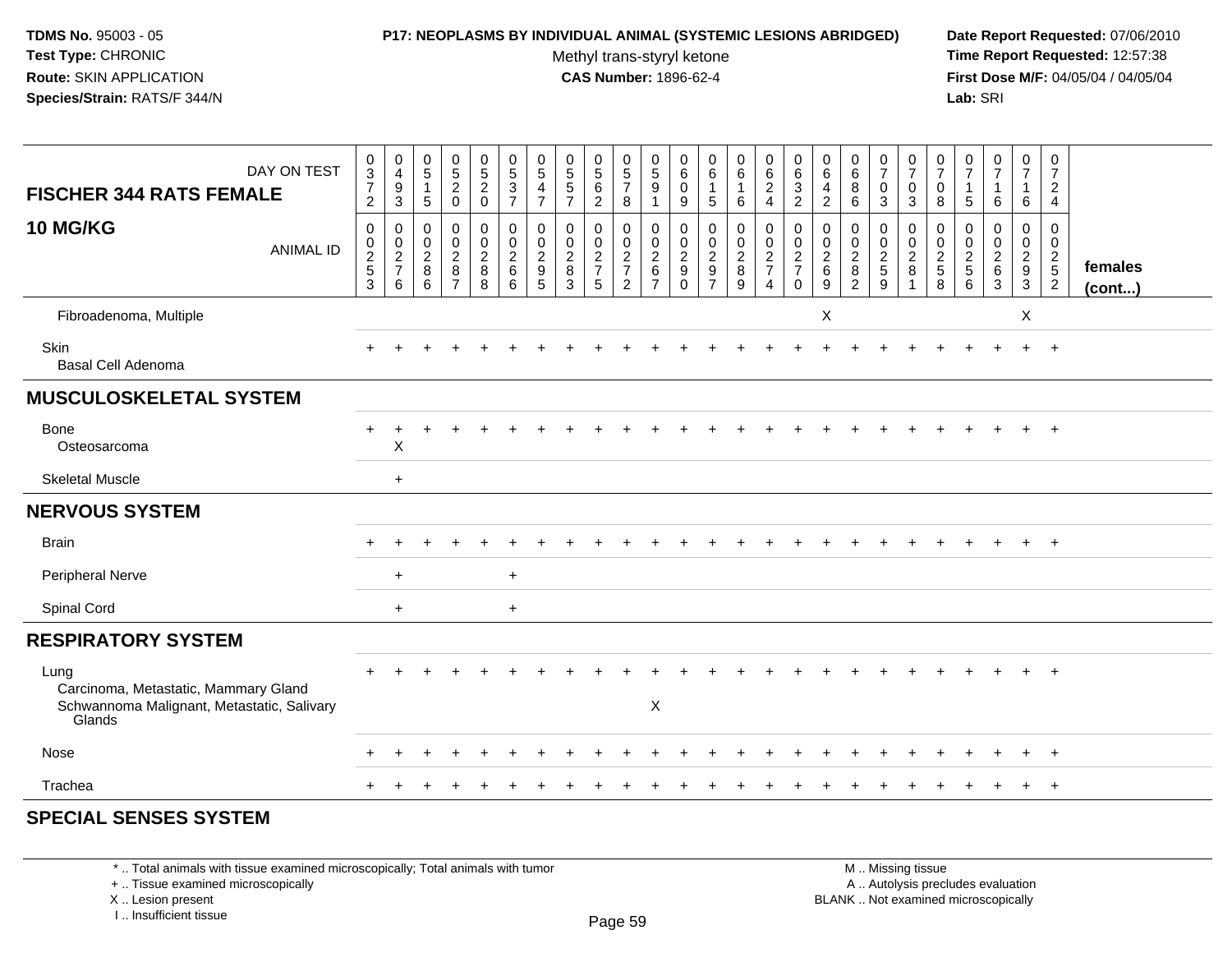## **P17: NEOPLASMS BY INDIVIDUAL ANIMAL (SYSTEMIC LESIONS ABRIDGED) Date Report Requested:** 07/06/2010

Methyl trans-styryl ketone<br>CAS Number: 1896-62-4

| DAY ON TEST<br><b>FISCHER 344 RATS FEMALE</b> | 0<br>$\overline{3}$<br>$\overline{7}$<br>$\overline{c}$ | $\pmb{0}$<br>$\overline{\mathbf{4}}$<br>$\boldsymbol{9}$<br>3 | $\begin{array}{c} 0 \\ 5 \end{array}$<br>5 | 0<br>$\overline{5}$<br>$\overline{c}$<br>0 | 0<br>5<br>$\boldsymbol{2}$<br>$\mathbf 0$      | 0<br>5<br>3<br>$\overline{ }$                           | 0<br>$\sqrt{5}$<br>$\overline{4}$<br>$\overline{7}$ | $\begin{array}{c} 0 \\ 5 \end{array}$<br>$\sqrt{5}$<br>$\overline{ }$ | $\mathbf 0$<br>$\overline{5}$<br>$\,6\,$<br>$\overline{2}$ | $\begin{array}{c} 0 \\ 5 \end{array}$<br>$\overline{7}$<br>8 | 0<br>5<br>9                       | 0<br>6<br>$\,0\,$<br>9                       | $_{6}^{\rm 0}$<br>5                    | 0<br>$6\overline{6}$<br>6                      | $_{\rm 6}^{\rm 0}$<br>$\sqrt{2}$<br>4 | 0<br>6<br>3<br>$\overline{c}$               | 0<br>$6^{\circ}$<br>4<br>$\overline{c}$ | 0<br>$\overline{6}$<br>8<br>6                        | $\frac{0}{7}$<br>$\pmb{0}$<br>3 | $\frac{0}{7}$<br>$\mathbf 0$<br>$\mathbf{3}$ | $\frac{0}{7}$<br>$\mathbf 0$<br>8      | 0<br>$\overline{7}$<br>5        | $\frac{0}{7}$<br>6                     | $\begin{array}{c} 0 \\ 7 \end{array}$<br>6 | 0<br>$\overline{7}$<br>$\overline{2}$<br>$\overline{4}$ |                   |
|-----------------------------------------------|---------------------------------------------------------|---------------------------------------------------------------|--------------------------------------------|--------------------------------------------|------------------------------------------------|---------------------------------------------------------|-----------------------------------------------------|-----------------------------------------------------------------------|------------------------------------------------------------|--------------------------------------------------------------|-----------------------------------|----------------------------------------------|----------------------------------------|------------------------------------------------|---------------------------------------|---------------------------------------------|-----------------------------------------|------------------------------------------------------|---------------------------------|----------------------------------------------|----------------------------------------|---------------------------------|----------------------------------------|--------------------------------------------|---------------------------------------------------------|-------------------|
| <b>10 MG/KG</b><br><b>ANIMAL ID</b>           | 0<br>0<br>$\frac{2}{5}$<br>3                            | 0<br>$\begin{array}{c} 0 \\ 2 \\ 7 \end{array}$<br>6          | $\boldsymbol{0}$<br>$\frac{0}{2}$<br>6     | 0<br>0<br>$\frac{2}{8}$<br>$\overline{ }$  | $\pmb{0}$<br>$\mathbf 0$<br>$\frac{2}{8}$<br>8 | $\pmb{0}$<br>$\begin{array}{c} 2 \\ 6 \end{array}$<br>6 | $\pmb{0}$<br>$\frac{2}{9}$<br>5                     | 0<br>$\pmb{0}$<br>$\frac{2}{8}$<br>3                                  | $_{\rm 0}^{\rm 0}$<br>$\frac{2}{7}$<br>5                   | 00027<br>2                                                   | 0<br>$\mathbf 0$<br>$\frac{2}{6}$ | $\pmb{0}$<br>$\overline{c}$<br>9<br>$\Omega$ | 0<br>$\mathbf 0$<br>$\frac{2}{9}$<br>⇁ | $\mathbf 0$<br>$\pmb{0}$<br>$\frac{2}{8}$<br>9 | 00027<br>4                            | 0<br>$\pmb{0}$<br>$\frac{2}{7}$<br>$\Omega$ | $\pmb{0}$<br>$\frac{2}{6}$<br>9         | 0<br>$\mathsf{O}\xspace$<br>$\overline{c}$<br>8<br>2 | 0<br>0<br>$\frac{2}{5}$<br>9    | $\pmb{0}$<br>$\frac{0}{2}$                   | 0<br>$\mathbf 0$<br>$\frac{2}{5}$<br>8 | $\pmb{0}$<br>$\frac{2}{5}$<br>6 | 0<br>$\mathbf 0$<br>$\frac{2}{6}$<br>3 | 0<br>$\mathsf 0$<br>$\frac{2}{9}$<br>3     | 0<br>$\pmb{0}$<br>$\frac{2}{5}$<br>$\overline{2}$       | females<br>(cont) |
| Eye                                           |                                                         |                                                               |                                            |                                            |                                                |                                                         |                                                     |                                                                       |                                                            |                                                              |                                   |                                              |                                        |                                                |                                       |                                             |                                         |                                                      |                                 |                                              |                                        |                                 | $\div$                                 | $+$                                        | $+$                                                     |                   |
| Harderian Gland<br>Adenoma                    | $\ddot{}$                                               |                                                               |                                            |                                            |                                                |                                                         |                                                     |                                                                       | X                                                          |                                                              |                                   |                                              |                                        |                                                |                                       |                                             |                                         |                                                      |                                 |                                              |                                        |                                 |                                        | $+$                                        | $+$                                                     |                   |
| <b>URINARY SYSTEM</b>                         |                                                         |                                                               |                                            |                                            |                                                |                                                         |                                                     |                                                                       |                                                            |                                                              |                                   |                                              |                                        |                                                |                                       |                                             |                                         |                                                      |                                 |                                              |                                        |                                 |                                        |                                            |                                                         |                   |
| Kidney                                        |                                                         |                                                               |                                            |                                            |                                                |                                                         |                                                     |                                                                       |                                                            |                                                              |                                   |                                              |                                        |                                                |                                       |                                             |                                         |                                                      |                                 |                                              |                                        |                                 | $\pm$                                  | $+$                                        | $+$                                                     |                   |
| <b>Urinary Bladder</b>                        |                                                         |                                                               |                                            |                                            |                                                |                                                         |                                                     |                                                                       |                                                            |                                                              |                                   |                                              |                                        |                                                |                                       |                                             |                                         |                                                      |                                 |                                              |                                        |                                 |                                        | $+$                                        | $+$                                                     |                   |
| <b>SYSTEMIC LESIONS</b>                       |                                                         |                                                               |                                            |                                            |                                                |                                                         |                                                     |                                                                       |                                                            |                                                              |                                   |                                              |                                        |                                                |                                       |                                             |                                         |                                                      |                                 |                                              |                                        |                                 |                                        |                                            |                                                         |                   |
| Multiple Organ<br>Leukemia Mononuclear        | $\pm$                                                   | ÷.                                                            |                                            |                                            |                                                |                                                         |                                                     |                                                                       | X                                                          |                                                              |                                   |                                              | X                                      |                                                |                                       |                                             |                                         | X                                                    |                                 | X                                            |                                        |                                 | $\div$                                 | $\ddot{}$                                  | $_{+}$<br>X                                             |                   |

<sup>\* ..</sup> Total animals with tissue examined microscopically; Total animals with tumor

<sup>+ ..</sup> Tissue examined microscopically

X .. Lesion present

I .. Insufficient tissue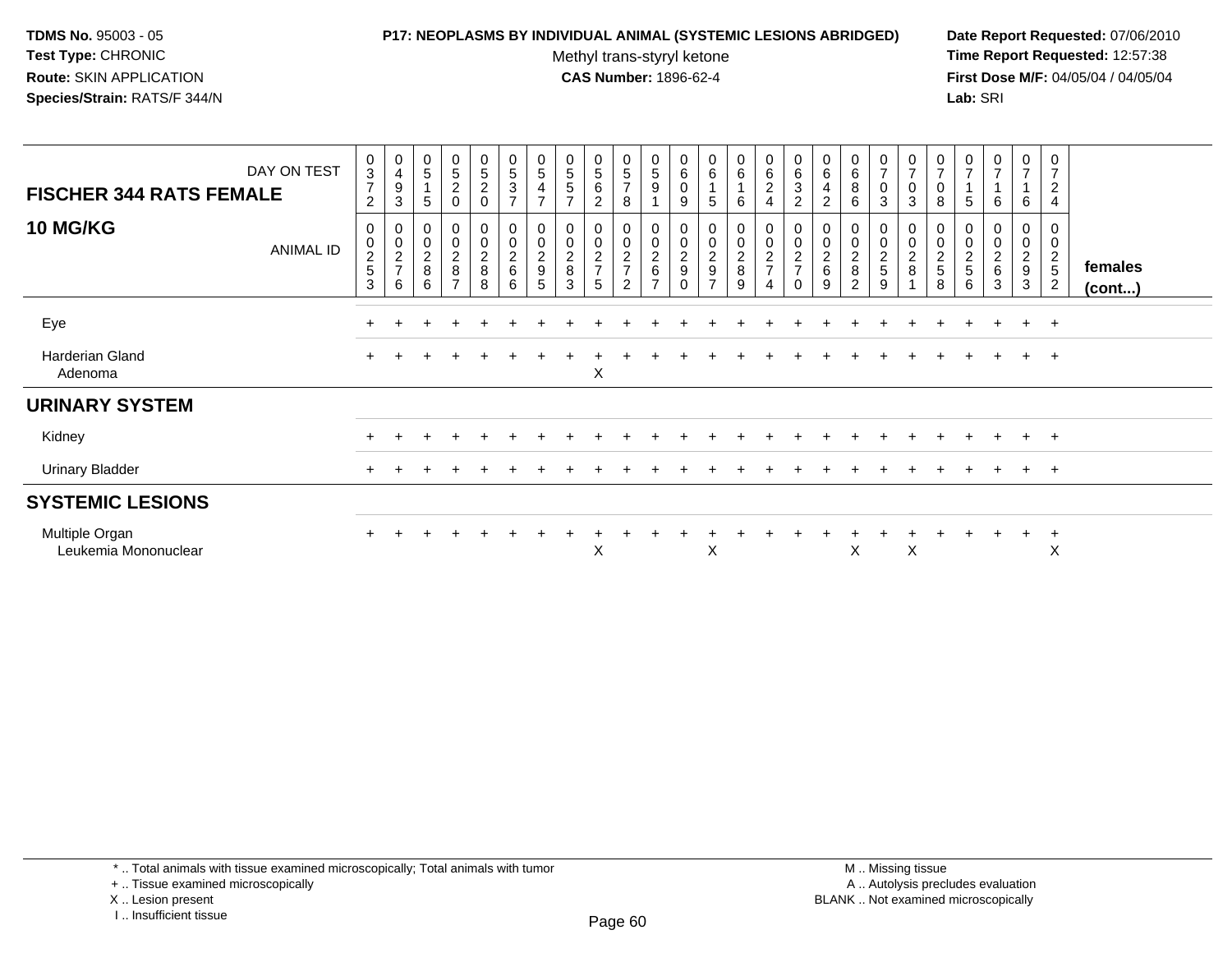# **P17: NEOPLASMS BY INDIVIDUAL ANIMAL (SYSTEMIC LESIONS ABRIDGED) Date Report Requested:** 07/06/2010

Methyl trans-styryl ketone<br>CAS Number: 1896-62-4

 **Time Report Requested:** 12:57:38 **First Dose M/F:** 04/05/04 / 04/05/04<br>**Lab:** SRI **Lab:** SRI

|                                                 | DAY ON TEST      | $\frac{0}{7}$                                                             | $\frac{0}{7}$<br>$\ensuremath{\mathsf{3}}$ | $\begin{smallmatrix}0\\7\end{smallmatrix}$<br>$\mathbf{3}$                                  | $\frac{0}{7}$<br>$\sqrt{3}$                                   | $\frac{0}{7}$<br>3           | $\begin{smallmatrix}0\\7\end{smallmatrix}$<br>$\mathbf{3}$ | $\frac{0}{7}$<br>$\mathsf 3$         | $\frac{0}{7}$<br>$\ensuremath{\mathsf{3}}$           | $\frac{0}{7}$<br>$\ensuremath{\mathsf{3}}$                                | $\frac{0}{7}$<br>$\ensuremath{\mathsf{3}}$ | $\frac{0}{7}$<br>$\mathbf 3$                 | $\frac{0}{7}$<br>$\ensuremath{\mathsf{3}}$        | $\frac{0}{7}$<br>$\mathbf{3}$                              | $\frac{0}{7}$<br>$\ensuremath{\mathsf{3}}$      | $\frac{0}{7}$<br>$\mathbf{3}$ | $\frac{0}{7}$<br>$\sqrt{3}$                                    | $\frac{0}{7}$<br>$\mathbf{3}$                                     | $\frac{0}{7}$<br>$\sqrt{3}$                                                         | $\frac{0}{7}$<br>$\mathbf{3}$                      | $\begin{array}{c} 0 \\ 7 \end{array}$<br>$\sqrt{3}$  | $\begin{array}{c} 0 \\ 7 \end{array}$<br>$\ensuremath{\mathsf{3}}$ | $\frac{0}{7}$<br>$\mathbf{3}$                                      | $\begin{array}{c} 0 \\ 7 \end{array}$<br>$\mathbf 3$ | $\begin{array}{c} 0 \\ 7 \end{array}$<br>$\mathbf{3}$ | $\begin{smallmatrix}0\\7\end{smallmatrix}$<br>$\mathbf{3}$ |                    |
|-------------------------------------------------|------------------|---------------------------------------------------------------------------|--------------------------------------------|---------------------------------------------------------------------------------------------|---------------------------------------------------------------|------------------------------|------------------------------------------------------------|--------------------------------------|------------------------------------------------------|---------------------------------------------------------------------------|--------------------------------------------|----------------------------------------------|---------------------------------------------------|------------------------------------------------------------|-------------------------------------------------|-------------------------------|----------------------------------------------------------------|-------------------------------------------------------------------|-------------------------------------------------------------------------------------|----------------------------------------------------|------------------------------------------------------|--------------------------------------------------------------------|--------------------------------------------------------------------|------------------------------------------------------|-------------------------------------------------------|------------------------------------------------------------|--------------------|
| <b>FISCHER 344 RATS FEMALE</b>                  |                  | $^2$ 6                                                                    | $\sqrt{2}$                                 | $\overline{2}$                                                                              | $\overline{c}$                                                | $\overline{c}$               | $\mathbf{3}$                                               | 3                                    | $\mathbf{3}$                                         | $\mathbf{3}$                                                              | $\mathbf{3}$                               | $\mathbf{3}$                                 | 3                                                 | 3                                                          | 3                                               | 6                             | 6                                                              | 6                                                                 | $\,6\,$                                                                             | 6                                                  | 6                                                    | 6                                                                  | $\,6\,$                                                            | 6                                                    | 6                                                     | $6\phantom{1}6$                                            |                    |
| <b>10 MG/KG</b>                                 | <b>ANIMAL ID</b> | $\pmb{0}$<br>$\begin{array}{c} 0 \\ 2 \\ 7 \end{array}$<br>$\overline{7}$ | 0<br>$\frac{0}{2}$ 6<br>$\sqrt{5}$         | $\boldsymbol{0}$<br>$\begin{smallmatrix} 0\\ 2 \end{smallmatrix}$<br>$\bf 8$<br>$\mathbf 0$ | $\mathbf 0$<br>$\mathbf 0$<br>$\frac{2}{8}$<br>$\overline{4}$ | 0<br>0<br>$\frac{2}{9}$<br>6 | $\pmb{0}$<br>$\frac{0}{2}$<br>5<br>$\overline{4}$          | 0<br>$\frac{0}{2}$<br>$\overline{1}$ | 0<br>$^{\rm 0}_{\rm 2}$<br>$\,6\,$<br>$\overline{2}$ | $\pmb{0}$<br>$\begin{array}{c} 0 \\ 2 \\ 7 \end{array}$<br>$\overline{1}$ | 0<br>$\frac{0}{2}$<br>8                    | $\pmb{0}$<br>$\frac{0}{2}$<br>$\overline{2}$ | 0<br>0<br>$\overline{2}$<br>$\boldsymbol{9}$<br>4 | $\mathbf 0$<br>$^{\rm 0}_{\rm 2}$<br>$\boldsymbol{9}$<br>9 | 0<br>$_{3}^{\rm 0}$<br>$\pmb{0}$<br>$\mathbf 0$ | 0<br>$\frac{0}{2}$            | $\overline{0}$<br>$\begin{array}{c}\n0 \\ 2 \\ 5\n\end{array}$ | 0<br>$\begin{array}{c} 0 \\ 2 \\ 5 \end{array}$<br>$\overline{7}$ | $\mathbf 0$<br>$\begin{smallmatrix} 0\\2 \end{smallmatrix}$<br>$\,6$<br>$\mathbf 0$ | 0<br>0<br>$\frac{2}{6}$<br>$\overline{\mathbf{4}}$ | 0<br>$\begin{array}{c} 0 \\ 2 \\ 6 \end{array}$<br>8 | 0<br>$\begin{array}{c} 0 \\ 2 \\ 7 \end{array}$<br>$\mathbf{3}$    | $\mathbf 0$<br>$\begin{array}{c} 0 \\ 2 \\ 7 \end{array}$<br>$9\,$ | 0<br>$\mathbf 0$<br>$\overline{2}$<br>8<br>5         | 0<br>$\mathbf 0$<br>$rac{2}{9}$<br>$\mathbf{1}$       | 0<br>$\mathbf 0$<br>$\frac{2}{9}$<br>8                     | * TOTALS           |
| <b>ALIMENTARY SYSTEM</b>                        |                  |                                                                           |                                            |                                                                                             |                                                               |                              |                                                            |                                      |                                                      |                                                                           |                                            |                                              |                                                   |                                                            |                                                 |                               |                                                                |                                                                   |                                                                                     |                                                    |                                                      |                                                                    |                                                                    |                                                      |                                                       |                                                            |                    |
| Esophagus                                       |                  | $+$                                                                       | $\ddot{}$                                  | $\pm$                                                                                       | M                                                             |                              |                                                            |                                      |                                                      |                                                                           |                                            |                                              |                                                   |                                                            |                                                 |                               |                                                                |                                                                   |                                                                                     |                                                    |                                                      |                                                                    |                                                                    |                                                      |                                                       |                                                            | 47                 |
| Intestine Large, Cecum                          |                  |                                                                           |                                            |                                                                                             |                                                               |                              |                                                            |                                      |                                                      |                                                                           |                                            |                                              |                                                   |                                                            |                                                 |                               |                                                                |                                                                   |                                                                                     |                                                    |                                                      |                                                                    |                                                                    |                                                      |                                                       |                                                            | 50                 |
| Intestine Large, Colon                          |                  | $\pm$                                                                     |                                            |                                                                                             |                                                               |                              |                                                            |                                      |                                                      |                                                                           |                                            |                                              |                                                   |                                                            |                                                 |                               |                                                                |                                                                   |                                                                                     |                                                    |                                                      |                                                                    |                                                                    |                                                      |                                                       |                                                            | 50                 |
| Intestine Large, Rectum                         |                  | $\pm$                                                                     |                                            |                                                                                             |                                                               |                              |                                                            |                                      |                                                      |                                                                           |                                            |                                              |                                                   |                                                            |                                                 |                               |                                                                |                                                                   |                                                                                     |                                                    |                                                      |                                                                    |                                                                    |                                                      |                                                       |                                                            | 50                 |
| Intestine Small, Duodenum                       |                  | $+$                                                                       |                                            |                                                                                             |                                                               |                              |                                                            |                                      |                                                      |                                                                           |                                            |                                              |                                                   |                                                            |                                                 |                               |                                                                |                                                                   |                                                                                     |                                                    |                                                      |                                                                    |                                                                    |                                                      |                                                       |                                                            | 50                 |
| Intestine Small, Ileum                          |                  |                                                                           |                                            |                                                                                             |                                                               |                              |                                                            |                                      |                                                      |                                                                           |                                            |                                              |                                                   |                                                            |                                                 |                               |                                                                |                                                                   |                                                                                     |                                                    |                                                      |                                                                    |                                                                    |                                                      |                                                       |                                                            | 48                 |
| Intestine Small, Jejunum                        |                  |                                                                           |                                            |                                                                                             |                                                               |                              |                                                            |                                      |                                                      |                                                                           |                                            |                                              |                                                   |                                                            |                                                 |                               |                                                                |                                                                   |                                                                                     |                                                    |                                                      |                                                                    |                                                                    |                                                      |                                                       |                                                            | 45                 |
| Liver                                           |                  |                                                                           |                                            |                                                                                             |                                                               |                              |                                                            |                                      |                                                      |                                                                           |                                            |                                              |                                                   |                                                            |                                                 |                               |                                                                |                                                                   |                                                                                     |                                                    |                                                      |                                                                    |                                                                    |                                                      |                                                       |                                                            | 50                 |
| Mesentery                                       |                  |                                                                           |                                            |                                                                                             | $\ddot{}$                                                     | $+$                          | $+$                                                        | $+$                                  |                                                      |                                                                           |                                            |                                              | $\ddot{}$                                         | $\overline{1}$                                             |                                                 |                               | $\ddot{}$                                                      |                                                                   | $\ddot{}$                                                                           | $\ddot{}$                                          |                                                      | $\ddot{}$                                                          |                                                                    | $\ddot{}$                                            |                                                       |                                                            | 18                 |
| Pancreas                                        |                  | $\ddot{}$                                                                 |                                            |                                                                                             |                                                               |                              |                                                            |                                      |                                                      |                                                                           |                                            |                                              |                                                   |                                                            |                                                 |                               |                                                                |                                                                   |                                                                                     |                                                    |                                                      |                                                                    |                                                                    |                                                      |                                                       |                                                            | 50                 |
| Salivary Glands<br>Schwannoma Malignant         |                  |                                                                           |                                            |                                                                                             |                                                               |                              |                                                            |                                      |                                                      |                                                                           |                                            |                                              |                                                   |                                                            |                                                 |                               |                                                                |                                                                   |                                                                                     |                                                    |                                                      |                                                                    |                                                                    |                                                      |                                                       | $\overline{1}$                                             | 50<br>$\mathbf{1}$ |
| Stomach, Forestomach<br>Squamous Cell Papilloma |                  |                                                                           |                                            |                                                                                             |                                                               |                              |                                                            |                                      |                                                      |                                                                           |                                            |                                              |                                                   |                                                            |                                                 |                               |                                                                |                                                                   |                                                                                     |                                                    |                                                      |                                                                    |                                                                    |                                                      |                                                       |                                                            | 50<br>$\mathbf{1}$ |
| Stomach, Glandular                              |                  | $+$                                                                       |                                            |                                                                                             |                                                               |                              |                                                            |                                      |                                                      |                                                                           |                                            |                                              |                                                   |                                                            |                                                 |                               |                                                                |                                                                   |                                                                                     |                                                    |                                                      |                                                                    |                                                                    |                                                      | $\ddot{}$                                             | $\overline{+}$                                             | 50                 |
| <b>CARDIOVASCULAR SYSTEM</b>                    |                  |                                                                           |                                            |                                                                                             |                                                               |                              |                                                            |                                      |                                                      |                                                                           |                                            |                                              |                                                   |                                                            |                                                 |                               |                                                                |                                                                   |                                                                                     |                                                    |                                                      |                                                                    |                                                                    |                                                      |                                                       |                                                            |                    |

Blood Vessel**1**

\* .. Total animals with tissue examined microscopically; Total animals with tumor

+ .. Tissue examined microscopically

X .. Lesion present

I .. Insufficient tissue

M .. Missing tissue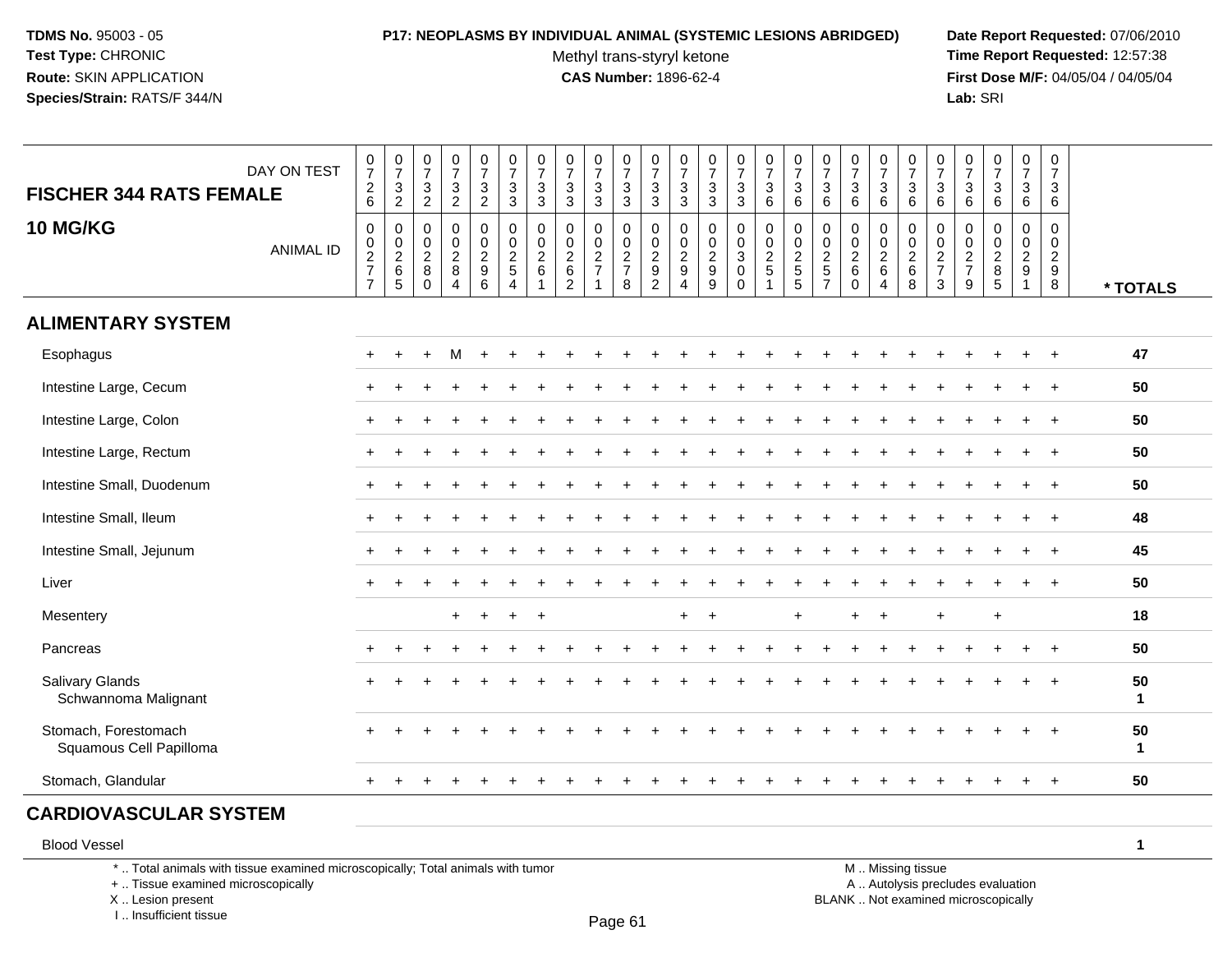### **P17: NEOPLASMS BY INDIVIDUAL ANIMAL (SYSTEMIC LESIONS ABRIDGED) Date Report Requested:** 07/06/2010

Methyl trans-styryl ketone<br>CAS Number: 1896-62-4

 **Time Report Requested:** 12:57:38 **First Dose M/F:** 04/05/04 / 04/05/04<br>Lab: SRI **Lab:** SRI

| DAY ON TEST<br><b>FISCHER 344 RATS FEMALE</b>                                                                                              | $\begin{smallmatrix}0\\7\end{smallmatrix}$<br>$\frac{2}{6}$                           | $\begin{array}{c} 0 \\ 7 \end{array}$<br>$\sqrt{3}$<br>$\overline{c}$ | $\frac{0}{7}$<br>$\ensuremath{\mathsf{3}}$<br>$\sqrt{2}$ | $\frac{0}{7}$<br>$\ensuremath{\mathsf{3}}$<br>$\overline{2}$      | $\frac{0}{7}$<br>3<br>$\overline{2}$                                  | $\frac{0}{7}$<br>$\sqrt{3}$<br>$\overline{3}$                                  | $\begin{array}{c} 0 \\ 7 \end{array}$<br>3<br>$\sqrt{3}$  | $\frac{0}{7}$<br>$\ensuremath{\mathsf{3}}$<br>$\mathbf{3}$          | $\frac{0}{7}$<br>3<br>3                    | $\frac{0}{7}$<br>$\sqrt{3}$<br>$\mathbf{3}$           | $\begin{array}{c} 0 \\ 7 \end{array}$<br>$_3^3$                                | $\,0\,$<br>$\overline{7}$<br>3<br>$\mathsf 3$                        | $\frac{0}{7}$<br>$\ensuremath{\mathsf{3}}$<br>$\mathbf{3}$              | $\frac{0}{7}$<br>3<br>3 | $\frac{0}{7}$<br>$\mathbf{3}$<br>6           | $\frac{0}{7}$<br>$\sqrt{3}$<br>$\,6\,$                                     | $\begin{array}{c} 0 \\ 7 \end{array}$<br>$\mathbf{3}$<br>6               | $\frac{0}{7}$<br>$\ensuremath{\mathsf{3}}$<br>6    | $\frac{0}{7}$<br>3<br>$\,6\,$                   | $\frac{0}{7}$<br>$\ensuremath{\mathsf{3}}$<br>6           | $\begin{array}{c} 0 \\ 7 \end{array}$<br>3<br>$\,6\,$                    | $\,0\,$<br>$\overline{7}$<br>3<br>$\,6\,$       | $\begin{array}{c} 0 \\ 7 \end{array}$<br>$\sqrt{3}$<br>$\,6\,$           | $\frac{0}{7}$<br>3<br>$\,6\,$                     | $\frac{0}{7}$<br>3<br>$6\phantom{1}$     |                                           |
|--------------------------------------------------------------------------------------------------------------------------------------------|---------------------------------------------------------------------------------------|-----------------------------------------------------------------------|----------------------------------------------------------|-------------------------------------------------------------------|-----------------------------------------------------------------------|--------------------------------------------------------------------------------|-----------------------------------------------------------|---------------------------------------------------------------------|--------------------------------------------|-------------------------------------------------------|--------------------------------------------------------------------------------|----------------------------------------------------------------------|-------------------------------------------------------------------------|-------------------------|----------------------------------------------|----------------------------------------------------------------------------|--------------------------------------------------------------------------|----------------------------------------------------|-------------------------------------------------|-----------------------------------------------------------|--------------------------------------------------------------------------|-------------------------------------------------|--------------------------------------------------------------------------|---------------------------------------------------|------------------------------------------|-------------------------------------------|
| <b>10 MG/KG</b><br><b>ANIMAL ID</b>                                                                                                        | $\mathbf 0$<br>$\boldsymbol{0}$<br>$\overline{2}$<br>$\overline{7}$<br>$\overline{7}$ | $\mathbf 0$<br>$\mathbf 0$<br>$\sqrt{2}$<br>$\,6$<br>$\overline{5}$   | $\mathbf 0$<br>0<br>$\sqrt{2}$<br>$\bf 8$<br>$\mathbf 0$ | $\mathbf 0$<br>$\pmb{0}$<br>$\overline{c}$<br>8<br>$\overline{4}$ | 0<br>$\mathbf 0$<br>$\overline{2}$<br>$\boldsymbol{9}$<br>$6^{\circ}$ | $\mathbf 0$<br>$\pmb{0}$<br>$\overline{c}$<br>$\overline{5}$<br>$\overline{4}$ | 0<br>$\mathbf 0$<br>$\boldsymbol{2}$<br>6<br>$\mathbf{1}$ | $\mathbf 0$<br>$\pmb{0}$<br>$\sqrt{2}$<br>$\,6\,$<br>$\overline{c}$ | 0<br>0<br>$\overline{c}$<br>$\overline{7}$ | 0<br>$\mathbf 0$<br>$\sqrt{2}$<br>$\overline{7}$<br>8 | $\mathbf 0$<br>$\mathbf 0$<br>$\sqrt{2}$<br>$\boldsymbol{9}$<br>$\overline{2}$ | 0<br>$\mathbf 0$<br>$\sqrt{2}$<br>$\boldsymbol{9}$<br>$\overline{4}$ | $\mathbf 0$<br>$\mathbf 0$<br>$\boldsymbol{2}$<br>$\boldsymbol{9}$<br>9 | 0<br>0<br>3<br>0<br>0   | 0<br>$\mathbf 0$<br>$\sqrt{2}$<br>$\sqrt{5}$ | $\mathbf 0$<br>$\pmb{0}$<br>$\overline{c}$<br>$\sqrt{5}$<br>$\overline{5}$ | $\mathbf 0$<br>$\mathbf 0$<br>$\sqrt{2}$<br>$\sqrt{5}$<br>$\overline{7}$ | 0<br>$\mathbf 0$<br>$\sqrt{2}$<br>6<br>$\mathbf 0$ | 0<br>0<br>$\overline{c}$<br>6<br>$\overline{4}$ | 0<br>$\mathbf 0$<br>$\sqrt{2}$<br>$\,6$<br>$\overline{8}$ | $\mathbf 0$<br>$\mathbf 0$<br>$\sqrt{2}$<br>$\overline{7}$<br>$\sqrt{3}$ | 0<br>0<br>$\overline{c}$<br>$\overline{7}$<br>9 | $\mathbf 0$<br>0<br>$\overline{2}$<br>8<br>5                             | 0<br>0<br>$\overline{c}$<br>$9\,$<br>$\mathbf{1}$ | $\mathbf 0$<br>0<br>$\sqrt{2}$<br>9<br>8 | * TOTALS                                  |
| Heart                                                                                                                                      | ÷                                                                                     |                                                                       |                                                          |                                                                   |                                                                       |                                                                                |                                                           |                                                                     |                                            |                                                       |                                                                                |                                                                      |                                                                         |                         |                                              |                                                                            |                                                                          |                                                    |                                                 |                                                           |                                                                          |                                                 |                                                                          | $\ddot{}$                                         | $\ddot{}$                                | 50                                        |
| <b>ENDOCRINE SYSTEM</b>                                                                                                                    |                                                                                       |                                                                       |                                                          |                                                                   |                                                                       |                                                                                |                                                           |                                                                     |                                            |                                                       |                                                                                |                                                                      |                                                                         |                         |                                              |                                                                            |                                                                          |                                                    |                                                 |                                                           |                                                                          |                                                 |                                                                          |                                                   |                                          |                                           |
| <b>Adrenal Cortex</b><br>Adenoma                                                                                                           |                                                                                       |                                                                       |                                                          |                                                                   |                                                                       |                                                                                |                                                           |                                                                     |                                            | Χ                                                     |                                                                                |                                                                      |                                                                         |                         |                                              |                                                                            |                                                                          |                                                    |                                                 |                                                           |                                                                          |                                                 |                                                                          |                                                   |                                          | 50<br>3                                   |
| Adrenal Medulla<br>Pheochromocytoma Benign                                                                                                 |                                                                                       |                                                                       |                                                          |                                                                   |                                                                       |                                                                                |                                                           |                                                                     |                                            |                                                       |                                                                                |                                                                      |                                                                         |                         |                                              |                                                                            |                                                                          | Χ                                                  |                                                 |                                                           |                                                                          |                                                 |                                                                          | X                                                 | $\ddot{}$                                | 49<br>3                                   |
| Islets, Pancreatic                                                                                                                         |                                                                                       |                                                                       |                                                          |                                                                   |                                                                       |                                                                                |                                                           |                                                                     |                                            |                                                       |                                                                                |                                                                      |                                                                         |                         |                                              |                                                                            |                                                                          |                                                    |                                                 |                                                           |                                                                          |                                                 |                                                                          |                                                   | $\div$                                   | 50                                        |
| Parathyroid Gland                                                                                                                          |                                                                                       |                                                                       |                                                          |                                                                   |                                                                       |                                                                                |                                                           |                                                                     |                                            |                                                       |                                                                                |                                                                      |                                                                         |                         |                                              |                                                                            |                                                                          |                                                    |                                                 |                                                           |                                                                          |                                                 |                                                                          |                                                   | $\ddot{}$                                | 50                                        |
| <b>Pituitary Gland</b><br>Pars Distalis, Adenoma<br>Pars Distalis, Adenoma, Multiple                                                       | X                                                                                     | X                                                                     | $\times$                                                 |                                                                   |                                                                       | $\boldsymbol{\mathsf{X}}$                                                      | $\times$                                                  |                                                                     | $\mathsf X$                                | X                                                     | X                                                                              | X                                                                    | $\times$                                                                |                         | X                                            | $\times$                                                                   |                                                                          | X                                                  | $\mathsf{X}$                                    | $\boldsymbol{\mathsf{X}}$                                 | $\mathsf{X}$                                                             |                                                 | X                                                                        | X                                                 | $\ddot{}$<br>X                           | 50<br>33<br>$\overline{2}$                |
| <b>Thyroid Gland</b><br>C-cell, Adenoma                                                                                                    |                                                                                       |                                                                       |                                                          |                                                                   |                                                                       |                                                                                | Χ                                                         |                                                                     |                                            |                                                       |                                                                                |                                                                      |                                                                         |                         |                                              |                                                                            |                                                                          | Χ                                                  |                                                 |                                                           |                                                                          |                                                 |                                                                          | $\ddot{}$                                         | $+$<br>X                                 | 50<br>4                                   |
| <b>GENERAL BODY SYSTEM</b>                                                                                                                 |                                                                                       |                                                                       |                                                          |                                                                   |                                                                       |                                                                                |                                                           |                                                                     |                                            |                                                       |                                                                                |                                                                      |                                                                         |                         |                                              |                                                                            |                                                                          |                                                    |                                                 |                                                           |                                                                          |                                                 |                                                                          |                                                   |                                          |                                           |
| <b>Tissue NOS</b>                                                                                                                          |                                                                                       |                                                                       |                                                          |                                                                   |                                                                       |                                                                                |                                                           |                                                                     |                                            |                                                       |                                                                                |                                                                      |                                                                         | $+$                     |                                              |                                                                            |                                                                          |                                                    |                                                 |                                                           |                                                                          |                                                 |                                                                          |                                                   |                                          | 1                                         |
| <b>GENITAL SYSTEM</b>                                                                                                                      |                                                                                       |                                                                       |                                                          |                                                                   |                                                                       |                                                                                |                                                           |                                                                     |                                            |                                                       |                                                                                |                                                                      |                                                                         |                         |                                              |                                                                            |                                                                          |                                                    |                                                 |                                                           |                                                                          |                                                 |                                                                          |                                                   |                                          |                                           |
| <b>Clitoral Gland</b><br>Adenoma<br>Adenoma, Multiple<br>Carcinoma<br>Fibrosarcoma                                                         |                                                                                       |                                                                       |                                                          |                                                                   | $X$ $X$                                                               |                                                                                |                                                           |                                                                     | $\mathsf X$                                |                                                       |                                                                                |                                                                      | $\mathsf{X}$                                                            |                         |                                              |                                                                            |                                                                          |                                                    |                                                 |                                                           |                                                                          | Χ                                               | X                                                                        |                                                   | $\div$                                   | 50<br>3<br>$\blacktriangleleft$<br>3<br>1 |
| *  Total animals with tissue examined microscopically; Total animals with tumor<br>+  Tissue examined microscopically<br>X  Lesion present |                                                                                       |                                                                       |                                                          |                                                                   |                                                                       |                                                                                |                                                           |                                                                     |                                            |                                                       |                                                                                |                                                                      |                                                                         |                         |                                              |                                                                            |                                                                          | M  Missing tissue                                  |                                                 |                                                           |                                                                          |                                                 | A  Autolysis precludes evaluation<br>BLANK  Not examined microscopically |                                                   |                                          |                                           |

I .. Insufficient tissue

Page 62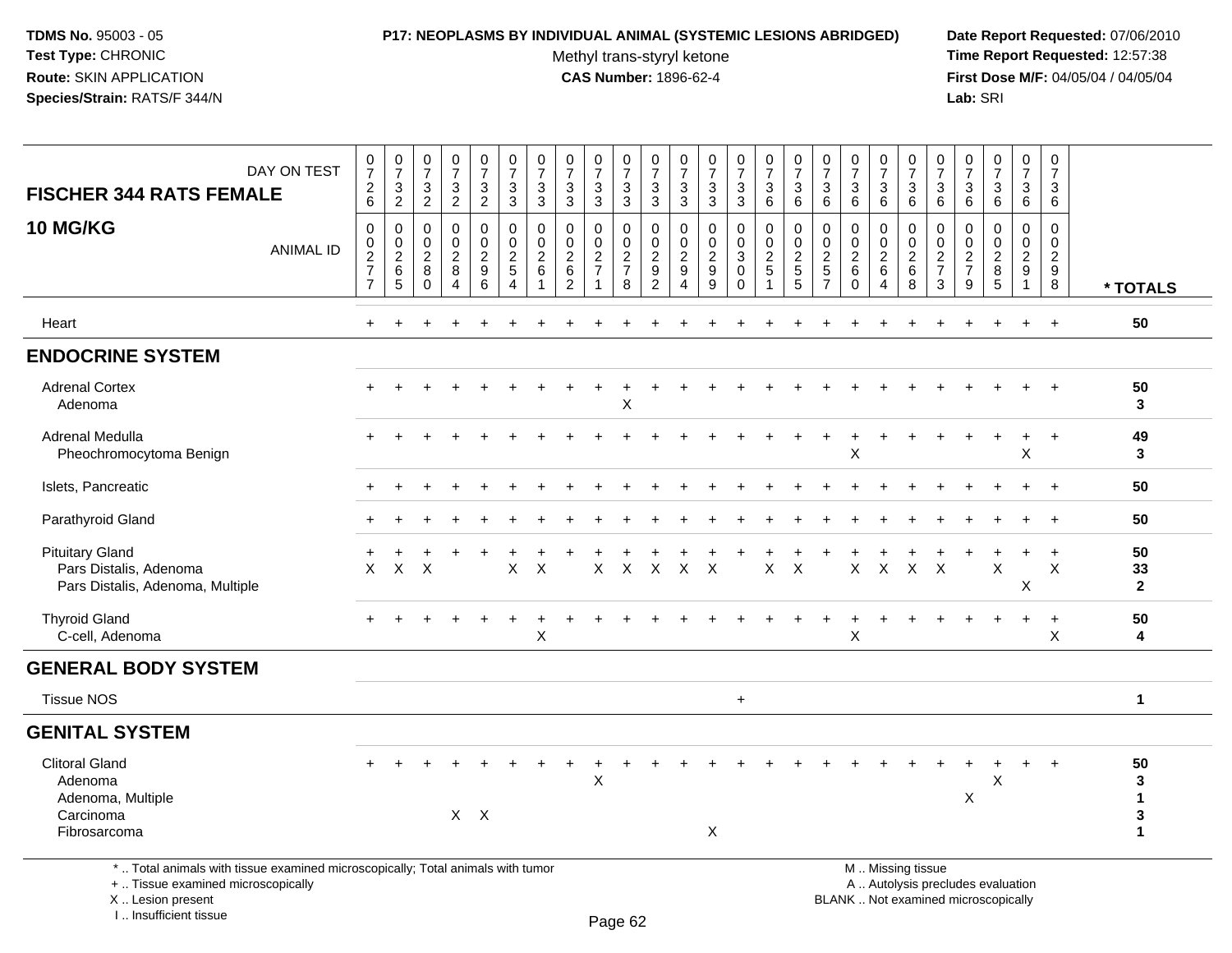### **P17: NEOPLASMS BY INDIVIDUAL ANIMAL (SYSTEMIC LESIONS ABRIDGED) Date Report Requested:** 07/06/2010

Methyl trans-styryl ketone<br>CAS Number: 1896-62-4

 **Time Report Requested:** 12:57:38 **First Dose M/F:** 04/05/04 / 04/05/04<br>Lab: SRI **Lab:** SRI

| DAY ON TEST<br><b>FISCHER 344 RATS FEMALE</b><br>10 MG/KG<br><b>ANIMAL ID</b>   | $\frac{0}{7}$<br>$\frac{2}{6}$<br>0<br>$\pmb{0}$<br>$\overline{\mathbf{c}}$<br>$\overline{7}$<br>$\overline{7}$ | $\frac{0}{7}$<br>$\ensuremath{\mathsf{3}}$<br>$\overline{2}$<br>$\,0\,$<br>$\begin{array}{c} 0 \\ 2 \\ 6 \end{array}$<br>$\sqrt{5}$ | $\begin{smallmatrix}0\\7\end{smallmatrix}$<br>3<br>$\overline{2}$<br>$\mathbf 0$<br>$\boldsymbol{0}$<br>$\overline{c}$<br>$\bf 8$<br>$\mathbf 0$ | $\frac{0}{7}$<br>3<br>$\overline{2}$<br>0<br>0<br>$\overline{c}$<br>$\bf 8$<br>4 | $\frac{0}{7}$<br>3<br>$\overline{2}$<br>0<br>$\mathbf 0$<br>$\overline{c}$<br>9<br>6 | $\frac{0}{7}$<br>3<br>3<br>0<br>$\mathbf 0$<br>$\overline{\mathbf{c}}$<br>5<br>4 | $\frac{0}{7}$<br>$\mathbf{3}$<br>3<br>0<br>0<br>$\overline{c}$<br>6 | $\frac{0}{7}$<br>$\mathbf{3}$<br>$\mathbf{3}$<br>$\mathbf 0$<br>$\mathbf 0$<br>$\frac{2}{6}$<br>$\overline{2}$ | $\frac{0}{7}$<br>3<br>$\mathbf{3}$<br>0<br>$\mathbf 0$<br>$\frac{2}{7}$<br>1 | $\frac{0}{7}$<br>$\sqrt{3}$<br>$\overline{3}$<br>0<br>$\pmb{0}$<br>$\frac{2}{7}$<br>8 | $\begin{smallmatrix}0\\7\end{smallmatrix}$<br>$\sqrt{3}$<br>3<br>0<br>$\mathbf 0$<br>$\overline{\mathbf{c}}$<br>9<br>$\overline{c}$ | $\begin{array}{c} 0 \\ 7 \end{array}$<br>$\mathbf{3}$<br>$\sqrt{3}$<br>0<br>$\mathbf 0$<br>$\overline{c}$<br>9<br>4 | $\frac{0}{7}$<br>$\ensuremath{\mathsf{3}}$<br>$\overline{3}$<br>$\mathbf 0$<br>$\mathbf 0$<br>$\sqrt{2}$<br>9<br>9 | $\frac{0}{7}$<br>3<br>3<br>0<br>0<br>3<br>$\mathbf 0$<br>$\mathbf 0$ | $\frac{0}{7}$<br>$\ensuremath{\mathsf{3}}$<br>$6\phantom{a}$<br>$\mathbf 0$<br>$\frac{0}{2}$<br>1 | $\frac{0}{7}$<br>$\mathbf{3}$<br>6<br>$\mathbf 0$<br>$\pmb{0}$<br>$\frac{2}{5}$<br>$\sqrt{5}$ | $\frac{0}{7}$<br>$\sqrt{3}$<br>$\,6\,$<br>$\mathbf 0$<br>$\pmb{0}$<br>$\frac{2}{5}$<br>$\overline{7}$ | $\frac{0}{7}$<br>$\sqrt{3}$<br>6<br>$\mathbf 0$<br>0<br>$\overline{c}$<br>$\,6\,$<br>$\mathbf{0}$ | $\frac{0}{7}$<br>3<br>6<br>0<br>0<br>$\overline{\mathbf{c}}$<br>6<br>$\overline{4}$ | $\frac{0}{7}$<br>$\mathbf{3}$<br>$\,6\,$<br>0<br>0<br>$\overline{2}$<br>$\,6\,$<br>8 | $\frac{0}{7}$<br>$\mathbf{3}$<br>$\,6\,$<br>0<br>$\pmb{0}$<br>$\frac{2}{7}$<br>3 | $\frac{0}{7}$<br>3<br>$6\phantom{a}$<br>$\mathbf 0$<br>$\mathbf 0$<br>$\overline{c}$<br>$\overline{7}$<br>9 | $\frac{0}{7}$<br>$\sqrt{3}$<br>6<br>$\mathbf 0$<br>0<br>$\overline{c}$<br>$\,8\,$<br>5 | $\frac{0}{7}$<br>3<br>6<br>0<br>0<br>$\overline{c}$<br>9<br>$\mathbf{1}$ | $\begin{smallmatrix}0\\7\end{smallmatrix}$<br>$\mathbf{3}$<br>6<br>0<br>$\mathbf 0$<br>$\overline{c}$<br>$\boldsymbol{9}$<br>8 | * TOTALS                                 |
|---------------------------------------------------------------------------------|-----------------------------------------------------------------------------------------------------------------|-------------------------------------------------------------------------------------------------------------------------------------|--------------------------------------------------------------------------------------------------------------------------------------------------|----------------------------------------------------------------------------------|--------------------------------------------------------------------------------------|----------------------------------------------------------------------------------|---------------------------------------------------------------------|----------------------------------------------------------------------------------------------------------------|------------------------------------------------------------------------------|---------------------------------------------------------------------------------------|-------------------------------------------------------------------------------------------------------------------------------------|---------------------------------------------------------------------------------------------------------------------|--------------------------------------------------------------------------------------------------------------------|----------------------------------------------------------------------|---------------------------------------------------------------------------------------------------|-----------------------------------------------------------------------------------------------|-------------------------------------------------------------------------------------------------------|---------------------------------------------------------------------------------------------------|-------------------------------------------------------------------------------------|--------------------------------------------------------------------------------------|----------------------------------------------------------------------------------|-------------------------------------------------------------------------------------------------------------|----------------------------------------------------------------------------------------|--------------------------------------------------------------------------|--------------------------------------------------------------------------------------------------------------------------------|------------------------------------------|
| Ovary                                                                           | +                                                                                                               |                                                                                                                                     |                                                                                                                                                  |                                                                                  |                                                                                      |                                                                                  |                                                                     |                                                                                                                |                                                                              |                                                                                       |                                                                                                                                     |                                                                                                                     |                                                                                                                    |                                                                      |                                                                                                   |                                                                                               |                                                                                                       |                                                                                                   |                                                                                     |                                                                                      |                                                                                  |                                                                                                             |                                                                                        | +                                                                        | $\ddot{}$                                                                                                                      | 50                                       |
| <b>Uterus</b><br>Polyp Stromal<br>Polyp Stromal, Multiple<br>Sarcoma Stromal    | +                                                                                                               |                                                                                                                                     |                                                                                                                                                  |                                                                                  |                                                                                      |                                                                                  |                                                                     |                                                                                                                | X                                                                            |                                                                                       |                                                                                                                                     |                                                                                                                     | X                                                                                                                  |                                                                      | X                                                                                                 |                                                                                               |                                                                                                       |                                                                                                   | X                                                                                   |                                                                                      | X                                                                                |                                                                                                             |                                                                                        | +<br>X                                                                   | $\ddot{}$                                                                                                                      | 50<br>$\overline{7}$<br>1<br>$\mathbf 1$ |
| Vagina                                                                          |                                                                                                                 |                                                                                                                                     |                                                                                                                                                  |                                                                                  |                                                                                      |                                                                                  |                                                                     |                                                                                                                | $\ddot{}$                                                                    |                                                                                       |                                                                                                                                     |                                                                                                                     |                                                                                                                    |                                                                      |                                                                                                   |                                                                                               |                                                                                                       |                                                                                                   |                                                                                     |                                                                                      |                                                                                  |                                                                                                             |                                                                                        |                                                                          |                                                                                                                                | 6                                        |
| <b>HEMATOPOIETIC SYSTEM</b>                                                     |                                                                                                                 |                                                                                                                                     |                                                                                                                                                  |                                                                                  |                                                                                      |                                                                                  |                                                                     |                                                                                                                |                                                                              |                                                                                       |                                                                                                                                     |                                                                                                                     |                                                                                                                    |                                                                      |                                                                                                   |                                                                                               |                                                                                                       |                                                                                                   |                                                                                     |                                                                                      |                                                                                  |                                                                                                             |                                                                                        |                                                                          |                                                                                                                                |                                          |
| <b>Bone Marrow</b>                                                              |                                                                                                                 |                                                                                                                                     |                                                                                                                                                  |                                                                                  |                                                                                      |                                                                                  |                                                                     |                                                                                                                |                                                                              |                                                                                       |                                                                                                                                     |                                                                                                                     |                                                                                                                    |                                                                      |                                                                                                   |                                                                                               |                                                                                                       |                                                                                                   |                                                                                     |                                                                                      |                                                                                  |                                                                                                             |                                                                                        |                                                                          | $\div$                                                                                                                         | 50                                       |
| Lymph Node<br>Mediastinal, Schwannoma Malignant,<br>Metastatic, Salivary Glands |                                                                                                                 |                                                                                                                                     |                                                                                                                                                  |                                                                                  |                                                                                      | $\ddot{}$                                                                        |                                                                     |                                                                                                                |                                                                              |                                                                                       |                                                                                                                                     |                                                                                                                     |                                                                                                                    | $\ddot{}$                                                            |                                                                                                   |                                                                                               |                                                                                                       |                                                                                                   | $\ddot{}$                                                                           |                                                                                      |                                                                                  |                                                                                                             |                                                                                        | $\ddot{}$                                                                |                                                                                                                                | 13<br>$\mathbf{1}$                       |
| Lymph Node, Mandibular                                                          | м                                                                                                               | M                                                                                                                                   | м                                                                                                                                                | M                                                                                | M                                                                                    | м                                                                                | M                                                                   | м                                                                                                              | м                                                                            | M                                                                                     | M                                                                                                                                   | M                                                                                                                   | м                                                                                                                  | M                                                                    | M                                                                                                 | M                                                                                             | м                                                                                                     | M                                                                                                 | M                                                                                   | M                                                                                    | м                                                                                | M                                                                                                           | м                                                                                      | $M +$                                                                    |                                                                                                                                | $\mathbf{2}$                             |
| Lymph Node, Mesenteric                                                          |                                                                                                                 |                                                                                                                                     |                                                                                                                                                  |                                                                                  |                                                                                      |                                                                                  |                                                                     |                                                                                                                |                                                                              |                                                                                       |                                                                                                                                     |                                                                                                                     |                                                                                                                    |                                                                      |                                                                                                   |                                                                                               |                                                                                                       |                                                                                                   |                                                                                     |                                                                                      |                                                                                  |                                                                                                             |                                                                                        |                                                                          | $\ddot{}$                                                                                                                      | 49                                       |
| Spleen                                                                          | $\ddot{}$                                                                                                       |                                                                                                                                     |                                                                                                                                                  |                                                                                  |                                                                                      |                                                                                  |                                                                     |                                                                                                                |                                                                              |                                                                                       |                                                                                                                                     |                                                                                                                     |                                                                                                                    |                                                                      |                                                                                                   |                                                                                               |                                                                                                       |                                                                                                   |                                                                                     |                                                                                      |                                                                                  |                                                                                                             |                                                                                        |                                                                          | $+$                                                                                                                            | 50                                       |
| Thymus                                                                          | $\pm$                                                                                                           |                                                                                                                                     |                                                                                                                                                  |                                                                                  |                                                                                      |                                                                                  |                                                                     | м                                                                                                              | $\ddot{}$                                                                    |                                                                                       |                                                                                                                                     |                                                                                                                     |                                                                                                                    |                                                                      |                                                                                                   |                                                                                               |                                                                                                       |                                                                                                   |                                                                                     |                                                                                      |                                                                                  |                                                                                                             |                                                                                        |                                                                          | $+$                                                                                                                            | 49                                       |
| <b>INTEGUMENTARY SYSTEM</b>                                                     |                                                                                                                 |                                                                                                                                     |                                                                                                                                                  |                                                                                  |                                                                                      |                                                                                  |                                                                     |                                                                                                                |                                                                              |                                                                                       |                                                                                                                                     |                                                                                                                     |                                                                                                                    |                                                                      |                                                                                                   |                                                                                               |                                                                                                       |                                                                                                   |                                                                                     |                                                                                      |                                                                                  |                                                                                                             |                                                                                        |                                                                          |                                                                                                                                |                                          |
| Mammary Gland<br>Adenoma<br>Carcinoma<br>Carcinoma, Multiple<br>Fibroadenoma    |                                                                                                                 | X                                                                                                                                   | $X$ $X$                                                                                                                                          |                                                                                  |                                                                                      |                                                                                  | X                                                                   |                                                                                                                | $X$ $X$                                                                      |                                                                                       |                                                                                                                                     | $\boldsymbol{\mathsf{X}}$                                                                                           |                                                                                                                    |                                                                      | X                                                                                                 |                                                                                               | $\mathsf X$                                                                                           |                                                                                                   |                                                                                     |                                                                                      | X                                                                                |                                                                                                             |                                                                                        |                                                                          | $\ddot{}$                                                                                                                      | 50<br>1<br>3<br>1<br>13                  |

\* .. Total animals with tissue examined microscopically; Total animals with tumor

+ .. Tissue examined microscopically

X .. Lesion present

I .. Insufficient tissue

M .. Missing tissue

y the contract of the contract of the contract of the contract of the contract of  $\mathsf A$  . Autolysis precludes evaluation

Lesion present BLANK .. Not examined microscopically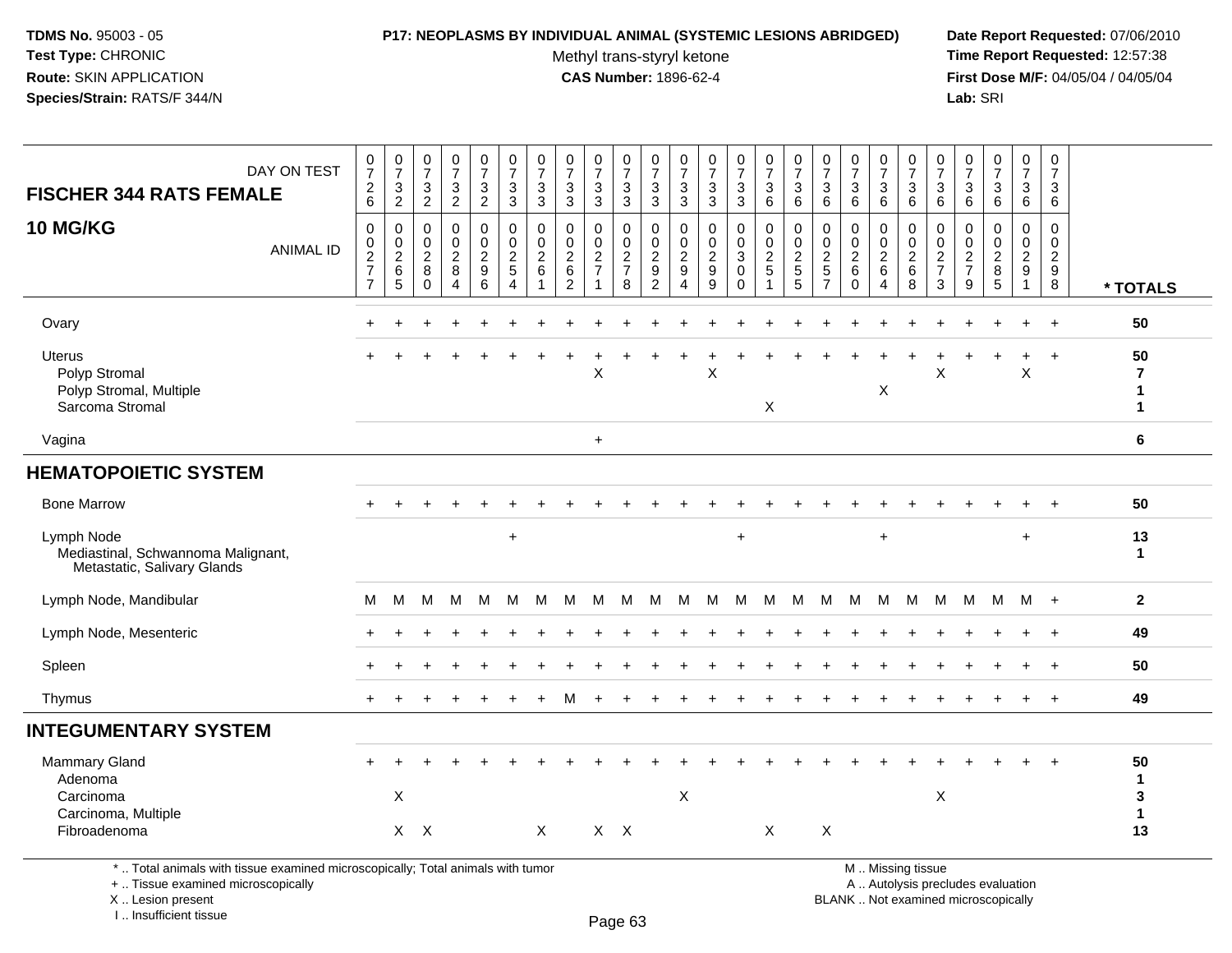### **P17: NEOPLASMS BY INDIVIDUAL ANIMAL (SYSTEMIC LESIONS ABRIDGED) Date Report Requested:** 07/06/2010

Methyl trans-styryl ketone<br>CAS Number: 1896-62-4

 **Time Report Requested:** 12:57:38 **First Dose M/F:** 04/05/04 / 04/05/04<br>**Lab:** SRI **Lab:** SRI

| * TOTALS       |
|----------------|
| $\overline{7}$ |
| 50<br>1        |
|                |
| 50<br>1        |
| $\mathbf 1$    |
|                |
| 50             |
| 3              |
| 3              |
|                |
| 50<br>1<br>1   |
| 50             |
| 50             |
|                |

# **SPECIAL SENSES SYSTEM**

\* .. Total animals with tissue examined microscopically; Total animals with tumor

+ .. Tissue examined microscopically

X .. Lesion present

I .. Insufficient tissue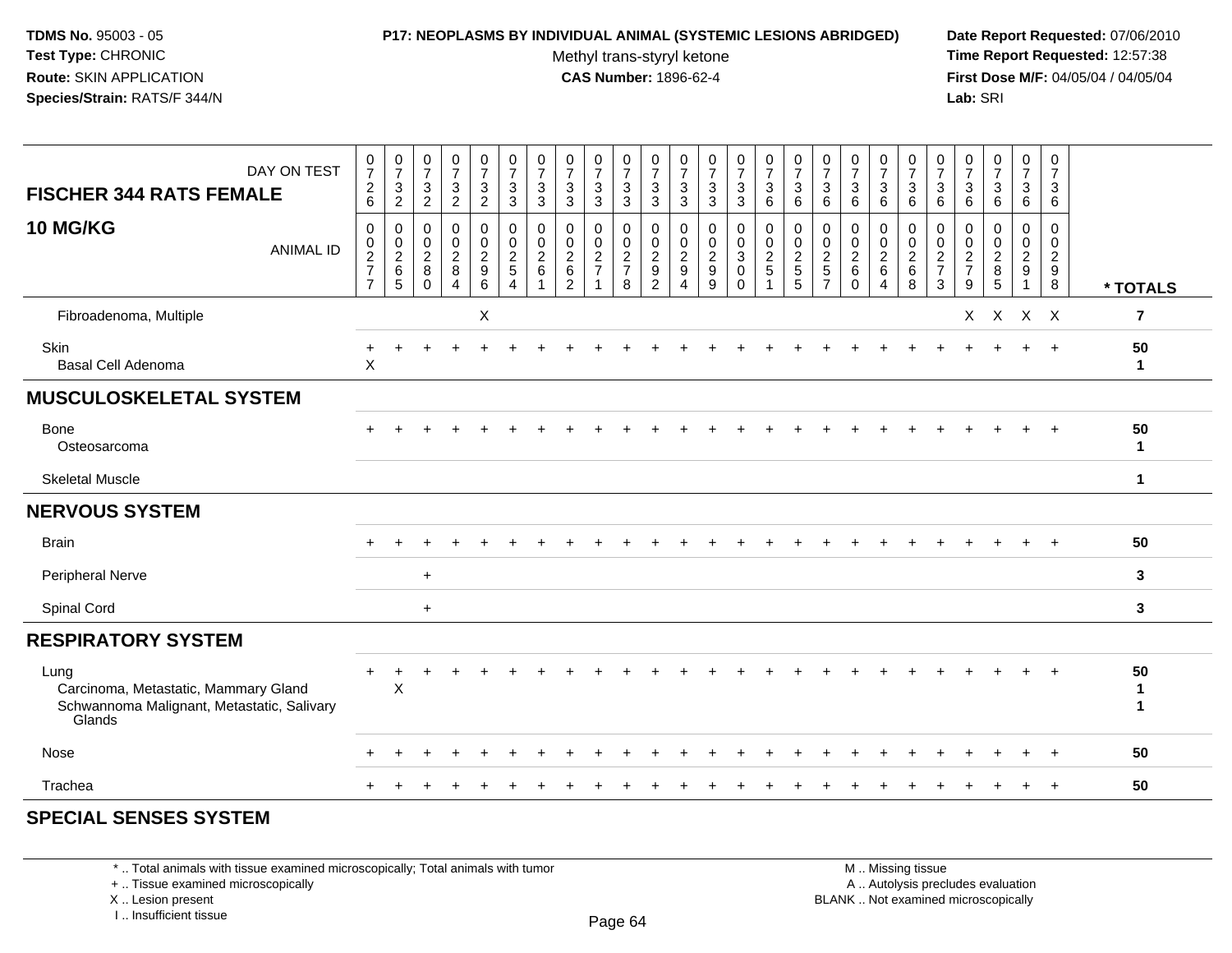## **P17: NEOPLASMS BY INDIVIDUAL ANIMAL (SYSTEMIC LESIONS ABRIDGED) Date Report Requested:** 07/06/2010

Methyl trans-styryl ketone<br>CAS Number: 1896-62-4

| DAY ON TEST<br><b>FISCHER 344 RATS FEMALE</b> | $\frac{0}{7}$<br>$\overline{c}$<br>6                                   | $\frac{0}{7}$<br>$\mathbf 3$<br>$\sqrt{2}$ | $\frac{0}{7}$<br>$\mathbf{3}$<br>$\overline{2}$ | $\overline{0}$<br>$\overline{7}$<br>3<br>2 | $\frac{0}{7}$<br>$\sqrt{3}$<br>$\boldsymbol{2}$   | $\frac{0}{7}$<br>$\sqrt{3}$<br>$\mathbf{3}$ | $\begin{array}{c} 0 \\ 7 \end{array}$<br>$\mathbf{3}$<br>$\mathbf{3}$ | $\frac{0}{7}$<br>$\sqrt{3}$<br>3       | $\frac{0}{7}$<br>$\sqrt{3}$<br>$\mathbf{3}$ | $\begin{array}{c} 0 \\ 7 \end{array}$<br>3<br>$\mathsf 3$        | $\frac{0}{7}$<br>$\ensuremath{\mathsf{3}}$<br>$\sqrt{3}$         | $\frac{0}{7}$<br>$\sqrt{3}$<br>3 | $\frac{0}{7}$<br>$\mathbf{3}$<br>$\mathbf{3}$ | $\begin{smallmatrix}0\\7\end{smallmatrix}$<br>$\sqrt{3}$<br>3  | 0<br>$\overline{7}$<br>3<br>6           | $\frac{0}{7}$<br>$\ensuremath{\mathsf{3}}$<br>6 | $\frac{0}{7}$<br>3<br>6      | $\begin{array}{c} 0 \\ 7 \end{array}$<br>$\sqrt{3}$<br>6 | $\frac{0}{7}$<br>$\ensuremath{\mathsf{3}}$<br>6 | 0<br>$\overline{7}$<br>3<br>6                           | $\frac{0}{7}$<br>3<br>6           | $\pmb{0}$<br>$\overline{7}$<br>3<br>6 | $\frac{0}{7}$<br>$\mathbf{3}$<br>$\,6\,$ | $\begin{array}{c} 0 \\ 7 \end{array}$<br>$\sqrt{3}$<br>6 | 0<br>$\overline{7}$<br>$\mathbf{3}$<br>6                    |          |
|-----------------------------------------------|------------------------------------------------------------------------|--------------------------------------------|-------------------------------------------------|--------------------------------------------|---------------------------------------------------|---------------------------------------------|-----------------------------------------------------------------------|----------------------------------------|---------------------------------------------|------------------------------------------------------------------|------------------------------------------------------------------|----------------------------------|-----------------------------------------------|----------------------------------------------------------------|-----------------------------------------|-------------------------------------------------|------------------------------|----------------------------------------------------------|-------------------------------------------------|---------------------------------------------------------|-----------------------------------|---------------------------------------|------------------------------------------|----------------------------------------------------------|-------------------------------------------------------------|----------|
| <b>10 MG/KG</b><br><b>ANIMAL ID</b>           | 0<br>$\pmb{0}$<br>$\boldsymbol{2}$<br>$\overline{7}$<br>$\overline{ }$ | 00026<br>5                                 | $\pmb{0}$<br>$\pmb{0}$<br>$\frac{2}{8}$         | 0<br>$\pmb{0}$<br>$_{\rm 8}^2$             | 0<br>0<br>$\overline{c}$<br>$\boldsymbol{9}$<br>6 | 0<br>$\pmb{0}$<br>$\frac{2}{5}$             | $_{\rm 0}^{\rm 0}$<br>$\frac{2}{6}$                                   | 0<br>$\mathbf 0$<br>$\frac{2}{6}$<br>2 | 0<br>$\pmb{0}$<br>$\frac{2}{7}$             | $\begin{smallmatrix}0\\0\end{smallmatrix}$<br>$\frac{2}{7}$<br>8 | $\begin{smallmatrix}0\\0\end{smallmatrix}$<br>$\frac{2}{9}$<br>2 | 0<br>0<br>$\frac{2}{9}$<br>4     | $\pmb{0}$<br>$\pmb{0}$<br>$\frac{2}{9}$<br>9  | $\pmb{0}$<br>$\pmb{0}$<br>3<br>$\mathsf{O}\xspace$<br>$\Omega$ | $\mathbf 0$<br>$\pmb{0}$<br>$rac{2}{5}$ | 0<br>$\mathbf 0$<br>$\frac{2}{5}$<br>5          | $\mathbf 0$<br>$\frac{2}{5}$ | 0<br>$\pmb{0}$<br>$\frac{2}{6}$<br>$\Omega$              | 0<br>0<br>$\frac{2}{6}$<br>4                    | $\pmb{0}$<br>$\begin{array}{c} 2 \\ 6 \end{array}$<br>8 | $\mathbf 0$<br>$\frac{2}{7}$<br>3 | $\frac{2}{7}$<br>9                    | 0<br>$\pmb{0}$<br>$\frac{2}{8}$<br>5     | 0<br>0<br>$\frac{2}{9}$                                  | 0<br>$\pmb{0}$<br>$\boldsymbol{2}$<br>$\boldsymbol{9}$<br>8 | * TOTALS |
| Eye                                           |                                                                        |                                            |                                                 |                                            |                                                   |                                             |                                                                       |                                        |                                             |                                                                  |                                                                  |                                  |                                               |                                                                |                                         |                                                 |                              |                                                          |                                                 |                                                         |                                   |                                       |                                          | $+$                                                      | $+$                                                         | 50       |
| Harderian Gland<br>Adenoma                    | $+$                                                                    |                                            |                                                 |                                            |                                                   |                                             |                                                                       |                                        |                                             |                                                                  |                                                                  |                                  |                                               |                                                                |                                         |                                                 |                              |                                                          |                                                 |                                                         |                                   |                                       |                                          | $+$                                                      | $+$                                                         | 50<br>1  |
| <b>URINARY SYSTEM</b>                         |                                                                        |                                            |                                                 |                                            |                                                   |                                             |                                                                       |                                        |                                             |                                                                  |                                                                  |                                  |                                               |                                                                |                                         |                                                 |                              |                                                          |                                                 |                                                         |                                   |                                       |                                          |                                                          |                                                             |          |
| Kidney                                        |                                                                        |                                            |                                                 |                                            |                                                   |                                             |                                                                       |                                        |                                             |                                                                  |                                                                  |                                  |                                               |                                                                |                                         |                                                 |                              |                                                          |                                                 |                                                         |                                   |                                       |                                          | $+$                                                      | $+$                                                         | 50       |
| <b>Urinary Bladder</b>                        |                                                                        |                                            |                                                 |                                            |                                                   |                                             |                                                                       |                                        |                                             |                                                                  |                                                                  |                                  |                                               |                                                                |                                         |                                                 |                              |                                                          |                                                 |                                                         |                                   |                                       |                                          | $\pm$                                                    | $+$                                                         | 50       |
| <b>SYSTEMIC LESIONS</b>                       |                                                                        |                                            |                                                 |                                            |                                                   |                                             |                                                                       |                                        |                                             |                                                                  |                                                                  |                                  |                                               |                                                                |                                         |                                                 |                              |                                                          |                                                 |                                                         |                                   |                                       |                                          |                                                          |                                                             |          |
| Multiple Organ<br>Leukemia Mononuclear        | $\pm$                                                                  | X                                          |                                                 |                                            | X                                                 |                                             |                                                                       |                                        |                                             |                                                                  |                                                                  |                                  |                                               | X                                                              |                                         | X                                               |                              |                                                          |                                                 |                                                         | X                                 | X                                     |                                          | $\pm$                                                    | $+$                                                         | 50<br>11 |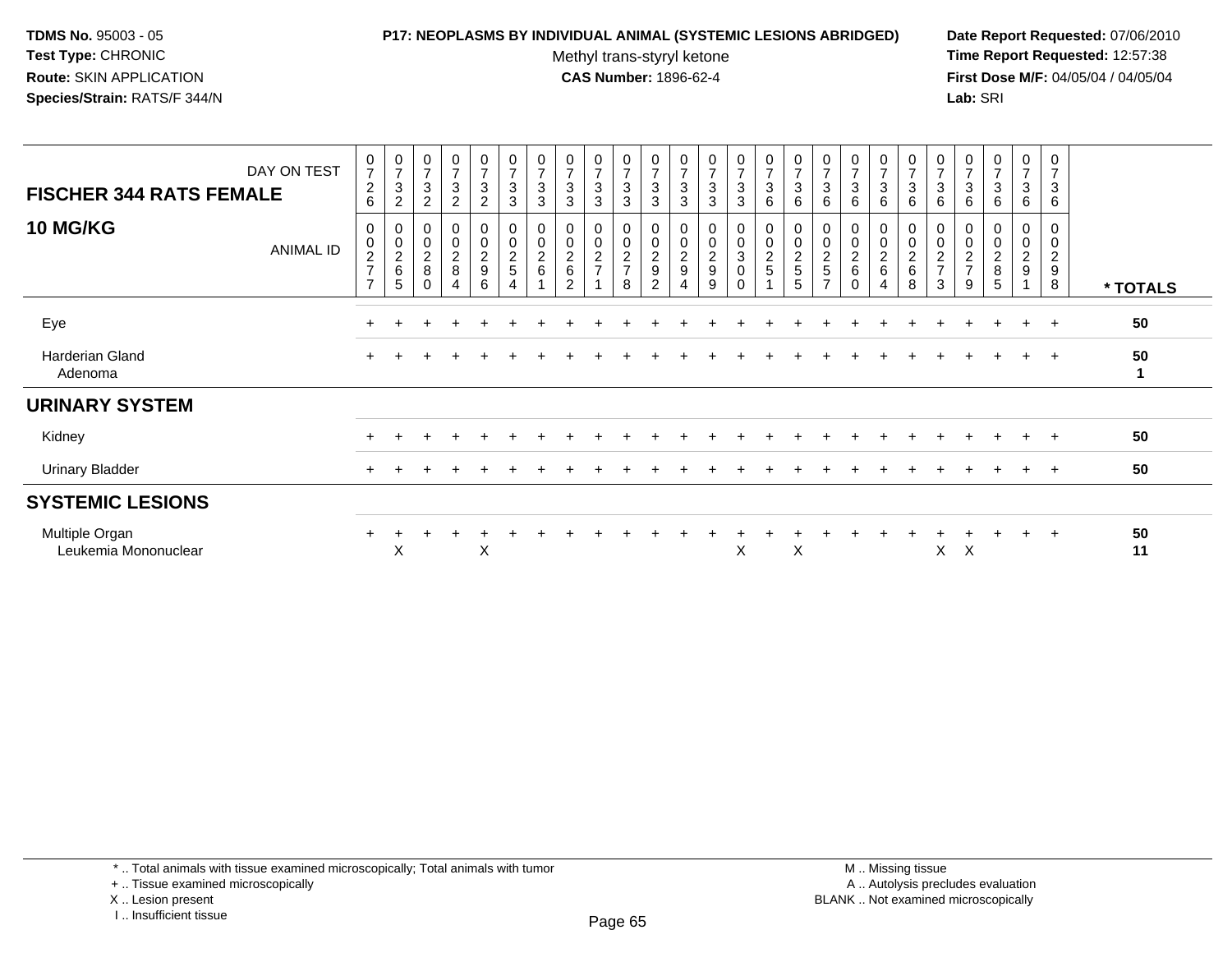# **P17: NEOPLASMS BY INDIVIDUAL ANIMAL (SYSTEMIC LESIONS ABRIDGED) Date Report Requested:** 07/06/2010

Methyl trans-styryl ketone<br>CAS Number: 1896-62-4

 **Time Report Requested:** 12:57:38 **First Dose M/F:** 04/05/04 / 04/05/04<br>Lab: SRI **Lab:** SRI

| <b>FISCHER 344 RATS FEMALE</b>  | DAY ON TEST      | $\begin{array}{c} 0 \\ 0 \\ 7 \\ 5 \end{array}$                | $\begin{array}{c} 0 \\ 4 \\ 5 \end{array}$<br>$\mathbf{3}$                       | 0<br>$\overline{a}$<br>$\sqrt{5}$<br>$\,$ 5 $\,$                       | $\begin{array}{c} 0 \\ 5 \\ 5 \end{array}$<br>$\overline{4}$   | $0$<br>5<br>5<br>5<br>7                                           | $\begin{array}{c} 0 \\ 5 \\ 8 \end{array}$<br>$\mathbf{3}$     | $\begin{array}{c} 0 \\ 5 \\ 8 \end{array}$<br>$\overline{7}$ | $\begin{array}{c} 0 \\ 5 \\ 9 \end{array}$<br>$\mathbf{1}$   | $\begin{smallmatrix}0\0\0\end{smallmatrix}$<br>$\sqrt{5}$                  | $\begin{smallmatrix}0\0\0\end{smallmatrix}$<br>$\mathbf{1}$<br>$\overline{4}$ | 0627                                                 | 0<br>$\overline{6}$<br>$\sqrt{3}$<br>$\overline{c}$ | $\begin{array}{c} 0 \\ 6 \\ 7 \end{array}$<br>$\boldsymbol{9}$ | $\begin{array}{c} 0 \\ 6 \\ 8 \end{array}$<br>$\overline{7}$ | $\begin{matrix} 0 \\ 6 \end{matrix}$<br>9<br>$\overline{4}$ | $\frac{0}{7}$<br>$\pmb{0}$<br>$\sqrt{3}$                                 | $\frac{0}{7}$<br>$\mathbf 0$<br>$\overline{a}$        | $\frac{0}{7}$<br>$\mathbf 0$<br>8                              | $\frac{0}{7}$<br>0<br>$\bf 8$                | $\frac{0}{7}$<br>$\overline{1}$<br>0                                | $\frac{0}{7}$<br>$\mathbf{1}$<br>$\mathbf 5$   | $\frac{0}{7}$<br>$\overline{c}$<br>$\mathbf{1}$                | $\frac{0}{7}$<br>$\frac{2}{2}$                          | $\frac{0}{7}$<br>$\frac{3}{2}$                                  | 0<br>$\overline{7}$<br>3<br>$\overline{2}$                         |                   |
|---------------------------------|------------------|----------------------------------------------------------------|----------------------------------------------------------------------------------|------------------------------------------------------------------------|----------------------------------------------------------------|-------------------------------------------------------------------|----------------------------------------------------------------|--------------------------------------------------------------|--------------------------------------------------------------|----------------------------------------------------------------------------|-------------------------------------------------------------------------------|------------------------------------------------------|-----------------------------------------------------|----------------------------------------------------------------|--------------------------------------------------------------|-------------------------------------------------------------|--------------------------------------------------------------------------|-------------------------------------------------------|----------------------------------------------------------------|----------------------------------------------|---------------------------------------------------------------------|------------------------------------------------|----------------------------------------------------------------|---------------------------------------------------------|-----------------------------------------------------------------|--------------------------------------------------------------------|-------------------|
| 30 MG/KG                        | <b>ANIMAL ID</b> | $\mathsf 0$<br>$\begin{array}{c} 0 \\ 3 \\ 2 \\ 3 \end{array}$ | $\boldsymbol{0}$<br>$\frac{0}{3}$<br>$\overline{\mathbf{4}}$<br>$\boldsymbol{9}$ | $\mathbf 0$<br>$\mathbf 0$<br>$\mathbf{3}$<br>$\mathsf{O}\xspace$<br>8 | $\mathbf 0$<br>$\mathbf 0$<br>$\mathbf 3$<br>$\mathbf{3}$<br>8 | 0<br>$\mathbf 0$<br>$\sqrt{3}$<br>$\mathsf 3$<br>$\boldsymbol{9}$ | $\mathbf 0$<br>$\mathbf 0$<br>3<br>$\mathbf 0$<br>$\mathbf{1}$ | 0<br>$\pmb{0}$<br>3<br>4<br>6                                | 0<br>0<br>$\mathbf{3}$<br>$\boldsymbol{2}$<br>$\overline{2}$ | $\mathbf 0$<br>$\mathbf 0$<br>$\mathsf 3$<br>$\overline{4}$<br>$\mathbf 0$ | 0<br>$\begin{array}{c} 0 \\ 3 \\ 2 \\ 6 \end{array}$                          | $\mathbf 0$<br>$\mathbf 0$<br>$_3^3$<br>$\mathbf{1}$ | 0<br>$\mathbf 0$<br>3<br>$\sqrt{2}$<br>$\mathsf 0$  | 0<br>$_{3}^{\rm 0}$<br>$\mathbf{1}$<br>8                       | 0<br>$\bar{0}$<br>$\mathbf{3}$<br>$\mathsf{O}$<br>9          | 0<br>$\mathbf 0$<br>3<br>$rac{2}{5}$                        | $\begin{smallmatrix}0\\0\\3\end{smallmatrix}$<br>$\pmb{0}$<br>$\sqrt{3}$ | 0<br>$\mathbf 0$<br>3<br>$\sqrt{3}$<br>$\overline{4}$ | $\mathbf 0$<br>$\mathbf 0$<br>$\mathbf{3}$<br>$\mathbf 0$<br>6 | 0<br>$\mathbf 0$<br>3<br>$\overline{c}$<br>8 | 0<br>$\mathbf 0$<br>$\mathbf{3}$<br>$\mathbf{1}$<br>$5\phantom{.0}$ | 0<br>$_{3}^{\rm 0}$<br>$\mathbf{1}$<br>$\,6\,$ | 0<br>$\mathbf 0$<br>$\mathbf{3}$<br>$\mathbf{1}$<br>$\sqrt{2}$ | 0<br>$\mathbf 0$<br>3<br>$\mathbf{1}$<br>$\overline{4}$ | 0<br>$\mathbf 0$<br>$\mathbf{3}$<br>$\pmb{0}$<br>$\overline{2}$ | 0<br>$\mathbf 0$<br>$\mathbf{3}$<br>$\mathbf 0$<br>$5\phantom{.0}$ | females<br>(cont) |
| <b>ALIMENTARY SYSTEM</b>        |                  |                                                                |                                                                                  |                                                                        |                                                                |                                                                   |                                                                |                                                              |                                                              |                                                                            |                                                                               |                                                      |                                                     |                                                                |                                                              |                                                             |                                                                          |                                                       |                                                                |                                              |                                                                     |                                                |                                                                |                                                         |                                                                 |                                                                    |                   |
| Esophagus                       |                  | $+$                                                            |                                                                                  |                                                                        |                                                                |                                                                   |                                                                |                                                              |                                                              |                                                                            |                                                                               |                                                      |                                                     |                                                                |                                                              |                                                             |                                                                          |                                                       |                                                                |                                              |                                                                     |                                                | М                                                              |                                                         | $+$                                                             | $+$                                                                |                   |
| Intestine Large, Cecum          |                  |                                                                |                                                                                  |                                                                        |                                                                |                                                                   |                                                                |                                                              |                                                              |                                                                            |                                                                               |                                                      |                                                     |                                                                |                                                              |                                                             |                                                                          |                                                       |                                                                |                                              |                                                                     |                                                |                                                                |                                                         |                                                                 |                                                                    |                   |
| Intestine Large, Colon          |                  |                                                                |                                                                                  |                                                                        |                                                                |                                                                   |                                                                |                                                              |                                                              |                                                                            |                                                                               |                                                      |                                                     |                                                                |                                                              |                                                             |                                                                          |                                                       |                                                                |                                              |                                                                     |                                                |                                                                |                                                         |                                                                 | $\overline{1}$                                                     |                   |
| Intestine Large, Rectum         |                  | M                                                              | $\ddot{}$                                                                        |                                                                        |                                                                |                                                                   |                                                                |                                                              |                                                              |                                                                            |                                                                               |                                                      |                                                     |                                                                |                                                              |                                                             |                                                                          |                                                       |                                                                |                                              |                                                                     |                                                |                                                                |                                                         |                                                                 | $+$                                                                |                   |
| Intestine Small, Duodenum       |                  | $+$                                                            |                                                                                  |                                                                        |                                                                |                                                                   |                                                                |                                                              |                                                              |                                                                            |                                                                               |                                                      |                                                     |                                                                |                                                              |                                                             |                                                                          |                                                       |                                                                |                                              |                                                                     |                                                |                                                                |                                                         |                                                                 | $+$                                                                |                   |
| Intestine Small, Ileum          |                  | $\ddot{}$                                                      | $\ddot{}$                                                                        |                                                                        |                                                                |                                                                   |                                                                |                                                              |                                                              |                                                                            |                                                                               |                                                      |                                                     |                                                                |                                                              |                                                             |                                                                          |                                                       |                                                                |                                              |                                                                     |                                                |                                                                |                                                         |                                                                 |                                                                    |                   |
| Intestine Small, Jejunum        |                  |                                                                |                                                                                  |                                                                        |                                                                |                                                                   |                                                                |                                                              |                                                              |                                                                            |                                                                               |                                                      |                                                     |                                                                |                                                              |                                                             |                                                                          |                                                       |                                                                |                                              |                                                                     |                                                |                                                                |                                                         |                                                                 |                                                                    |                   |
| Liver<br>Hepatocellular Adenoma |                  | $+$                                                            | $\div$                                                                           |                                                                        |                                                                |                                                                   |                                                                |                                                              |                                                              |                                                                            |                                                                               |                                                      |                                                     |                                                                |                                                              | $\ddot{}$                                                   | $\ddot{}$                                                                | $\ddot{}$<br>X                                        |                                                                | $\div$                                       | $\ddot{}$                                                           | $\ddot{}$                                      |                                                                |                                                         | $+$                                                             | $\overline{1}$                                                     |                   |
| Mesentery<br>Sarcoma            |                  |                                                                | $\ddot{}$                                                                        |                                                                        |                                                                |                                                                   | $\ddot{}$                                                      |                                                              |                                                              |                                                                            | $\ddot{}$                                                                     |                                                      |                                                     | $+$                                                            | $\overline{+}$                                               |                                                             |                                                                          | $\ddot{}$                                             |                                                                | $\pm$                                        | $\ddot{}$                                                           |                                                | $\ddot{}$                                                      |                                                         |                                                                 |                                                                    |                   |
| Pancreas                        |                  | $\pm$                                                          | $\div$                                                                           |                                                                        |                                                                |                                                                   |                                                                |                                                              |                                                              |                                                                            |                                                                               |                                                      |                                                     |                                                                |                                                              |                                                             |                                                                          |                                                       |                                                                |                                              |                                                                     |                                                |                                                                |                                                         |                                                                 | $\overline{ }$                                                     |                   |
| Salivary Glands                 |                  |                                                                |                                                                                  |                                                                        |                                                                |                                                                   |                                                                |                                                              |                                                              |                                                                            |                                                                               |                                                      |                                                     |                                                                |                                                              |                                                             |                                                                          |                                                       |                                                                |                                              |                                                                     |                                                |                                                                |                                                         |                                                                 |                                                                    |                   |
| Stomach, Forestomach            |                  |                                                                |                                                                                  |                                                                        |                                                                |                                                                   |                                                                |                                                              |                                                              |                                                                            |                                                                               |                                                      |                                                     |                                                                |                                                              |                                                             |                                                                          |                                                       |                                                                |                                              |                                                                     |                                                |                                                                |                                                         |                                                                 | $\overline{1}$                                                     |                   |
| Stomach, Glandular              |                  |                                                                |                                                                                  |                                                                        |                                                                |                                                                   |                                                                |                                                              |                                                              |                                                                            |                                                                               |                                                      |                                                     |                                                                |                                                              |                                                             |                                                                          |                                                       |                                                                |                                              |                                                                     |                                                |                                                                |                                                         |                                                                 | $\overline{+}$                                                     |                   |
| Tongue                          |                  |                                                                |                                                                                  |                                                                        |                                                                |                                                                   |                                                                |                                                              |                                                              |                                                                            |                                                                               |                                                      |                                                     |                                                                |                                                              |                                                             |                                                                          |                                                       |                                                                |                                              |                                                                     |                                                |                                                                |                                                         |                                                                 |                                                                    |                   |

\* .. Total animals with tissue examined microscopically; Total animals with tumor

+ .. Tissue examined microscopically

X .. Lesion present

I .. Insufficient tissue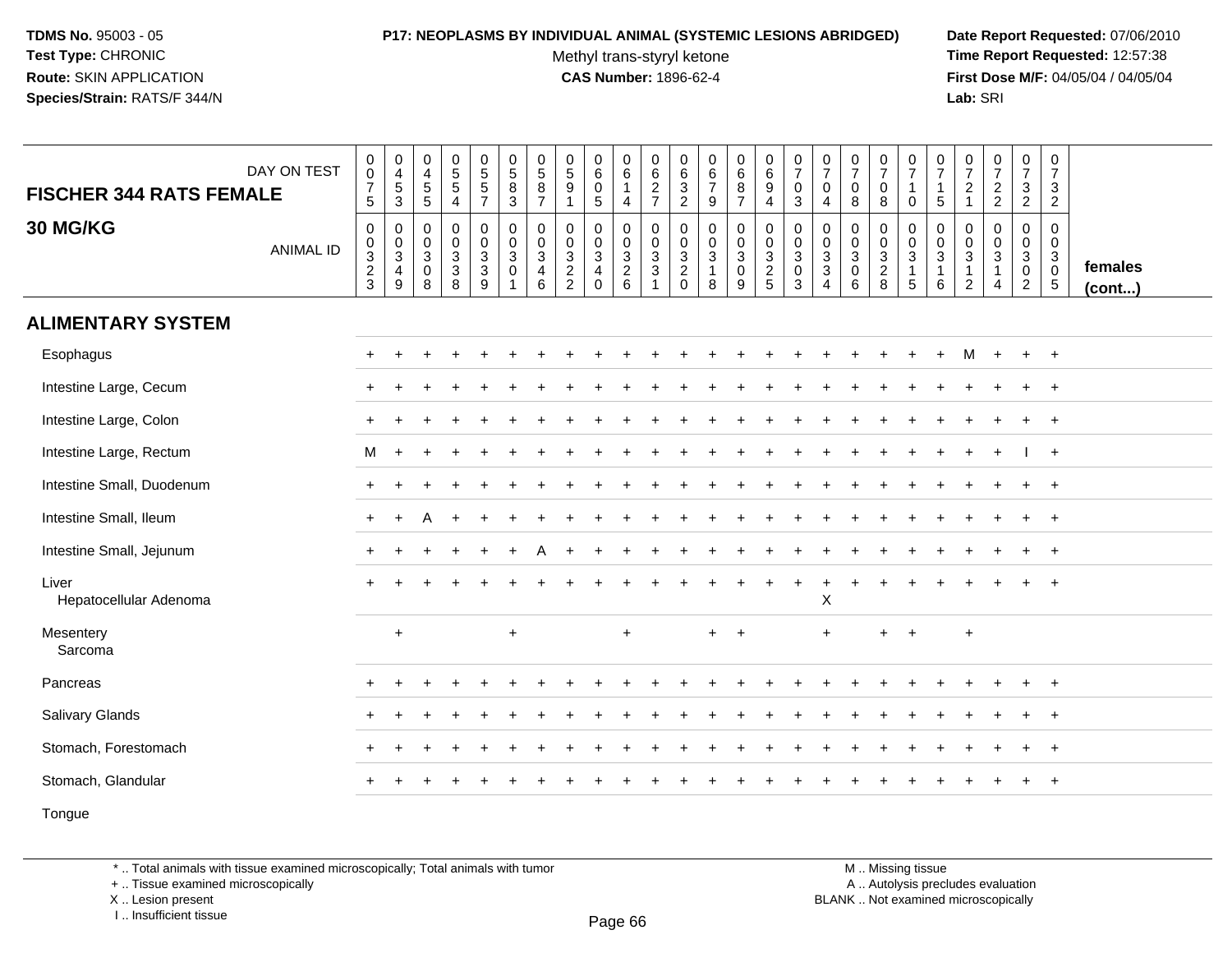### **P17: NEOPLASMS BY INDIVIDUAL ANIMAL (SYSTEMIC LESIONS ABRIDGED) Date Report Requested:** 07/06/2010

Methyl trans-styryl ketone<br>CAS Number: 1896-62-4

 **Time Report Requested:** 12:57:38 **First Dose M/F:** 04/05/04 / 04/05/04<br>**Lab:** SRI **Lab:** SRI

| DAY ON TEST<br><b>FISCHER 344 RATS FEMALE</b><br>30 MG/KG<br><b>ANIMAL ID</b>             | $\mathbf 0$<br>$\ddot{\mathbf{0}}$<br>$\overline{7}$<br>5<br>0<br>$\boldsymbol{0}$<br>$\overline{3}$<br>$\overline{c}$<br>3 | 0<br>$\overline{\mathbf{4}}$<br>$\,$ 5 $\,$<br>$\mathbf{3}$<br>$\mathbf 0$<br>$\mathbf 0$<br>$\sqrt{3}$<br>$\overline{4}$<br>$\boldsymbol{9}$ | $\mathbf 0$<br>$\overline{4}$<br>$\sqrt{5}$<br>5<br>$\mathbf 0$<br>$\mathbf 0$<br>$\mathbf{3}$<br>$\mathbf 0$<br>8 | $\mathbf 0$<br>$\frac{5}{5}$<br>$\overline{4}$<br>$\pmb{0}$<br>$\mathbf 0$<br>$\overline{3}$<br>$\mathbf{3}$<br>8 | $\pmb{0}$<br>5<br>$\sqrt{5}$<br>$\overline{7}$<br>$\mathsf 0$<br>$\mathbf 0$<br>$\overline{3}$<br>$\mathbf{3}$<br>9 | $\begin{smallmatrix} 0\\5 \end{smallmatrix}$<br>$\bf 8$<br>$\mathbf{3}$<br>$\pmb{0}$<br>$\mathsf{O}\xspace$<br>3<br>$\mathbf 0$<br>1 | $\begin{array}{c} 0 \\ 5 \end{array}$<br>8<br>$\overline{7}$<br>0<br>0<br>3<br>$\overline{4}$<br>6 | $\begin{array}{c} 0 \\ 5 \\ 9 \end{array}$<br>-1<br>$\pmb{0}$<br>$\pmb{0}$<br>$\frac{3}{2}$<br>$\overline{2}$ | 0<br>6<br>$\mathbf 0$<br>$\sqrt{5}$<br>0<br>$\pmb{0}$<br>$\overline{3}$<br>$\overline{\mathbf{4}}$<br>$\mathbf 0$ | 0<br>$\,6$<br>$\mathbf{1}$<br>$\overline{4}$<br>$\pmb{0}$<br>$\mathbf 0$<br>$\overline{3}$<br>$\overline{c}$<br>$6\phantom{1}$ | 0<br>$\frac{6}{2}$<br>$\overline{7}$<br>0<br>$\mathsf{O}$<br>$\overline{3}$<br>3<br>$\mathbf{1}$ | 0<br>$\,6\,$<br>$\ensuremath{\mathsf{3}}$<br>$\overline{2}$<br>$\pmb{0}$<br>$\boldsymbol{0}$<br>$\overline{3}$<br>$\overline{c}$<br>$\mathbf 0$ | $\begin{array}{c} 0 \\ 6 \\ 7 \end{array}$<br>9<br>$\mathsf 0$<br>$\mathsf{O}\xspace$<br>$\overline{3}$<br>$\overline{1}$<br>8 | $\begin{array}{c} 0 \\ 6 \end{array}$<br>$\bf 8$<br>$\overline{7}$<br>$\pmb{0}$<br>$\mathbf 0$<br>$\overline{3}$<br>0<br>9 | $\pmb{0}$<br>$\overline{6}$<br>9<br>4<br>$\pmb{0}$<br>$\mathbf 0$<br>$\overline{3}$<br>$\overline{c}$<br>$5\phantom{.0}$ | $\frac{0}{7}$<br>$\mathbf 0$<br>3<br>$\mathbf 0$<br>$\mathsf{O}\xspace$<br>$\mathbf{3}$<br>$\mathbf 0$<br>3 | 0<br>$\overline{7}$<br>$\mathbf 0$<br>$\overline{4}$<br>0<br>$\mathbf 0$<br>$\overline{3}$<br>$\mathbf 3$<br>$\overline{4}$ | $\begin{array}{c} 0 \\ 7 \end{array}$<br>$\mathbf 0$<br>8<br>$\mathbf 0$<br>$\mathsf{O}\xspace$<br>$\overline{3}$<br>$\mathbf 0$<br>6 | 0<br>$\overline{7}$<br>0<br>8<br>0<br>$\mathbf 0$<br>$\overline{3}$<br>$\sqrt{2}$<br>8 | $\pmb{0}$<br>$\overline{7}$<br>$\overline{1}$<br>$\mathbf 0$<br>$\pmb{0}$<br>$\mathbf 0$<br>$\overline{3}$<br>$\mathbf{1}$<br>5 | 0<br>$\overline{7}$<br>$\mathbf{1}$<br>5<br>0<br>$\mathbf 0$<br>3<br>$\mathbf{1}$<br>6 | 0<br>$\overline{7}$<br>$\sqrt{2}$<br>$\mathbf{1}$<br>$\pmb{0}$<br>$\mathsf 0$<br>$\sqrt{3}$<br>$\mathbf{1}$<br>$\overline{2}$ | $\frac{0}{7}$<br>$\overline{c}$<br>$\overline{c}$<br>$\pmb{0}$<br>$\mathsf{O}\xspace$<br>$\mathfrak{Z}$<br>1<br>$\overline{4}$ | $\mathbf 0$<br>$\overline{7}$<br>$\mathbf{3}$<br>$\overline{2}$<br>$\pmb{0}$<br>$\mathbf 0$<br>$\mathbf{3}$<br>$\mathbf 0$<br>$\overline{2}$ | $\pmb{0}$<br>$\overline{7}$<br>$\mathbf{3}$<br>$\overline{2}$<br>0<br>$\mathbf 0$<br>$\mathbf{3}$<br>$\mathbf 0$<br>$\sqrt{5}$ | females<br>(cont) |
|-------------------------------------------------------------------------------------------|-----------------------------------------------------------------------------------------------------------------------------|-----------------------------------------------------------------------------------------------------------------------------------------------|--------------------------------------------------------------------------------------------------------------------|-------------------------------------------------------------------------------------------------------------------|---------------------------------------------------------------------------------------------------------------------|--------------------------------------------------------------------------------------------------------------------------------------|----------------------------------------------------------------------------------------------------|---------------------------------------------------------------------------------------------------------------|-------------------------------------------------------------------------------------------------------------------|--------------------------------------------------------------------------------------------------------------------------------|--------------------------------------------------------------------------------------------------|-------------------------------------------------------------------------------------------------------------------------------------------------|--------------------------------------------------------------------------------------------------------------------------------|----------------------------------------------------------------------------------------------------------------------------|--------------------------------------------------------------------------------------------------------------------------|-------------------------------------------------------------------------------------------------------------|-----------------------------------------------------------------------------------------------------------------------------|---------------------------------------------------------------------------------------------------------------------------------------|----------------------------------------------------------------------------------------|---------------------------------------------------------------------------------------------------------------------------------|----------------------------------------------------------------------------------------|-------------------------------------------------------------------------------------------------------------------------------|--------------------------------------------------------------------------------------------------------------------------------|----------------------------------------------------------------------------------------------------------------------------------------------|--------------------------------------------------------------------------------------------------------------------------------|-------------------|
| Tooth                                                                                     | $\ddot{}$                                                                                                                   |                                                                                                                                               |                                                                                                                    |                                                                                                                   |                                                                                                                     |                                                                                                                                      |                                                                                                    |                                                                                                               |                                                                                                                   |                                                                                                                                |                                                                                                  |                                                                                                                                                 |                                                                                                                                |                                                                                                                            |                                                                                                                          |                                                                                                             |                                                                                                                             |                                                                                                                                       |                                                                                        |                                                                                                                                 |                                                                                        |                                                                                                                               |                                                                                                                                |                                                                                                                                              |                                                                                                                                |                   |
| <b>CARDIOVASCULAR SYSTEM</b>                                                              |                                                                                                                             |                                                                                                                                               |                                                                                                                    |                                                                                                                   |                                                                                                                     |                                                                                                                                      |                                                                                                    |                                                                                                               |                                                                                                                   |                                                                                                                                |                                                                                                  |                                                                                                                                                 |                                                                                                                                |                                                                                                                            |                                                                                                                          |                                                                                                             |                                                                                                                             |                                                                                                                                       |                                                                                        |                                                                                                                                 |                                                                                        |                                                                                                                               |                                                                                                                                |                                                                                                                                              |                                                                                                                                |                   |
| <b>Blood Vessel</b>                                                                       |                                                                                                                             |                                                                                                                                               |                                                                                                                    |                                                                                                                   |                                                                                                                     |                                                                                                                                      |                                                                                                    |                                                                                                               |                                                                                                                   |                                                                                                                                |                                                                                                  |                                                                                                                                                 |                                                                                                                                |                                                                                                                            |                                                                                                                          | $\ddot{}$                                                                                                   |                                                                                                                             |                                                                                                                                       |                                                                                        |                                                                                                                                 |                                                                                        |                                                                                                                               | $+$                                                                                                                            |                                                                                                                                              |                                                                                                                                |                   |
| Heart<br>Sarcoma                                                                          | ÷                                                                                                                           |                                                                                                                                               |                                                                                                                    |                                                                                                                   |                                                                                                                     |                                                                                                                                      |                                                                                                    |                                                                                                               |                                                                                                                   |                                                                                                                                |                                                                                                  |                                                                                                                                                 |                                                                                                                                |                                                                                                                            |                                                                                                                          |                                                                                                             |                                                                                                                             |                                                                                                                                       |                                                                                        |                                                                                                                                 |                                                                                        |                                                                                                                               |                                                                                                                                |                                                                                                                                              | $\overline{ }$                                                                                                                 |                   |
| <b>ENDOCRINE SYSTEM</b>                                                                   |                                                                                                                             |                                                                                                                                               |                                                                                                                    |                                                                                                                   |                                                                                                                     |                                                                                                                                      |                                                                                                    |                                                                                                               |                                                                                                                   |                                                                                                                                |                                                                                                  |                                                                                                                                                 |                                                                                                                                |                                                                                                                            |                                                                                                                          |                                                                                                             |                                                                                                                             |                                                                                                                                       |                                                                                        |                                                                                                                                 |                                                                                        |                                                                                                                               |                                                                                                                                |                                                                                                                                              |                                                                                                                                |                   |
| <b>Adrenal Cortex</b>                                                                     | ÷                                                                                                                           |                                                                                                                                               |                                                                                                                    |                                                                                                                   |                                                                                                                     |                                                                                                                                      |                                                                                                    |                                                                                                               |                                                                                                                   |                                                                                                                                |                                                                                                  |                                                                                                                                                 |                                                                                                                                |                                                                                                                            |                                                                                                                          |                                                                                                             |                                                                                                                             |                                                                                                                                       |                                                                                        |                                                                                                                                 |                                                                                        |                                                                                                                               |                                                                                                                                | $\div$                                                                                                                                       | $+$                                                                                                                            |                   |
| Adrenal Medulla<br>Pheochromocytoma Malignant                                             |                                                                                                                             |                                                                                                                                               |                                                                                                                    |                                                                                                                   |                                                                                                                     |                                                                                                                                      |                                                                                                    |                                                                                                               |                                                                                                                   |                                                                                                                                |                                                                                                  |                                                                                                                                                 |                                                                                                                                | м                                                                                                                          |                                                                                                                          |                                                                                                             |                                                                                                                             |                                                                                                                                       |                                                                                        |                                                                                                                                 | X                                                                                      |                                                                                                                               |                                                                                                                                | $\ddot{}$                                                                                                                                    | $+$                                                                                                                            |                   |
| Islets, Pancreatic<br>Adenoma                                                             | $+$                                                                                                                         |                                                                                                                                               |                                                                                                                    |                                                                                                                   |                                                                                                                     |                                                                                                                                      |                                                                                                    |                                                                                                               |                                                                                                                   |                                                                                                                                |                                                                                                  |                                                                                                                                                 |                                                                                                                                | $\ddot{}$                                                                                                                  | $\ddot{}$                                                                                                                | $\ddot{}$<br>X                                                                                              |                                                                                                                             |                                                                                                                                       |                                                                                        |                                                                                                                                 |                                                                                        |                                                                                                                               |                                                                                                                                |                                                                                                                                              | $+$                                                                                                                            |                   |
| Parathyroid Gland                                                                         |                                                                                                                             |                                                                                                                                               |                                                                                                                    |                                                                                                                   |                                                                                                                     |                                                                                                                                      |                                                                                                    |                                                                                                               |                                                                                                                   |                                                                                                                                |                                                                                                  |                                                                                                                                                 |                                                                                                                                |                                                                                                                            |                                                                                                                          |                                                                                                             |                                                                                                                             |                                                                                                                                       |                                                                                        |                                                                                                                                 |                                                                                        |                                                                                                                               |                                                                                                                                |                                                                                                                                              | $+$                                                                                                                            |                   |
| <b>Pituitary Gland</b><br>Pars Distalis, Adenoma<br>Pars Distalis, Carcinoma              | $+$                                                                                                                         |                                                                                                                                               | X                                                                                                                  |                                                                                                                   |                                                                                                                     |                                                                                                                                      | X                                                                                                  |                                                                                                               |                                                                                                                   | $\times$                                                                                                                       |                                                                                                  |                                                                                                                                                 | $\mathsf{X}$                                                                                                                   | $\times$                                                                                                                   |                                                                                                                          |                                                                                                             |                                                                                                                             | $\pmb{\times}$                                                                                                                        |                                                                                        | $\mathsf{X}$                                                                                                                    | $\mathsf X$                                                                            | $\mathsf{X}$                                                                                                                  | $\mathsf{X}$                                                                                                                   | $X$ $X$                                                                                                                                      |                                                                                                                                |                   |
| <b>Thyroid Gland</b><br>C-cell, Adenoma<br>C-cell, Adenoma, Multiple<br>C-cell, Carcinoma | $\div$                                                                                                                      |                                                                                                                                               |                                                                                                                    |                                                                                                                   |                                                                                                                     |                                                                                                                                      |                                                                                                    |                                                                                                               |                                                                                                                   |                                                                                                                                |                                                                                                  |                                                                                                                                                 |                                                                                                                                |                                                                                                                            | X                                                                                                                        |                                                                                                             |                                                                                                                             |                                                                                                                                       | $\ddot{}$                                                                              | $+$<br>X                                                                                                                        | $+$                                                                                    | $+$                                                                                                                           |                                                                                                                                | $+$ $+$                                                                                                                                      |                                                                                                                                |                   |

# **GENERAL BODY SYSTEM**

\* .. Total animals with tissue examined microscopically; Total animals with tumor

+ .. Tissue examined microscopically

X .. Lesion present

I .. Insufficient tissue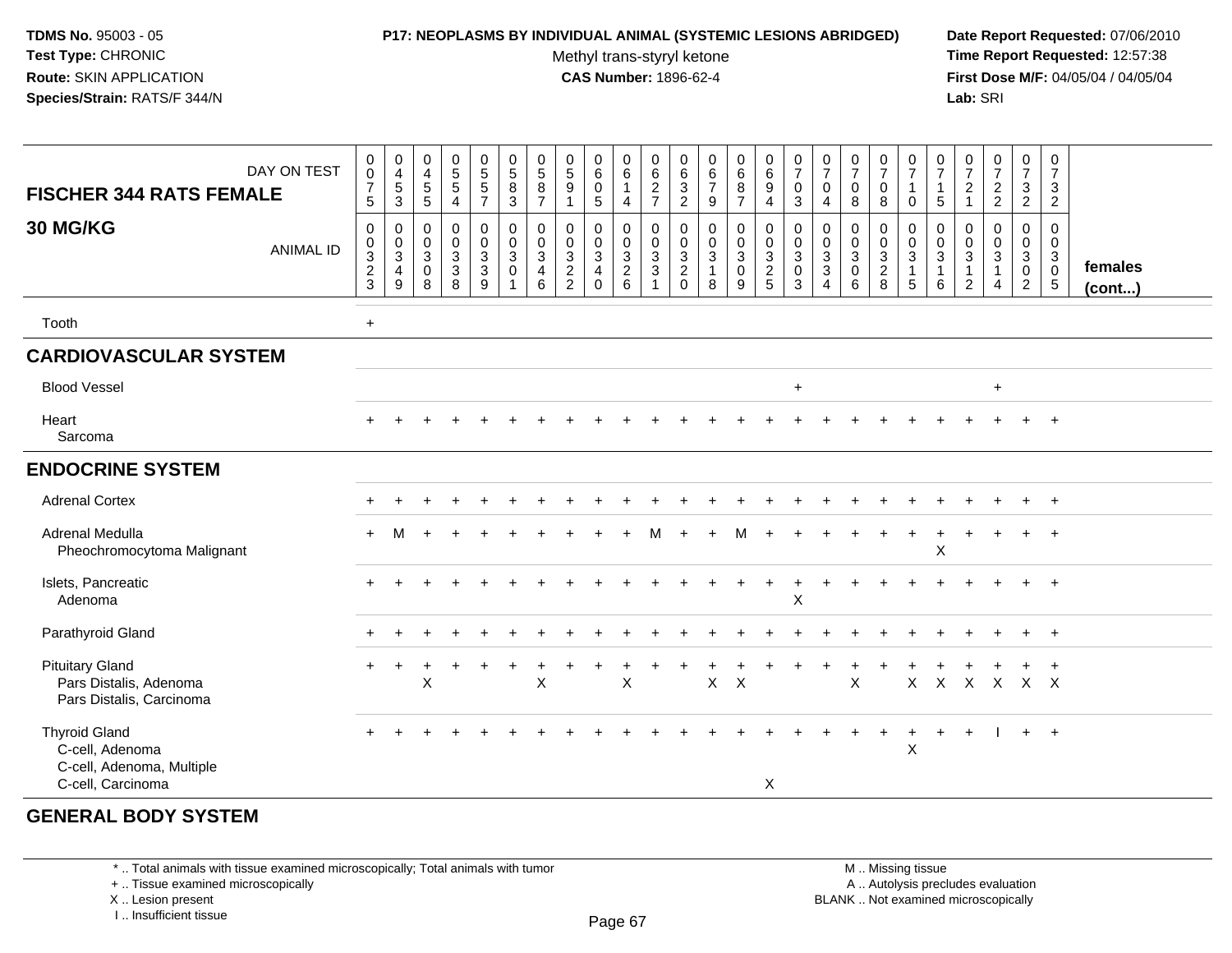### **P17: NEOPLASMS BY INDIVIDUAL ANIMAL (SYSTEMIC LESIONS ABRIDGED) Date Report Requested:** 07/06/2010

Methyl trans-styryl ketone<br>CAS Number: 1896-62-4

 **Time Report Requested:** 12:57:38 **First Dose M/F:** 04/05/04 / 04/05/04<br>Lab: SRI **Lab:** SRI

| <b>FISCHER 344 RATS FEMALE</b>                            | DAY ON TEST      | $\pmb{0}$<br>$\pmb{0}$<br>$\boldsymbol{7}$<br>$\sqrt{5}$ | $\pmb{0}$<br>$\overline{4}$<br>$\frac{5}{3}$          | $\,0\,$<br>$\overline{4}$<br>$\overline{5}$<br>5               | $\begin{array}{c} 0 \\ 5 \end{array}$<br>$\mathbf 5$<br>$\overline{4}$ | $\begin{array}{c} 0 \\ 5 \end{array}$<br>$\sqrt{5}$<br>$\overline{7}$ | $\begin{array}{c} 0 \\ 5 \end{array}$<br>$\,8\,$<br>$\mathfrak{Z}$ | $\pmb{0}$<br>$\,$ 5 $\,$<br>$\,8\,$<br>$\overline{7}$         | 0<br>$\sqrt{5}$<br>$\boldsymbol{9}$<br>$\mathbf{1}$ | $\pmb{0}$<br>$\,6\,$<br>$\pmb{0}$<br>5                              | $_{6}^{\rm 0}$<br>$\mathbf{1}$<br>$\overline{4}$     | $\boldsymbol{0}$<br>$\,6\,$<br>$\frac{2}{7}$ | 0<br>$\,6\,$<br>$\ensuremath{\mathsf{3}}$<br>$\sqrt{2}$ | $\pmb{0}$<br>$\,6\,$<br>$\overline{7}$<br>$9\,$ | $\pmb{0}$<br>$\,6\,$<br>8<br>$\overline{7}$                         | $\begin{array}{c} 0 \\ 6 \end{array}$<br>$\boldsymbol{9}$<br>$\overline{4}$ | $\begin{smallmatrix}0\\7\end{smallmatrix}$<br>$\pmb{0}$<br>$\mathbf{3}$ | $\frac{0}{7}$<br>$\pmb{0}$<br>4                                       | $\frac{0}{7}$<br>$\pmb{0}$<br>$\, 8$                 | $\frac{0}{7}$<br>$\pmb{0}$<br>8           | $\frac{0}{7}$<br>1<br>$\mathsf{O}\xspace$                        | 0<br>$\overline{7}$<br>1<br>5               | $\pmb{0}$<br>$\boldsymbol{7}$<br>$\overline{c}$<br>$\mathbf{1}$ | $\frac{0}{7}$<br>$\frac{2}{2}$                            | $\begin{array}{c} 0 \\ 7 \end{array}$<br>$\ensuremath{\mathsf{3}}$<br>$\overline{2}$ | $\pmb{0}$<br>$\overline{7}$<br>$\mathbf{3}$<br>$\overline{2}$         |                         |
|-----------------------------------------------------------|------------------|----------------------------------------------------------|-------------------------------------------------------|----------------------------------------------------------------|------------------------------------------------------------------------|-----------------------------------------------------------------------|--------------------------------------------------------------------|---------------------------------------------------------------|-----------------------------------------------------|---------------------------------------------------------------------|------------------------------------------------------|----------------------------------------------|---------------------------------------------------------|-------------------------------------------------|---------------------------------------------------------------------|-----------------------------------------------------------------------------|-------------------------------------------------------------------------|-----------------------------------------------------------------------|------------------------------------------------------|-------------------------------------------|------------------------------------------------------------------|---------------------------------------------|-----------------------------------------------------------------|-----------------------------------------------------------|--------------------------------------------------------------------------------------|-----------------------------------------------------------------------|-------------------------|
| 30 MG/KG                                                  | <b>ANIMAL ID</b> | $\pmb{0}$<br>0<br>$\frac{3}{2}$                          | 0<br>$\mathbf 0$<br>$\sqrt{3}$<br>$\overline{4}$<br>9 | $\mathbf 0$<br>$\mathbf 0$<br>$\overline{3}$<br>$\pmb{0}$<br>8 | 0<br>0<br>$\mathbf 3$<br>$\ensuremath{\mathsf{3}}$<br>8                | 0<br>0<br>$\frac{3}{3}$<br>$\boldsymbol{9}$                           | 0<br>$\mathbf 0$<br>$\ensuremath{\mathsf{3}}$<br>$\pmb{0}$         | 0<br>0<br>$\sqrt{3}$<br>$\begin{array}{c} 4 \\ 6 \end{array}$ | 0<br>0<br>$\frac{3}{2}$                             | 0<br>$\mathbf 0$<br>$\overline{3}$<br>$\overline{4}$<br>$\mathbf 0$ | 0<br>$\begin{array}{c} 0 \\ 3 \\ 2 \\ 6 \end{array}$ | 0<br>$\frac{0}{3}$<br>$\mathbf{1}$           | 0<br>$\mathbf 0$<br>$\frac{3}{2}$                       | 0<br>0<br>$\sqrt{3}$<br>$\overline{1}$<br>8     | 0<br>$\mathbf 0$<br>$\overline{3}$<br>$\pmb{0}$<br>$\boldsymbol{9}$ | 0<br>$\pmb{0}$<br>$\frac{3}{2}$<br>5                                        | 0<br>$\mathbf 0$<br>$\mathbf 3$<br>$\boldsymbol{0}$<br>3                | 0<br>0<br>$\mathbf{3}$<br>$\ensuremath{\mathsf{3}}$<br>$\overline{4}$ | 0<br>$\mathbf 0$<br>$\overline{3}$<br>$\pmb{0}$<br>6 | 0<br>0<br>$\overline{3}$<br>$\frac{2}{8}$ | 0<br>$\mathbf 0$<br>$\overline{3}$<br>$\mathbf{1}$<br>$\sqrt{5}$ | 0<br>0<br>$\mathbf{3}$<br>$\mathbf{1}$<br>6 | 0<br>0<br>$\mathbf 3$<br>$\overline{1}$<br>$\overline{c}$       | 0<br>$\mathbf 0$<br>$\overline{3}$<br>1<br>$\overline{4}$ | 0<br>0<br>$\ensuremath{\mathsf{3}}$<br>$\pmb{0}$<br>$\overline{2}$                   | $\mathbf 0$<br>$\mathbf 0$<br>$\mathbf{3}$<br>$\pmb{0}$<br>$\sqrt{5}$ | females<br>$($ cont $)$ |
| <b>NONE</b>                                               |                  |                                                          |                                                       |                                                                |                                                                        |                                                                       |                                                                    |                                                               |                                                     |                                                                     |                                                      |                                              |                                                         |                                                 |                                                                     |                                                                             |                                                                         |                                                                       |                                                      |                                           |                                                                  |                                             |                                                                 |                                                           |                                                                                      |                                                                       |                         |
| <b>GENITAL SYSTEM</b>                                     |                  |                                                          |                                                       |                                                                |                                                                        |                                                                       |                                                                    |                                                               |                                                     |                                                                     |                                                      |                                              |                                                         |                                                 |                                                                     |                                                                             |                                                                         |                                                                       |                                                      |                                           |                                                                  |                                             |                                                                 |                                                           |                                                                                      |                                                                       |                         |
| <b>Clitoral Gland</b><br>Adenoma<br>Carcinoma             |                  |                                                          |                                                       |                                                                |                                                                        |                                                                       |                                                                    |                                                               |                                                     |                                                                     |                                                      |                                              |                                                         |                                                 |                                                                     |                                                                             |                                                                         |                                                                       |                                                      |                                           |                                                                  |                                             |                                                                 |                                                           |                                                                                      | $\ddot{}$                                                             |                         |
| Ovary                                                     |                  | $\pm$                                                    |                                                       |                                                                |                                                                        |                                                                       |                                                                    |                                                               |                                                     |                                                                     |                                                      | $\ddot{}$                                    | м                                                       |                                                 |                                                                     |                                                                             | ÷                                                                       |                                                                       |                                                      |                                           |                                                                  |                                             |                                                                 |                                                           | $+$                                                                                  | $+$                                                                   |                         |
| <b>Uterus</b><br>Polyp Stromal<br>Polyp Stromal, Multiple |                  | $\ddot{}$                                                | ÷                                                     |                                                                | X                                                                      |                                                                       | ٠                                                                  | $\mathsf X$                                                   |                                                     |                                                                     |                                                      |                                              |                                                         | $\mathsf{X}$                                    | $\sf X$                                                             |                                                                             | ÷                                                                       |                                                                       |                                                      | $\sf X$                                   |                                                                  | X                                           |                                                                 | $\times$                                                  | $\ddot{}$                                                                            | $\ddot{}$<br>$\boldsymbol{\mathsf{X}}$                                |                         |
| Vagina<br>Polyp                                           |                  |                                                          |                                                       |                                                                | $\ddot{}$                                                              |                                                                       | $\ddot{}$                                                          |                                                               | $\ddot{}$<br>$\boldsymbol{\mathsf{X}}$              |                                                                     | $+$                                                  |                                              |                                                         |                                                 |                                                                     |                                                                             |                                                                         | $+$ $+$                                                               |                                                      |                                           | $\ddot{}$                                                        |                                             |                                                                 |                                                           |                                                                                      |                                                                       |                         |
| <b>HEMATOPOIETIC SYSTEM</b>                               |                  |                                                          |                                                       |                                                                |                                                                        |                                                                       |                                                                    |                                                               |                                                     |                                                                     |                                                      |                                              |                                                         |                                                 |                                                                     |                                                                             |                                                                         |                                                                       |                                                      |                                           |                                                                  |                                             |                                                                 |                                                           |                                                                                      |                                                                       |                         |
| <b>Bone Marrow</b>                                        |                  |                                                          |                                                       |                                                                |                                                                        |                                                                       |                                                                    |                                                               |                                                     |                                                                     |                                                      |                                              |                                                         |                                                 |                                                                     |                                                                             |                                                                         |                                                                       |                                                      |                                           |                                                                  |                                             |                                                                 |                                                           | $\ddot{}$                                                                            | $+$                                                                   |                         |
| Lymph Node                                                |                  |                                                          |                                                       |                                                                |                                                                        |                                                                       | $\ddot{}$                                                          |                                                               |                                                     | $\ddot{}$                                                           | $^{+}$                                               |                                              | $\ddot{}$                                               |                                                 |                                                                     | $+$                                                                         | M                                                                       | $\ddot{}$                                                             |                                                      | $\ddot{}$                                 | $+$                                                              | $+$                                         |                                                                 |                                                           |                                                                                      |                                                                       |                         |
| Lymph Node, Mandibular                                    |                  | М                                                        | M                                                     | M                                                              | M                                                                      | $+$                                                                   | М                                                                  | M                                                             | м                                                   | M                                                                   | м                                                    | M                                            | $\ddot{}$                                               | М                                               | м                                                                   | M                                                                           | M                                                                       | M                                                                     | м                                                    | M                                         | M                                                                | M                                           | M                                                               | М                                                         | M                                                                                    | M                                                                     |                         |
| Lymph Node, Mesenteric                                    |                  | ٠                                                        |                                                       |                                                                |                                                                        |                                                                       |                                                                    |                                                               |                                                     |                                                                     |                                                      |                                              |                                                         |                                                 |                                                                     |                                                                             |                                                                         |                                                                       |                                                      |                                           |                                                                  |                                             |                                                                 |                                                           | $\ddot{}$                                                                            | $+$                                                                   |                         |
| Spleen                                                    |                  |                                                          |                                                       |                                                                |                                                                        |                                                                       |                                                                    |                                                               |                                                     |                                                                     |                                                      |                                              |                                                         |                                                 |                                                                     |                                                                             |                                                                         |                                                                       |                                                      |                                           |                                                                  |                                             |                                                                 |                                                           |                                                                                      | $+$                                                                   |                         |
| Thymus                                                    |                  |                                                          |                                                       |                                                                | ٠                                                                      |                                                                       |                                                                    |                                                               |                                                     |                                                                     |                                                      |                                              |                                                         |                                                 |                                                                     |                                                                             | ٠                                                                       |                                                                       |                                                      | $\pm$                                     | $\div$                                                           | $\ddot{}$                                   | M                                                               | $\ddot{}$                                                 | $+$                                                                                  | $+$                                                                   |                         |
| <b>INTEGUMENTARY SYSTEM</b>                               |                  |                                                          |                                                       |                                                                |                                                                        |                                                                       |                                                                    |                                                               |                                                     |                                                                     |                                                      |                                              |                                                         |                                                 |                                                                     |                                                                             |                                                                         |                                                                       |                                                      |                                           |                                                                  |                                             |                                                                 |                                                           |                                                                                      |                                                                       |                         |

\* .. Total animals with tissue examined microscopically; Total animals with tumor

+ .. Tissue examined microscopically

X .. Lesion present

I .. Insufficient tissue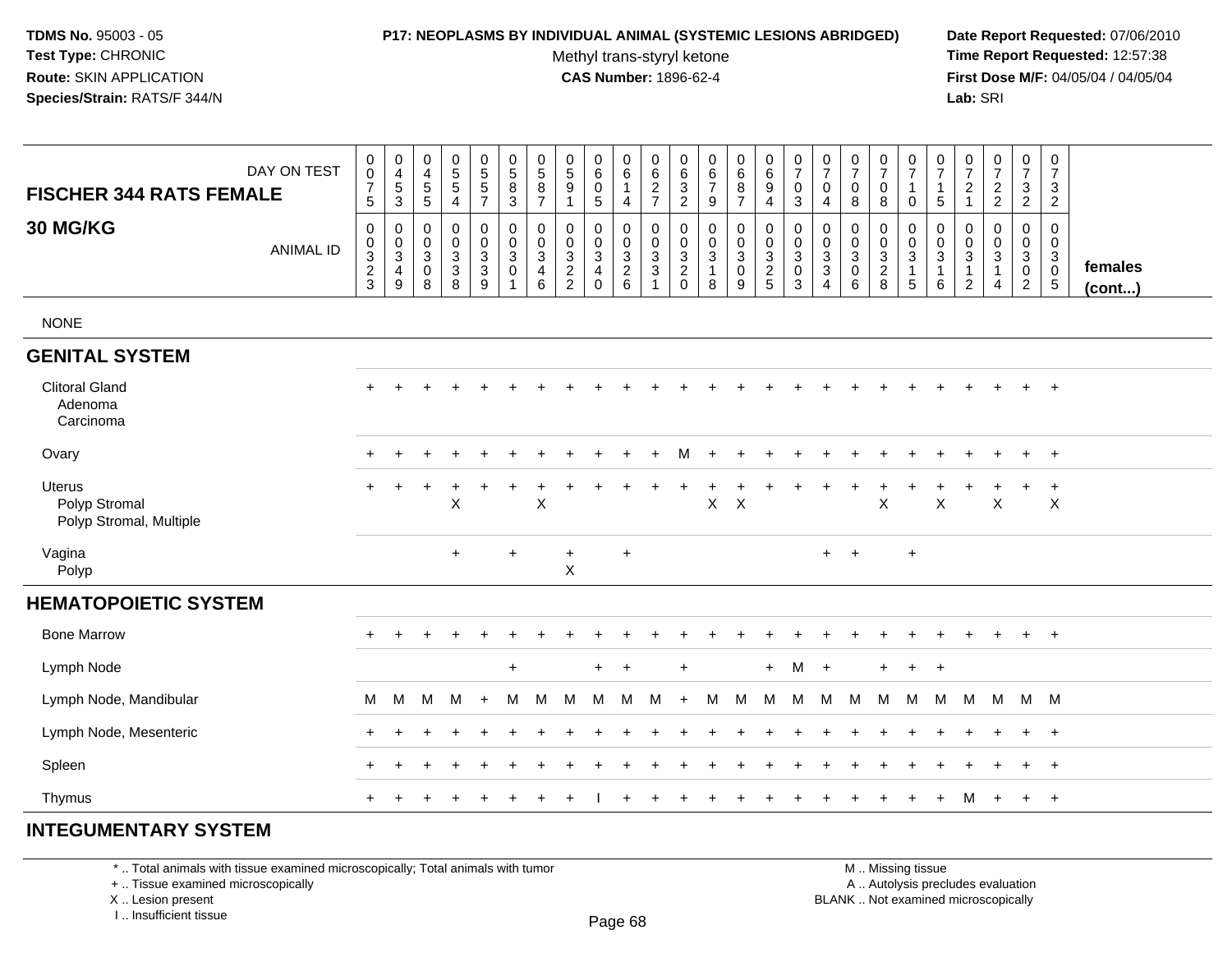### **P17: NEOPLASMS BY INDIVIDUAL ANIMAL (SYSTEMIC LESIONS ABRIDGED) Date Report Requested:** 07/06/2010

Methyl trans-styryl ketone<br>CAS Number: 1896-62-4

| DAY ON TEST<br><b>FISCHER 344 RATS FEMALE</b>                                                                                                                      | $\mathbf 0$<br>$\mathsf{O}\xspace$<br>$\overline{7}$<br>5 | $\pmb{0}$<br>4<br>$\,$ 5 $\,$<br>$\mathbf{3}$           | $\boldsymbol{0}$<br>$\overline{4}$<br>$\overline{5}$<br>$\overline{5}$ | $\pmb{0}$<br>$\sqrt{5}$<br>$\overline{5}$<br>4 | $\mathbf 0$<br>$\overline{5}$<br>$\overline{5}$<br>$\overline{7}$ | 0<br>5<br>8<br>$\mathbf{3}$ | 0<br>$\,$ 5 $\,$<br>$\,8\,$<br>$\overline{7}$                   | $\pmb{0}$<br>$\overline{5}$<br>$\overline{9}$<br>1                     | $\mathbf 0$<br>$\,6\,$<br>$\mathbf 0$<br>$\sqrt{5}$                         | $\mathbf 0$<br>$\,6\,$<br>1<br>$\overline{4}$       | 0<br>6<br>$\boldsymbol{2}$<br>$\overline{7}$       | 0<br>6<br>$\overline{3}$<br>$\overline{2}$                                            | $\pmb{0}$<br>$rac{6}{7}$<br>9              | $\mathbf 0$<br>6<br>8<br>$\overline{7}$   | $\pmb{0}$<br>$\,6\,$<br>$\boldsymbol{9}$<br>$\overline{4}$ | 0<br>$\overline{7}$<br>$\mathbf 0$<br>3                        | 0<br>$\overline{7}$<br>$\mathbf 0$<br>$\overline{4}$                            | 0<br>$\overline{7}$<br>0<br>8                            | $\pmb{0}$<br>$\overline{7}$<br>0<br>8                  | 0<br>$\overline{7}$<br>$\mathbf{1}$<br>$\mathbf 0$  | 0<br>$\overline{7}$<br>$\mathbf{1}$<br>$\sqrt{5}$ | $\pmb{0}$<br>$\overline{7}$<br>$\boldsymbol{2}$<br>$\mathbf{1}$    | $\pmb{0}$<br>$\overline{7}$<br>$\overline{2}$<br>$\overline{2}$ | $\mathbf 0$<br>$\overline{7}$<br>$\mathbf{3}$<br>$\overline{2}$   | $\pmb{0}$<br>$\overline{7}$<br>3<br>$\overline{2}$ |                   |
|--------------------------------------------------------------------------------------------------------------------------------------------------------------------|-----------------------------------------------------------|---------------------------------------------------------|------------------------------------------------------------------------|------------------------------------------------|-------------------------------------------------------------------|-----------------------------|-----------------------------------------------------------------|------------------------------------------------------------------------|-----------------------------------------------------------------------------|-----------------------------------------------------|----------------------------------------------------|---------------------------------------------------------------------------------------|--------------------------------------------|-------------------------------------------|------------------------------------------------------------|----------------------------------------------------------------|---------------------------------------------------------------------------------|----------------------------------------------------------|--------------------------------------------------------|-----------------------------------------------------|---------------------------------------------------|--------------------------------------------------------------------|-----------------------------------------------------------------|-------------------------------------------------------------------|----------------------------------------------------|-------------------|
| 30 MG/KG<br><b>ANIMAL ID</b>                                                                                                                                       | 0<br>0<br>3<br>$\overline{c}$<br>3                        | $\mathbf 0$<br>0<br>$\ensuremath{\mathsf{3}}$<br>4<br>9 | $\mathbf 0$<br>0<br>$\sqrt{3}$<br>$\mathbf 0$<br>8                     | 0<br>0<br>$\mathbf{3}$<br>$\sqrt{3}$<br>8      | $\mathbf 0$<br>$\mathbf 0$<br>$\sqrt{3}$<br>$\mathbf{3}$<br>9     | $\mathbf 0$<br>0<br>3<br>0  | $\mathbf 0$<br>$\mathbf 0$<br>$\sqrt{3}$<br>$\overline{4}$<br>6 | 0<br>$\mathbf 0$<br>$\ensuremath{\mathsf{3}}$<br>$\boldsymbol{2}$<br>2 | 0<br>$\mathbf 0$<br>$\ensuremath{\mathsf{3}}$<br>$\overline{4}$<br>$\Omega$ | 0<br>$\mathbf 0$<br>$\mathbf{3}$<br>$\sqrt{2}$<br>6 | 0<br>$\mathbf 0$<br>$\ensuremath{\mathsf{3}}$<br>3 | $\mathbf 0$<br>$\mathbf 0$<br>$\ensuremath{\mathsf{3}}$<br>$\overline{c}$<br>$\Omega$ | 0<br>$\mathbf 0$<br>3<br>$\mathbf{1}$<br>8 | 0<br>$\mathbf 0$<br>3<br>$\mathbf 0$<br>9 | $\pmb{0}$<br>$\mathbf 0$<br>$\frac{3}{2}$                  | $\mathbf 0$<br>$\mathbf 0$<br>$\mathbf{3}$<br>$\mathbf 0$<br>3 | 0<br>$\mathbf 0$<br>$\ensuremath{\mathsf{3}}$<br>$\mathbf{3}$<br>$\overline{4}$ | 0<br>0<br>3<br>$\mathbf 0$<br>6                          | 0<br>0<br>$\ensuremath{\mathsf{3}}$<br>$\sqrt{2}$<br>8 | 0<br>$\mathbf 0$<br>$\sqrt{3}$<br>$\mathbf{1}$<br>5 | 0<br>0<br>3<br>-1<br>6                            | 0<br>$\mathbf 0$<br>$\sqrt{3}$<br>$\overline{1}$<br>$\overline{2}$ | 0<br>0<br>3<br>1<br>4                                           | 0<br>$\mathbf 0$<br>$\mathbf{3}$<br>$\mathbf 0$<br>$\overline{2}$ | 0<br>0<br>3<br>$\pmb{0}$<br>$\sqrt{5}$             | females<br>(cont) |
| <b>Mammary Gland</b><br>Carcinoma<br>Fibroadenoma<br>Fibroadenoma, Multiple                                                                                        | $\ddot{}$                                                 |                                                         |                                                                        | $X$ $X$                                        |                                                                   |                             |                                                                 | X                                                                      |                                                                             |                                                     |                                                    | X                                                                                     |                                            |                                           |                                                            |                                                                |                                                                                 |                                                          |                                                        | X                                                   |                                                   |                                                                    | $X$ $X$                                                         |                                                                   | $\overline{+}$                                     |                   |
| Skin<br>Keratoacanthoma<br>Lipoma                                                                                                                                  | ÷                                                         |                                                         |                                                                        |                                                |                                                                   |                             |                                                                 |                                                                        |                                                                             |                                                     |                                                    |                                                                                       |                                            |                                           |                                                            |                                                                |                                                                                 |                                                          |                                                        |                                                     |                                                   |                                                                    |                                                                 | $+$                                                               | $+$                                                |                   |
| <b>MUSCULOSKELETAL SYSTEM</b>                                                                                                                                      |                                                           |                                                         |                                                                        |                                                |                                                                   |                             |                                                                 |                                                                        |                                                                             |                                                     |                                                    |                                                                                       |                                            |                                           |                                                            |                                                                |                                                                                 |                                                          |                                                        |                                                     |                                                   |                                                                    |                                                                 |                                                                   |                                                    |                   |
| <b>Bone</b><br>Chordoma                                                                                                                                            |                                                           |                                                         |                                                                        |                                                |                                                                   | X                           |                                                                 |                                                                        |                                                                             |                                                     |                                                    |                                                                                       |                                            |                                           |                                                            |                                                                |                                                                                 |                                                          |                                                        |                                                     |                                                   |                                                                    |                                                                 | $+$                                                               | $+$                                                |                   |
| <b>Skeletal Muscle</b>                                                                                                                                             |                                                           | $\ddot{}$                                               |                                                                        |                                                |                                                                   |                             |                                                                 |                                                                        |                                                                             |                                                     |                                                    |                                                                                       |                                            |                                           |                                                            |                                                                |                                                                                 |                                                          |                                                        |                                                     |                                                   |                                                                    |                                                                 |                                                                   |                                                    |                   |
| <b>NERVOUS SYSTEM</b>                                                                                                                                              |                                                           |                                                         |                                                                        |                                                |                                                                   |                             |                                                                 |                                                                        |                                                                             |                                                     |                                                    |                                                                                       |                                            |                                           |                                                            |                                                                |                                                                                 |                                                          |                                                        |                                                     |                                                   |                                                                    |                                                                 |                                                                   |                                                    |                   |
| <b>Brain</b><br>Carcinoma, Metastatic, Pituitary Gland                                                                                                             |                                                           |                                                         |                                                                        |                                                |                                                                   |                             |                                                                 |                                                                        |                                                                             |                                                     |                                                    |                                                                                       |                                            |                                           |                                                            |                                                                |                                                                                 |                                                          |                                                        |                                                     |                                                   |                                                                    |                                                                 |                                                                   | $+$                                                |                   |
| <b>Peripheral Nerve</b>                                                                                                                                            |                                                           |                                                         |                                                                        |                                                |                                                                   |                             |                                                                 |                                                                        |                                                                             |                                                     |                                                    |                                                                                       |                                            |                                           |                                                            |                                                                | $\ddot{}$                                                                       |                                                          |                                                        |                                                     |                                                   |                                                                    |                                                                 |                                                                   |                                                    |                   |
| Spinal Cord                                                                                                                                                        |                                                           |                                                         |                                                                        |                                                |                                                                   |                             |                                                                 |                                                                        |                                                                             |                                                     |                                                    |                                                                                       |                                            |                                           |                                                            |                                                                | $\ddot{}$                                                                       |                                                          |                                                        |                                                     |                                                   |                                                                    |                                                                 |                                                                   |                                                    |                   |
| <b>RESPIRATORY SYSTEM</b>                                                                                                                                          |                                                           |                                                         |                                                                        |                                                |                                                                   |                             |                                                                 |                                                                        |                                                                             |                                                     |                                                    |                                                                                       |                                            |                                           |                                                            |                                                                |                                                                                 |                                                          |                                                        |                                                     |                                                   |                                                                    |                                                                 |                                                                   |                                                    |                   |
| Lung<br>Alveolar/Bronchiolar Adenoma                                                                                                                               |                                                           |                                                         |                                                                        |                                                |                                                                   |                             |                                                                 |                                                                        |                                                                             |                                                     |                                                    |                                                                                       |                                            |                                           |                                                            |                                                                |                                                                                 |                                                          |                                                        |                                                     |                                                   |                                                                    |                                                                 |                                                                   | $\ddot{}$                                          |                   |
| Nose                                                                                                                                                               |                                                           |                                                         |                                                                        |                                                |                                                                   |                             |                                                                 |                                                                        |                                                                             |                                                     |                                                    |                                                                                       |                                            |                                           |                                                            |                                                                |                                                                                 |                                                          |                                                        |                                                     |                                                   |                                                                    |                                                                 | $+$                                                               | $+$                                                |                   |
| *  Total animals with tissue examined microscopically; Total animals with tumor<br>+  Tissue examined microscopically<br>X Lesion present<br>I Insufficient tissue |                                                           |                                                         |                                                                        |                                                |                                                                   |                             |                                                                 |                                                                        |                                                                             | $D_{200}$ $60$                                      |                                                    |                                                                                       |                                            |                                           |                                                            |                                                                |                                                                                 | M  Missing tissue<br>BLANK  Not examined microscopically |                                                        | A  Autolysis precludes evaluation                   |                                                   |                                                                    |                                                                 |                                                                   |                                                    |                   |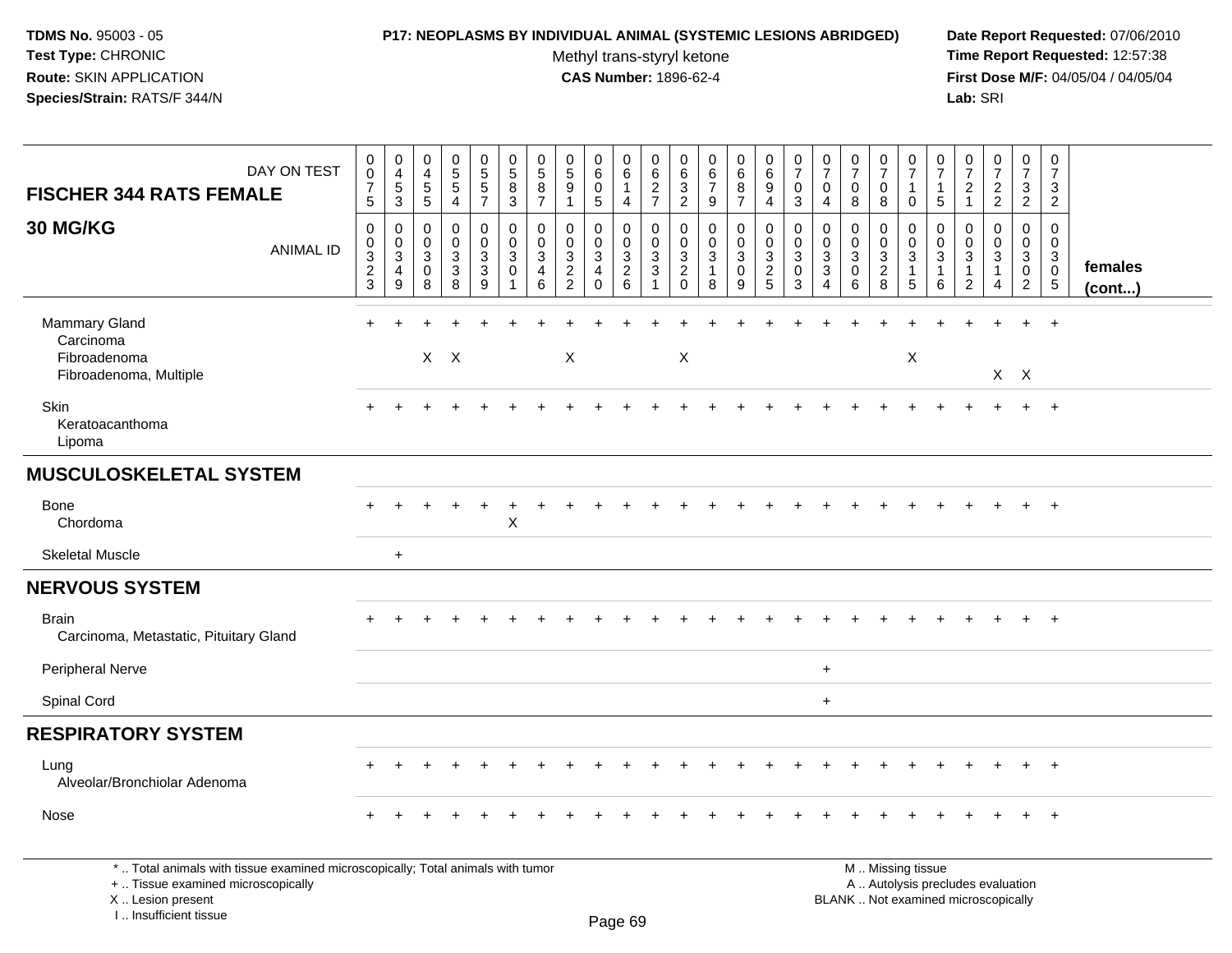## **P17: NEOPLASMS BY INDIVIDUAL ANIMAL (SYSTEMIC LESIONS ABRIDGED) Date Report Requested:** 07/06/2010

Methyl trans-styryl ketone<br>CAS Number: 1896-62-4

 **Time Report Requested:** 12:57:38 **First Dose M/F:** 04/05/04 / 04/05/04<br>Lab: SRI **Lab:** SRI

| DAY ON TEST<br><b>FISCHER 344 RATS FEMALE</b>                 | $\begin{array}{c} 0 \\ 0 \\ 7 \end{array}$<br>5                              | $\begin{array}{c} 0 \\ 4 \\ 5 \end{array}$<br>$\ensuremath{\mathsf{3}}$ | 0<br>$\begin{array}{c} 4 \\ 5 \end{array}$<br>$5\phantom{.0}$ | $\begin{array}{c} 0 \\ 5 \end{array}$<br>$\sqrt{5}$<br>$\overline{4}$ | $\begin{array}{c} 0 \\ 5 \\ 5 \end{array}$<br>$\overline{7}$           | $\begin{array}{c} 0 \\ 5 \end{array}$<br>$\bf 8$<br>$\mathbf{3}$ | $0$<br>58<br>7                | 0<br>$\frac{5}{9}$                                     | $\begin{smallmatrix}0\0\0\end{smallmatrix}$<br>$\sqrt{5}$                                  | $\begin{matrix} 0 \\ 6 \\ 1 \end{matrix}$<br>$\overline{4}$ | $\begin{array}{c} 0 \\ 6 \\ 2 \\ 7 \end{array}$                               | 0<br>$\,6\,$<br>$\mathbf 3$<br>$\boldsymbol{2}$     | $\begin{array}{c} 0 \\ 6 \\ 7 \end{array}$<br>9    | $\begin{array}{c} 0 \\ 6 \\ 8 \\ 7 \end{array}$      | $\begin{matrix}0\0\0\9\end{matrix}$<br>4 | $\frac{0}{7}$<br>$_{3}^{\rm 0}$                                | $\frac{0}{7}$<br>$\pmb{0}$<br>$\overline{4}$                                    | $\pmb{0}$<br>$\overline{7}$<br>$\pmb{0}$<br>8            | $\frac{0}{7}$<br>0<br>8                                        | $\begin{array}{c} 0 \\ 7 \end{array}$<br>$\overline{A}$<br>0 | $\frac{0}{7}$<br>$\overline{A}$<br>5                                         | $\frac{0}{7}$<br>$\sqrt{2}$       | $\frac{0}{7}$<br>2<br>2               | $\begin{array}{c} 0 \\ 7 \\ 3 \end{array}$<br>$\overline{c}$  | 0<br>$\overline{7}$<br>$\mathbf{3}$<br>$\overline{c}$              |                   |
|---------------------------------------------------------------|------------------------------------------------------------------------------|-------------------------------------------------------------------------|---------------------------------------------------------------|-----------------------------------------------------------------------|------------------------------------------------------------------------|------------------------------------------------------------------|-------------------------------|--------------------------------------------------------|--------------------------------------------------------------------------------------------|-------------------------------------------------------------|-------------------------------------------------------------------------------|-----------------------------------------------------|----------------------------------------------------|------------------------------------------------------|------------------------------------------|----------------------------------------------------------------|---------------------------------------------------------------------------------|----------------------------------------------------------|----------------------------------------------------------------|--------------------------------------------------------------|------------------------------------------------------------------------------|-----------------------------------|---------------------------------------|---------------------------------------------------------------|--------------------------------------------------------------------|-------------------|
| <b>30 MG/KG</b><br>ANIMAL ID                                  | $\pmb{0}$<br>$\pmb{0}$<br>$\ensuremath{\mathsf{3}}$<br>$\boldsymbol{2}$<br>3 | $\begin{smallmatrix}0\\0\\3\end{smallmatrix}$<br>$\overline{4}$<br>9    | 0<br>$\pmb{0}$<br>$\sqrt{3}$<br>$\pmb{0}$<br>8                | $\begin{array}{c} 0 \\ 0 \\ 3 \\ 3 \end{array}$<br>8                  | $\begin{smallmatrix} 0\\0\\3 \end{smallmatrix}$<br>$\overline{3}$<br>9 | 0<br>$\pmb{0}$<br>$\mathbf{3}$<br>$\mathbf 0$<br>$\overline{1}$  | 0<br>$\pmb{0}$<br>3<br>4<br>6 | 0<br>$\frac{0}{3}$<br>$\overline{2}$<br>$\overline{2}$ | $\begin{smallmatrix} 0\\0\\3 \end{smallmatrix}$<br>$\overline{\mathbf{4}}$<br>$\mathbf{0}$ | $0003$<br>$26$                                              | $\begin{smallmatrix} 0\\0\\3 \end{smallmatrix}$<br>$\sqrt{3}$<br>$\mathbf{1}$ | 0<br>$\pmb{0}$<br>3<br>$\boldsymbol{2}$<br>$\Omega$ | $\begin{smallmatrix}0\\0\\3\end{smallmatrix}$<br>8 | $\begin{smallmatrix}0\0\0\3\0\end{smallmatrix}$<br>9 | 0<br>0<br>3<br>2<br>5                    | $\begin{matrix} 0 \\ 0 \\ 3 \\ 0 \end{matrix}$<br>$\mathbf{3}$ | $\begin{smallmatrix}0\\0\\3\end{smallmatrix}$<br>$\ensuremath{\mathsf{3}}$<br>4 | $\pmb{0}$<br>$\pmb{0}$<br>$\sqrt{3}$<br>$\mathbf 0$<br>6 | 0<br>$\pmb{0}$<br>$\mathbf{3}$<br>$\overline{\mathbf{c}}$<br>8 | 0<br>$\frac{0}{3}$<br>5                                      | $\begin{smallmatrix}0\\0\end{smallmatrix}$<br>$\ensuremath{\mathsf{3}}$<br>6 | 0<br>$\pmb{0}$<br>$\sqrt{3}$<br>2 | 0<br>$\mathbf 0$<br>$\mathbf{3}$<br>4 | 0<br>$\pmb{0}$<br>$\mathbf{3}$<br>$\pmb{0}$<br>$\overline{2}$ | 0<br>$\mathbf 0$<br>$\mathbf{3}$<br>$\mathbf 0$<br>$5\phantom{.0}$ | females<br>(cont) |
| Trachea                                                       |                                                                              |                                                                         |                                                               |                                                                       |                                                                        |                                                                  |                               |                                                        |                                                                                            |                                                             |                                                                               |                                                     |                                                    |                                                      |                                          |                                                                |                                                                                 |                                                          |                                                                |                                                              |                                                                              |                                   |                                       |                                                               | $+$ $+$                                                            |                   |
| <b>SPECIAL SENSES SYSTEM</b>                                  |                                                                              |                                                                         |                                                               |                                                                       |                                                                        |                                                                  |                               |                                                        |                                                                                            |                                                             |                                                                               |                                                     |                                                    |                                                      |                                          |                                                                |                                                                                 |                                                          |                                                                |                                                              |                                                                              |                                   |                                       |                                                               |                                                                    |                   |
| Eye                                                           |                                                                              |                                                                         |                                                               |                                                                       |                                                                        |                                                                  |                               |                                                        |                                                                                            |                                                             |                                                                               |                                                     |                                                    |                                                      |                                          |                                                                |                                                                                 |                                                          |                                                                |                                                              |                                                                              |                                   |                                       | $\pm$                                                         | $^{+}$                                                             |                   |
| Harderian Gland                                               | $\pm$                                                                        |                                                                         |                                                               |                                                                       |                                                                        |                                                                  |                               |                                                        |                                                                                            |                                                             |                                                                               |                                                     |                                                    |                                                      |                                          |                                                                |                                                                                 |                                                          |                                                                |                                                              |                                                                              |                                   |                                       | $+$                                                           | $+$                                                                |                   |
| <b>URINARY SYSTEM</b>                                         |                                                                              |                                                                         |                                                               |                                                                       |                                                                        |                                                                  |                               |                                                        |                                                                                            |                                                             |                                                                               |                                                     |                                                    |                                                      |                                          |                                                                |                                                                                 |                                                          |                                                                |                                                              |                                                                              |                                   |                                       |                                                               |                                                                    |                   |
| Kidney                                                        |                                                                              |                                                                         |                                                               |                                                                       |                                                                        |                                                                  |                               |                                                        |                                                                                            |                                                             |                                                                               |                                                     |                                                    |                                                      |                                          |                                                                |                                                                                 |                                                          |                                                                |                                                              |                                                                              |                                   |                                       | $\ddot{}$                                                     | $+$                                                                |                   |
| <b>Urinary Bladder</b>                                        | $\pm$                                                                        |                                                                         |                                                               |                                                                       |                                                                        |                                                                  |                               |                                                        |                                                                                            |                                                             |                                                                               |                                                     |                                                    |                                                      |                                          |                                                                |                                                                                 |                                                          |                                                                |                                                              |                                                                              |                                   |                                       | $\pm$                                                         | $+$                                                                |                   |
| <b>SYSTEMIC LESIONS</b>                                       |                                                                              |                                                                         |                                                               |                                                                       |                                                                        |                                                                  |                               |                                                        |                                                                                            |                                                             |                                                                               |                                                     |                                                    |                                                      |                                          |                                                                |                                                                                 |                                                          |                                                                |                                                              |                                                                              |                                   |                                       |                                                               |                                                                    |                   |
| Multiple Organ<br>Histiocytic Sarcoma<br>Leukemia Mononuclear | $+$                                                                          | $\div$<br>X                                                             |                                                               |                                                                       |                                                                        |                                                                  |                               |                                                        |                                                                                            | X                                                           |                                                                               | X                                                   |                                                    |                                                      | X                                        |                                                                | X                                                                               |                                                          | X                                                              |                                                              |                                                                              | X                                 |                                       | $\ddot{}$                                                     | $+$                                                                |                   |

\* .. Total animals with tissue examined microscopically; Total animals with tumor

+ .. Tissue examined microscopically

X .. Lesion present

I .. Insufficient tissue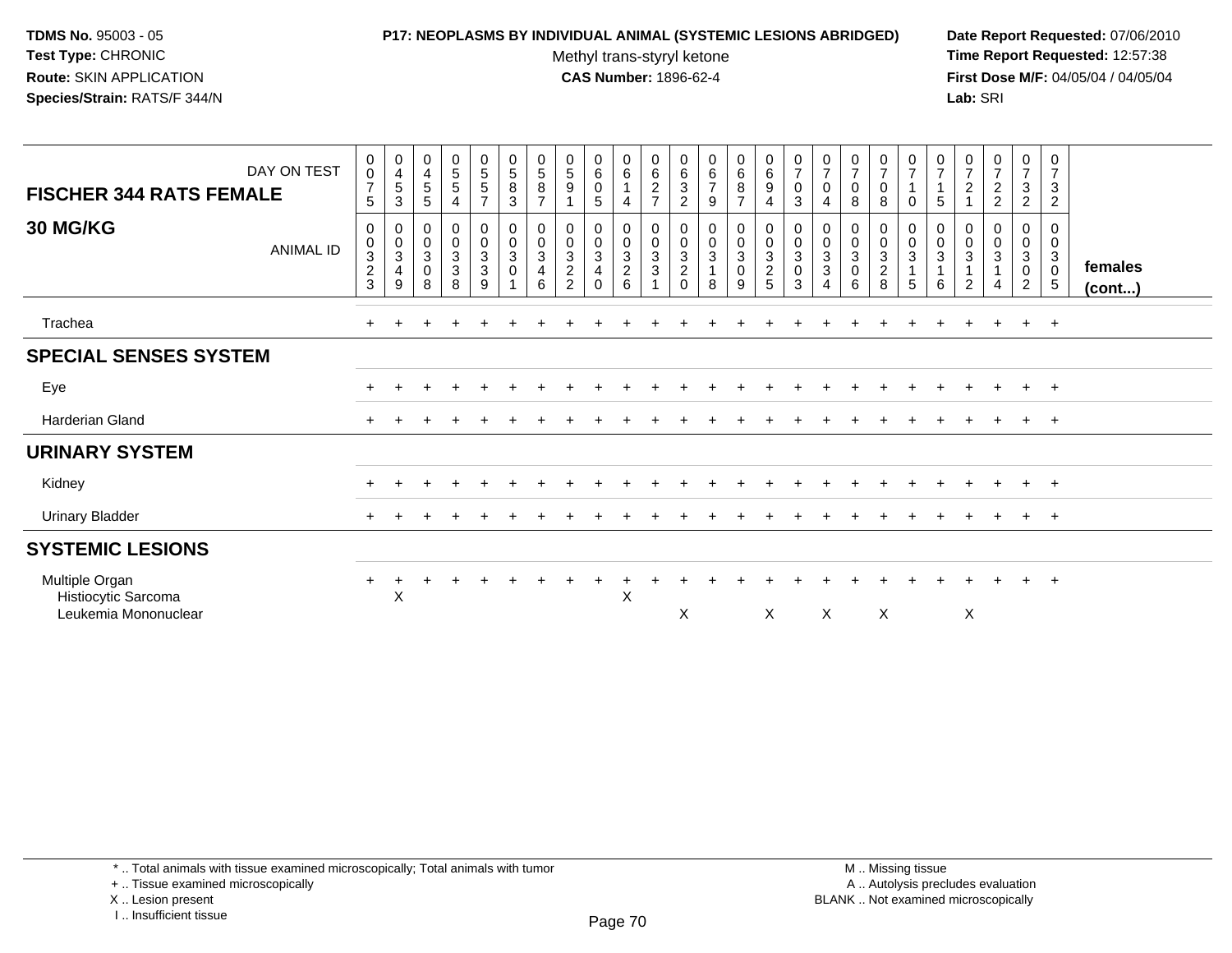# **P17: NEOPLASMS BY INDIVIDUAL ANIMAL (SYSTEMIC LESIONS ABRIDGED) Date Report Requested:** 07/06/2010

Methyl trans-styryl ketone<br>CAS Number: 1896-62-4

 **Time Report Requested:** 12:57:38 **First Dose M/F:** 04/05/04 / 04/05/04<br>Lab: SRI **Lab:** SRI

| <b>FISCHER 344 RATS FEMALE</b>  | DAY ON TEST      | $\begin{array}{c} 0 \\ 7 \end{array}$<br>$\frac{3}{2}$  | $\frac{0}{7}$<br>$\ensuremath{\mathsf{3}}$<br>$\overline{2}$ | $\frac{0}{7}$<br>$\frac{3}{2}$                        | $\frac{0}{7}$<br>$\ensuremath{\mathsf{3}}$<br>$\overline{2}$    | $\begin{array}{c} 0 \\ 7 \end{array}$<br>$\ensuremath{\mathsf{3}}$<br>$\overline{2}$ | $\frac{0}{7}$<br>$\sqrt{3}$<br>$\overline{2}$                              | $\frac{0}{7}$<br>$\ensuremath{\mathsf{3}}$<br>3              | $\frac{0}{7}$<br>$\ensuremath{\mathsf{3}}$<br>3                   | $\frac{0}{7}$<br>$\mathbf{3}$<br>3        | $\frac{0}{7}$<br>$\ensuremath{\mathsf{3}}$<br>3          | $\frac{0}{7}$<br>$\frac{3}{3}$     | $\frac{0}{7}$<br>$\ensuremath{\mathsf{3}}$<br>3       | $\frac{0}{7}$<br>3<br>3                                         | $\frac{0}{7}$<br>$\sqrt{3}$<br>3            | $\frac{0}{7}$<br>$\mathbf{3}$<br>6                           | $\begin{array}{c} 0 \\ 7 \end{array}$<br>$\sqrt{3}$<br>6    | $\frac{0}{7}$<br>$\ensuremath{\mathsf{3}}$<br>6 | $\frac{0}{7}$<br>$\sqrt{3}$<br>6                      | $\frac{0}{7}$<br>$\mathbf{3}$<br>6       | $\begin{array}{c} 0 \\ 7 \end{array}$<br>3<br>6 | $\begin{array}{c} 0 \\ 7 \end{array}$<br>$\ensuremath{\mathsf{3}}$<br>6 | $\frac{0}{7}$<br>$\frac{3}{6}$         | $\begin{array}{c} 0 \\ 7 \end{array}$<br>$\sqrt{3}$<br>6      | $\frac{0}{7}$<br>3<br>6                                      | $\frac{0}{7}$<br>3<br>6                |                      |
|---------------------------------|------------------|---------------------------------------------------------|--------------------------------------------------------------|-------------------------------------------------------|-----------------------------------------------------------------|--------------------------------------------------------------------------------------|----------------------------------------------------------------------------|--------------------------------------------------------------|-------------------------------------------------------------------|-------------------------------------------|----------------------------------------------------------|------------------------------------|-------------------------------------------------------|-----------------------------------------------------------------|---------------------------------------------|--------------------------------------------------------------|-------------------------------------------------------------|-------------------------------------------------|-------------------------------------------------------|------------------------------------------|-------------------------------------------------|-------------------------------------------------------------------------|----------------------------------------|---------------------------------------------------------------|--------------------------------------------------------------|----------------------------------------|----------------------|
| <b>30 MG/KG</b>                 | <b>ANIMAL ID</b> | $\mathbf 0$<br>$_{3}^{\rm 0}$<br>$\sqrt{3}$<br>$\Omega$ | 0<br>0<br>$\overline{3}$<br>3<br>5                           | $\pmb{0}$<br>$_3^0$<br>$\ensuremath{\mathsf{3}}$<br>6 | $\pmb{0}$<br>$_{3}^{\rm 0}$<br>$\overline{4}$<br>$\overline{ }$ | $\mathbf 0$<br>$\frac{0}{3}$<br>4<br>$\overline{4}$                                  | $\pmb{0}$<br>$\mathbf 0$<br>$\overline{3}$<br>$\overline{4}$<br>$\sqrt{5}$ | $\mathbf 0$<br>0<br>$\mathbf{3}$<br>$\mathbf{1}$<br>$\Omega$ | $\mathbf 0$<br>$_{3}^{\rm 0}$<br>$\boldsymbol{2}$<br>$\mathbf{1}$ | 0<br>0<br>$\frac{3}{2}$<br>$\overline{4}$ | 0<br>$\frac{0}{3}$<br>$\boldsymbol{2}$<br>$\overline{7}$ | 0<br>$\frac{0}{3}$<br>$\mathbf{3}$ | 0<br>$\mathbf 0$<br>$\sqrt{3}$<br>$\overline{4}$<br>3 | $\mathbf 0$<br>$\mathbf 0$<br>$\sqrt{3}$<br>4<br>$\overline{7}$ | 0<br>$_3^0$<br>$\overline{\mathbf{4}}$<br>8 | $\pmb{0}$<br>$_{3}^{\rm 0}$<br>$\mathbf 0$<br>$\overline{4}$ | $\mathbf 0$<br>$\frac{0}{3}$<br>$\pmb{0}$<br>$\overline{7}$ | 0<br>0<br>3<br>-1                               | $\mathbf 0$<br>0<br>$\mathbf{3}$<br>$\mathbf{1}$<br>3 | 0<br>0<br>$\overline{3}$<br>$\mathbf{1}$ | 0<br>$_{3}^{\rm 0}$<br>$\mathbf{1}$<br>9        | 0<br>$\begin{array}{c} 0 \\ 3 \\ 2 \end{array}$<br>$9\,$                | 0<br>$\boldsymbol{0}$<br>$\frac{3}{2}$ | $\mathbf 0$<br>$\mathbf 0$<br>$\frac{3}{3}$<br>$\overline{7}$ | 0<br>0<br>$\overline{3}$<br>$\overline{4}$<br>$\overline{2}$ | 0<br>0<br>$\frac{3}{5}$<br>$\mathbf 0$ | * TOTALS             |
| <b>ALIMENTARY SYSTEM</b>        |                  |                                                         |                                                              |                                                       |                                                                 |                                                                                      |                                                                            |                                                              |                                                                   |                                           |                                                          |                                    |                                                       |                                                                 |                                             |                                                              |                                                             |                                                 |                                                       |                                          |                                                 |                                                                         |                                        |                                                               |                                                              |                                        |                      |
| Esophagus                       |                  |                                                         |                                                              |                                                       |                                                                 |                                                                                      |                                                                            |                                                              |                                                                   |                                           |                                                          |                                    |                                                       |                                                                 |                                             |                                                              |                                                             |                                                 |                                                       |                                          |                                                 |                                                                         |                                        |                                                               |                                                              |                                        | 49                   |
| Intestine Large, Cecum          |                  |                                                         |                                                              |                                                       |                                                                 |                                                                                      |                                                                            |                                                              |                                                                   |                                           |                                                          |                                    |                                                       |                                                                 |                                             |                                                              |                                                             |                                                 |                                                       |                                          |                                                 |                                                                         |                                        |                                                               |                                                              | $\ddot{}$                              | 50                   |
| Intestine Large, Colon          |                  |                                                         |                                                              |                                                       |                                                                 |                                                                                      |                                                                            |                                                              |                                                                   |                                           |                                                          |                                    |                                                       |                                                                 |                                             |                                                              |                                                             |                                                 |                                                       |                                          |                                                 |                                                                         |                                        |                                                               |                                                              |                                        | 50                   |
| Intestine Large, Rectum         |                  | $+$                                                     |                                                              |                                                       |                                                                 |                                                                                      |                                                                            |                                                              |                                                                   |                                           |                                                          |                                    |                                                       |                                                                 |                                             |                                                              |                                                             |                                                 |                                                       |                                          |                                                 |                                                                         |                                        |                                                               |                                                              | $\div$                                 | 46                   |
| Intestine Small, Duodenum       |                  | $\div$                                                  |                                                              |                                                       |                                                                 |                                                                                      |                                                                            |                                                              |                                                                   |                                           |                                                          |                                    |                                                       |                                                                 |                                             |                                                              |                                                             |                                                 |                                                       |                                          |                                                 |                                                                         |                                        |                                                               |                                                              |                                        | 50                   |
| Intestine Small, Ileum          |                  |                                                         |                                                              |                                                       |                                                                 |                                                                                      |                                                                            |                                                              |                                                                   |                                           |                                                          |                                    |                                                       |                                                                 |                                             |                                                              |                                                             |                                                 |                                                       |                                          |                                                 |                                                                         |                                        |                                                               |                                                              | $\ddot{}$                              | 49                   |
| Intestine Small, Jejunum        |                  |                                                         |                                                              |                                                       |                                                                 |                                                                                      |                                                                            |                                                              |                                                                   |                                           |                                                          |                                    |                                                       |                                                                 |                                             |                                                              |                                                             |                                                 |                                                       |                                          |                                                 |                                                                         |                                        |                                                               |                                                              | $\ddot{}$                              | 49                   |
| Liver<br>Hepatocellular Adenoma |                  |                                                         |                                                              |                                                       |                                                                 |                                                                                      |                                                                            |                                                              |                                                                   |                                           |                                                          |                                    | Χ                                                     |                                                                 |                                             |                                                              |                                                             |                                                 |                                                       |                                          |                                                 |                                                                         |                                        |                                                               |                                                              |                                        | 50<br>$\overline{2}$ |
| Mesentery<br>Sarcoma            |                  | $\ddot{}$                                               | ÷                                                            |                                                       |                                                                 |                                                                                      |                                                                            |                                                              |                                                                   | $\ddot{}$                                 |                                                          |                                    |                                                       | ÷<br>X                                                          | $\ddot{}$                                   |                                                              |                                                             |                                                 |                                                       | $\overline{1}$                           |                                                 |                                                                         |                                        | $\ddot{}$                                                     |                                                              | $\ddot{}$                              | 23<br>$\mathbf{1}$   |
| Pancreas                        |                  |                                                         |                                                              |                                                       |                                                                 |                                                                                      |                                                                            |                                                              |                                                                   |                                           |                                                          |                                    |                                                       |                                                                 |                                             |                                                              |                                                             |                                                 |                                                       |                                          |                                                 |                                                                         |                                        |                                                               |                                                              |                                        | 50                   |
| Salivary Glands                 |                  |                                                         |                                                              |                                                       |                                                                 |                                                                                      |                                                                            |                                                              |                                                                   |                                           |                                                          |                                    |                                                       |                                                                 |                                             |                                                              |                                                             |                                                 |                                                       |                                          |                                                 |                                                                         |                                        |                                                               |                                                              | $\ddot{}$                              | 50                   |
| Stomach, Forestomach            |                  |                                                         |                                                              |                                                       |                                                                 |                                                                                      |                                                                            |                                                              |                                                                   |                                           |                                                          |                                    |                                                       |                                                                 |                                             |                                                              |                                                             |                                                 |                                                       |                                          |                                                 |                                                                         |                                        |                                                               |                                                              | $\ddot{}$                              | 50                   |
| Stomach, Glandular              |                  |                                                         |                                                              |                                                       |                                                                 |                                                                                      |                                                                            |                                                              |                                                                   |                                           |                                                          |                                    |                                                       |                                                                 |                                             |                                                              |                                                             |                                                 |                                                       |                                          |                                                 |                                                                         |                                        |                                                               |                                                              |                                        | 50                   |
| Tongue                          |                  |                                                         |                                                              |                                                       |                                                                 |                                                                                      |                                                                            |                                                              |                                                                   |                                           |                                                          |                                    |                                                       |                                                                 |                                             |                                                              |                                                             | $+$                                             |                                                       |                                          |                                                 |                                                                         |                                        |                                                               |                                                              |                                        | $\mathbf{1}$         |

\* .. Total animals with tissue examined microscopically; Total animals with tumor

+ .. Tissue examined microscopically

X .. Lesion present

I .. Insufficient tissue

M .. Missing tissue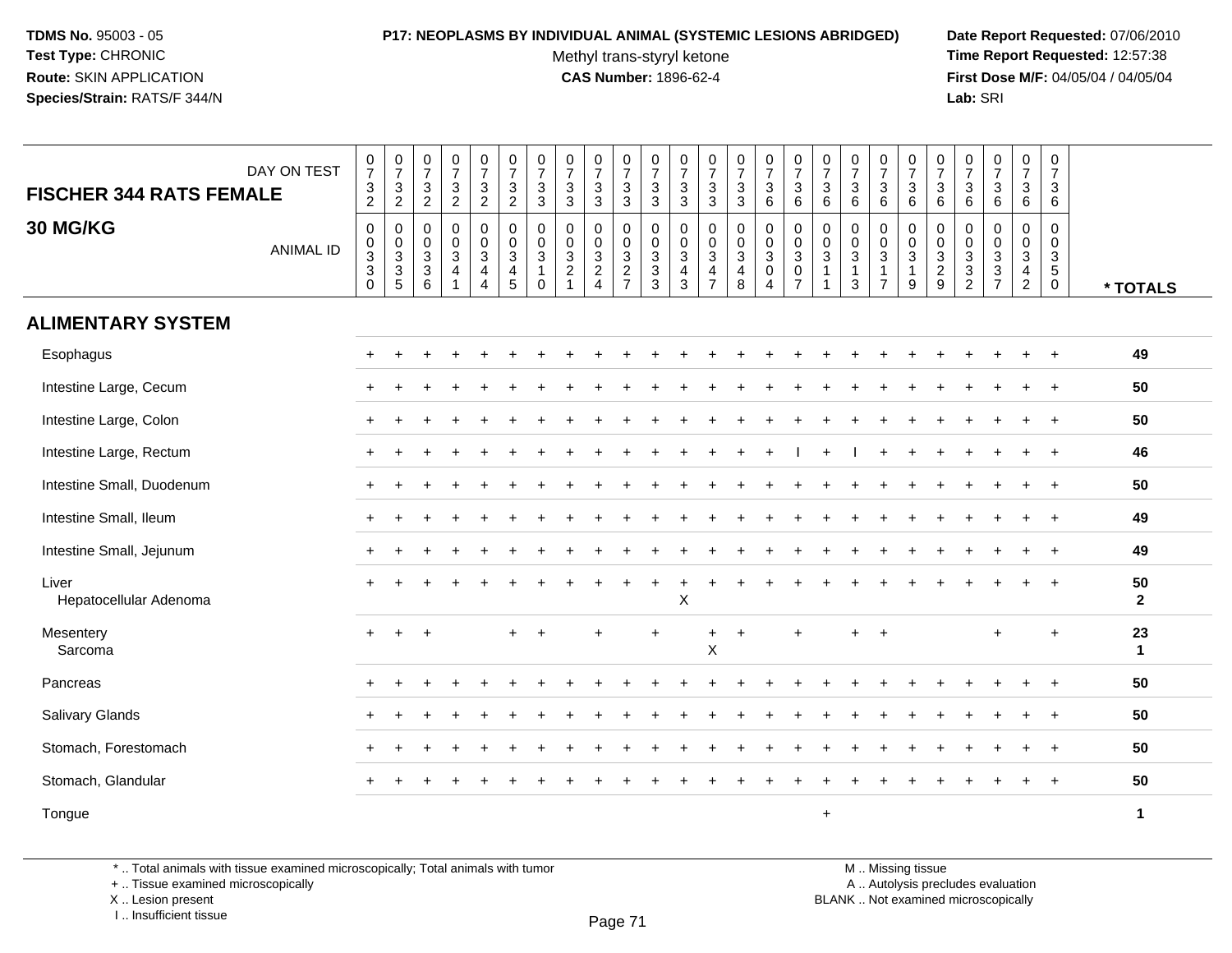## **P17: NEOPLASMS BY INDIVIDUAL ANIMAL (SYSTEMIC LESIONS ABRIDGED) Date Report Requested:** 07/06/2010

Methyl trans-styryl ketone<br>CAS Number: 1896-62-4

 **Time Report Requested:** 12:57:38 **First Dose M/F:** 04/05/04 / 04/05/04<br>**Lab:** SRI **Lab:** SRI

| <b>FISCHER 344 RATS FEMALE</b><br>30 MG/KG                                                | DAY ON TEST<br><b>ANIMAL ID</b> | $\pmb{0}$<br>$\boldsymbol{7}$<br>$\ensuremath{\mathsf{3}}$<br>$\overline{2}$<br>$\mathbf 0$<br>$\pmb{0}$<br>$\frac{3}{3}$<br>$\Omega$ | $\begin{array}{c} 0 \\ 7 \end{array}$<br>$\frac{3}{2}$<br>$\boldsymbol{0}$<br>$\begin{array}{c} 0 \\ 3 \\ 5 \end{array}$ | $\begin{array}{c} 0 \\ 7 \end{array}$<br>$\sqrt{3}$<br>$\overline{2}$<br>$\pmb{0}$<br>$\mathbf 0$<br>$\overline{3}$<br>$\ensuremath{\mathsf{3}}$<br>$6\phantom{1}$ | $\frac{0}{7}$<br>$\mathbf{3}$<br>$\overline{c}$<br>0<br>$\mathbf 0$<br>$\overline{3}$<br>4<br>$\mathbf 1$ | $\frac{0}{7}$<br>$\frac{3}{2}$<br>$\pmb{0}$<br>$\mathsf{O}\xspace$<br>$\overline{3}$<br>$\overline{4}$<br>$\overline{4}$ | $\begin{array}{c} 0 \\ 7 \end{array}$<br>$\mathbf{3}$<br>$\overline{2}$<br>$\pmb{0}$<br>$\pmb{0}$<br>$\overline{3}$<br>4<br>$\sqrt{5}$ | 0<br>$\boldsymbol{7}$<br>$\mathbf{3}$<br>3<br>0<br>$\mathbf 0$<br>$\mathbf{3}$<br>$\Omega$ | $\frac{0}{7}$<br>$\ensuremath{\mathsf{3}}$<br>$\mathbf{3}$<br>$\mathbf 0$<br>$\mathbf 0$<br>$\ensuremath{\mathsf{3}}$<br>$\overline{c}$<br>$\overline{ }$ | $\frac{0}{7}$<br>$\sqrt{3}$<br>$\sqrt{3}$<br>0<br>$\mathbf 0$<br>$\overline{3}$<br>$\frac{2}{4}$ | $\frac{0}{7}$<br>$\mathbf{3}$<br>3<br>0<br>$\mathbf 0$<br>$\overline{3}$<br>$\frac{2}{7}$ | 0<br>$\boldsymbol{7}$<br>$\ensuremath{\mathsf{3}}$<br>3<br>0<br>0<br>$\ensuremath{\mathsf{3}}$<br>$\sqrt{3}$<br>3 | $\frac{0}{7}$<br>$\frac{3}{3}$<br>$\pmb{0}$<br>0<br>$\overline{3}$<br>$\overline{4}$<br>$\mathbf{3}$ | $\frac{0}{7}$<br>$\frac{3}{3}$<br>$\pmb{0}$<br>$\pmb{0}$<br>$\overline{3}$<br>$\overline{\mathbf{4}}$<br>$\overline{7}$ | $\frac{0}{7}$<br>$\sqrt{3}$<br>$\ensuremath{\mathsf{3}}$<br>$\mathbf 0$<br>$\pmb{0}$<br>$\overline{3}$<br>$\frac{4}{8}$ | $\frac{0}{7}$<br>$\mathbf{3}$<br>6<br>$\pmb{0}$<br>$\mathbf 0$<br>$\overline{3}$<br>$\pmb{0}$<br>$\overline{4}$ | $\frac{0}{7}$<br>$\mathbf{3}$<br>6<br>0<br>$\mathbf 0$<br>$\mathbf{3}$<br>0<br>$\overline{7}$ | $\frac{0}{7}$<br>$\mathbf{3}$<br>6<br>0<br>$\mathbf 0$<br>$\mathbf 3$<br>$\overline{1}$<br>$\overline{\mathbf{1}}$ | $\frac{0}{7}$<br>$\ensuremath{\mathsf{3}}$<br>$\,6$<br>$\pmb{0}$<br>$\pmb{0}$<br>$\overline{3}$<br>1<br>3 | 0<br>$\boldsymbol{7}$<br>$\mathbf{3}$<br>6<br>$\mathbf 0$<br>$\mathbf 0$<br>$\mathbf{3}$<br>$\mathbf{1}$<br>$\overline{7}$ | $\pmb{0}$<br>$\boldsymbol{7}$<br>$\ensuremath{\mathsf{3}}$<br>$\,6\,$<br>0<br>$\mathbf 0$<br>$\overline{3}$<br>$\mathbf{1}$<br>9 | $\mathbf 0$<br>$\overline{7}$<br>$\mathbf{3}$<br>$6\phantom{1}6$<br>$\mathbf 0$<br>$\mathbf 0$<br>$\sqrt{3}$<br>$\overline{c}$<br>9 | $\frac{0}{7}$<br>$\mathfrak{S}$<br>6<br>0<br>$\mathbf 0$<br>$\ensuremath{\mathsf{3}}$<br>$\ensuremath{\mathsf{3}}$<br>$\overline{2}$ | $\frac{0}{7}$<br>3<br>6<br>0<br>$\mathsf{O}$<br>$\frac{3}{3}$<br>$\overline{7}$ | $\frac{0}{7}$<br>$\mathbf{3}$<br>6<br>0<br>$\mathbf 0$<br>$\overline{3}$<br>$\overline{4}$<br>$\overline{2}$ | 0<br>$\overline{7}$<br>3<br>$\,6$<br>0<br>$\mathbf 0$<br>$\ensuremath{\mathsf{3}}$<br>$\overline{5}$<br>$\mathbf 0$ | * TOTALS                |
|-------------------------------------------------------------------------------------------|---------------------------------|---------------------------------------------------------------------------------------------------------------------------------------|--------------------------------------------------------------------------------------------------------------------------|--------------------------------------------------------------------------------------------------------------------------------------------------------------------|-----------------------------------------------------------------------------------------------------------|--------------------------------------------------------------------------------------------------------------------------|----------------------------------------------------------------------------------------------------------------------------------------|--------------------------------------------------------------------------------------------|-----------------------------------------------------------------------------------------------------------------------------------------------------------|--------------------------------------------------------------------------------------------------|-------------------------------------------------------------------------------------------|-------------------------------------------------------------------------------------------------------------------|------------------------------------------------------------------------------------------------------|-------------------------------------------------------------------------------------------------------------------------|-------------------------------------------------------------------------------------------------------------------------|-----------------------------------------------------------------------------------------------------------------|-----------------------------------------------------------------------------------------------|--------------------------------------------------------------------------------------------------------------------|-----------------------------------------------------------------------------------------------------------|----------------------------------------------------------------------------------------------------------------------------|----------------------------------------------------------------------------------------------------------------------------------|-------------------------------------------------------------------------------------------------------------------------------------|--------------------------------------------------------------------------------------------------------------------------------------|---------------------------------------------------------------------------------|--------------------------------------------------------------------------------------------------------------|---------------------------------------------------------------------------------------------------------------------|-------------------------|
| Tooth                                                                                     |                                 |                                                                                                                                       |                                                                                                                          |                                                                                                                                                                    |                                                                                                           |                                                                                                                          |                                                                                                                                        |                                                                                            |                                                                                                                                                           |                                                                                                  |                                                                                           |                                                                                                                   |                                                                                                      |                                                                                                                         |                                                                                                                         |                                                                                                                 |                                                                                               |                                                                                                                    |                                                                                                           |                                                                                                                            |                                                                                                                                  |                                                                                                                                     |                                                                                                                                      |                                                                                 |                                                                                                              |                                                                                                                     | 1                       |
| <b>CARDIOVASCULAR SYSTEM</b>                                                              |                                 |                                                                                                                                       |                                                                                                                          |                                                                                                                                                                    |                                                                                                           |                                                                                                                          |                                                                                                                                        |                                                                                            |                                                                                                                                                           |                                                                                                  |                                                                                           |                                                                                                                   |                                                                                                      |                                                                                                                         |                                                                                                                         |                                                                                                                 |                                                                                               |                                                                                                                    |                                                                                                           |                                                                                                                            |                                                                                                                                  |                                                                                                                                     |                                                                                                                                      |                                                                                 |                                                                                                              |                                                                                                                     |                         |
| <b>Blood Vessel</b>                                                                       |                                 |                                                                                                                                       |                                                                                                                          |                                                                                                                                                                    |                                                                                                           |                                                                                                                          |                                                                                                                                        |                                                                                            |                                                                                                                                                           |                                                                                                  |                                                                                           |                                                                                                                   |                                                                                                      |                                                                                                                         |                                                                                                                         |                                                                                                                 |                                                                                               |                                                                                                                    |                                                                                                           |                                                                                                                            |                                                                                                                                  |                                                                                                                                     |                                                                                                                                      |                                                                                 |                                                                                                              |                                                                                                                     | $\mathbf{2}$            |
| Heart<br>Sarcoma                                                                          |                                 | $+$                                                                                                                                   |                                                                                                                          |                                                                                                                                                                    | $\ddot{}$                                                                                                 | $\div$<br>$\sf X$                                                                                                        |                                                                                                                                        |                                                                                            |                                                                                                                                                           |                                                                                                  |                                                                                           |                                                                                                                   |                                                                                                      |                                                                                                                         |                                                                                                                         |                                                                                                                 |                                                                                               |                                                                                                                    |                                                                                                           |                                                                                                                            |                                                                                                                                  |                                                                                                                                     |                                                                                                                                      |                                                                                 |                                                                                                              |                                                                                                                     | 50<br>$\mathbf{1}$      |
| <b>ENDOCRINE SYSTEM</b>                                                                   |                                 |                                                                                                                                       |                                                                                                                          |                                                                                                                                                                    |                                                                                                           |                                                                                                                          |                                                                                                                                        |                                                                                            |                                                                                                                                                           |                                                                                                  |                                                                                           |                                                                                                                   |                                                                                                      |                                                                                                                         |                                                                                                                         |                                                                                                                 |                                                                                               |                                                                                                                    |                                                                                                           |                                                                                                                            |                                                                                                                                  |                                                                                                                                     |                                                                                                                                      |                                                                                 |                                                                                                              |                                                                                                                     |                         |
| <b>Adrenal Cortex</b>                                                                     |                                 |                                                                                                                                       |                                                                                                                          |                                                                                                                                                                    |                                                                                                           |                                                                                                                          |                                                                                                                                        |                                                                                            |                                                                                                                                                           |                                                                                                  |                                                                                           |                                                                                                                   |                                                                                                      |                                                                                                                         |                                                                                                                         |                                                                                                                 |                                                                                               |                                                                                                                    |                                                                                                           |                                                                                                                            |                                                                                                                                  |                                                                                                                                     |                                                                                                                                      |                                                                                 |                                                                                                              |                                                                                                                     | 50                      |
| Adrenal Medulla<br>Pheochromocytoma Malignant                                             |                                 |                                                                                                                                       |                                                                                                                          |                                                                                                                                                                    |                                                                                                           |                                                                                                                          |                                                                                                                                        |                                                                                            |                                                                                                                                                           |                                                                                                  |                                                                                           |                                                                                                                   |                                                                                                      |                                                                                                                         |                                                                                                                         |                                                                                                                 |                                                                                               |                                                                                                                    |                                                                                                           |                                                                                                                            |                                                                                                                                  |                                                                                                                                     |                                                                                                                                      |                                                                                 |                                                                                                              | $\overline{1}$                                                                                                      | 47<br>$\mathbf 1$       |
| Islets, Pancreatic<br>Adenoma                                                             |                                 |                                                                                                                                       |                                                                                                                          |                                                                                                                                                                    |                                                                                                           |                                                                                                                          |                                                                                                                                        |                                                                                            |                                                                                                                                                           |                                                                                                  |                                                                                           |                                                                                                                   |                                                                                                      |                                                                                                                         |                                                                                                                         |                                                                                                                 |                                                                                               |                                                                                                                    |                                                                                                           |                                                                                                                            |                                                                                                                                  |                                                                                                                                     | X                                                                                                                                    |                                                                                 | $\pm$                                                                                                        | $\overline{1}$                                                                                                      | 50<br>$\overline{2}$    |
| Parathyroid Gland                                                                         |                                 |                                                                                                                                       |                                                                                                                          |                                                                                                                                                                    |                                                                                                           |                                                                                                                          |                                                                                                                                        |                                                                                            |                                                                                                                                                           | м                                                                                                |                                                                                           |                                                                                                                   |                                                                                                      |                                                                                                                         |                                                                                                                         |                                                                                                                 |                                                                                               |                                                                                                                    |                                                                                                           |                                                                                                                            |                                                                                                                                  |                                                                                                                                     |                                                                                                                                      |                                                                                 |                                                                                                              | $\overline{1}$                                                                                                      | 49                      |
| <b>Pituitary Gland</b><br>Pars Distalis, Adenoma<br>Pars Distalis, Carcinoma              |                                 | $\ddot{}$                                                                                                                             | X                                                                                                                        | X                                                                                                                                                                  | X                                                                                                         |                                                                                                                          | $\mathsf{X}$                                                                                                                           | $\sf X$                                                                                    |                                                                                                                                                           | $\mathsf{X}$                                                                                     | $\mathsf{X}$                                                                              | $\mathsf{X}$                                                                                                      |                                                                                                      |                                                                                                                         | $\mathsf{X}$                                                                                                            | $\mathsf{X}$                                                                                                    | $\mathsf{X}$                                                                                  | $X$ $X$                                                                                                            |                                                                                                           |                                                                                                                            |                                                                                                                                  | $\mathsf{X}$                                                                                                                        | $\mathsf{X}$                                                                                                                         | $X$ $X$                                                                         | $\ddot{}$                                                                                                    | $+$                                                                                                                 | 50<br>28<br>$\mathbf 1$ |
| <b>Thyroid Gland</b><br>C-cell, Adenoma<br>C-cell, Adenoma, Multiple<br>C-cell, Carcinoma |                                 |                                                                                                                                       |                                                                                                                          |                                                                                                                                                                    |                                                                                                           |                                                                                                                          |                                                                                                                                        |                                                                                            |                                                                                                                                                           | X                                                                                                |                                                                                           | X                                                                                                                 | $\boldsymbol{\mathsf{X}}$                                                                            |                                                                                                                         |                                                                                                                         |                                                                                                                 |                                                                                               |                                                                                                                    |                                                                                                           |                                                                                                                            | $\mathsf X$                                                                                                                      |                                                                                                                                     |                                                                                                                                      |                                                                                 |                                                                                                              |                                                                                                                     | 49<br>4<br>1<br>1       |

# **GENERAL BODY SYSTEM**

\* .. Total animals with tissue examined microscopically; Total animals with tumor

+ .. Tissue examined microscopically

X .. Lesion present

I .. Insufficient tissue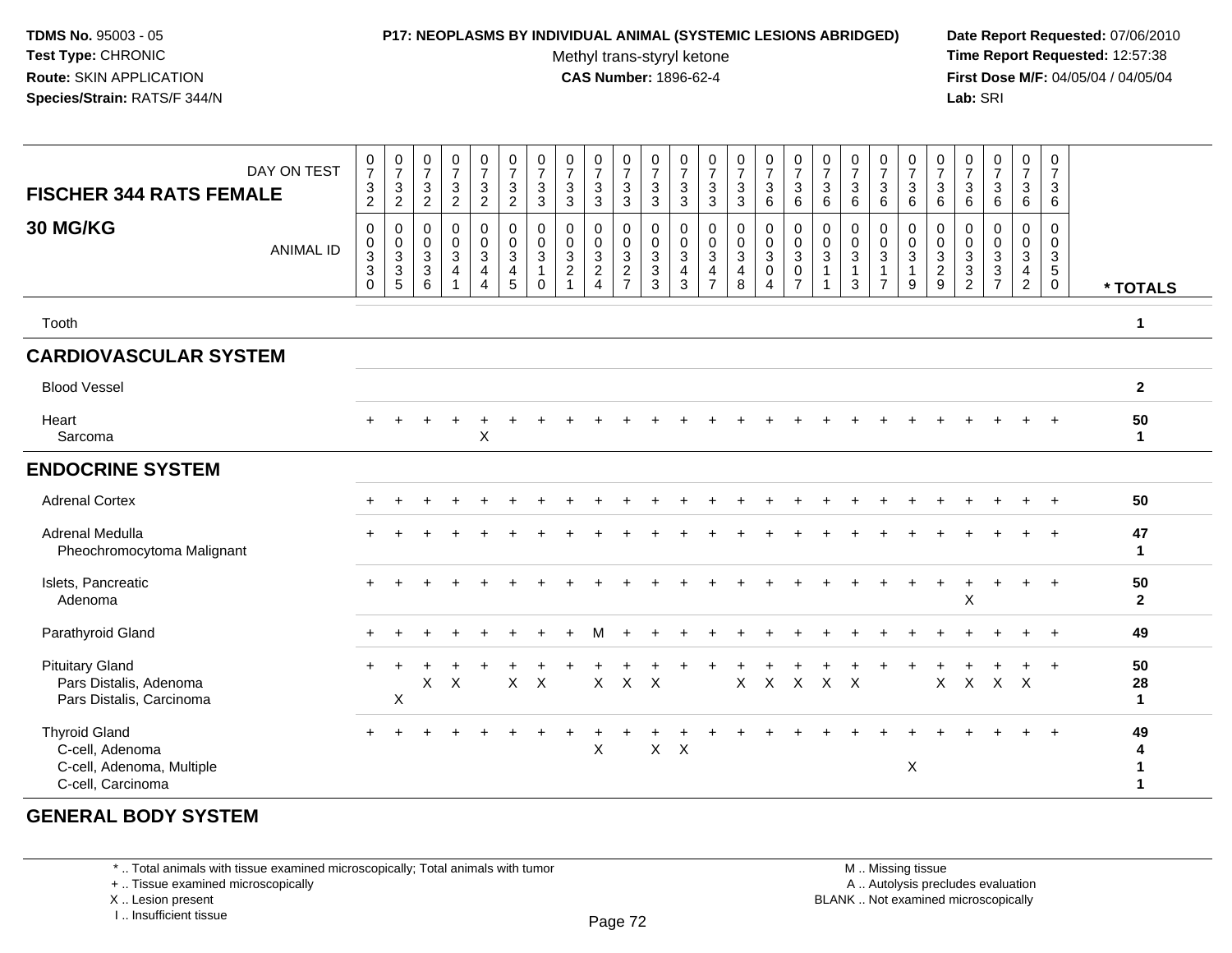#### **P17: NEOPLASMS BY INDIVIDUAL ANIMAL (SYSTEMIC LESIONS ABRIDGED) Date Report Requested:** 07/06/2010

Methyl trans-styryl ketone<br>CAS Number: 1896-62-4

 **Time Report Requested:** 12:57:38 **First Dose M/F:** 04/05/04 / 04/05/04<br>**Lab:** SRI **Lab:** SRI

| DAY ON TEST<br><b>FISCHER 344 RATS FEMALE</b>             | $\frac{0}{7}$<br>$\frac{3}{2}$            | $\begin{smallmatrix} 0\\7 \end{smallmatrix}$<br>$\frac{3}{2}$ | $\frac{0}{7}$<br>3<br>$\sqrt{2}$                    | $\begin{array}{c} 0 \\ 7 \end{array}$<br>$\frac{3}{2}$ | $\frac{0}{7}$<br>$\mathbf{3}$<br>$\overline{2}$                                 | $\frac{0}{7}$<br>$\frac{3}{2}$                                                  | $\frac{0}{7}$<br>$\frac{3}{3}$                               | $\begin{array}{c} 0 \\ 7 \end{array}$<br>$\sqrt{3}$<br>$\mathbf{3}$ | $\frac{0}{7}$<br>$_3^3$                        | $\frac{0}{7}$<br>$\sqrt{3}$<br>$\overline{3}$       | $\frac{0}{7}$<br>$\frac{3}{3}$    | 0<br>$\overline{7}$<br>$\mathbf{3}$<br>3                       | $\frac{0}{7}$<br>$\frac{3}{3}$                                                        | $\frac{0}{7}$<br>$\frac{3}{3}$                                             | $\begin{array}{c} 0 \\ 7 \end{array}$<br>$\begin{array}{c} 3 \\ 6 \end{array}$ | $\begin{array}{c} 0 \\ 7 \end{array}$<br>$\sqrt{3}$<br>$\,6\,$ | 0<br>$\overline{7}$<br>3<br>6        | $\frac{0}{7}$<br>$\sqrt{3}$<br>$\,6\,$              | $\frac{0}{7}$<br>$\sqrt{3}$<br>$\,6\,$                                       | $\begin{array}{c} 0 \\ 7 \end{array}$<br>$^3$ 6                 | $\frac{0}{7}$<br>$\sqrt{3}$<br>$\,6\,$          | $\frac{0}{7}$<br>$\mathbf{3}$<br>6                              | $\begin{array}{c} 0 \\ 7 \end{array}$<br>$\frac{3}{6}$ | $\frac{0}{7}$<br>$\mathbf{3}$<br>$6\phantom{a}$                                         | $\begin{smallmatrix}0\\7\end{smallmatrix}$<br>$\mathbf{3}$<br>6 |                                         |
|-----------------------------------------------------------|-------------------------------------------|---------------------------------------------------------------|-----------------------------------------------------|--------------------------------------------------------|---------------------------------------------------------------------------------|---------------------------------------------------------------------------------|--------------------------------------------------------------|---------------------------------------------------------------------|------------------------------------------------|-----------------------------------------------------|-----------------------------------|----------------------------------------------------------------|---------------------------------------------------------------------------------------|----------------------------------------------------------------------------|--------------------------------------------------------------------------------|----------------------------------------------------------------|--------------------------------------|-----------------------------------------------------|------------------------------------------------------------------------------|-----------------------------------------------------------------|-------------------------------------------------|-----------------------------------------------------------------|--------------------------------------------------------|-----------------------------------------------------------------------------------------|-----------------------------------------------------------------|-----------------------------------------|
| 30 MG/KG<br><b>ANIMAL ID</b>                              | $\pmb{0}$<br>$\frac{0}{3}$<br>$\mathbf 0$ | 0<br>$\mathsf{O}\xspace$<br>$\frac{3}{3}$<br>5                | $\mathbf 0$<br>0<br>$\mathbf{3}$<br>$\sqrt{3}$<br>6 | $\mathbf 0$<br>$\frac{0}{3}$<br>$\overline{4}$         | 0<br>$\mathbf 0$<br>$\overline{3}$<br>$\overline{\mathbf{4}}$<br>$\overline{4}$ | 0<br>$\mathsf{O}\xspace$<br>$\overline{3}$<br>$\overline{4}$<br>$5\phantom{.0}$ | 0<br>$\mathsf{O}\xspace$<br>3<br>$\mathbf{1}$<br>$\mathbf 0$ | $\mathbf 0$<br>0<br>$\sqrt{3}$<br>$\overline{c}$<br>$\overline{1}$  | $\mathbf 0$<br>$\frac{0}{3}$<br>$\overline{4}$ | 0<br>$\mathbf 0$<br>$\frac{3}{2}$<br>$\overline{7}$ | $\mathbf 0$<br>$\frac{0}{3}$<br>3 | 0<br>$\pmb{0}$<br>$\mathbf{3}$<br>$\overline{\mathbf{r}}$<br>3 | $\mathbf 0$<br>$\pmb{0}$<br>$\mathbf{3}$<br>$\overline{\mathbf{4}}$<br>$\overline{7}$ | $\mathbf 0$<br>$\pmb{0}$<br>$\overline{3}$<br>$\overline{\mathbf{4}}$<br>8 | 0<br>$\mathbf 0$<br>$\overline{3}$<br>$\pmb{0}$<br>$\overline{4}$              | $\mathbf 0$<br>$\frac{0}{3}$<br>$\pmb{0}$<br>$\overline{7}$    | $\mathbf 0$<br>$\mathbf 0$<br>3<br>1 | $\mathbf 0$<br>0<br>$\sqrt{3}$<br>$\mathbf{1}$<br>3 | $\mathbf 0$<br>$\pmb{0}$<br>$\overline{3}$<br>$\mathbf{1}$<br>$\overline{7}$ | 0<br>$\mathsf{O}\xspace$<br>$\overline{3}$<br>$\mathbf{1}$<br>9 | 0<br>$\boldsymbol{0}$<br>$\frac{3}{2}$<br>$9\,$ | $\mathbf 0$<br>0<br>$\mathbf 3$<br>$\sqrt{3}$<br>$\overline{2}$ | $\mathbf 0$<br>$\pmb{0}$<br>$\frac{3}{3}$<br>7         | $\mathsf 0$<br>$\pmb{0}$<br>$\overline{3}$<br>$\overline{\mathbf{4}}$<br>$\overline{c}$ | 0<br>$\mathbf 0$<br>$\frac{3}{5}$<br>$\mathbf 0$                | * TOTALS                                |
| <b>NONE</b>                                               |                                           |                                                               |                                                     |                                                        |                                                                                 |                                                                                 |                                                              |                                                                     |                                                |                                                     |                                   |                                                                |                                                                                       |                                                                            |                                                                                |                                                                |                                      |                                                     |                                                                              |                                                                 |                                                 |                                                                 |                                                        |                                                                                         |                                                                 |                                         |
| <b>GENITAL SYSTEM</b>                                     |                                           |                                                               |                                                     |                                                        |                                                                                 |                                                                                 |                                                              |                                                                     |                                                |                                                     |                                   |                                                                |                                                                                       |                                                                            |                                                                                |                                                                |                                      |                                                     |                                                                              |                                                                 |                                                 |                                                                 |                                                        |                                                                                         |                                                                 |                                         |
| <b>Clitoral Gland</b><br>Adenoma<br>Carcinoma             | $+$                                       |                                                               |                                                     |                                                        |                                                                                 | X                                                                               |                                                              |                                                                     | X                                              |                                                     | X                                 |                                                                |                                                                                       |                                                                            |                                                                                |                                                                |                                      |                                                     |                                                                              |                                                                 |                                                 |                                                                 |                                                        | $\ddot{}$                                                                               | $+$                                                             | 50<br>$\mathbf{2}$<br>$\mathbf{1}$      |
| Ovary                                                     |                                           |                                                               |                                                     |                                                        | м                                                                               |                                                                                 |                                                              |                                                                     |                                                |                                                     |                                   |                                                                |                                                                                       |                                                                            |                                                                                |                                                                |                                      |                                                     |                                                                              |                                                                 |                                                 |                                                                 |                                                        |                                                                                         | $\overline{1}$                                                  | 48                                      |
| <b>Uterus</b><br>Polyp Stromal<br>Polyp Stromal, Multiple | $\ddot{}$<br>X                            | $\ddot{}$                                                     | +                                                   | $\ddot{}$                                              | M                                                                               | $+$                                                                             | $\sf X$                                                      | $\boldsymbol{\mathsf{X}}$                                           |                                                |                                                     |                                   | X                                                              | X                                                                                     | X                                                                          | $\times$                                                                       |                                                                | X                                    | $\pmb{\times}$                                      |                                                                              | $\mathsf X$                                                     |                                                 |                                                                 |                                                        |                                                                                         | $\overline{1}$                                                  | 49<br>17<br>$\mathbf{1}$                |
| Vagina<br>Polyp                                           |                                           |                                                               |                                                     |                                                        |                                                                                 |                                                                                 |                                                              |                                                                     |                                                |                                                     |                                   |                                                                |                                                                                       |                                                                            |                                                                                |                                                                |                                      |                                                     |                                                                              |                                                                 |                                                 |                                                                 |                                                        |                                                                                         |                                                                 | $\overline{\mathbf{r}}$<br>$\mathbf{1}$ |
| <b>HEMATOPOIETIC SYSTEM</b>                               |                                           |                                                               |                                                     |                                                        |                                                                                 |                                                                                 |                                                              |                                                                     |                                                |                                                     |                                   |                                                                |                                                                                       |                                                                            |                                                                                |                                                                |                                      |                                                     |                                                                              |                                                                 |                                                 |                                                                 |                                                        |                                                                                         |                                                                 |                                         |
| <b>Bone Marrow</b>                                        |                                           | $\div$                                                        |                                                     |                                                        |                                                                                 |                                                                                 |                                                              |                                                                     |                                                |                                                     |                                   |                                                                |                                                                                       |                                                                            |                                                                                |                                                                |                                      |                                                     |                                                                              |                                                                 |                                                 |                                                                 |                                                        | $\ddot{}$                                                                               | $\ddot{}$                                                       | 50                                      |
| Lymph Node                                                |                                           |                                                               | $\ddot{}$                                           |                                                        |                                                                                 |                                                                                 | $\ddot{}$                                                    |                                                                     |                                                |                                                     |                                   | $\ddot{}$                                                      |                                                                                       |                                                                            | $\ddot{}$                                                                      |                                                                |                                      |                                                     |                                                                              |                                                                 |                                                 |                                                                 |                                                        |                                                                                         | $\ddot{}$                                                       | 14                                      |
| Lymph Node, Mandibular                                    | M                                         | м                                                             | $+$                                                 | M                                                      | M                                                                               | M                                                                               | м                                                            | м                                                                   | M                                              | M                                                   | М                                 | м                                                              | м                                                                                     | M                                                                          | м                                                                              | м                                                              | M                                    | м                                                   | M                                                                            | м                                                               | M                                               | M                                                               | м                                                      | M                                                                                       | M                                                               | 3                                       |
| Lymph Node, Mesenteric                                    | $\pm$                                     | ÷                                                             |                                                     |                                                        |                                                                                 |                                                                                 |                                                              |                                                                     |                                                |                                                     |                                   |                                                                |                                                                                       |                                                                            |                                                                                |                                                                |                                      |                                                     |                                                                              |                                                                 |                                                 |                                                                 |                                                        | $\ddot{}$                                                                               | $+$                                                             | 50                                      |
| Spleen                                                    |                                           | $\ddot{}$                                                     |                                                     |                                                        |                                                                                 |                                                                                 |                                                              |                                                                     |                                                |                                                     |                                   |                                                                |                                                                                       |                                                                            |                                                                                |                                                                |                                      |                                                     |                                                                              |                                                                 |                                                 |                                                                 |                                                        | $\ddot{}$                                                                               | $+$                                                             | 50                                      |
| Thymus                                                    |                                           |                                                               |                                                     |                                                        |                                                                                 |                                                                                 |                                                              |                                                                     |                                                |                                                     | M                                 |                                                                |                                                                                       |                                                                            |                                                                                |                                                                |                                      |                                                     |                                                                              |                                                                 |                                                 |                                                                 |                                                        | $\ddot{}$                                                                               | $+$                                                             | 47                                      |

# **INTEGUMENTARY SYSTEM**

\* .. Total animals with tissue examined microscopically; Total animals with tumor

+ .. Tissue examined microscopically

X .. Lesion present

I .. Insufficient tissue

 M .. Missing tissuey the contract of the contract of the contract of the contract of the contract of  $\mathsf A$  . Autolysis precludes evaluation Lesion present BLANK .. Not examined microscopically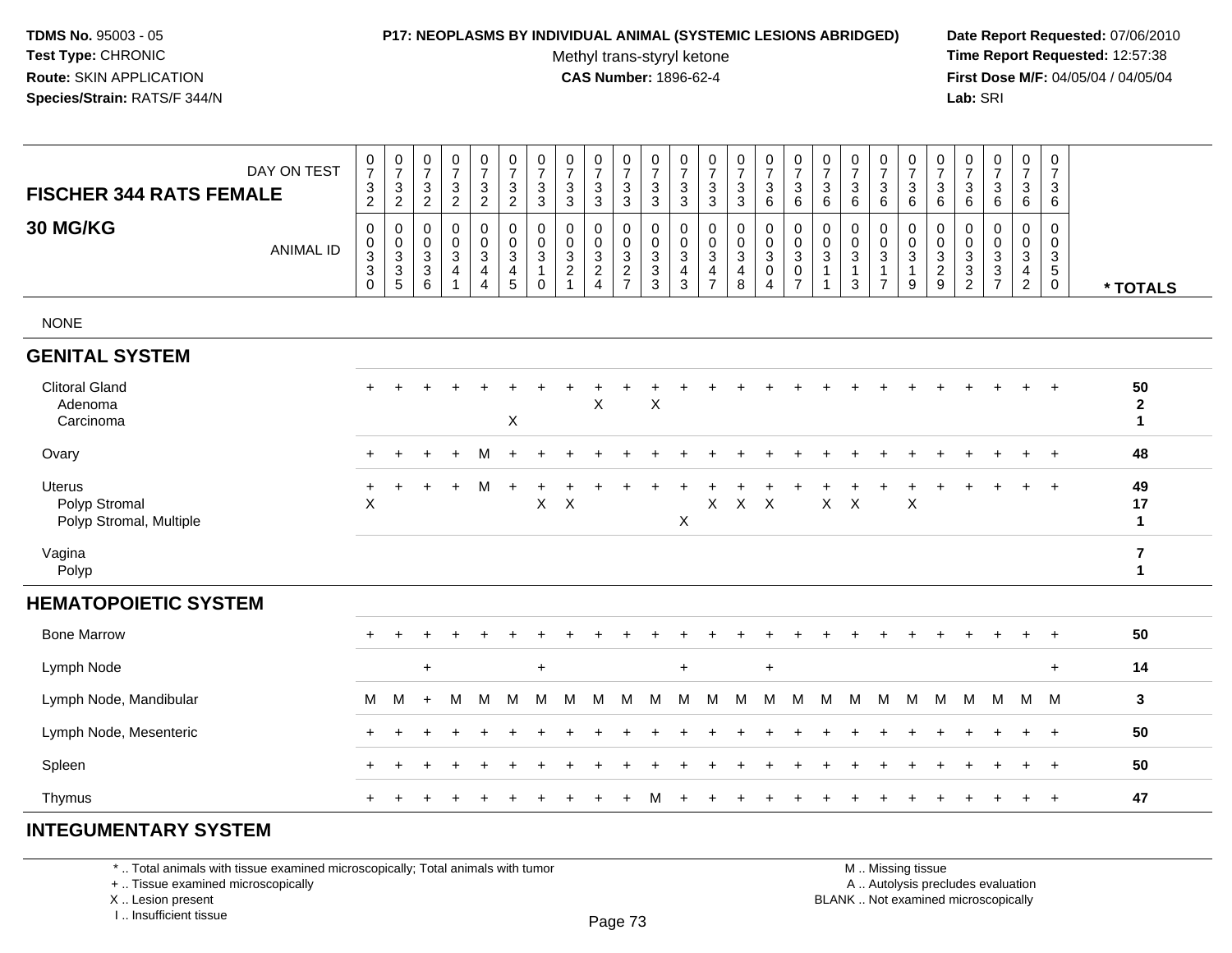#### **P17: NEOPLASMS BY INDIVIDUAL ANIMAL (SYSTEMIC LESIONS ABRIDGED) Date Report Requested:** 07/06/2010

Methyl trans-styryl ketone<br>CAS Number: 1896-62-4

 **Time Report Requested:** 12:57:38 **First Dose M/F:** 04/05/04 / 04/05/04<br>Lab: SRI **Lab:** SRI

| DAY ON TEST<br><b>FISCHER 344 RATS FEMALE</b>                                                                         | $\frac{0}{7}$<br>$\frac{3}{2}$                                          | $\frac{0}{7}$<br>$\mathsf 3$<br>$\overline{2}$    | $\frac{0}{7}$<br>$\frac{3}{2}$           | $\frac{0}{7}$<br>$\ensuremath{\mathsf{3}}$<br>$\overline{2}$      | $\frac{0}{7}$<br>3<br>$\overline{2}$                  | $\frac{0}{7}$<br>$\frac{3}{2}$                                                        | $\begin{array}{c} 0 \\ 7 \end{array}$<br>$\ensuremath{\mathsf{3}}$<br>3 | $\begin{array}{c} 0 \\ 7 \end{array}$<br>$\sqrt{3}$<br>$\overline{3}$ | $\frac{0}{7}$<br>$\frac{3}{3}$                                 | $\frac{0}{7}$<br>$\frac{3}{3}$                            | $\frac{0}{7}$<br>$\ensuremath{\mathsf{3}}$<br>$\mathfrak{S}$ | $\frac{0}{7}$<br>$\frac{3}{3}$                                                              | $\frac{0}{7}$<br>3<br>$\overline{3}$ | $\frac{0}{7}$<br>$\ensuremath{\mathsf{3}}$<br>$\overline{3}$                  | $\frac{0}{7}$<br>$\sqrt{3}$<br>6                                      | $\frac{0}{7}$<br>$\sqrt{3}$<br>$\,6\,$                          | $\frac{0}{7}$<br>$\sqrt{3}$<br>6                                  | $\frac{0}{7}$<br>3<br>6          | $\frac{0}{7}$<br>$\ensuremath{\mathsf{3}}$<br>$6\overline{6}$                | $\frac{0}{7}$<br>$\ensuremath{\mathsf{3}}$<br>6        | $\begin{array}{c} 0 \\ 7 \end{array}$<br>$\ensuremath{\mathsf{3}}$<br>6 | $\frac{0}{7}$<br>$\sqrt{3}$<br>6                          | $\begin{smallmatrix}0\\7\end{smallmatrix}$<br>$\ensuremath{\mathsf{3}}$<br>6 | $\begin{smallmatrix}0\\7\end{smallmatrix}$<br>$\sqrt{3}$<br>6        | $\mathbf 0$<br>$\overline{7}$<br>3<br>6                             |                         |
|-----------------------------------------------------------------------------------------------------------------------|-------------------------------------------------------------------------|---------------------------------------------------|------------------------------------------|-------------------------------------------------------------------|-------------------------------------------------------|---------------------------------------------------------------------------------------|-------------------------------------------------------------------------|-----------------------------------------------------------------------|----------------------------------------------------------------|-----------------------------------------------------------|--------------------------------------------------------------|---------------------------------------------------------------------------------------------|--------------------------------------|-------------------------------------------------------------------------------|-----------------------------------------------------------------------|-----------------------------------------------------------------|-------------------------------------------------------------------|----------------------------------|------------------------------------------------------------------------------|--------------------------------------------------------|-------------------------------------------------------------------------|-----------------------------------------------------------|------------------------------------------------------------------------------|----------------------------------------------------------------------|---------------------------------------------------------------------|-------------------------|
| 30 MG/KG<br><b>ANIMAL ID</b>                                                                                          | 0<br>$\begin{smallmatrix}0\3\3\end{smallmatrix}$<br>$\ddot{\mathbf{0}}$ | $\mathbf 0$<br>0<br>$\mathbf{3}$<br>$\frac{3}{5}$ | $\mathbf 0$<br>0<br>$\sqrt{3}$<br>3<br>6 | 0<br>$\mathsf 0$<br>$\mathsf 3$<br>$\overline{4}$<br>$\mathbf{1}$ | $\mathbf 0$<br>0<br>$\sqrt{3}$<br>4<br>$\overline{4}$ | $\mathbf 0$<br>$\pmb{0}$<br>$\mathbf{3}$<br>$\overline{\mathbf{4}}$<br>$\overline{5}$ | 0<br>$\mathbf 0$<br>3<br>$\mathbf{1}$<br>$\mathbf{0}$                   | $\mathbf 0$<br>0<br>$\sqrt{3}$<br>$\overline{2}$<br>$\overline{1}$    | 0<br>$\mathbf 0$<br>$\ensuremath{\mathsf{3}}$<br>$\frac{2}{4}$ | $\mathbf 0$<br>$\mathbf 0$<br>$\sqrt{3}$<br>$\frac{2}{7}$ | 0<br>0<br>$\ensuremath{\mathsf{3}}$<br>3<br>$\overline{3}$   | $\mathbf 0$<br>$\boldsymbol{0}$<br>$\mathsf 3$<br>$\overline{\mathbf{4}}$<br>$\overline{3}$ | 0<br>0<br>3<br>4<br>$\overline{7}$   | $\mathbf 0$<br>$\mathsf{O}\xspace$<br>$\sqrt{3}$<br>$\overline{4}$<br>$\,8\,$ | $\mathbf 0$<br>$\pmb{0}$<br>$\sqrt{3}$<br>$\pmb{0}$<br>$\overline{4}$ | $\mathbf 0$<br>$\mathbf 0$<br>$\sqrt{3}$<br>0<br>$\overline{7}$ | $\mathbf 0$<br>$\mathbf 0$<br>3<br>$\mathbf{1}$<br>$\overline{1}$ | 0<br>0<br>3<br>$\mathbf{1}$<br>3 | $\mathbf 0$<br>$\mathbf 0$<br>$\mathbf{3}$<br>$\mathbf{1}$<br>$\overline{7}$ | $\pmb{0}$<br>0<br>$\mathbf{3}$<br>$\mathbf{1}$<br>9    | $\mathbf 0$<br>0<br>$\mathsf 3$<br>$\overline{2}$<br>$\overline{9}$     | $\mathbf 0$<br>$\mathbf 0$<br>$\sqrt{3}$<br>$\frac{3}{2}$ | 0<br>0<br>$\ensuremath{\mathsf{3}}$<br>$\frac{3}{7}$                         | $\mathbf 0$<br>0<br>$\mathbf{3}$<br>$\overline{4}$<br>$\overline{2}$ | 0<br>$\mathbf 0$<br>$\sqrt{3}$<br>$5\phantom{.0}$<br>$\overline{0}$ | * TOTALS                |
| Mammary Gland<br>Carcinoma<br>Fibroadenoma<br>Fibroadenoma, Multiple                                                  | $\boldsymbol{\mathsf{X}}$                                               |                                                   |                                          | X                                                                 |                                                       | $\boldsymbol{X}$                                                                      | Х<br>Χ                                                                  | X                                                                     |                                                                |                                                           | $\boldsymbol{\mathsf{X}}$                                    |                                                                                             |                                      |                                                                               | X                                                                     |                                                                 |                                                                   |                                  |                                                                              | $\boldsymbol{\mathsf{X}}$                              |                                                                         | $\boldsymbol{\mathsf{X}}$                                 |                                                                              | $X$ $X$                                                              |                                                                     | 50<br>1<br>14<br>4      |
| Skin<br>Keratoacanthoma<br>Lipoma                                                                                     |                                                                         |                                                   |                                          |                                                                   |                                                       |                                                                                       |                                                                         |                                                                       |                                                                |                                                           |                                                              |                                                                                             |                                      |                                                                               |                                                                       |                                                                 |                                                                   |                                  |                                                                              |                                                        |                                                                         |                                                           | X                                                                            |                                                                      | $\ddot{}$<br>$\boldsymbol{\mathsf{X}}$                              | 50<br>-1<br>$\mathbf 1$ |
| <b>MUSCULOSKELETAL SYSTEM</b>                                                                                         |                                                                         |                                                   |                                          |                                                                   |                                                       |                                                                                       |                                                                         |                                                                       |                                                                |                                                           |                                                              |                                                                                             |                                      |                                                                               |                                                                       |                                                                 |                                                                   |                                  |                                                                              |                                                        |                                                                         |                                                           |                                                                              |                                                                      |                                                                     |                         |
| <b>Bone</b><br>Chordoma                                                                                               |                                                                         |                                                   |                                          |                                                                   |                                                       |                                                                                       |                                                                         |                                                                       |                                                                |                                                           |                                                              |                                                                                             |                                      |                                                                               |                                                                       |                                                                 |                                                                   |                                  |                                                                              |                                                        |                                                                         |                                                           |                                                                              |                                                                      |                                                                     | 50<br>$\mathbf{1}$      |
| <b>Skeletal Muscle</b>                                                                                                |                                                                         |                                                   |                                          |                                                                   |                                                       |                                                                                       |                                                                         |                                                                       |                                                                |                                                           |                                                              |                                                                                             |                                      |                                                                               |                                                                       |                                                                 |                                                                   |                                  |                                                                              |                                                        |                                                                         |                                                           |                                                                              |                                                                      |                                                                     | $\mathbf{1}$            |
| <b>NERVOUS SYSTEM</b>                                                                                                 |                                                                         |                                                   |                                          |                                                                   |                                                       |                                                                                       |                                                                         |                                                                       |                                                                |                                                           |                                                              |                                                                                             |                                      |                                                                               |                                                                       |                                                                 |                                                                   |                                  |                                                                              |                                                        |                                                                         |                                                           |                                                                              |                                                                      |                                                                     |                         |
| <b>Brain</b><br>Carcinoma, Metastatic, Pituitary Gland                                                                | $\ddot{}$                                                               | $\ddot{}$<br>X                                    |                                          |                                                                   |                                                       |                                                                                       |                                                                         |                                                                       |                                                                |                                                           |                                                              |                                                                                             |                                      |                                                                               |                                                                       |                                                                 |                                                                   |                                  |                                                                              |                                                        |                                                                         |                                                           |                                                                              |                                                                      |                                                                     | 50<br>$\mathbf{1}$      |
| Peripheral Nerve                                                                                                      |                                                                         |                                                   |                                          |                                                                   |                                                       |                                                                                       |                                                                         |                                                                       |                                                                |                                                           |                                                              | $\ddot{}$                                                                                   |                                      |                                                                               |                                                                       |                                                                 |                                                                   |                                  |                                                                              |                                                        |                                                                         |                                                           |                                                                              |                                                                      |                                                                     | $\mathbf 2$             |
| Spinal Cord                                                                                                           |                                                                         |                                                   |                                          |                                                                   |                                                       |                                                                                       |                                                                         |                                                                       |                                                                |                                                           |                                                              | $\ddot{}$                                                                                   |                                      |                                                                               |                                                                       |                                                                 |                                                                   |                                  |                                                                              |                                                        |                                                                         |                                                           |                                                                              |                                                                      |                                                                     | $\mathbf 2$             |
| <b>RESPIRATORY SYSTEM</b>                                                                                             |                                                                         |                                                   |                                          |                                                                   |                                                       |                                                                                       |                                                                         |                                                                       |                                                                |                                                           |                                                              |                                                                                             |                                      |                                                                               |                                                                       |                                                                 |                                                                   |                                  |                                                                              |                                                        |                                                                         |                                                           |                                                                              |                                                                      |                                                                     |                         |
| Lung<br>Alveolar/Bronchiolar Adenoma                                                                                  |                                                                         |                                                   |                                          |                                                                   |                                                       |                                                                                       |                                                                         |                                                                       | $\pmb{\times}$                                                 |                                                           |                                                              |                                                                                             |                                      |                                                                               |                                                                       |                                                                 |                                                                   |                                  |                                                                              |                                                        |                                                                         |                                                           |                                                                              | X                                                                    | $\div$                                                              | 50<br>$\mathbf{2}$      |
| Nose                                                                                                                  |                                                                         |                                                   |                                          |                                                                   |                                                       |                                                                                       |                                                                         |                                                                       |                                                                |                                                           |                                                              |                                                                                             |                                      |                                                                               |                                                                       |                                                                 |                                                                   |                                  |                                                                              |                                                        |                                                                         |                                                           |                                                                              |                                                                      |                                                                     | 50                      |
| *  Total animals with tissue examined microscopically; Total animals with tumor<br>+  Tissue examined microscopically |                                                                         |                                                   |                                          |                                                                   |                                                       |                                                                                       |                                                                         |                                                                       |                                                                |                                                           |                                                              |                                                                                             |                                      |                                                                               |                                                                       |                                                                 |                                                                   |                                  |                                                                              | M  Missing tissue<br>A  Autolysis precludes evaluation |                                                                         |                                                           |                                                                              |                                                                      |                                                                     |                         |

X .. Lesion present

I .. Insufficient tissue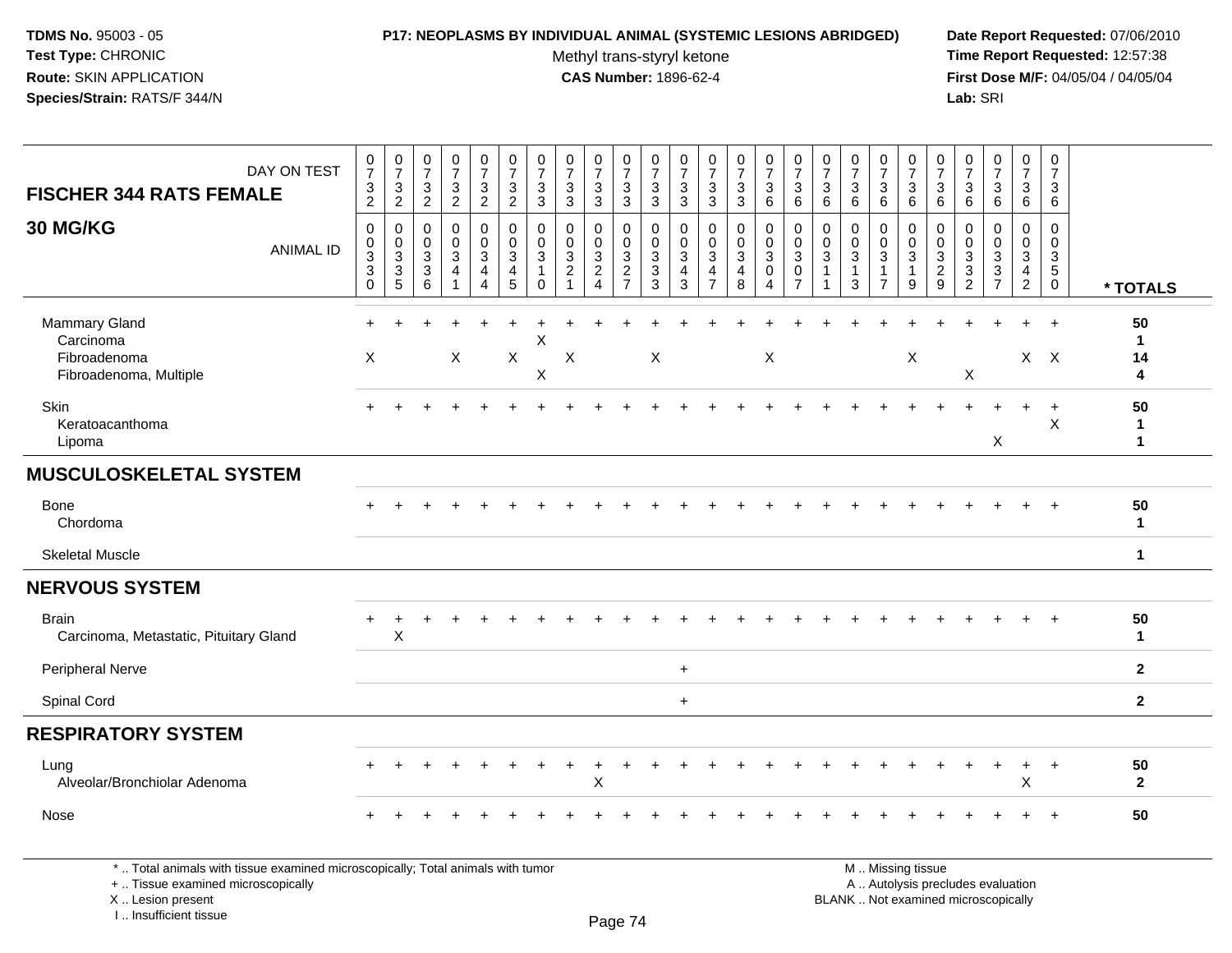## **P17: NEOPLASMS BY INDIVIDUAL ANIMAL (SYSTEMIC LESIONS ABRIDGED) Date Report Requested:** 07/06/2010

Methyl trans-styryl ketone<br>CAS Number: 1896-62-4

 **Time Report Requested:** 12:57:38 **First Dose M/F:** 04/05/04 / 04/05/04<br>Lab: SRI **Lab:** SRI

| DAY ON TEST<br><b>FISCHER 344 RATS FEMALE</b> | $\frac{0}{7}$<br>$\sqrt{3}$<br>$\overline{c}$             | $\frac{0}{7}$<br>$\mathbf{3}$<br>$\overline{2}$                | $\frac{0}{7}$<br>$\mathbf{3}$<br>2                      | $\frac{0}{7}$<br>$\sqrt{3}$<br>$\overline{c}$                      | $\frac{0}{7}$<br>$\sqrt{3}$<br>$\overline{2}$           | $\frac{0}{7}$<br>$\ensuremath{\mathsf{3}}$<br>$\overline{c}$             | $\frac{0}{7}$<br>$\mathbf{3}$<br>3 | $\frac{0}{7}$<br>$\mathbf{3}$<br>3                 | $\frac{0}{7}$<br>$\sqrt{3}$<br>3                          | $\begin{array}{c} 0 \\ 7 \end{array}$<br>$\sqrt{3}$<br>3             | $\frac{0}{7}$<br>$\sqrt{3}$<br>3        | $\frac{0}{7}$<br>$\sqrt{3}$<br>3 | $\frac{0}{7}$<br>$\sqrt{3}$<br>$\mathbf{3}$                     | $\frac{0}{7}$<br>$\sqrt{3}$<br>3                                         | $\begin{array}{c} 0 \\ 7 \end{array}$<br>$\sqrt{3}$<br>6                      | $\frac{0}{7}$<br>$\ensuremath{\mathsf{3}}$<br>6                 | $\frac{0}{7}$<br>$\mathbf{3}$<br>6 | $\frac{0}{7}$<br>$\mathbf{3}$<br>6  | $\frac{0}{7}$<br>$\mathfrak{Z}$<br>6         | $\begin{array}{c} 0 \\ 7 \end{array}$<br>$\sqrt{3}$<br>6 | $\frac{0}{7}$<br>3<br>6                                       | $\frac{0}{7}$<br>3<br>6                     | $\frac{0}{7}$<br>$\mathbf{3}$<br>6                                         | $\frac{0}{7}$<br>$\sqrt{3}$<br>$\,6\,$                 | $\frac{0}{7}$<br>$\mathbf{3}$<br>6                      |                        |
|-----------------------------------------------|-----------------------------------------------------------|----------------------------------------------------------------|---------------------------------------------------------|--------------------------------------------------------------------|---------------------------------------------------------|--------------------------------------------------------------------------|------------------------------------|----------------------------------------------------|-----------------------------------------------------------|----------------------------------------------------------------------|-----------------------------------------|----------------------------------|-----------------------------------------------------------------|--------------------------------------------------------------------------|-------------------------------------------------------------------------------|-----------------------------------------------------------------|------------------------------------|-------------------------------------|----------------------------------------------|----------------------------------------------------------|---------------------------------------------------------------|---------------------------------------------|----------------------------------------------------------------------------|--------------------------------------------------------|---------------------------------------------------------|------------------------|
| <b>30 MG/KG</b><br><b>ANIMAL ID</b>           | 0<br>$\mathbf 0$<br>$\sqrt{3}$<br>$\mathbf 3$<br>$\Omega$ | 0<br>$\pmb{0}$<br>$\sqrt{3}$<br>$\ensuremath{\mathsf{3}}$<br>5 | 0<br>$\pmb{0}$<br>$\overline{3}$<br>$\overline{3}$<br>6 | 0<br>$\pmb{0}$<br>$\mathbf{3}$<br>$\overline{4}$<br>$\overline{ }$ | 0<br>$\mathbf 0$<br>$\mathbf{3}$<br>$\overline{4}$<br>4 | 0<br>$\mathsf{O}\xspace$<br>$\mathbf{3}$<br>$\overline{\mathbf{4}}$<br>5 | 0<br>0<br>3<br>$\Omega$            | 0<br>$\mathbf 0$<br>$\mathbf{3}$<br>$\overline{2}$ | 0<br>$\mathbf 0$<br>3<br>$\overline{c}$<br>$\overline{4}$ | 0<br>$\mathbf 0$<br>$\mathbf{3}$<br>$\overline{2}$<br>$\overline{7}$ | 0<br>$\mathsf{O}\xspace$<br>3<br>3<br>3 | 0<br>0<br>3<br>4<br>3            | 0<br>$\frac{0}{3}$<br>$\overline{\mathbf{4}}$<br>$\overline{z}$ | 0<br>$\mathsf{O}\xspace$<br>$\mathbf{3}$<br>$\overline{\mathbf{4}}$<br>8 | 0<br>$\mathbf 0$<br>$\mathbf{3}$<br>$\overline{0}$<br>$\overline{\mathbf{4}}$ | 0<br>$\pmb{0}$<br>$\mathbf{3}$<br>$\mathbf 0$<br>$\overline{z}$ | 0<br>0<br>3                        | 0<br>$\mathbf 0$<br>$\sqrt{3}$<br>3 | 0<br>$\mathbf 0$<br>3<br>1<br>$\overline{ }$ | 0<br>$\mathbf 0$<br>$\mathbf{3}$<br>$\mathbf{1}$<br>9    | 0<br>$\mathsf{O}\xspace$<br>$\sqrt{3}$<br>$\overline{c}$<br>9 | 0<br>0<br>3<br>$\sqrt{3}$<br>$\overline{2}$ | 0<br>$\pmb{0}$<br>$\mathbf{3}$<br>$\mathbf{3}$<br>$\overline{\phantom{a}}$ | 0<br>$\mathbf 0$<br>3<br>$\overline{4}$<br>$2^{\circ}$ | 0<br>0<br>$\ensuremath{\mathsf{3}}$<br>5<br>$\mathbf 0$ | * TOTALS               |
| Trachea                                       | $\pm$                                                     |                                                                |                                                         |                                                                    |                                                         |                                                                          |                                    |                                                    |                                                           |                                                                      |                                         |                                  |                                                                 |                                                                          |                                                                               |                                                                 |                                    |                                     |                                              |                                                          |                                                               |                                             |                                                                            | $\ddot{}$                                              | $+$                                                     | 50                     |
| <b>SPECIAL SENSES SYSTEM</b>                  |                                                           |                                                                |                                                         |                                                                    |                                                         |                                                                          |                                    |                                                    |                                                           |                                                                      |                                         |                                  |                                                                 |                                                                          |                                                                               |                                                                 |                                    |                                     |                                              |                                                          |                                                               |                                             |                                                                            |                                                        |                                                         |                        |
| Eye                                           |                                                           |                                                                |                                                         |                                                                    |                                                         |                                                                          |                                    |                                                    |                                                           |                                                                      |                                         |                                  |                                                                 |                                                                          |                                                                               |                                                                 |                                    |                                     |                                              |                                                          |                                                               |                                             |                                                                            |                                                        |                                                         | 50                     |
| Harderian Gland                               |                                                           |                                                                |                                                         |                                                                    |                                                         |                                                                          |                                    |                                                    |                                                           |                                                                      |                                         |                                  |                                                                 |                                                                          |                                                                               |                                                                 |                                    |                                     |                                              |                                                          |                                                               |                                             |                                                                            |                                                        |                                                         | 50                     |
| <b>URINARY SYSTEM</b>                         |                                                           |                                                                |                                                         |                                                                    |                                                         |                                                                          |                                    |                                                    |                                                           |                                                                      |                                         |                                  |                                                                 |                                                                          |                                                                               |                                                                 |                                    |                                     |                                              |                                                          |                                                               |                                             |                                                                            |                                                        |                                                         |                        |
| Kidney                                        |                                                           |                                                                |                                                         |                                                                    |                                                         |                                                                          |                                    |                                                    |                                                           |                                                                      |                                         |                                  |                                                                 |                                                                          |                                                                               |                                                                 |                                    |                                     |                                              |                                                          |                                                               |                                             |                                                                            |                                                        |                                                         | 50                     |
| <b>Urinary Bladder</b>                        | $\pm$                                                     |                                                                |                                                         |                                                                    | м                                                       |                                                                          |                                    |                                                    |                                                           |                                                                      |                                         |                                  |                                                                 |                                                                          |                                                                               |                                                                 |                                    |                                     |                                              |                                                          |                                                               |                                             |                                                                            |                                                        |                                                         | 49                     |
| <b>SYSTEMIC LESIONS</b>                       |                                                           |                                                                |                                                         |                                                                    |                                                         |                                                                          |                                    |                                                    |                                                           |                                                                      |                                         |                                  |                                                                 |                                                                          |                                                                               |                                                                 |                                    |                                     |                                              |                                                          |                                                               |                                             |                                                                            |                                                        |                                                         |                        |
| Multiple Organ<br>Histiocytic Sarcoma         | $\ddot{}$                                                 |                                                                |                                                         |                                                                    |                                                         |                                                                          |                                    |                                                    |                                                           |                                                                      |                                         |                                  |                                                                 |                                                                          |                                                                               |                                                                 |                                    |                                     |                                              |                                                          |                                                               |                                             |                                                                            | $\ddot{}$                                              | $\overline{+}$                                          | 50<br>$\boldsymbol{2}$ |
| Leukemia Mononuclear                          |                                                           |                                                                | $\mathsf{X}$                                            | $\times$                                                           |                                                         |                                                                          |                                    |                                                    |                                                           |                                                                      |                                         |                                  |                                                                 |                                                                          |                                                                               |                                                                 |                                    |                                     |                                              | X                                                        |                                                               |                                             |                                                                            |                                                        | X                                                       | $\overline{9}$         |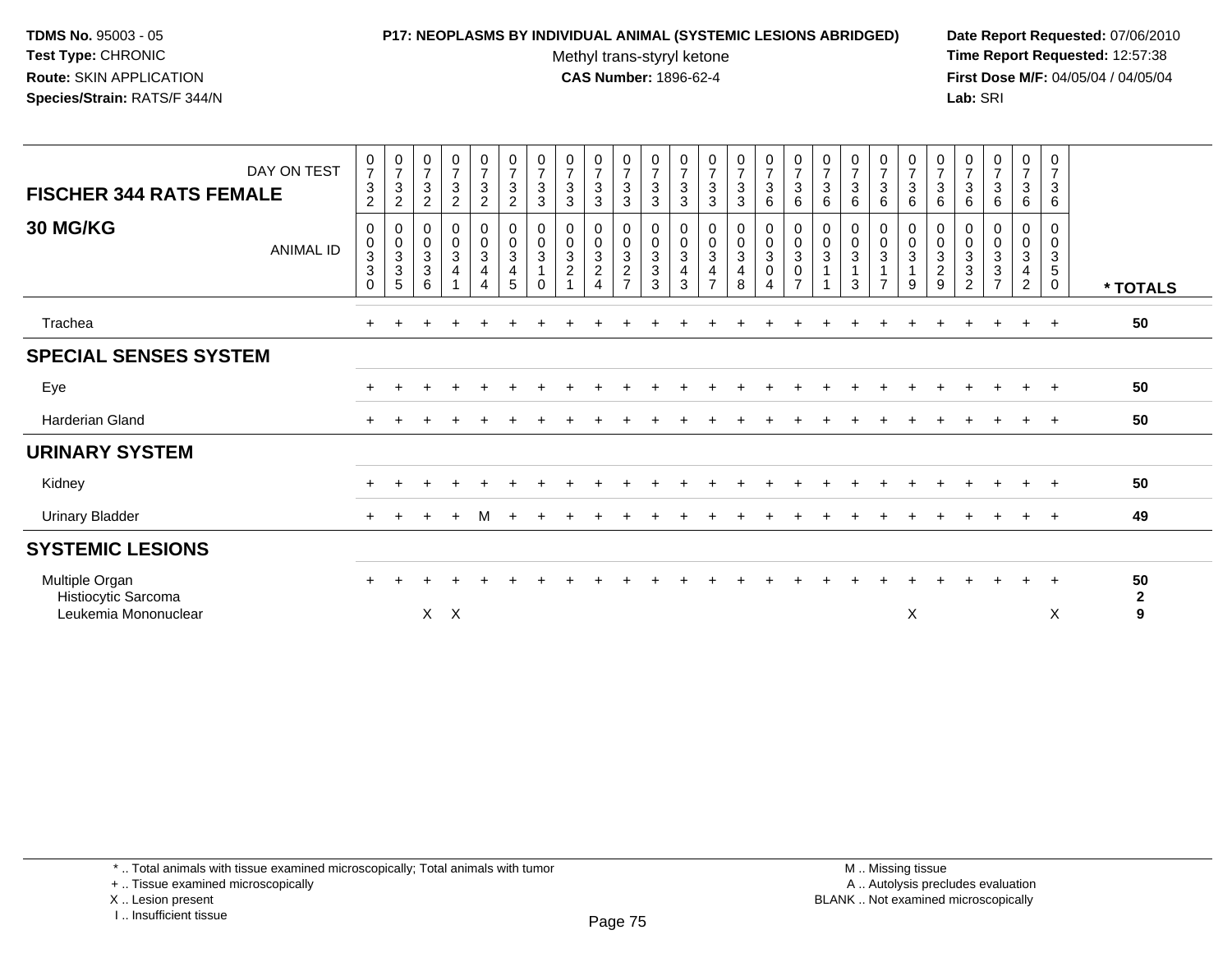#### **P17: NEOPLASMS BY INDIVIDUAL ANIMAL (SYSTEMIC LESIONS ABRIDGED) Date Report Requested:** 07/06/2010

Methyl trans-styryl ketone<br>CAS Number: 1896-62-4

 **Time Report Requested:** 12:57:38 **First Dose M/F:** 04/05/04 / 04/05/04<br>**Lab:** SRI **Lab:** SRI

| DAY ON TEST<br><b>FISCHER 344 RATS FEMALE</b>                    | $\pmb{0}$<br>$\mathbf 0$<br>$\frac{1}{7}$              | $_{3}^{\rm 0}$<br>$\mathbf 0$<br>6                      | $\begin{array}{c} 0 \\ 4 \\ 7 \end{array}$<br>$\mathbf 0$ | $\begin{smallmatrix}0\0\4\end{smallmatrix}$<br>$\frac{9}{3}$ | 0<br>$\frac{4}{9}$                                 | $0$<br>5<br>3<br>7                     | $\begin{array}{c} 0 \\ 5 \end{array}$<br>8<br>9         | $\mathbf 0$<br>$\overline{5}$<br>9<br>$\mathbf 0$       | $\begin{array}{c} 0 \\ 5 \\ 9 \end{array}$<br>$\overline{3}$          | $\begin{array}{c} 0 \\ 6 \end{array}$<br>$\mathbf{1}$<br>3 | $\begin{array}{c} 0 \\ 6 \end{array}$<br>$\frac{2}{9}$ | $\begin{array}{c} 0 \\ 6 \\ 3 \\ 2 \end{array}$     | $\begin{matrix} 0 \\ 6 \\ 3 \end{matrix}$<br>6                       | $\begin{smallmatrix}0\0\0\end{smallmatrix}$<br>$\mathbf{3}$<br>$\overline{9}$ | 0<br>6<br>5<br>7                                                | $\begin{array}{c} 0 \\ 6 \\ 7 \end{array}$<br>$\overline{7}$  | $\pmb{0}$<br>$6\phantom{1}$<br>$\overline{7}$<br>$\overline{7}$ | $\begin{array}{c} 0 \\ 6 \end{array}$<br>8<br>$\overline{7}$   | $\begin{array}{c} 0 \\ 6 \end{array}$<br>9<br>$\mathbf{3}$            | $\frac{0}{7}$<br>$\mathbf 0$<br>$\overline{1}$            | $\frac{0}{7}$<br>$\mathbf{1}$<br>6       | 0<br>$\overline{7}$<br>$\overline{1}$<br>6                           | $\begin{array}{c} 0 \\ 7 \end{array}$<br>8                             | $\begin{smallmatrix} 0\\7 \end{smallmatrix}$<br>$\frac{2}{4}$ | $\frac{0}{7}$<br>$\frac{2}{9}$                              |                         |
|------------------------------------------------------------------|--------------------------------------------------------|---------------------------------------------------------|-----------------------------------------------------------|--------------------------------------------------------------|----------------------------------------------------|----------------------------------------|---------------------------------------------------------|---------------------------------------------------------|-----------------------------------------------------------------------|------------------------------------------------------------|--------------------------------------------------------|-----------------------------------------------------|----------------------------------------------------------------------|-------------------------------------------------------------------------------|-----------------------------------------------------------------|---------------------------------------------------------------|-----------------------------------------------------------------|----------------------------------------------------------------|-----------------------------------------------------------------------|-----------------------------------------------------------|------------------------------------------|----------------------------------------------------------------------|------------------------------------------------------------------------|---------------------------------------------------------------|-------------------------------------------------------------|-------------------------|
| <b>90 MG/KG</b><br><b>ANIMAL ID</b>                              | $\mathbf 0$<br>$\mathbf 0$<br>$\sqrt{3}$<br>$\,6$<br>9 | $\mathbf 0$<br>$\mathbf 0$<br>$\sqrt{3}$<br>$\, 8$<br>9 | 0<br>$\mathbf 0$<br>$\mathbf 3$<br>$\sqrt{5}$<br>9        | 0<br>$\mathsf 0$<br>$\mathbf{3}$<br>$\,6$<br>5               | 0<br>$\mathbf 0$<br>3<br>$\bf 8$<br>$\overline{2}$ | 0<br>$\mathbf 0$<br>$\frac{3}{5}$<br>5 | $\mathbf 0$<br>$\Omega$<br>$\mathbf{3}$<br>$\bf 8$<br>8 | $\mathbf 0$<br>$\Omega$<br>$\mathbf{3}$<br>$\,6\,$<br>8 | $\mathbf{0}$<br>0<br>$\mathbf{3}$<br>$\overline{5}$<br>$\overline{2}$ | 0<br>$\mathbf 0$<br>$\sqrt{3}$<br>$\sqrt{5}$<br>6          | 0<br>$\pmb{0}$<br>$\sqrt{3}$<br>$\boldsymbol{9}$<br>5  | 0<br>$\mathbf 0$<br>$\frac{3}{6}$<br>$\overline{2}$ | $\mathbf 0$<br>0<br>$\sqrt{3}$<br>$\boldsymbol{7}$<br>$\overline{2}$ | 0<br>$\mathbf 0$<br>3<br>$\boldsymbol{9}$<br>3                                | 0<br>$\ddot{\mathbf{0}}$<br>$\mathbf{3}$<br>8<br>$\overline{1}$ | 0<br>$\mathbf 0$<br>$\ensuremath{\mathsf{3}}$<br>$\,6\,$<br>3 | 0<br>$\mathbf 0$<br>$\mathbf{3}$<br>8<br>3                      | 0<br>$\mathbf 0$<br>$\sqrt{3}$<br>$\boldsymbol{9}$<br>$\Omega$ | 0<br>$\mathbf 0$<br>$\mathbf 3$<br>$\boldsymbol{9}$<br>$\overline{2}$ | 0<br>$\mathbf 0$<br>$\sqrt{3}$<br>$\,6$<br>$\overline{7}$ | 0<br>0<br>$\sqrt{3}$<br>$\,$ 5 $\,$<br>8 | $\mathbf 0$<br>0<br>$\mathbf{3}$<br>$\boldsymbol{9}$<br>$\mathbf{1}$ | 0<br>$\pmb{0}$<br>$\ensuremath{\mathsf{3}}$<br>$\,6\,$<br>$\mathbf{1}$ | 0<br>$\mathsf{O}\xspace$<br>$\frac{3}{7}$<br>9                | $\mathbf 0$<br>$\mathbf 0$<br>$\frac{3}{5}$<br>$\mathbf{1}$ | females<br>$($ cont $)$ |
| <b>ALIMENTARY SYSTEM</b>                                         |                                                        |                                                         |                                                           |                                                              |                                                    |                                        |                                                         |                                                         |                                                                       |                                                            |                                                        |                                                     |                                                                      |                                                                               |                                                                 |                                                               |                                                                 |                                                                |                                                                       |                                                           |                                          |                                                                      |                                                                        |                                                               |                                                             |                         |
| Esophagus                                                        |                                                        |                                                         |                                                           |                                                              |                                                    |                                        |                                                         |                                                         |                                                                       |                                                            |                                                        |                                                     |                                                                      |                                                                               |                                                                 |                                                               |                                                                 |                                                                |                                                                       |                                                           |                                          |                                                                      |                                                                        |                                                               |                                                             |                         |
| Intestine Large, Cecum                                           |                                                        |                                                         |                                                           |                                                              |                                                    |                                        |                                                         |                                                         |                                                                       |                                                            |                                                        |                                                     |                                                                      |                                                                               |                                                                 |                                                               |                                                                 |                                                                |                                                                       |                                                           |                                          |                                                                      |                                                                        |                                                               |                                                             |                         |
| Intestine Large, Colon                                           |                                                        |                                                         |                                                           |                                                              |                                                    |                                        |                                                         |                                                         |                                                                       |                                                            |                                                        |                                                     |                                                                      |                                                                               |                                                                 |                                                               |                                                                 |                                                                |                                                                       |                                                           |                                          |                                                                      |                                                                        |                                                               |                                                             |                         |
| Intestine Large, Rectum                                          |                                                        |                                                         |                                                           |                                                              |                                                    |                                        |                                                         |                                                         |                                                                       |                                                            |                                                        |                                                     |                                                                      |                                                                               |                                                                 |                                                               |                                                                 |                                                                |                                                                       |                                                           |                                          |                                                                      |                                                                        |                                                               | $\overline{+}$                                              |                         |
| Intestine Small, Duodenum                                        |                                                        |                                                         |                                                           |                                                              |                                                    |                                        |                                                         |                                                         |                                                                       |                                                            |                                                        |                                                     |                                                                      |                                                                               |                                                                 |                                                               |                                                                 |                                                                |                                                                       |                                                           |                                          |                                                                      |                                                                        |                                                               | $+$                                                         |                         |
| Intestine Small, Ileum                                           | м                                                      | $\ddot{}$                                               |                                                           |                                                              |                                                    |                                        |                                                         |                                                         |                                                                       |                                                            |                                                        |                                                     |                                                                      |                                                                               |                                                                 |                                                               |                                                                 |                                                                |                                                                       |                                                           |                                          |                                                                      |                                                                        |                                                               |                                                             |                         |
| Intestine Small, Jejunum                                         |                                                        |                                                         |                                                           |                                                              | $\ddot{}$                                          | A                                      | A                                                       |                                                         |                                                                       |                                                            |                                                        |                                                     |                                                                      | Α                                                                             |                                                                 |                                                               |                                                                 |                                                                |                                                                       |                                                           |                                          |                                                                      |                                                                        | $+$                                                           | $+$                                                         |                         |
| Liver<br>Carcinoma, Metastatic, Uterus<br>Hepatocellular Adenoma |                                                        |                                                         |                                                           |                                                              |                                                    |                                        |                                                         |                                                         |                                                                       |                                                            |                                                        |                                                     |                                                                      |                                                                               |                                                                 | $\pmb{\times}$                                                |                                                                 |                                                                |                                                                       |                                                           |                                          |                                                                      |                                                                        |                                                               |                                                             |                         |
|                                                                  |                                                        |                                                         |                                                           |                                                              |                                                    |                                        |                                                         |                                                         |                                                                       |                                                            |                                                        |                                                     |                                                                      |                                                                               |                                                                 |                                                               |                                                                 |                                                                |                                                                       |                                                           |                                          |                                                                      | X                                                                      |                                                               |                                                             |                         |
| Mesentery<br>Carcinoma, Metastatic, Uterus                       |                                                        |                                                         |                                                           | $+$                                                          |                                                    |                                        |                                                         |                                                         |                                                                       |                                                            | $+$                                                    |                                                     |                                                                      | $\div$                                                                        |                                                                 | $\ddot{}$<br>$\pmb{\times}$                                   |                                                                 |                                                                | $\ddot{}$                                                             |                                                           |                                          |                                                                      | $\ddot{}$                                                              |                                                               |                                                             |                         |
| Pancreas<br>Carcinoma, Metastatic, Uterus                        |                                                        |                                                         |                                                           |                                                              |                                                    |                                        |                                                         |                                                         |                                                                       |                                                            |                                                        |                                                     |                                                                      |                                                                               |                                                                 | $\pmb{\times}$                                                |                                                                 |                                                                |                                                                       |                                                           |                                          |                                                                      |                                                                        |                                                               |                                                             |                         |
| <b>Salivary Glands</b><br>Schwannoma Malignant                   |                                                        |                                                         |                                                           |                                                              |                                                    |                                        |                                                         |                                                         |                                                                       |                                                            |                                                        |                                                     |                                                                      |                                                                               |                                                                 |                                                               |                                                                 |                                                                |                                                                       |                                                           |                                          |                                                                      | X                                                                      | ÷.                                                            | $\overline{+}$                                              |                         |
| Stomach, Forestomach                                             |                                                        |                                                         |                                                           |                                                              |                                                    |                                        |                                                         |                                                         |                                                                       |                                                            |                                                        |                                                     |                                                                      |                                                                               |                                                                 |                                                               |                                                                 |                                                                |                                                                       |                                                           |                                          |                                                                      |                                                                        |                                                               | $\overline{+}$                                              |                         |
| Stomach, Glandular                                               |                                                        |                                                         |                                                           |                                                              |                                                    |                                        |                                                         |                                                         |                                                                       |                                                            |                                                        |                                                     |                                                                      |                                                                               |                                                                 |                                                               |                                                                 |                                                                |                                                                       |                                                           |                                          |                                                                      |                                                                        |                                                               |                                                             |                         |

\* .. Total animals with tissue examined microscopically; Total animals with tumor

+ .. Tissue examined microscopically

X .. Lesion present

I .. Insufficient tissue

M .. Missing tissue

y the contract of the contract of the contract of the contract of the contract of  $\mathsf A$  . Autolysis precludes evaluation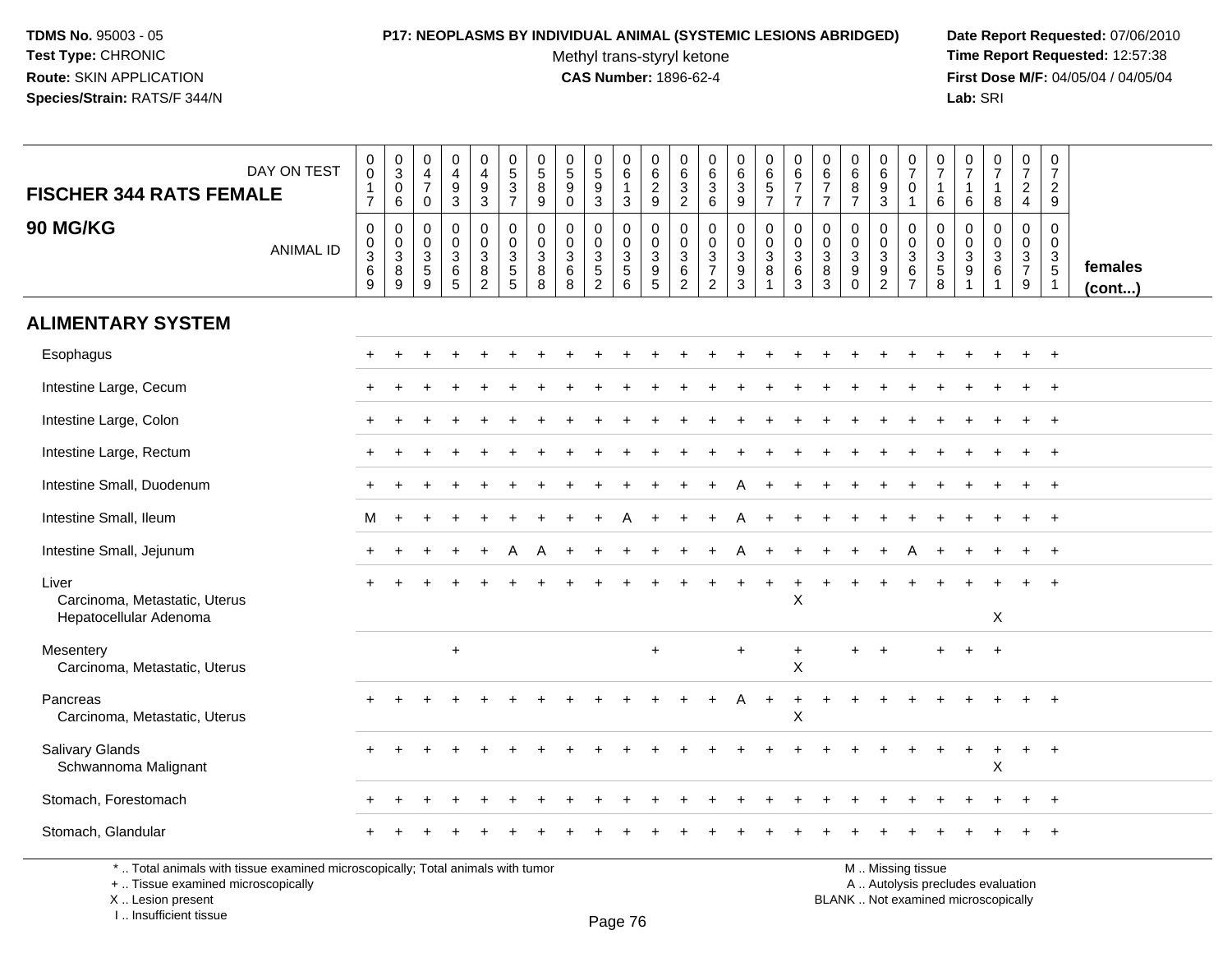#### **P17: NEOPLASMS BY INDIVIDUAL ANIMAL (SYSTEMIC LESIONS ABRIDGED) Date Report Requested:** 07/06/2010

Methyl trans-styryl ketone<br>CAS Number: 1896-62-4

 **Time Report Requested:** 12:57:38 **First Dose M/F:** 04/05/04 / 04/05/04<br>Lab: SRI **Lab:** SRI

| <b>FISCHER 344 RATS FEMALE</b>                                                       | DAY ON TEST      | $\pmb{0}$<br>$\mathsf{O}\xspace$<br>1<br>$\overline{7}$                    | $_{3}^{\rm 0}$<br>0<br>6                    | $\pmb{0}$<br>$\overline{4}$<br>$\overline{7}$<br>$\mathsf 0$ | $\mathbf 0$<br>$\overline{4}$<br>$\overline{9}$<br>$\overline{3}$     | $\pmb{0}$<br>$\overline{4}$<br>$\boldsymbol{9}$<br>$\overline{3}$     | $\pmb{0}$<br>$\frac{5}{3}$<br>$\overline{7}$                  | $\begin{array}{c} 0 \\ 5 \\ 8 \end{array}$<br>$\boldsymbol{9}$ | $\begin{array}{c} 0 \\ 5 \\ 9 \end{array}$<br>$\mathbf 0$ | $\begin{array}{c} 0 \\ 5 \\ 9 \\ 3 \end{array}$      | $\mathsf 0$<br>$\,6\,$<br>$\mathbf{1}$<br>$\sqrt{3}$ | 0<br>$\begin{array}{c} 6 \\ 2 \\ 9 \end{array}$                       | $\,0\,$<br>$6\phantom{1}6$<br>$\overline{3}$<br>$\overline{2}$         | $\pmb{0}$<br>$\,6\,$<br>$\overline{3}$<br>6                          | $_{6}^{\rm 0}$<br>$\sqrt{3}$<br>$\overline{9}$                           | $\pmb{0}$<br>$\frac{6}{5}$<br>$\overline{7}$                      | $\mathbf 0$<br>6<br>$\overline{7}$<br>$\overline{7}$       | $\pmb{0}$<br>6<br>$\overline{7}$<br>$\overline{7}$   | $\begin{array}{c} 0 \\ 6 \\ 8 \end{array}$<br>$\overline{7}$          | $\pmb{0}$<br>$6\phantom{1}$<br>$\boldsymbol{9}$<br>$\overline{3}$                  | 0<br>$\overline{7}$<br>0<br>$\mathbf{1}$                  | 0<br>$\overline{7}$<br>$\mathbf{1}$<br>6 | $\begin{smallmatrix} 0\\7 \end{smallmatrix}$<br>$\mathbf 1$<br>$\,6\,$ | $\frac{0}{7}$<br>$\mathbf{1}$<br>8                                               | $\frac{0}{7}$<br>$\frac{2}{4}$                        | $\pmb{0}$<br>$\overline{7}$<br>$\overline{2}$<br>9 |                   |
|--------------------------------------------------------------------------------------|------------------|----------------------------------------------------------------------------|---------------------------------------------|--------------------------------------------------------------|-----------------------------------------------------------------------|-----------------------------------------------------------------------|---------------------------------------------------------------|----------------------------------------------------------------|-----------------------------------------------------------|------------------------------------------------------|------------------------------------------------------|-----------------------------------------------------------------------|------------------------------------------------------------------------|----------------------------------------------------------------------|--------------------------------------------------------------------------|-------------------------------------------------------------------|------------------------------------------------------------|------------------------------------------------------|-----------------------------------------------------------------------|------------------------------------------------------------------------------------|-----------------------------------------------------------|------------------------------------------|------------------------------------------------------------------------|----------------------------------------------------------------------------------|-------------------------------------------------------|----------------------------------------------------|-------------------|
| <b>90 MG/KG</b>                                                                      | <b>ANIMAL ID</b> | $\mathsf{O}\xspace$<br>$\pmb{0}$<br>$\overline{3}$<br>$\,6\,$<br>9         | $\pmb{0}$<br>$_{3}^{\rm 0}$<br>$\bf 8$<br>9 | $\mathbf 0$<br>0<br>$\sqrt{3}$<br>$\,$ 5 $\,$<br>9           | $\mathbf 0$<br>$\mathbf 0$<br>$\sqrt{3}$<br>$\,6\,$<br>$\overline{5}$ | $\mathbf 0$<br>$\mathbf 0$<br>$\sqrt{3}$<br>$\bf 8$<br>$\overline{2}$ | $\mathbf 0$<br>$\mathbf 0$<br>$\mathbf{3}$<br>$\sqrt{5}$<br>5 | $\mathbf 0$<br>$\mathbf 0$<br>$\overline{3}$<br>$\bf8$<br>8    | $\mathbf 0$<br>$\mathbf 0$<br>3<br>$\,6\,$<br>8           | 0<br>$\begin{array}{c} 0 \\ 3 \\ 5 \\ 2 \end{array}$ | $\mathbf 0$<br>$\mathsf 0$<br>$\frac{3}{5}$          | $\mathbf 0$<br>$\mathbf 0$<br>$\mathbf{3}$<br>$9\,$<br>$\overline{5}$ | $\mathbf 0$<br>$\mathbf 0$<br>$\mathsf 3$<br>$\,6\,$<br>$\overline{2}$ | 0<br>$\mathbf 0$<br>$\mathbf{3}$<br>$\overline{7}$<br>$\overline{2}$ | 0<br>$\mathbf 0$<br>$\overline{3}$<br>$\boldsymbol{9}$<br>$\overline{3}$ | $\mathbf 0$<br>$_{3}^{\rm 0}$<br>$\overline{8}$<br>$\overline{1}$ | $\mathbf 0$<br>$\mathbf 0$<br>$\mathbf{3}$<br>$\,6\,$<br>3 | $\mathbf 0$<br>$\mathbf 0$<br>$\mathbf{3}$<br>8<br>3 | 0<br>$\mathbf 0$<br>$\overline{3}$<br>$\boldsymbol{9}$<br>$\mathbf 0$ | $\mathbf 0$<br>$\mathbf 0$<br>$\overline{3}$<br>$\boldsymbol{9}$<br>$\overline{2}$ | $\mathbf 0$<br>0<br>$\overline{3}$<br>6<br>$\overline{7}$ | 0<br>$\boldsymbol{0}$<br>$\frac{3}{8}$   | $\mathbf 0$<br>$\mathbf 0$<br>$\overline{3}$<br>$\boldsymbol{9}$       | $\mathbf 0$<br>$\mathbf 0$<br>$\overline{3}$<br>$6\phantom{a}$<br>$\overline{1}$ | $\mathbf 0$<br>$\boldsymbol{0}$<br>$\frac{3}{7}$<br>9 | $\mathbf 0$<br>$\mathbf 0$<br>3<br>$\overline{5}$  | females<br>(cont) |
| Tongue<br>Squamous Cell Papilloma                                                    |                  |                                                                            |                                             |                                                              |                                                                       |                                                                       |                                                               |                                                                |                                                           |                                                      |                                                      |                                                                       |                                                                        |                                                                      |                                                                          |                                                                   |                                                            |                                                      |                                                                       |                                                                                    | $\ddot{}$                                                 |                                          |                                                                        |                                                                                  | $\ddot{}$                                             |                                                    |                   |
| <b>CARDIOVASCULAR SYSTEM</b>                                                         |                  |                                                                            |                                             |                                                              |                                                                       |                                                                       |                                                               |                                                                |                                                           |                                                      |                                                      |                                                                       |                                                                        |                                                                      |                                                                          |                                                                   |                                                            |                                                      |                                                                       |                                                                                    |                                                           |                                          |                                                                        |                                                                                  |                                                       |                                                    |                   |
| <b>Blood Vessel</b>                                                                  |                  |                                                                            |                                             |                                                              |                                                                       |                                                                       |                                                               |                                                                |                                                           |                                                      |                                                      |                                                                       |                                                                        |                                                                      |                                                                          |                                                                   |                                                            |                                                      |                                                                       |                                                                                    |                                                           |                                          |                                                                        |                                                                                  |                                                       |                                                    |                   |
| Heart                                                                                |                  |                                                                            |                                             |                                                              |                                                                       |                                                                       |                                                               |                                                                |                                                           |                                                      |                                                      |                                                                       |                                                                        |                                                                      |                                                                          |                                                                   |                                                            |                                                      |                                                                       |                                                                                    |                                                           |                                          |                                                                        |                                                                                  |                                                       | $+$                                                |                   |
| <b>ENDOCRINE SYSTEM</b>                                                              |                  |                                                                            |                                             |                                                              |                                                                       |                                                                       |                                                               |                                                                |                                                           |                                                      |                                                      |                                                                       |                                                                        |                                                                      |                                                                          |                                                                   |                                                            |                                                      |                                                                       |                                                                                    |                                                           |                                          |                                                                        |                                                                                  |                                                       |                                                    |                   |
| <b>Adrenal Cortex</b><br>Adenoma                                                     |                  | +<br>$\boldsymbol{\mathsf{X}}$<br>$\ddot{}$<br>$\ddot{}$<br>$\ddot{}$<br>X |                                             |                                                              |                                                                       |                                                                       |                                                               |                                                                |                                                           |                                                      |                                                      |                                                                       |                                                                        |                                                                      |                                                                          |                                                                   |                                                            | $\ddot{}$                                            |                                                                       |                                                                                    |                                                           |                                          |                                                                        |                                                                                  |                                                       |                                                    |                   |
| Adrenal Medulla<br>Pheochromocytoma Benign                                           |                  |                                                                            |                                             |                                                              |                                                                       |                                                                       |                                                               |                                                                |                                                           |                                                      |                                                      |                                                                       |                                                                        |                                                                      |                                                                          |                                                                   |                                                            |                                                      |                                                                       |                                                                                    |                                                           |                                          |                                                                        |                                                                                  |                                                       | $^{+}$                                             |                   |
| Islets, Pancreatic<br>Adenoma                                                        |                  | $+$                                                                        | $\ddot{}$                                   | $\overline{ }$                                               | $\ddot{}$                                                             |                                                                       |                                                               |                                                                |                                                           |                                                      |                                                      |                                                                       |                                                                        |                                                                      |                                                                          |                                                                   |                                                            |                                                      |                                                                       |                                                                                    |                                                           |                                          |                                                                        |                                                                                  | $\ddot{}$                                             | $+$                                                |                   |
| Parathyroid Gland                                                                    |                  | M                                                                          | M                                           | $\overline{ }$                                               |                                                                       |                                                                       |                                                               |                                                                |                                                           | м                                                    | $\ddot{}$                                            |                                                                       |                                                                        |                                                                      |                                                                          |                                                                   |                                                            |                                                      | M                                                                     | $\ddot{}$                                                                          |                                                           |                                          |                                                                        |                                                                                  | $\ddot{}$                                             | $+$                                                |                   |
| <b>Pituitary Gland</b><br>Pars Distalis, Adenoma<br>Pars Distalis, Adenoma, Multiple |                  | $\ddot{}$                                                                  | $\div$                                      | $\cdot$                                                      | $\ddot{}$                                                             | $\ddot{}$<br>$\times$                                                 |                                                               |                                                                | $\sf X$                                                   | $\mathsf X$                                          | $\mathsf{X}$                                         | $\mathsf{X}$                                                          |                                                                        | $\ddot{}$                                                            | $\mathsf X$                                                              | $\boldsymbol{\mathsf{X}}$                                         |                                                            |                                                      | $\ddot{}$                                                             | $\ddot{}$                                                                          | X                                                         | $\boldsymbol{\mathsf{X}}$                |                                                                        | +                                                                                | $\ddot{}$<br>$\mathsf X$                              | $+$<br>$\mathsf{X}$                                |                   |
| Pars Distalis, Carcinoma                                                             |                  |                                                                            |                                             |                                                              |                                                                       |                                                                       |                                                               |                                                                |                                                           |                                                      |                                                      |                                                                       |                                                                        |                                                                      |                                                                          |                                                                   |                                                            |                                                      |                                                                       | X                                                                                  |                                                           |                                          | X                                                                      |                                                                                  |                                                       |                                                    |                   |
| <b>Thyroid Gland</b><br>C-cell, Adenoma<br>C-cell, Carcinoma                         |                  |                                                                            |                                             |                                                              |                                                                       |                                                                       |                                                               |                                                                |                                                           | X                                                    |                                                      |                                                                       |                                                                        |                                                                      |                                                                          |                                                                   |                                                            |                                                      | $\ddot{}$<br>Χ                                                        |                                                                                    |                                                           |                                          | $\ddot{}$                                                              | $\ddot{}$<br>$\boldsymbol{\mathsf{X}}$                                           | $+$                                                   | $+$                                                |                   |
| Follicular Cell, Adenoma                                                             |                  |                                                                            |                                             |                                                              |                                                                       |                                                                       |                                                               |                                                                |                                                           |                                                      |                                                      |                                                                       |                                                                        |                                                                      |                                                                          |                                                                   |                                                            |                                                      | X                                                                     |                                                                                    |                                                           |                                          |                                                                        |                                                                                  |                                                       |                                                    |                   |
| *  Total animals with tissue examined microscopically; Total animals with tumor      |                  |                                                                            |                                             |                                                              |                                                                       |                                                                       |                                                               |                                                                |                                                           |                                                      |                                                      |                                                                       |                                                                        |                                                                      |                                                                          |                                                                   |                                                            |                                                      |                                                                       |                                                                                    | M  Missing tissue                                         |                                          |                                                                        |                                                                                  |                                                       |                                                    |                   |

+ .. Tissue examined microscopically

 Lesion present BLANK .. Not examined microscopicallyX .. Lesion present

I .. Insufficient tissue

Page 77

M .. Missing tissue

y the contract of the contract of the contract of the contract of the contract of  $\mathsf A$  . Autolysis precludes evaluation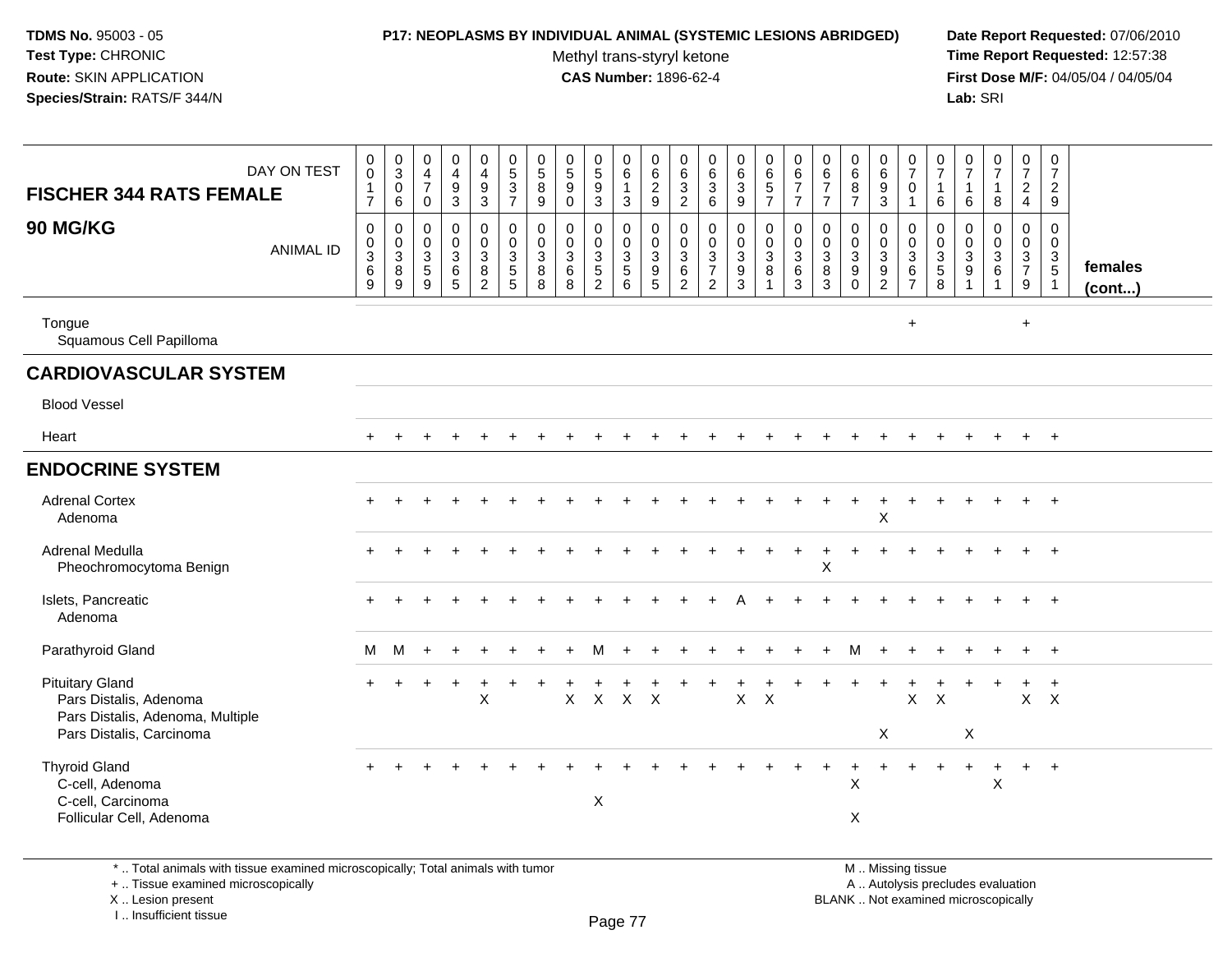#### **P17: NEOPLASMS BY INDIVIDUAL ANIMAL (SYSTEMIC LESIONS ABRIDGED) Date Report Requested:** 07/06/2010

Methyl trans-styryl ketone<br>CAS Number: 1896-62-4

 **Time Report Requested:** 12:57:38 **First Dose M/F:** 04/05/04 / 04/05/04<br>**Lab:** SRI **Lab:** SRI

| DAY ON TEST<br><b>FISCHER 344 RATS FEMALE</b> | 0<br>0                                          | 0<br>3<br>0<br>6      |             | 3   | 0<br>9<br>3                | U<br>٠b<br>ັບ           | U<br>৾৾<br>8<br>9          | 0<br>∽<br>◡<br>9<br>0                 | .5<br>3 | υ<br>6<br>د                | U<br>6<br><u>_</u><br>9 | ◡<br>6<br>3  | 0<br>$\sim$<br>6<br>ົ<br>ັ<br>6  | 0<br>6<br>ు        | 0<br>6<br>∽<br>ັ | U<br>6                | U<br>-6<br>-           | 0<br>6<br>8                | 6<br>9<br>ັ | v      | υ<br>6                                      | -6        | U<br>8                 | $\Omega$<br>ົ<br>ᅭ | v<br><u>_</u><br>9 |                         |
|-----------------------------------------------|-------------------------------------------------|-----------------------|-------------|-----|----------------------------|-------------------------|----------------------------|---------------------------------------|---------|----------------------------|-------------------------|--------------|----------------------------------|--------------------|------------------|-----------------------|------------------------|----------------------------|-------------|--------|---------------------------------------------|-----------|------------------------|--------------------|--------------------|-------------------------|
| <b>90 MG/KG</b><br><b>ANIMAL ID</b>           | $\mathbf 0$<br>$\mathbf{0}$<br>ົ<br>ు<br>6<br>9 | 0<br>0<br>3<br>8<br>9 | ັ<br>ັ<br>9 | - 3 | 0<br>0<br>3<br>8<br>◠<br>▃ | -c<br><sub>5</sub><br>5 | U<br>◡<br>3<br>8<br>я<br>U | 0<br>υ<br><sup>o</sup><br>ٮ<br>6<br>8 | .5<br>▃ | υ<br>ν<br>◠<br>د<br>5<br>6 | ົ<br>J<br>9<br>h        | ັບ<br>ა<br>6 | 0<br>0<br><sup>o</sup><br>ັ<br>n | 0<br>0<br>- 0<br>9 | 0<br>0<br>3<br>8 | U<br>◠<br>6<br>ົ<br>J | 0<br>0<br>-3<br>8<br>3 | 0<br>0<br>ົ<br>◡<br>9<br>0 | 3<br>9      | 6<br>- | U<br>U<br>ົ<br><sub>5</sub><br>$\circ$<br>◡ | - 0<br>-9 | ν<br>◡<br>ົ<br>ັບ<br>6 | 3<br>9             | J                  | females<br>$($ cont $)$ |

# **GENERAL BODY SYSTEM**

NONE

| <b>GENITAL SYSTEM</b>                                           |           |   |                |       |     |   |   |     |   |     |     |   |           |           |     |                                        |       |        |       |                         |     |             |             |                     |  |
|-----------------------------------------------------------------|-----------|---|----------------|-------|-----|---|---|-----|---|-----|-----|---|-----------|-----------|-----|----------------------------------------|-------|--------|-------|-------------------------|-----|-------------|-------------|---------------------|--|
| <b>Clitoral Gland</b><br>Adenoma<br>Carcinoma                   | $+$       |   |                |       |     |   | X |     |   |     |     |   |           |           |     |                                        |       |        |       |                         |     | X           | $\ddot{}$   | $+$<br>$\mathsf{X}$ |  |
| Ovary                                                           | $\ddot{}$ |   | $\ddot{}$      | $\pm$ |     |   |   |     |   |     |     |   |           |           |     |                                        |       |        |       |                         |     | $\div$      |             | $+$ $+$             |  |
| Uterus<br>Carcinoma<br>Polyp Stromal<br>Polyp Stromal, Multiple | $+$       |   |                | X     |     |   |   |     | ÷ | X   |     |   | $\ddot{}$ | $\ddot{}$ | $+$ | $\ddot{}$<br>$\boldsymbol{\mathsf{X}}$ | $\pm$ | $\div$ | $\pm$ |                         |     | $\div$<br>X | $\mathsf X$ | $+$ $+$             |  |
| Vagina<br>Squamous Cell Papilloma                               |           |   | $\ddot{}$<br>X |       |     |   |   |     |   | $+$ | $+$ |   | $+$       |           |     |                                        | $+$   |        |       | $+$                     | $+$ | $+$ $+$     |             |                     |  |
| <b>HEMATOPOIETIC SYSTEM</b>                                     |           |   |                |       |     |   |   |     |   |     |     |   |           |           |     |                                        |       |        |       |                         |     |             |             |                     |  |
| <b>Bone Marrow</b>                                              | $\ddot{}$ |   |                |       |     |   |   |     |   |     |     |   |           |           |     |                                        |       |        |       |                         |     |             |             | $+$                 |  |
| Lymph Node                                                      | $+$       |   |                | $+$   | $+$ |   |   |     |   |     |     |   | $+$       | $+$       |     |                                        |       |        |       |                         |     |             |             |                     |  |
| Lymph Node, Mandibular                                          | M         | M | M              | M     | M   | M | M | $+$ | M | M   | M   | M | M         | M         | M   | M                                      | M     | M M    |       | $M$ $M$ $M$ $M$ $+$ $M$ |     |             |             |                     |  |
| Lymph Node, Mesenteric                                          | $\ddot{}$ |   |                |       |     |   |   |     |   |     |     |   |           |           |     |                                        |       |        |       |                         |     |             | $+$         | $+$                 |  |
| Spleen                                                          | $+$       |   |                |       |     |   |   |     |   |     |     |   |           |           |     |                                        |       |        |       |                         |     |             |             | $+$ $+$             |  |

\* .. Total animals with tissue examined microscopically; Total animals with tumor

+ .. Tissue examined microscopically

X .. Lesion present

I .. Insufficient tissue

 M .. Missing tissuey the contract of the contract of the contract of the contract of the contract of  $\mathsf A$  . Autolysis precludes evaluation Lesion present BLANK .. Not examined microscopically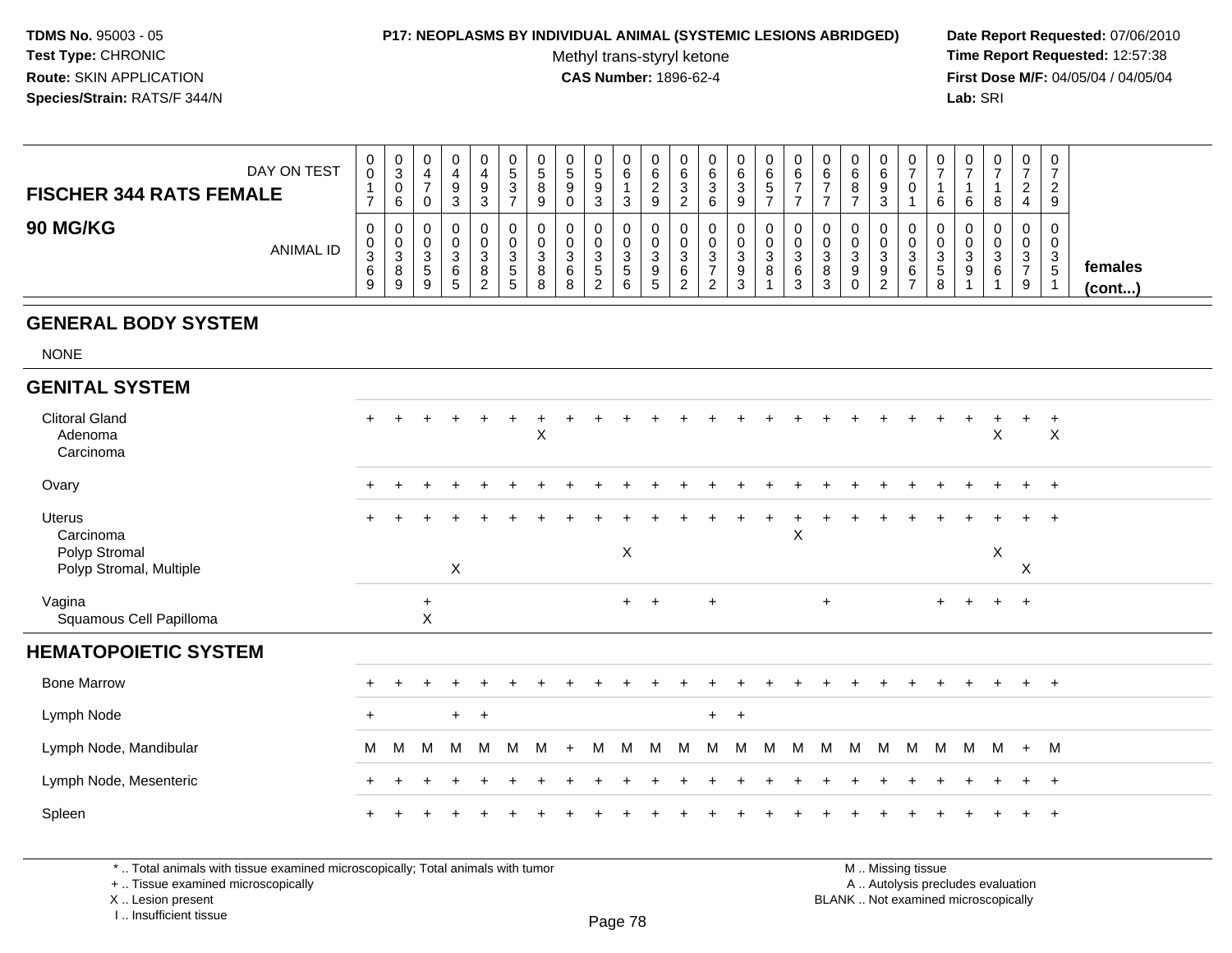#### **P17: NEOPLASMS BY INDIVIDUAL ANIMAL (SYSTEMIC LESIONS ABRIDGED) Date Report Requested:** 07/06/2010

Methyl trans-styryl ketone<br>CAS Number: 1896-62-4

 **Time Report Requested:** 12:57:38 **First Dose M/F:** 04/05/04 / 04/05/04<br>Lab: SRI **Lab:** SRI

| DAY ON TEST<br><b>FISCHER 344 RATS FEMALE</b>                                                                                                                       | 0<br>0<br>$\frac{1}{7}$                   | $_{3}^{\rm 0}$<br>$\pmb{0}$<br>$6\phantom{1}$                            | 0<br>$\overline{4}$<br>$\overline{7}$<br>$\mathbf 0$        | $\boldsymbol{0}$<br>$\overline{4}$<br>$9\,$<br>$\overline{3}$ | 0<br>$\overline{4}$<br>$\boldsymbol{9}$<br>$\mathsf 3$            | 0<br>$\sqrt{5}$<br>$\frac{3}{7}$                              | $\frac{0}{5}$<br>8<br>$\boldsymbol{9}$ | 0<br>$\sqrt{5}$<br>$9\,$<br>$\mathbf 0$ | $\begin{smallmatrix}0\0\5\end{smallmatrix}$<br>$\boldsymbol{9}$<br>$\overline{3}$ | 0<br>$\,6\,$<br>$\overline{1}$<br>$\mathbf{3}$                       | 0<br>$\,6\,$<br>$\frac{2}{9}$                                                     | 0<br>6<br>$\sqrt{3}$<br>$\sqrt{2}$                         | 0<br>$\,6\,$<br>$\sqrt{3}$<br>$\,6\,$                                        | 0<br>$\,6$<br>$\mathbf{3}$<br>$\boldsymbol{9}$        | 0<br>$\,6\,$<br>$\frac{5}{7}$                | 0<br>$\frac{6}{7}$<br>$\overline{7}$                                         | 0<br>$\,6\,$<br>$\overline{7}$<br>$\overline{7}$ | $\boldsymbol{0}$<br>$\,6\,$<br>$\bf 8$<br>$\overline{7}$       | 0<br>$\,6\,$<br>$\boldsymbol{9}$<br>$\mathbf{3}$                         | 0<br>$\overline{7}$<br>$\mathbf 0$<br>$\mathbf{1}$                            | 0<br>$\overline{7}$<br>1<br>6   | $\frac{0}{7}$<br>$\mathbf{1}$<br>6                              | 0<br>$\overline{7}$<br>$\mathbf{1}$<br>8                                 | 0<br>$\overline{7}$<br>$\frac{2}{4}$                   | 0<br>$\overline{7}$<br>$\overline{c}$<br>9                  |                         |
|---------------------------------------------------------------------------------------------------------------------------------------------------------------------|-------------------------------------------|--------------------------------------------------------------------------|-------------------------------------------------------------|---------------------------------------------------------------|-------------------------------------------------------------------|---------------------------------------------------------------|----------------------------------------|-----------------------------------------|-----------------------------------------------------------------------------------|----------------------------------------------------------------------|-----------------------------------------------------------------------------------|------------------------------------------------------------|------------------------------------------------------------------------------|-------------------------------------------------------|----------------------------------------------|------------------------------------------------------------------------------|--------------------------------------------------|----------------------------------------------------------------|--------------------------------------------------------------------------|-------------------------------------------------------------------------------|---------------------------------|-----------------------------------------------------------------|--------------------------------------------------------------------------|--------------------------------------------------------|-------------------------------------------------------------|-------------------------|
| 90 MG/KG<br><b>ANIMAL ID</b>                                                                                                                                        | $\mathbf 0$<br>0<br>$\mathbf 3$<br>6<br>9 | $\pmb{0}$<br>$\boldsymbol{0}$<br>$\overline{3}$<br>8<br>$\boldsymbol{9}$ | $\mathbf 0$<br>$\mathbf 0$<br>$\sqrt{3}$<br>$\sqrt{5}$<br>9 | $\mathbf 0$<br>$\mathbf 0$<br>3<br>$\,6$<br>$\sqrt{5}$        | $\mathbf 0$<br>$\mathbf 0$<br>$\mathbf{3}$<br>8<br>$\overline{2}$ | $\mathbf 0$<br>$\mathbf 0$<br>$\mathbf{3}$<br>5<br>$\sqrt{5}$ | $\pmb{0}$<br>0<br>3<br>8<br>8          | $\Omega$<br>$\mathbf 0$<br>3<br>6<br>8  | $\mathbf 0$<br>0<br>$\sqrt{3}$<br>$\mathbf 5$<br>$\overline{2}$                   | $\mathbf 0$<br>$\mathsf{O}$<br>$\mathbf{3}$<br>$\sqrt{5}$<br>$\,6\,$ | $\mathbf 0$<br>$\mathbf 0$<br>$\sqrt{3}$<br>$\begin{array}{c} 9 \\ 5 \end{array}$ | $\mathbf 0$<br>$\mathbf 0$<br>3<br>$\,6$<br>$\overline{2}$ | $\mathbf 0$<br>$\mathbf 0$<br>$\sqrt{3}$<br>$\overline{7}$<br>$\overline{2}$ | 0<br>$\mathbf 0$<br>$\mathbf{3}$<br>9<br>$\mathbf{3}$ | 0<br>$\mathbf 0$<br>$\mathfrak{Z}$<br>8<br>1 | $\pmb{0}$<br>$\pmb{0}$<br>$\ensuremath{\mathsf{3}}$<br>$\,6$<br>$\mathbf{3}$ | $\mathbf 0$<br>0<br>3<br>8<br>$\mathbf{3}$       | $\mathbf 0$<br>$\mathbf 0$<br>$\mathbf{3}$<br>9<br>$\mathbf 0$ | 0<br>$\mathbf 0$<br>$\ensuremath{\mathsf{3}}$<br>$9\,$<br>$\overline{2}$ | $\mathbf 0$<br>$\mathbf 0$<br>$\sqrt{3}$<br>$6\phantom{1}6$<br>$\overline{7}$ | 0<br>$\mathbf 0$<br>3<br>5<br>8 | $\mathbf 0$<br>$\mathbf 0$<br>$\sqrt{3}$<br>9<br>$\overline{1}$ | $\mathbf 0$<br>$\mathbf 0$<br>$\mathbf{3}$<br>6<br>$\mathbf 1$           | $\mathbf 0$<br>$\mathbf 0$<br>3<br>$\overline{7}$<br>9 | $\mathbf 0$<br>$\mathbf 0$<br>$\frac{3}{5}$<br>$\mathbf{1}$ | females<br>$($ cont $)$ |
| Thymus                                                                                                                                                              | $+$                                       | M                                                                        | $\ddot{}$                                                   |                                                               |                                                                   |                                                               |                                        |                                         |                                                                                   |                                                                      |                                                                                   |                                                            |                                                                              |                                                       |                                              |                                                                              |                                                  |                                                                |                                                                          |                                                                               |                                 |                                                                 | $\ddot{}$                                                                | $+$                                                    | $\mathbf{I}$                                                |                         |
| <b>INTEGUMENTARY SYSTEM</b>                                                                                                                                         |                                           |                                                                          |                                                             |                                                               |                                                                   |                                                               |                                        |                                         |                                                                                   |                                                                      |                                                                                   |                                                            |                                                                              |                                                       |                                              |                                                                              |                                                  |                                                                |                                                                          |                                                                               |                                 |                                                                 |                                                                          |                                                        |                                                             |                         |
| Mammary Gland<br>Adenoma<br>Fibroadenoma<br>Fibroadenoma, Multiple                                                                                                  |                                           |                                                                          |                                                             |                                                               |                                                                   |                                                               |                                        | X                                       |                                                                                   | X                                                                    |                                                                                   |                                                            |                                                                              | $\times$                                              |                                              | $\boldsymbol{X}$                                                             |                                                  |                                                                |                                                                          |                                                                               |                                 |                                                                 | Х<br>$X$ $X$ $X$                                                         | $+$                                                    | $+$<br>X                                                    |                         |
| Skin<br>Fibroma                                                                                                                                                     |                                           |                                                                          |                                                             |                                                               |                                                                   |                                                               |                                        |                                         |                                                                                   |                                                                      |                                                                                   |                                                            |                                                                              |                                                       |                                              |                                                                              |                                                  |                                                                |                                                                          |                                                                               |                                 |                                                                 |                                                                          |                                                        | $+$                                                         |                         |
| <b>MUSCULOSKELETAL SYSTEM</b>                                                                                                                                       |                                           |                                                                          |                                                             |                                                               |                                                                   |                                                               |                                        |                                         |                                                                                   |                                                                      |                                                                                   |                                                            |                                                                              |                                                       |                                              |                                                                              |                                                  |                                                                |                                                                          |                                                                               |                                 |                                                                 |                                                                          |                                                        |                                                             |                         |
| Bone<br>Osteosarcoma                                                                                                                                                |                                           |                                                                          |                                                             |                                                               |                                                                   |                                                               |                                        |                                         |                                                                                   |                                                                      |                                                                                   |                                                            |                                                                              |                                                       |                                              |                                                                              |                                                  |                                                                |                                                                          |                                                                               |                                 |                                                                 | $\ddot{}$                                                                | $\ddot{}$<br>X                                         | $+$                                                         |                         |
| <b>NERVOUS SYSTEM</b>                                                                                                                                               |                                           |                                                                          |                                                             |                                                               |                                                                   |                                                               |                                        |                                         |                                                                                   |                                                                      |                                                                                   |                                                            |                                                                              |                                                       |                                              |                                                                              |                                                  |                                                                |                                                                          |                                                                               |                                 |                                                                 |                                                                          |                                                        |                                                             |                         |
| Brain<br>Carcinoma, Metastatic, Pituitary Gland                                                                                                                     |                                           |                                                                          |                                                             |                                                               |                                                                   |                                                               |                                        |                                         |                                                                                   |                                                                      |                                                                                   |                                                            |                                                                              |                                                       |                                              |                                                                              |                                                  |                                                                | $\ddot{}$<br>X                                                           |                                                                               |                                 |                                                                 |                                                                          |                                                        | $+$                                                         |                         |
| Peripheral Nerve                                                                                                                                                    |                                           |                                                                          |                                                             |                                                               |                                                                   |                                                               |                                        |                                         | $\ddot{}$                                                                         |                                                                      |                                                                                   |                                                            |                                                                              |                                                       |                                              |                                                                              |                                                  |                                                                |                                                                          |                                                                               |                                 |                                                                 |                                                                          |                                                        |                                                             |                         |
| Spinal Cord                                                                                                                                                         |                                           |                                                                          |                                                             |                                                               |                                                                   |                                                               |                                        |                                         | $+$                                                                               |                                                                      |                                                                                   |                                                            |                                                                              |                                                       |                                              |                                                                              |                                                  |                                                                |                                                                          |                                                                               |                                 |                                                                 |                                                                          |                                                        |                                                             |                         |
| <b>RESPIRATORY SYSTEM</b>                                                                                                                                           |                                           |                                                                          |                                                             |                                                               |                                                                   |                                                               |                                        |                                         |                                                                                   |                                                                      |                                                                                   |                                                            |                                                                              |                                                       |                                              |                                                                              |                                                  |                                                                |                                                                          |                                                                               |                                 |                                                                 |                                                                          |                                                        |                                                             |                         |
| Lung<br>Alveolar/Bronchiolar Adenoma                                                                                                                                |                                           |                                                                          |                                                             |                                                               |                                                                   |                                                               |                                        |                                         |                                                                                   |                                                                      |                                                                                   |                                                            |                                                                              |                                                       |                                              |                                                                              |                                                  |                                                                |                                                                          |                                                                               |                                 |                                                                 |                                                                          |                                                        |                                                             |                         |
| Nose                                                                                                                                                                |                                           |                                                                          |                                                             |                                                               |                                                                   |                                                               |                                        |                                         |                                                                                   |                                                                      |                                                                                   |                                                            |                                                                              |                                                       |                                              |                                                                              |                                                  |                                                                |                                                                          |                                                                               |                                 |                                                                 |                                                                          |                                                        |                                                             |                         |
| *  Total animals with tissue examined microscopically; Total animals with tumor<br>+  Tissue examined microscopically<br>X  Lesion present<br>I Insufficient tissue |                                           |                                                                          |                                                             |                                                               |                                                                   |                                                               |                                        |                                         |                                                                                   | <b>Dogo</b> 70                                                       |                                                                                   |                                                            |                                                                              |                                                       |                                              |                                                                              |                                                  |                                                                |                                                                          | M  Missing tissue                                                             |                                 |                                                                 | A  Autolysis precludes evaluation<br>BLANK  Not examined microscopically |                                                        |                                                             |                         |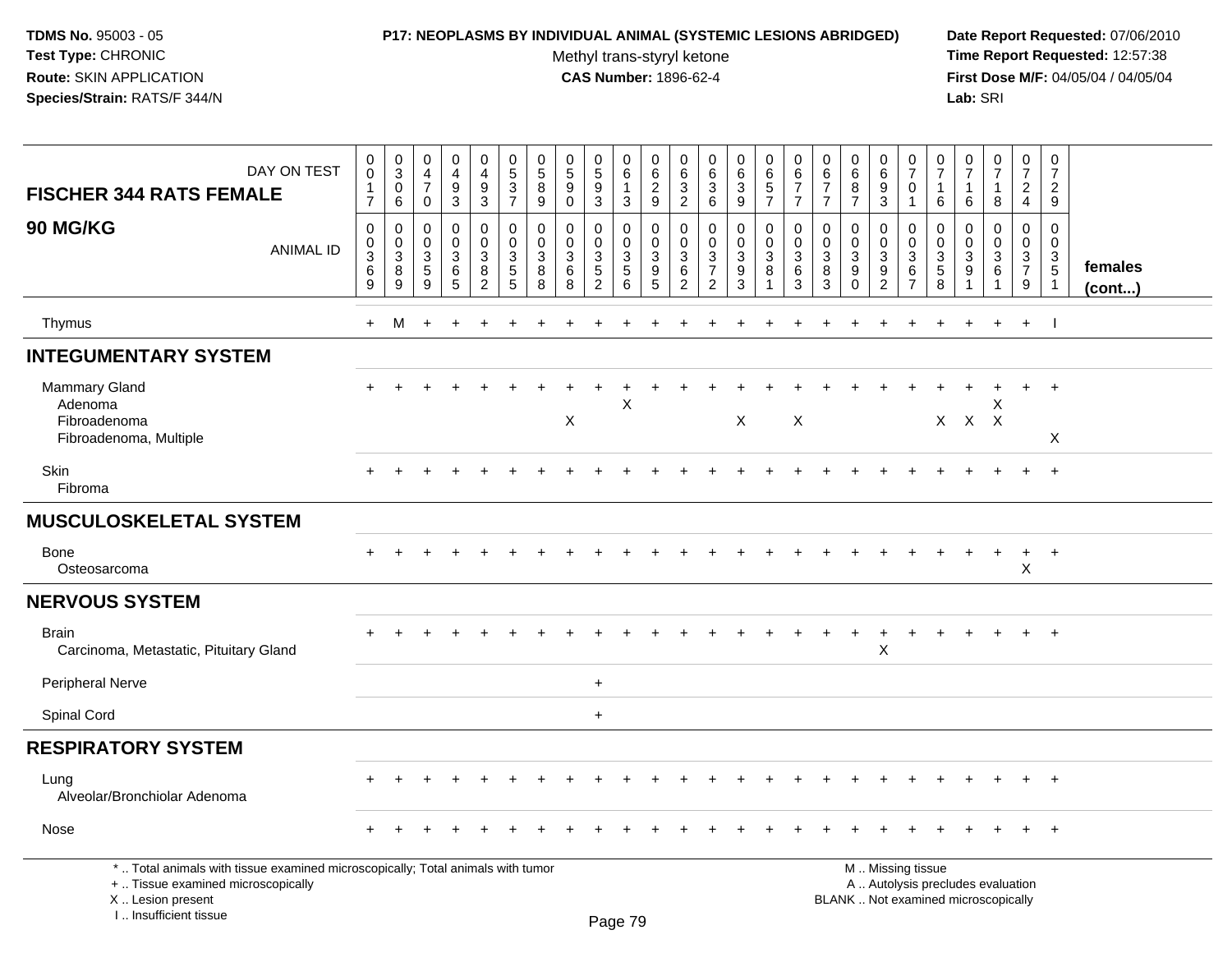#### **P17: NEOPLASMS BY INDIVIDUAL ANIMAL (SYSTEMIC LESIONS ABRIDGED) Date Report Requested:** 07/06/2010

Methyl trans-styryl ketone<br>CAS Number: 1896-62-4

 **Time Report Requested:** 12:57:38 **First Dose M/F:** 04/05/04 / 04/05/04<br>Lab: SRI **Lab:** SRI

| <b>FISCHER 344 RATS FEMALE</b>         | DAY ON TEST      | $_{\rm 0}^{\rm 0}$<br>$\overline{1}$<br>$\overline{ }$      | $\begin{smallmatrix}0\\3\\0\end{smallmatrix}$<br>6                           | 0<br>$\overline{\mathbf{4}}$<br>$\overline{7}$<br>0 | $\begin{smallmatrix}0\0\4\end{smallmatrix}$<br>$\boldsymbol{9}$<br>$\mathbf{3}$ | 0<br>$\frac{4}{9}$<br>3                      | $\mathbf 0$<br>$\frac{5}{3}$<br>$\overline{7}$                                    | $\begin{array}{c} 0 \\ 5 \\ 8 \end{array}$<br>$\boldsymbol{9}$ | 0<br>$\sqrt{5}$<br>$\boldsymbol{9}$<br>$\pmb{0}$ | $\begin{array}{c} 0 \\ 5 \\ 9 \end{array}$<br>3                             | $\begin{matrix} 0 \\ 6 \\ 1 \end{matrix}$<br>3      | $\begin{matrix} 0 \\ 6 \\ 2 \end{matrix}$<br>$\boldsymbol{9}$ | $\mathbf 0$<br>$\frac{6}{3}$<br>$\overline{c}$                               | 0<br>$\frac{6}{3}$<br>6                               | 0<br>$\frac{6}{3}$<br>9                             | 0657                                      | $\begin{array}{c} 0 \\ 6 \\ 7 \end{array}$<br>$\overline{7}$               | $\begin{array}{c} 0 \\ 6 \\ 7 \end{array}$<br>$\overline{7}$             | $\begin{matrix} 0 \\ 6 \\ 8 \end{matrix}$<br>$\overline{7}$                   | $\mathbf 0$<br>$6\phantom{a}$<br>9<br>3                              | $\begin{array}{c} 0 \\ 7 \\ 0 \end{array}$                       | $\frac{0}{7}$<br>$\mathbf{1}$<br>6                                 | 0<br>$\overline{7}$<br>6 | $\frac{0}{7}$<br>1<br>8                                    | $\mathbf 0$<br>$\overline{7}$<br>$\overline{c}$<br>4 | 0<br>$\overline{7}$<br>$\boldsymbol{2}$<br>$9\,$ |                         |
|----------------------------------------|------------------|-------------------------------------------------------------|------------------------------------------------------------------------------|-----------------------------------------------------|---------------------------------------------------------------------------------|----------------------------------------------|-----------------------------------------------------------------------------------|----------------------------------------------------------------|--------------------------------------------------|-----------------------------------------------------------------------------|-----------------------------------------------------|---------------------------------------------------------------|------------------------------------------------------------------------------|-------------------------------------------------------|-----------------------------------------------------|-------------------------------------------|----------------------------------------------------------------------------|--------------------------------------------------------------------------|-------------------------------------------------------------------------------|----------------------------------------------------------------------|------------------------------------------------------------------|--------------------------------------------------------------------|--------------------------|------------------------------------------------------------|------------------------------------------------------|--------------------------------------------------|-------------------------|
| <b>90 MG/KG</b>                        | <b>ANIMAL ID</b> | 0<br>$\pmb{0}$<br>$\mathbf{3}$<br>$\,6$<br>$\boldsymbol{9}$ | $\begin{smallmatrix}0\\0\\3\end{smallmatrix}$<br>$\bf 8$<br>$\boldsymbol{9}$ | 0<br>$\pmb{0}$<br>$\sqrt{3}$<br>5<br>9              | $\begin{smallmatrix}0\\0\\3\end{smallmatrix}$<br>$\,6\,$<br>$\sqrt{5}$          | $_0^0$<br>$\mathbf 3$<br>8<br>$\overline{2}$ | $\begin{smallmatrix}0\\0\end{smallmatrix}$<br>$\ensuremath{\mathsf{3}}$<br>5<br>5 | $_{\rm 0}^{\rm 0}$<br>$\mathfrak{Z}$<br>8<br>8                 | $_{\rm 0}^{\rm 0}$<br>$\sqrt{3}$<br>6<br>8       | 0<br>$\pmb{0}$<br>$\ensuremath{\mathsf{3}}$<br>$\sqrt{5}$<br>$\overline{2}$ | $\boldsymbol{0}$<br>$\pmb{0}$<br>$\frac{3}{5}$<br>6 | 0<br>$\frac{0}{3}$<br>$\boldsymbol{9}$<br>5                   | $\begin{smallmatrix} 0\\0 \end{smallmatrix}$<br>$\mathbf{3}$<br>$\,6\,$<br>2 | $_{\rm 0}^{\rm 0}$<br>$\frac{3}{7}$<br>$\overline{2}$ | $\begin{matrix} 0 \\ 0 \\ 3 \end{matrix}$<br>9<br>3 | $_{\rm 0}^{\rm 0}$<br>$\overline{3}$<br>8 | $\begin{smallmatrix} 0\\0\\3 \end{smallmatrix}$<br>$\,6\,$<br>$\mathbf{3}$ | $\begin{smallmatrix}0\\0\\3\end{smallmatrix}$<br>$\bf 8$<br>$\mathbf{3}$ | $\begin{smallmatrix}0\\0\\3\end{smallmatrix}$<br>$\boldsymbol{9}$<br>$\Omega$ | 0<br>$\pmb{0}$<br>$\mathbf{3}$<br>$\boldsymbol{9}$<br>$\overline{2}$ | $\begin{matrix} 0 \\ 0 \\ 3 \\ 6 \end{matrix}$<br>$\overline{7}$ | $_{\rm 0}^{\rm 0}$<br>$\ensuremath{\mathsf{3}}$<br>$\sqrt{5}$<br>8 | 0<br>0<br>3<br>9         | $\begin{smallmatrix} 0\\0\\3 \end{smallmatrix}$<br>$\,6\,$ | 0<br>$\pmb{0}$<br>$\frac{3}{7}$<br>9                 | 0<br>$\mathsf{O}\xspace$<br>$\mathbf{3}$<br>5    | females<br>$($ cont $)$ |
| Trachea                                |                  |                                                             |                                                                              |                                                     |                                                                                 |                                              |                                                                                   |                                                                |                                                  |                                                                             |                                                     |                                                               |                                                                              |                                                       |                                                     |                                           |                                                                            |                                                                          |                                                                               |                                                                      |                                                                  |                                                                    |                          |                                                            | $\ddot{}$                                            | $+$                                              |                         |
| <b>SPECIAL SENSES SYSTEM</b>           |                  |                                                             |                                                                              |                                                     |                                                                                 |                                              |                                                                                   |                                                                |                                                  |                                                                             |                                                     |                                                               |                                                                              |                                                       |                                                     |                                           |                                                                            |                                                                          |                                                                               |                                                                      |                                                                  |                                                                    |                          |                                                            |                                                      |                                                  |                         |
| Eye                                    |                  |                                                             |                                                                              |                                                     |                                                                                 |                                              |                                                                                   |                                                                |                                                  |                                                                             |                                                     |                                                               |                                                                              |                                                       |                                                     |                                           |                                                                            |                                                                          |                                                                               |                                                                      |                                                                  |                                                                    |                          |                                                            | $+$                                                  | $+$                                              |                         |
| Harderian Gland                        |                  |                                                             |                                                                              |                                                     |                                                                                 |                                              |                                                                                   |                                                                |                                                  |                                                                             |                                                     |                                                               |                                                                              |                                                       |                                                     |                                           |                                                                            |                                                                          |                                                                               |                                                                      |                                                                  |                                                                    |                          |                                                            | $+$                                                  | $+$                                              |                         |
| <b>URINARY SYSTEM</b>                  |                  |                                                             |                                                                              |                                                     |                                                                                 |                                              |                                                                                   |                                                                |                                                  |                                                                             |                                                     |                                                               |                                                                              |                                                       |                                                     |                                           |                                                                            |                                                                          |                                                                               |                                                                      |                                                                  |                                                                    |                          |                                                            |                                                      |                                                  |                         |
| Kidney<br>Nephroblastoma               |                  |                                                             | X                                                                            |                                                     |                                                                                 |                                              |                                                                                   |                                                                |                                                  |                                                                             |                                                     |                                                               |                                                                              |                                                       |                                                     |                                           |                                                                            |                                                                          |                                                                               |                                                                      |                                                                  |                                                                    |                          |                                                            | $+$                                                  | $+$                                              |                         |
| <b>Urinary Bladder</b>                 |                  |                                                             |                                                                              |                                                     |                                                                                 |                                              |                                                                                   |                                                                |                                                  |                                                                             |                                                     |                                                               |                                                                              |                                                       |                                                     |                                           |                                                                            |                                                                          |                                                                               |                                                                      |                                                                  |                                                                    |                          |                                                            | $+$                                                  | $+$                                              |                         |
| <b>SYSTEMIC LESIONS</b>                |                  |                                                             |                                                                              |                                                     |                                                                                 |                                              |                                                                                   |                                                                |                                                  |                                                                             |                                                     |                                                               |                                                                              |                                                       |                                                     |                                           |                                                                            |                                                                          |                                                                               |                                                                      |                                                                  |                                                                    |                          |                                                            |                                                      |                                                  |                         |
| Multiple Organ<br>Leukemia Mononuclear |                  |                                                             |                                                                              |                                                     | X                                                                               |                                              |                                                                                   |                                                                |                                                  |                                                                             |                                                     |                                                               |                                                                              | X                                                     |                                                     |                                           |                                                                            | X                                                                        | $\times$                                                                      | $\mathsf{X}$                                                         |                                                                  |                                                                    |                          | X                                                          | $\ddot{}$                                            | $+$                                              |                         |

\* .. Total animals with tissue examined microscopically; Total animals with tumor

+ .. Tissue examined microscopically

X .. Lesion present

I .. Insufficient tissue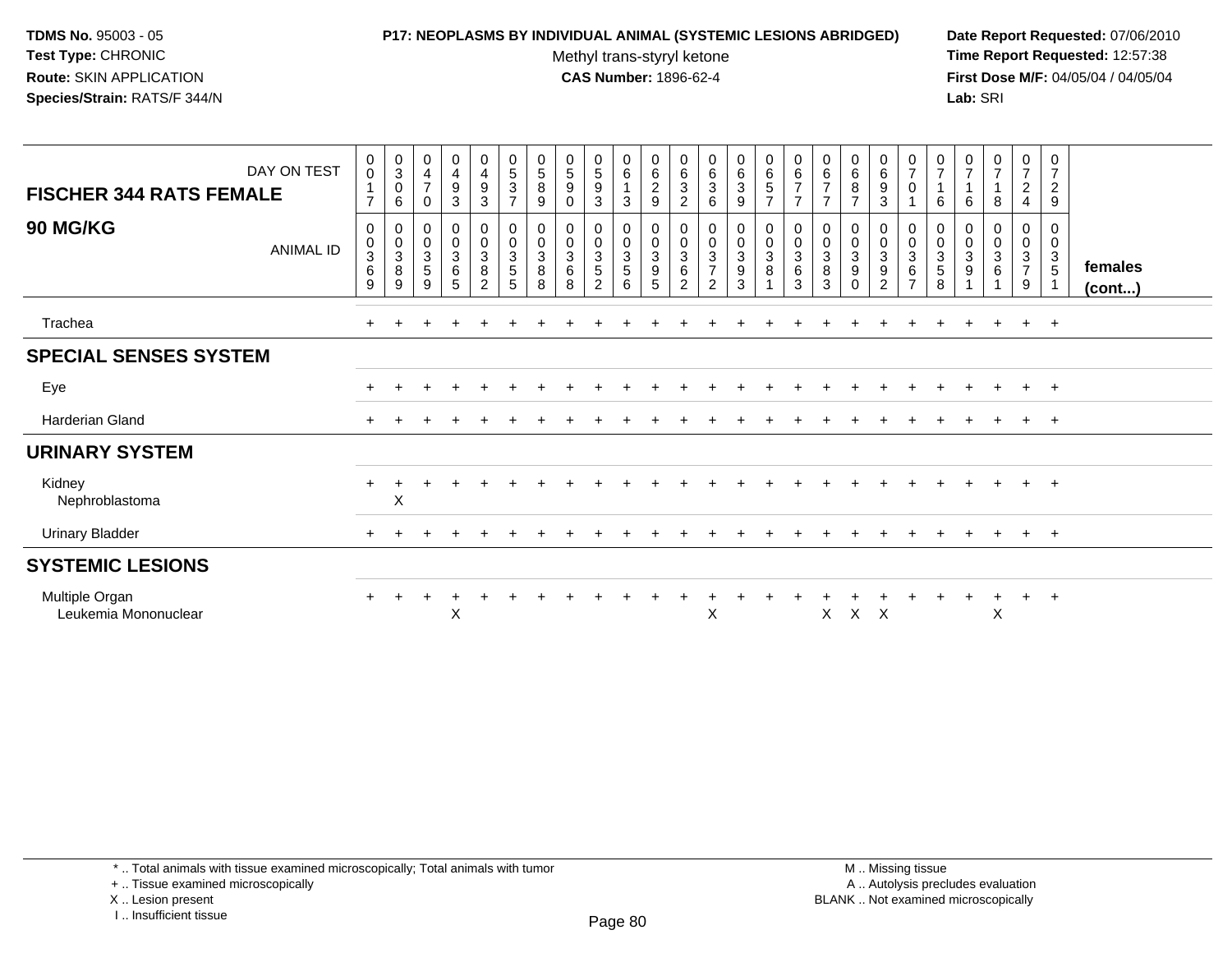## **P17: NEOPLASMS BY INDIVIDUAL ANIMAL (SYSTEMIC LESIONS ABRIDGED) Date Report Requested:** 07/06/2010

Methyl trans-styryl ketone<br>CAS Number: 1896-62-4

 **Time Report Requested:** 12:57:38 **First Dose M/F:** 04/05/04 / 04/05/04<br>Lab: SRI **Lab:** SRI

| <b>FISCHER 344 RATS FEMALE</b>                                   | DAY ON TEST      | $\frac{0}{7}$<br>$\frac{2}{9}$                       | $\frac{0}{7}$<br>$\frac{2}{9}$  | $\begin{array}{c} 0 \\ 7 \end{array}$<br>$\frac{2}{9}$      | $\begin{smallmatrix}0\\7\end{smallmatrix}$<br>$\frac{2}{9}$         | $\frac{0}{7}$<br>$\frac{2}{9}$ | $\frac{0}{7}$<br>$\frac{2}{9}$                                         | $\begin{array}{c} 0 \\ 7 \end{array}$<br>$\frac{3}{2}$     | $\frac{0}{7}$<br>3<br>$\overline{c}$                                           | $\begin{array}{c} 0 \\ 7 \end{array}$<br>$\frac{3}{3}$     | $\frac{0}{7}$<br>3<br>3                                | $\begin{array}{c} 0 \\ 7 \end{array}$<br>$_3^3$                              | $\frac{0}{7}$<br>$\frac{3}{3}$                               | $\frac{0}{7}$<br>$\frac{3}{3}$                                                    | $\frac{0}{7}$<br>$\frac{3}{3}$            | $\begin{array}{c} 0 \\ 7 \end{array}$<br>$\frac{3}{3}$            | $\frac{0}{7}$<br>$\frac{3}{3}$                                                   | $\begin{array}{c} 0 \\ 7 \end{array}$<br>3<br>6 | $\frac{0}{7}$<br>$\frac{3}{6}$                                        | $\frac{0}{7}$<br>3<br>6                                                | $\frac{0}{7}$<br>$\ensuremath{\mathsf{3}}$<br>6                    | $\frac{0}{7}$<br>$\frac{3}{6}$                                               | $\frac{0}{7}$<br>3<br>6                                            | $\frac{0}{7}$<br>3<br>6                              | $\frac{0}{7}$<br>3<br>$6^{\circ}$                           | $\pmb{0}$<br>$\overline{7}$<br>$\mathbf{3}$<br>6                         |                                    |
|------------------------------------------------------------------|------------------|------------------------------------------------------|---------------------------------|-------------------------------------------------------------|---------------------------------------------------------------------|--------------------------------|------------------------------------------------------------------------|------------------------------------------------------------|--------------------------------------------------------------------------------|------------------------------------------------------------|--------------------------------------------------------|------------------------------------------------------------------------------|--------------------------------------------------------------|-----------------------------------------------------------------------------------|-------------------------------------------|-------------------------------------------------------------------|----------------------------------------------------------------------------------|-------------------------------------------------|-----------------------------------------------------------------------|------------------------------------------------------------------------|--------------------------------------------------------------------|------------------------------------------------------------------------------|--------------------------------------------------------------------|------------------------------------------------------|-------------------------------------------------------------|--------------------------------------------------------------------------|------------------------------------|
| 90 MG/KG                                                         | <b>ANIMAL ID</b> | 0<br>$\begin{array}{c} 0 \\ 3 \\ 5 \\ 7 \end{array}$ | 0<br>$\frac{0}{3}$<br>$\pmb{0}$ | $\mathbf 0$<br>$\mathbf 0$<br>$\frac{3}{7}$<br>$\mathbf{3}$ | $\mathbf 0$<br>$\mathbf 0$<br>$\overline{3}$<br>$\overline{7}$<br>5 | 0<br>0<br>3<br>8<br>4          | $\mathbf 0$<br>$\overline{0}$<br>$\overline{3}$<br>8<br>$\overline{7}$ | $\mathbf 0$<br>$\mathbf 0$<br>$\frac{3}{7}$<br>$\mathbf 0$ | $\mathbf 0$<br>$\mathbf 0$<br>$\mathbf{3}$<br>$\overline{8}$<br>$6\phantom{a}$ | $\mathbf 0$<br>$\mathbf 0$<br>$\mathbf{3}$<br>$\,6\,$<br>6 | 0<br>$\mathbf 0$<br>$\mathsf 3$<br>$\overline{7}$<br>1 | $\mathbf 0$<br>$\mathbf 0$<br>$\sqrt{3}$<br>$\overline{7}$<br>$\overline{4}$ | $\mathbf 0$<br>0<br>$\sqrt{3}$<br>$\overline{8}$<br>$\Omega$ | $\mathbf 0$<br>0<br>$\ensuremath{\mathsf{3}}$<br>$\overline{9}$<br>$\overline{4}$ | $\mathbf 0$<br>$\pmb{0}$<br>$\frac{3}{9}$ | $\mathbf 0$<br>$\pmb{0}$<br>$\overline{3}$<br>9<br>$\overline{8}$ | $\mathbf 0$<br>$\mathbf 0$<br>$\overline{3}$<br>$\overline{9}$<br>$\overline{9}$ | 0<br>$\mathbf 0$<br>3<br>$\overline{5}$<br>3    | $\mathbf 0$<br>$\mathsf{O}\xspace$<br>$\frac{3}{5}$<br>$\overline{4}$ | 0<br>$\mathbf 0$<br>$\overline{3}$<br>$6\phantom{a}$<br>$\overline{4}$ | 0<br>$\mathbf 0$<br>$\sqrt{3}$<br>$\overline{7}$<br>$6\phantom{1}$ | $\mathbf 0$<br>$\mathbf 0$<br>$\sqrt{3}$<br>$\overline{7}$<br>$\overline{7}$ | $\mathbf 0$<br>$\mathbf{0}$<br>$\mathbf{3}$<br>$\overline{7}$<br>8 | $\mathbf 0$<br>$\mathbf 0$<br>$\mathbf{3}$<br>8<br>5 | 0<br>0<br>$\mathbf{3}$<br>$\overline{9}$<br>$6\overline{6}$ | $\mathbf 0$<br>$\mathbf 0$<br>4<br>$\mathsf{O}\xspace$<br>$\overline{0}$ | * TOTALS                           |
| <b>ALIMENTARY SYSTEM</b>                                         |                  |                                                      |                                 |                                                             |                                                                     |                                |                                                                        |                                                            |                                                                                |                                                            |                                                        |                                                                              |                                                              |                                                                                   |                                           |                                                                   |                                                                                  |                                                 |                                                                       |                                                                        |                                                                    |                                                                              |                                                                    |                                                      |                                                             |                                                                          |                                    |
| Esophagus                                                        |                  |                                                      |                                 |                                                             |                                                                     |                                |                                                                        |                                                            |                                                                                |                                                            |                                                        |                                                                              |                                                              |                                                                                   |                                           |                                                                   |                                                                                  |                                                 |                                                                       |                                                                        |                                                                    |                                                                              |                                                                    | м                                                    | $+$                                                         | $+$                                                                      | 49                                 |
| Intestine Large, Cecum                                           |                  |                                                      |                                 |                                                             |                                                                     |                                |                                                                        |                                                            |                                                                                |                                                            |                                                        |                                                                              |                                                              |                                                                                   |                                           |                                                                   |                                                                                  |                                                 |                                                                       |                                                                        |                                                                    |                                                                              |                                                                    |                                                      |                                                             |                                                                          | 50                                 |
| Intestine Large, Colon                                           |                  |                                                      |                                 |                                                             |                                                                     |                                |                                                                        |                                                            |                                                                                |                                                            |                                                        |                                                                              |                                                              |                                                                                   |                                           |                                                                   | м                                                                                |                                                 |                                                                       |                                                                        |                                                                    |                                                                              |                                                                    |                                                      |                                                             |                                                                          | 49                                 |
| Intestine Large, Rectum                                          |                  |                                                      |                                 |                                                             |                                                                     |                                |                                                                        |                                                            |                                                                                |                                                            |                                                        |                                                                              |                                                              |                                                                                   |                                           |                                                                   |                                                                                  |                                                 |                                                                       |                                                                        |                                                                    |                                                                              |                                                                    |                                                      |                                                             |                                                                          | 49                                 |
| Intestine Small, Duodenum                                        |                  |                                                      |                                 |                                                             |                                                                     |                                |                                                                        |                                                            |                                                                                |                                                            |                                                        |                                                                              |                                                              |                                                                                   |                                           |                                                                   |                                                                                  |                                                 |                                                                       |                                                                        |                                                                    |                                                                              |                                                                    |                                                      |                                                             |                                                                          | 49                                 |
| Intestine Small, Ileum                                           |                  | $+$                                                  |                                 |                                                             |                                                                     |                                |                                                                        |                                                            |                                                                                |                                                            |                                                        |                                                                              |                                                              |                                                                                   |                                           |                                                                   | M                                                                                |                                                 |                                                                       |                                                                        |                                                                    |                                                                              |                                                                    |                                                      |                                                             |                                                                          | 46                                 |
| Intestine Small, Jejunum                                         |                  |                                                      |                                 |                                                             |                                                                     |                                |                                                                        |                                                            |                                                                                |                                                            |                                                        |                                                                              |                                                              |                                                                                   |                                           |                                                                   |                                                                                  |                                                 |                                                                       |                                                                        |                                                                    |                                                                              |                                                                    |                                                      |                                                             |                                                                          | 46                                 |
| Liver<br>Carcinoma, Metastatic, Uterus<br>Hepatocellular Adenoma |                  |                                                      |                                 |                                                             |                                                                     |                                |                                                                        |                                                            |                                                                                |                                                            |                                                        |                                                                              |                                                              |                                                                                   |                                           |                                                                   |                                                                                  |                                                 |                                                                       |                                                                        |                                                                    |                                                                              |                                                                    |                                                      |                                                             |                                                                          | 50<br>$\mathbf{1}$<br>$\mathbf{1}$ |
| Mesentery<br>Carcinoma, Metastatic, Uterus                       |                  | $+$                                                  | $+$                             |                                                             |                                                                     |                                |                                                                        |                                                            |                                                                                |                                                            |                                                        |                                                                              |                                                              |                                                                                   |                                           |                                                                   |                                                                                  |                                                 |                                                                       |                                                                        |                                                                    |                                                                              |                                                                    |                                                      |                                                             | $\ddot{}$                                                                | 25<br>$\mathbf{1}$                 |
| Pancreas<br>Carcinoma, Metastatic, Uterus                        |                  |                                                      |                                 |                                                             |                                                                     |                                |                                                                        |                                                            |                                                                                |                                                            |                                                        |                                                                              |                                                              |                                                                                   |                                           |                                                                   |                                                                                  |                                                 |                                                                       |                                                                        |                                                                    |                                                                              |                                                                    |                                                      |                                                             |                                                                          | 49<br>$\mathbf{1}$                 |
| Salivary Glands<br>Schwannoma Malignant                          |                  |                                                      |                                 |                                                             |                                                                     |                                |                                                                        |                                                            |                                                                                |                                                            |                                                        |                                                                              |                                                              |                                                                                   |                                           |                                                                   |                                                                                  |                                                 |                                                                       |                                                                        |                                                                    |                                                                              |                                                                    |                                                      |                                                             |                                                                          | 50<br>$\mathbf{1}$                 |
| Stomach, Forestomach                                             |                  |                                                      |                                 |                                                             |                                                                     |                                |                                                                        |                                                            |                                                                                |                                                            |                                                        |                                                                              |                                                              |                                                                                   |                                           |                                                                   |                                                                                  |                                                 |                                                                       |                                                                        |                                                                    |                                                                              |                                                                    |                                                      |                                                             |                                                                          | 50                                 |
| Stomach, Glandular                                               |                  |                                                      |                                 |                                                             |                                                                     |                                |                                                                        |                                                            |                                                                                |                                                            |                                                        |                                                                              |                                                              |                                                                                   |                                           |                                                                   |                                                                                  |                                                 |                                                                       |                                                                        |                                                                    |                                                                              |                                                                    |                                                      |                                                             |                                                                          | 50                                 |

\* .. Total animals with tissue examined microscopically; Total animals with tumor

+ .. Tissue examined microscopically

X .. Lesion present

I .. Insufficient tissue

M .. Missing tissue

y the contract of the contract of the contract of the contract of the contract of  $\mathsf A$  . Autolysis precludes evaluation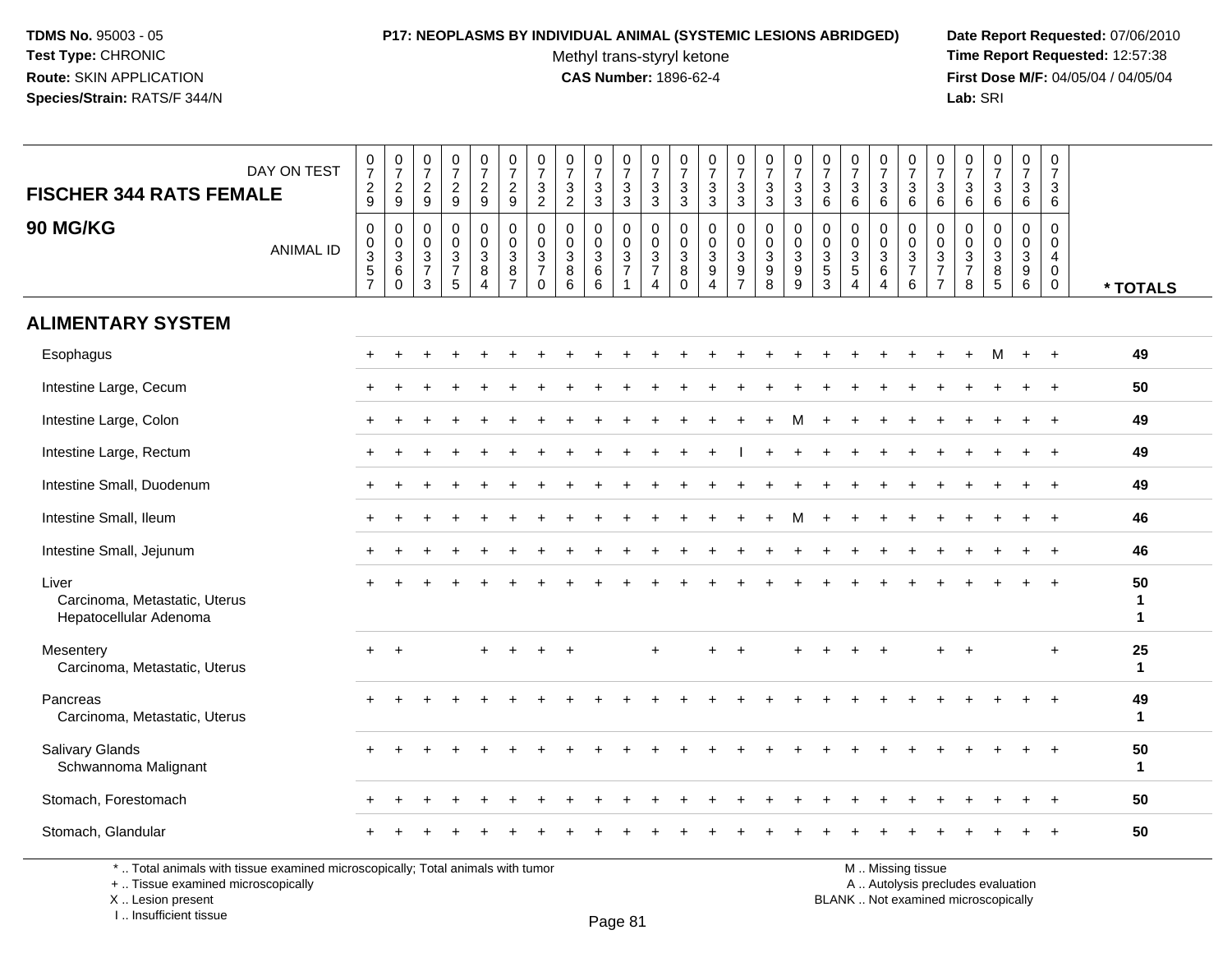#### **P17: NEOPLASMS BY INDIVIDUAL ANIMAL (SYSTEMIC LESIONS ABRIDGED) Date Report Requested:** 07/06/2010

Methyl trans-styryl ketone<br>CAS Number: 1896-62-4

 **Time Report Requested:** 12:57:38 **First Dose M/F:** 04/05/04 / 04/05/04<br>Lab: SRI **Lab:** SRI

| DAY ON TEST<br><b>FISCHER 344 RATS FEMALE</b><br><b>90 MG/KG</b><br><b>ANIMAL ID</b>                             | $\begin{array}{c} 0 \\ 7 \end{array}$<br>$\frac{2}{9}$<br>0<br>$\pmb{0}$<br>$\frac{3}{5}$<br>$\overline{7}$ | $\frac{0}{7}$<br>$\frac{2}{9}$<br>0<br>$\begin{array}{c} 0 \\ 3 \\ 6 \end{array}$<br>$\Omega$ | $\frac{0}{7}$<br>$\boldsymbol{2}$<br>9<br>$\mathbf 0$<br>$\mathbf 0$<br>$\overline{3}$<br>$\overline{7}$ | $\begin{array}{c} 0 \\ 7 \end{array}$<br>$\overline{a}$<br>$\boldsymbol{9}$<br>0<br>$\mathbf 0$<br>$\frac{3}{7}$<br>5 | $\frac{0}{7}$<br>$\frac{2}{9}$<br>0<br>$\frac{0}{3}$<br>8<br>$\overline{4}$ | $\begin{smallmatrix}0\\7\end{smallmatrix}$<br>$\frac{2}{9}$<br>0<br>$\mathsf 0$<br>$\overline{3}$<br>8<br>$\overline{7}$ | $\pmb{0}$<br>$\overline{7}$<br>$\ensuremath{\mathsf{3}}$<br>$\boldsymbol{2}$<br>$\mathbf 0$<br>0<br>$\mathbf{3}$<br>$\overline{7}$ | $\begin{array}{c} 0 \\ 7 \end{array}$<br>$\mathsf 3$<br>$\overline{2}$<br>$\mathbf 0$<br>$\mathbf 0$<br>$\overline{3}$<br>$\bf 8$<br>6 | $\frac{0}{7}$<br>$\mathbf 3$<br>$\mathbf{3}$<br>0<br>$\mathbf 0$<br>$\overline{3}$<br>6 | $\begin{array}{c} 0 \\ 7 \end{array}$<br>$\mathbf{3}$<br>$\mathbf{3}$<br>$\mathbf 0$<br>$\frac{0}{3}$<br>$\mathbf{1}$ | $\frac{0}{7}$<br>3<br>3<br>$\mathbf{0}$<br>$\mathbf 0$<br>3<br>$\overline{7}$<br>4 | $\frac{0}{7}$<br>$\ensuremath{\mathsf{3}}$<br>3<br>0<br>$\pmb{0}$<br>$\overline{3}$<br>8<br>$\Omega$ | $\frac{0}{7}$<br>$\mathbf 3$<br>3<br>0<br>$_3^0$<br>$\overline{9}$<br>$\overline{4}$ | $\begin{smallmatrix}0\\7\end{smallmatrix}$<br>$\mathbf{3}$<br>3<br>0<br>$\overline{0}$<br>$\overline{3}$<br>$\frac{9}{7}$ | $\frac{0}{7}$<br>$\sqrt{3}$<br>$\mathbf{3}$<br>0<br>$\frac{0}{3}$ | $\begin{array}{c} 0 \\ 7 \end{array}$<br>$\sqrt{3}$<br>$\mathbf{3}$<br>0<br>$\mathbf 0$<br>$\mathbf{3}$<br>9<br>9 | $\frac{0}{7}$<br>$\sqrt{3}$<br>6<br>$\mathbf 0$<br>0<br>$\mathbf{3}$<br>$\overline{5}$<br>3 | $\frac{0}{7}$<br>3<br>6<br>0<br>0<br>$\frac{3}{5}$<br>$\overline{4}$ | $\frac{0}{7}$<br>3<br>6<br>0<br>$\mathbf 0$<br>$\overline{3}$<br>6<br>$\overline{4}$ | $\begin{array}{c} 0 \\ 7 \end{array}$<br>$\ensuremath{\mathsf{3}}$<br>6<br>0<br>$\begin{array}{c} 0 \\ 3 \\ 7 \end{array}$ | $\begin{array}{c} 0 \\ 7 \end{array}$<br>$\sqrt{3}$<br>$\,6\,$<br>$\mathbf 0$<br>$\mathbf 0$<br>3<br>$\overline{7}$<br>$\overline{7}$ | $\frac{0}{7}$<br>$\sqrt{3}$<br>6<br>$\mathbf 0$<br>0<br>$\overline{3}$<br>$\overline{7}$ | $\begin{array}{c} 0 \\ 7 \end{array}$<br>$\mathbf{3}$<br>$6\phantom{1}6$<br>$\mathbf 0$<br>$\mathbf 0$<br>$\frac{3}{8}$ | $\pmb{0}$<br>$\overline{7}$<br>3<br>6<br>$\mathbf 0$<br>$\mathbf 0$<br>$\overline{3}$<br>9 | 0<br>$\overline{7}$<br>3<br>6<br>$\Omega$<br>$\mathbf 0$<br>4<br>0 |                               |
|------------------------------------------------------------------------------------------------------------------|-------------------------------------------------------------------------------------------------------------|-----------------------------------------------------------------------------------------------|----------------------------------------------------------------------------------------------------------|-----------------------------------------------------------------------------------------------------------------------|-----------------------------------------------------------------------------|--------------------------------------------------------------------------------------------------------------------------|------------------------------------------------------------------------------------------------------------------------------------|----------------------------------------------------------------------------------------------------------------------------------------|-----------------------------------------------------------------------------------------|-----------------------------------------------------------------------------------------------------------------------|------------------------------------------------------------------------------------|------------------------------------------------------------------------------------------------------|--------------------------------------------------------------------------------------|---------------------------------------------------------------------------------------------------------------------------|-------------------------------------------------------------------|-------------------------------------------------------------------------------------------------------------------|---------------------------------------------------------------------------------------------|----------------------------------------------------------------------|--------------------------------------------------------------------------------------|----------------------------------------------------------------------------------------------------------------------------|---------------------------------------------------------------------------------------------------------------------------------------|------------------------------------------------------------------------------------------|-------------------------------------------------------------------------------------------------------------------------|--------------------------------------------------------------------------------------------|--------------------------------------------------------------------|-------------------------------|
| Tongue<br>Squamous Cell Papilloma                                                                                |                                                                                                             |                                                                                               | 3                                                                                                        |                                                                                                                       |                                                                             |                                                                                                                          | $\mathbf 0$<br>$\ddot{}$<br>X                                                                                                      |                                                                                                                                        | 6                                                                                       |                                                                                                                       |                                                                                    |                                                                                                      |                                                                                      |                                                                                                                           | 8                                                                 |                                                                                                                   |                                                                                             |                                                                      |                                                                                      | $\,6$                                                                                                                      |                                                                                                                                       | 8                                                                                        |                                                                                                                         | 6                                                                                          | 0                                                                  | * TOTALS<br>3<br>$\mathbf{1}$ |
| <b>CARDIOVASCULAR SYSTEM</b>                                                                                     |                                                                                                             |                                                                                               |                                                                                                          |                                                                                                                       |                                                                             |                                                                                                                          |                                                                                                                                    |                                                                                                                                        |                                                                                         |                                                                                                                       |                                                                                    |                                                                                                      |                                                                                      |                                                                                                                           |                                                                   |                                                                                                                   |                                                                                             |                                                                      |                                                                                      |                                                                                                                            |                                                                                                                                       |                                                                                          |                                                                                                                         |                                                                                            |                                                                    |                               |
| <b>Blood Vessel</b>                                                                                              |                                                                                                             |                                                                                               |                                                                                                          |                                                                                                                       |                                                                             |                                                                                                                          |                                                                                                                                    |                                                                                                                                        |                                                                                         |                                                                                                                       |                                                                                    |                                                                                                      |                                                                                      |                                                                                                                           |                                                                   |                                                                                                                   |                                                                                             |                                                                      |                                                                                      |                                                                                                                            | $\ddot{}$                                                                                                                             |                                                                                          |                                                                                                                         |                                                                                            |                                                                    | $\blacktriangleleft$          |
| Heart                                                                                                            |                                                                                                             |                                                                                               |                                                                                                          |                                                                                                                       |                                                                             |                                                                                                                          |                                                                                                                                    |                                                                                                                                        |                                                                                         |                                                                                                                       |                                                                                    |                                                                                                      |                                                                                      |                                                                                                                           |                                                                   |                                                                                                                   |                                                                                             |                                                                      |                                                                                      |                                                                                                                            |                                                                                                                                       |                                                                                          |                                                                                                                         |                                                                                            |                                                                    | 50                            |
| <b>ENDOCRINE SYSTEM</b>                                                                                          |                                                                                                             |                                                                                               |                                                                                                          |                                                                                                                       |                                                                             |                                                                                                                          |                                                                                                                                    |                                                                                                                                        |                                                                                         |                                                                                                                       |                                                                                    |                                                                                                      |                                                                                      |                                                                                                                           |                                                                   |                                                                                                                   |                                                                                             |                                                                      |                                                                                      |                                                                                                                            |                                                                                                                                       |                                                                                          |                                                                                                                         |                                                                                            |                                                                    |                               |
| <b>Adrenal Cortex</b><br>Adenoma                                                                                 |                                                                                                             |                                                                                               |                                                                                                          |                                                                                                                       |                                                                             |                                                                                                                          |                                                                                                                                    |                                                                                                                                        |                                                                                         |                                                                                                                       |                                                                                    |                                                                                                      |                                                                                      |                                                                                                                           |                                                                   |                                                                                                                   |                                                                                             |                                                                      |                                                                                      |                                                                                                                            |                                                                                                                                       |                                                                                          | X                                                                                                                       |                                                                                            |                                                                    | 50<br>$\mathbf{2}$            |
| Adrenal Medulla<br>Pheochromocytoma Benign                                                                       | м                                                                                                           |                                                                                               |                                                                                                          |                                                                                                                       |                                                                             |                                                                                                                          |                                                                                                                                    |                                                                                                                                        |                                                                                         |                                                                                                                       |                                                                                    |                                                                                                      |                                                                                      |                                                                                                                           |                                                                   |                                                                                                                   |                                                                                             |                                                                      |                                                                                      |                                                                                                                            |                                                                                                                                       |                                                                                          |                                                                                                                         |                                                                                            |                                                                    | 49<br>1                       |
| Islets, Pancreatic<br>Adenoma                                                                                    | $\ddot{}$<br>$\mathsf X$                                                                                    |                                                                                               |                                                                                                          |                                                                                                                       |                                                                             |                                                                                                                          |                                                                                                                                    |                                                                                                                                        |                                                                                         |                                                                                                                       |                                                                                    |                                                                                                      |                                                                                      | X                                                                                                                         |                                                                   |                                                                                                                   |                                                                                             |                                                                      | $\ddot{}$<br>X                                                                       |                                                                                                                            |                                                                                                                                       |                                                                                          |                                                                                                                         |                                                                                            |                                                                    | 49<br>3                       |
| Parathyroid Gland                                                                                                | $\ddot{}$                                                                                                   | ÷                                                                                             | М                                                                                                        |                                                                                                                       |                                                                             |                                                                                                                          |                                                                                                                                    |                                                                                                                                        |                                                                                         |                                                                                                                       |                                                                                    |                                                                                                      |                                                                                      |                                                                                                                           |                                                                   |                                                                                                                   |                                                                                             |                                                                      |                                                                                      | м                                                                                                                          |                                                                                                                                       |                                                                                          |                                                                                                                         |                                                                                            | $\ddot{}$                                                          | 44                            |
| <b>Pituitary Gland</b><br>Pars Distalis, Adenoma<br>Pars Distalis, Adenoma, Multiple<br>Pars Distalis, Carcinoma |                                                                                                             | X                                                                                             | $\boldsymbol{\mathsf{X}}$                                                                                | Χ                                                                                                                     | X                                                                           |                                                                                                                          |                                                                                                                                    |                                                                                                                                        |                                                                                         | X                                                                                                                     | $\boldsymbol{\mathsf{X}}$                                                          |                                                                                                      |                                                                                      | $\mathsf{X}$                                                                                                              | $\mathsf{X}$                                                      | $\mathsf{X}$                                                                                                      | $\times$                                                                                    |                                                                      | X                                                                                    |                                                                                                                            | $\mathsf{X}$                                                                                                                          | $\times$                                                                                 | X                                                                                                                       | $\boldsymbol{\mathsf{X}}$                                                                  |                                                                    | 50<br>23<br>$\mathbf 1$<br>4  |
| <b>Thyroid Gland</b><br>C-cell, Adenoma<br>C-cell, Carcinoma<br>Follicular Cell, Adenoma                         |                                                                                                             |                                                                                               |                                                                                                          |                                                                                                                       |                                                                             |                                                                                                                          |                                                                                                                                    |                                                                                                                                        |                                                                                         |                                                                                                                       |                                                                                    | X                                                                                                    |                                                                                      | X                                                                                                                         |                                                                   |                                                                                                                   |                                                                                             |                                                                      | ÷                                                                                    | X                                                                                                                          |                                                                                                                                       | $\mathsf{X}$                                                                             | $\times$                                                                                                                |                                                                                            | $\overline{+}$                                                     | 50<br>$\overline{7}$          |

\* .. Total animals with tissue examined microscopically; Total animals with tumor

+ .. Tissue examined microscopically

X .. Lesion present

I .. Insufficient tissue

M .. Missing tissue y the contract of the contract of the contract of the contract of the contract of  $\mathsf A$  . Autolysis precludes evaluation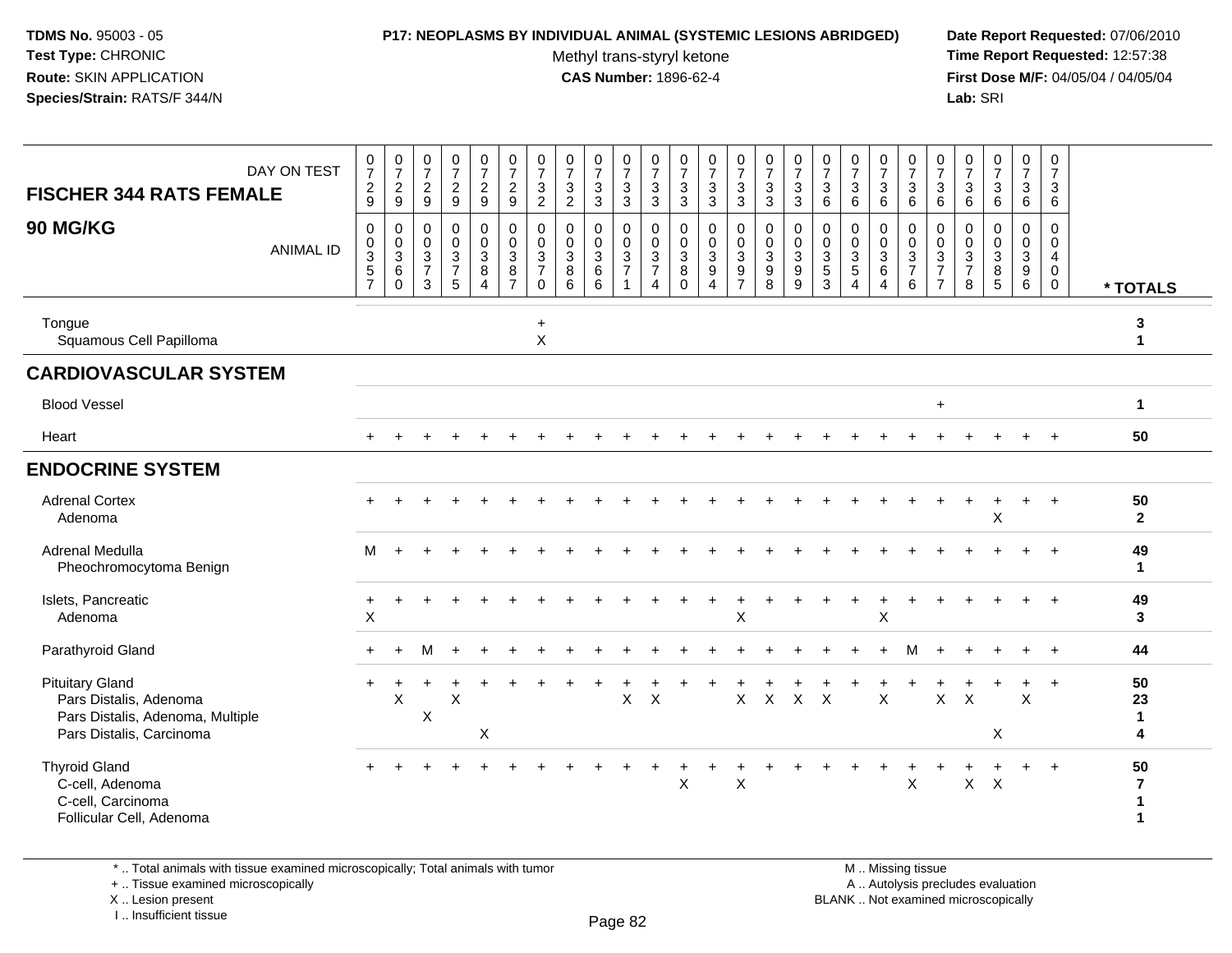#### **P17: NEOPLASMS BY INDIVIDUAL ANIMAL (SYSTEMIC LESIONS ABRIDGED) Date Report Requested:** 07/06/2010

Methyl trans-styryl ketone<br>CAS Number: 1896-62-4

 **Time Report Requested:** 12:57:38 **First Dose M/F:** 04/05/04 / 04/05/04 Lab: SRI **Lab:** SRI

| DAY ON TEST<br><b>FISCHER 344 RATS FEMALE</b> | ◡<br>⇁<br>$\sim$<br>$\epsilon$ | U<br>$\sim$<br>9  | <b>U</b><br>-9    | υ<br><sup>o</sup><br>9           | n<br>9             | 0<br>ົ<br><u>.</u><br>9 | U<br>ົ<br>ັ<br><u>.</u> | U<br>3<br>ົ<br><u>_</u> | 0<br>ົ<br>ັ<br>ົ<br>ບ           | ົ<br>۰J | 0<br>3<br>◠<br>د | Ü<br>ັບ<br>◠ | υ<br>3<br>3      | ັ      | J        | 0<br>3<br>3            | U<br>ົ<br>J.<br>6             | υ<br>ົ<br>◡<br>6                   | ັ<br>ت<br>ົ | ັບ<br>J<br>6      | 0<br>3<br>6      | 0<br>ົ<br>ັ<br>b           | ັບ       | 0<br>J.<br>⌒<br>b           | 0<br>ົ<br>J<br>-6 |          |
|-----------------------------------------------|--------------------------------|-------------------|-------------------|----------------------------------|--------------------|-------------------------|-------------------------|-------------------------|---------------------------------|---------|------------------|--------------|------------------|--------|----------|------------------------|-------------------------------|------------------------------------|-------------|-------------------|------------------|----------------------------|----------|-----------------------------|-------------------|----------|
| <b>90 MG/KG</b><br>ANIMAL ID                  | ◡<br>U<br>$\sim$<br>J.<br>C.   | v<br>U<br>ັບ<br>6 | U<br>U<br>ు<br>-3 | U<br>U<br><sup>o</sup><br>ັ<br>G | $\sim$<br>- 0<br>4 | 0<br>0<br>3<br>8        | v<br>v<br>ົ<br>ັ        | U<br>U<br>3<br>8<br>-6  | 0<br>0<br>$\sim$<br>ັ<br>6<br>6 | 0<br>3  | U<br>0<br>3<br>4 | ັບ<br>O      | v<br>υ<br>3<br>9 | J<br>9 | $\Omega$ | O.<br>ີ<br>ັ<br>9<br>9 | ົ<br>ັບ<br><sub>5</sub><br>د. | υ<br>U<br>$\Omega$<br>ు<br>.5<br>4 | ر           | v<br>J<br>ັບ<br>6 | 0<br>U<br>ີ<br>ు | U<br>U<br>$\sim$<br>ັ<br>8 | ັບ<br>ີວ | 0<br>U<br>⌒<br>۰J<br>9<br>b | 0<br>0            | * TOTALS |

# **GENERAL BODY SYSTEM**

NONE

#### **GENITAL SYSTEM**Clitoral Gland $\alpha$  + <sup>+</sup> <sup>+</sup> <sup>+</sup> <sup>+</sup> <sup>+</sup> <sup>+</sup> <sup>+</sup> <sup>+</sup> <sup>+</sup> <sup>+</sup> <sup>+</sup> <sup>+</sup> <sup>+</sup> <sup>+</sup> <sup>+</sup> <sup>+</sup> <sup>+</sup> <sup>+</sup> <sup>+</sup> <sup>+</sup> <sup>+</sup> <sup>+</sup> <sup>+</sup> <sup>+</sup> **<sup>50</sup>** Adenomaa  $\lambda$  <sup>X</sup> <sup>X</sup> <sup>X</sup> <sup>X</sup> <sup>X</sup> **<sup>9</sup>** Carcinoma $\alpha$  <sup>X</sup> **<sup>2</sup> Ovary**  $\mathsf y$  <sup>+</sup> <sup>+</sup> <sup>+</sup> <sup>+</sup> <sup>+</sup> <sup>+</sup> <sup>+</sup> <sup>+</sup> <sup>+</sup> <sup>+</sup> <sup>+</sup> <sup>+</sup> <sup>+</sup> <sup>+</sup> <sup>+</sup> <sup>+</sup> <sup>+</sup> <sup>+</sup> <sup>+</sup> <sup>+</sup> <sup>+</sup> <sup>+</sup> <sup>+</sup> <sup>+</sup> **<sup>50</sup>** Uterus <sup>+</sup> <sup>+</sup> <sup>+</sup> <sup>+</sup> <sup>+</sup> <sup>+</sup> <sup>+</sup> <sup>+</sup> <sup>+</sup> <sup>+</sup> <sup>+</sup> <sup>+</sup> <sup>+</sup> <sup>+</sup> <sup>+</sup> <sup>+</sup> <sup>+</sup> <sup>+</sup> <sup>+</sup> <sup>+</sup> <sup>+</sup> <sup>+</sup> <sup>+</sup> <sup>+</sup> <sup>+</sup> **<sup>50</sup>** Carcinoma **<sup>1</sup>** Polyp Stromal $\mathsf{X}$  <sup>X</sup> <sup>X</sup> **<sup>5</sup>** Polyp Stromal, Multiple **<sup>2</sup>** Vaginagına<br>Squamous Cell Papilloma **<sup>10</sup> <sup>1</sup> HEMATOPOIETIC SYSTEM**Bone Marrow <sup>+</sup> <sup>+</sup> <sup>+</sup> <sup>+</sup> <sup>+</sup> <sup>+</sup> <sup>+</sup> <sup>+</sup> <sup>+</sup> <sup>+</sup> <sup>+</sup> <sup>+</sup> <sup>+</sup> <sup>+</sup> <sup>+</sup> <sup>+</sup> <sup>+</sup> <sup>+</sup> <sup>+</sup> <sup>+</sup> <sup>+</sup> <sup>+</sup> <sup>+</sup> <sup>+</sup> <sup>+</sup> **<sup>50</sup>** Lymph Node $e$  + <sup>+</sup> <sup>+</sup> <sup>+</sup> <sup>+</sup> <sup>+</sup> <sup>+</sup> **<sup>12</sup>** Lymph Node, Mandibularr M <sup>M</sup> <sup>M</sup> <sup>M</sup> <sup>M</sup> <sup>M</sup> <sup>M</sup> <sup>M</sup> <sup>M</sup> <sup>M</sup> <sup>M</sup> <sup>M</sup> <sup>M</sup> <sup>+</sup> <sup>M</sup> <sup>M</sup> <sup>M</sup> <sup>M</sup> <sup>M</sup> <sup>M</sup> <sup>M</sup> <sup>M</sup> <sup>M</sup> <sup>M</sup> <sup>M</sup> **<sup>3</sup>** Lymph Node, Mesenteric $\overline{c}$  + <sup>+</sup> <sup>+</sup> <sup>+</sup> <sup>+</sup> <sup>+</sup> <sup>+</sup> <sup>+</sup> <sup>+</sup> <sup>+</sup> <sup>+</sup> <sup>+</sup> <sup>+</sup> <sup>+</sup> <sup>+</sup> <sup>+</sup> <sup>+</sup> <sup>+</sup> <sup>+</sup> <sup>+</sup> <sup>+</sup> <sup>+</sup> <sup>+</sup> <sup>+</sup> <sup>+</sup> **<sup>50</sup>** Spleenn  $+$ <sup>+</sup> <sup>+</sup> <sup>+</sup> <sup>+</sup> <sup>+</sup> <sup>+</sup> <sup>+</sup> <sup>+</sup> <sup>+</sup> <sup>+</sup> <sup>+</sup> <sup>+</sup> <sup>+</sup> <sup>+</sup> <sup>+</sup> <sup>+</sup> <sup>+</sup> <sup>+</sup> <sup>+</sup> <sup>+</sup> <sup>+</sup> <sup>+</sup> <sup>+</sup> <sup>+</sup> **<sup>50</sup>**

\* .. Total animals with tissue examined microscopically; Total animals with tumor

+ .. Tissue examined microscopically

X .. Lesion present

I .. Insufficient tissue

 M .. Missing tissuey the contract of the contract of the contract of the contract of the contract of  $\mathsf A$  . Autolysis precludes evaluation Lesion present BLANK .. Not examined microscopically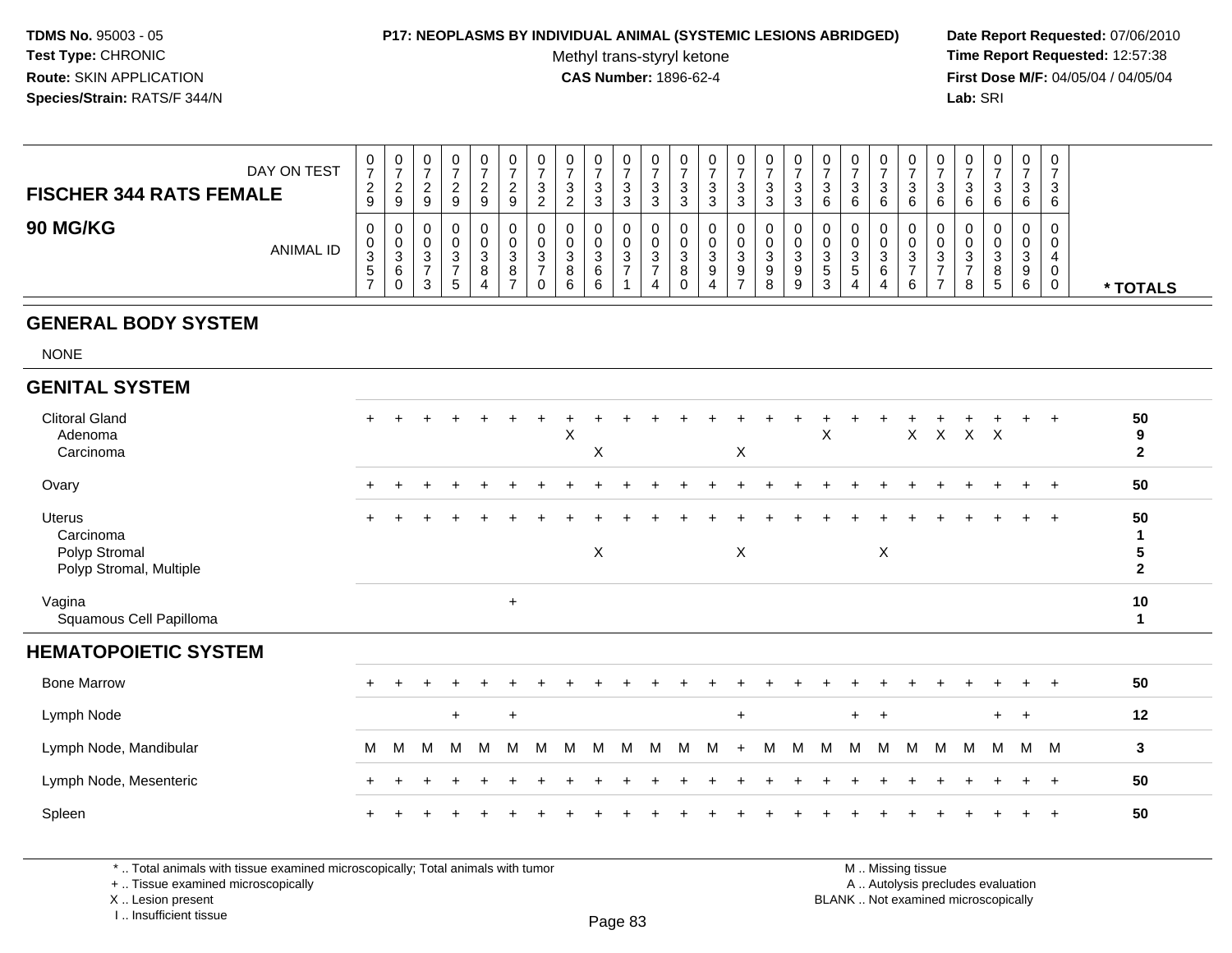### **P17: NEOPLASMS BY INDIVIDUAL ANIMAL (SYSTEMIC LESIONS ABRIDGED) Date Report Requested:** 07/06/2010

Methyl trans-styryl ketone<br>CAS Number: 1896-62-4

 **Time Report Requested:** 12:57:38 **First Dose M/F:** 04/05/04 / 04/05/04<br>Lab: SRI **Lab:** SRI

| DAY ON TEST<br><b>FISCHER 344 RATS FEMALE</b>                                   | $\frac{0}{7}$<br>$\frac{2}{9}$                                       | $\frac{0}{7}$<br>$\frac{2}{9}$                   | $\frac{0}{7}$<br>$\frac{2}{9}$                   | $\frac{0}{7}$<br>$\boldsymbol{2}$<br>$\overline{9}$              | $\frac{0}{7}$<br>$\frac{2}{9}$        | $\frac{0}{7}$<br>$\frac{2}{9}$                                                        | $\frac{0}{7}$<br>$\mathbf{3}$<br>$\overline{2}$                  | $\frac{0}{7}$<br>$\frac{3}{2}$                                   | $\frac{0}{7}$<br>$\frac{3}{3}$                                  | $\frac{0}{7}$<br>$\frac{3}{3}$                      | $\frac{0}{7}$<br>$\mathbf{3}$<br>$\overline{3}$                                | $\frac{0}{7}$<br>3<br>3                                             | $\frac{0}{7}$<br>$\frac{3}{3}$                                               | $\frac{0}{7}$<br>3<br>3                                     | $\frac{0}{7}$<br>$\mathbf{3}$<br>$\overline{3}$                   | $\frac{0}{7}$<br>$\frac{3}{3}$                                  | $\frac{0}{7}$<br>3<br>6                                | $\frac{0}{7}$<br>$\mathbf{3}$<br>6                                             | $\frac{0}{7}$<br>$\mathbf{3}$<br>6                                   | $\frac{0}{7}$<br>$\sqrt{3}$<br>$\overline{6}$ | $\frac{0}{7}$<br>3<br>6                                             | $\frac{0}{7}$<br>$\sqrt{3}$<br>6                                     | $\begin{array}{c} 0 \\ 7 \end{array}$<br>$\sqrt{3}$<br>6          | $\frac{0}{7}$<br>$\sqrt{3}$<br>$6\phantom{1}$           | 0<br>$\overline{7}$<br>3<br>6                                              |                    |
|---------------------------------------------------------------------------------|----------------------------------------------------------------------|--------------------------------------------------|--------------------------------------------------|------------------------------------------------------------------|---------------------------------------|---------------------------------------------------------------------------------------|------------------------------------------------------------------|------------------------------------------------------------------|-----------------------------------------------------------------|-----------------------------------------------------|--------------------------------------------------------------------------------|---------------------------------------------------------------------|------------------------------------------------------------------------------|-------------------------------------------------------------|-------------------------------------------------------------------|-----------------------------------------------------------------|--------------------------------------------------------|--------------------------------------------------------------------------------|----------------------------------------------------------------------|-----------------------------------------------|---------------------------------------------------------------------|----------------------------------------------------------------------|-------------------------------------------------------------------|---------------------------------------------------------|----------------------------------------------------------------------------|--------------------|
| <b>90 MG/KG</b><br><b>ANIMAL ID</b>                                             | $\mathbf 0$<br>$\begin{matrix}0\\3\\5\end{matrix}$<br>$\overline{7}$ | 0<br>$\mathbf 0$<br>$\frac{3}{6}$<br>$\mathbf 0$ | $\mathbf 0$<br>$\mathbf 0$<br>$\frac{3}{7}$<br>3 | $\mathbf 0$<br>$\mathbf 0$<br>$\mathbf 3$<br>$\overline{7}$<br>5 | 0<br>$\mathbf 0$<br>3<br>$\bf 8$<br>4 | $\boldsymbol{0}$<br>$\mathbf 0$<br>$\overline{3}$<br>$\overline{8}$<br>$\overline{7}$ | $\mathbf 0$<br>$\mathbf 0$<br>3<br>$\overline{7}$<br>$\mathbf 0$ | $\mathbf 0$<br>$\mathbf 0$<br>$\mathbf 3$<br>$\overline{8}$<br>6 | $\mathbf 0$<br>$\mathbf 0$<br>$\sqrt{3}$<br>$6\phantom{a}$<br>6 | 0<br>$\mathbf 0$<br>$\frac{3}{7}$<br>$\overline{1}$ | $\mathbf 0$<br>$\mathbf 0$<br>$\mathbf{3}$<br>$\overline{7}$<br>$\overline{4}$ | $\mathbf 0$<br>$\mathbf 0$<br>$\mathbf{3}$<br>$\, 8$<br>$\mathbf 0$ | $\mathbf 0$<br>$\mathbf 0$<br>$\sqrt{3}$<br>$\overline{9}$<br>$\overline{4}$ | $\mathbf 0$<br>0<br>3<br>$\boldsymbol{9}$<br>$\overline{7}$ | 0<br>$\mathsf{O}\xspace$<br>$\overline{3}$<br>$\overline{9}$<br>8 | $\pmb{0}$<br>$\pmb{0}$<br>$\overline{3}$<br>$\overline{9}$<br>9 | $\mathbf 0$<br>$\mathbf 0$<br>3<br>$\overline{5}$<br>3 | $\mathbf 0$<br>$\mathbf 0$<br>$\mathbf{3}$<br>$\overline{5}$<br>$\overline{4}$ | 0<br>$\mathbf 0$<br>$\mathbf{3}$<br>$6\phantom{a}$<br>$\overline{4}$ | 0<br>$\mathbf 0$<br>$\frac{3}{7}$<br>6        | $\mathbf 0$<br>$\mathbf 0$<br>3<br>$\overline{7}$<br>$\overline{7}$ | 0<br>$\mathbf 0$<br>$\ensuremath{\mathsf{3}}$<br>$\overline{7}$<br>8 | $\mathbf 0$<br>$\pmb{0}$<br>$\overline{3}$<br>$\overline{8}$<br>5 | 0<br>$\mathbf 0$<br>$\mathbf{3}$<br>$\overline{9}$<br>6 | $\mathbf 0$<br>$\mathbf 0$<br>$\overline{4}$<br>$\mathbf 0$<br>$\mathbf 0$ | * TOTALS           |
| Thymus                                                                          | $+$                                                                  | $\div$                                           | ÷                                                | $\ddot{}$                                                        | $+$                                   |                                                                                       | $\div$                                                           |                                                                  |                                                                 |                                                     |                                                                                |                                                                     |                                                                              | $\div$                                                      |                                                                   | $\overline{+}$                                                  | $+$                                                    | м                                                                              | $\ddot{}$                                                            | $\ddot{}$                                     | $+$                                                                 | ÷                                                                    | $\overline{+}$                                                    | $+$                                                     | $+$                                                                        | 47                 |
| <b>INTEGUMENTARY SYSTEM</b>                                                     |                                                                      |                                                  |                                                  |                                                                  |                                       |                                                                                       |                                                                  |                                                                  |                                                                 |                                                     |                                                                                |                                                                     |                                                                              |                                                             |                                                                   |                                                                 |                                                        |                                                                                |                                                                      |                                               |                                                                     |                                                                      |                                                                   |                                                         |                                                                            |                    |
| <b>Mammary Gland</b><br>Adenoma<br>Fibroadenoma<br>Fibroadenoma, Multiple       | $+$<br>X                                                             |                                                  |                                                  | $\mathsf{X}$                                                     |                                       | X<br>$X$ $X$                                                                          |                                                                  |                                                                  |                                                                 | X                                                   |                                                                                |                                                                     |                                                                              |                                                             |                                                                   |                                                                 | $\boldsymbol{\mathsf{X}}$                              |                                                                                |                                                                      |                                               | $X$ $X$                                                             | X                                                                    |                                                                   | $\ddot{}$                                               | $X$ $X$                                                                    | 50<br>3<br>13<br>5 |
| Skin<br>Fibroma                                                                 |                                                                      |                                                  |                                                  |                                                                  |                                       |                                                                                       |                                                                  |                                                                  |                                                                 |                                                     |                                                                                | Χ                                                                   |                                                                              |                                                             |                                                                   |                                                                 |                                                        |                                                                                |                                                                      |                                               |                                                                     |                                                                      |                                                                   | $\div$                                                  | $+$                                                                        | 50<br>$\mathbf{1}$ |
| <b>MUSCULOSKELETAL SYSTEM</b>                                                   |                                                                      |                                                  |                                                  |                                                                  |                                       |                                                                                       |                                                                  |                                                                  |                                                                 |                                                     |                                                                                |                                                                     |                                                                              |                                                             |                                                                   |                                                                 |                                                        |                                                                                |                                                                      |                                               |                                                                     |                                                                      |                                                                   |                                                         |                                                                            |                    |
| <b>Bone</b><br>Osteosarcoma                                                     |                                                                      |                                                  |                                                  |                                                                  |                                       |                                                                                       |                                                                  |                                                                  |                                                                 |                                                     |                                                                                |                                                                     |                                                                              |                                                             |                                                                   |                                                                 |                                                        |                                                                                |                                                                      |                                               |                                                                     |                                                                      |                                                                   |                                                         |                                                                            | 50<br>$\mathbf{1}$ |
| <b>NERVOUS SYSTEM</b>                                                           |                                                                      |                                                  |                                                  |                                                                  |                                       |                                                                                       |                                                                  |                                                                  |                                                                 |                                                     |                                                                                |                                                                     |                                                                              |                                                             |                                                                   |                                                                 |                                                        |                                                                                |                                                                      |                                               |                                                                     |                                                                      |                                                                   |                                                         |                                                                            |                    |
| <b>Brain</b><br>Carcinoma, Metastatic, Pituitary Gland                          |                                                                      |                                                  |                                                  |                                                                  | $\pmb{\times}$                        |                                                                                       |                                                                  |                                                                  |                                                                 |                                                     |                                                                                |                                                                     |                                                                              |                                                             |                                                                   |                                                                 |                                                        |                                                                                |                                                                      |                                               |                                                                     |                                                                      | $\mathsf X$                                                       | $\ddot{}$                                               | $+$                                                                        | 50<br>3            |
| <b>Peripheral Nerve</b>                                                         |                                                                      |                                                  |                                                  |                                                                  |                                       |                                                                                       |                                                                  |                                                                  |                                                                 |                                                     |                                                                                |                                                                     |                                                                              |                                                             | $+$                                                               |                                                                 |                                                        |                                                                                |                                                                      | $\ddot{}$                                     |                                                                     |                                                                      |                                                                   |                                                         |                                                                            | $\mathbf{3}$       |
| Spinal Cord                                                                     |                                                                      |                                                  |                                                  |                                                                  |                                       |                                                                                       |                                                                  |                                                                  |                                                                 |                                                     |                                                                                |                                                                     |                                                                              |                                                             | $+$                                                               |                                                                 |                                                        |                                                                                |                                                                      | $+$                                           |                                                                     |                                                                      |                                                                   |                                                         |                                                                            | 3                  |
| <b>RESPIRATORY SYSTEM</b>                                                       |                                                                      |                                                  |                                                  |                                                                  |                                       |                                                                                       |                                                                  |                                                                  |                                                                 |                                                     |                                                                                |                                                                     |                                                                              |                                                             |                                                                   |                                                                 |                                                        |                                                                                |                                                                      |                                               |                                                                     |                                                                      |                                                                   |                                                         |                                                                            |                    |
| Lung<br>Alveolar/Bronchiolar Adenoma                                            |                                                                      |                                                  |                                                  |                                                                  |                                       |                                                                                       |                                                                  |                                                                  |                                                                 |                                                     |                                                                                |                                                                     |                                                                              |                                                             |                                                                   | X                                                               |                                                        |                                                                                |                                                                      |                                               |                                                                     |                                                                      |                                                                   |                                                         |                                                                            | 50<br>$\mathbf 1$  |
| Nose                                                                            |                                                                      |                                                  |                                                  |                                                                  |                                       |                                                                                       |                                                                  |                                                                  |                                                                 |                                                     |                                                                                |                                                                     |                                                                              |                                                             |                                                                   |                                                                 |                                                        |                                                                                |                                                                      |                                               |                                                                     |                                                                      |                                                                   |                                                         |                                                                            | 50                 |
| *  Total animals with tissue examined microscopically; Total animals with tumor |                                                                      |                                                  |                                                  |                                                                  |                                       |                                                                                       |                                                                  |                                                                  |                                                                 |                                                     |                                                                                |                                                                     |                                                                              |                                                             |                                                                   |                                                                 |                                                        |                                                                                | M  Missing tissue                                                    |                                               |                                                                     |                                                                      |                                                                   |                                                         |                                                                            |                    |

+ .. Tissue examined microscopically

X .. Lesion present

I .. Insufficient tissue

Page 84

y the contract of the contract of the contract of the contract of the contract of  $\mathsf A$  . Autolysis precludes evaluation